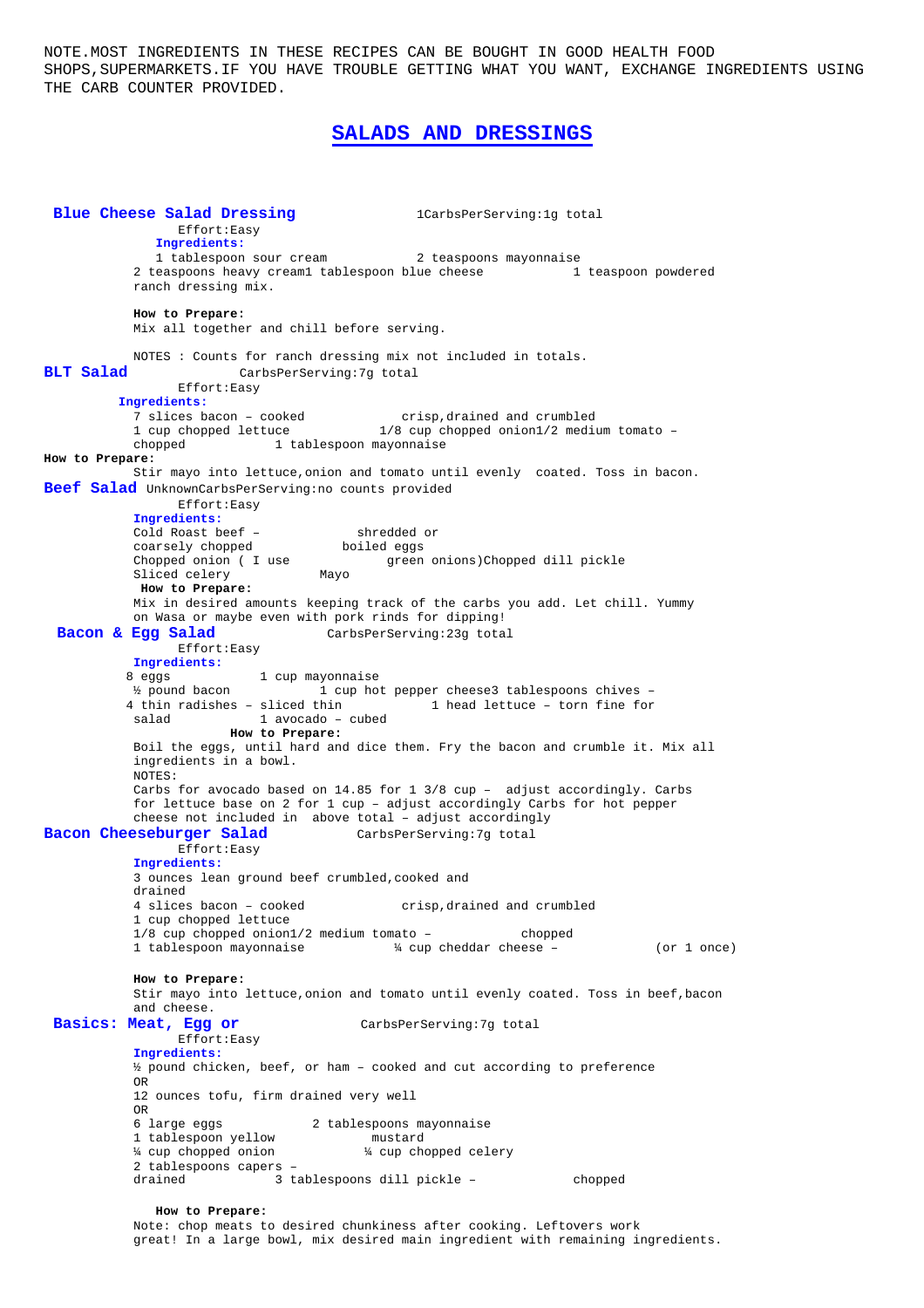Season to taste with salt and pepper. I like to add a little horseradish sauce to the ham or roast beef salad for some zip. For egg salad: Mix everything but the eggs well. Chop eggs to desired chunkiness and fold into mixed ingredients. Add a few drops of tabasco sauce if desired. A squeeze of lemon also goes well. For eggless salad: Mix everything but the tofu Squish tofu with your hands or with a fork until it breaks apart. Fold in with remaining ingredients. Eggless salad should sit for at least an hour, refrigerated, before serving. Lemon or a few drops soy sauce work great in tofu based salads. \*\*personal note\*\*\* Process meats find in a food processor for more of a 'spread' consistency. Don't process with the remaining ingredients until you get the meat broken down almost to the size you want. The spreads work very well on lettuce leaves for roll-ups The chunky version works great over lettuce for a salad meal. NOTES : Counts for tofu and eggs not included in totals… tofu is 10 carbs, eggs 3.6. **Black & Blue Salad** CarbsPerServing:20 Prep Time:15 Effort:Easy **Ingredients:**  2 heads of butterhead lettuce 6 oz. Of cold leftover steak,thinly sliced 8 cherry tomatoes, sliced in half6 oz. Bleu cheese 10 tbs heavy cream 2 tbs mayonnaise 1 tbs vinegar (optional)  **How to Prepare:**  Beat the heavy cream and mayonnaise together in a small mixing bowl. Crumble half the bleu cheese into the mixture (reserving the other half for a garnish) and stir a few times. Add a drizzle of the vinegar if it is too thick. Chill for at least two hours. (The longer it chills, the more intense the flavor becomes.) Slice the butterhead lettuce in wedges (or tear into pieces if you prefer) and place on four salad plates. Pour the bleu cheese dressing over the lettuce. Arrange strips of the cold steak (cold filet is outrageously good in this dish!)and four cherry tomato halves over the lettuce. Sprinkle the reserved bleu cheese on top. Give each plate a grind of fresh pepper and serve immediately. **Blue Cheese Dip/Dressing** CarbsPerServing:8g total Effort:Easy **Ingredients:**  4 ounces bleu cheese, crumbled 4 ounces sour cream 4 ounces mayonnaise1/8 teaspoon garlic powder 1/8 teaspoon onion powder  **How to Prepare:**  Mix ingredients and refrigerate ½ hour before serving. Great Blue Cheese Dressing<br>
CarbsPerServing:18g total Effort:Easy **Ingredients:**  1 container sour cream –  $(1 \text{ oz})$   $(1 \text{ to } 16)$  12 ounces blue cheese – crumbledgarlic powder – to taste 1 dash vinegar finely chopped onion  **How to Prepare:**  Combine all the above ingredients for a great blue cheese dressing that will really make salads more fulfilling. Enjoy. NOTES : Carbs for sour cream, garlic powder and onion not included – adjust accordingly. **Blue Cheese Dressing 2** Serves:10 CarbsPerServing:8g total Effort:Easy **Ingredients:**  4 ounces blue cheese – such as Roquefort ½ cup sour cream ½ cup mayonnaise1/4 teaspoon pepper 1 dash hot pepper sauce ¼ cup chives – minced  **How to Prepare:**  In a small bowl, break up the cheese with a fork and mash it lightly, leaving some small chunks. Add everything else but the chives and mix together thoroughly. Stir in the chives. Cover the bowl tightly and store in the refrigerator up to a week. **Broccoli & Bacon Salad** Serves: 8-10 Prep Time:15 Minutes Effort:Difficult **Ingredients:**  2 Heads Broccoli Hellman's Mayo (to taste) Hidden Valley Ranch Dressing (to taste) 1 Jar Real Bacon Bits ¾ Package Cracker Barrel Sharp Cheddar Cheese ½ Small Vidalia Onion Salt & Pepper **How to Prepare:**  Pull broccoli from stems and steam. Broccoli should still be crispy.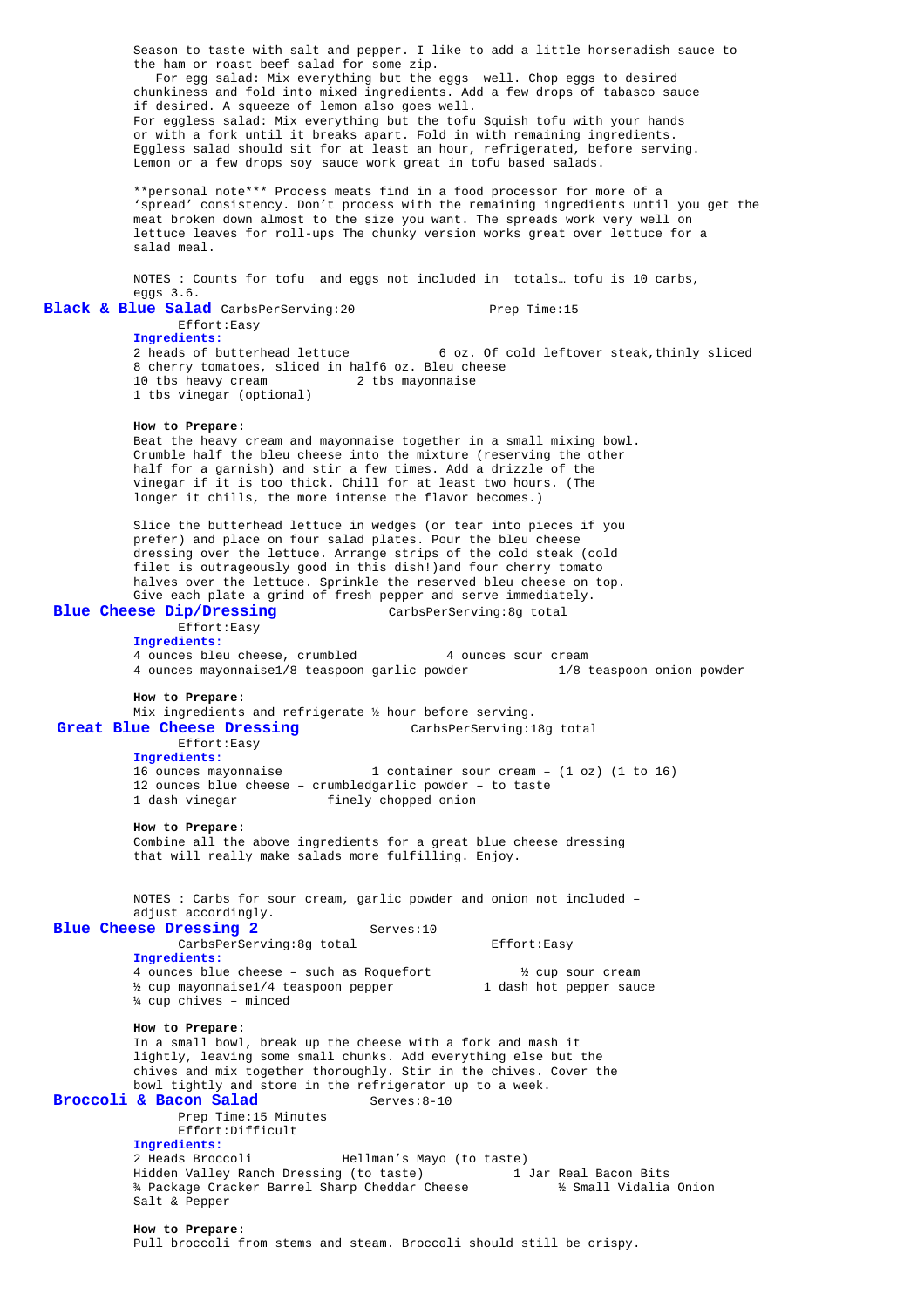Refrigerate when done. Shred the cheddar cheese and set aside. After broccoli cools, add mayo, ranch, bacon bits, onion, cheese, salt and pepper. Mix together and refrigerate until ready to serve. YUMMY! Broccoli, Olives, & Egg Salad Serves:4 CarbsPerServing:? Prep Time:10 minites example and Effort:Easy  **Ingredients:**  Fresh broccoli florets boiled eggs Green olives and Red Onion Mayonnaise Black Pepper ener<br>Mayonnaise Bl<br>Paprika Salt **How to Prepare:**  Quantities of everything according to taste. I would use I bunch brocooli, 3 eggs chopped in large pieces, ½ cup olives, ½ large red onion chopped. The rest of the ingredients really depend on your preferences, but black pepper really makes this salad. Mix everything together and coat well with mayo. Chill and serve. Bruschetta Style Tomato Turkey Salad Serves:1 or 2 CarbsPerServing:approx 8 (w/o subtracting fibre) Prep Time:10 minutes Effort:Easy **Ingredients:**  1 cup ground turkey 1 cup mixed lettuce 1 tomato 4 or 5 kalamata olives salt pepper 1 or 2 T olive oil 1 tsp crushed garlic 1 tsp basil paste (or a few leaves of finely chopped fresh basil)  **How to Prepare:**  Dice the tomato and place in a small bowl. Add chopped olives, olive oil, garlic, basil, and salt and pepper to taste. Brown the turkey mince in a saucepan. Add the tomato mix to the turkey and mix together. Serve over a bed of mixed lettuce. So EASY!!! Tastes as good as italian restaurant food. Caulif-broccoli salad - THE BEST! Serves: plenty - 16 or so CarbsPerServing:never counted, but low Prep Time:a tedious  $\frac{1}{2}$  hour Effort:Average **Ingredients:**  1 lg head cauliflower 1 lg bunch broccoli 1 sm onion (or 4 green ones) 1 pkg froz peas (or pea pods)2 cups mayo 1 cup sour cream 1 tsp garlic powder **How to Prepare:**  mix mayo, sour cream and garlic powder in a small bowl. Break caulif and broccoli into bite sized florets. Add onion. Toss sauce with broccoli, cauliflower and onion. Add peas last (if using pods, cut into ¼ inch pieces. Refrigerate at least 4 hours or overnight. **Cheesy Herb Dressing** CarbsPerServing: 8g total Effort:Easy **Ingredients:**  ½ cup yogurt 1 tablespoon oil 1 tablespoon Parmesan cheese – grated  $\frac{1}{4}$  teaspoon basil – dryl tablespoon parsley – dry<br>1 ½ teaspoon 4 teaspoon qarlic powder  $1 \frac{1}{2}$  teaspoons lemon juice **How to Prepare:**  Combine all ingredients and mix well. Chill overnight. **Cheesy Thousand Island Dressing** CarbsPerServing:35g total Effort:Easy<br> **Ingredients: Ingredients:**  1 cup cottage cheese ¼ cup ketchup 1 teaspoon paprika ¼ teaspoon salt 1 tablespoon relish1/8 teaspoon pepper 2 tablespoons celery – finely diced 2 tablespoons green pepper – finely diced 2 tablespoons onion – finely diced 2 tablespoons olive oil  **How to Prepare:**  In a blender combine cheese, ketchup, oil and spices. Blend till smooth. Stir in rest of ingredients. Chill several hours. **Chicken Bacon Club Salad** Serves: 4-6, 5 CarbsPerServing:Unsure, but think it is minimal Prep Time:30 minutes Effort:Easy  **Ingredients:**  4 boneless skinless chicken breasts 1 Cup Mayo 6 slices bacon 2Cups shredded cheddar cheese  **How to Prepare:**  Cook bacon until crisp, then crumble. Cube chicken breast and cook thoroughly. Mix all ingredients together. Spred into a 8" cake pan. Bake for about 15 minutes. Serve on top of a bed of lettuce. Top with black olives if you like. Very yummy! Yummy Chicken Taco Salad CarbsPerServing:no counts provided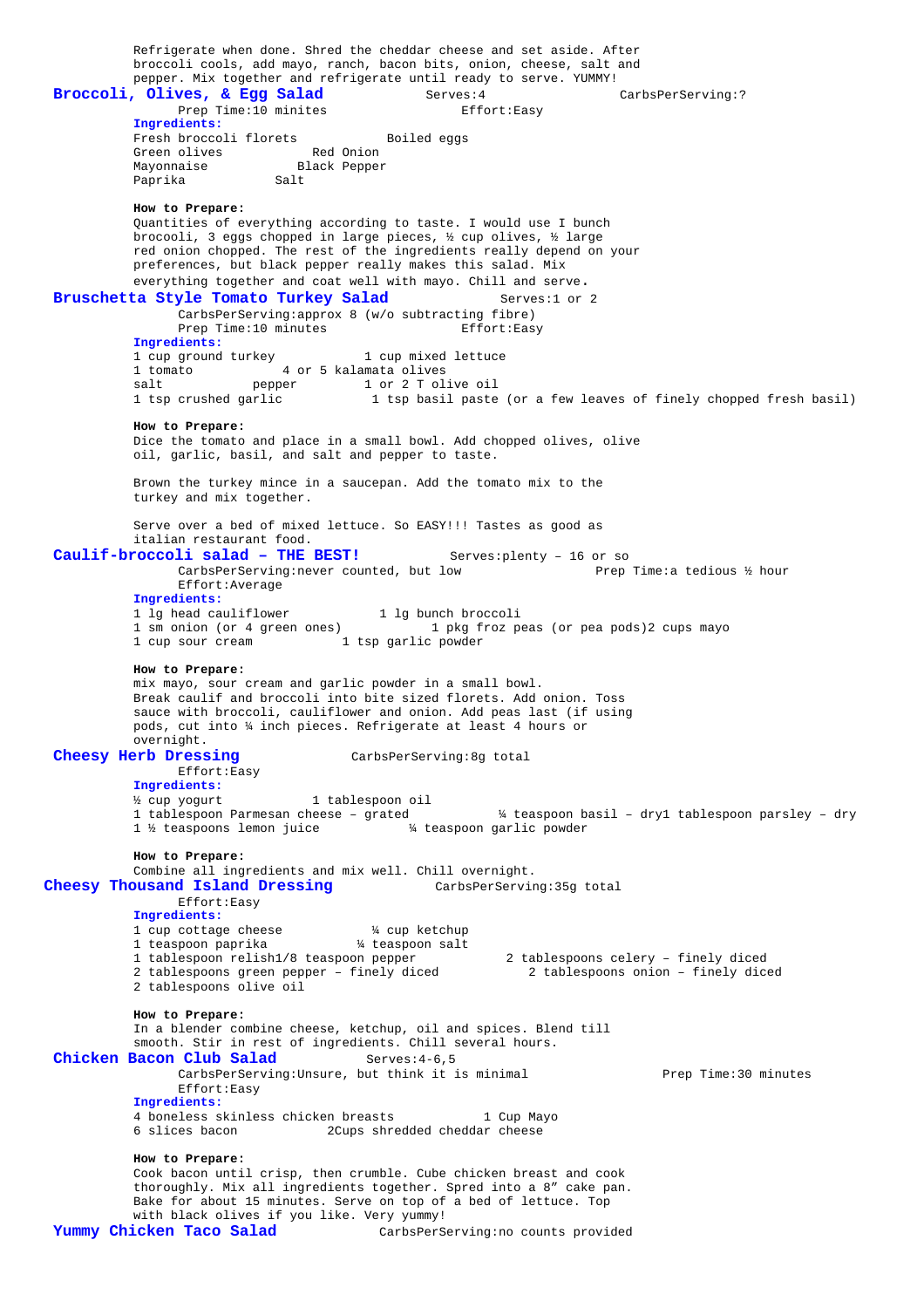Effort:Easy  **Ingredients:**  4 chicken breast – boil, then shred with fork<br>Cumin Olive Oil Cumin<br>Chili Powder 1 Can Rotel tomatoes with green chilis Chili Powder 1 Can Rotel tomatoes with green chilis 1 Large yellow onion – diced 1 Head Iceberg lettuce 1 Can black olives Shredded cheddar cheese Sour Cream Guacamole (optional)Homemade Salsa: 1 large can peeled tomatoes 1 small bunch cilantro 1 medium/large onion garlic salt  **How to Prepare:**  In a large skillet, pour about 2 Tblsp olive oil and turn up to med/high heat. Sautee about ¼ of the onions. Add the shredded chicken, cumin and chili powder and Rotel. Simmer for approximately 20 minutes, stirring occasionally. Meanwhile, shred lettuce and place in bowls. When Chicken mixture is done, place a heaping on top of the lettuce and cover with cheese, olives, sour cream, the remaining onions. Combine salsa ingredients in blender. Add to salad.. this will be used as your dressing. Enjoy! **Old Fashioned Cole Slaw**  Serves:8 Servings. CarbsPerServing:6 grams carb 2 grams fiber (ECC=4) Prep Time:<20 minutes Effort:Easy **Ingredients:**   $\frac{1}{2}$  cup whipping cream 2 large eggs, lightly beaten ¼-1/2 cup Splenda Pinch of salt 1 ½ tablespoons butter cut into pieces 1 (2-pound) head cabbage, shredded  **How to Prepare:**  Combine first 5 ingredients in a small, heavy saucepan; cook over low heat, stirring constantly with a wire whisk, 8 to 10 minutes or until thickened (mixture will appear curdled until it thickens). Remove from heat. Add butter, stirring until it melts. Pour over cabbage; toss gently to coat. Cover and chill. You can add ½ cup chopped walnuts and only raise the carb count by ½ gram. If you're on maintenance, ½ cup dried, chopped cranberries and the walnuts brings you in at a little under 10 grams. **Cool Taco Salad** CarbsPerServing:? Prep Time:15 min Effort:Easy **Ingredients:**  1 lb ground beef 1 can diced tomatoes 1 package taco seasoning (follow directions for taco seasoning) ½ cup sour cream ½ cup salsa as much lettuce you need for the salad vegtables to your liking for the salad shredded cheese  **How to Prepare:**  add ground beef and diced tomatoes to skilet after browning meat add taco seasoning (follow water requirements on back of seasoning package) after meat is cooked drain set aside. Combine lettuce and your choice of vegtables your salad bowl add meat to top sprinkle with shredded cheese and add sour cream and salsa for your dressing. **Cranberry Salad** Serves:8 CarbsPerServing:6.125g Effort:Easy  **Ingredients:**  1 can crushed unsweetened pineapple – (9-oz.) juice packed 1 sugar-free cherry gelatin –  $(3-0z.)$  1 tablespoon lemon juice ¼ cup artificial sweetener1 cup fresh cranberries – chopped fine 1 small orange – peeled, quartered and chopped small 1 cup celery – chopped ½ cup pecans – or other nuts, optional **How to Prepare:**  Drain pineapple and save juice. Set pineapple aside for later use. 2. Combine pineapple juice with water to equal 2 cups liquid. Prepare gelatin according to package label using juice-water mixture for the liquid. 3. Once gelatin is dissolved, stir in lemon juice. Chill until partially set. 4. In a separate bowl, combine the pineapple, sugar substitute, cranberries, orange, celery and nuts. Add this mixture to the partially set gelatin and stir until blended. 5. Pour into large mold or individual molds. Chill until firm. Do not use fresh or frozen pineapple in this recipe! It will not allow the gelatin to jell.

NOTES : Carbs for pineapple not included in above total – adjust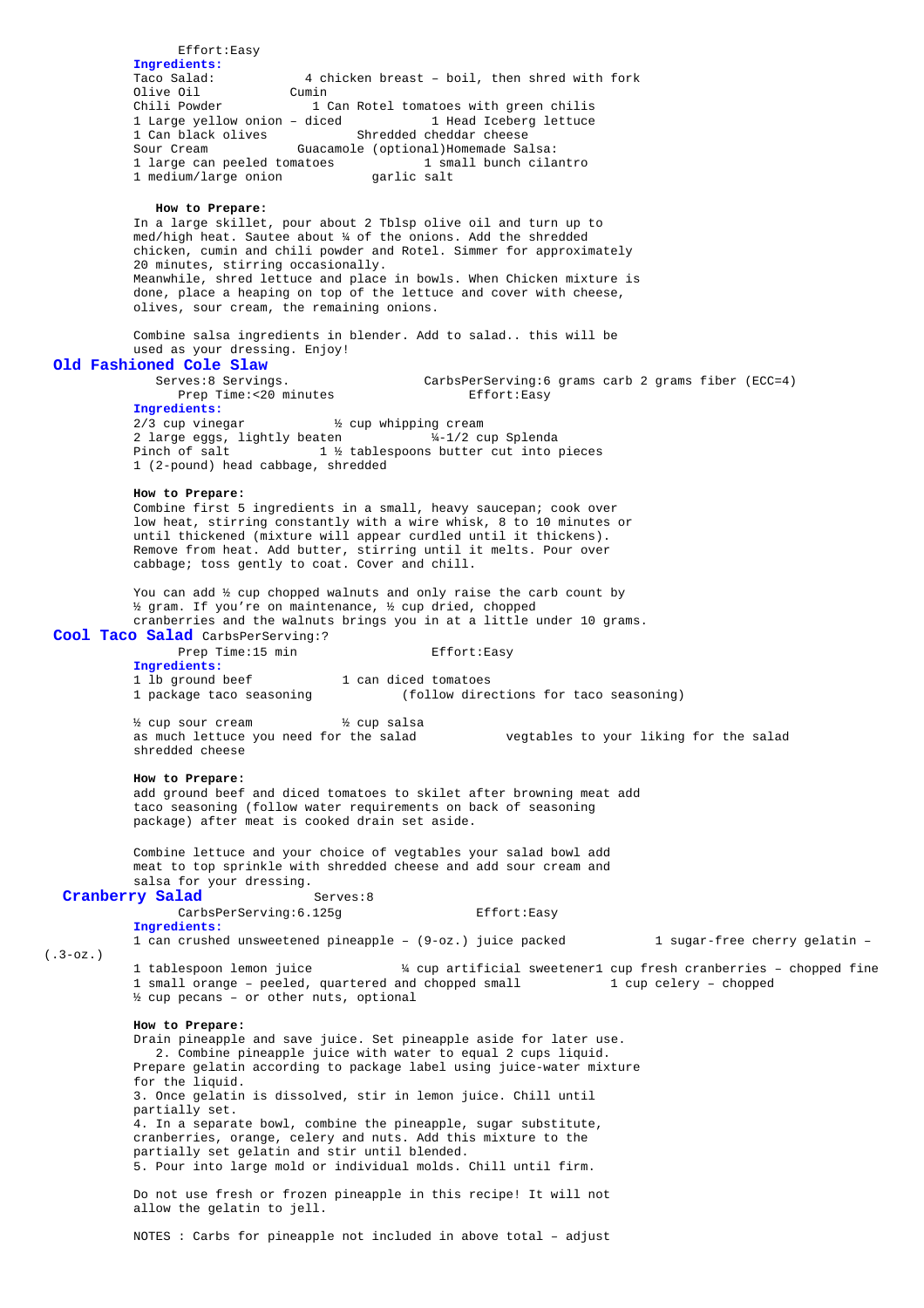accordingly Creamy Italian Dressing 1 CarbsPerServing: 46g total Effort:Easy  **Ingredients:**  ¾ cup yogurt – plain ¼ cup mayonnaise 2 tablespoons heavy cream 1 tablespoon red wine vinegar  $\frac{1}{2}$  teaspoon oregano – dry1/2 teaspoon basil – dry Stevia – to equal  $\frac{1}{8}$ teaspoon qarlic powder salt – to taste  $1/8$  teaspoon garlic powder pepper – to taste  **How to Prepare:**  Combine all and mix well. Chill several hours or overnight. NOTES : Counts for stevia not included in totals. Dijon Vinaigrette CarbsPerServing:5g total Effort:Easy  **Ingredients:**  3 tablespoons red wine vinegar 2 tablespoons water 1 tablespoon olive oil 1 teaspoon olive oil1 tablespoon Dijon mustard 1 teaspoon Dijon mustard ¼ tablespoon garlic powder **How to Prepare:**  Combine all in a bowl. Blend well with a whisk. Chill overnight to blend flavors. **Easy Cole Slaw** Serves:1 CarbsPerServing:3 to 5 Prep Time:10 minutes  $Fffort:Facev$  **Ingredients:**  raw cabbage (shredded) mayonnaise white distilled vinegar salt & pepper (to taste)  **How to Prepare:**  Per 1 cup of shredded cabbage mix the following: 2 tablespoons of mayonnaise 2 teaspoons of vinegar salt & pepper to taste **Easy Egg Plant Salad** CarbsPerServing:15g total Effort:Easy  **Ingredients:**  1 large eggplant – cut ½" pieces 1 large onion – cut ½" pieces, (red, white, yellow, spanish) 1 can pitted black olives – diced small1 small jar spanish olives diced into small pieces  $\frac{1}{4}$  cup cider vinegar – more to taste 1 quart tomato sauce – whatever low carb brand you use **How to Prepare:**  Mix all chopped ingredients and add the vinegar. Toss well to mix the vinegar with the mixed veggies. Let set a few minutes and toss again. Add the tomato sauce and mix again. Add red pepper and black to taste (1/2 tsp red is hot). Mix one more time before placing in a 4 qt. Corningware pot. Bake in the oven at  $325$ `F for about 1 hour (1 % hours is mushy) Let cool to room temperature, toss and refigerate before serving (sandwich spread, appetizer, main course with chicken,pork or beef). Suggestions: prep time on the above recipe is about 15 minutes, has a very unique taste that satisfies the appetite. NOTES : Counts for black and spanish olives not included in totals. French Dressing 2 CarbsPerServing: 9g total Effort:Easy  **Ingredients:**  ½ cup salad oil 1/3 cup red wine vinegar 1 tablespoon lemon juice 1 teaspoon worcestershire sauce ½ teaspoon salt1/4 package artificial sweetener – to taste ½ teaspoon dry mustard ½ teaspoon pepper 1 clove garlic – minced  **How to Prepare:**  Put everything in a jar with screw on lid and shake well. Makes about 1 cup<br>french dressing **frach Serves:4** to 6 servings **frach derive CarbsPerServing:very low**<br>Effort:Easy Prep Time:5 minutes **Ingredients:**  ½ cup walden farms ketchup ½ cup oil(canola or vegetable) ¼ cup white vinegar 1 packet equal 1 teaspoon lemon juice dash of pepper  **How to Prepare:**  stir all ingredients until combined **Broccoli and Bacon Salad** Serves:10,10 CarbsPerServing:57g total Effort:Easy **Ingredients:**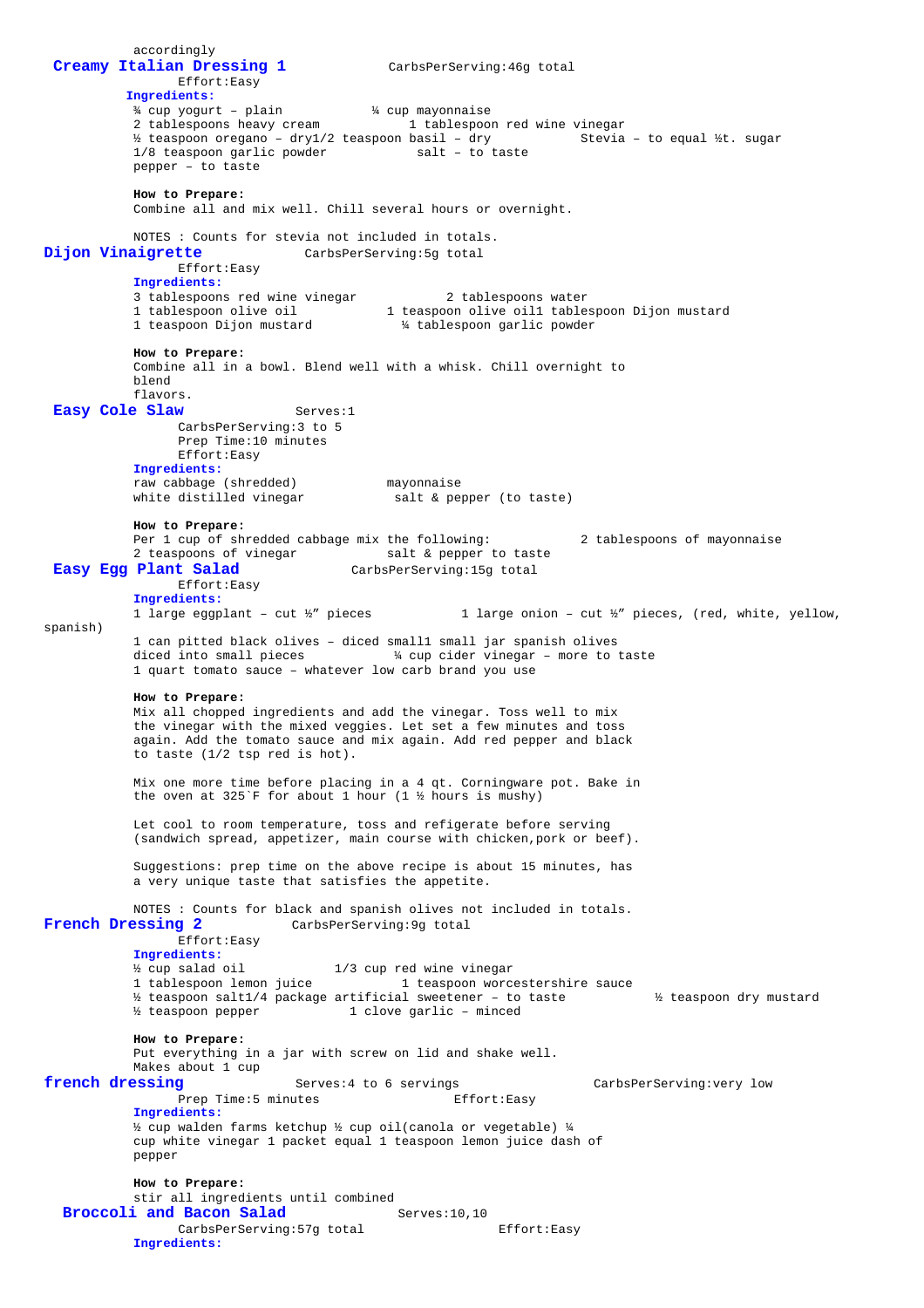```
 1 bunch broccoli – cut small 1 cup shredded cheddar cheese 
 1 small red onion – chopped fine 1 pound bacon – fried crisp, set aside1 cup mayonnaise 
 ¼ cup artificial sweetener – to taste 2 tablespoons vinegar 
           How to Prepare: 
           Mix together: mayo, sweetener and vinegar, let stand 20 min. Mix 
            again 
            and pour over remaining ingredients. Mix well and sprinkle bacon 
            over top. 
            Let sit all day and stir before serving. 
Cajun Chicken Caesar Salad CarbsPerServing:4g total 
                     Effort:Easy 
           Ingredients: 
 1 large chicken breast cajun spice or cayenne 
 pepper to taste 2 tablespoons Hot Sauce2 Cups romaine lettuce 
2 tablespoons caesar b dressing
2 tablespoons parmesan between the cheese
            How to Prepare: 
            Sprinke spices on chicken breast. May be grill on the BBQ (my favourite), baked, 
            fried, etc. Cut in to 1 inch cubes and toss with hot sauce. Set aside. 
           Mix lettuce, dressing and cheese. Put on a plate and top with chicken. Top with 
              addittional parmesan cheese if desired. 
            I like mine really hot and spicy so I use cayenne Cajun spice will make it a 
           little milder. 
           NOTES : Counts for cajun spice and caesar dressing not included in totals. 
Chunky Tomato Salad CarbsPerServing: 24g total
                 Effort:Easy 
           Ingredients: 
 Chunky Tomato Salad 2 cups fresh tomatoes – cut 
 in ½" cubes ¼ cup scallions – sliced 
 1 cup mushrooms – sliced 1 tablespoon olive oil 
           1 tablespoon vinegar1 tablespoon water 1 teaspoon dried basil<br>1/8 teaspoon dried oregano 1 teaspoon splenda - or 1 teaspoon vour choice
           1/8 teaspoon dried oregano \frac{1}{2} teaspoon splenda – or
            salt and pepper to taste 
            How to Prepare: 
              Combine veggies. In small bowl mix rest of ingredients. 
            Add to veggies. Toss gently till spices are evenly spread thru out. Chill overnight. 
Cottage Cheese Casserole CarbsPerServing: 36g total
                 Effort:Easy 
            Ingredients: 
 3 eggs – slightly beaten 3 cups cottage cheese – 
 small curd1 small diced onion black pepper to taste 
            How to Prepare: 
            Mix all ingredients and pour into a casserole dish. Bake at 350 degrees for 45-50 
           minutes, or until firm and pulls away from the sides of the pan. Serve warm. 
Cranberry Relish CarbsPerServing:74g total
                 Effort:Easy 
            Ingredients: 
                         1 teaspoon lemon rind - grated
            ¾ cup artificial sweetener ¾ to 1 cup1/2 cup walnuts – chopped,pecans or almonds 
            4 ups cranberries – raw fresh or frozen 
            How to Prepare: 
            Put Splenda and rum in saucepan, heat to boiling. Add cranberries & lemon 
            zest, bring back to boil & immediately lower heat so the mixture is on a low, 
            rolling boil, just above a simmer. Cover and cook for 10 minutes, stirring 
            occasionally. Add chopped nuts, mixing in thoroughly Let cook 1-2 min, then 
            remove from heat, cover and let cool completely. The rum & lemon zest add 
            tremendous richness complexity to the sauce. But, if you want to forego the 
            rum, just substitute an equal amount of water. 
Double Cranberry Salad Serves:8
                CarbsPerServing:3.125g Effort:Easy
            Ingredients: 
           Double Cranberry Salad 
            2 ½ cups Diet Iced Botanicals(Cranberry-Raspberry) – zero carbs 
           1 large package Cranberry
            ½ cup chopped celery1/2 cup chopped pecans 1 ½ cups cottage cheese 
            1/8 cup mayonnaise 
           How to Prepare: 
            Bring Botanicals to boil. Stir in Jell-O until dissolved.Chill until partially set 
            (thickened –but not solid Pour ½ in 8x8x2 inch glass pan. Stir ½ cup celery & 
              ½ cup nuts into pan—add additional celery & nuts to remaining Jello. Chill 8x8 
            pan & remaining Jell-O mixture---until Jell-O is firm.Mix together cottage cheese 
            & Mayo---place on top of 8x8 layer of Jell-O. Take remaining Jell-O (if it is firm
```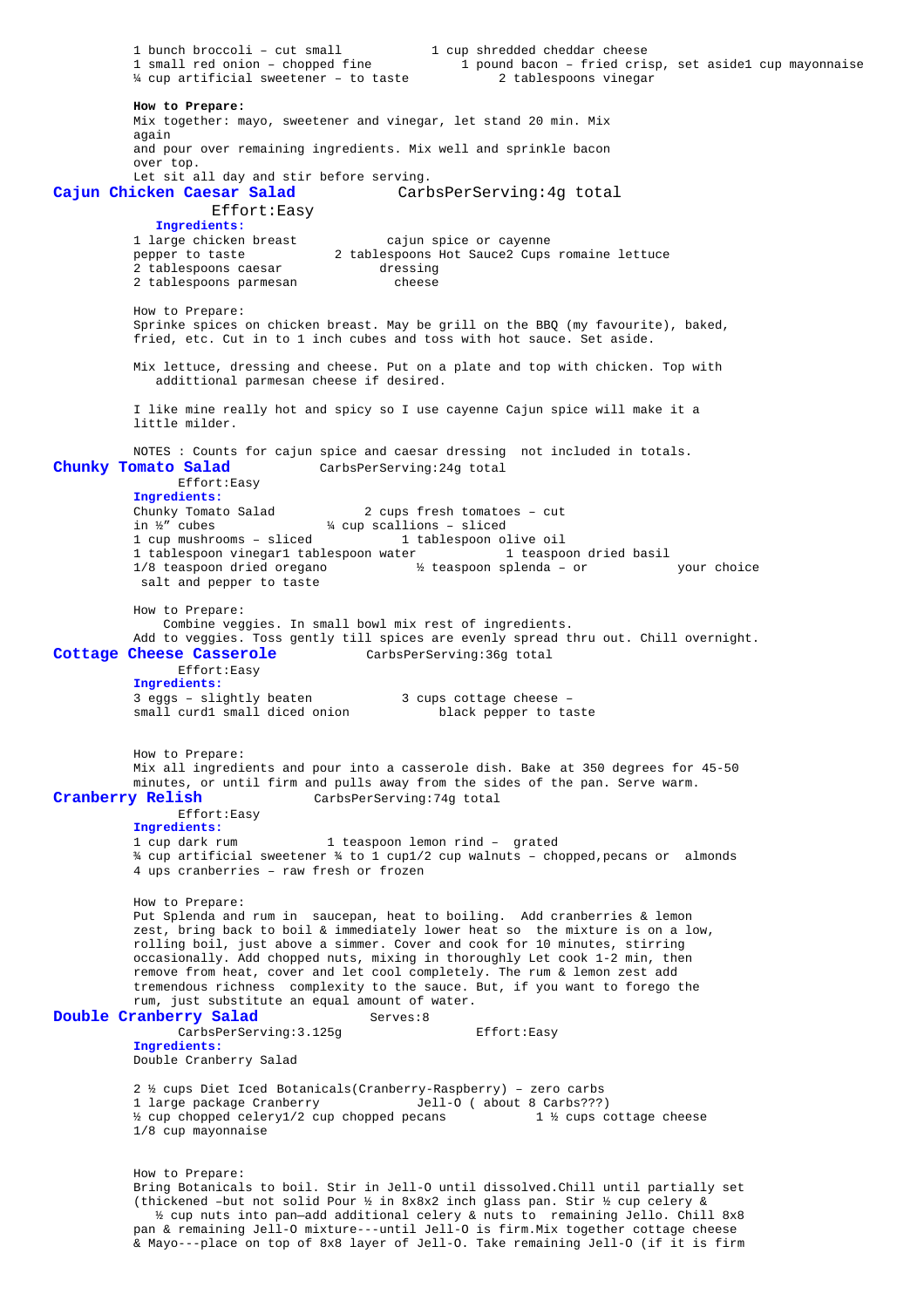warm slightly in microwave & pour over cottage cheese.Chill until firm. Cut into 8 servings. NOTES : Carbs for Cranberry Jello not included in above total – adjust accordingly Fancy Pea Salad CarbsPerServing:78g total Effort:Easy **Ingredients:**  2 cups peas, canned – fancy 1 ½ cups finely chopped onion 1 cup celery – chopped 2 cups lettuce – cut bite-sized1 cup mayonnaise 10 slices bacon – cooked and crumbled ¼ cup Parmesan cheese How to Prepare: Toss peas, onion, celery, and lettuce with mayonnaise in a serving bowl. Sprinkle bacon on top. Sprinkle with Parmesan cheese. Cover; refrigerate overnight. Little peas, celery, and bacon add crunch and color to this salad. It's a very nice change of pace for a picnic or potluck. Note that you can use frozen peas, if you prefer. You can use whatever variety of lettuce suits your taste. Serves 4-6. **French dressing**  Serves:4 to 6 servings CarbsPerServing:very low Prep Time:5 minutes Effort:Easy **Ingredients:**  ½ cup walden farms ketchup ½ cup oil(canola or vegetable) ¼ cup white vinegar 1 packet equal 1 teaspoon lemon juice dash of pepper How to Prepare: stir all ingredients until combined Garlic and Pepper Bleu Cheese Serves:6ish CarbsPerServing:1-2 per serving Prep Time:5 mins Effort:Easy **Ingredients:**  ½ Cup Sour Cream1/2 Cup Mayo4oz Bleu Cheese Crumbled1 tsp Garlic Powder or Minced fresh cloves1/2 tsp black pepper or ground peppercorns How to Prepare: Mix all ingredients in a tupperware bowl and enjoy.. I think its better to let it sit in the fridge for a few hours so the cheese really gets in there good and the flavors combine a little.. This will hold in the fridge for 5 days to a week so if you don't think you can use it in that time half the ingredients and make a smaller batch.. This is also SUPER CHUNKY so if you want it less chunky reduce the amount of cheese. Ginger Salad Dressing Serves:6 CarbsPerServing:1.83g Effort:Easy **Ingredients:**  Ingredients:<br>  $\frac{1}{4}$  cup chopped onion<br>  $\frac{1}{4}$  cup peanut oil<br>  $\frac{1}{2}$ 2 tablespoons rice wine vinegar 2 tablespoons water 1 tablespoon ginger root – chopped 1 tablespoon chopped celery1 tablespoon soy sauce 1 ½ teaspoons tomato paste 1 ½ teaspoons splenda 1 teaspoon lemon juice 1 Dash salt and pepper How to Prepare: Combine all ingredients in blender container or wok bowl of food processor fitted with steel knife; process until almost smooth. May be kept refrigerated up to one week. Greek Salad Serves:10 CarbsPerServing:no counts provided examples and Effort:Easy **Ingredients:**  1 head lettuce torn into bite sized pieces 1 jar marinated artichoke hearts<br>  $\frac{1}{2}$  small tomato choppe (optional) 2 A few black olives (optional) 4 oz feta cheen A few black olives (optional) 4 oz feta cheese depending on how much you -  $(4 \text{ to } 8 \text{ like it})$ <br>6 oz chopped ham 1 bot 1 bottle Ken's Steakhouse Greek Dressing How to Prepare: Mix all of the ingredients including the dressing and let sit for 10 minutes before serving. This salad is AWESOME!!! I have made it for years for parties and at home and it has become a staple in our family. Grilled Chicken Salad CarbsPerServing:31g total Effort:Easy<br> **Ingredients: Ingredients:**  ¼ cup soy sauce ¼ cup olive oil 2 pounds skinless boneless chicken breast – cut in bite size chunks 2 cups lettuce1 large tomato 1 medium cucumber ½ red onion black pepper – to taste balsamic vinegar – to taste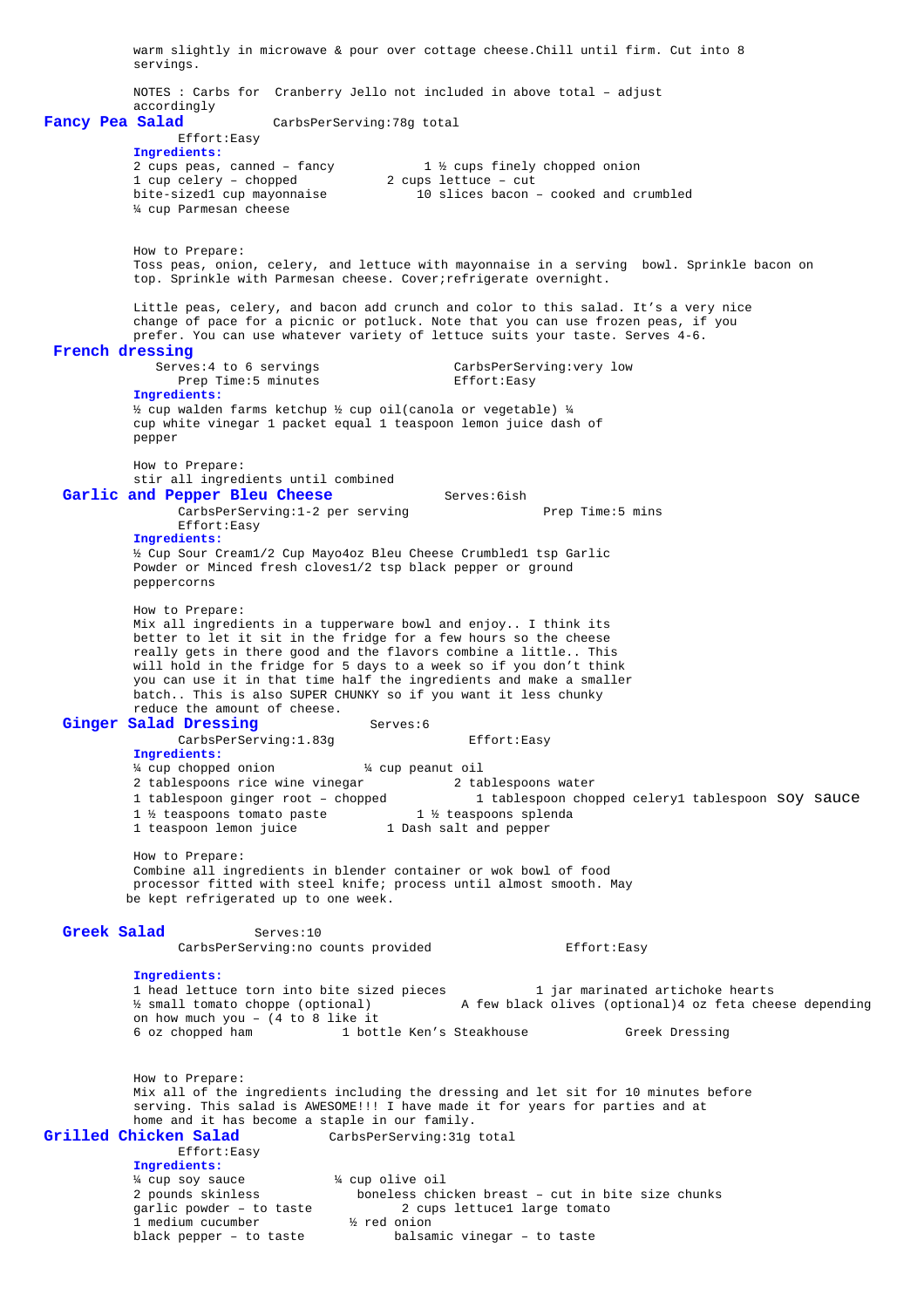How to Prepare: Heat oil in non-stick fry pan Saute chicken with garlic powder until just starting to turn a golden brown. Add soy sauce. Simmer on low heat for about 5 to 10 minutes. The oil will float a little to the top. That's okay. Make salad with the remaining items. Sprinkle with black pepper. NO SALT! That's what the soy sauce is for. When salad is ready, pour the hot mixture of chicken,oil and soy onto the salad. Add balsamic vinegar to taste and toss. The lettuce will wilt a little. You will love  $i + 1$ **'Honey' Mustard!** Serves: One CarbsPerServing: About 3 Prep Time: Less than one minute! Effort: Easy **Ingredients:**  1 Tbs. Dijion Mustard 1 Tbs. Spicey Brown Mustard2 Tbs. Heavy Whipping Cream 1 Packet Splenda How to Prepare: Mix all ingredients and serve! Origionally, I thought this up as a dip for chicken, but it also makes the BEST salad dressing. If you've been missing honey mustard dressing (It's my personal favorite!) suffer no more! Hot Chinese Chicken Salad CarbsPerServing:no counts provided Effort:Easy **Ingredients:**<br>For two large salads: 2 chicken breast - cooked with desired seasoning 2 large bowls of lettuce Tomatoes (optional) Crumbled bacon (optional) Hot peppers (optional) Slivered almonds (optional)Desired shredded cheese(I like cheddar) Dressing (the best part):<br> $\frac{1}{2}$  cup oil  $\frac{1}{3}$  c 1/3 cup apple cider vinegar 1 TB soy sauce (low sodium) 2 packets Equal – Splenda 1 Dash ginger 1 Dash pepper 1 Dash garlic salt How to Prepare: Bring ingredients of dressing to a boil in a pan and stir with wisk. Once all ingredients are well-blended, pour over salads. Hot German Turnip Salad CarbsPerServing: 4g total Effort:Easy<br> **Ingredients: Ingredients:**  1 cup mayonnaise 3 Tablespoons white wine 2 teaspoons vinegar ½ cup bacon grease ½ teaspoon fresh dill2 packages artificial sweetener – sweet n low ¾ teaspoon salt 1/8 teaspoon pepper bacon strips - crushed 2 teaspoons onion How to Prepare: Whisk all ingredients together. Makes about 2 cups. Use about ¼ to ½ cup per large turnip, boiled until soft. Add crushed bacon and 2 tablespoons onion sauted in bacon grease. **Italian Cauliflower Salad** Serves:6 CarbsPerServing:23g total Effort:Easy **Ingredients:**  2 tablespoons diced green bell pepper 2 tablespoons diced onion ¼ cup water 3 tablespoons italian salad dressing1/4 teaspoon salt 1/8 teaspoon oregano – dry  $1/8$  teaspoon basil - dry  $1/8$  teaspoon garlic powder How to Prepare: Combine all ingredients in pan. Cover and cook over medium heat, stirring once in a while till 'flower is tender crisp, about 10 mins Chill thoroughly. **Italian Mushroom Salad** CarbsPerServing:11g total Effort:Easy **Ingredients:**  3 tablespoons italian salad dressing 1 tablespoon Parmesan cheese 2 cups sliced mushrooms thinly sliced How to Prepare: Mix dressing and cheese.Stir in the mushrooms. Chill several hours. NOTES : Counts for italian dressing not included in totals. **Kentucky Derby Salad** CarbsPerServing:no counts provided Effort:Easy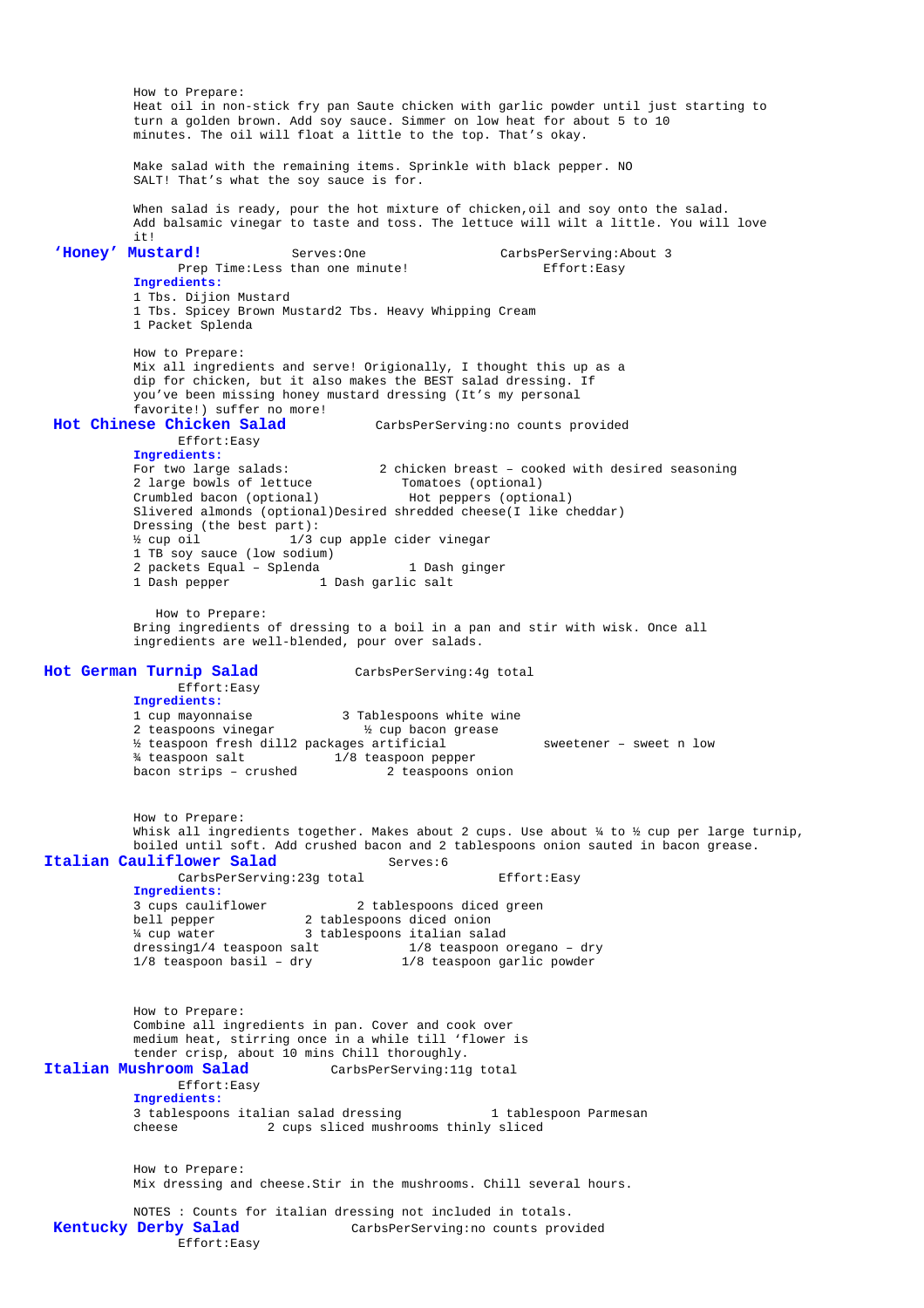**Ingredients:**  Boston or Iceberg lettuce apple cider vinegar 4 strips bacononions brown sugar twin sesame oil How to Prepare: Fry bacon very crisp, shred lettuce, dice or slice the onions warm 3-4 tablespoons sesame oil,crunch up bacon, put on lettuce and onions, twin brown sugar to taste, vinegar to taste. **Lemon Dressing** CarbsPerServing:13g total Effort:Easy  **Ingredients:**  2 teaspoons salt 4 teaspoons Splenda 1 dash pepper 1 dash Paprikal 1/3 cups salad oil<br>8 tablespoons vinegar 8 teaspoons lemon juice 8 teaspoons lemon juice<br>rind - zest 1 teaspoon grated lemon How to Prepare: Combine all ingredients in a jar with a tight fitting lid and shake until well blended. Refrigerate. **Lime and Cilantro Viniagrette** CarbsPerServing:7g total Effort:Easy<br> **Ingredients: Ingredients:**  2 tablespoons red wine vinegar 2 tablespoons lime juice ¼ teaspoon black pepper ¼ cup cilantro leaves, whole 1 clove garlic1 tablespoon egg substitute, liquid - (or 1 egg yolk)<br>2 teaspoons prepared mustard  $\frac{1}{2}$  cup oil 2 teaspoons prepared mustard 1 pinch salt How to Prepare: Put everything but half the cilantro and all of the oil in a blender. Process until smooth. With the blender running, slowly pour in the oil until it's well blended. Chop the remaining cilantro very fine and stir into the dressing. The cilantro taste is very strong. Start with just 2T if you like. The vinaigrette is an excellent marinade for ribs or fish. If you like a stronger lime flavor(for marinades) add 1T lime zest to the blender as well. **Low Carb Version Waldorf Salad** CarbsPerServing:90g total Effort:Easy **Ingredients:**  2 cups jicama – peeled and cubed 2 tablespoons lemon juice ½ cup strawberries – cut into ¼s ½ cup celery – sliced ½ cup mayonnaise – more or less to taste2 packets splenda 3 tablespoons slivered almonds 2 tablespoons blue cheese crumbled(optional) 4 cups romaine lettuce – shredded How to Prepare: Toss Jicama cubes with lemon juice and let sit 5 minutes. Mix in remaining ingredients. Refrigerate 30 minutes or more before serving. Divide lettuce among 4 plates and spoon ¼ of the salad over the top of each. **Men Like It Salad (And Women Too!)** CarbsPerServing:21g total Effort:Easy  **Ingredients**: 8 ounces cream cheese ½ cup chopped pecans 1 cup diced celery 1 small can crushed pineapple1 pkg.lime gelatin 1 ¾ cup hot water 1 pinch salt How to Prepare: Mash cream cheese. Blend in pineapple. Add nuts and celery. Dissolve gelatin in water. Cool. Mix with cream cheese mixture. Pour into mold or pan. Chill. NOTES : Counts for crushed pineapple and lime gelatin not included in totals. Mexican Egg Salad CarbsPerServing:17g total Effort:Easy  **Ingredients**: 6 large eggs – boiled 1 small red pepper<br>2 superce researchili 3 ounces green chili peppers – 1 3 ounce can, chopped2 tablespoons mayonnaise 1 teaspoon mustard 1/8 teaspoon cayenne pepper How to Prepare: We served it on roasted red peppers on the grill and it was awesome. **Mock Potato Salad** CarbsPerServing:18g total Effort:Easy **Ingredients:**  1 head cauliflower – cooked and chopped 2 eggs – boiled and choppped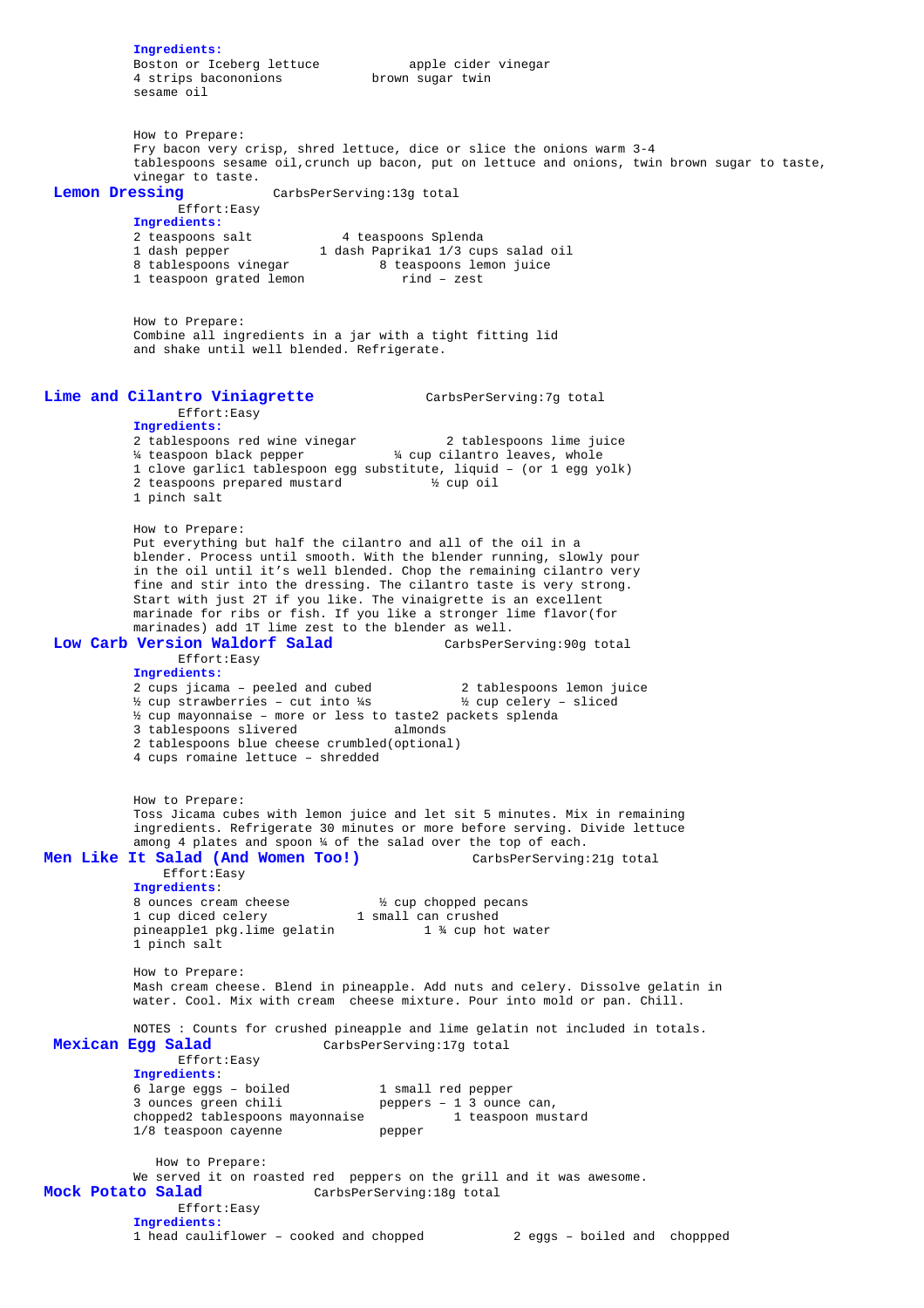```
1 onion – chopped 1 stalk celery – chopped<br>1/3 cup mayonnaise1/2 teaspoon dry mustard \frac{1}{2} teaspoon seasoned
          1/3 cup mayonnaise1/2 teaspoon dry mustard
 rice vinegar – (1/2 to 1) salt and pepper – to taste 
fresh dill - optional, sprinkled over
           dill pickle – chopped,optional 
             How to Prepare: 
           Serve chilled 
mock tuna/spam/ham mac.salad Serves:4<br>CarbsPerServing:3
                                       Prep Time:15 min.
                Effort:Easy 
           Ingredients: 
          8 boiled eggs diced \frac{1}{4}c.celery
           ¼c.onion 1c. mayo 
 add 1 can tuna diced spam 
 or diced ham mustard to tast 
           salt 
           How to Prepare: 
           put every thing together,mix well 
   Monaco Salad Serves:1 – count for entire recipe 
             CarbsPerServing:22g carbs /10g fiber Prep Time:Just chopping
Effort:Easy<br>
Ingredients:
 Ingredients: 
 2 cups romaine lettuce, chopped 2 cups bok choy, chopped 
 ½ cup endive, chopped ½ cup spinach, stems removed and chopped 
 ½ cup red cabbage, chopped ½ cup cucumbers, peeled and sliced 
 ½ cup celery, sliced ½ cup mushrooms, sliced 
           ¼ cup carrot shreds(I use jicama!) 
             How to Prepare: 
           Toss everything together.The book suggests a poppyseed dressing, but I have not found one 
           that was low-carb/low-sugar, so I usually use a good Italian and it's fine 
   Salad CarbsPerServing:no counts provided 
                Effort:Easy 
           Ingredients: 
 1 cauliflower, head 1 cucumber – cut into bite-sized pieces 
 grape tomatoes 1 thick sliced ham (from deli) – diced1 thick sliced turkey (from 
 deli) – diced 
           Mayonaise Salt 
           Pepper 
           How to Prepare: 
           Cook the cauliflower until tender – drain and cut into bite sized pieces. Add the 
           cucumber, tomatoes, ham & turkey. Mix with mayonnaise and add salt & pepper. Chill. 
Mushroom and Olive Salad CarbsPerServing:55g total
                Effort:Easy 
           Ingredients: 
 ½ cup kalamata olives ½ cup green olives 
 ½ cup black olives ½ cup banana peppers – rings 
 2 ounces pimientos – (small jar) 
 ½ cup mushrooms – cut into ½s1 cup italian salad dressing bottled 
 3 tablespoons lemon juice 1 teaspoon black pepper – freshly ground 
2 cloves garlic - smashed 2 cups water
           ½ teaspoon salt 
           How to Prepare: 
           Use whole, pitted olives –or olive halves (not slices) depending on how you want 
           to use the mix. Banana peppers can be mild or hot -your choice. Drain and rinse all ingredients. 
           Bring water, salt and lemon juice to a boil. Add mushrooms and boil for 3 minutes. Drain well. 
           Warm salad dressing,garlic and pepper to a low simmer, then remove from heat and let cool while you 
           assemble the rest. In a gallon size zipper bag, place olives, mushrooms pimento and peppers. 
          When dressing has cooled slightly, pour into bag and seal. Marinate 2-3 days,
           turning bag occasionally Drain or use with the dressing over salads. 
Mushroom Salad 2 CarbsPerServing:25g total 
                Effort:Easy 
           Ingredients: 
           2 cups pickled mushrooms or in brine 3 ounces sour creamblack pepper 
           onion – chopped 
           How to Prepare: 
           Cut pickled (or in brine) mushrooms, add chopped 
           onion and mix with sour cream. Flavour with pepper. 
           NOTES : Carbs for onion not included in above – adjust accordingly (1 tablespoon = .9) 
Oriental Salad Dressing- Single Serving Serves:1,9
               CarbsPerServing:0 Prep Time:5 minutes or less
                Effort:Easy
```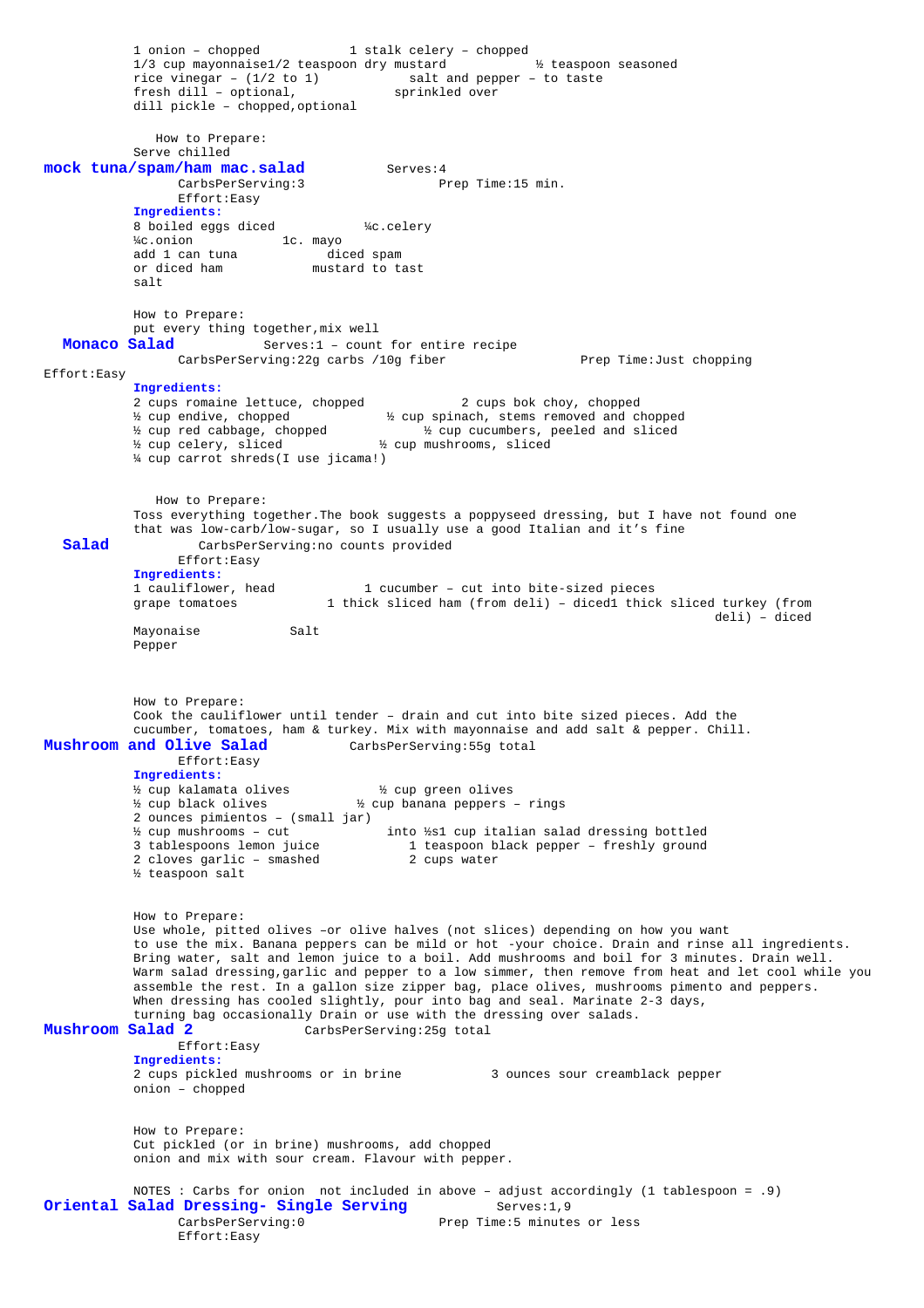**Ingredients:**  1 TBSP Sesame Seed Oil 2 TBSP Canola Oil 1 tsp Sesame Seeds1 tsp Splenda 1 TBSP apple cider vinegar Salt & pepper to taste How to Prepare: Mix all ingredients in a ½ cup measuring cup. **Oriental Salad for Company** CarbsPerServing:30g total Effort:Easy  **Ingredients:**   $\frac{1}{2}$  pound cabbage – (1/2 to 1) finely shredded 2 cups red cabbage – finely shredded green onions – sliced thin toasted sesame seeds  $green onions - sliceed thin$  Oriental Dressing: 3 tablespoons sesame oil – (3 to 4) 6 tablespoons red wine vinegar 1 packet artificial sweetener bepper How to Prepare: Prepare above salad greens, onions & sesame seeds and layer in a glass bowl. Cover and chill. Make dressing. Mix all dressing ingredients and let stand at room temp for 30 minutes just before serving, add dressing and toss. Enjoy! **Outback Steakhouse" Caesar Salad Dressing** Serves:10 CarbsPerServing:17g total Effort:Easy **Ingredients:**  1/4 cup egg substitute ¼ cup grated parmesan cheese 2 tablespoons water 2 tablespoons olive oil 1 ½ tablespoons lemon juice1 tablespoon anchovy paste 2 cloves garlic – pressed 2 teaspoons sugar % teaspoons lemon jui<br>
2 cloves garlic - pressed<br>  $\frac{1}{2}$  teaspoons sugar<br>  $\frac{1}{2}$  teaspoon coarsely ground pepper<br>  $\frac{1}{2}$  teaspoon salt<br>  $\frac{1}{2}$  teaspoon salt ¼ teaspoon dried parsley – crushed fine How to Prepare: Combine all ingredients in a medium bowl. Use an electric mixer to beat ingredients for about 1 minute. 2. Cover bowl and chill for several hours so that flavors can develop. Makes approximately 2 cups. This dressing keeps for weeks and weeks in the fridge in a covered container (if it's even around that long). **Peanut Cole Slaw** CarbsPerServing: 26g total Effort:Easy **Ingredients:**  1 Medium Head Cabbage ½ Cup peanuts – I use spanish salted 1 Cup Sour Cream1/2 Cup mayonnaise Sweetener How to Prepare: In food processor chop cabbage semi fine. Remove and process peanuts until chopped coarsely (be careful not to process too long or you'll have peanut butter). Mix the sour cream, mayo and sweetner to taste, then mix with cabbage and peanuts. Let set a few hours in the fridge to blend flavors. I usually save a few peanuts whole and add when I serve. NOTES : Counts for sweetener not included in totals. Pecan and Gorganzola Salad CarbsPerServing:no counts provided Effort:Easy  **Ingredients:**  Bibb or leaf lettuce gorgonzola cheese pecan pieces (toasted in butter on stove top. Be careful because pecans will burn before butter. Make sure to toast them for full effect)olive oil/balsamic vinegar season with salt and pepper to taste How to Prepare: There's something about the combination of these flavors that's out of this world. For those with a few carbs to spare, throw in a bit of chopped-up pear. If I'm having a sweet or a salty craving, this salad will almost always take care of it. (Left over flank steak also beefs up this dish). Bon appetit! **Pepper/Parmesan/Ranch Salad Dressing CarbsPerServing:2g total**  Effort:Easy  **Ingredients:**  2 tablespoons sour cream 1 tablespoon parmesan cheese - finely grated<br>2 teaspoons heavy creaml teaspoon ranch dressing fresh ground pepper to taste 2 teaspoons heavy cream1 teaspoon ranch dressing How to Prepare: Mix all together and chill before serving NOTES : Counts for ranch dressing not included in totals. **Philly Cheese Steak Salad** Serves:2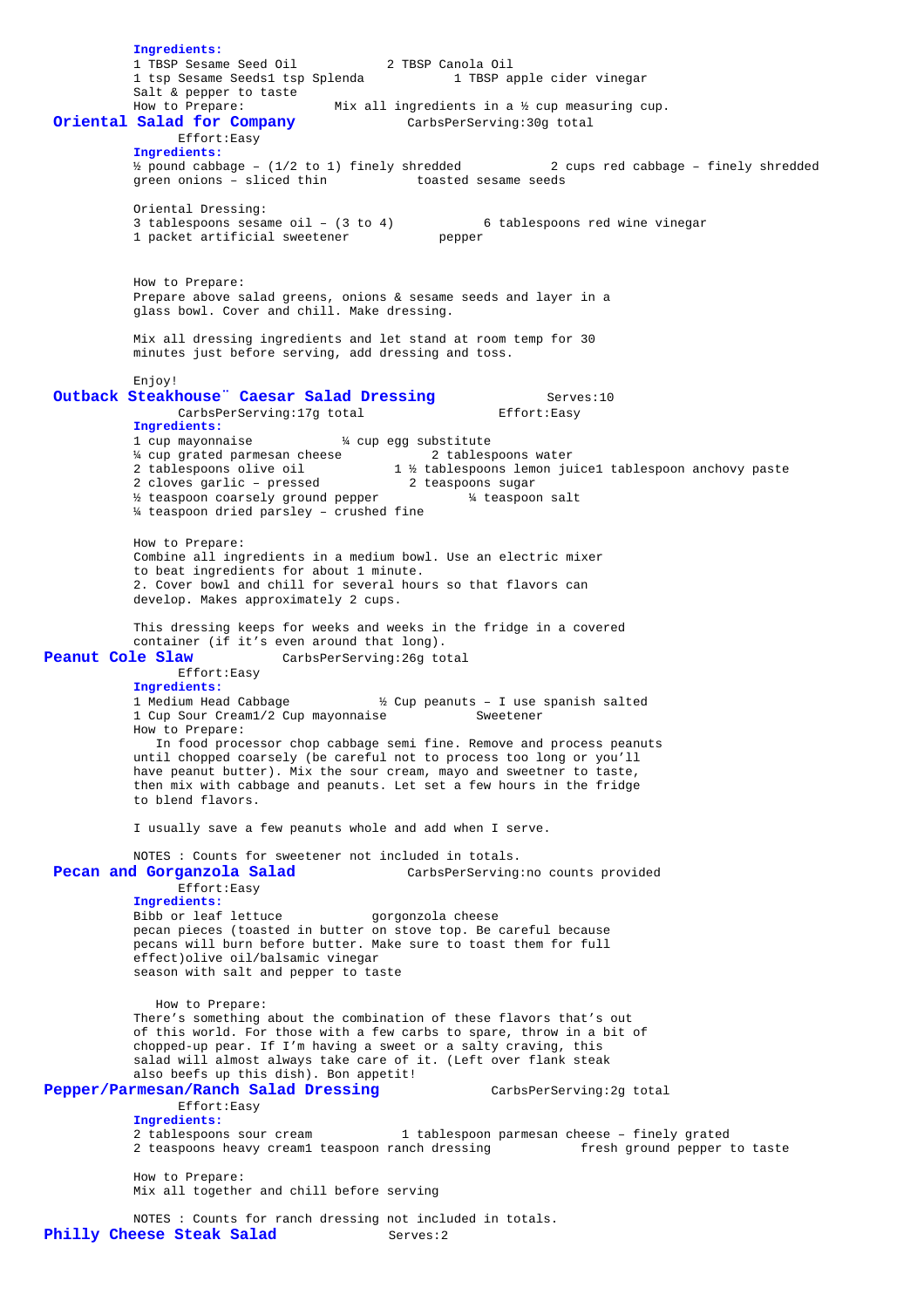CarbsPerServing: no counts provided entitled Effort: Easy  **Ingredients:**  4 thin breakfast or chip steaks – cut into strips 01ive Oil<br>Onion Green pepper4 slices Provolone cheese Green pepper4 slices Provolone cheese Lettuce Tomato Mayo How to Prepare: Brown onion and green pepper in a little bit of oil in skillet. Add steak strips and cook until done. Add slices of Provolone cheese and cook a few seconds until melted. Serve on a bed of lettuce. Top with sliced tomatoes and mayo. **Pineapple Slaw** Serves:4 CarbsPerServing:8.5g Effort:Easy  **Ingredients:**  2 cups cabbage – finely shredded ½ cup crushed pineapple in juice – drained ¼ cup green peppers – finely diced 2 tablespoons mayonnaise – (more if you like) 2 tablespoons onion – finely dicedStevia – to equal 1 teaspoon sugar ¼ teaspoon celery seed salt – to taste pepper – to taste How to Prepare: Combine pineapple and veggies. Toss. Mix rest of ingredients together. Spoon over veggie mixture. Mix well. Chill. Mix again before serving. NOTES : Stevia not included in counts **Quick Fixin' Taco Salad** CarbsPerServing:7g total Effort:Easy  **Ingredients:**  1 Can Herfords brand Shredded Roast Beef – Or equivalent (Libby's)1 Cup shredded cheddar cheese 3 Tablespoons sour cream 2 Cups Iceberg Lettuce 3 Tablespoons low carb salsa How to Prepare: Drain gravy juice from can, Heat the Roast Beef (microwave works great). Place Roast beef over lettuce and top with: cheese, sour cream, black olives and salsa. NOTES : Makes two good size servings at approximately 4/5 carbs per serving. Counts for Herford's Shredded Beef and low-carb salsa not included. **Ranch Dressing w/Blue Cheese Variation** CarbsPerServing:19g total Effort:Easy **Ingredients:**  ¾ cup sour cream ¼ cup mayonnaise ¼ cup heavy cream ½ teaspoon salt ½ teaspoon black pepper 1 teaspoon garlic powder1 teaspoon onion powder 1 teaspoon dried parsley 2 tablespoons red wine vinegar 3 ounces gorgonzola cheese – crumbled 1 tablespoon red wine vinegar How to Prepare: For ranch dressing: combine first 9 ingredients and whisk well. Add more cream if a thinner consistency is desired. For Blue cheese: combine first 9 ingredients with extra vinegar and 1 oz of the cheese. Blend until smooth, then stir in the remaining crumbles blue cheese. Yield: 1 ½ cups **Ranch Dressing 2** Serves:10 CarbsPerServing:13g total Effort:Easy  **Ingredients**: 1 cup mayonnaise ½ cup heavy cream ½ cup water 1 tablespoon vinegar 1 tablespoon dried chives 2 teaspoons garlic powder1 tablespoon dried parsley<br>  $\frac{1}{2}$  teaspoon paprika 2 dash cayenne pepper ½ teaspoon paprika 1 dash cayenne pepper 1 teaspoon celery salt ½ teaspoon black pepper 1 teaspoon onion powder How to Prepare: Mix everything well and keep refrigerated. Makes about 2 ¼ cups. **Restaurant Style Slaw** Serves:10 CarbsPerServing:60g total Effort:Easy  **Ingredients:**  8 cups cabbage – finely chopped, not shredded ¼ cup chopped carrot – finely chopped 1/3 cup Splenda ½ teaspoon salt 1/8 teaspoon white pepper1/4 cup half and half ½ cup mayonnaise ¼ cup buttermilk – or heavy cream to reduce carbs 1 ½ tablespoons white vinegar 2 ½ tablespoons lemon juice How to Prepare: This is not my own recipe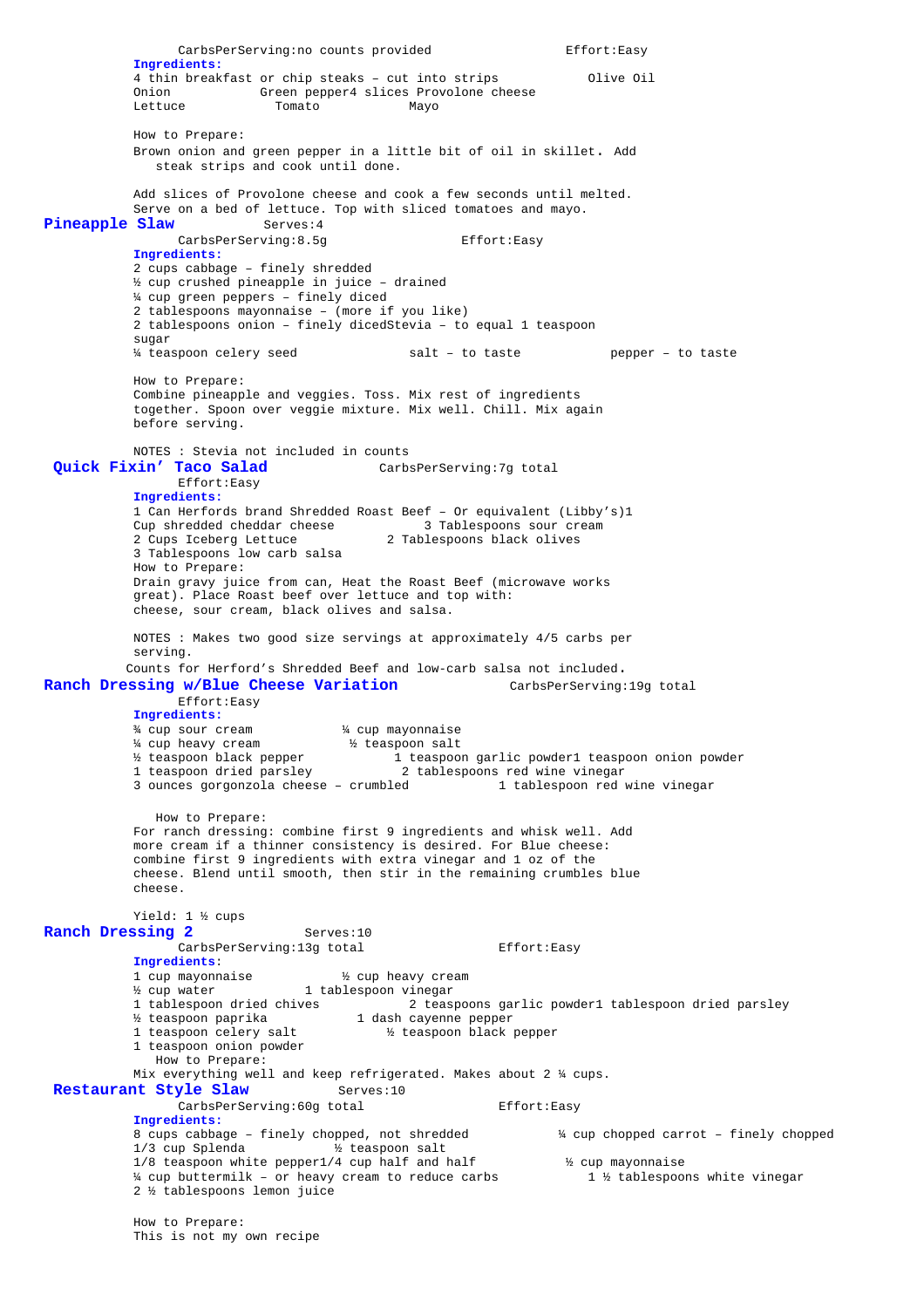\*Note…I work full time so rather than shred all the veggies I just bought the stuff that's already shredded in the bag. Be sure cabbage and carrots are chopped up into very fine pieces (about the size of rice.) If you have no food processor, cabbage and carrots may be "chopped", by adding small pieces of them to your blender with cold water and hitting the "grate" or med-low setting. Be sure to drain very well before proceeding. Combine Splenda, salt, pepper, half-and-half, mayonnaise, buttermilk (or cream), vinegar, and lemon juice in a large bowl and beat until smooth. Add the cabbage and carrots and mix well. Cover and refrigerate for at least 2 hours before serving. When served, this will taste just like the creamy sweet slaw served in restaurants like KFC, Lee's, and many BBQ places. Sante Fe Beef and Hot Pepper Salad Serves:8 CarbsPerServing:6.5g Effort:Easy **Ingredients:**  Dressing: ½ cup salsa – thick and chunky ½ cup sour cream ½ teaspoon chili powderSalad: % cup sour cream<br>
% cup sour cream<br>
% cup pitted ripe olives<br>
% cup pitted ripe olives<br>
% 8 ounces lettuce - 8 ounce bag, torn 8 ounces deli roast beef – julienned 4 ounces hot pepper cheese (Alpine Lace makes one) 2 medium tomatoes – cut into thin wedges 2 thin onion slices – separated into rings How to Prepare: Stir together salsa, sour cream and chili powder in a Small bowl. Mix well. 2. Combine all salad ingredients in large bowl, toss lightly. Serve with dressing. **Seasme (Tahini) Dressing** Serves: 4ish CarbsPerServing:1-2 per serving Prep Time:5 mins Effort:Easy **Ingredients:**  ¼ cup Tahini ½ cup water 2 tbsp lemon juice ½ clove garlic, crushed How to Prepare: Blend all ingredients until smooth. Yields ¾ cup dressing.. if you want it thicker you can decrease the amount of water.. This is nutty and tart a great substitute for oriental style dressing. Sesame Slaw CarbsPerServing:93g total Effort:Easy **Ingredients:**  ½ cup sesame seeds ½ cup slivered almonds 2 tablespoons butter 1 head cabbage head – napa – shredded 4 spring onion – choppedDressing: 1/3 cup red wine vinegar ½ cup olive oil 8 packages artificial sweetener 2 teaspoons salt ¼ teaspoon pepper How to Prepare: Saute sesame seeds and almonds in butter. Add this to cabbage and spring onions. Refrigerate. Mix dressing and pour over salad. Serves  $8 - 10$ Seven Layer Salad CarbsPerServing:no counts provided Effort:Easy **Ingredients:**  1131 eurones.<br>
lettuce sliced boiled eggs<br>
chopped onion sliced oliver sliced olivescrumbled bacon mayo grated cheese How to Prepare: Layer. Make in single serving size or family size.Can be made ahead and refrigerated. **Shrimp Curry Salad** Serves:2 CarbsPerServing: 3.5g Effort: Easy **Ingredients:**  Salad:  $1/3$  head lettuce  $4$  radishes - chopped 3 green onion – finely chopped (green peppers are also good on this salad)Dressing: 2 tablespoons butter ½ pound cooked shrimp – small 1 clove garlic pepper 3 tablespoons mayonnaise 1 teaspoon curry powder How to Prepare: Put about 2 Tbl Butter and ½ Lb. Small cooked shrimp in medium glass bowl with lid. Microwave 1 minute till butter is melted and shrimp is medium hot. Stir in 1 clove garlic and a small amount of pepper. In separate small bowl combine 3 large Tbls of Mayonnaise (I used Best Foods) and 1 tsp Curry powder. Pour juice from shrimp in with mayonnaise and combine. Put shrimp on salad. Pour dressing on salad.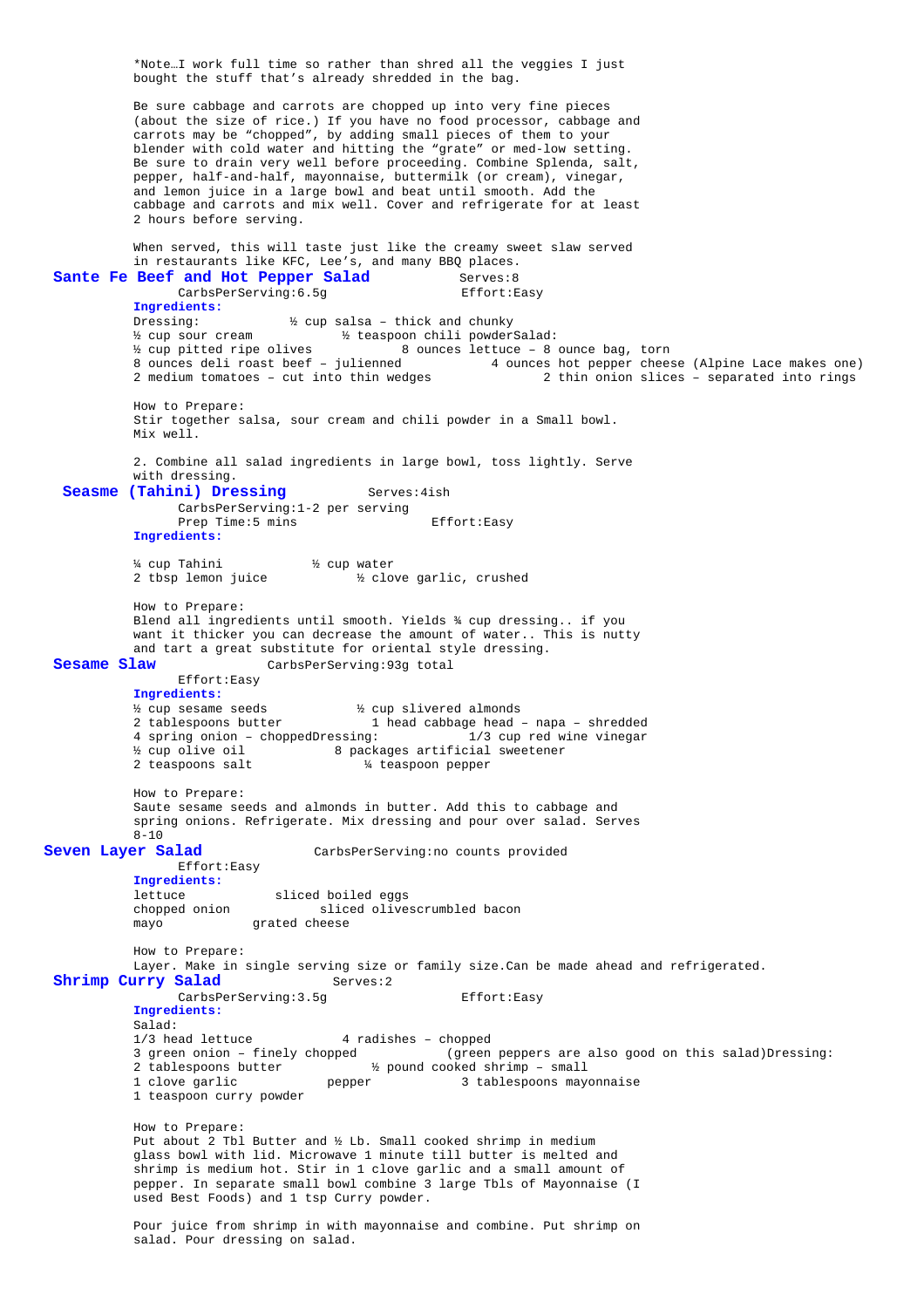Shrimp Egg Salad CarbsPerServing: 3g total Effort:Easy **Ingredients:**  2 eggs – hard boiled 2 tablespoons mayonnaise 1 cup shrimp – frozen, cocktail How to Prepare: Chop boiled eggs into bowl add mayonnaise and mix well. Dump frozen shrimp into boiling water for 1 min then drain. Add shrimp to egg salad. Mix and chill This is good on Atkins bread, a bed of chopped spinach, or just by itself. **Zesty Shrimp Salad** Serves:3 CarbsPerServing:4.5 Prep Time:20 mins Effort:Easy **Ingredients:**  1 lb shrimp 1 small head of lettuce ½ medium cucumber 1 cup green bell peper1/4 cupZesty Italian kraft salad dressing How to Prepare: Bring one quart of water to a boil and drop shrimp in boiling water for 5 to 7 minuets. When shrimp cools peal and mix the salad dressing with the shrimp.All other ingrediants prepare them in bite size pieces add the shrimp and toss.This is great to take for lunch. Keep shrimp segarate from your greens and toss when you are ready to eat.<br>Side Salad 2 **Side Salad 2** CarbsPerServing:11g total Effort:Easy **Ingredients:**  ½ pound salami – hard, cut ½" thick ½ pound mozzarella cheese – cubed 1 cup grape tomatoes – halved 1/8 cup fresh basil – chopped fine ¼ cup olive oil – light salt and pepper to taste How to Prepare: Toss together. Serve with diet flat bread grilled with olive oil and garlic salt. NOTES : Counts for grape tomatoes not included in totals. Simple Colorful Salad CarbsPerServing:40g total Effort:Easy **Ingredients:**  12 cherry tomatoes – cut in half 1 large cucumber – wash and slice about ¼" slices 1 small red onion – cut into thin slices and separate into rings 6 green olives – w/pimento cut into ½s (optional)1 lemon – cut in ½ and slice very thin –make sure peel is clean 2 tablespoons fresh parsley – chopped (2 to 3) 1/3 cup bottled Italian or Caesar dressing salt and pepper to taste How to Prepare: Toss everything together and let marinate in the refrigerator for an hour before serving. By itself or this is also excellent spooned over some lettuce, cabbage or fresh spinach. NOTES : Counts for dressing not incuded in totals. Spicy Steak Salad CarbsPerServing: 34g total Effort:Easy  **Ingredients:**  1 pound round steak 2 tablespoons lime juice 4 tablespoons oil 1 clove garlic – crushed 1 teaspoon crushed red pepper – flakes  $\frac{1}{2}$  teaspoon salt<br>6 cups romaine lettuce - shredded er<br>4 tablespoons bottled Italian dressing 0 cups romanne received with the small tomato – different method of the part of the part of the part of the diverse cut into thin rings and the medium cucumber – sliced thin don't peel 1 medium cucumber - sliced thin, don't peel 2 medium radishes – sliced thin How to Prepare: Mix lime juice, oil, garlic and seasonings. Place in a large zipper bag w/meat. Let marinate overnight, turning occasionally. When ready to serve, heat Foreman grill and cook for 6 minutes. (You may need to cut steak in ½ or smaller). If using a skillet, preheat skillet -you want it to sizzle when you put the steak in☺ Cook over high heat for 4 minutes per side. Toss lettuce with dressing and place in 4 plates. Top with the vegetables. Slice steak thinly and place on top of salad. NOTES : Counts for italian dressing not included. **Spinach Salad with Peanut Salad Dressing Serves:6,10** CarbsPerServing:5.17g Effort:Easy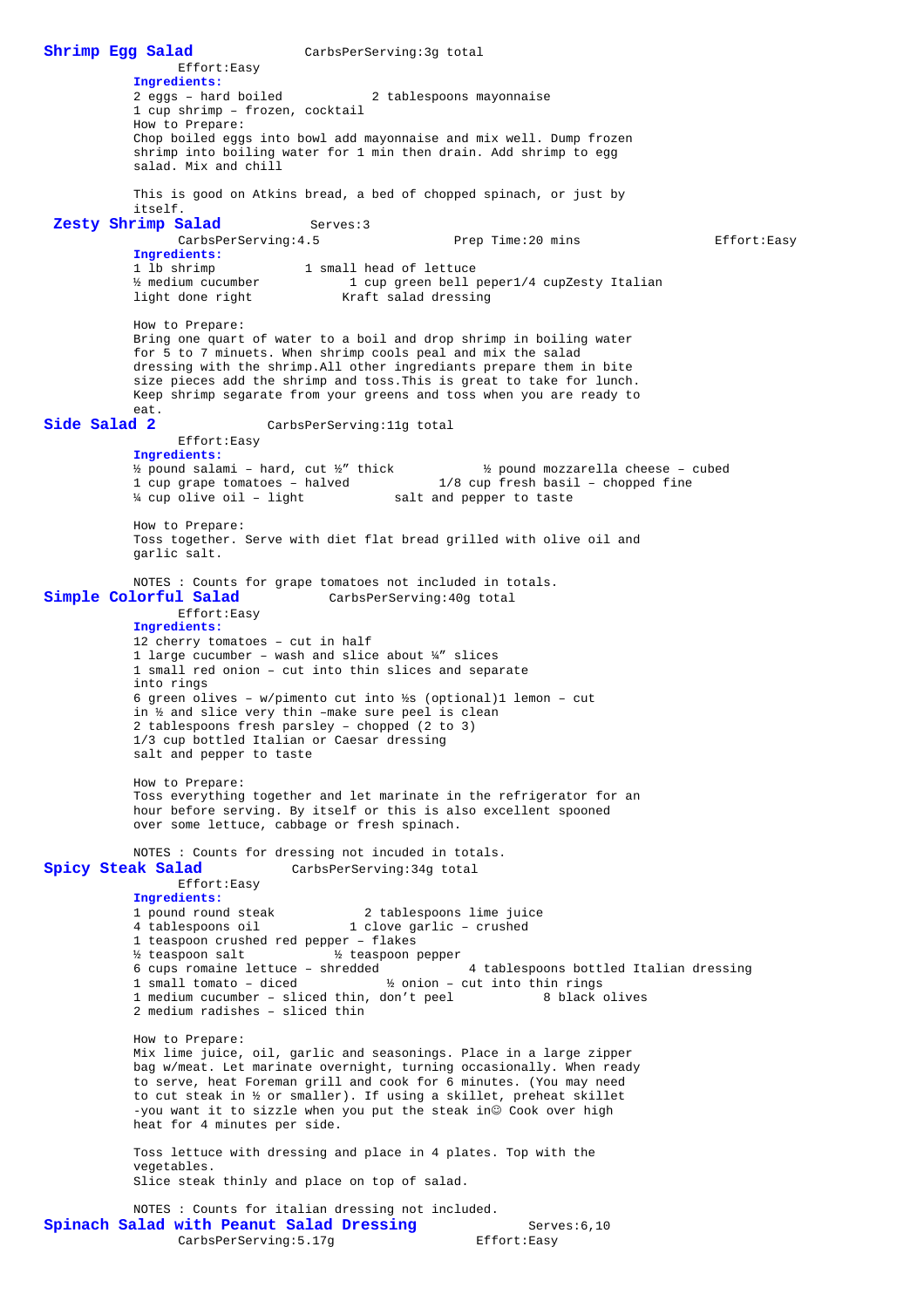**Ingredients:**  1/3 cup unsalted peanuts, dry-roasted ½ pound fresh spinach 5 cherry tomatoes - (5 to 10) 4 red onion slices 2 tablespoons rice wine vinegar1/4 teaspoon salt 1 tablespoon soy sauce 1/8 teaspoon cayenne pepper – or half this for less spicyness 6 tablespoons peanut oil How to Prepare: In a jar, shake together vinegar, salt, soy sauce & cayenne pepper until salt disolves. Add oil & shake again to combine ingredients. Pour over salad when ready to serve and toss well. **Spinach Salad** Serves:4 CarbsPerServing:Not sure The Prep Time:10 minutes Effort:Easy **Ingredients:**  1 Bunch of Spinach 6 fresh mushrooms 1 cup bean sprouts 2 strips turkey bacon 1 ½ tbls Renees Gourmet Dressing Cucmber Dill flavour How to Prepare: Wash and Chop spinach into bite size pieces, chop mushrooms, add bean sprouts, Fry bacon till crisp, crumble and add.Mix in dressing and serve. **Spinach Salad w/Hot Bacon Dressing** Serves:10<br>CarbsPerServing:8q total Bifort:Easy CarbsPerServing: 8g total  **Ingredients:**  4 Bacon Strips  $\frac{1}{4}$  cup splenda<br>  $\frac{1}{4}$  teaspoon Salt 1 tablespoon Not-Starch ¼ teaspoon Salt 1 tablespoon Not-Starch 1 egg – beaten1/8 cup Vinegar ½ cup Water 1 bag Fresh Spinach Leaves 2 eggs How to Prepare: Fry bacon until crisp. Reserve drippings and drain bacon on paper towel, crumble and set aside. In small saucepan combine splenda, salt and not-starch. Add egg and vinegar; mix well. Add water and reserved drippings and bring to boil. Reduce heat; simmer stirring constantly for 2-3 minutes. Cool just until dressing reaches desired thickness. Put crumbled bacon on top of spinach leaves in large bowl and toss with dressing. NOTES : Counts for not-starch and spinach leaves not included in totals. **Spring Mix Salad** CarbsPerServing:no counts provided Effort:Easy  **Ingredients**: Good sized handful of spring greens lettuce mix. Hidden valley ranch dressing package mixed with sour cream instead of mayo (much better that way). Mix a little water and/or cream to get a more fluid consistency.1 Safeway Select brand Chicken, Parmesan, Mushroom, and Spinach Sausage, sauteed whole (slice when cooked), or any brand that has no carbs/sugar. A small sprinkling of Planter's mixed salted nuts instead of croutons (more natural and yummier than store bought croutons). How to Prepare: Toss all ingredients in a salad bowl with a tablespoon or two of your dressing, and you'll have the most amazing brunch, lunch or dinner. Add a sprinkling of garlic powder and pepper for extra zip).<br>Spring Salad CarbsPerServing:17q total **Spring Salad** CarbsPerServing:17g total Effort:Easy **Ingredients:**  1 medium cucumber 1 large tomato 2 green onions4 tablespoons low carb italian salad dressing – 4 – 5 2 teaspoons splenda How to Prepare: Dice vegetables- slice green onion, combine in a small bowl, sprinkle dressing and splenda over all and add salt and pepper if desired. Gently stir to mix and coat all, and refrigerate for at least 2 hours or overnight. Suggestions: This is always better the next day. This recipe serves 2-3, and is awesome with a steak or chicken breast. The marinade is good on the meat as well.

 NOTES : Counts for salad dressing not included in totals. **Strawberry Feta Salad** CarbsPerServing:no counts provided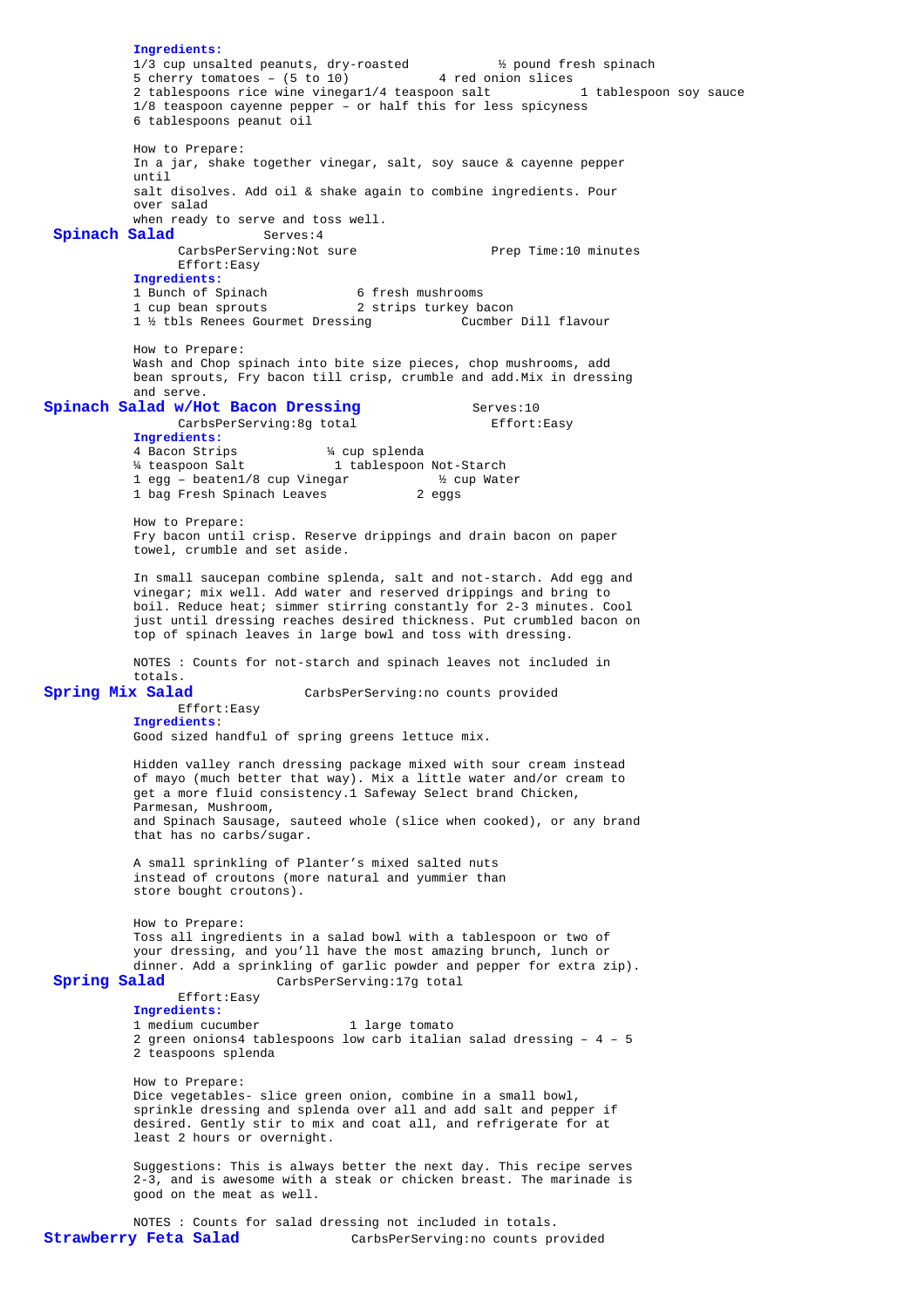Effort:Easy  **Ingredients:**  How to Prepare: Mix Strawberries (sliced) with Feta cheese, Lettuce, and Poppyseed dressing. Delicious in the summertime. **Sweet and Crunchy Chicken Salad** Serves: 4+,1 CarbsPerServing: see note on recipe entitled by Prep Time: n/a Effort:Easy **Ingredients:**  8 ounces cooked chicken breast half - diced small 1 ounce slivered almonds ½ cup jicama – diced small/see note ½ cup diced celery % cup diced onion  $\frac{1}{2}$  cup diced onion  $\frac{4}{4}$  tablespoons mayonnaise<br>2 packets splenda packets  $\frac{1}{4}$  each salt and p  $1$  each salt and pepper – to taste How to Prepare: Put jicama and 2T water in a baggie with 1 packet splenda and let sit at room temperature for 1 hour, turning bag occasionally to marinate. When ready to make, mix all ingredients well including liquid from jicama. Refrigerate at least 2-3 hours to blend flavors. \*note: ½ cup of diced strawberries can be used instead, but don't add them until ready to serve and fold in gently. \*\*Start with , pack of splenda/sweetener added to the salad mixture and taste before adding more. You may not like it as sweet as I do. \*\*Nutritional information is for entire recipe. I get 3-4 servings, so divide the information provided by the number of servings you get. Per serving: 990 Calories (kcal); 76g Total Fat; (66% calories from fat); 63g Protein; 23g Carbohydrate; 8g fiber; 174mg Cholesterol; 4768mg Sodium **Sweet Orange Dressing/Marinade** CarbsPerServing:11g total Effort:Easy **Ingredients:**  ½ cup oil – grapeseed or olive or vegetable 3 packets sweetener 2 tablespoons grated orange peel 4 tablespoons red wine vinegar1 teaspoon orange extract 2 tablespoons chopped parsley 1 tablespoon red bell pepper – diced very fine 1 tablespoon green bell pepper – diced very fine How to Prepare: Put the vinegar, sweetener,extract, and 1T orange peel into a blender and blend. Slowly blend in the oil. Stir in the remaining ingredients. Refrigerate, tightly covered. This is a good marinade for chicken, fish or pork and makes and excellent dressing for spinach salad. **Sweet Spinach, Shrimp and Strawberry Salad** Serves:4 CarbsPerServing:Per Serving: 175 Calories; 3g Fat (14.9% calories from fat); 27g Protein; 10g Carbohydrate; 3g Dietary Fiber; 227mg Cholesterol; 293mg Sodium. Prep Time:15 minutes Effort:Easy  **Ingredients:**  4 ounces spinach leaves 4 ounces baby lettuce leaves 1 cup sliced strawberries -- \*reserve about ¼ cup ½ cup jicama slices \*cut into matchstick pieces 1 pound boiled shrimp, jumbo – peeled and chilled 1 tablespoon balsamic vinegar 6 ounces plain yogurt -- \*s/f vanilla, not plain ½ cup sliced red onion How to Prepare: Cut lettuce and spinach however you like and place on 4 plates. Divide jicama, onion, shrimp and strawberries on top. In a blender or food processor, blend reserved strawberries, yogurt and balsamic vinegar. Drizzle over the salads. \*IF you use plain yogurt, add ½tsp vanilla extract and 1 packet sweetener to the dressing mix when you blend it. **Taco Mexican Salad** Serves:1 CarbsPerServing: no counts provided example Effort: Easy  **Ingredients:**  How to Prepare: Take a certain amount of hamburger meat, it depends on how many people are eating, cook it up in a pan and add low carb taco seasoning to the hamburger meat. While cooking, cut up one red onion into small pieces or however you like. Chop up one tomato into little squares. Slice up some lettuce. When hamburger meat is brown and cooked then dish it in a bowl, add your tomatoes, onions, and lettuce. Mix it all up and don't forget the cheese. Add sour cream. It's the greatest. Taco Salad Dressing CarbsPerServing:5g total Effort:Easy  **Ingredients**: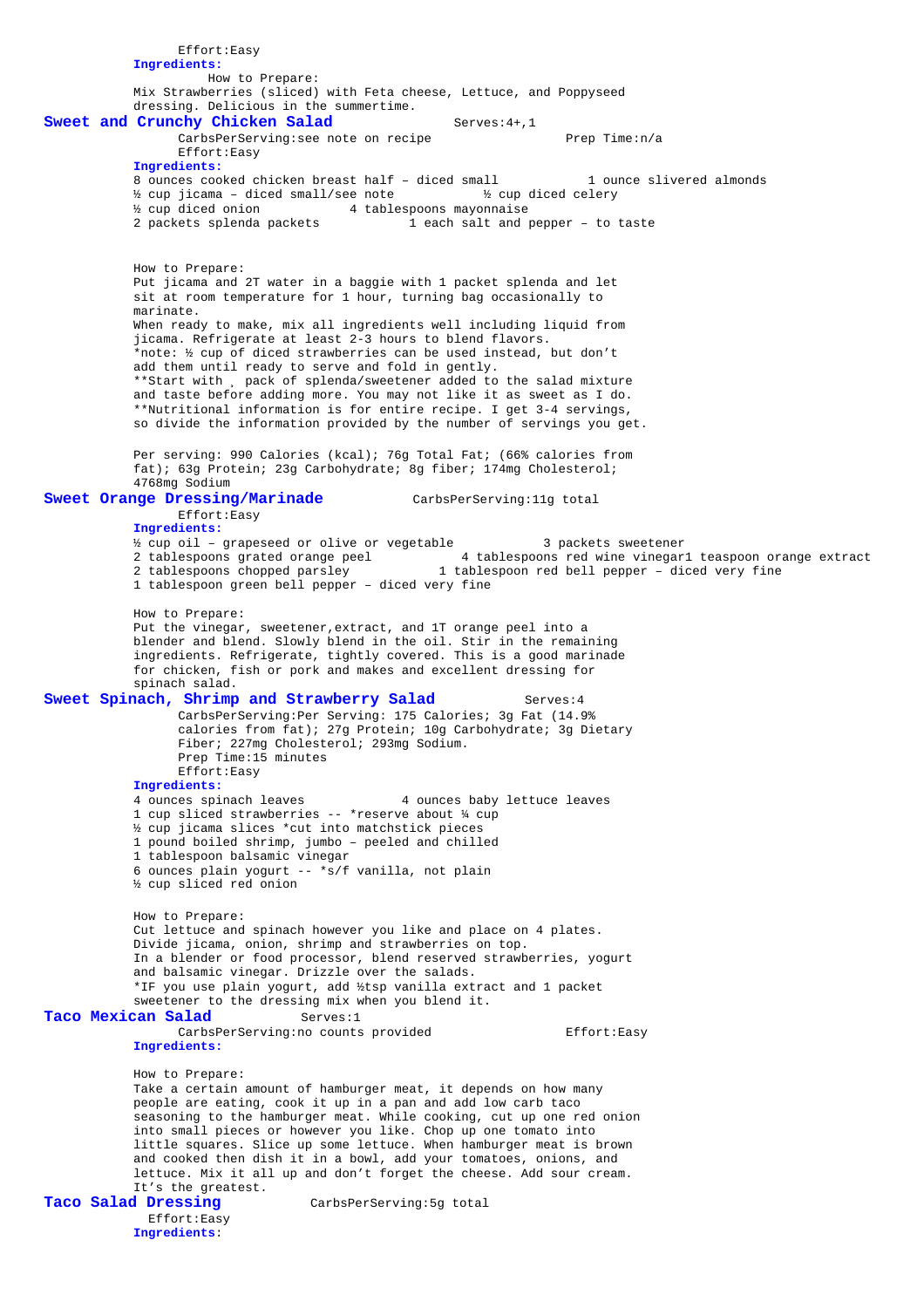2 tablespoons vegetable oil 2 tablespoons white vinegar 1 tablespoon artificial sweetener 2 tablespoons La Victoria red taco sauce1/8 teaspoon worcestershire sauce 2 tablespoons white onion – finely minced ¼ cup mayonnaise How to Prepare: Mix all together with a wire whip. This is very good, tastes like it has catsup in it. NOTES : Counts for taco sauce not included in totals. **Best Ever Taco Salad** Serves: 4 - nutritional information is per serving based on 4 servings per recipe. CarbsPerServing:Per serving: 618 Calories (kcal); 47g Total Fat; (68% calories from fat); 36g Protein; 13g Carbohydrate; 4g fiber; 149mg Cholesterol; 520mg Sodium Prep Time:30 minutes Effort:Easy Ingredients:<br>1 pound lean ground beef <sup>1</sup>/<sub>2</sub> pound chorizo 2 -- \*see recipe<br>1 teaspoon garlic powder 1 pound 1 can getter alle 1 teaspoon ground oregano 1 teaspoon ground cumin ½ cup water 6 cups shredded lettuce ½ cup diced onion ½ cup diced tomato ½ cup diced avocado 1 cup shredded brick cheese – or pepper jack 4 tablespoons sour cream 4 tablespoons salsa 2 tablespoons heavy cream How to Prepare: Combine salsa, sour cream and heavy cream and refrigferate. Saute ground beef, chorizo, chili powder, garlic powder, oregano and cumin until browned. Add water, reduce heat, cover and simmer for 10-15 minutes, stiring occasionally. Remove lid and continue to simmer until water is almost all gone. Taste for seasoning and add salt and pepper if needed. Place lettuce in a gallon sized zipper bag and pour sour cream mixture over it. Seal and shake to coat lettuce with dressing. Divide lettuce among 4 plates and then divide remaining ingredients(including cooked mixture) evenly. Tapenade Serves: 4 CarbsPerServing: 2.5 Prep Time: 10 minutes Effort:Average  **Ingredients:**  ½ cup kalamata olives 1 tsp capers ¼ cup extra virgin olive oil 1 tbsp balsamic vinigar Equipment Needed: Chef's knife cutting board mortar & pestle small bowl measuring cups and spoons1/4 to  $\frac{1}{2}$  tsp oregano ¼ to ½ tsp rosemary 1 clove garlic 1/8 tsp black or white pepper How to Prepare: Hints: The vinaigrette should run slightly from the tapenade after it sits for a few seconds. Tapenade may be prepared a day in advance. Experiment with other herbs and types of acids to complment other foods such as fish or cold meats. Wine or cider vinigar may be substituted to reduce the carbohydrate by 0.5 g per serving. Instructions: Chop olives until pieces are 1/8" or less. Crush capers and garlic with knife blade and mince fine. Grind oregano and rosemary with mortar and pestle until powdered. Combine all ingredients in small bowl. Cover and chill for 2 hours. Serve over cold asparagus or thin sliced tomato or other cold cooked vegetables. Tart and Tangy Blue Cheese Dressing CarbsPerServing:10g total Effort:Easy **Ingredients:**  ¼ cup mayonnaise ½ cup sour cream 1 teaspoon spike or mrs dash seasoning - 1-2 tsp1 teaspoon salt if using Mrs Dash 3 tablespoons malt vinegar – or red wine vinegar ½ cup blue cheese, crumbled – salemville or gorgonzola How to Prepare: Reserve ½ of the crumbled blue cheese. Put everything else in a blender and blend until smooth. Adjust for seasoning adding more salt, vinegar or spike as needed. Stir in remaining blue cheese. Let sit refrigerated at least 2 hours(overnight is better) before using to allow flavors to blend.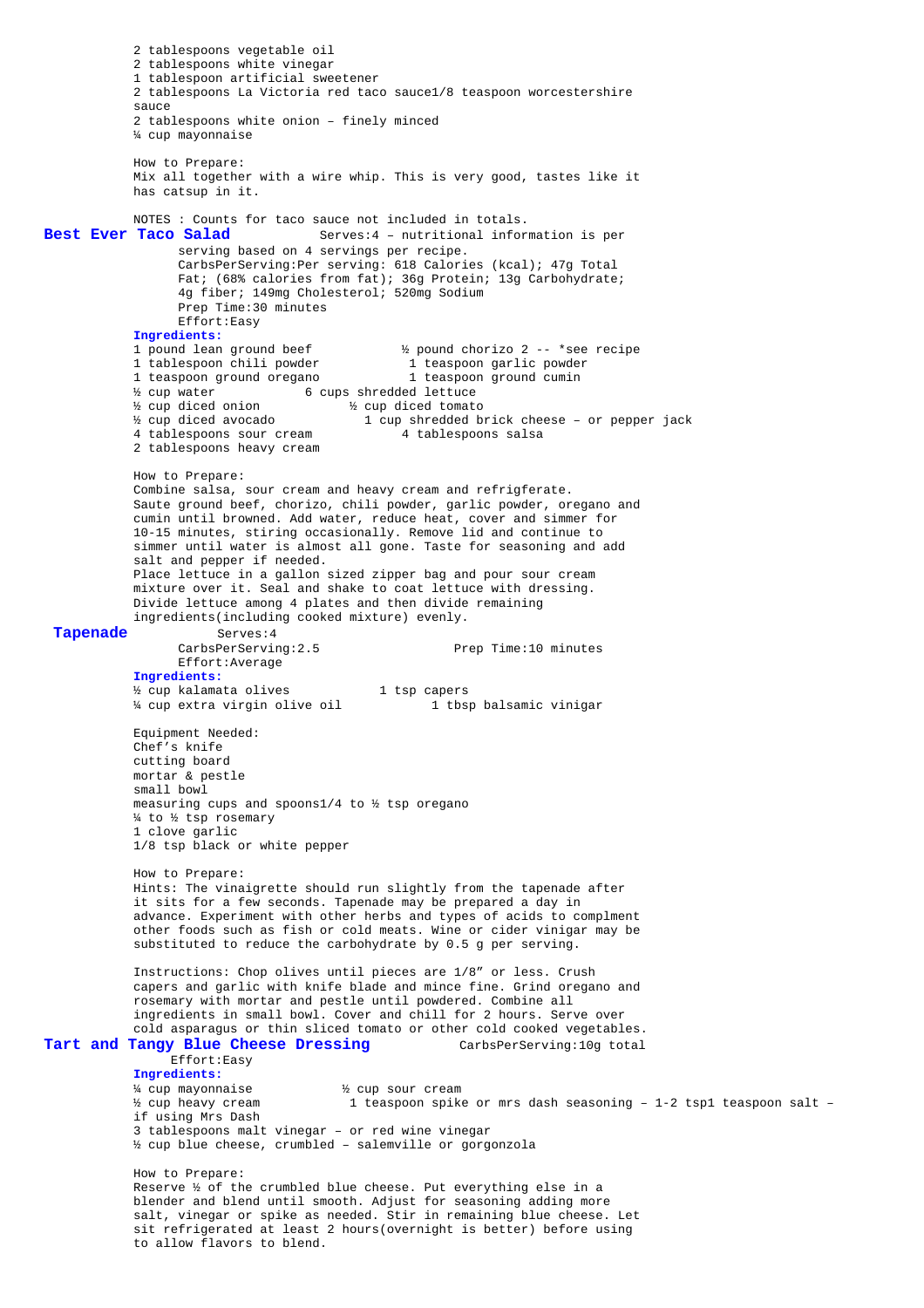Yield: 1 1/3 cups

Store in the refrigerator, tightly covered.

 NOTES : Salemville Amish blue cheese is a very good mild/medium flavored cheese. Gorgonzola is stronger and bolder. You can use a combination of both. You may prefer to use the stronger cheese in the blend and have the crumbles be milder. **Thousand Island Salad Dressing** CarbsPerServing:1g total Effort:Easy **Ingredients:**<br>1 tablespoon mayonnaise 2 teaspoons sugar free ketchup 2 teaspoons apple cider vinegar1/2 teaspoon worcestershire sauce 1 Dash garlic powder 2 teaspoons sweet relish How to Prepare: Mix all together and chill before serving NOTES : Counts for sugar free ketchup and sweet relish not included in totals. **Tuna and Egg Salad** CarbsPerServing:no counts provided Effort:Easy **Ingredients:**  Tuna Mayonnaise LettuceTomato (optional) Shredded cheddar cheese Hard boiled egg How to Prepare: Mix tuna and mayo. Serve on a bed of lettuce and tomato. Add sliced hard boiled egg. Top with some shredded cheddar cheese. **Tuna & Goat Cheese Salad** CarbsPerServing:no counts provided Effort:Easy  **Ingredients:**   $\frac{1}{4}$  cup tuna, canned -  $(1/2 \text{ can})$  ¼ cup crumbled goat cheese (can buy at grocery store)2 cups lettuce 2 tablespoons caesar dressing How to Prepare: Mix all ingredients! Only 210 calories, 13 grams of fat, 22 grams of protein and 4 grams of carbs…delicious!<br>Zippy Tuna Salad CarbsPerServing:no co CarbsPerServing:no counts provided Effort:Easy **Ingredients:**  2 cans of tuna packed in vegetable oil Minced onion as desired Minced celery as desired Cheddar Cheese as desiredChopped bacon as desired Mayo as desired 2 tbsp Balsamic Vinegar How to Prepare: Prepare everything but tuna, mayo, and balsamic in a large bowl. Add as much mayo as you'd like. Add the tuna. Mix until all ingredients are well mixed, and tuna is the consistency that you like. Add the balsamic. Mix until balsamic is evenly spread throughout the tuna, or until all the tuna has a slight brown tint to it from the balsamic. Put fork into tuna, lift fork to mouth, enjoy. Waldorf Salad 2 CarbsPerServing: 33g total Effort:Easy  **Ingredients**: 1 large red apple ½ cup chopped walnuts 1 cup celery – or 3 stalks ½ cup mayonnaise Artificial sweetener to taste How to Prepare: Chop apples and celery in  $\frac{1}{2}$ " chunks. Mix apples, celery, mayonnaise, and walnuts together. Add sweetener to taste. About ¼ of the salad makes the perfect snack. NOTES : Counts for artificial sweetener not included in totals. **Warm Spinach Salad with Bacon & Pine Nuts** Serves:2,7 CarbsPerServing:8.5g Effort:Easy  **Ingredients:**  4 slices bacon – cut into  $\frac{1}{2}$ " pieces 2 tablespoons pine nuts 2 cloves garlic – small, minced1 pound spinach leaves – trimmed 1 tablespoon balsamic vinegar 1 tablespoon grated parmesan cheese How to Prepare: Heat 1 Tbsp oil in a heavy skillet over med-hi heat until hot but not smoking. Add the bacon and sautee, stirring occassionally, for 4

minutes, or until browned. Turn heat to Med., add the pine nuts, and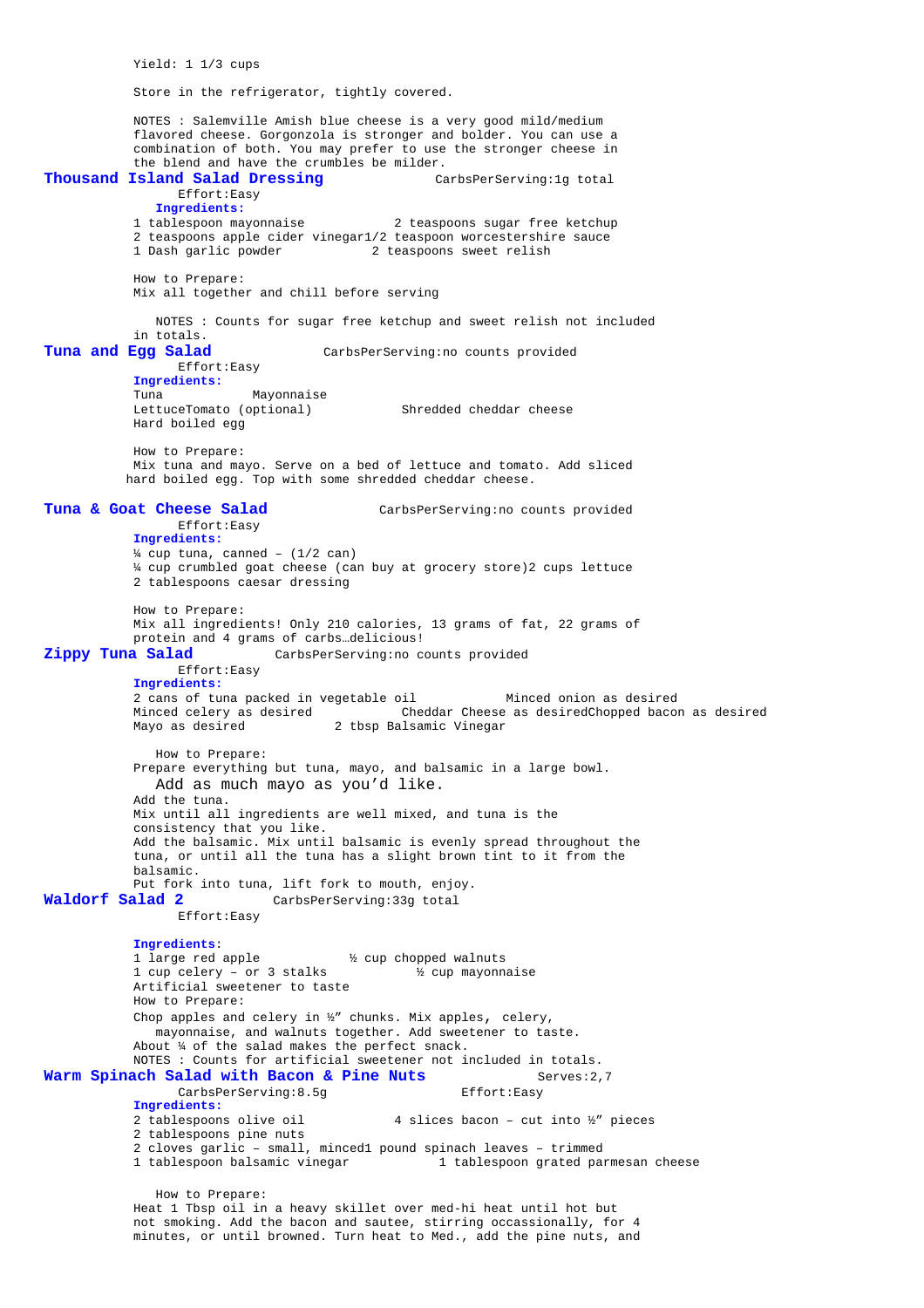cook for 1 min., stirring occasionally. Add the garlic and cook, stirring for 30 seconds. Add the spinach, vinegar and remaining Tbsp of oil, cook tossing gently for 15 seconds, or until the spinach is warm and a bit wilted. Transfer to serving plates, sprinkle with Parmesan, and serve immediately. The texture of the pine nuts mellows the saltiness of the bacon and the tanginess of the vinegar. **Wilted Salad** CarbsPerServing:1g total Effort:Easy **Ingredients:**  4 cups salad greensDressing: 2 tablespoons bacon drippings ½ teaspoon salt ¼ teaspoon dry mustard 1 tablespoon vinegar How to Prepare: Mix all dressing ingredients in saucepan and heat to sizzling. Pour over salad greens. NOTES : Counts for salad greens not included in totals. **APPITIZERS AND SNACKS** Avocado, cheese, and flavoured tuna Serves: However much u choose, 10, 5 CarbsPerServing:not sure Prep Time:5 mins Effort:Easy **Ingredients:**  1 small tin of flavoured tuna 1 avocado block cheese (your choice depends on your preference) How to Prepare: Quite easy i just thought it up the other day and i haven't tried it yet but it sort of gives a substitute instead of using cracker biscuits. Slice the cucumber to reasonable thickness. Put a slice of cheese on the cucumber. Then some avocado then finally some flavoured tuna on top. Great snack **CHICKEN WINGS (ZERO CARBS)** Serves: 2, 10 CarbsPerServing:0 Prep Time:20 min. Effort:Easy  **Ingredients:**  3 lbs. chicken wings 6 T. Hot Sauce 1 Stick Butter2 qts. cooking oil Lawry's Seasoned Salt How to Prepare: WINGS: Cut whole wings at joints and discard tips. Sprinkle wings liberally with Lawry's Seasoned Salt. Deep fry until golden brown and crispy. Drain on paper towels. SAUCE: Combine melted butter and hot sauce in a large bowl, mix well. Add wings and coat evenly. This recipe is for mild wings-add extra hot sauce for more heat. Serve with bleu cheese and celery. Bacon and Cheese Stuffed Mushrooms Serves: Depends on # of mushrooms CarbsPerServing:About 2 per mushroom Prep Time:20 min Effort:Easy **Ingredients:**  8 oz cream cheese, softened 5 or 6 slices of bacon, fried crisp 1 small onion, chopped - or less 15-20 large mushrooms How to Prepare: Preheat oven to 350.Take the stems out of your mushrooms, reserving 4 or 5. Clean your mushrooms well and set aside. Chop your onion well, and chop up the reserved stems. Fry your bacon til crisp, reserving the grease. Cook your onion and stems until tender in the bacon grease. Drain the grease and add onions/stems to the softened cream cheese. Crumble your bacon in cheese mixture. Combine well. Scoop some into each mushroom cap. Bake for about 10-15 minutes on baking sheet with edges, then broil to brown the tops. YUMMY! Great refrigerated and reheated in oven the next day! **bacon roll-ups** Serves:1 serving CarbsPerServing:about 6 carbs(?) Prep Time:5 mins Effort:Easy<br> **Ingredients: Ingredients**: 4 large lettuce leaf's 4 slices bacon 1/4 tomatoe, diced  $4$  oz cream cheese How to Prepare: fry up your bacon, dice up your tomatoe, take the lettuce leaf's and smear 1 oz of cream cheese on each leaf. crumble the bacon and place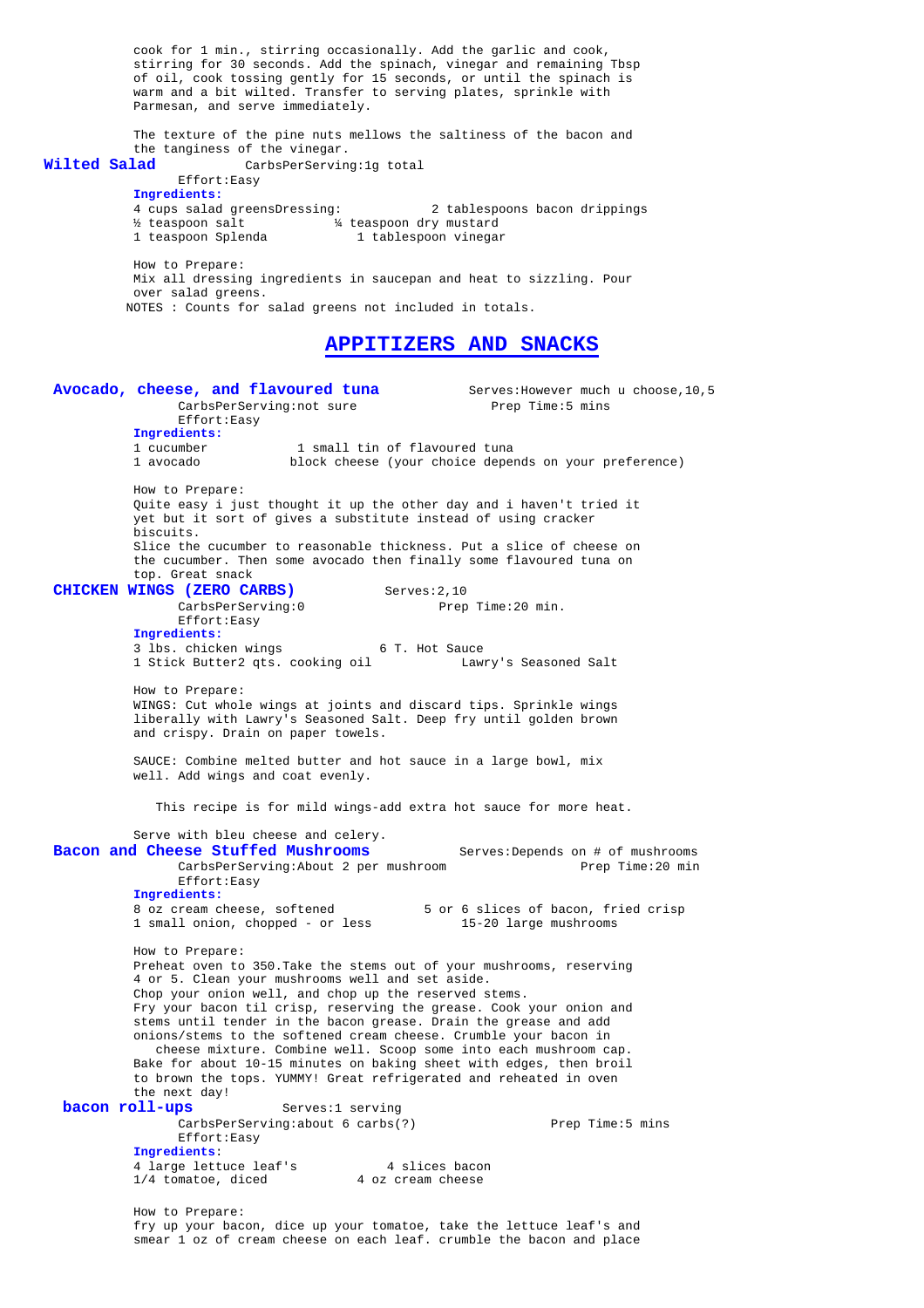on each leaf, spread the tomatoes on each slice.and roll-up. Baked Salmon Serves:two, Prep Time:15 minutes Effort:Easy **Ingredients:**  1 pound of salmon 1/2 mayonase 1/2 tsp paparika 1/2 tsp cayenne pepper 1 tbls dried minced onion 1 tsp chopped garlic1/4 tsp kosher salt<br>1/4 tsp ground pepper 1/2 tsp powdered mustad  $1/4$  tsp ground pepper How to Prepare: Mix all ingredients in a bowl and let set in the frig for 1 hour. This lets all the flavors intenseify. Place the salmon on a sheet of aluminun foil skin side down, take the mixture and cover the salmon completely. rap the foil so it is sealed and leaves a pouch for the salmon to steam. Place in a preheated (350) and let cook for approximetly 35-45 minutes, depending on the thickness of the salmon. **Banana Cream Pudding** Serves:make 4 cups, serves 4,10,10,9,8 CarbsPerServing:4 Prep Time:15 min Effort:Easy **Ingredients:**  1/2 stick cream cheese,1/2 cup ricotta cheese,1 cup heavy cream,1/2 packet unflavored gelatin,1 pack sugar free/fat free banana cream pudding mix,1/2 cup hot!! water? How to Prepare: In a medium size bowl combine gelatin, pudding mix, and cream. Mix with electric mixer. Then add ricotta cheese & water. Mix. Then gradually add in cream cheese. Eat right away if you choose or let sit in fridge for 15 min for a cool treat! **beef veggie** Serves:6 CarbsPerServing:approximately 7 per serving Prep Time:20 minutes Effort:Easy **Ingredients:**  2 tablespoons olive oil 1 large onion 1.5 lbs. stew beef 2 tablespoons beef base or 6 beef cubes 1.5 IDS. Stew Deel 2 concerned a complete celery<br>2 cloves garlic4 cups water 2 cups chopped celery 1/2 cup chopped carrots 1 cup chopped cabbage 1 small can diced tomato How to Prepare: Heat oil on medium heat, cooked garlic and onion til tender. Set aside. Add more olive oil and brown beef. Drain. Add water, beef base, and remaining ingredients. Additionally, you can add green bell pepper and chopped spinach for a taste that will set your soul free! Enjoy! Cook on low for 1-1.5 hours. **Bites of Heaven** Serves:1,2 CarbsPerServing:Depends on serving- very low Prep Time:Seconds Effort:Easy **Ingredients:**  Salami slices Cream Cheese or Cheddar Almond Accents" (salad topping by Sunkist any flavor) How to Prepare: Spread cream cheese on a salami slice, top with a few Almond Accents (any flavor), fold like a taco and sit down to watch your favorite movie with a little plate of these. You can also substitute cream cheese for cheddar, or use both! **Bite-Size Crustless Quiche** CarbsPerServing:trace Prep Time:ten minutes Effort:Easy **Ingredients:**  1 tbs butter or margarine 1/2 C. finely chopped red bell pepper 1/4 C. chopped green onions (white and green parts) 3 large eggs2 tbs of milk 2 oz chedder cheese coarsely grated (1/2 Cup) 1/4 tsp. salt 1/8 tsp ground black pepper How to Prepare: 1~Preheat oven to 425. Grease one tray of 24 mini-muffin pan cups. In a small saucepan melt butter over moderate heat. Add bell pepper and onion; saute' until soft, about five minutes. Remove the pan from the heat and let the mixture cool slightly. 2~In medium size bowl, combine eggs, cheese, salt and pepper. Stir in the bell peppers and onions. Spoon about a tablespoon of the mixture into each muffin cup (The mixture will fill 18-22 cups.) 3~Bake until centers are set, 8-10 minutes. Let the quiche cool for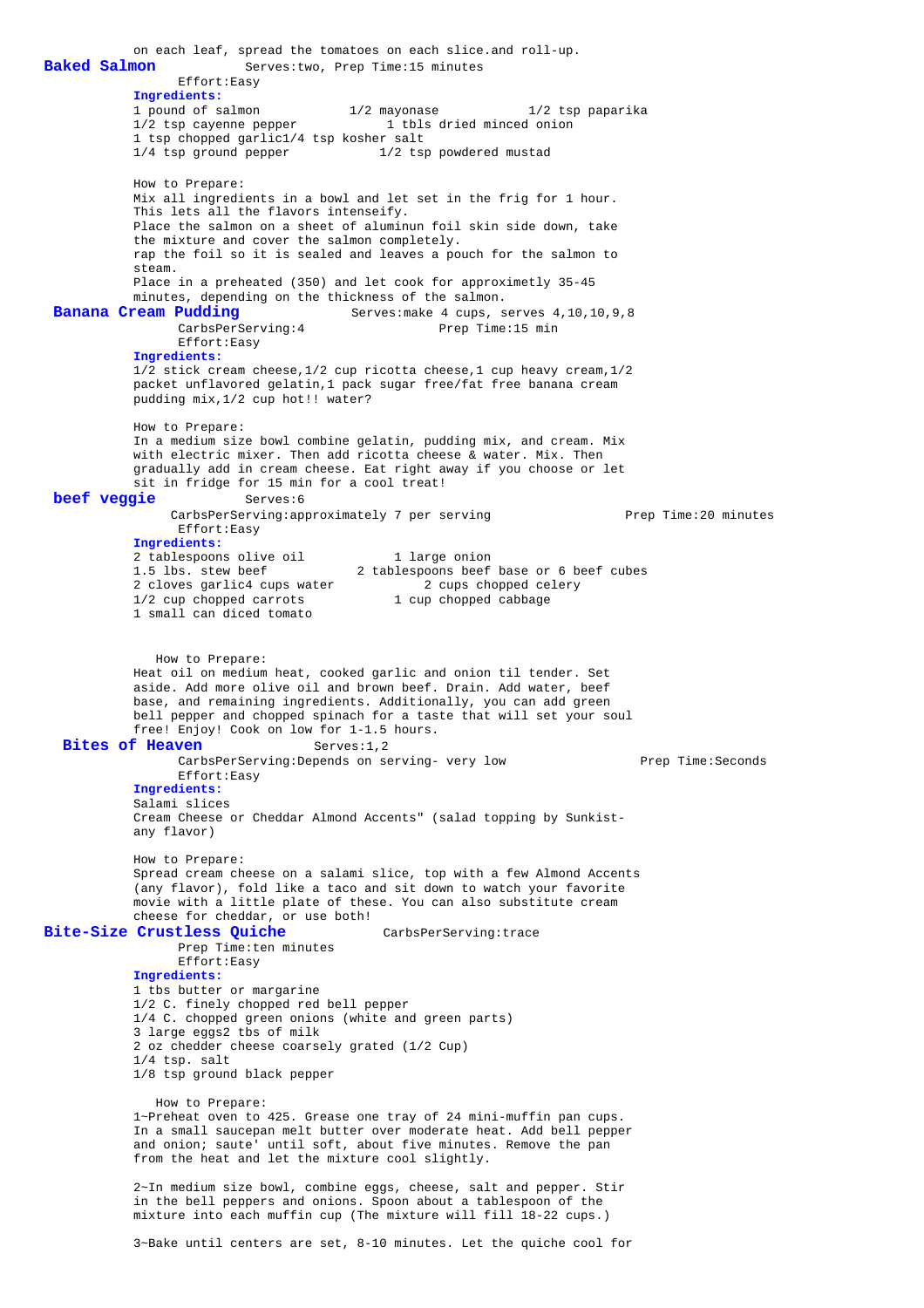1 minute. using a knife, loosen the quiches around the edges and remove from the cups. Arrange them on platter and serve.

**Bacon Lettuce & Tomato Treats** Serves:6-8 CarbsPerServing:2 Prep Time:30 minutes entitled Effort:Easy  **Ingredients:**  1 pound bacon 2 cups mayonnaise 1/2 teaspoon salt<br>1/4 teaspoon pepper 24 large cherry tomatoes Leaf lettuce How to Prepare: Cook up bacon crisp Drain on paper towels Crumble bacon finely. Mix bacon, mayonnaise, salt, and pepper all together. Refrigerate for 4 to 6 hours allowing flavors to blend and mixture to become firm. Slice cherry tomatoes in half. Lightly scoop out fruit. Cover platter with lettuce leaves. Working quickly, scoop mixture into cherry tomato cavity; place on platter. **Bologna Wrap** Serves:1,10 CarbsPerServing:1<br>Prep Time:a little over a minute Effort:Easy Prep Time: a little over a minute **Ingredients:**  1 slice bologna 1 sliver cream cheese 2 pimento olives How to Prepare: Slice the 2 olives in half. Lay bologna on plate, put cream cheese across middle of bologna, and line olive halves on top of cream cheese. Roll up, and enjoy **Cheese and Sausage Balls** Serves:6, CarbsPerServing:2 per serving Prep Time:5 minutes Effort:Easy **Ingredients:**  1 cup of Atkins Bake mix or other low carb. bake mix 1/4 lb. of pork sausage1 cup shredded cheddar cheese<br>3 tbsp. heavy cream Hot Sauce to taste 3 tbsp. heavy cream How to Prepare: Preheat oven to 350 degrees. Combine bake mix, sausage, cheese and cream. Form into 1 inch balls and place on a greased baking sheet. Bake for 20-25 minutes until lightly brown. **Cheese Ball in Ham Rolls** Serves: lots CarbsPerServing:less than 1 if you choose no carb ham<br>Prep Time:10 min. Effort:Easy Prep Time:10 min. **Ingredients:**  Cheese ball Spread:8 o.z. cream cheese, softened1 pkg. thin sliced smoked beef (in the cheap little bags)1/2 tsp. garlic salt2-3 green onions chopped1 tsp. worcestershire saucesandwich sliced ham (check for carb counts) How to Prepare: Mix up cheese ball mixture. Spread in piece of ham and roll. I keep the mix on hand in the fridge and roll more ham as needed. This is great for taking lunch or a quick snack to go. **Cheese Nachos** Serves:1 CarbsPerServing:3 Prep Time:5 min Effort:Easy **Ingredients:**  1 controlled carb tortilla shredded cheese (hard cheese is best, because most have 0 to very low carbs) pinch of salt to taste How to Prepare: cut the tortilla into 8 parts (like a pizza). Deep fry until golden brown. drain and add salt. Arrange on baking dish add cheese and bake 2-3 minutes until cheese melts. You can add any low carb toppings, or enjoy as is... This is sooo good! **Cheese Puffs** Serves: I got 90 puffs from this recipe, 8, 10 CarbsPerServing:16 grams total recipe Prep Time:About 10 minutes prep, <1 hr baking Effort:Easy **Ingredients:**  1 bag pork rinds, plain 2 eggs<br>1 c half & half 5 oz cheese\*-cu 1 c half & half 5 oz cheese\*-cut up or grated1 tsp onion powder<br>1/2 tsp garlic powder 1 tsp mustard powder\*\* 1 tsp mustard powder\*\* How to Prepare: Heat oven to 350. In a food processor, grind the pork rinds. Add the eggs, onion, garlic and mustard powders and cheese. Blend well until cheese is broken down. Add the half & half. This will make a stiff, moist dough.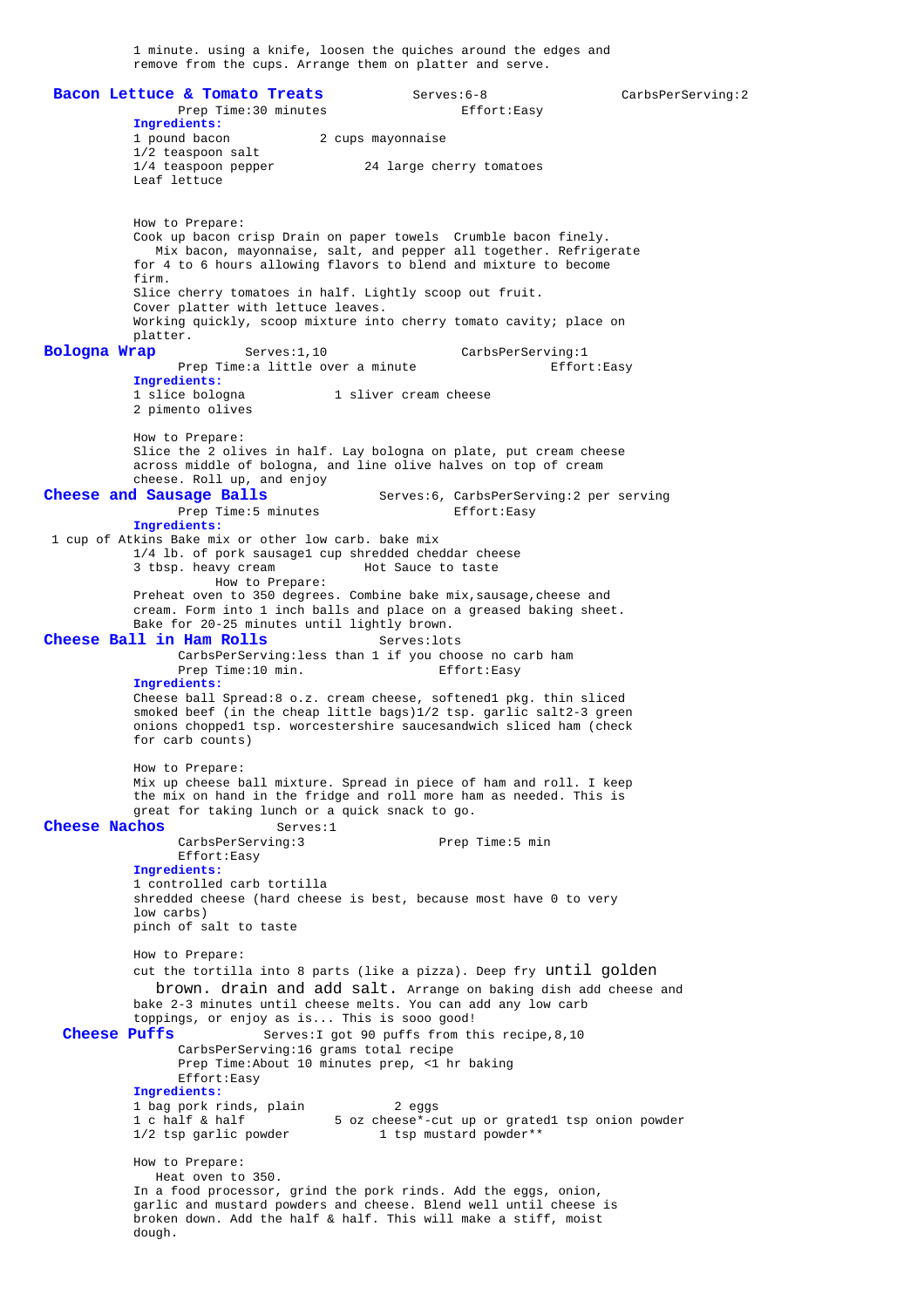Drop by small spoonfuls (about the size of a quarter) onto a lined and sprayed cookie sheet, approx 3/4" apart. Bake until browned around edges and lightly browned on top, approx. 18 min. (You can kick up the heat a little, just keep an eye on the first batch for a time) \*You can use any mixture of cheeses (NOT sliced sandwich cheese). Sharp cheddar would give a stronger cheese flavor. \*\* You may also choose to add a few dashes of cayenne powder for an extra kick! Hint: To control portion servings of chunk cheese, I cut the entire brick into slices before serving any of it (8oz=8 slices, 16oz=16 slices) **Cherry Tomatoes Stuffed** Serves: 4 Servings, 9 CarbsPerServing:3g Per Serving Prep Time:20 Minutes Effort:Easy  **Ingredients:**  16 Large Cherry Tomatoes 1 6oz Can Albacore Tuna 1 Stalk Celery - chopped fine 1/2 small onion - chopped fine 6 TBS Real Mayonaise How to Prepare: Slice top off each cherry tomato and core out insides. Discard the insides of the tomatoes. In a bowl, mix the tuna, mayonaise, celery and onion. Using a spoon, fill each cherry tomato with tuna mix.<br> **CRAB DIP** Serves:8, Serves:8, CarbsPerServing:4 Prep Time:15 MINUTES Effort:Easy **Ingredients:**  1 CAN OR CONTAINER OF FRESH CRAB MEAT (HIGHER QUALITY IS BETTER) 1 PKG CREAM CHEESE2 TBSP LEMON JUICE 4 CLOVES GARLIC DICED 2 TBSP OLD BAY SEASONING 1 BUNCH DICED GREEN ONION How to Prepare: PUT ALL INGREDIENTS INTO A MICROWAVE SAFE BOWL OR CROCK POT. HEAT. MIX. SERVE. BETTER WHEN KEPT WARM. **cream cheese sushi** Serves: 2-4 CarbsPerServing:about 3 Prep Time:10 mins Effort:Easy  **Ingredients:** 8 oz softened cream cheesegreen onions (to taste) sweetener (to taste) How to Prepare: rinse dried beef under warm water and pat dry. mix cream cheese, chopped green onion, and sweetener. spread liberally on dried beef and roll. chill. slice each roll into 4 little "sushi" pieces. arrange on plate and garnish w/green onions. **Crunchy Cheesy Chips** Serves: you and you only CarbsPerServing: none Prep Time:seconds Effort:Easy **Ingredients:**  1 inch cubed cheese piecesmost any variety How to Prepare: Arrange several pieces on a small microwaveable plate and nuke for approx 1 min, 20 seconds, on high. Time will vary depending on cheese type and oven. Cheese will flatten out, bubble and then turn crispy...yummmmmmm **Deep Fried Mushrooms** Serves: Depends on how many mushrooms you use. CarbsPerServing:2.3 grams per half cup Prep Time:15 minutes Effort:Easy **Ingredients:**  Original Flavored Pork Skins Eggs Whole Fresh Mushrooms How to Prepare: Crush Pork Skins until fine and powdery. Add pepper to taste. Don't add salt, as the pork skins tend to have enough. Coat whole mushrooms in egg and drop in the bowl of crushed pork skins. Deep fry until golden brown **Dreamy Creamy Deviled Eggs** Serves:6 Prep Time:1 hour Effort:Easy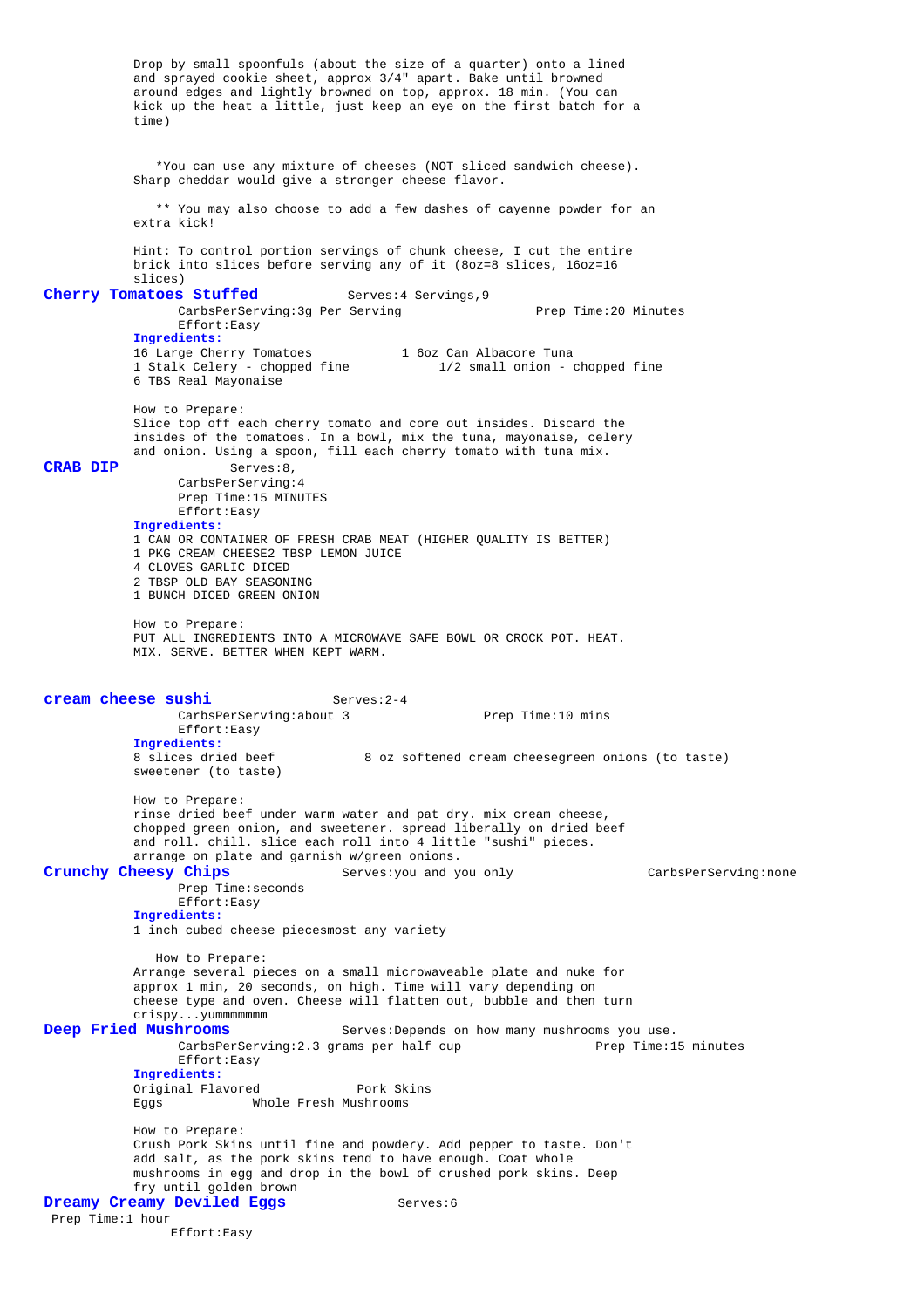**Ingredients:**  12 eggs heavy mayo canned baby shrimp, green or black olive slices for garnishpaprika sea salt pepper How to Prepare: Place eggs in a large saucepan and add cold water until covered by 1". You can add salt to the water if you like.As the water starts to heat up, stir the eggs ... this will help the yolk harden in the center of the egg.Let eggs boil for 10 minutes.Take off the heat and drain ... place eggs in ice water to cool, replacing ice as it melts.Shell eggs and cut in half. Scoop out yolks into a mixing bowl. Place egg white "face" down on an absorbent paper towel.Using a fork, break up all yolks. Add heavy mayo until creamy. Add salt & pepper to taste. Using a whirr mixer (single bladed hand mixer), blend until all the lumps are gone.I use a pastry shooter to fill the egg whites with the deviled mixture.Top with baby shrimp, green or black olive rings. Whatever garnish looks good to you --or- sprinkle with paprika. **Easy Pizza Rolls** Serves:your choice!, CarbsPerServing:depends on toppings, serving size, etc. Prep Time:5 minutes example Effort:Easy  **Ingredients:**  shredded italian cheese (mozzerella, italian blend, etc.) pizza sauce (low carb, Ragu pizza quick is great) olives onions other pizza toppings of your choice How to Prepare: Sprinkle the cheese into a small pan and cook until edges are lightly brown and cheese has a "lacy" appearance. Top with a LITTLE (a little goes a long way!) pizza sauce and toppings of your choice. Remove from pan, roll together and ENJOY!! SOOO good & SOOO easy! **Easy Pizza** Serves:1, CarbsPerServing:eggs are 1 carb each. Other carbs vary according to your toppings. Prep Time: just a few minutes The Subsett Basy **Ingredients:**  1) 2 eggs, beaten 2) Pizza sauce3) Pizza toppings of your choice 4) Pizza cheese How to Prepare: You need a frying pan that can also go under the broiler.Beat eggs, adding any seasonings that you would like in your "crust". I add basil and garlic powder. Pour eggs into frying pan and cook like an omelet. When the egg is solid, add pizza sauce and toppings. Place under the broiler until cheese is melted. This tastes just like real pizza! Finger Food Serves: 3, 1 CarbsPerServing:zero carbs. Prep Time:none - right out of can Effort:Easy  **Ingredients**: Whole Baby Corn in a can.one can How to Prepare: Usually found in the Chinese section in the food store. It is virtually free with only 3g carb. dietary fiber 4g. Sugar is zero. Add to soups and salads also. Fried Jicama Chips Serves: One CarbsPerServing:6 Prep Time:10 minutes or less Effort:Easy **Ingredients:**  1/2 of a medium Jicama Seasonings of choicePeanut Oil (or other oil suitable for high heat frying) How to Prepare: Peel and rinse 1/2 of one globe of jicama. Slice paper thin, using one of those "as seen on TV" type vegetable slicers if you can. They give you the thinnest slices. Otherwise use a very sharp knife and slice carefully and thinly. Blot excess moisture from slices. Use enough oil to cover bottom of large skillet and to cover the slices, about 1/4" deep should do it. Heat oil, but do NOT OVERHEAT. Add jicama slices in a single layer. You won't get them all done in one batch. Fry each batch until you have browning around the edges, then remove to paper towels to drain while the next batch frys. The chips shrink considerably. While still warm sprinkle them with pepper, salt, low carb seasonings, parmesan cheese, whatever you like, but lightly.

> If you make the slices thin enough and fry carefully these chips come out so delicate and crunchy. Really too delicate for dipping unless you just use a thin Ranch dip or something.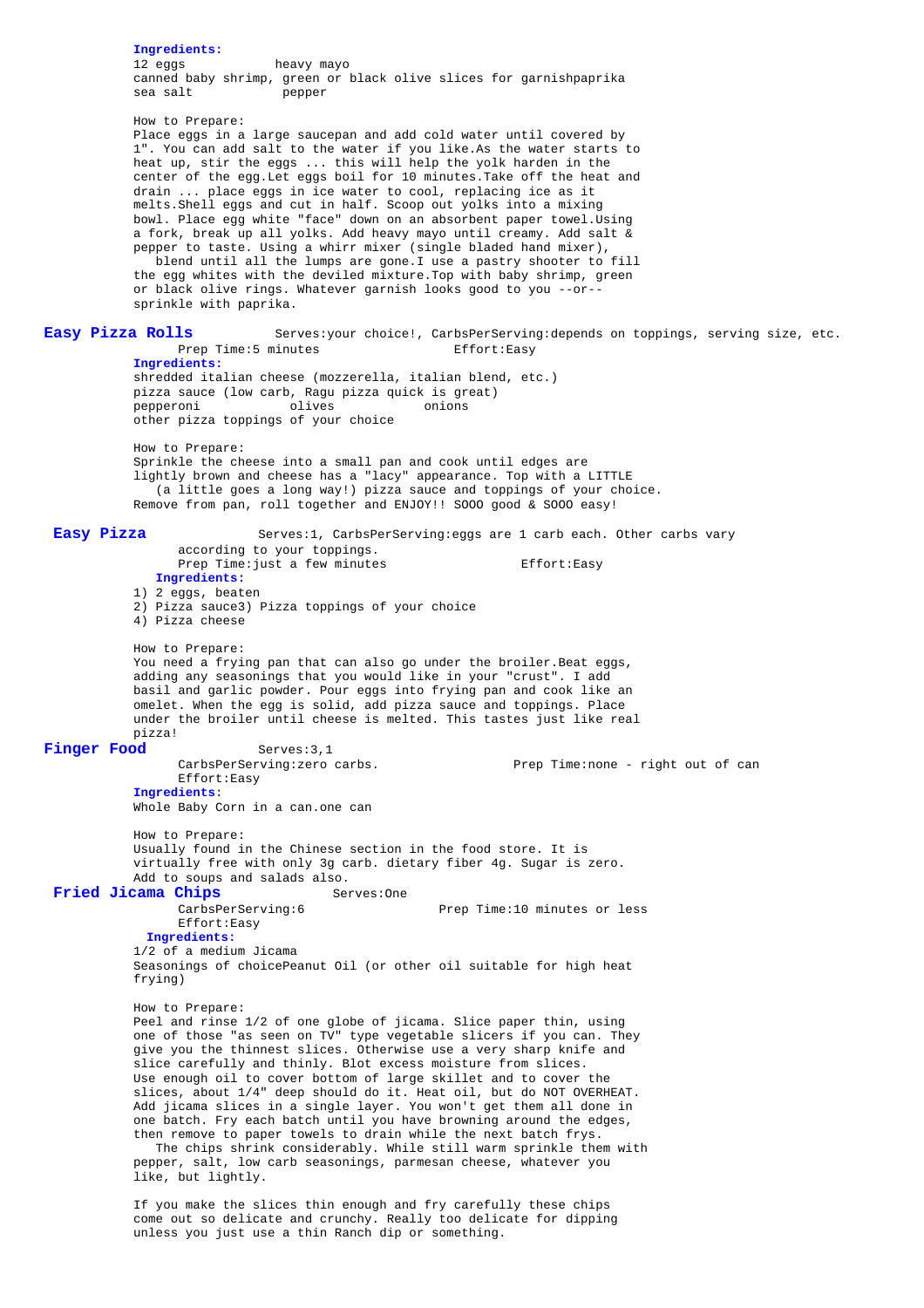**Frying Pan Pizza** Serves: depends on size of pan used, CarbsPerServing:depends on ingredients used Prep Time:5 minutes Effort:Easy **Ingredients:**  Mozzarella cheese Pepperoni Mushrooms Bottled Salsa or Tomato SauceGarlic Powder **Onion Powder**  Oregano Grated Parmesan cheese (optional) How to Prepare: Line bottom of non-stick frying pan with pepperoni(or meat of choice). heat through and blot grease. Sprinkle desired amount of mozzerella cheese, salsa or tomato sauce, and seasonings. Heat through until Mozzarella melts its way to the bottom and browns. Slide onto plate and enjoy! Garlic and olive spread Serves:4,4<br>CarbsPerServing:3 Pre Prep Time:3 minutes Effort:Easy **Ingredients:**  8 oz. cream cheese 12-15 green olives with pimentosdiced garlic How to Prepare: mix all ingredients to taste Garlic-Pepper Parmesan Crisps Serves:12,10 CarbsPerServing:1.6g/serving ; 19.2g total recipe<br>Prep Time:5 minutes Effort:Easy Prep Time:5 minutes  **Ingredients:**  12 ounces freshly grated Parmigiano-Reggiano cheese 2 teaspoons minced fresh garlic1 teaspoon freshly ground pepper How to Prepare: Combine all ingredients in a small bowl, stirring well. Sprinkle cheese mixture into a 1 1/2" round cookie cutter on a nonstick cookie sheet. Repeat procedure with cheese mixture, placing 16 circles on each sheet. Bake at 350 degrees for 9 to 10 minutes or until golden. Cool slightly on baking sheets. Remove to wire racks to cool completely. Repeat procedure 5 times with remaining cheese mixture. Yields 96 crisps. **Hot Wings** Serves: 3-4 CarbsPerServing:About 1 carb per wing, plus your dressing and celery (depends on you) Prep Time:1 hour or so effort:Easy  **Ingredients:**  1 bag frozen chicken wing pieces, defrosted 1 bottle Texas Pete\* Buffalo Style Chicken Wing Sauce 1/2 stick butter Ranch or Bleu Cheese dressing<br>Celery 0il for deep frying Salt and Oil for deep frying Salt and pepper How to Prepare: Heat your oil in either a deep pot or a fryer to 375.Salt and pepper your wings and fry in batches (usually 5-6 pieces) until the skin is crispy and well browned (about 12 minutes). Remove from oil and drain on cookie cooling rack. Repeat until all wings are cooked. Meantime, in a saucepan, melt the butter and pour in 1/2 jar of the wing sauce. When the wings are finished, place them in a large bowl and toss with the sauce. Serve w/celery and ranch or bleu cheese dressing. **Ice Cream Cookies** CarbsPerServing:20 TOTAL over estimated for sweetner choice Prep Time:5 mins 1 hour to freeze The Effort:Easy **Ingredients:**  1 cup heavy cream 3 drops Stevia or 3 splenda packets<br>2 tbsp Natural Peanutbutter 4 oz Softened Cream Cheese 2 tbsp Natural Peanutbutter 1 tbsp Atkins Choc Syrup (optional) How to Prepare: Whip cream & Sweetner with a hand beater until its like coolwhip texture. Add all the other ingredients and beat until well mixed.. taste for sweetness adjust if you want. Using a spoon put big globs on a non stick cookie sheet or in an ice cube tray and freeze until firm pry them off cookie sheet and store frozen in a plastic bag. They are pretty hard to get out of an ice tray i have to use a knife to get em out..lol but they come off the cookie sheets real easy..and taste like peanut butter cup ice cream! makes 20ish cookies Im sure this would work with other flavors as well I know some folks have problems with Peanut butter **Italian Omelette** Serves: varies, 8, 5 CarbsPerServing: varies entitled and the Effort: Average **Ingredients:**  eggs mild or hot Italian sausage (watch the carbs)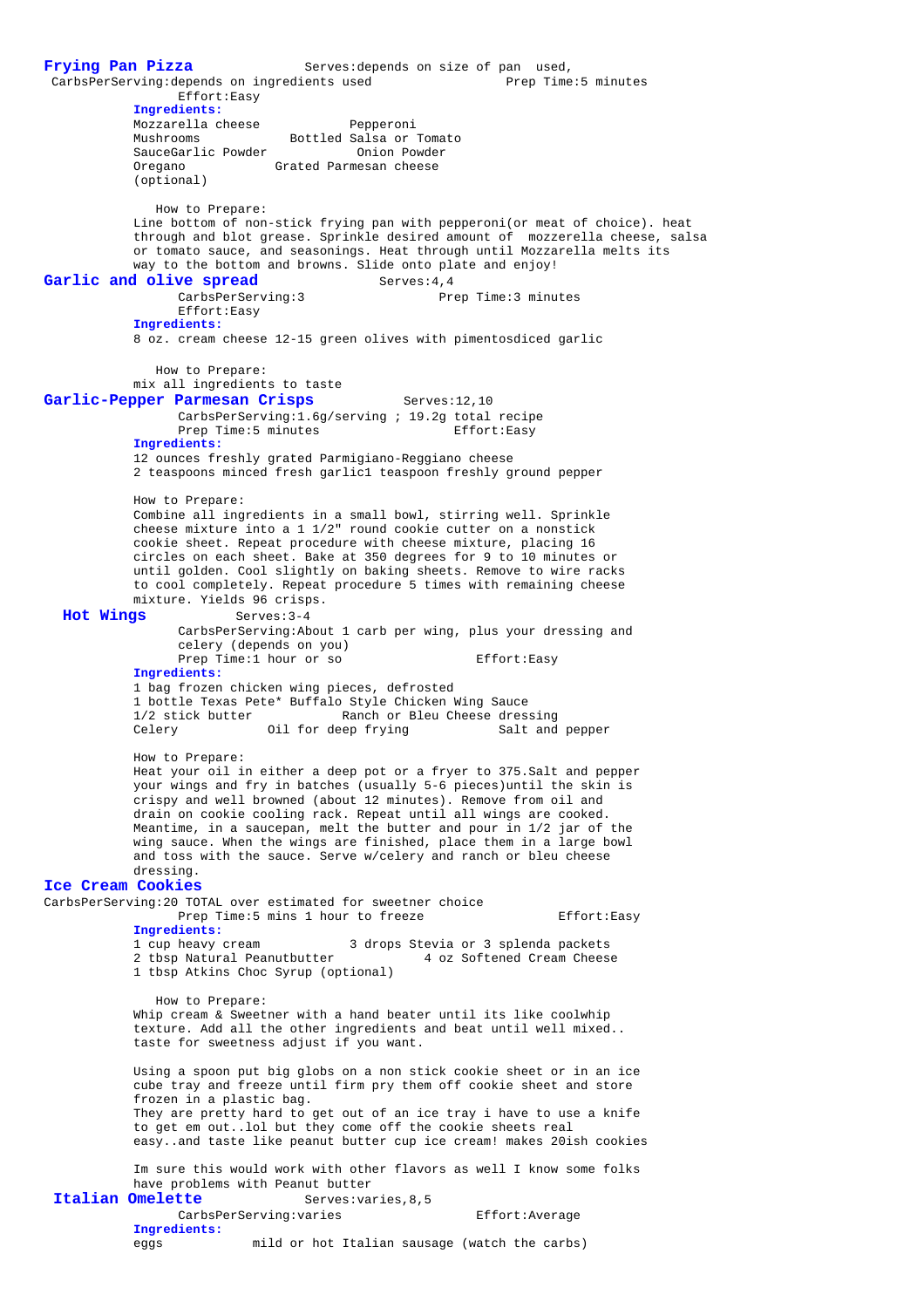butter mozzerella cheese peppers of choice (red, yellow, green) parmesan cheese

 How to Prepare: Brown sausage until no longer pink inside. Drain on paper towels. Crumble up or cut into slices. Cook peppers in same pan until tender. Set aside. Beat eggs up. Add butter to hot pan. Pour eggs in. Cook one side until you can flip the omelette over. Immediately add sausage, peppers & cheese to one side of omelette. Flip other side over top of those ingredients. Take pan off heat, put lid on pan to let cheese melt. Put on plate. Sprinkle lightly with parmesan cheese. Enjoy! **Italian Sausage Stuffed Mushrooms** Serves:6-8,<br>CarbsPerServing:.3 grams per mushroom Prep Time:30 minutes CarbsPerServing: .3 grams per mushroom Effort:Easy  **Ingredients**: 18 to 20 large whole mushrooms 2 1/2 links Italian Sausage (hot or mild, skin removed) 3 cloves minced garlic 1 tsp. onion powder (optional) 3 Tbsp. Olive Oil 1/4 cup crushed Pork Rinds 1 egg 1/4 c. grated Parmesan Cheese How to Prepare: Remove stems from mushrooms, chop 1/2 the stems. Brown sausage, onion, garlic and chopped stems in oil. Drain well. Cool. Mix with crushed Pork Rinds, egg and Parmesan Cheese. Spoon filling into mushrooms. Bake at 350 degrees for 15 to 20 minutes. Garnish with Parmesan Cheese. NOTE: After browning sausage, we use a chopper to chop meat fine (resembling taco meat) to make for easier stuffing. We prefer to leave the onion out for personal taste...you make the call. **Ketchup or catsup-quick and easy** Serves:10 @ 2 tbls CarbsPerServing:5gms Prep Time:5 mins Effort:Easy **Ingredients:**  1 small can of tomato paste 2/3 of a can of water 1/3 can of plain vinegar salt to taste Splenda 1 or 2 to taste (you want it sweet and salty) other seasonings can include garlic powder onion powder allspice (use extra for a bbq sauce.) pepper hot sauce How to Prepare: simply mix up all your ingredients well in a bowl. Cover and store in the refridgerator. It may get "gel like", just give it a stir. I keep a batch for 3-4 days. It's great on burgers or in meatloaf. Take it easy though, tomato stills has sugar carbs. Lacy Cheese Rounds Serves: 22 (2 per person CarbsPerServing:0 Prep Time:5 minutes Effort:Easy **Ingredients:**  1 package (8-ounce chunk) Monterey Jack or Colby or Cheddar Cheesenone How to Prepare: Preheat oven to 375\*. Cut cheese chunk (5 1/2 x 2 inches) into 1/4-inch slices; cut each slice in half to make squares. Place cheese squares 2 inches apart on cookie sheet (stoneware works best). Bake 16-18 minutes or until cheese is lacy in appearance and edges are lightly browned. Cool cheese rounds 1 minute until cheese stops sizzling. Remove to cooling rack and continue baking cheese squares until all are baked. These are great crackers for eating alone or with a dip !!!<br>Nutty Seed Snack **Nutty Seed Snack** CarbsPerServing:102g total Effort:Easy  **Ingredients**: 1 1/2 cup almonds -- roasted & salted 3/4 cup pumpkin seeds, roasted -- roasted & salted 1/4 cup cashews -- roasted & salted 1/2 cup soy nuts -- roasted & salted 3/4 cup coconut -- unsweetened 2 tablespoons oil1/4 cup water 4 tablespoons ThickenThin not/Sugar -- (per TBSP 4.4 g carbs 4.4gfiber, 0.1 g protein)<br>8 tablespoons Splenda 1/8 teaspoon salt 8 tablespoons Splenda 1/8 teaspoon salt  $1/2$  teaspoon vanilla How to Prepare: Dissolve the splenda tablets in water & add the oil & vanilla. Mix all of the dry ingredients. Mix everything together thoroughly. Transfer to a large roasting pan with sides. Bake @ 325 degrees for about 30 minutes--stir occasionally.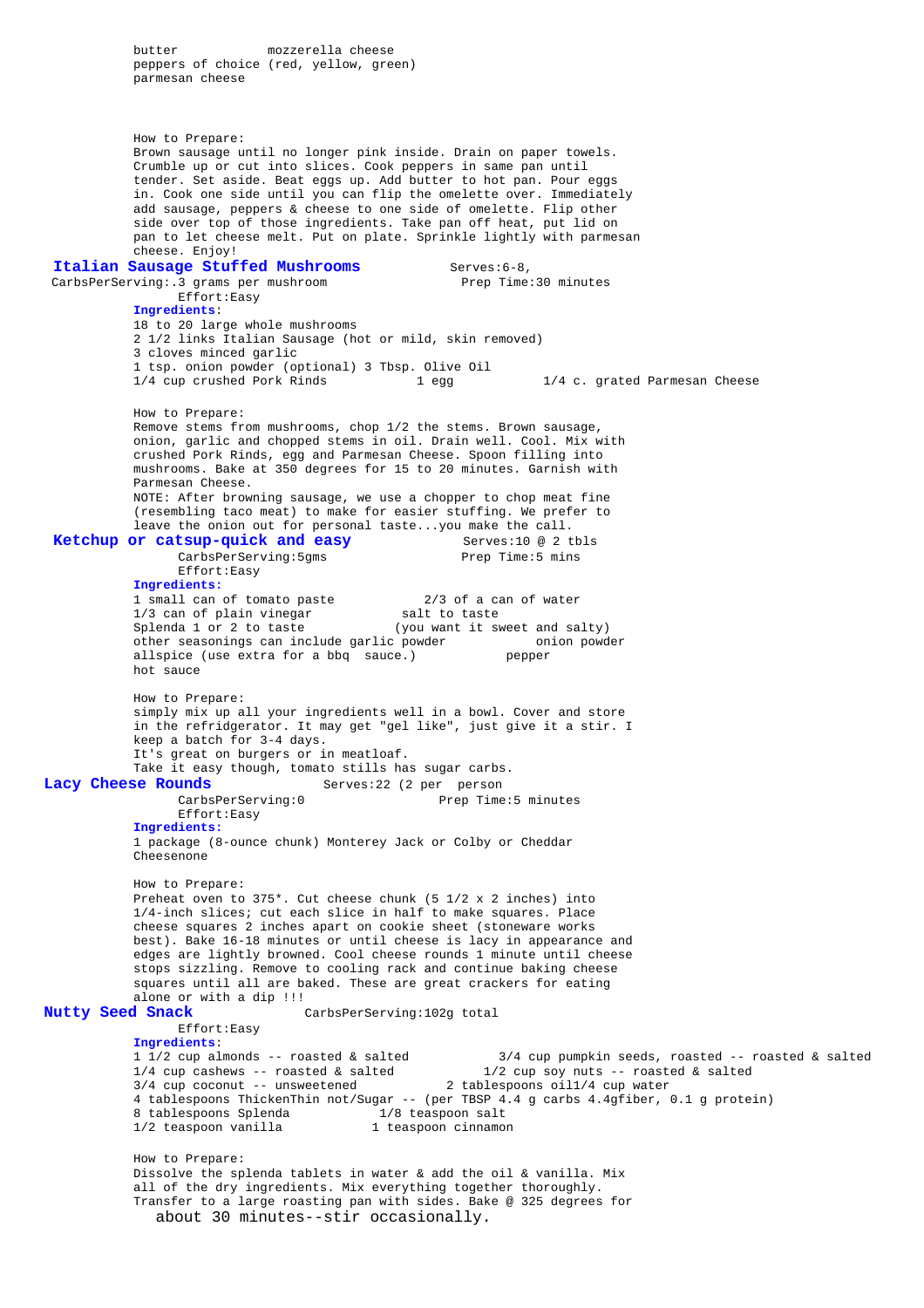Cool & store in air tight container. Makes 6 cups NOTES : Counts for ThickenThin not/Sugar and soy nuts not included in totals. **Parmesan Chips** Serves: 3-4 servings<br>CarbsPerServing: 0 carbs Prep Time:0 prep time- cook time-15-30 minutes? Effort:Easy  **Ingredients**: 1 cup Parmesan cheeseno other ingredients How to Prepare: Put 1-1/2 tablespoon mounds onto a dry frying pan on stove at medium heat (place a pretty good way apart) spread out mounds to be thin and flat- may need to change to high heat -just see how it goes--let cheese brown around the edges (after about 2-3 minutes) then slip fork underneath and flip- brown other side the same-should be crispy like a chip-may need to pat dry with papertowel.will make 3-4 batchesfound this in the local newspaper- also- check out the Simple Fried Artichoke recipe in "Appetizer and Snacks" goes good with these chips **Peanut Butter Protein Bars** Serves:10 CarbsPerServing:10g total Effort:Easy **Ingredients:**  3 tablespoons sugarfree peanut butter 2 tablespoons butter 4 ounces cream cheese1/4 cup artificial sweetener -- splenda 1 teaspoon vanilla 2 1/2 scoops vanilla protein powder (mine is 0 carbs) How to Prepare: Melt peanut butter, butter and cream cheese in microwave. Mix in Splenda and vanilla. Make sure everything is mixed well before adding protein powder. Add protein powder, 1/2 scoop at a time. You will need to use your hands towards the end. Press into a small casserole and chill until firm. Makes 6 good size bars. NOTES : Counts for peanut butter and protein powder not included in totals. **Pepperoni Chips** Serves:10,10,10,3,10,10 CarbsPerServing:no counts provided Effort:Easy  **Ingredients:**  How to Prepare: Place pepperoni slices on a paper towel on a plate, and nuke for about a minute- to a minute and a half, usually it will stop sizzling sound when it is done. Let them sit a minute or two until they dry and get crispy. Great alone, or with cream cheese, dipping, etc... **Pickle Rolls** CarbsPerServing:19g total Effort:Easy **Ingredients:**  8 ounces cream cheese -- softened 5 dill pickles -- (5 to 7) (I suggest the regrigerated ones)6 Slices Deli Ham (sliced just thick enough to  $--$  (6 to 7) spread the cream cheese on). How to Prepare: Spread the softened cream cheese onto one slice of ham. Lay the pickle at one end of the sliced ham. Roll it up. You may need to push some cream cheese into each end when its completely rolled. Place rolll on a plate with the seam down. Repeat this until you run out of cream cheese. Regrierate for a few hours or long enough for the cream cheese to harden. Using sharp knife and seam down, slice the roll into 1/4 inch slices. You will want to lay each round slice on a platter. This is so easy and looks great. I have served this as holiday treat for years. Everyone loves them. NOTES : Counts for ham not included. Pico De Gallo CarbsPerServing:23g total Effort:Easy  **Ingredients**: 3 serrano peppers 3 roma tomatoes3 green onions 1 tsp minced garlic How to Prepare: Remove seed from peppers, chop all ingredients into very small pieces, mix together. Can add a dash of salt if you like. Letting this sit for a day or two in the frig enhances the flavor. I prefer the serranos over jalapenos because the serranos "heat" isn't as intense, but if you like it hot try more pepper or jalapeno. **Pigs in a Blanket 1** CarbsPerServing:no counts provided Effort:Easy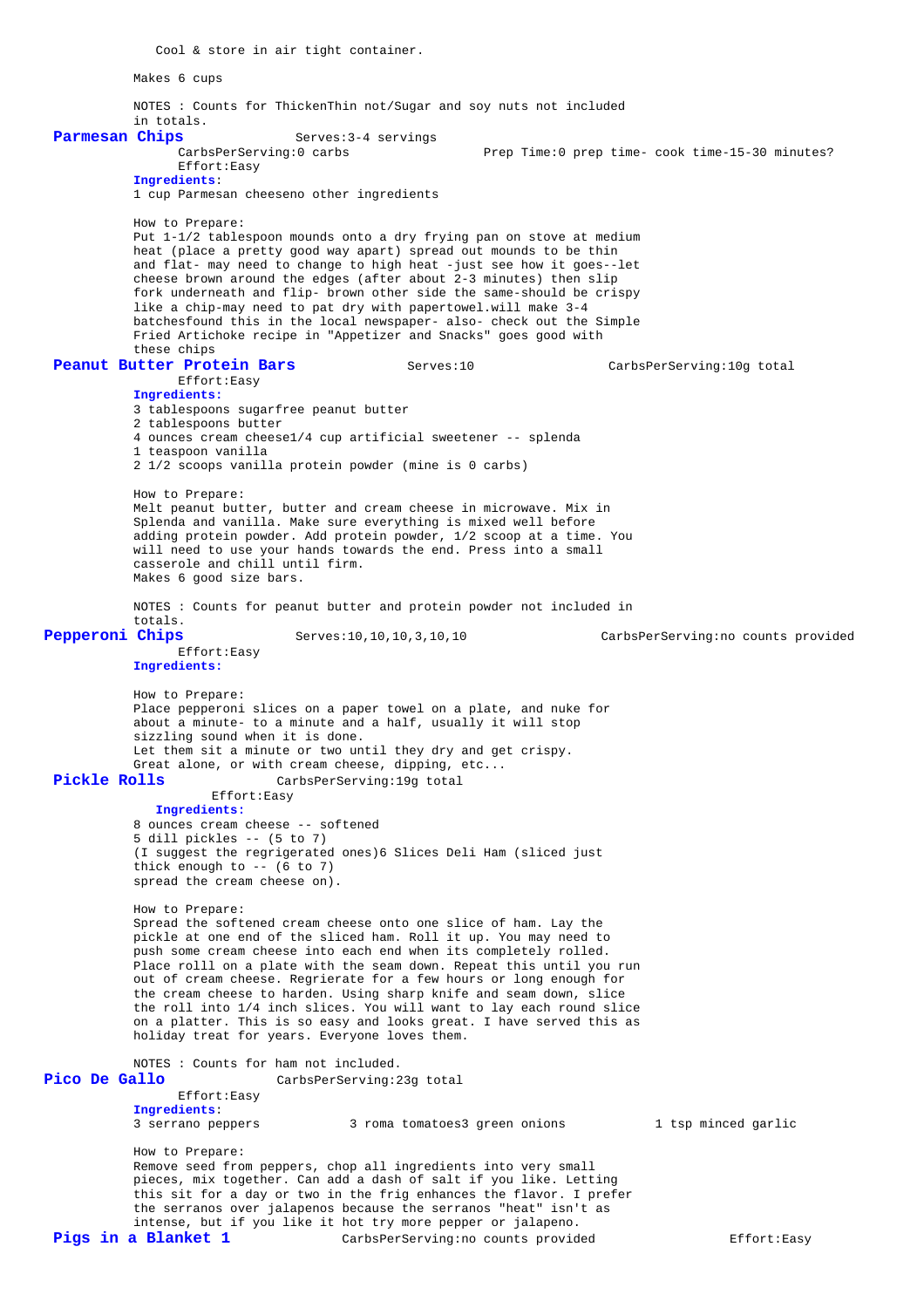**Ingredients:**  1 package carbolite bread mix (maybe the keto yeast bread would work -but I prefer carbo-lite ingredients to make bread)40 little smokie sausages 40 strips cheese approx 1" long by 1/4" wide 40 strips thin jalapeno 1" long by 1/4" wide(optional) How to Prepare: Make bread in bread dough according to package directions either by hand or in bread machine. As soon as it's done mixing, remove and put in an oiled bowl and let rest for 20 minutes. Cut dough into 4 equal pieces, working with 1 at a time and keeping the others covered to keep from drying out. Cut dough section into 10 pieces and flatten with the heel of your hand until it's about 2"x2" square. Place a little smokie, a cheese strip and a jalapeno strip (if using) in the center and roll the dough around it, pinching the seams to seal (dampen your fingers with water if needed). Place seam side down on a cookie sheet that has been sprayed with butter flavored cooking spray. Once all the pigs are made, spray the tops with the cooking spray and place in a warm, draft free place (like an oven) to rise for 1 hour. If you notice any coming apart, pinch the seams again or else the cheese will run out as they bake. Preheat oven to 350f. Bake pigs until golden brown. Makes 40 appetizer pigs. Serve with assorted dipping sauces. **Pork Rinds (Nachos)** Serves:2,10,10,10 CarbsPerServing:5<br>Prep Time:3 minutes Effort:Easy Prep Time: 3 minutes  **Ingredients**: Green Onions Cheddar CheeseSour Cream Salsa How to Prepare: On a microwavable plate, spread pork rinds. Top with graded cheddar cheese. Microwave for about 20 seconds or so (until cheese melts into pork rinds). Use sour cream and/or salsa for dipping. **Potato Skins** Serves:1,10,10,10,10,10,10 CarbsPerServing:depends on how much cheese/sour cream<br>Prep Time:5 minutes Effort:Easy Prep Time: 5 minutes  **Ingredients**: shredded cheese of your choice (I recommend colby-jack or cheddar) bacon bits sour cream How to Prepare: Sprinkle the cheese into a small pan and cook until lightly brown on the edges and "lacy" in the midde (drain off extra oil if you can). Top with bacon bits and cook about 30 seconds longer. Remove from heat, top with sour cream and enjoy! These taste so much like a real potato skin if you let the cheese get pretty crispy on the bottom! Please E-mail me @ rreed21527@aol.com if you loved these or if you have a recipe to share with me! :) Quicky Avocado Dip Serves: one Prep Time:1 minute Effort:Easy **Ingredients:**  1/2 Haas Cal. Avocado 1 tbsp Hellmans Mayo 1 tbsp salsa (your choice heat)1 tbsp cream cheese 1 tsp shelled sunflower seeds How to Prepare: Mash all together and serve with 5 or 6 pork rinds. Very quick and easy and tasty. **Quick Tuna Dip** Prep Time:10 minutes Effort:Easy **Ingredients:**  8 oz cream cheese, softened 1 tsp lemon juice 2 tsp horseradish1/4 tsp salt<br>1 tsp onion powder 1/4 tsp liquid smoke  $1/4$  tsp liquid smoke How to Prepare: Mix all ingredients together and form into a ball. Refrigerate. Serve with celery, cheese slices, or low carb crackers. **Ramuki** Serves:2 CarbsPerServing:no counts provided Effort:Easy **Ingredients:**  1 package fresh chicken livers1 slices thin sliced bacon How to Prepare: Make livers easier to handle by dropping into boiling water. Quickly remove and cool. This step can be skipped if you don't mind handling raw liver. If livers are large, cut in half. Wrap 1/2 slice of bacon around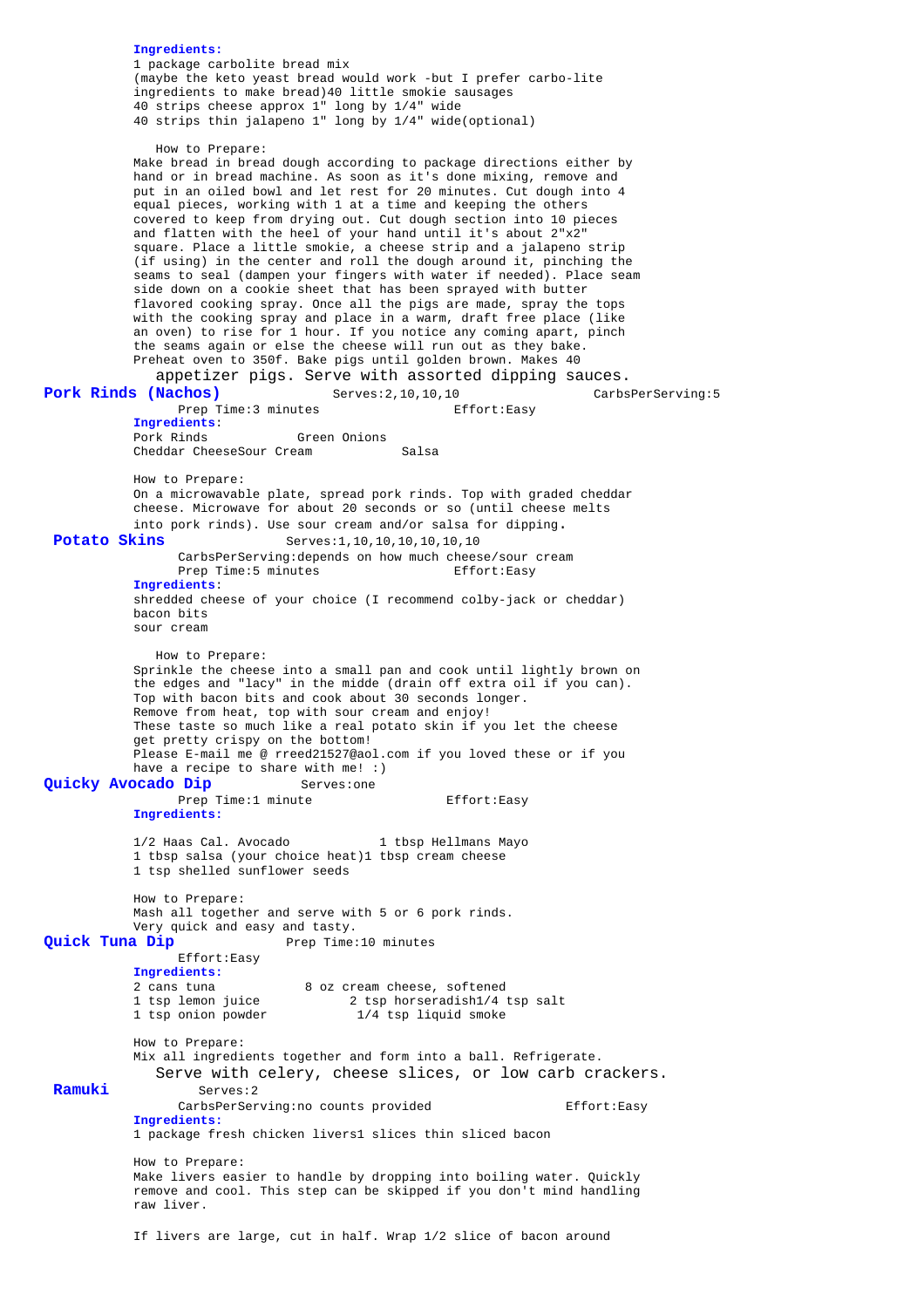each piece of liver and secure with round toothpick.

 Bake at 400 until bacon is crisp. **Roast Beef Roll Ups** CarbsPerServing:no counts provided Effort:Easy Ingredients: 2 slices thin sliced deli roast beef (I buy Boars Head Seasoned Roast Beef at my grocery store)mustard How to Prepare: Place roast beef slices flat with one egde of one slice overlapping the other slice, spread about a teaspoon of deli mustard on roast beef and then sprinkle with cheese. Roll up and place in hot skillet coated with cooking spray. brown on each side (careful this only takes a couple of minutes). Place on plate and munch away. I have this in the afternoon with my low carb veggie. **Roasted Olives in Feta Cheese** CarbsPerServing:50g total Effort:Easy **Ingredients:**  1 cup green olives -- pimento stuffed 1 cup black olives -- Pitted 3 tablespoons Italian salad dressing 1/2 teaspoon pepper -- Coarse ground1/2 pound Feta cheese -- drained and crumbled 24 ounces Cream Cheese 1/2 teaspoon garlic -- Chopped How to Prepare: Drain olives and toss with Italian salad dressing. Place olives in baking dish and roast for 25 minutes at 350 (med. hot oven) or until slightly charred. Cool and chop. In large bowl, mix and beat pepper, feta, cream cheese, garlic. Fold in olives. Line round, flat dish or pan with plastic wrap (I used a round Tupperware container) and firmly press cheese mixture into the dish. Smooth into a large cheese round. Fold ends of plastic wrap over all. Refrigerate for at least 4 hours, or until firm. Invert on plate, remove wrap and serve with wasa crackers or pepperoni chips. You can also cut into four wedges and wrap each and give as gifts. Makes 4 cups. **Roasted Turnips and Caviar** CarbsPerServing:no counts provided Effort:Easy **Ingredients:**  4 small turnips -- peeled and sliced to make about 20 slices olive oil salt and peppersour cream caviar How to Prepare: Preheat oven to 400¡F. Dip the turnip slices in the olive oil. Place on baking sheet and season lightly with salt and pepper. Bake until golden brown on bottom (about 15 minutes). Turn over and continue baking until second sides are golden brown. Top with a little sour cream, then a dab of caviar. Salami Tacos Serves:7 CarbsPerServing: no counts provided entitled Effort: Easy **Ingredients:**  Genoa Salami Cream CheeseGreen Onion (cut up) How to Prepare: Place a heaping amount of cream cheese in the middle of a piece of salami topped with green onion. Now...fold in half !!! \*\*\*This is wonderful as an appetizer or simply a snack\*\*\* **Salami Wraps** CarbsPerServing:no counts provided Effort:Easy<br>Ingredients: **Ingredients:**  Thin-sliced hard salami Cream Cheese CuminGreen onions Asparagus Spears (canned or blanched) How to Prepare: Mix cream cheese and cumin to taste. Spread on slices of salami and wrap around either a green onion spear or an asparagus sprear. (Gets better if the cumin can absorb into the cream cheese overnight) These snacks were a favorite at parties before Atkins... they just happen to work on it, too. Also, something crunchy to bite into...no spoon or fork required. **salmon croquettes** Serves:12 patties or more, 7 CarbsPerServing:< 1 per patty Prep Time:5 min. Effort:Easy **Ingredients:**  1-15 oz. can pink salmon, drained 1 egg 2 Tbs. soy flour 1/4 C green onion, minced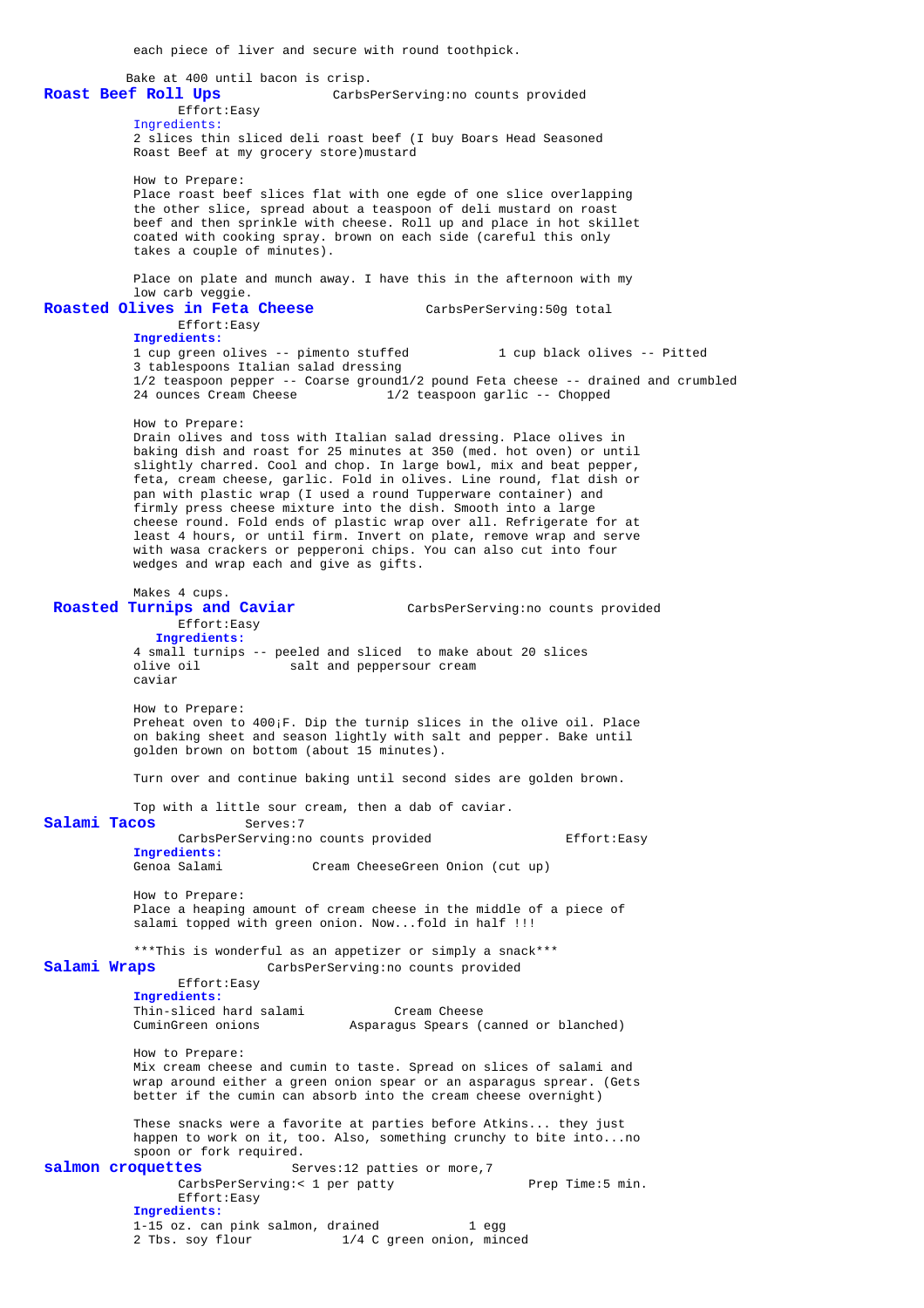How to Prepare: Put salmon into med. bowl. Remove big bones and any large pieces of skin. Combine well (mash) with remaining ingredients. Heat oil on med. high. Form small, thin patties 1-2 inches diameter. Fry until golden brown/crisp on both sides. Drain on paper towel. Serve with hot sauce, sour cream & green onion. Sausage Balls Serves:60 balls CarbsPerServing:about 1/2 gram each ball (depends on your sausage and number of balls) Prep Time:15 min. mix time, 1 hr forming and baking Effort:Easy **Ingredients:**  How to Prepare: Prepare the Cheese Puff recipe and move into a bowl. Brown and crumble the sausage. Add the sausage to the cheese mixture and fold in well. Form 1" balls and place on lined, sprayed baking sheet. Bake at 350 approximately 20 minutes. Add the cayenne! Definite kick and flavor boost there. **SEAFOOD COCKTAIL SAUCE** Serves: MAKES APPROX. 3 CUPS (ACCORDING TO HOW THICK YOU COOK IT DOWN.) CarbsPerServing:7 CARBS PER 1/4 CUP (ENOUGH TO DIP QUITE A FEW SHRIMP IN!) Prep Time:HALF HOUR OR SO Effort:Easy<br> **Ingredients: Ingredients:**  1/2 CUP FINELY SHREDDED HORSERADISH 1 - 10 OZ CAN TOMATOES WITH GREEN CHILIES  $1 - 14.5$  OZ CAN DICED TOMATOES  $1 = 8$  OZ CAN TOMATO SAUCE (ALL TOMATO PRODUCTS WITHOUT ADDED SUGAR)DASH GARLIC POWDER 1/4TH CUP VINEGAR DASH SALT DASH OF GROUND CAYENNE (TO TASTE) 1 TBSP BROWN SUGAR TWIN 1 TBSP REGULAR SUGAR TWIN How to Prepare: SHRED HORSERADISH RADISH IN BLENDER WITH SOME WATER ADDED. CHOP FINE, POUR OUT AND DRAIN IN FINE SIEVE (I USED A STRAINER) BLEND 3 TOMATO PRODUCTS TO PUREE POUR ALL INGERDIENTS INTO 3 QUART HEAVY SAUCEPAN, COOK OVER LOW HEAT, STIRRING AS NEEDED TO KEEP FROM STICKING, UNTIL DESIRED THICKNESS. PUT IN CANNING JARS AND SEALS OR OTHER CONTAINERS AND KEEP IN FRIDGE. Seafood Stuffed Mushrooms Serves: 4, 8, 8, 9 CarbsPerServing:2 Prep Time:10 min Effort:Easy  **Ingredients:**  canned crab meat (2 cans) 1/3 cup real mayo 1 pckg large mushrooms2 tblspn red hot garlic chili sauce 2 tblspn olive oil How to Prepare: mix mushroom stems and all ingredients into bowl. Place all mushroom caps on foil and drizzle w/olive oil. Fill caps with mix and grill 15 minutes. Awesome!!! We love them **Smokey Bacon Cheddar Cheese Balls** Serves: varies -nutritional info is for entire recipe,10 CarbsPerServing:Per serving: 3477 Calories (kcal); 319g Total Fat; (81% calories from fat); 129g Protein; 28g Carbohydrate; 9g fiber; 842mg Cholesterol; 5020mg Sodium Prep Time:30 minutes Effort:Easy **Ingredients:**  16 ounces cream cheese 2 cups shredded cheddar cheese -- sharp or extra sharp 1/2 cup crumbled blue cheese 1/2 teaspoon liquid smoke flavoring 1/2 cup sliced green onions -- thinly sliced green only 8 slices bacon -- crisply cooked, patted dry and crumbled 1 tablespoon bacon fat 1/2 cup sunkist Bacon Cheddar Almond Accents How to Prepare: Bring cream cheese and blue cheese to room temperature. In a food processor combine cheeses and bacon fat well. If it seems too stiff\* ,add 2-3T cream to thin it out some. Add the remaining ingredient (except almonds)and pulse to blend. Try not to break the bacon and onions up too much. Form cheese mixture into either 60 marble sized balls oe 2-3 cheese logs or balls and refrigerate until solid again(about 30 minutes).

For mini-balls, pulse almonds in a food processor until almost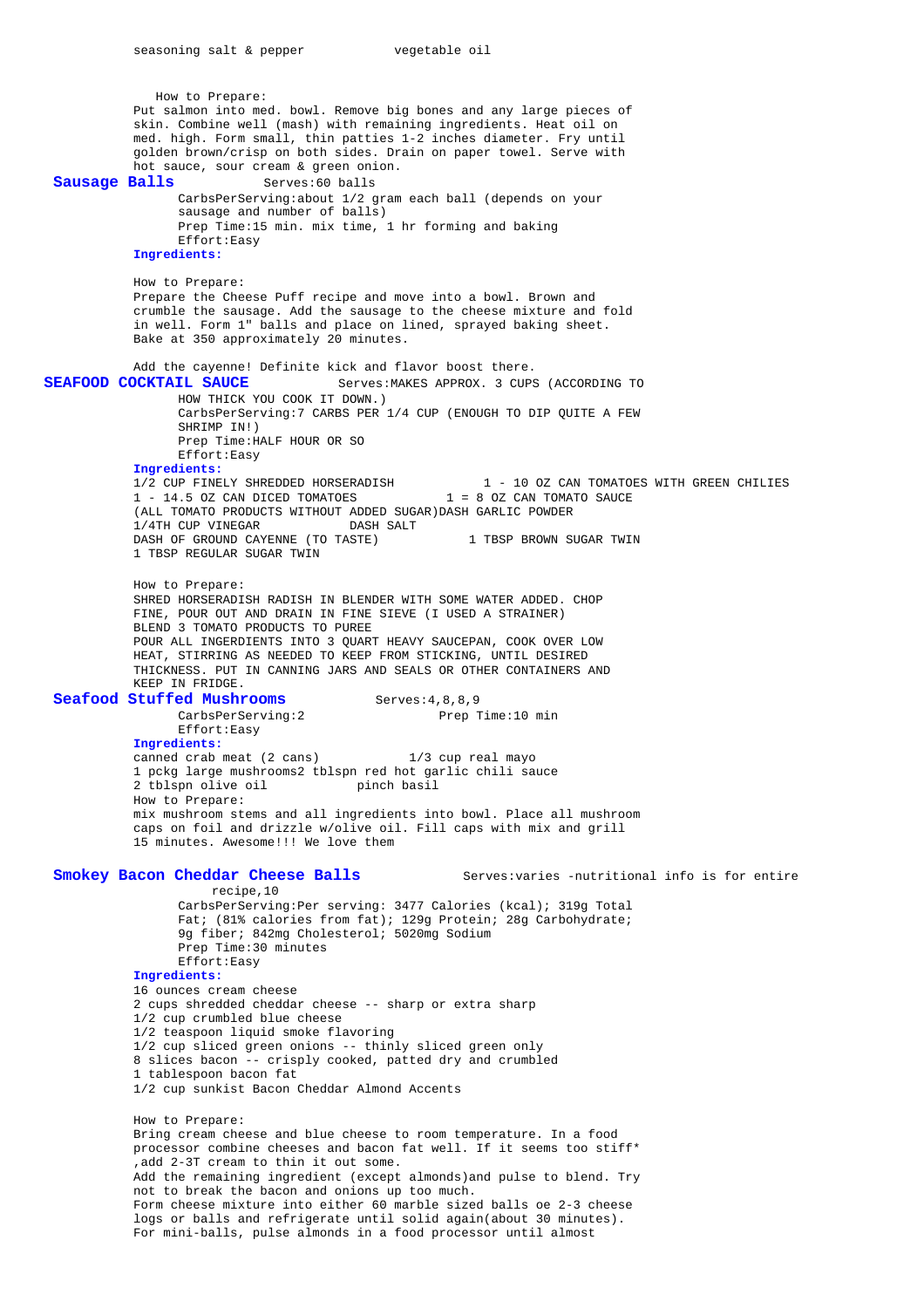ground then place 1T of the mixture in a baggie and shake 5-6 of the mini balls at a time to coat. If making larger cheese balls or logs, crush almonds slightly to break up a bit then roll chilled cheese balls or logs to coat lightly. **Spinach Cups** Serves:8 CarbsPerServing:15g total Effort:Easy  **Ingredients:**  2 egg whites -- slightly beaten 2 ounces chopped pimientos 2 whole green onions -- thinly sliced 1 teaspoon salt-free vegetable seasoning1 tablespoon grated parmesan cheese 10 1/2 ounces spinach, frozen -- defrosted and squeezed dry, chopped 1 tablespoon grated parmesan cheese How to Prepare: 1. Spray 1 3/4" muffin tins with butter-flavored nonstick cooking spray. 2. Combine egg whites, pimientos, green onions, vegetable seasoning, pepper and 1 Tbs Parmesan cheese. Mix thoroughly with fork. 3. Add chopped spinach and blend. 4. Fill muffin tins 2/3 full with mixture. Sprinkle with 1 Tbs Parmesan cheese. 5. Bake in preheated 375f oven for 10-12 minutes. Stadium Dip and Smoked Sausage CarbsPerServing:23g total Effort:Easy  **Ingredients:**  16 ounces smoked sausage -- halved lengthwise, sliced in thick bite size pieces 2 tablespoons dijon mustard 3 tablespoons horseradish2 cups shredded cheddar cheese 1/2 cup mayonnaise 1 cup chopped green onions How to Prepare: Stir-fry sausage in large non-stick skillet approximately 3 to 5 minutes. Mix remaining ingredients in microwave safe bowl. Microwave on medium power 1 minute. Stir, heat another minute or more if necessary. **Strawberry Yogurt** CarbsPerServing:12 Effort:Easy  **Ingredients:**  1 cup cottage cheese 2 tbs. heavy cream3 tbs. splenda(vary amt. to taste) 3 strawberries(fresh or frozen) How to Prepare: Combine all ingriedients in blender and blend until smooth. **String Cheese Melt** CarbsPerServing:no counts provided Effort:Easy **Ingredients:**  How to Prepare: Peel back plastic wrap but keep cheese in wrapper. Zap string cheese in microwave for 15-20 seconds. Warm Pizza Cheese! Orange cheddar cheese is not packed the same way as string cheese too! **Stuffed Green Pepper Cups** CarbsPerServing:13g total Effort:Easy **Ingredients:**  1 Green Pepper cooked chicken breast or canned chicken 1 stalk celery 1/4 cup chopped onion1/4 cup mayonnaise -- to 1/2 salt and pepper to taste How to Prepare: Cut off the top of the pepper. Pull out the seeds. Slice the pepper in half length wise. Mix the chicken ,sliced celery and chopped onion together with the mayonnaise. Scoop into pepper shells. This will serve two. Nice for a quick and easy lunch. **Stuffed Jalopenas** Serves: 20-30 jalopena halves CarbsPerServing:1 Prep Time:45 min. but well worth it. Effort:Easy **Ingredients:**  8 oz. cream cheese, softened 1/2 tsp. garlic salt 1/2 c. finely shredded colby cheese10-15 jalopena peppers, fresh 1 lb. bacon, cut in half lengths How to Prepare: Mix cheeses and garlic and set aside. Using gloves, cut jalopenas in 1/2 longwise and remove seeds. Fill with cheese mixture. Wrap with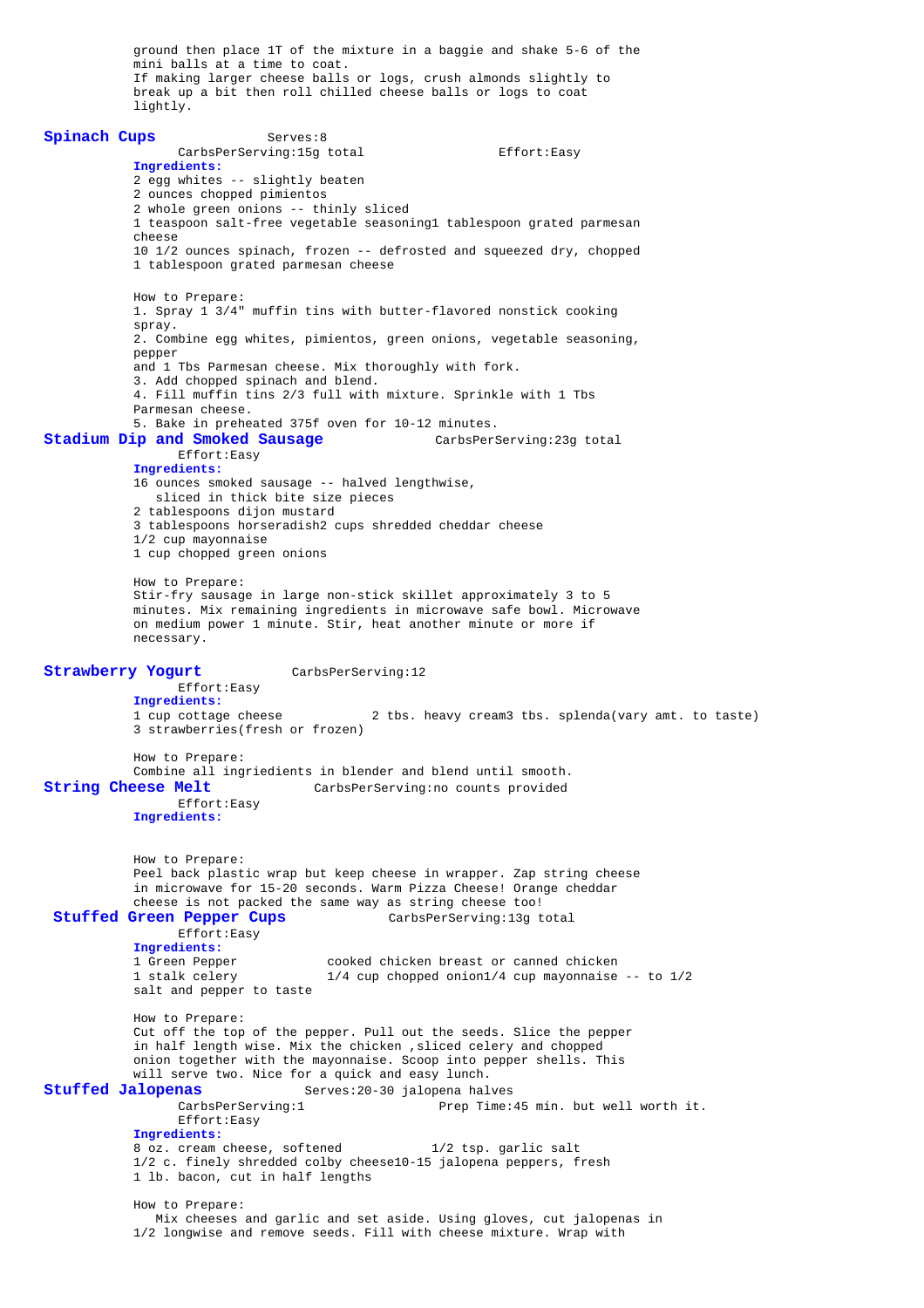bacon half. Place on a cookie sheet. Bake in a 350 degree preheated oven for about 25 minutes or until bacon is crispy cooked. **Stuffed mushroom** Serves:1 Prep Time:5 mins Effort:Easy  **Ingredients:**  chives 1tbs cream cheese cheese bacon tomato parsely How to Prepare: In bowl mix cream cheese, chives , cut up tomato , parsely . Then place on top of mushroom , then on top of cream cheese mix, add grated cheese, then on top of cheese add cut up bacon . Place in med oven for 20 mins . Tastes like pizza with out base . **Stuffed Olives** CarbsPerServing:no counts provided Effort:Easy  **Ingredients:**  How to Prepare: Use the lowest carb sour cream at the store, and add less than half a packet of Lipton's onion soup mix. Then take large olives and fill with the mixture. 3 olives fills you up and tastes great. You can also dip your pork rinds in it. **Stuffed Tomatoes** CarbsPerServing:16g total Effort:Easy  **Ingredients:**  2 tomatoes 1 can tuna fish  $1/4$  cup mayonnaise  $- - (1/4$  to  $1/2)1/4$  cup onion 1 stalk celery -- sliced pepper How to Prepare: Cut off the tops of the tomatoes. Scoop out the seeds and insides of the tomatoes with a spoon. Mix tuna with mayonaisse, onion and celery. Scoop mixture into tomato cups. Garnish with pepper. **Quick and Easy Sweet Pickles** CarbsPerServing: 47g total Effort:Easy **Ingredients:**  One jar whole dill pickles (no garlic variety) 3/4 cup cider vinegar1 1/2 cups Splenda How to Prepare: Drain pickles well, rinse in cool water and drain again. Cover with cool water a second time and allow to sit for 15 minutes. Remove from water and drain well. Cut each pickle into 1/4" chunks (I use already SLICED pickles), and place back in cleaned pickle jar. Combine vinegar and Splenda (I use equivalent in LIQUID Splenda, but I can't remember exactly how much). Bring vinegar and Splenda to a boil. Remove from stovetop and cool 5 minutes. Pour over pickles in jar and seal tight. Allow pickles to refrigerate a minimum of 48 hours. Approximately 2 carbs per whole pickle. **Tangy Deviled Eggs** Serves: 4 Servings, 8, 10 CarbsPerServing:2.1g per serving Prep Time:30 Minutes Effort:Average **Ingredients:**  4 TBS Real Mayonaise 2 TBS Stone Ground Mustand2 TBS Sweet Dill Relish Paprika How to Prepare: Peel hard boiled eggs and cut each in half lengthwise. Remove yolks and place in food processor. Add mayonaise, mustard and sweet dill relish. Blend until smooth. Using a spoon, place dollops of the mixture back into the egg halves. Sprinkle with Paprika for color on top of the yolk mixture. **Toasted Spiced Walnuts** Serves: (8) 1/4 cup servings CarbsPerServing:4 Prep Time:15 mintues Effort:Easy<br> **Ingredients: Ingredients:**  2 cups walnuts 1 tablespoon Splenda  $1/2$  teaspoon garlic powder1/2 teaspoon ground cumin<br>r  $1$  tablespoon walnut oil 1/4 teaspoon cayenne pepper 1 tablespoon walnut oil How to Prepare: Plunge walnuts into a pot of boiling water, turn off pot and let stand 2 minutes. Drain, spread walnuts on a baking sheet and toast in a 400\*F oven for 10 minutes. Measure seasonings in a small bowl and stir to combine. Heat oil in a skillet. Add toasted nuts and toss 1 minute. Add seasoning and toss until nuts are coated. cool on a paper towel. **Tofu Pizza** Serves:10 CarbsPerServing: no counts provided example effort: Easy **Ingredients:**  1/2 block firm tofu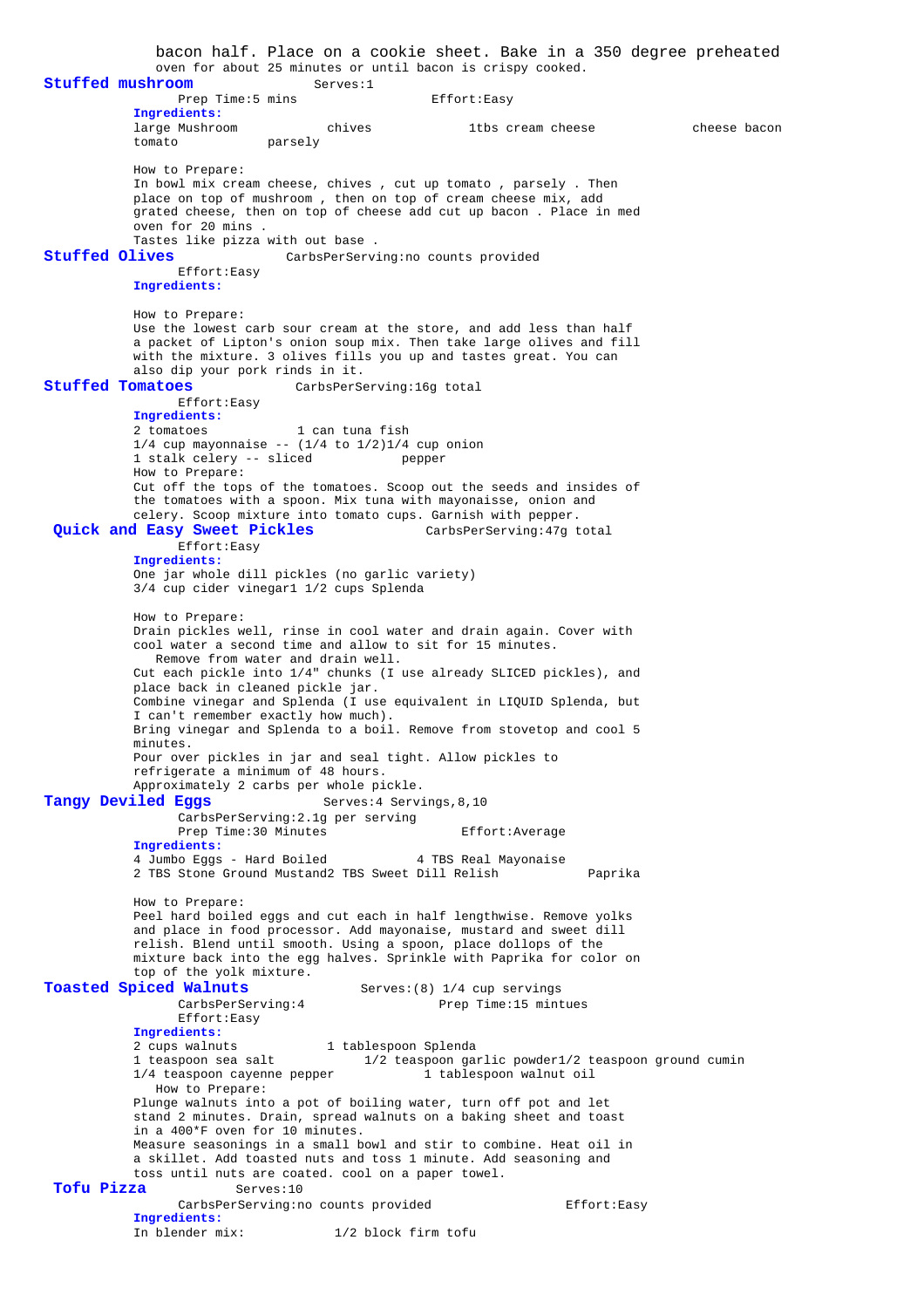1 egg 1 tsp. crushed rosemarysalt to taste<br>1 Tbs. protein powder 1/4 cup parmesan chee  $1/4$  cup parmesan cheese How to Prepare: Spread in a round 9" cake pan. Top with: chopped tomatoes chopped peppers Drizzle pesto sauce over this, then add grated mozzarella black olives bacon bits Sprinkle parmesan cheese on top. Preheat oven to 425 and bake for 20 min. Cool 5 min. then serve. 1 serving. **Tuna Stuffin'** CarbsPerServing:8g total Effort:Easy **Ingredients:**  1 can tuna -- drained1/2 teaspoon onion powder 1 tablespoon lemon juice How to Prepare: Mix all together and let set a few hours for flavors to meld. Use to stuff celery or cucumber boats or onto of Wasa crackers. **turkey puff's** Serves:?,10 CarbsPerServing:? Prep Time:? Effort:Easy **Ingredients:**  1/2 LB TURKEY, COOKED AND SHREDDED<br>4-6 OZ CREAM CHEESE 1/4 CUP CHEDDAR 4-6 OZ CREAM CHEESE 1/4 CUP CHEDDAR CHEESE SHREDDED SALT AND PEPPER TO TASTE How to Prepare: COOK AND SHREDD TURKEY, MELT CREAM CHEESE FOR ABOUT 45 SEC IN MIC, MIX ALL TOGETHER AND ROLL INTO ABOUT 4 INCH BALLS. ENJOY, WORKS GREAT WITH SHREDDED CHIX TOO! **Yummy Walnut-Cheese Crackers** Serves: 8, 8, 5, 9 CarbsPerServing: 25q total Effort:Easy **Ingredients:**  6 ounces walnuts -- approx  $1 \frac{3}{4}$  cup, chopped  $1 \frac{1}{4}$  cup grated cheddar cheese  $1/2$  cup parmesan cheese2 eggs  $1/2$  $1/2$  cup parmesan cheese2 eggs How to Prepare: Beat the eggs in a large mixing bowl. Add all other ingredients, stirring until well coated. Spread evenly on a baking stone or cookie pan. I spread mine thin, so they'll be more crisp like a cracker. But, you could spread it thicker if you wanted more of a bread type texture. Bake for 10-12 minutes at 375 until very bubbly. Let cool, then cut. Makes about 18 2X4 crackers, at 1.5 carbs each. Keep refrigerated. Pop one or two in the toaster oven to "crisp up", then enjoy with your favorite topping. These "crackers" are very low carb and taste great with toppings like tuna or egg salad, or just by themselves! I eat them almost every day, and they really satisfy my cracker/bread cravings. Yummy Meatballs Serves: Makes about 60 meatballs. CarbsPerServing:No counts, but very small amounts. Prep Time:15 mins to prep, but takes a bit to cook them all. Effort:Average  **Ingredients**: 2 lbs lean or extra-lean ground beef. 1 lb lean ground pork 4 eggs 1 tsp salt 1 tbs pepper250 g fresh grated romano cheese. 100 g fresh grated parmesan cheese. 6 cloves garlic (crushed). olive oil. How to Prepare: Combine all ingredients in a bowl (use your hands, it's fun). Fry your meatballs in olive oil. Eat hot or cold. **Zuccini Pizza** Serves:1,-----Select-----,10 CarbsPerServing:2 Prep Time:5 minutes Effort:Easy  **Ingredients:** 1 small zuccini PepperoniMozzerella cheese Salsa How to Prepare: Slice a baby zuccini length wise into 3 or 4 slices, top with pepperoni, cheese and salsa. Heat in the microwave for about 2 minutes or until cheese starts to melt. Remove and enjoy

**BEVERAGES**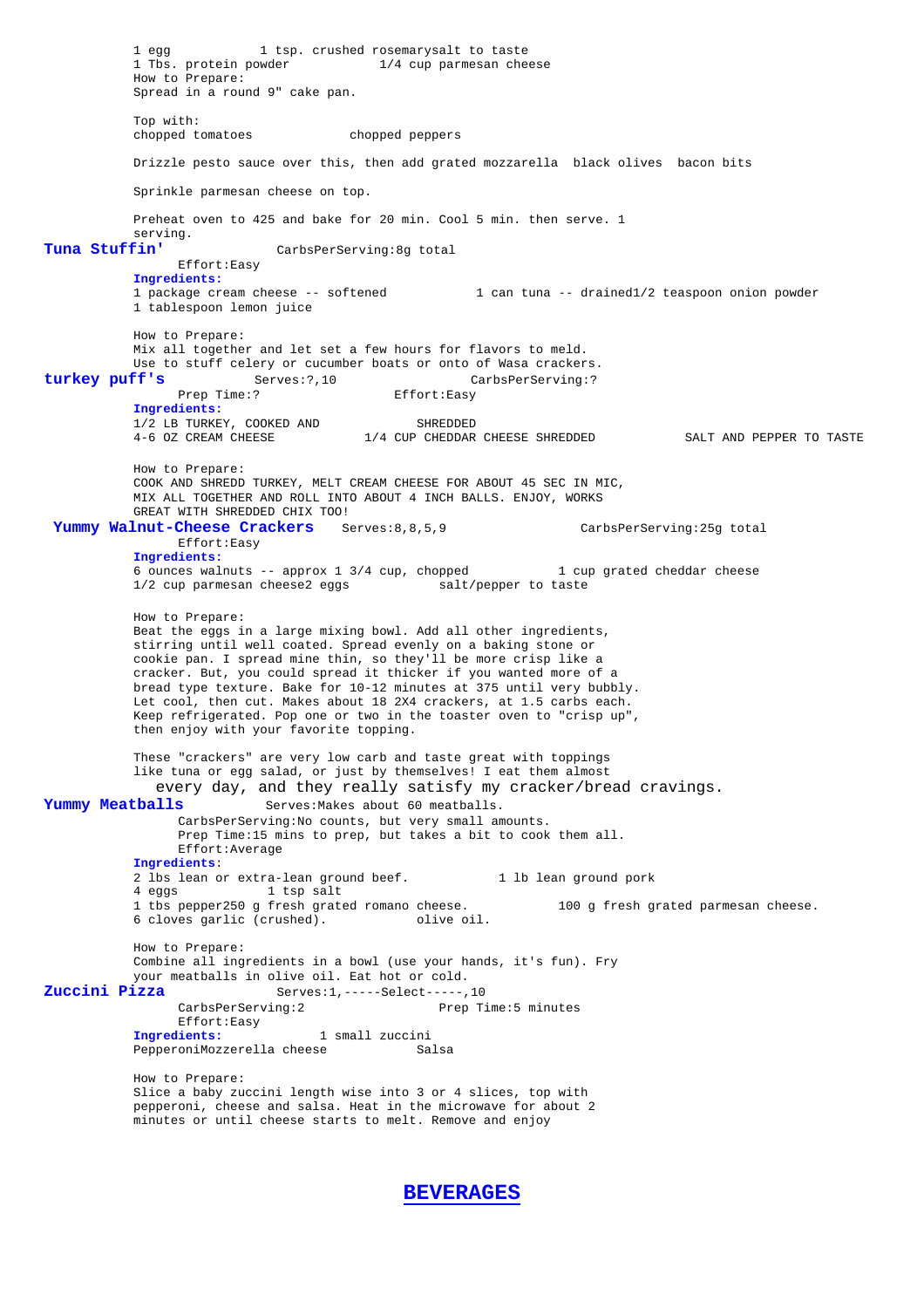**low carb frappachino** Serves: 2 CarbsPerServing:don't know excatly but you only have whipping cream and coffee can't be much Prep Time:10 min Effort:Easy **Ingredients:**  any flavored coffee whipping cream ice and splendablender How to Prepare: make some flavored coffee brew it very strong more than you normally would to drink. let cool put about a cup in a blender add heavy whipping cream until it looks like a light caramel color add about a cup of ice and blend well. sweeten to taste with splenda in a bowl put about 1/4 cup of heavy whipping and 1 pkt of splenda whip till stiff , pour blended coffee into tall glass and top with whipped cream ENJOY this is for all those low carbers missing they're favorite coffee shop fixes **Something Strawberry** Serves:2 CarbsPerServing:Very Low Prep Time:10 minutes Effort:Easy  **Ingredients:**  1 Cup 1% milk 1/4 Cup of Splenda6 Strawberries diced 1 Glass of Ice 1 small squirt fat free strawberry syrup How to Prepare: Blend in blender until ice is crushed and smooth. ENJOY! **Italian Cream Soda** Serves:1 CarbsPerServing:1 gram Prep Time:About 2 min. Effort:Easy **Ingredients:**  One Tall Glass Full of Ice 1 Table Spoon Cream or Half and HalfOne Can Club Soda Chilled if You Want Your Choice Torani Sugar Free Syrup How to Prepare: Put ice into glass. Mix cream and syrup in small glass before pouring into tall glass( do this or the cream will get a weird texture.) Pour cream mixture into glas, then add club soda, mix. Ta-daa, now you have a very grubbinesque soda. **Soy Steamer** Serves: 1, 10, 9 CarbsPerServing:<2 Prep Time:1 minute Effort:Easy **Ingredients:**  1 Cup Plain, Unsweetened Soy Milk 1 Packet Splenda How to Prepare: Heat the soymilk in the microwave until hot, add splenda.<br>
Serves:Variable Carbs! Easiest Eggnog! Serves:Variable CarbsPerServing:Negligible<br>
Prep Time:5 minutes Bercent:Easy Prep Time:5 minutes **Ingredients:**  Keto Shake mix(French Vanilla) Heavy Whipping Cream WaterIce Mutmeg Cinnamon Splenda How to Prepare: Combine heavy whipping cream, water and ice. Blend low, add Shake mix, nutmeg, cinnamon, and Splenda to taste. For reward add a Tablespoon of Brandy! Aspertame-free Cherry Soda Serves:About 8 8-ounce servings, 9 CarbsPerServing:Zero! Prep Time:5 min. Effort:Easy **Ingredients:**  2-liter bottle Club Soda 1 tbsp. Cherry Extract 1/4 c. bulk Splenda - - OR- 9 packets Splenda How to Prepare: I prefer this to commercial sugar-free soda because I avoid aspertame. Mix the Splenda and cherry extract together in a measuring cup until dissolved, adding a splash of the club soda if necessary. If you add soda, this will foam a lot until mixing is complete. Pour the mixture slowly back into the 2-liter bottle. Italian Soda<br>
Serves:1,10 CarbsPerServing:1 gram Prep Time:1 minute Effort:Easy **Ingredients:**  6 parts club soda 1 part Davinci's sugar free flavored syrup of your choice1 part heavy cream Crushed ice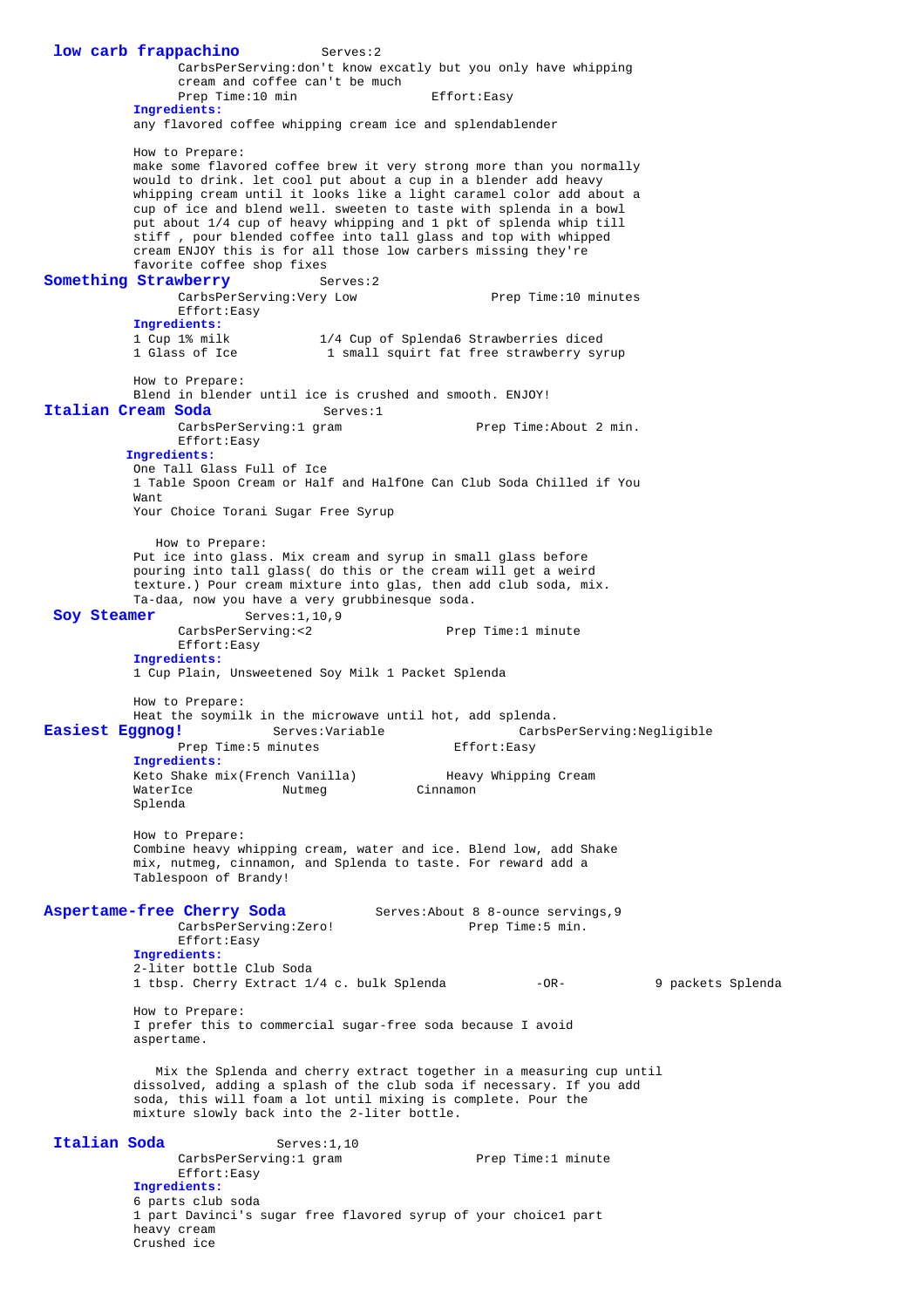How to Prepare: Fill glass with crushed ice. Add club soda. Then add syrup and cream. Stir with a straw and enjoy a sweet, sophisticated-looking drink! **Berry berry Smoothy** Serves:2,8 CarbsPerServing:3-4 Prep Time:2 min  **Ingredients**: 1 cup of any Any frozen fruit 1 cup of Ice as much as u want of whip cream How to Prepare: Blend in a Blenda **Morning Java Coffee Drink** Serves: One, 10 Prep Time: 3 Minutes Effort:Easy **Ingredients:**  Once cup of coffee 2 tbls Davinci or Torani syrup of choice 2 tbls half and half or cream splenda (optional)Blender How to Prepare: Blend cup of coffee with syrup, cream and splenda if you like it a bit sweeter. Blend quick (10 sec) Pour in coffee mug. Will have a frothy top Just like a fancy coffee shop drink. Nice alternative to boring 'ol coffee :-) **whipped tea** Serves:1 Prep Time:10 minutes Effort:Easy  **Ingredients**: de-caf tea 1 pack splenda 1 cup heavy cream How to Prepare: make and let cool 1 cup of tea add splenda. whip cream until peaks form and slowly add tea. peaks will not hold but add a thickening to the beverage. **Peppermint Patty Tea** Serves:1,5 CarbsPerServing:0 Prep Time:5 minutes Effort:Easy **Ingredients:**  1 Cup water 1 Peppermint Tea bag1-2 Tbl. Atkins Chocolate syrup (to taste) 1-2 Packet(s) Artifical Sweetner (to taste) How to Prepare: Boil the water. Please tea bag in boiled water and steep for a minute or two. Add Chocolate syrup and sweetner to taste. Enjoy. This recipe has NO CARBS and is a GREAT substitute on a cold winter night! Easy Eggnog Serves:2,8 CarbsPerServing:4<br>Prep Time:1 min. Effort:Easy Prep Time:1 min.  **Ingredients:**  1 c. egg substitute 1/3 c. Heavy cream 6-7 pckts. artfcl. swtnr. nutmeg to taste How to Prepare: Mix egg sub., swtnr., and nutmeg. Add heavy cream. Stir. Note: Egg substitute is pasteurized and is safe to consume **Kahlua and Creme Coffee** Serves:1,10,10,10<br>CarbsPerServing:3 Prep Time:5 minutes CarbsPerServing:3 Effort:Easy **Ingredients:**  2 tbs. cream 1 packet of Splenda Chocolate Redi-Whip How to Prepare: Prepare coffee. Add cream and Splenda to a mug and pour in coffee. Add Chocolate Redi-Whip to taste. **Lemonade Iced Tea** Serves: varies CarbsPerServing: varies Effort: Easy **Ingredients:**  10 regular or decaf tea bags 1 gallon of water 1 packet of unsweetened lemonade Kool-Aid (or flavor of your choice) sweetener of choice to taste (I use 6 packets of Sweet'N Low for the whole gallon) How to Prepare: Brew up a gallon of tea. Add the Kool-Aid & sweetener. Serve iced. I have used different Kool-Aid flavors such as orange & tropical punch and they were good as well. **Cinnamon Tea** Serves:1 CarbsPerServing: less than 1 or zero Prep Time: 2 min. Effort:Easy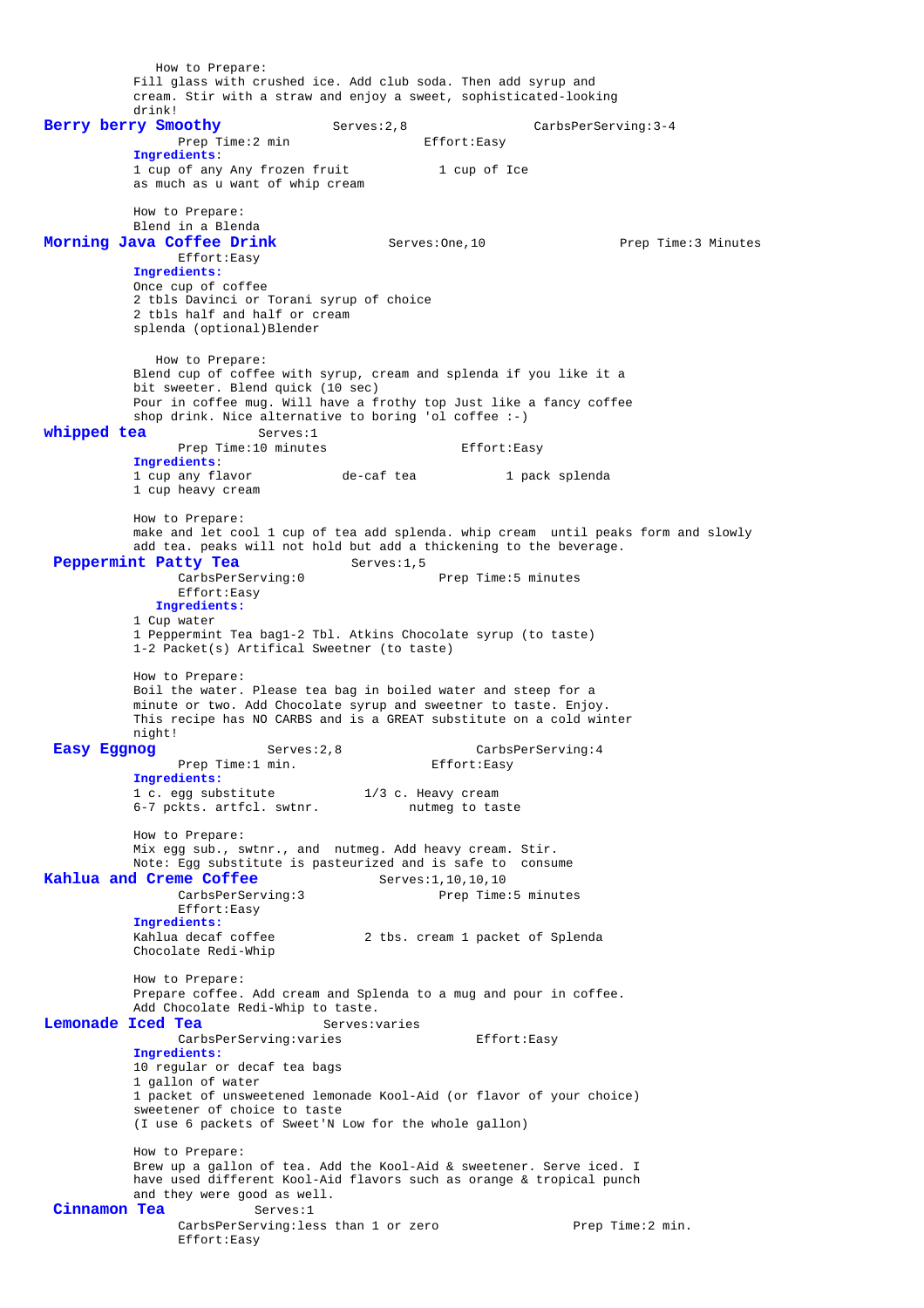```
Ingredients:<br>8 oz. of water
                                   decaf coffee crystalscinnamon
            How to Prepare: 
            heat 8 oz. of water add desired amount of cinnamon then add a sprinkle of decaf coffee crystals
 Low-Carb Chai Tea Serves:6,8
                  CarbsPerServing:<1 for the entire pot 
                 Prep Time:as long as it takes to boil water Fiftort:Easy
            Ingredients: 
                                 1/2 cup heavy cream (unsweetened)
           1 scoop Atkins vanilla shake mix 4 decaffinated tea bags2 tsp. cinnamon
           \frac{1}{2} tsp. ginger \frac{1}{2} tsp. allspice
            3/4 tsp. nutmeg 1-1/2 tsp. vanilla extract 
              How to Prepare: 
            Mix shake mix with 1 cup of water and set aside. In a saucepan/pot, 
            mix all other ingredients, and bring to a boil. Once mixture has 
            come to a FULL boil turn the heat off and briskly mix in the shake 
            mix/water. Cover with a lid and let steep for 5 mins. Make sure that 
            you strain this before drinking, the spices don't melt. You can 
            adjust the spices to taste. And include other spices, such as anise, 
            cardemom, and lemon or orange zest. 
Cool and Fruity Summer Spritzer Serves:1<br>CarbsPerServing:4 Bifort:Easy
                CarbsPerServing:4
            Ingredients: 
            tall glass of crushed ice 
            8oz Crystal Clear brand wild cherry sparkling water(sweetened with 
            sucralose and ace-k) 
           1 slices lemon(frozen) and juice from 1/2 small lemon
            1 slice lime(frozen) and juice from 1/2 lime 
            4 fresh raspberries(frozen) 
              How to Prepare: 
            Put raspberries, lime and lemon slices in the bottom of glass and 
            top with crushed ice. Add lime and lemon juice then fill with 
            sparkling water. Stir gently. 
            For more color, add a sprig of mint:) 
vannila cream coke Serves:1,10,10,10
                 CarbsPerServing:n/a Prep Time:1 minute
                  Effort:Easy 
            Ingredients: 
            1 can diet coke 1-2 tsp. sugar free 
            vanilla syrup1-2 tsp. whipping cream 
            How to Prepare: 
            pour in glass over ice. mix well. Tastes like a coke float! 
  Snicker Bar Coffee CarbsPerServing:no counts provided
                  Effort:Easy 
            Ingredients: 
            Add to freshly brewed coffee 
 1 shot of Da Vinci sugar free Chocolate syrup 1 shot of Da Vinci Sugar free carmel syrup 
1 shot of Da Vinci Sugar free hazelnut syrup a pack splenda
            Dash of heavy cream 
             How to Prepare:: no counts provided
            blend 
Easy Pina Colada Drink/Dessert CarbsPerServing
                Effort:Easy 
            Ingredients: 
                                                1/4 cup cream1/2 teaspoon coconut extract
            rum -- or rum extract to taste 
              How to Prepare: 
            Remove popsicles from the stick, break into pieces and place in glass. 
            Pour cream and extracts/rum over popsicle and stir until mixture is 
            completely combined. This will be the consistency of a frozen pina colada. 
            NOTES : No count provided. The popsicles I use are 3 carbs per. variations 
            include any other sugar free popsicle and the coconut extract and rum. 
            Strawberry popsicles make a wonderful strawberry daiquiri. 
Brandy Mochaccino CarbsPerServing:no counts provided 
                  Effort:Easy 
            Ingredients: 
           2 scoops chocolate keto shake mix 1 cup cold brewed decaf coffee
           1 cup chopped ice 2 tablespoons heavy cream<br>1 tablespoon ground flax seed -- optional 1 capful of Brandy Extract
           1 tablespoon ground flax seed -- optional
            1 package artificial sweetener -- optional 
            How to Prepare: 
               Blend.
```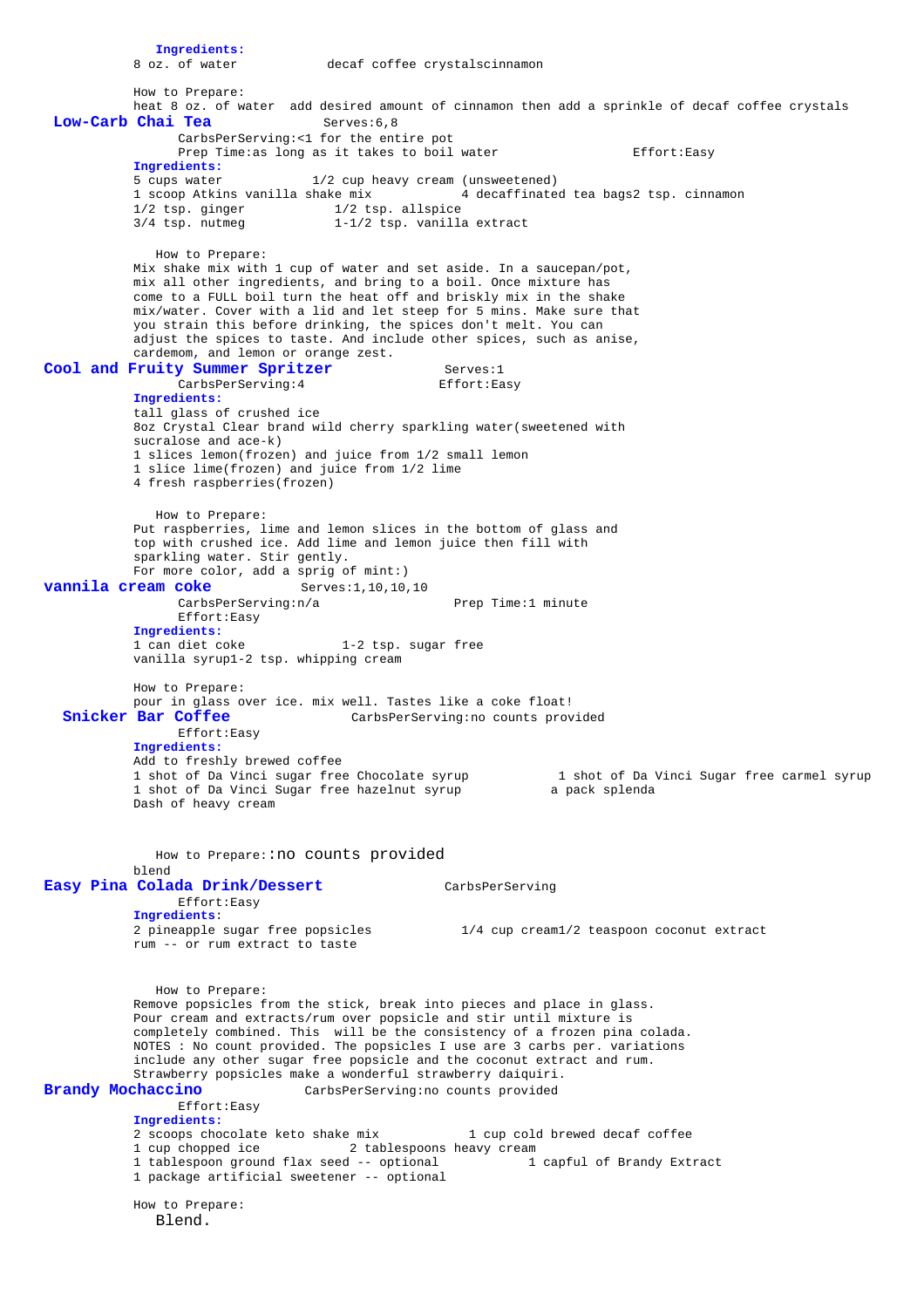```
Cafe Mocha Serves:10
                 CarbsPerServing:7 total recipe Fileral Reffort:Easy
             Ingredients: 
             1/3 cup heavy cream 2/3 cup water 
            1/2 teaspoon vanilla extract -- optional 2 teaspoons unsweetened cocoa powder
            1 cup decaffeinated coffee 2 splenda packets <br>
How to Prepare:
             Brew 1 cup of decaf coffee. While it is brewing, heat water and 
 cocoa in a pan. Whisk until smooth and until it just starts to 
 bubble. Pour coffee in an extra large mug. Pour hot cocoa on top. 
            Add Splenda and vanilla and stir well.<br>
ooler Effort:Easy
CampfireKooler
            Ingredients: 
            1 cup cold water 1 cup crushed/slightly broken up ice cubes<br>1 tsp rasberry KetoKooler (powdered mix) 2-4 tbs 1/2 and 1/2...according to your taste!
            1 tsp rasberry KetoKooler (powdered mix)
             How to Prepare: 
             Put all in the blender and blend away: 
             Tastes like a rasberry flavored Dairy Queene Mister Misty Float! 
Cranberry Damsel Serves: 3, 10, 10, 10
                 CarbsPerServing:no counts provided example Effort:Easy
             Ingredients: 
             2 ounces sugar free cranberry-flavored sparkling 
             water 
             1/4 teaspoon Cranberry Blast Kool Aid drink mix -- unsweetened, 
             powdered 
             1 ounce white rum 
             2 ounces mandarin orange-flavored sparkling water 
             1/4 teaspoon orange extract 
             1 dash lemon juice 
             1 packet artificial sweetener (to taste) -- (1 to 2) 
               How to Prepare: 
             Combine all ingredients in a shaker with crushed ice. Shake and 
             serve with 
             the ice in large stemmed glasses. (If you don't have a shaker, 
             combine all 
             ingredients in a blender with ice cubes and process on "pulse" until 
             the ice 
             cubes are crushed. 
Electric Lemonade CarbsPerServing:no counts provided 
                  Effort:Easy 
             Ingredients: 
             Blender almost full of crushed ice 3/4 tub container of Crystal Light Lemonade powder 
             6 oz. Vodka 
             How to Prepare: 
             Mix in blender until slushee consistency. Enjoy....be careful, 
             they're so good they sneak up on you. 
Fruity Smoothie CarbsPerServing:7 total recipe, excluding milk<br>and egg protein and peach slices Fifort:Easy
                 and egg protein and peach slices
             Ingredients: 
             3 tablespoons Naturade Milk and Egg protein 3 tablespoons ricotta cheese 
             8 ounces water 3 packets splenda packets 
                                                  4 each frozen strawberries, unsweetened
             4 slices frozen peach slices, unsweetened 
               How to Prepare: 
 Put everything in a blender and blend on high until smooth and thick.<br>Gin Rickey CarbsPerServing:1 total recipe
                            Gin Rickey CarbsPerServing:1 total recipe 
                  Effort:Easy 
             Ingredients: 
             1 1/2 ounces gin 1 tablespoon fresh lime juice -- (juice of 1/2 lime) 
             6 ounces club soda -- (or to fill) 
             How to Prepare: 
             Fill a highball glass with ice. Add gin and lime juice. Fill with 
             club soda and stir. Garnish with a wedge of lime. 
Hot Chocolate 1 CarbsPerServing:13 total recipe
                   Effort:Easy 
            Ingredients: 
             2 tablespoons unsweetened cocoa 2 tablespoons water 
            2 teaspoons vanilla 5 packages artificial sweetener
             How to Prepare: 
             Combine cocoa, sugar substitute, and water. 
             Mix well, and cook over medium heat stirring constantly until it 
             boils. Stir in vanilla. Store in refrigerator. 
             Add 1 tbsp. of mixture to 5 oz. heavy cream and 3 oz. water, heated. 
ICED CAPPUCCINO CarbsPerServing:4 total recipe
```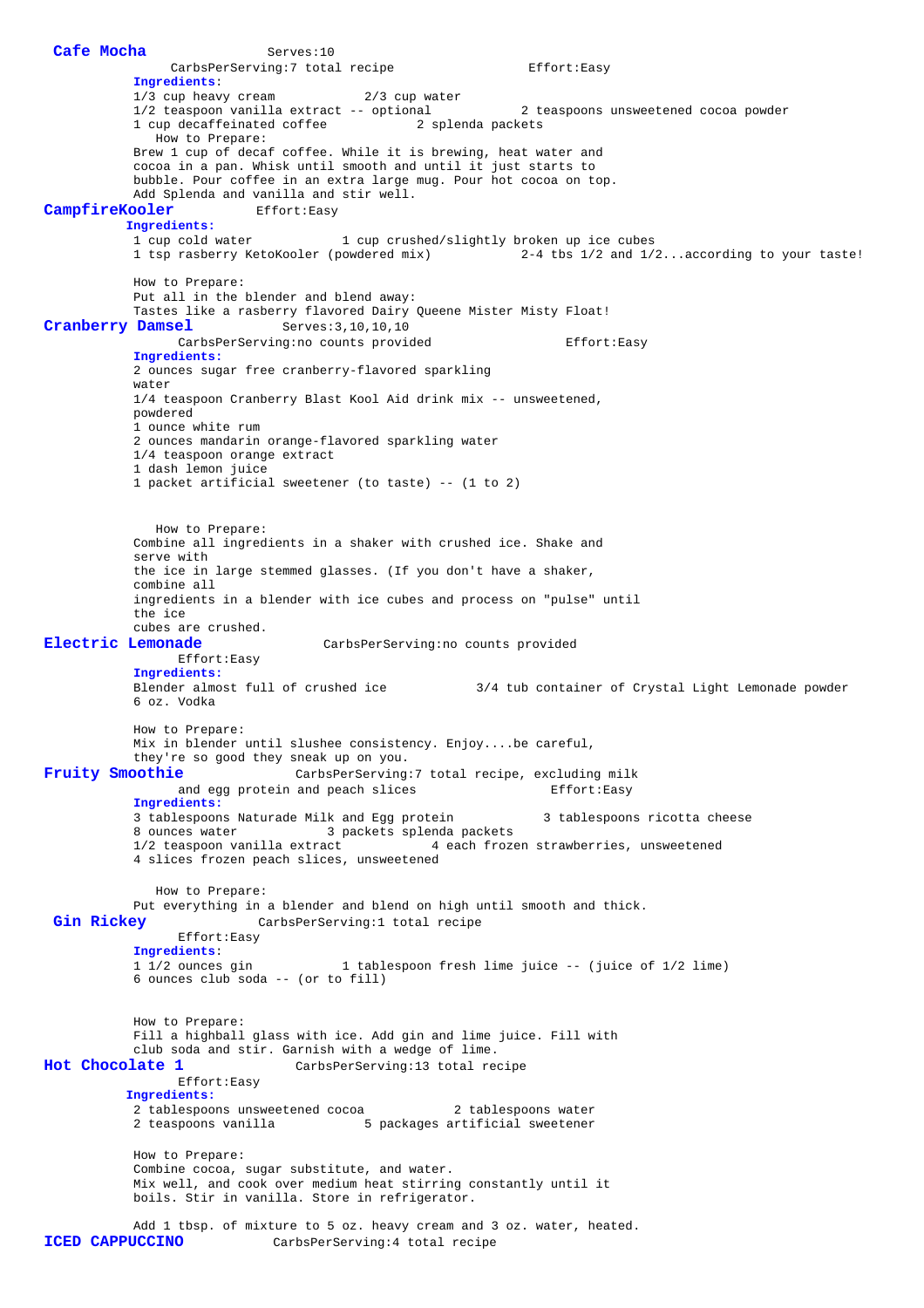Effort:Easy **Ingredients:**  1 teaspoon instant coffee, decaffeinated -- (1 to 1 1/2) -- (depending how strong you like it to taste)<br>4 tablespoons heavy cream 1 teaspoon vanilla 4 tablespoons heavy cream 4 ice cubes 3/4 cup cold water 2 teaspoons artificial sweetener How to Prepare: Put everything into a blender and frappe, until ice is broken into tiny particles, and mixture is foamy. **Just Like Apple Cider** CarbsPerServing:no counts provided Effort:Easy **Ingredients:**  Lipton Soothing Moments Herbal Tea bags in Cinnamon Apple Splenda to taste How to Prepare: Prepare tea as directed on box. Add Splenda to taste. Enjoy! For one cup, use one bag. For more, read box. Tastes just like warm apple cider! Low Carb Bailey's CarbsPerServing:2 total recipe excluding syrup Effort:Easy **Ingredients:**  1 shot rum 1 shot low carb chocolate syrup 2 shots heavy cream How to Prepare: Place the rum, chocolate syrup and heavy cream in a blender and mix. Pour over ice. It really tastes like Bailey's. Lowcarb Pina Colada **CarbsPerServing:no counts provided**  Effort:Easy **Ingredients:**  1 Scoop Designer French Vanilla Protein Powder 1 Tablespoon DaVinci's Sugar Free Vanilla Syrup 1 teaspoon pineapple extract 1/2 teaspoon coconut extract 6 ice cubes How to Prepare: Mix in the blender till it is smooth and creamy. For those festive times you can add a shot of Rum. Enjoy! **McDonald's Shamrock Shake** CarbsPerServing:4 total recipe excluding syrup Effort:Easy  **Ingredients:**  1/2 cup light cream 1/2 cup water 1/2 teaspoon peppermint extract1 tablespoon DaVinci's Vanilla syrup (0 carbs) 3 drops green food coloring How to Prepare: put into blender with a couple ice cubes....omg it's just like the real one!!!! **Orange Cooler** CarbsPerServing:10 total recipe Effort:Easy **Ingredients:**  1 package sugar free orange jello 2 egg whites -- beaten stiff 2 teaspoon orange extract2 packages artificial sweetener 4 strawberries 4 ice cube 4 lemon slices How to Prepare: Prepare gelatin according to package directions and cool. Beat in stiff egg whites with wire whisk. Add lemon rind, orange extract, and sweetener. Place in blender. Add strawberries and ice cubes. Blend at medium speed for 30 seconds. Pour into glasses and garnish with lemon slices. **Pina Colada (Alcoholic)** CarbsPerServing:no counts provided Effort:Easy **Ingredients:**  1/2 cup ice 1 teaspoon pineapple extract1 ounce DaVinci Gourmet Natural Coconut Syrup 1 ounce white rum How to Prepare: Combine all ingredients in a blender and blend on high speed until smooth and frothy.

**CAKES AND PIES**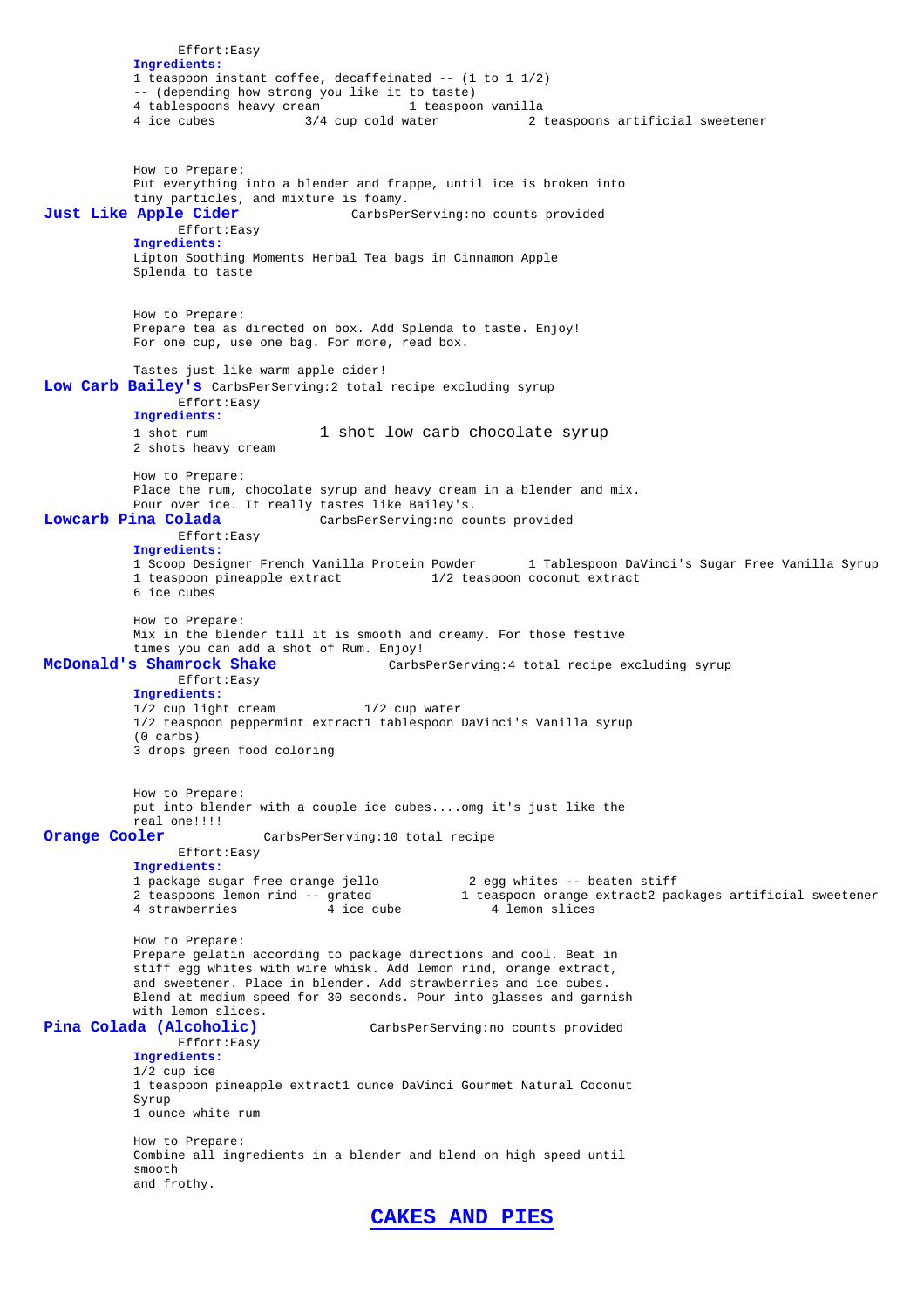**3 Minute Chocolate Cake** Serves: 2 CarbsPerServing:5.5g Carbs 2g Fiber 1g Sugar Prep Time: 3 minutes Effort: Easy **Ingredients:**  1/4 C Soy Flour 1 T Cocoa Powder 1/4 t Baking Powder 5 Packets Splenda 2 T Melted Butter 1 T Water 1 Egg How to Prepare: In 2-Cup Pyrex baking dish blend well left column (flour, cocoa, baking powder, splenda). Add water, melted butter and egg. Blend thoroughly with fork. Cover with plastic wrap (To vent, cut small slit in center of plastic wrap). Microwave on high 1 minute or until knife comes out clean. Cool a bit; eat warm with whipped cream or cool completely to ice. **Lemon Cream Pie** Serves: 4<br>CarbsPerServing:about 7 Prep Time:30 mins to make, 3 hours chill Effort:Average **Ingredients:**  Crust: 1/2 C ground nuts (macadamias or walnuts) 2 packets Splenda 1/4 C bake mix 3 T melted butter Filling: 1/2 Pint (8 fl oz) heavy cream 1 package sugar-free Lemon Jell-o 3/4 C water 1 packet Splenda How to Prepare: Crust: Chop nuts in a food processor, or by hand. Try to get as fine a grind as possible without turning them to butter. Combine nuts, bake mix, and Splenda in a bowl. Add in melted butter and blend until you have a crumbly mixture that will hold its shape if pressed together (you may not need the entire 3 T of butter). Grease a pie dish (7-8" works best), and pour in crust mixture. Press firmly into the bottom and sides of the pan, coming up the side about 2". Bake this in a 300 F Degree preheated oven for about 10-14 minutes, until it just barely begins to darken (careful don't overbake). Remove from oven and cool. Filling: Heat 3/4 C water in a small saucepan. When boiling, add the package of Jell-o. Stir to dissolve completely, then take off heat. Chill until the Jell-o liquid is cold, but not starting to set (about 20 mins in the refrigerator). Pour 3/4 C of heavy cream into a chilled bowl (the other 1/4 C will be whipped for a topping, but this is to be done just before serving). Beat until very stiff peaks form. Add the chilled Jell-o liquid to the whipped cream. Beat for a few seconds, just enough to fully mix. Pour the filling into the cooled pie crust and spread to form an even top. Place in the refrigerator and chill for at least 3 hours. Just before serving, beat the remaining 1/4 C of heavy cream, adding Splenda to taste. Cut the pie into pieces and serve with a dollop of whipped cream. **Pumpkin Squares** Serves:16,10<br>CarbsPerServing:3.44g Prep Time:10 minutes prep plus 25 minutes bake time Effort:Easy **Ingredients:**  1 cup Atkins or Keto Pancake/Waffle Mix 1 cup Splenda 1 teaspoon baking powder 1/2 teaspoon baking soda<br>2 teaspoon ground cinnamon 1/2 teaspoon ground gi 1/2 teaspoon ground ginger 1 teaspoon ground cloves If you do not have these 3 spices, you can substitute (1) tablespoon of Pumpkin pie spice.  $1/4$  cup chopped nuts(optional)  $1/2$  vegetable oil  $1$  cup canned pumpkin 1 cup canned pumpkin 2 large eggs Optional Cream cheese topping 4 oz. softened cream cheese 2 Tablespoons Splenda 1/2 teaspoon vanilla flavoring How to Prepare: Preheat oven to 350 degrees. Mix eggs, oil and sugar together well. Add pumpkin and stir again. Add remaining ingredients and blend for about 1 minute. This batter can be beaten by hand if preferred. Pour into a slighty sprayed and dusted 9x9 square pan. Bake for 22 -25 minutes or until toothpick inserted comes out clean. Allow to cool completely! For the optional topping, mix cream cheese, splenda, and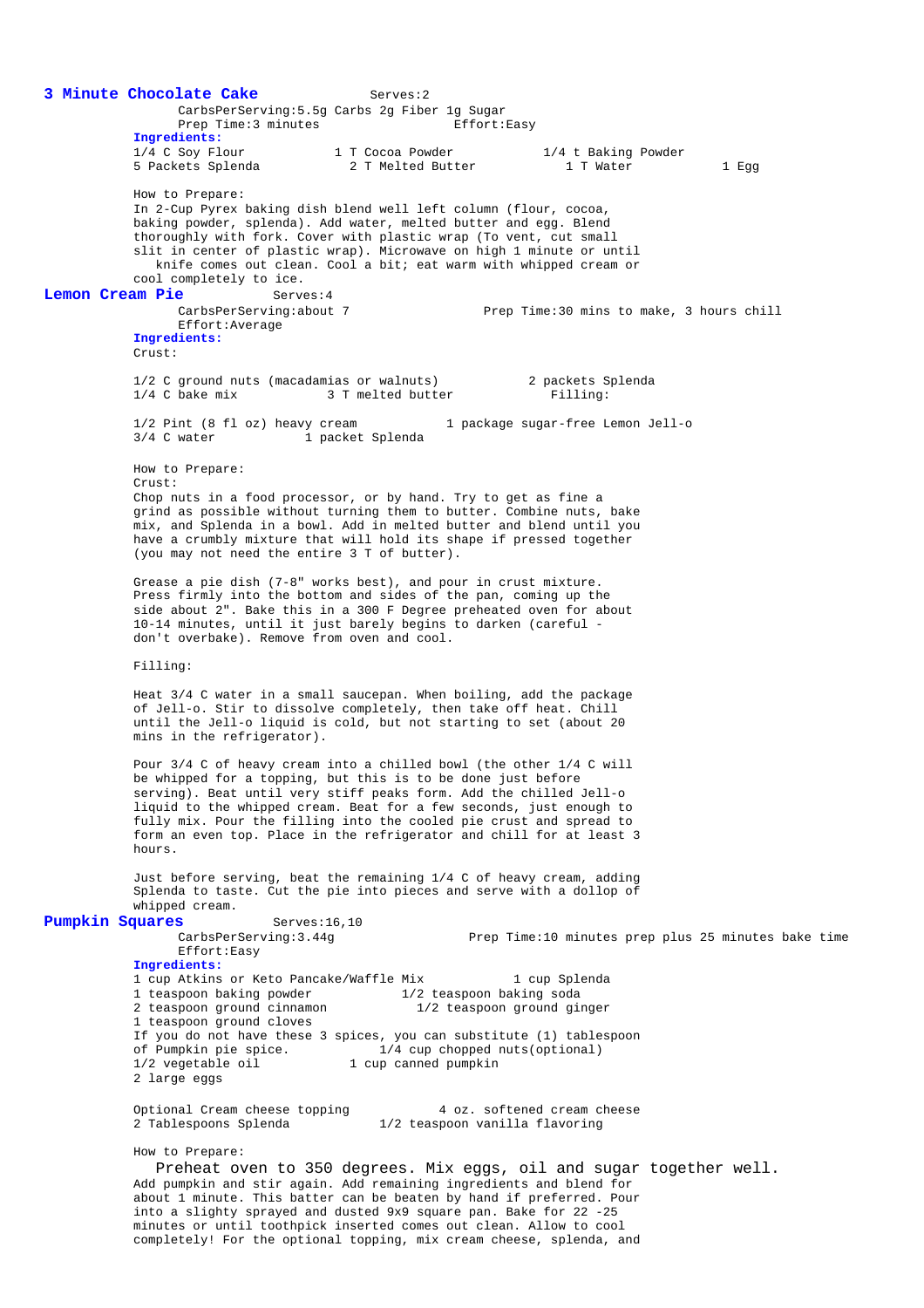vanilla. Spread onto cooled cake. Cut into 16 squares. **Chocolate Walnut Cake with Chocolate Fudge Frosting**  Serves:12 CarbsPerServing:8.45 g (2.62 g effective carbs) Prep Time:40 minutes Effort:Easy  **Ingredients:**   $\frac{1}{2}$  lb. walnuts  $\frac{1}{2}$  c. Cake-Ability  $\frac{1}{2}$  c. cocoa ¾ c. Splenda, granular form 2 t. vanilla extract½ c. + 3 T. canola oil, divided 2 T. + 1 c. water, divided 3 eggs 3 oz. Steels Gourmet Chocolate Fudge Sauce How to Prepare: Preheat oven to 350ºF. Grease a 8 or 9-inch round baking pan. In Vita-Mixer grind walnuts to fine. Pour into mixing bowl and add Cake-Ability, cocoa, Splenda, vanilla extract, ½ c. canola oil and 2 T. water and mix until blended. In a bowl combine eggs with remaining water and canola oil and beat briefly. Slowly pour into mixer bowl slowly while it is on mixing at medium speed. Blend until smooth. Pour into prepared baking pan and bake for 25 minutes, or until knife inserted in center of cake comes out clean. Remove from oven. Allow cake to cool completely in the pan, then remove and put on plate. Frost top of cake with Steel's Gourmet Chocolate Fudge Sauce. **Impossible Coconut Pie** Serves:8 generous servings CarbsPerServing:not available Effort:Easy **Ingredients:**  4 large eggs 1 cup heavy cream 1 cup water 3 tsp. vanilla 4 T. butter1/2 C. almond flour 3/4 C. Splenda 1 C. coconut (unsweetened) How to Prepare: Place all ingredients into a large bowl. Blend until well combined. Pour into a greased (I used Pam), 9" pie dish and bake at 350 degrees for approx. 1 hour or until set well. Tastes amazingly like rice pudding! Really nice :-)<br>Unbelievable Pecan Pie Serves:8 decent size Serves:8 decent size servings.,9 CarbsPerServing:not sure, but none (effective) in syrup, very few in the rest. Not good at math. Prep Time:less than half an hour. Effort:Easy **Ingredients:**  1 1/2 cups almond flour, 1/half stick melted butter, for crust3 beaten eggs, 1 cup Splenda, 1 tsp. vanilla, 2 tbls. melted butter, 1 cup STEEL'S SUGAR FREE COUNTRY SYRUP,1 1/2 cups pecans. How to Prepare: for crust..add almond flour to butter, mix. Press into 8 or 9" pie plate. Refidgerate. Beat eggs, add Splenda. Beat. Then add vanilla, butter and syrup. Mix well, then add pecans. Bake at 350\* for about 45 minutes. **Apple Cake** Serves:16 slices CarbsPerServing:6g (3g fiber) Effort:Easy  **Ingredients:**  1 cup boiling water (240ml) 2 apple-flavored herbal tea bags - optional 1 apple 2 tablespoons lemon juice (30ml) 1/2 teaspoon ground cinnamon 2 teaspoons sugar equivalent 1/2 cup Wise CHOice Cake-ability Baking Aid (50g) 1/2 pound ground pecans (225g or about 2 cups) pinch salt 3/4 cup sugar equivalent (equivalent to 150g) 3 eggs 3 tablespoons oil (45ml) 2 teaspoons allspice or apple pie spice 1/4 cup walnut pieces (30g) - optional How to Prepare: 1. Optional: prepare apple tea concentrate and allow to cool. Otherwise, just use plain water in Step 6. 2. Peel apple, slice thin, and then cut part into thin slices, the rest into a small dice. Sprinkle with lemon juice, cinnamon, and sweetener. 3. Grease tube pan and arrange apple slices in an attractive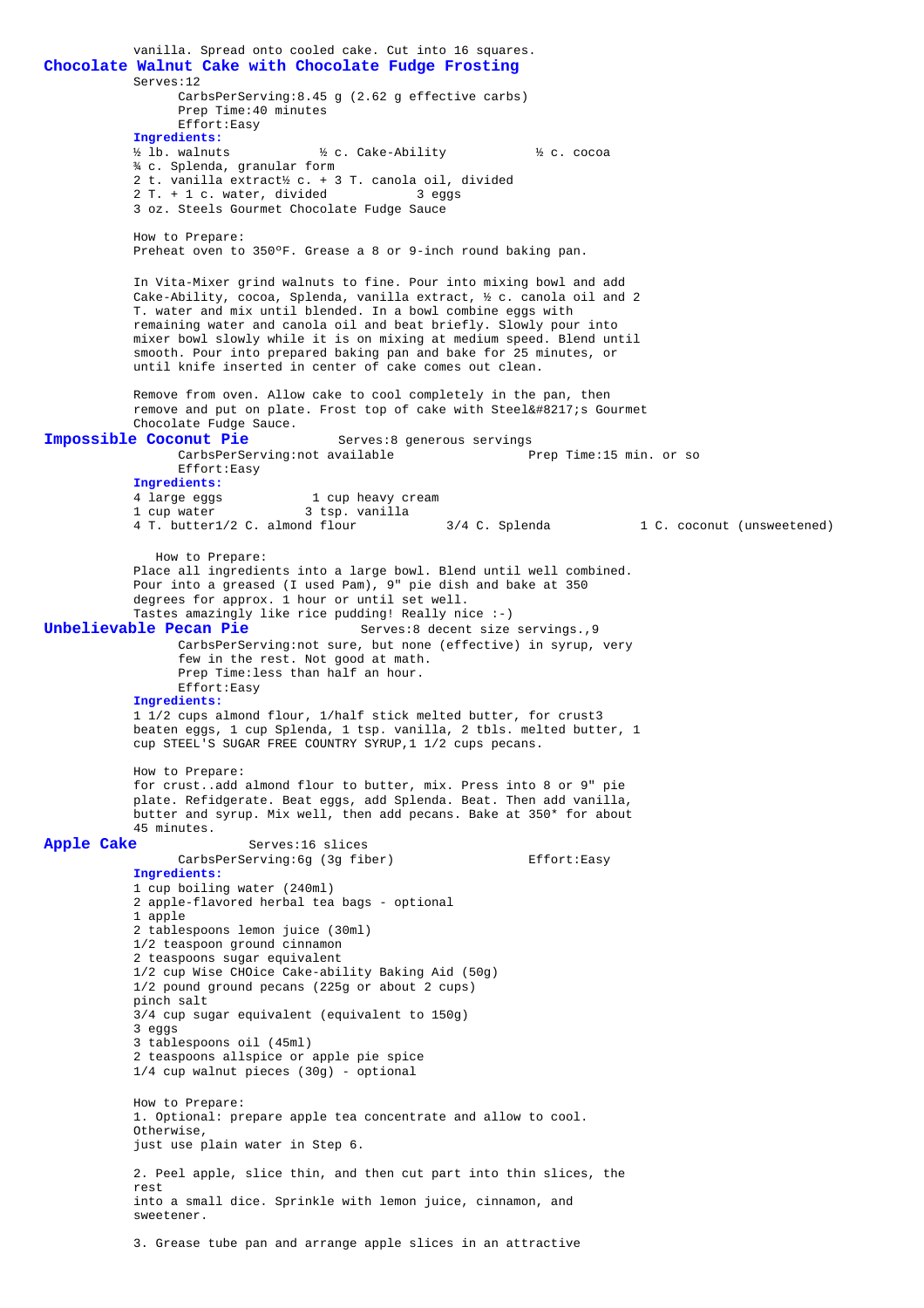pattern. Optional: if the pan is microwave safe, partly cook the apple slices - this will help them stay in place when batter is added. 4. Also cook the diced apple briefly in microwave or on stove to make the apple pieces tender. 5. Mix (or grind) together, breaking up any lumps: CBA, ground nuts, sweetener equal (if dry -- or add liquid sweetener in Step 3), pinch salt. The finer the nuts are ground, the finer the cake. 6. Combine liquid ingredients. 7. Stir liquid and dry ingredients together until thoroughly wet - no need to beat! 8. Immediately pour into prepared pan. Swirl in apple pieces and optional walnuts. Microwave (around 7 minutes), preferably raised above the floor of the oven (an upside-down glass pie plate works well), or bake at 350¡F (175¡C) -- loaf pans 40-50 minutes, round pans 25-35 minutes, cupcakes/muffins 15-25 minutes -- or until center springs back. 9. Invert to serve. NOTES: - Use any combination of fruit and spices. - Save the fruit carbs and get the fruit flavor from a commercial flavoring. - Use apple or spice herb tea instead of water.<br> **Serves:15** Serves:15 Fluffy Cream Cheese Frosting CarbsPerServing:1.2 Prep Time:0 Effort:Easy **Ingredients:**  2 tbl xanthan gum 1/2 stick softened butter 1/2 tsp liquiq splenda How to Prepare: beat cream cheese & butter together, sprinkle on xanthan gum very slowley as you are beating it. Spread on cake...especally my zucchini cake recipe. **Yellow Angel Food Cake** Serves:3 CarbsPerServing:30g carbs total Effort:Easy  **Ingredients:**  1/4 cup soy flour 2/3 cup artificial sweetener<br>4 egg yolks 6 egg whites1 teaspoon 4 egg yolks 6 egg whites1 teaspoon cream of tartar 1 teaspoon vanilla 3 tablespoons water How to Prepare: Preheat oven to 300f. Spray a bundt pan with cooking spray very well. Whip egg whites with cream of tartar until stiff peaks form. In another bowl mix the other ingredients with just enough water to form a batter. Fold batter in the egg whites then pour into pan. Bake on 275 for 1 & 1/2 hours. Don't let it get too brown. **Suisse Buttercream Frosting CarbsPerServing: 28g carbs total**  Effort:Easy **Ingredients:**  1 cup egg substitute 3/4 cup artificial sweetener 1/4 teaspoon cream of tartar1 teaspoon vanilla extract 1 1/2 cups unsalted butter -- softened How to Prepare: In a large bowl, beat softened butter until creamy Beat the egg substitute and cream of tarter on high speed, gradually adding Splenda as you beat, until you have soft peaks. Add the meringue in large dollops to the butter and beat until smooth and ceamy. Add paste colouring to your liking.<br>Strawberry Pie CarbsPerServing:no counts CarbsPerServing:no counts provided Effort:Easy **Ingredients:**  no itemized ingredientsno itemized ingredients How to Prepare: Wash fresh strawberries, slice, add splenda and vanilla to your likings, and let marinade. Beat 2 or 3 eggs whites with a little cream of tartar, splenda and a dash of vanilla. Beat until stiff peaks form. Line a pie plate with butter and place egg whites in pan to form a crust. cook on very low heat-300 until golden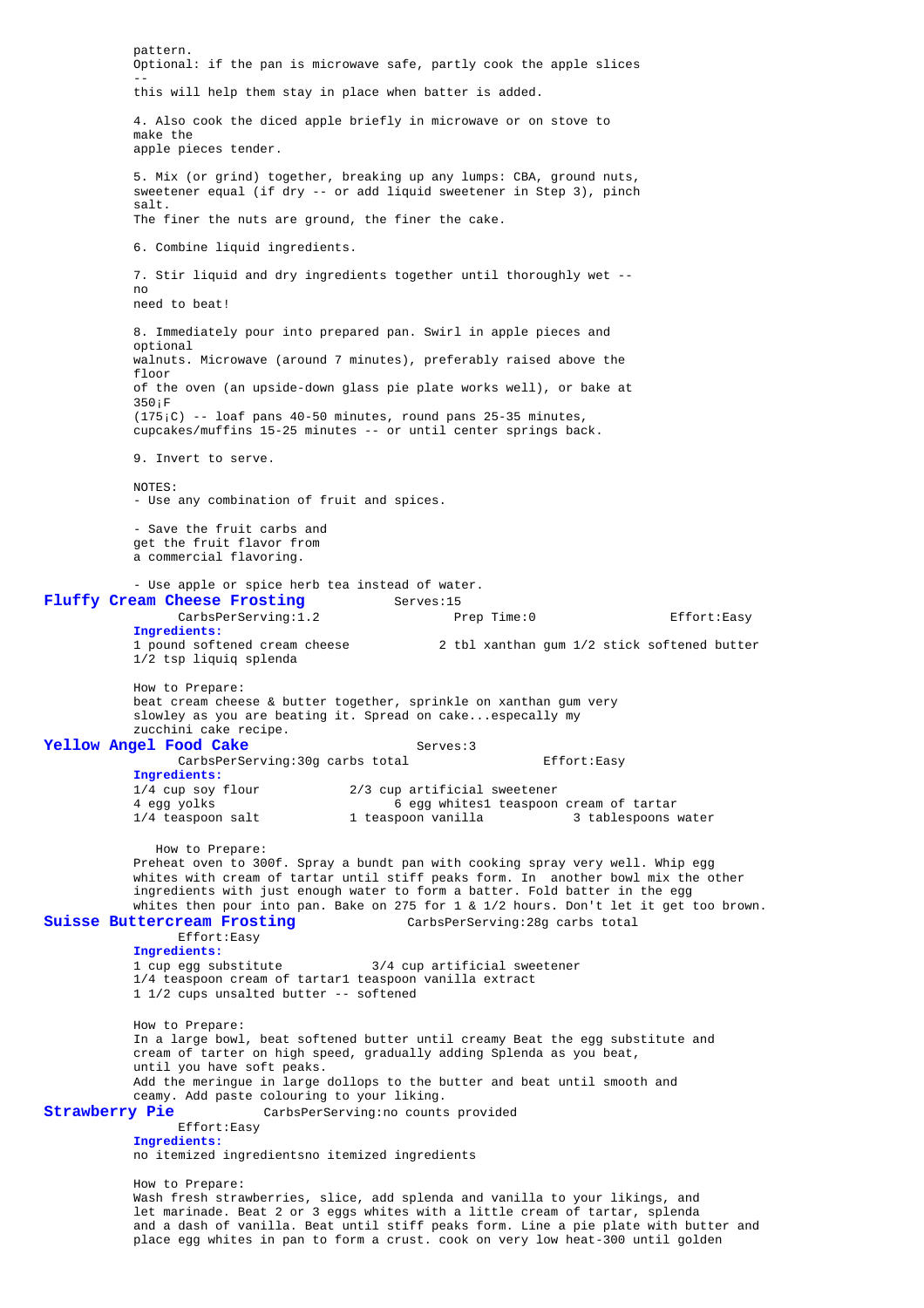```
 brown. Let crust cool completely in oven. pour strawberry mixture in crust 
            and make whipped cream whith a little splenda and vanilla. Pour over or pipe 
            onto pie. It's really yummy. 
Sponge Cake w/Lemony Cream Cheese Frosting CarbsPerServing:35g carbs total
                 Effort:Easy 
            Ingredients: 
 5 jumbo eggs -- separated 1 dash cream of tartar 
 7 packets sweetener 2 tablespoons vanilla extract 
 2 teaspoons grated lemon peel 2 tablespoons lemon juice 
 4 tablespoons Atkins Bake Mix 4 tablespoons heavy creamFrosting 
           3 ounces cream cheese -- room temperature 3 tablespoons heavy cream 1 tablespoon butter -- room temperature 4 packets sweetener
           1 tablespoon butter -- room temperature 1/2 teaspoon vanilla 1 tablespo
                                 1 tablespoon lemon juice
              How to Prepare: 
            Preheat oven to 325f. Spray a 9" square cake pan with butter flavor cooking spray. 
            Beat egg whites until stiff with cream of tartar. In another bowl, beat 
            remaining cake ingredients until smooth. Pour over beaten whites and gently 
            fold in, being careful not to break the whites down too much. Bake in a 325f oven 
            for approx 30 minutes or until browned all over on top and puffy. Remove from 
            oven and let cool to room temperature.(cake will fall in the center). To make 
            frosting, beat room temp butter and cream cheese until smooth. Add 
            remaining ingredients and beat well. Spread over cooled cake. 
Spice & Nut Cake CarbsPerServing:79g carbs total
                 Effort:Easy 
            Ingredients: 
            Cake 
            1 1/2 cups zero carb soy protein isolate 1/2 cup flax meal 
 1/4 cup wheat gluten 4 teaspoons baking soda 
 1/2 teaspoon salt 2 tablespoons cinnamon 
 1 tablespoon vanilla extract 1/2 cup oil 
 2 eggs -- unbeaten 1/2 cup chopped walnuts 
            2 tablespoons heavy cream 1/2 cup artificial sweetener 
            4 teaspoons liquid sacchrin 
 Cream Cheese Frosting 
8 ounces cream cheese -- softened 1 stick butter -- softened
 1/2 cup artificial sweetener 4 teaspoons liquid sacchrin 
2 tablespoons vanilla extract 1 teaspoon cinnamon
              How to Prepare: 
            Preheat oven to 350. 
            Mix all cake ingredients together by hand, this comes out very thick, gloppy 
            & sticky. 
            In a extra large cake pan (if you dont have a large pan use 2 or 3 smaller pans), 
            place parchement paper and spray with Pam, put mixture into pan and spread 
            out so it is no more than 1/3" thick (if it is too think itdoesn't taste right) it will 
            puff up to over 1/2 thick. 
 Bake at 350¼ for 25-40 minutes (depending on altitude) until knife comes 
 out clean. Cut into 1" square pieces (this is very rich), makes about 25-30 
            servings. 
            Frost with Cream cheese frosting. 
            Frosting: cream all frosting ingredients together, add more sweetner or extract to 
            your taste, and spread on top of warm cake and allow to cool. 
Quick Pie Crust CarbsPerServing:8g carbs total
           Effort:Easy<br>
Ingredients:
 Ingredients: 
 1/4 cup Atkins Bake Mix 1/2 cup pecan meal1/4 cup unsweetened 
 coconut meat 1/4 cup butter -- melted 
            How to Prepare: 
              Combine ingredients and mix well. Press into pie 
            plate. bake at 350degrees F for 10 minutes. 
            Fill with your favorite filling.Mine is 
            sugar free lemon jello with 8 oz of cream cheese 
            blended in NOTES : Counts for pecan meal not included in totals 
POUND CAKE CarbsPerServing:44g carbs total
                 Effort:Easy 
            Ingredients: 
            1/3 cup oat flour 
            1/2 cup atkins bake mix 
            1/2 cup macadamia meal -- 
            or 1/4 cup ground fine 
           (about 1.5oz) - 7g 3 eggs -- jumbo *see Note - 
           3<sub>q</sub>
```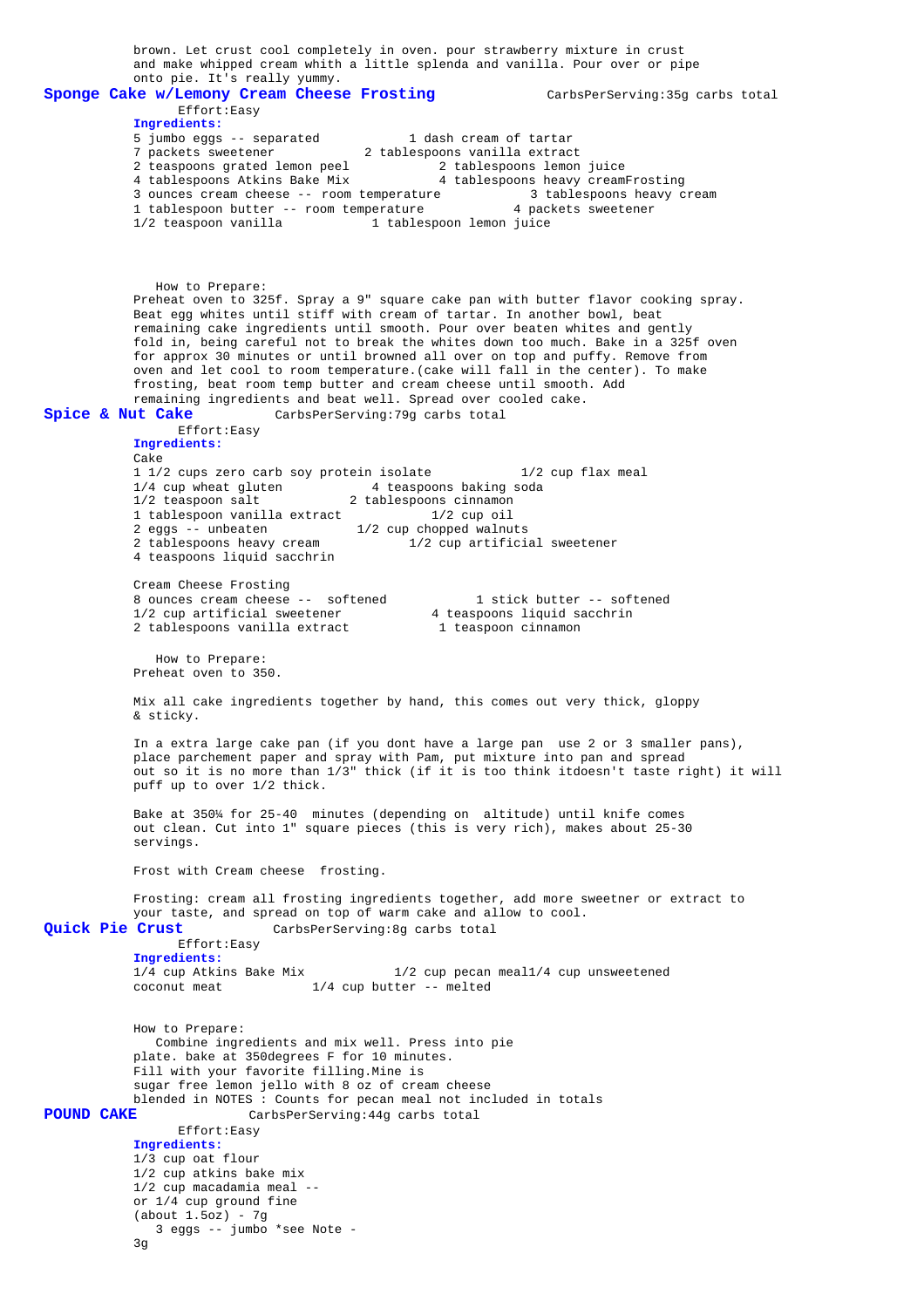1/4 cup heavy cream 2 tablespoons vanilla extract10 splenda tablets -- tablets .5g \*see note 1/2 teaspoon stevia -- 0g - \*see note 1/2 teaspoon saccharin - liquid \*see Note 1 stick butter -- melted 1/2 cup sour cream 1 tablespoon baking powder How to Prepare: 1. Melt butter and beat in eggs, cream, vanilla and sweeteners. (\*\*\*I'm guessing this totals about 1 cup sugar equivelant if you use another sweetener other than the splenda, stevia, saccharin combo - add the carbs to the totals, please Beat in sour cream and mix until smooth, then add dry ingredients and beat for 2 minutes Pour into a greased large loaf pan and bake for 45 minutes to 1 hour(very dense - give it time to cook even if the top gets really brown).Let cool before inverting on a plate. This is a very moist,cake like finished product. 2. \*\*Notes: I would try this and beat the egg whites separately with 1/4 tsp cream of tartar, then fold them into the batter once it's time to pour into the pan. It rose quite a bit, but fell in the center and the beaten whites may help lighten it up. 3. Glaze if desired: Mix 2T softened cream cheese, 2T cream and 2T sour cream with 2pkt sweetener and 1/2 tsp vanilla extract until smooth. Drizzle over cooled cake NOTES : Counts for stevia, splenda tablets and macadamia meal not included in totals PIE CRUST CarbsPerServing:15g carbs total **Example Effort:Easy Ingredients:**  1 1/4 cups protein powder 1 teaspoon artificial sweetener 1 teaspoon xanthan gum1/2 teaspoon salt substitute 1/2 cup oil -- (I used canola) 4 tablespoons heavy cream How to Prepare: Mix the above ingredients right in your pie tin. Press out and bake as normal (I backed empty shell, in which case you want to "prick" the bottom with a fork first. It only took a little over 5 minutes at 450 degrees) I think it will bake faster than a regular flour crust, so be sure to watch it. **Peanut Butter Cupcakes** Serves: 6, 5 CarbsPerServing:3.8g Effort:Easy **Ingredients:**  8 ounces Cream Cheese 1 egg 1 1/2 teaspoons Vanilla 1/4 cup peanut butter4 splenda packets -- (4 to 5) cupcake baking cups/papers 1 dash sugar free chocolate and/or caramel espresso syrup (Optional) How to Prepare: Mix all ingredients together well (approximately 5 minutes). Distribute evenly into 6 cupcakes. Bake at 325\* for 40-50 minutes until golden brown. Let cool completely, and keep refrigerated. **Its So Good Tirimisu** Serves:1 CarbsPerServing: 34g carbs total Effort: Easy **Ingredients:**  cheese -- bel-gio-oso brand is best 3 Eggs 2 shots decaf espresso or strong coffee1 teaspoon vanilla 1/2 cup artificial sweetener -- equal is ok, it's no bake OPTIONAL - about 24 vanilla wafers -- keeblers has the lowest carbs How to Prepare: Seperate the egg yolks from the whites.In one bowl, beat egg yolks, sweetener, 1 TBSP espresso, and vanilla for 2-3 minutes. Add this mixture to the marscapone cheese and beat untill smooth, but do not over-beat! In another bowl, beat the egg whites untill stiff peaks form.Gently fold the egg whites into the marscapone mixture If you want a crust, line the bottom of a pie or bread pan with the wafers and drizzle espresso over them lightly.If not, just put the mixture into the pie or bread pan, sprinkle cocoa powder or cinnamon on top if desired Refridgerate for 3-4 hours. This will knock your socks off!!! Your friends who eat sugar will clean the plate, too, and it's very simple to make. NOTES : Counts for espresso not included in totals. **Low Carb Icing** CarbsPerServing:no counts provided Effort:Easy  **Ingredients:**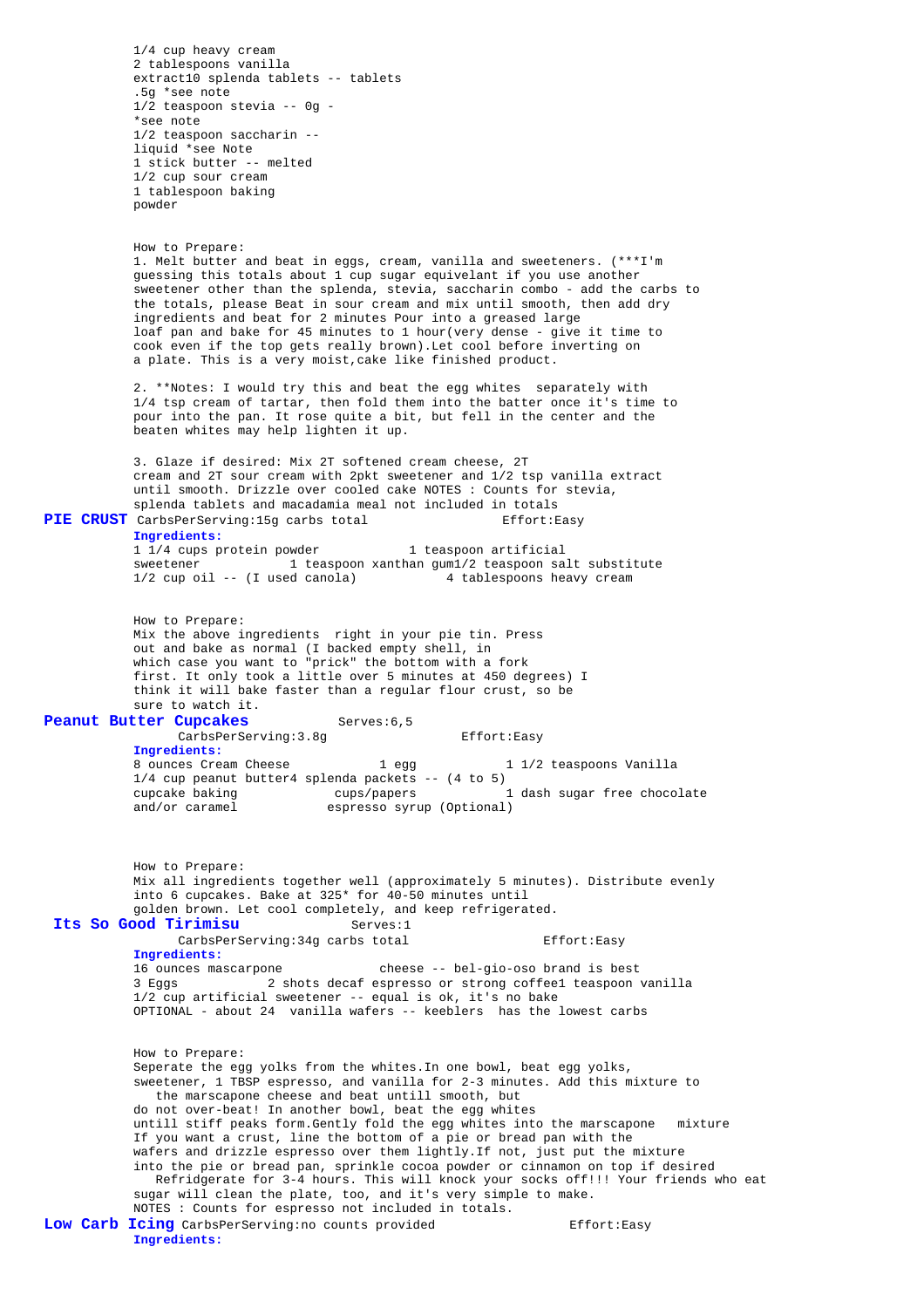How to Prepare: Directions: Mix all ingredients in mixing bowl and mash together mixing well. May heat in microwave for 30 sec for more effective mixing.Spread on cake. **Low-carb Cakey Brownies** CarbsPerServing:38g carbs total Effort:Easy **Ingredients:**<br>
2 ounces unsweetened<br>  $1/2$  cup butter -- (1 stick)<br>
2 equation 112 cup 2 ounces unsweetened baking chocolate  $1/2$  cup butter  $--$  (1 stick)  $1/2$  cup splenda  $--$  to taste 2 eggs1/3 cup atkins bake mix 1/8 teaspoon salt 1 teaspoon vanilla extract -- sugar free How to Prepare: Carefully melt chocolate with butter together - do not let chocolate boil or burn!Pour into mixing bowl. Add Splenda gradually (taste to desired sweetness) and beat well. Add eggs and beat well. Add bake mix and salt and beat well. Add Vanilla and mix in. Pour into greased 8" X 8" pan (you will need to spead it evenly into the pan) and bake at 325 degrees for 20-25 minutes. Check for doneness with a toothpick and if clean, remove from oven. If slightly underdone they will be more chewy. Let cool in the pan and cut into 16 pieces. **Light'n Fruity Pie** CarbsPerServing:57g carbs total Effort:Easy  **Ingredients:**  1 sugar free jello (any flavor) -- (3oz.) 2/3 cup boiling water2 Cups ice cubes 8 ounces Cool Whip¨ How to Prepare: (1)Dissolve sf jello completely in boiling water stirring about 3 mins. Add ice cubes and stir until sf jello is thickened about 2 to 3 mins. Remove any unmelted ice. (2)Using wire whisk, blend in Cool Whip; then whip until smooth. (3)Fold in a cup of strawberries if desired and spoon into a 9 inch pie plate. Chill 3 hours or overnight. **Key Lime Pie 2** CarbsPerServing: 4g carbs total Effort: Easy  **Ingredients:**  1 box gelatin powder with aspartame --(sugar free Jell-O) prepared1 tablespoon Cool Whip How to Prepare: Pour prepared Jell-O into blender. Add cool whip and blend for 3 minutes. Pour into 4 wine glasses and let jell. It is great! Make others like peaches and cream,strawberry short cake, orange cream pie etc. **Chocolate French Silk Pie** Serves: 8,10 CarbsPerServing:5g<br>
CarbsPerServing:5g<br>
ients: **Ingredients:**  1 cup heavy cream -- whipped 3 tablespoons unsweetened cocoa<br>3/4 cup artificial sweetener1 teaspoon vanilla 8 ounces cream cheese 3/4 cup artificial sweetener1 teaspoon vanilla How to Prepare: Mix until velvety smooth, refrigerate. 8 servings **Flourless Chocolate Cake** Serves:2 CarbsPerServing:63g carbs total Effort:Easy **Ingredients:**<br>4 ounces unsweetened baking cnown<br>that 1/2 cup unsweetened<br>5 or 1/4 cup St 4 ounces unsweetened baking chocolate squares 1/2 cup butter 1/2 cup unsweetened cocoa powder 3 large eggs1/4 cup Splenda 30 drops Sweet 'n' Low 3 tablespoons coffee -- strong, liquer or extract How to Prepare: Preheat oven to 325. Butter an 8 inch cake pan. Line the bottom of the pan with parchment paper or wax paper. Butter the paper.Lightly dust pan with flour. You can use soy flour her or sifted bake mix. Bang out excess dusting. Melt chocolate squares and butter in microwave. Mix Cocoa, Splenda eggs and Sweet 'n' Low. Add the coffee/liqueur/extract whichever you choose. Whisk in the chocolate mixture. Now it will have a cookie dough type consistency. Spread it into the pan and bake for 35minutes or until a tester

1 package (8 oz.) of Cream Cheese

1 tbsp of Vanilla Extract4 packages of Splenda brand sweetner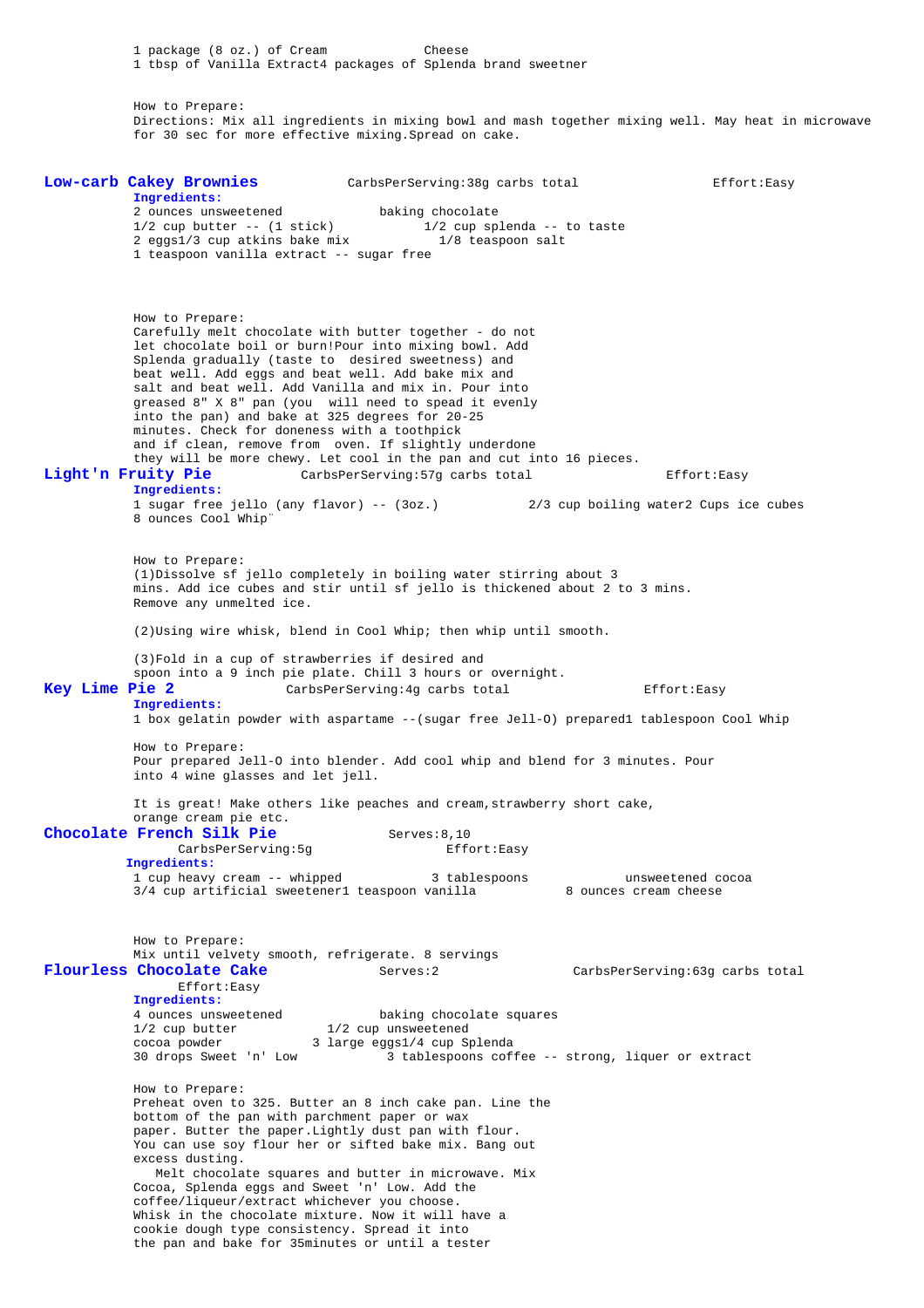comes out clean. Cool in the pan for 1 hour.

 Turn out, peel off the paperand refrigerate until cold. Now you can make aGrenache from sugar free chocolate chips, or make from 1 oz chocolate and cream and sweetener or you can make raspberry sauce, or use raspberry syrup over this. Be creative.Serve with whipped cream perhaps. But remember to add the carbs for toppings. NOTES : Counts for Sweet 'n' Low not included in totals. **Flax Brownie-Cake** CarbsPerServing:34g carbs total **Effort:Easy Ingredients:**  1 cup flax meal 3/4 cup water<br>2 eggs3 tablespoons splenda 1 tablespoon vanilla 2 eggs3 tablespoons splenda 1 tablespoon vanilla 1/4 cup butter How to Prepare: Mix everything in a mixing bowl until well mixed. Pour contents evenly over baking sheet. Bake at about 375 for 10-15 min. **Desperation Coffee Cake** Serves:2 CarbsPerServing:40g carbs total Effort:Easy **Ingredients:**  2 Dr. Atkins almond brownie Advantage bars 1/4 cup unsalted butter -- softened 2/3 cup artificial sweetener 1 tablespoon artificial sweetener 2 eggs 1 cup atkins bake mix4 scoops Dr. Atkins Cappuchino Shake mix 1 teaspoon baking powder 1/2 teaspoon salt 1/2 cup canola oil 1 cup coffee -- cold 2 ounces macadamia nuts -- chopped How to Prepare: Crumble Advantage bars completely with knifes or pastry cutter and press into bottom of buttered 9x9 pan. Cream butter and 2/3 cup Splenda. Add eggs and try to incorporate - this will look a little funny but don't sweat it. Add coffee and oil and stir briefly. Now it really looks gross, but keep going! In a separate bowl, sift together the bake and shake mixes with salt and baking powder. Add to liquid mix, stir by hand just till it comes together, and spread over Advantage bar crust. Sprinkle chopped nuts and additional Splenda over the top. Bake at 375 about 30-35 minutes until a toothpick, blah, blah. (350 in a glass pan) NOTES : Counts for Advantage Bars and Shake Mix not included - adjust accordingly Cream Cheese Icing CarbsPerServing:10g carbs total Effort:Easy **Ingredients:**  1/2 cup cream cheese 1/2 teaspoon vanilla1/4 cup artificial sweetener -- add more to taste How to Prepare: Place all three ingredient in small mixing ball and mix by hand until cream cheese is soft and all ingredients are mixed together well.The amount of sweetener and vanilla used is a matter of personnel taste.<br>Cream Cheese Frosting and vanilly carbsPerServing:10 CarbsPerServing:10g carbs total **Effort:Easy Ingredients:**   $1/2$  teaspoon vanilla $1/4$  cup artificial sweetener -- to taste How to Prepare: Place all three ingredients in small mixing bowl and mix by hand until cream cheese is soft and all ingredients are mixed together well. The amount of sweetener and vanilla used is a matter of personal taste- Try adding half butter; keeps the carbs down & still great - Sometimes I add a little sour cream to soften it up a bit **Chocolate Mousse Cake** Serves:10,10,10 CarbsPerServing:5g carbs total Effort:Easy **Ingredients:**  1 Bar Carbolite Dark Chocolate (1.75 oz) 1/4 cup butter 2 tablespoons splenda2 tablespoons half and half 1/4 teaspoon Vanilla Extract 1 Egg How to Prepare: Preheat oven to 350degrees. In heavy saucepan over low heat, add chocolate, butter, splenda,half and half, and vanilla. Stir frequently until melted and smooth. In medium bowl lightly beat egg. Slowly beat warm chocolate mixture into egg until blended. Pour batter into small baking dish.Bake for 45 minutes or until toothpick inserted 1 inch from edge comes out clean. Enjoy!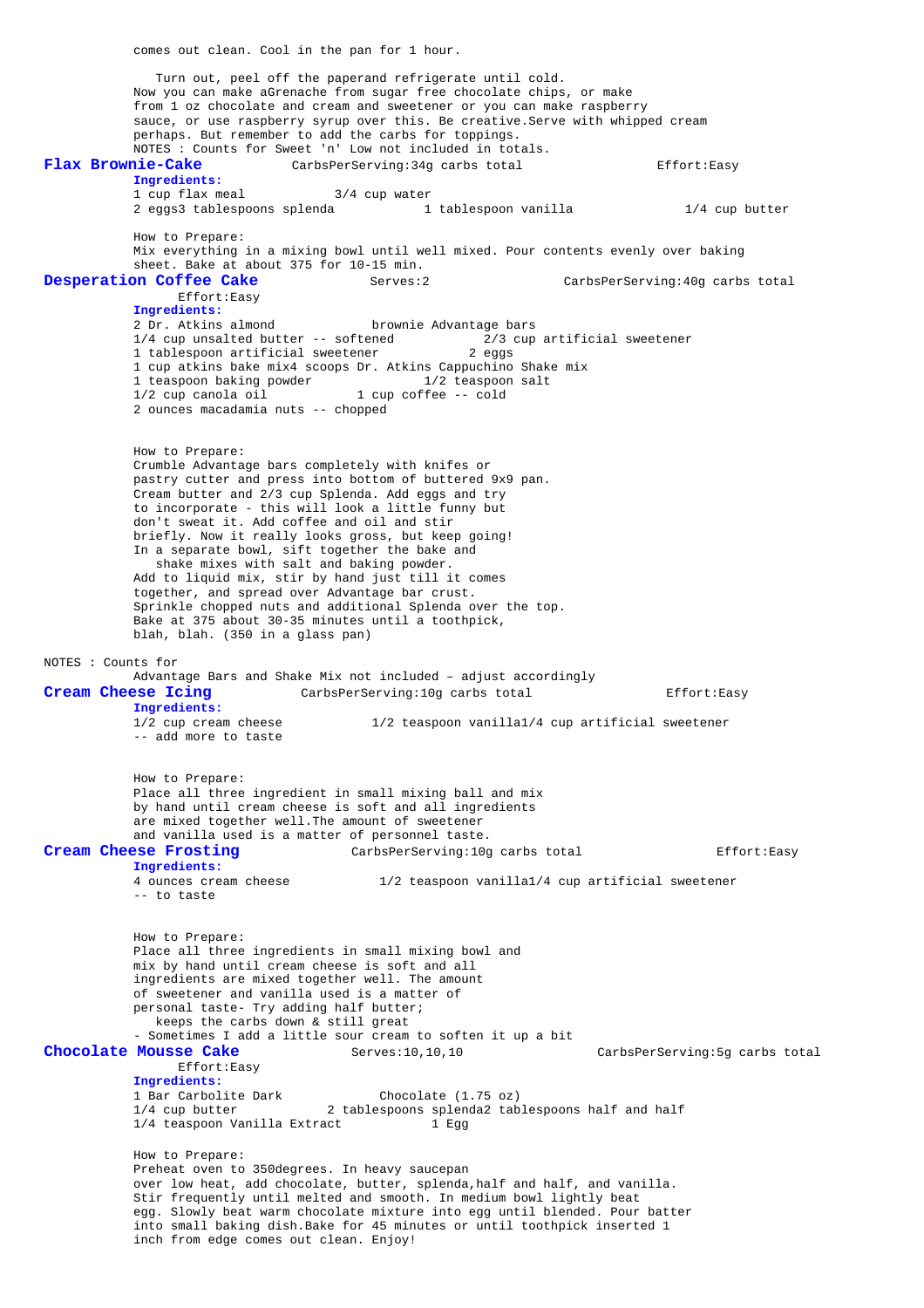NOTES : Counts for carbolite dark chocolate not included in totals. **Cafe Au Lait Pie** CarbsPerServing:90g carbs total **Effort:Easy Ingredients:**  1/2 cup coffee -- strong 1/2 can condensed milk, sweetened -- Eagle Brand 1 cup whipping cream1 meringue pie shell pecans How to Prepare: Blend coffee into condensed milk. Whip cream; fold into coffee mixture. Pour into meringue shell; garnish with pecans. Chill or freeze until firm. This pie is so rich, so easy,and so good! If you prefer,you can serve the filling in parfait dishes, topped with pecans, rather than in a pie. You can also add 1/4 cup of chopped pecans to the filling. NOTES : Counts for meringue pie shell and pecans not included in totals. **AngelFood Cake** CarbsPerServing:28g carbs total Effort:Easy **Ingredients:**  1 cup protein powder -- vanilla, sifted 2 teaspoons baking powder -- sifted 1/8 teaspoon salt -- sifted 1/2 teaspoon cream of tartar 5 large eggs -- separated 2 teaspoons vanilla extract 1 tablespoon lemon peel -- finely grated 1 teaspoon lemon extract1/2 cup heavy cream 1/4 cup water 10 packages artificial sweetener -- (glaze:) 2 ounces heavy cream 2 tablespoons butter 1 teaspoon vanilla extract -- or lemon extract 3 ounces cream cheese How to Prepare: Preheat oven to 300f. Spray a bundt pan with cooking spray very well. Sift protein powder, baking powder and salt and set aside. In a large bowl, beat egg whites with cream of tartar until stiff. In another bowl, beat egg yolks, artificial sweetener, extracts and lemon peel. Beat in water and cream, then beat in dry ingredients. Fold into whites very carefully, then spoon into prepared bundt pan. Bake for 45 minutes, then let cool 10 minutes before inverting and removing(this is the tricky part -just do your best For the frosting: Beat the cream, butter, cream cheese and ectracts well. If this is too thick, add more cream, 1 T at a time. Drizzle over cooled cake. I found this to make 12-15 servings in a standard bundt pan **Amazing Tirimisu** Serves:12,10,1 CarbsPerServing:10g Effort:Easy  **Ingredients:**  16 ounces marscapone cheese -- (Bel-Gio-Oso brand is best. Some of the other brands don't set up as well) 1/8 cup artificial sweetener -- or equivalent, sweeten to taste. 2 teaspoons vanilla1/8 cup espresso coffee -- or extremely strong coffee(can be decaf) 24 vanilla wafer cookies -- (Keeblers brand has fewest carbs) 2 teaspoons cocoa powder -- (optional - cinnamon or little peels of unsweetened chocolate make good garnishes as well) Whipping cream -- (also optional) How to Prepare: Brew the espresso or very strong coffee. Pour in a cup. Put in the freezer to cool. Mix together the eggs, sugar, mascarpone cheese and vanilla, until very smooth. Side aside. Line the bottom of a 12"springform pan with one layer of vanilla wafers (about 24). When the coffe is cool, spoon the coffee onto the wafers, just enough to flavor them but not make them distingerate (a very fine line).Spoon the cheese mixture onto the wafers, smooth with the back of a metal spoon. Refrigerate for 4 hours. When ready to serve, top the tiramisu with a thin layer of cocoa powder. Garnish with whipped cream and serve. Serves 12. Also try mixing in a bit of the espresso into the cheese mixture NOTES : My friends had no idea it was sugar-free, this is a MUST try!!! **Keto Chocolate Cake w/vanilla icing** Serves: 20 CarbsPerServing:5g Effort:Easy **Ingredients:**  Cake: 8 x 8 cake pan cup butter or Betta Butta cup half-n-half or heavy cream 22 oz of water 1 Keto Cookie and Brownie Icing: 1 package (8 oz.) of Cream Cheese 1 tbsp of Vanilla Extract 4 packages of Splenda brand sweetner 4 packages of Splenda How to Prepare: Cake Directions: Preheat oven to 350. Grease cake pan. Mix dry ingredients. Then mix liquid ingredients.Combine and mix thouroughly but quickly then pour into greased 8 x 8 cake pan. Cook for 50-60 minutes until well done. Allow \* hour time to cool, then spread on icing. (below)Cut into 20 pieces. Icing Directions: Mix all ingredients in mixing bowl and mash together mixing well. May heat in microwave for 30 sec for more effective mixing Spread on cake.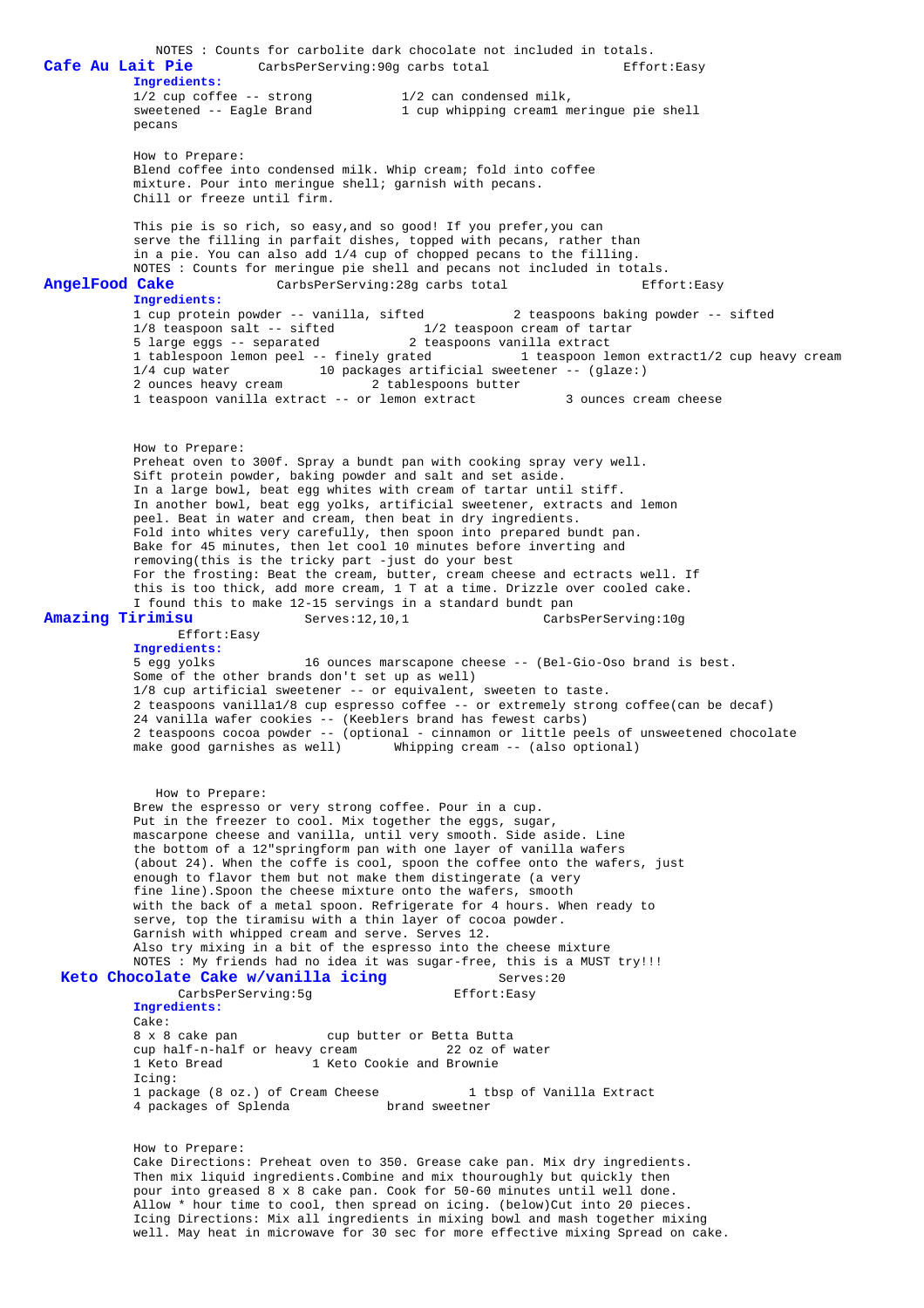LC Cool 'n Easy Pie CarbsPerServing:no counts provided Effort:Easy  **Ingredients:**  FILLING 1 pkg. (4 serv. size) sugar free jello, any red flavor  $2/3$  c. boiling water  $1/2$  c. cold water  $2/3$  c. boiling water ice cubes 1 to 1-1/2 c. whipping cream 2-3 packets artificial sweetener DIE SHELL 1 c. ground walnuts (or nut of choice) 2 packets artificial sweetener 3 T. butter, melted How to Prepare: PREPARE PIE SHELL: Melt butter in small bowl. Add ground nuts and sweetener. Mix well. Press firmly into bottom and up sides of 8" pie plate. Refrigerate until firm. PREPARE FILLING: Whip cream and sweetener on high speed of mixer until whipped. (You want 8 oz. of whipped cream.) Set aside. Stir boiling water into jello in large bowl. Stir at least 2 minutes until jello is completely dissolved. Mix cold water and ice to measure 1 cup. Add to jello, stirring until slightly thickened. Remove any remaining ice. Stir in whipped cream with wire whisk until smooth. Refrigerate 15-20 minutes or until mixture is very thick and will mound. Spoon into nut crust. Refrigerate 4 hours or overnight. Garnish with additional whipped cream and chopped nuts if desired. Store leftover pie in refrigerator. Serves 8.

## **DESSERTS**

**New York Cheese Cake** Serves:12 **Prep Time:20 prep/ 1 hr cook 8 hrs chill**  Effort:Easy **Ingredients:**  Crumb Crust 1 1/2 cups Crushed Low Carb Cinnamon Nutrageous Granola ( by expert foods) Net 3 carbs per 1/2 cup. 5 Tbsp. Butter 1/3 cup Splenda 1/8 tsp salt  $1/3$  cup Splenda Filling 2 lbs cream cheese 1 c.splenda<br>1 tsp Vanilla extract 1 tsp Lemon juice 1 tsp Vanilla extract 1 tsp Lemon juice 4 eggs How to Prepare: Crust<sup>1</sup> For the crust, stir together crust ingredients and press onto the bottom of the spring pan and 1 inch ip the sides of a buttered 24 cm.spring pan. Fill immediately or chill up to 2 hours. Preheat the oven to 325 degrees. Filling: use your mixer on the lowest speed. beat the cream cheese no more than 30 seconds stop the bowl and scrape the beaters. Add the sugar in a stream, mixing no more than 30 seconds. Stop and scrape. Add Vanilla, lemon juice and one egg at a time mix only until each egg is absorbed no more than 30 seconds at a time. Stop and scrape after each addition. Wrap aluminum foil around the bottom of the springform pan so that is at least 1 inch up the sides place the pan in a roasting pan and pour warm water into the pan to a depth of 1/2 inch. Bake for 60 minutes or untl lightly colored and firm except for the very center. Remove from the pan of hot water. Remove the foil and cool completely on a rack. Wrap the cheese cake in plastic or foil and chill overnight before unmolding.. **Root Beer Float** Serves:1 CarbsPerServing:1 Prep Time: 30 seconds Effort: Easy **Ingredients:**  1 4oz cup Atkins Vanilla Ice Cream1 12 oz can A&W Diet Root Beer How to Prepare: Open Ice Cream and place in tall glass, pour in Root Beer, enjoy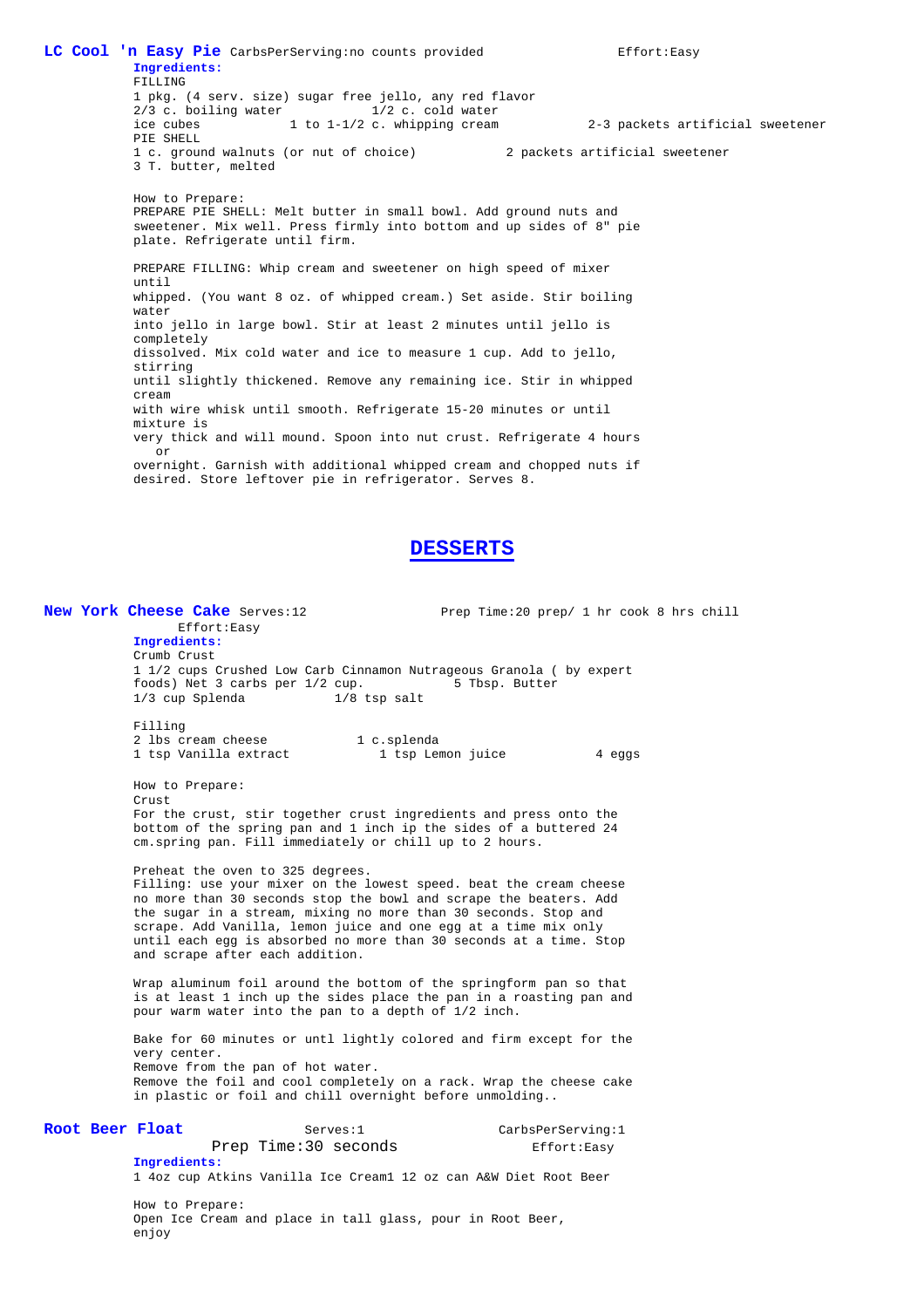Butterscotch Peanut Butter Pudding Mousse Serves: Serves 6 CarbsPerServing:4-6 Prep Time:5 minutes Effort:Easy  **Ingredients:**  3 oz. cream cheese, softened 3 Tbsp. SF peanut butter ½ cup heavy cream 1 cup water 1 package instant SF butterscotch pudding How to Prepare: Mix cream cheese & peanut butter together until smooth. Add cream, water and dry pudding mix. Mix until smooth. (Could be made with chocolate pudding also). Carb count depends on carbs in peanut butter. Add cream, water and dry pudding mix. Mix until smooth. (Could be made with chocolate pudding also). **Raspberry Pudding** Serves:1 CarbsPerServing:5<br>
Prep Time:2 minutes Bifort:Easy Prep Time: 2 minutes **Ingredients:**  4 oz. cream cheese1 Tbs. Davinci Sugar-free Vanilla Syrup1 Tbs. sugar free Raspberry jelly How to Prepare: Soften cream cheese for 30 seconds in microwave.Remove and add syrup and jelly; stir. **versatile pie** Serves:6 CarbsPerServing:not sure but not more than 10 Prep Time:10 Effort:Easy **Ingredients:**  crust:1 1/2 cups pecan meal1/2 stick of butter6 pkgs of sugar substitute.mix and press into a pie plate. Use a foil pan to press into a glass plate bake 10 min at 350. flavoring of choice2 8oz pkgs of cream cheese softened1 12 oz of cool whip9 pkgs of sugar substitute. whip together.flavoring of choice. put into crust and cool then slice and freeze.at serving thinly slice 1 strawberry heat one min in microwave and sprinkle with sugar sub. and put on top of apiece of pie.This pie works for peanutbutter(1/2C) works for lemon,vanilla, coconut. **Blondies** Serves:12 CarbsPerServing:32g total Prep Time:10 min Effort:Easy **Ingredients:**  8 tbs butter 1 cup sweetner 2 tsp vanilla2 eggs 1 tsp almond extract 1 tbs lemon juice 1/2 cup atkins bake mix How to Prepare: mix softened butter, sweetner, and vanilla add eggs one at a time add almond ex. and lemon juice. Stir in bake mix pour in greased pan and bake at 350 for 30 min. also makes a dozen mini muffins (bake 20 mins for mini muffins) Easy 1 Carb Jello/Mouse Dessert Serves: 9 CarbsPerServing:1.2 Prep Time:10 minutes Effort:Easy **Ingredients:**  1 Envleope Unflavored Gelatine 1/4 Cup of Splenda 1/4 SF Cup of Vanilla Syrup 8 Ounce Cream Cheese One Small Box of SF Lime Jello One Small Box of SF Strawberry Jello There are about 6 carbs in the splenda and 4 carbs in the cream cheese. The entire dessert comes to 10 carbs. How to Prepare: First make up your lime jello and start cooling in the fridge. In another bowl mix your cream cheese, splenda & vanilla syrup. In a saucepan boil your water and add non flavored gelatine. Pour the non flavored gelatine into your cream cheese mixture ... mix well and pour all of these ingredients into your lime jello. Let cool in refridgerator for at least 2 hours. Then make your strawberry jello ..... let cool and pour it on top of your lime/cream cheese mixture ...... let cool in refridgerator. **Easy Chocolate Mousse** Serves:6-8 CarbsPerServing:look on the 2 ingredients:)<br>Prep Time:10 mins or less Effort:Easy Prep Time:10 mins or less  **Ingredients:**  1 package sugar free chocolate pudding mix (get brand with the lowest carbs)1 pint HEAVY whipping cream (keep it as cold as possible) How to Prepare: Get a large metal mixing bowl and fill it with one layer of ice Put a 2nd smaller metal mixing bowl in in the ice bowl and let it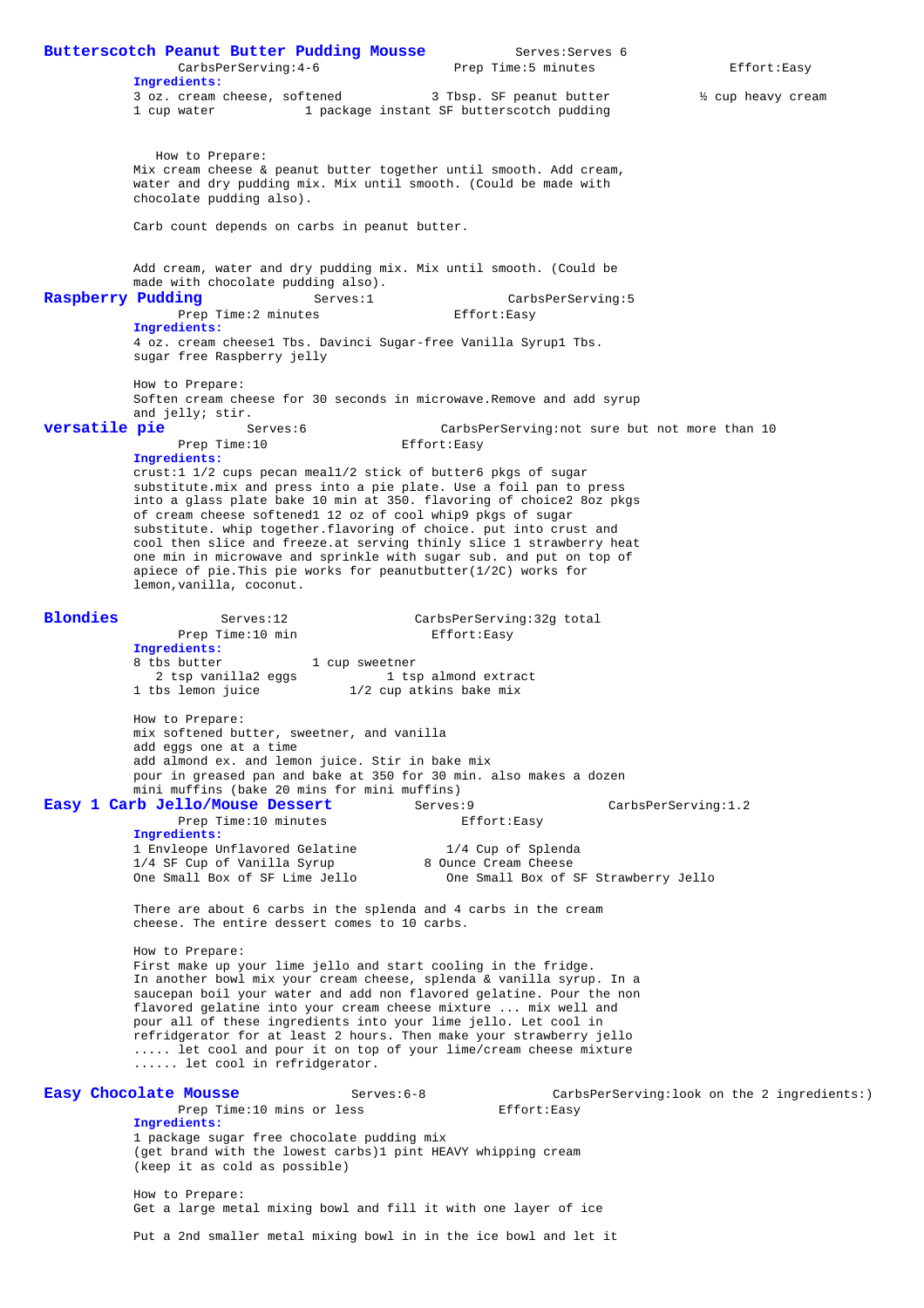Put pudding mix in smaller bowl, and slowly add whipping cream to it, beating with an electric mixer until its all added in. The longer you mix it, the smoother and moussier(?) it becomes. I have done it with super-cold whipping cream and a refrigerated mixing bowl and it works, but for the best effect use the ice bowl method. Portion it into small tea cups or whatever (it should make 6-8 servings) and top with a dollop of sugar-free cool whip if you want, just before eating. Delicious! **Chocolate Macadamia Nut Cheesecake** Serves: Serves 8 CarbsPerServing:Approx. 2.6 to 3.0 carbs per slice Prep Time:10-15 mins--minus time for cream cheese to sofen Effort:Easy **Ingredients:**  1 8 0z pk cream cheese 1 egg 1 cup sour cream 1/3 cup (each)of 3 artifical sweetners. 1/2 cup macadamia nuts unsalted 4 ozs. pre-melted unsweetned chocolate. Pam spray. How to Prepare: Cream cheese needs to be softened (set out about 2 hrs). Add sour cream, sweetners, egg and pre-melted chocolate in medium bowl and blend with hand mixer. Add softned cream cheese. Blend well. Add nuts. Pour into pie pan that has been sprayed with Pam spray. Cook in 325 degree oven for 1/2 hr. Turn off the oven and let set in oven for 45 mins. Take out and cool in refrigerator.<br>Gellair Serves:4 CarbsPer Serves:4 CarbsPerServing:~2 Prep Time:10 min not counting set time Effort:Easy **Ingredients:**  4 rature 2 packets of sugar free, flavored gelatin<br>6 ice cubes 2 cups boiling water 2 packets sweetener (optional) How to Prepare: Mix gelatin into boiling water until dissolved. Add ice cubes to gelatin and stir to dissolve. Place mixture in freezer until gelatin is semi-set (15  $–$ ; 30 minutes, depends on your freezer). Mix sweetener into cream cheese or simply stir cheese until smooth if no sweetener is used. You may want to warm cheese in microwave but be careful not to start cooking it. Remove gelatin from freezer and whip with mixer on high until frothy. Gelatin should be set enough to hold air bubbles you' re introducing. Add cream cheese and continue to whip until fully blended. Place in refrigerator until set. Result is an airy, somewhat creamy gel with strong flavoring. **Fresh Fruit Ice Cream** Serves: 2,10 Prep Time: One Minute Effort:Easy **Ingredients:**  1 Cup Frozen Berries 1/3-1/2 Cup Cream1/4 Teaspoon Vanilla Sweetener (as you like) How to Prepare: Blend all ingredients in a food processor or blender till smooth. Voila!! Delicious ice cream! **Lemon Icebox** Serves: 4-8 CarbsPerServing:8 total Prep Time:10 minutes not counting fridge time The Effort:Easy **Ingredients:**  8 oz. cream cheese (I use 0-1 carb kind)room temp 4 tbs lemon juice 2/3 cup Splenda 1/2 cup whipped cream How to Prepare: Combine the cream cheese, lemon juice and splenda. Whip until smooth fold in the whipped cream gently smooth into a pie tin or bowl. Refrigerate for about an hour until firm. Enjoy! **Hazelnut Muffins** Serves:8 CarbsPerServing:1.5<br>Prep Time:10 Minutes Bffort:Easy Effort:Easy Prep Time: 10 Minutes  **Ingredients:**  1 Cup Atkins Bake Mix 1/2 Cup Flax Seed Meal 1/2 Cup Splenda 1 Tsp Cinnamon2 Eggs

 1/4 Cup of Heavy Cream 1/4 Cup of Water 1/4 Cup of SF Hazelnut Syrup 2 Tblsp. Vegetable Oil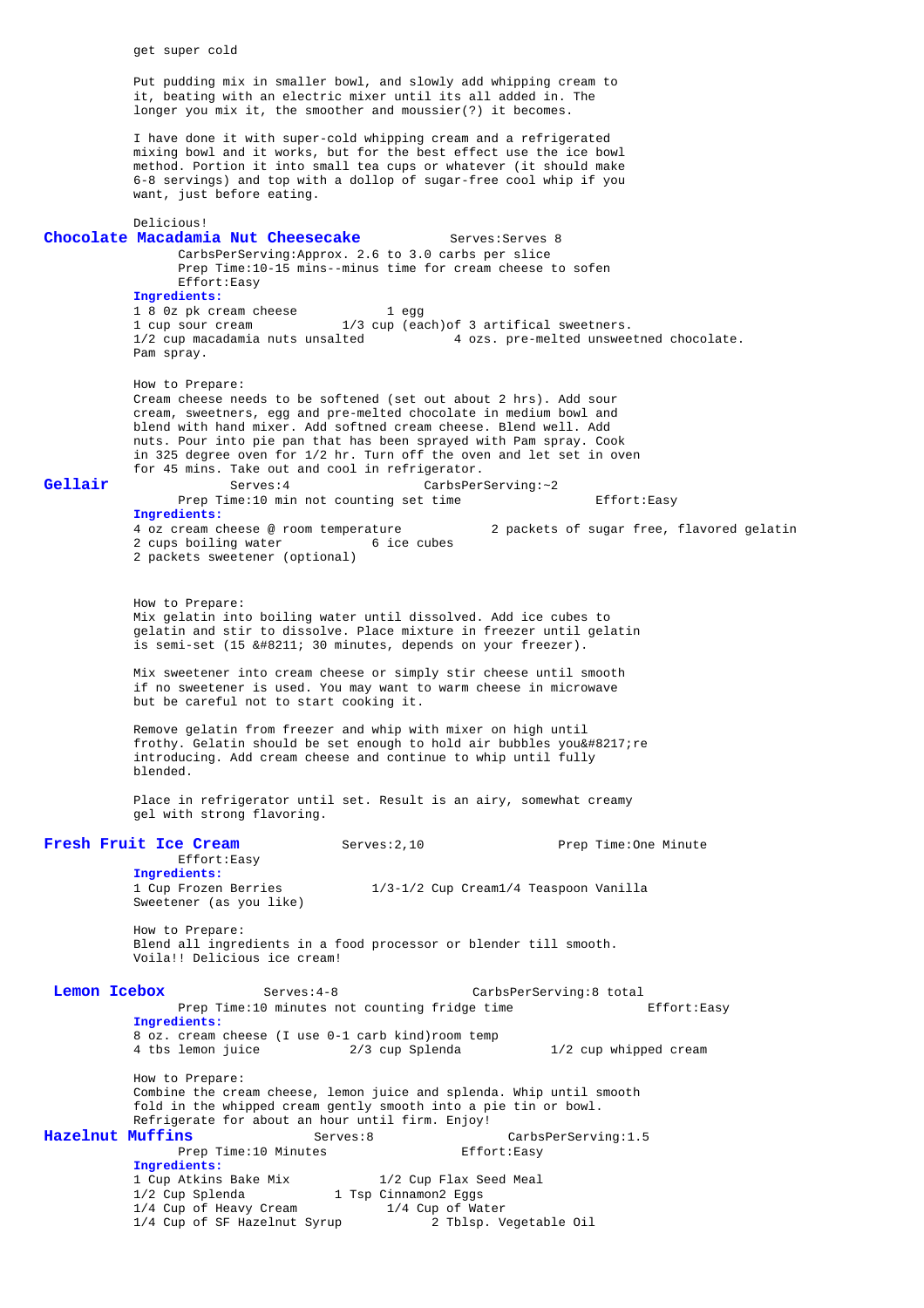How to Prepare: Combine all dry ingredients in a mixing bowl and stir. Then, add remaining ingredients and blend gently. Spoon into greased muffin pan and bake in preheated oven at 325 for 20 minutes or until golden Brown. **death by chocolate** Serves: 4, 1, 10, 4 CarbsPerServing: 8 Prep Time:5 minutes Effort:Easy  **Ingredients:**  1 box of sugar free instant chocolate pudding Cool Whip (as topping, if desired)2 1/2 pints of heavy whipping cream How to Prepare: Blend the pudding mix with the heavy whipping cream until thick. I separate this dessert into 4 containers and enjoy it throughout the week. I like to add a big spoonful of Cool Whip to each container right before eating. This recipe can be made with all sugar free, instant puddings. Butterscotch is my second favorite! Chocolate Ganache Serves: Makes about 1 cup, 10 CarbsPerServing:8 gms ( total 1 cup) Prep Time:5 minutes Effort:Easy Ingredients: 4 oz. Heavy Cream 1/2 Cup Sugar Substitute\* 1 Tablespoon Butter 2 Teaspoon Vanilla Extract 1/4 Cup Cocoa \*This recipe was tested using DiabeticSweet Sugar Substitute. Use of Splenda will have higher carb counts Other flavored extracts may also be used. No counts for extract. Recipe can easily be doubled How to Prepare: Place cream, sugar substitute and cocoa into a meduim saucepan. Place over meduim-high heat and whisk to combine ingredients. Stir constantly for about 3-5 minutes being careful not to burn. Remove from heat and add extract and butter. Stir. Allow to cool. Mixture will thicken as it cool. Mixture will be of a meduim fudge consistency when placed in fridge-this makes a great filling for cookies or frosting brownies. Easy Peanut Butter Balls! Serves:varies Serves:varies CarbsPerServing:4 Prep Time:10 minutes Effort:Easy  **Ingredients:**  2 tablespoons of Natural Peanut Butter 3 drops of Stevia or 1 packet of Splendan/a How to Prepare: 1.Mix all ingredients in a bowl. 2.Roll into any size desired. 3.Freeze for atleast 1hr. 4.Enjoy! **French Silk** Serves:4,1 CarbsPerServing:Per Serving <6 Prep Time:30 minutes, 1-2 hr chill time Effort:Easy **Ingredients:**   $1/2$  c Splenda (12 g)<br>(8 g) 1 tsp vanilla (3 g) 2 oz unsweetened baking chocolate  $(8 q)$  3/4 c refrigerated or frozen egg product, thawed How to Prepare: Cream butter and Splenda together until light and fluffy. Melt chocolate and let cool. Slowly fold in 1/4 c of the egg product, beating 5 minutes on medium speed, then add 1/4 c again, beating 5 minutes, then again with the remaining egg product. Add the cooled chocolate, beating on high 5 minutes. Stir in vanilla. Beat well with mixer until smooth. Chill 1-2 hours minimum. Top with whipped cream, if desired. Carb Count: Recipe Total 23 g **Mock Strawberry Shortcake** Serves:depends on serving size,10 CarbsPerServing:Unsure-count carbs in strawberies and pudding Prep Time:15 min Effort:Easy **Ingredients:**  1-2 Boxes SF FF Vanilla Pudding mix Frozen, No sugar added whole strawberries Heavy whipping cream 1 Can of real whipped cream 4-5 packets of splenda water How to Prepare: Thaw strawberries. Put in sealable bowl with a little water and splenda to taste. Shake well to mix water with juice of strawberries. refrigerate for at least 1/2 hour. Empty dry pudding into bowl. slowly add whiiping cream while beating with electric mixer. Keep adding until pudding is the consistency of thick custard. Refrigerate until ready to use.Add some pudding/custard in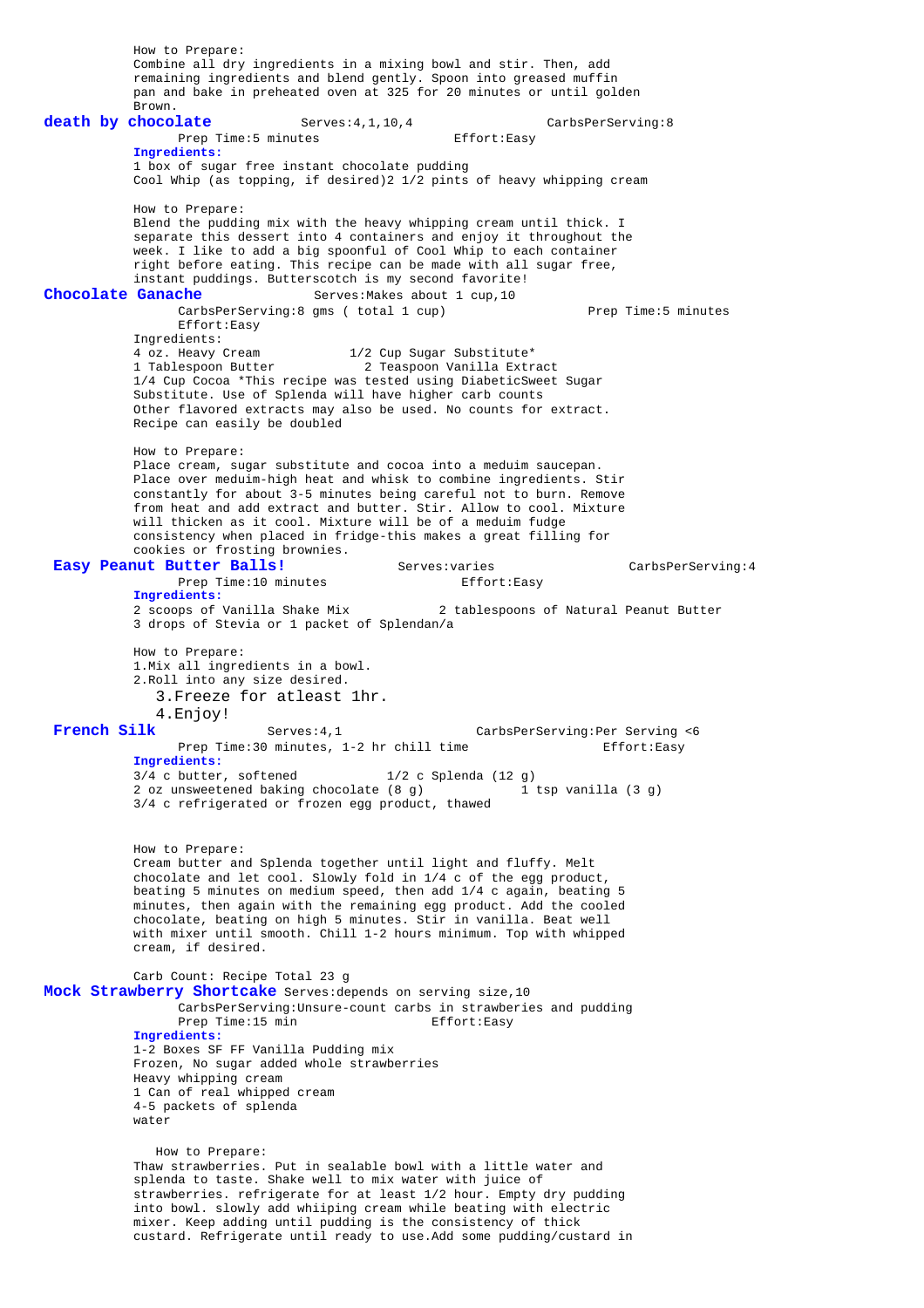bowl and top with strawberries. Top straberries with whipped cream and spoon a little juice from strawberries over whole dessert.This soooooo yummy and rich. It is a family low carb favorite. **Pumpkin roll** Serves:1,1,1,1 Prep Time:30 minutes Effort:Average **Ingredients:**  3 eggs 2 packets sweetnlow 2/3 cup pumpkin<br>1/2 t. ginger 11. cinnamon 11. baking powder 1/2 t. ginger 1T. cinnamon 1T. baking powder 1T. baking sodaFilling: 4 oz. cream cheese 2T. butter 2 packets sweetnlow 1t. vanilla 1T. heavy cream How to Prepare: Bake for 15 minutes at 350. Beat eggs for 5 minutes. Add remaining ingredients and mix. Spread onto a well greased sided cookie sheet. The layer of batter will be very thin. Remove and let cool. Turn out on a couple of papertowels doubled. (I used an egg turner to loosen from the pan)Roll up in the papertowels. Lay aside. Beat cream cheese and butter until smooth. Add remaining ingredients and beat until blended. Unroll the log and spread on the filling. Roll back up without the papertowels. Refrigerate for at least a half an hour. Start at the end and cut into app. 1/2 " sections as much as you want at that particular time. Will look like a pinwheel. Vary by adding adding pecans. (sprinkle over batter before baking). **Creamy Nutty Gelatin** Serves:4 CarbsPerServing:7<br>Prep Time:5 minutes Fffort:Fasy Prep Time:5 minutes **Ingredients:**  2 packages of Sugar-Free Gelatin (I used Strawberry-Banana) 3 Cups Water 1 Cup Heavy Cream 1 Cup Nuts (I used Walnuts - but you can substitute your favorite) How to Prepare: Prepare gelatin as instructed on package, substituting 1 cup of water for 1 cup of cream. Add nuts and chill. For an extra treat, try whipping some cream and adding a dollop on top. **Chocoholic Fix** Serves:one CarbsPerServing:5 Prep Time:3 minutes Effort:Easy  **Ingredients:**  one chocolate Endulge bar two tablespoons Kroger nut toppingKroger brand whipped cream in a can - two tablespoons, or as much as you can afford in carbs. How to Prepare: Break Endulge bar into a custard cup, microwave until melted. Blend nut topping into melted chocolate and top with whipped cream.  **Chocolate Mousse** Serves:4 (1/2 cup each),10,10 Prep Time: About 15 active time, 1 hr chill time Effort:Easy  **Ingredients**: 1 envelope unflavored gelatin 2 tablespoons unsweetened cocoa 2 eggs, separated 2 cups half & half divided 5 packets sugar substitute 1 1/2 teaspoons vanilla How to Prepare: In medium-size saucepan, mix gelatin and cocoa. In separate bowl, beat egg yolks with 1 cup half&half. Blend into gelatin mixture. Let stand 1 minute to soften gelatin. Stir over low heat until gelatin is completely dissolved, about 5 minutes. Add remaining half&half, sweetener and vanilla. Pour into large bowl and chill, stirring occasionally, until mixture mounds slightly when dropped from spoon. In separate large bowl, beat egg whites until soft peaks form; gradually add gelatin mixture and beat until doubled in volume, about 5 minutes. Chill until mixture is slightly thickened. Turn into dessert dishes or 1-quart bowl and chill until set. **White Chocolate Strawberry Mousse** Serves: 4, 5, 10, 10<br>CarbsPerServing: 8 Prep Time: 10 minute Prep Time:10 minutes Effort:Easy **Ingredients:**  4 TBS Cream Cheese, room temp 5 large Strawberries<br>1 cup Whipping Cream1 cup Water 1 pkg Jello SF Inst 1 pkg Jello SF Instant White Chocolate Pudding mix How to Prepare: Beat the strawberries and Cream Cheese together until smooth and creamy. Add the water and whipping cream and beat for 2 minutes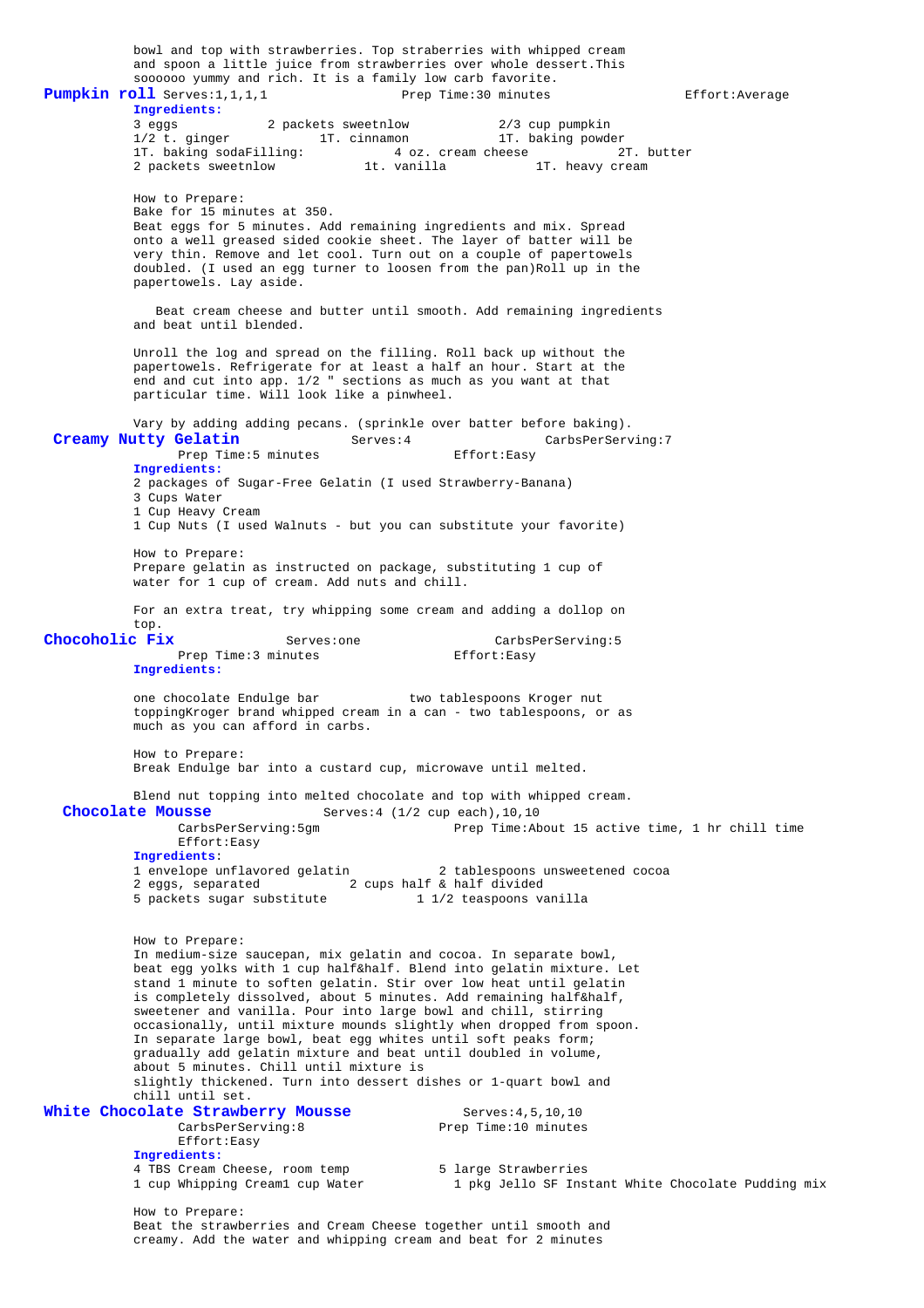until blended. Add the Jello Instant Pudding mix and beat until well mixed. Place in fridge for 5-10 minutes until set.

## Tastes creamy and rich and decadent! **Chocolate & Banana Cream Cheese Bites** CarbsPerServing:Unknown<br>Prep Time:10 minutes Effort:Easy Prep Time:10 minutes **Ingredients:**  8 oz. cream cheese 1/2 ripe banana 1 1/2 tbsp. water6 packets Splenda 1 1/2 tsp. unsweetened cocoa 1/4 tsp. banana flavored extract (optional) How to Prepare: Beat banana into cream cheese with 2 packs Splenda, 1/2 tsp. of the unsweetened cocoa and banana flavored extract if using. Refrigerate mixture until firm. Slightly dampen hands and pinch off a marble sized piece of the cheese mixture and roll into a ball. Do this with the rest of the cheese. Freeze for 30 minutes in a single layer on wax paper. Mix remaining Splenda and cocoa. Place in a gallon sized zipper bag and add frozen cream cheese balls. Shake gently to coat. Store in refrigerator in a single layer to prevent sticking. **Chocolate & Peanut Butter Cream Cheese Bites**Serves:8 CarbsPerServing:Unknown Prep Time:10 minutes Effort:Easy **Ingredients:**  8 oz. cream cheese 2 tsp. sugar-free peanut butter 1 1/2 tbsp. water6 packets Splenda 1 1/2 tsp. unsweetened cocoa 1/4 tsp. almond flavored extract (optional) How to Prepare: Beat peanut butter into cream cheese with 2 packs Splenda, 1/2 tsp. of the unsweetened cocoa and almond flavored extract if using. Refrigerate mixture until firm. Slightly dampen hands and pinch off a marble sized piece of the cheese mixture and roll into a ball. Do this with the rest of the cheese. Freeze for 30 minutes in a single layer on wax paper. Mix remaining Splenda and cocoa. Place in a gallon sized zipper bag and add frozen cream cheese balls. Shake gently to coat. Store in refrigerator in a single layer to prevent sticking. **Lemon Coconut Cream Cheese Bites** CarbsPerServing:Unknown<br>
Prep Time:10 minutes Effort:Easy Prep Time:10 minutes  **Ingredients:**  8 oz. cream cheese 2 tsp. sugar-free lemon flavored jello<br>1 1/2 tbsp. water6 packets Splenda 1/4 cup shredded coconut 1 1/2 tbsp. water6 packets Splenda 1/4 tsp. lemon extract (optional) How to Prepare: Dissolve gelatin in water and beat into cream cheese with 2 packs Splenda and lemon flavored extract if using. Refrigerate mixture until firm. Slightly dampen hands and pinch off a marble sized piece of the cheese mixture and roll into a ball. Do this with the rest of the cheese. Freeze for 30 minutes in a single layer on wax paper. Mix remaining Splenda and coconut. Place in a gallon sized zipper bag and add frozen cream cheese balls. Shake gently to coat. Store in refrigerator in a single layer to prevent sticking. Chocolate & Orange Cream Cheese Bites CarbsPerServing: Unknown Prep Time:10 minutes Effort:Easy  **Ingredients:**  8 oz. cream cheese 2 tsp. sugar-free orange flavored jello 1 1/2 tbsp. water6 packets Splenda 1 1/2 tsp. unsweetened cocoa 1/4 tsp. vanilla or orange flavored extract (optional) How to Prepare: Dissolve gelatin in water and beat into cream cheese with 2 packs Splenda and 1/2 tsp. of the unsweetened cocoa and extract, if using. Refrigerate mixture until firm. Slightly dampen hands and pinch off a marble sized piece of the cheese mixture and roll into a ball. Do this with the rest of the cheese. Freeze for 30 minutes in a single layer on wax paper. Mix remaining Splenda and cocoa. Place in a gallon sized zipper bag and add frozen cream cheese balls. Shake gently to coat. Store in refrigerator in a single layer to prevent sticking. **Chocolate & Raspberry Cream Cheese Bites** CarbsPerServing:Unknown Prep Time:10 minutes Effort:Easy **Ingredients:**  8 oz. cream cheese 2 tsp. sugar-free raspberry flavored jello 1 1/2 tbsp. water 6 packets Splenda 1 1/2 tsp. unsweetened cocoa 1/4 tsp. strawberry flavored extract (optional) How to Prepare: Dissolve gelatin in water and beat into cream cheese with 2 packs Splenda and 1/2 tsp. of the unsweetened cocoa and strawberry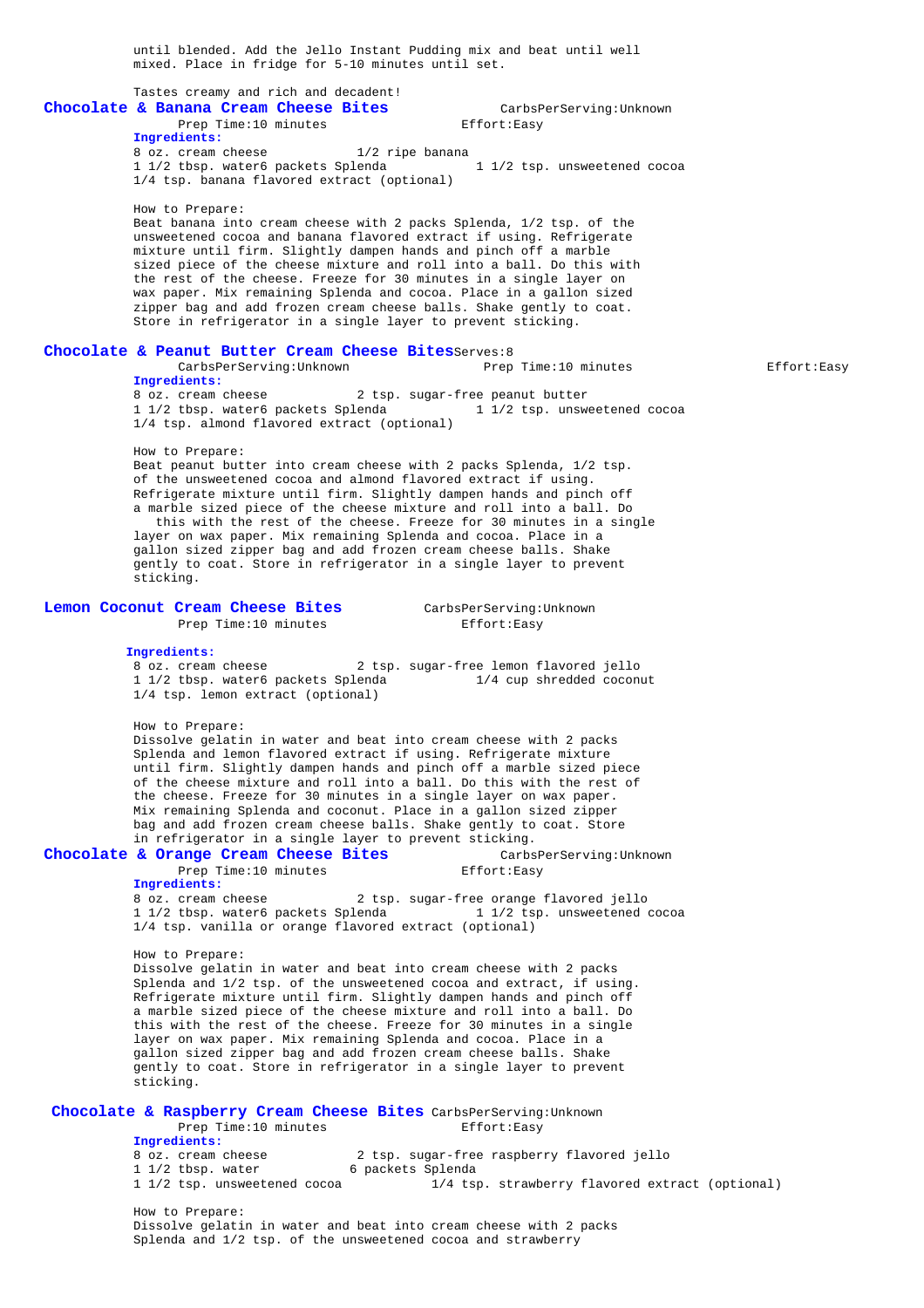flavored extract, if using. Refrigerate mixture until firm. Slightly dampen hands and pinch off a marble sized piece of the cheese mixture and roll into a ball. Do this with the rest of the cheese. Freeze for 30 minutes in a single layer on wax paper. Mix remaining Splenda and cocoa. Place in a gallon sized zipper bag and add frozen cream cheese balls. Shake gently to coat. Store in refrigerator in a single layer to prevent sticking. **Easy Lime Panna Cotta (Italian Cream Custard)** Serves:6<br>CarbsPerServing:6 gr Prep Time:15 min CarbsPerServing:6 gr entitled by Prep Time:15 min Effort:Easy **Ingredients:**  1 packet gelatin 1/4 cup water Another 3 Tablespoons water to dissolve gelatin 1/2 tsp Almond Extract2 cups heavy cream 1/4 cp Splenda or Stevia 1 Tablespoon lime juice 2 Tablespoons grated lime peel (optional) How to Prepare: Although panna cotta translates as "cooked cream," in fact, you heat the heavy cream only long enough to dissolve the gelatin. 1. Set out six 6-oz dessert cups. (Can use dessert molds, but cups are easier.) 2. In a 1/4 cp measuring cup, add the 3 Tablespoons of water and sprinkle the packet of gelatin over the top. Mix. In 5-7 minutes, the gelatin will be softened. 3. In a medium saucepan, combine heavy cream, 1/4 cup water, sugar substitute, lime juice, and optional grated lime peel. Stir occasionally until starts to steam- do not boil! 4. Remove from heat, stir in the gelatin mixture, and mix well. 5. Divide mixture among the six dessert cups or molds. 6. Chill until firm (about one hour). Serve with optional lime peel garnish. **Crepes and Cream** Serves:6 CarbsPerServing:7 Prep Time:5 minutes Effort:Easy **Ingredients:**  6 Ready made Crepes Redi-Whip Cream Cheese Nuts (optional) How to Prepare: Spread cream cheese over a Crepe and top with Redi-Whip and nuts if desired. **Nut Logs** Serves: 10 - 15 CarbsPerServing:entire recipe is about 28 carbs,2.5 carbs per glob Prep Time:15 mins Effort:Easy **Ingredients:**  1 8 oz package of cream cheese 1 cup slice almonds1 1/2 tsps of Cinnamon 5 Splenda packets How to Prepare: Lay almonds slices on a cookie sheet and toast in a 350 degree oven for 5-7 mins. Remove and let cool. combine almonds, cinnamon and splenda in a bowl and mix well. Using a melon baller or small spoon take a glob of cream cheese and roll it in the dry mix, pressing the almonds in until they stick and glob is completely covered... store in refidgerator in a tight container or covered in plastic wrap.. 1 pack of cheese makes about 10-15 snacks depending on how big you make em.. You could also make a large nut log for the holidays by adding the sweetner and cinnamon to the cream cheese and just covering the whole lump in the nuts and then just slice it to serve it! **Peanut Butter Fluff** Serves:1,10,10,10,10,10,9 CarbsPerServing: 3-5 Effort: Easy **Ingredients:**  Two tbs chunky peanut butterWhipped cream (as much as desired) How to Prepare: Blend well. Grab a spoon and enjoy! Sherbert (Ice Cream) CarbsPerServing:very low carbs Effort:Easy **Ingredients:**  Artificial sweetner packetsKool-Aid How to Prepare: First whip the cream to peaks. Then add kool-aid and sweetner to taste. What taste extremely good is something called "Ice blue raspberry lenonade" and watermelon cherry combinations. Freeze. May need to thaw in refrigerator or a few seconds in the microwave after a couple days. 100% great sweet party snack balls Serves: Makes 18-22, 10 CarbsPerServing: 5-1.5 depending Prep Time:5 minuites Effort:Easy  **Ingredients:**  4 oz cream cheese 2 oz almonds1-2 packets art. sweetner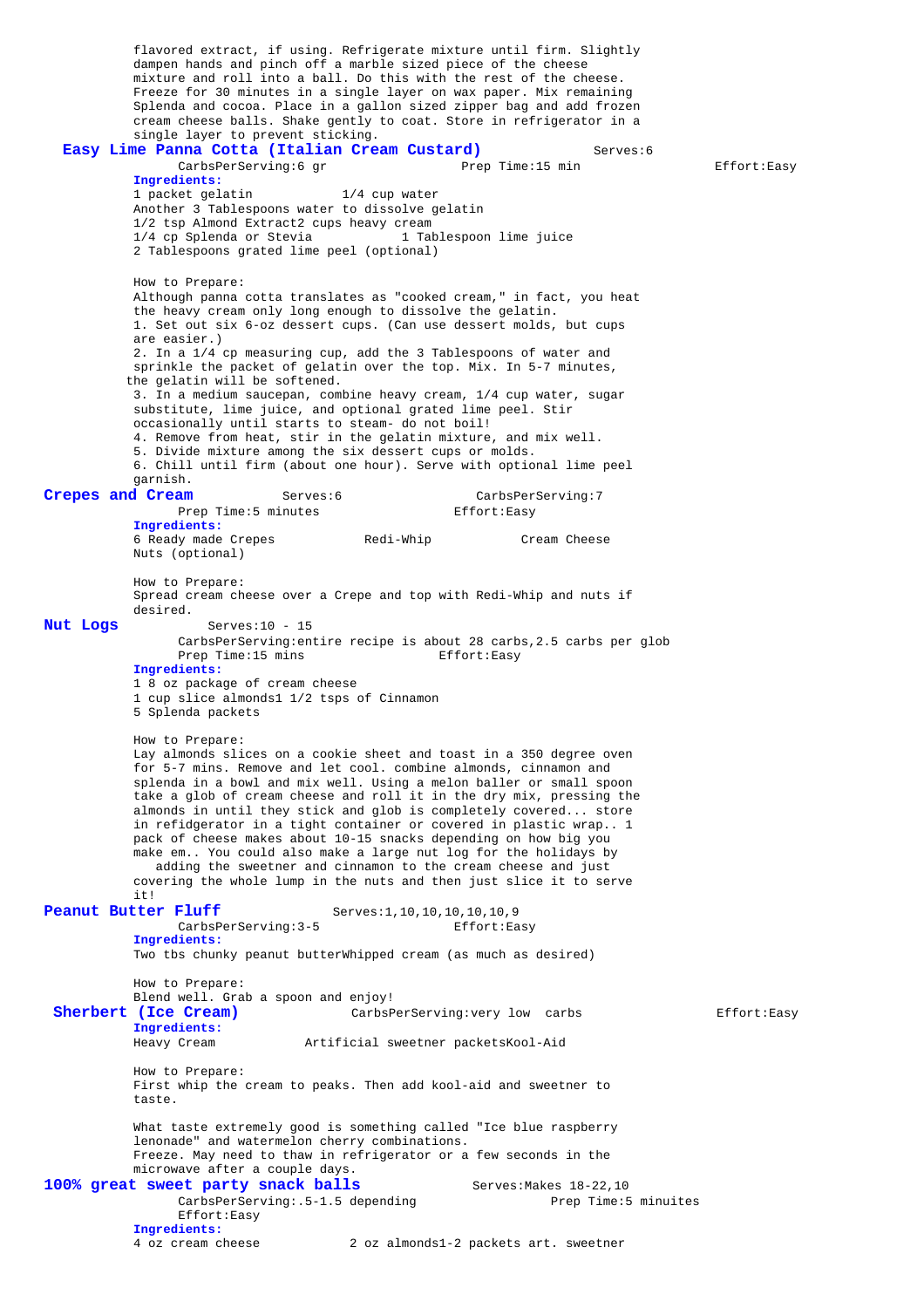```
 How to Prepare: 
            1. Mix cream cheese, art. sweetner, and cream together good.2. Mix 
            in almonds.3. Wet hands4. Break off marble size amount and roll into 
            balls.5. Refrigerate. 
Suspiros Serves:5,9,1,10 CarbsPerServing:0<br>Prep Time:30 min Effort:Easy
                Prep Time:30 min
            Ingredients: 
                               1 \frac{1}{2} cup of splenda
            How to Prepare: 
            This is a Venezuelan recipe 
            Beat the egg whites for about 6 minutes in hi, add the splenda 
            really slow. 
            In a non stick pan put litle pieces of that mix and bake at 180¼C 
            until they are golden brown 
 California Clouds Serves:10 pieces,10 CarbsPerServing:unspecified
                Prep Time:10 min Effort:Easy
            Ingredients: 
           1/2 Cube Cream Cheese (softened) 1/2 Cube Butter (softened)<br>1/4 Cup Blueberries5 Packets Splenda 1 tsp Vanilla extract
           1/4 Cup Blueberries5 Packets Splenda
            1 tsp Davinchi Syrup (any flavor) 
            How to Prepare: 
            Mix all ingredients in bowl till creamy,drop by teaspoons on large 
            platter lined with parchment paper. Freeze and eat 
BROWN BROWNIES Serves:10,7,-----Select-----,1,1,1
                Prep Time: 45 minutes Effort: Easy
            Ingredients: 
            1 Box of Dark Brown Sugar2 2/3 Cup of Flour1/2 Teaspoon Salt of 
            semi-sweet chocolate chips1/4 Teaspoon Vanila3 Eggs2/3 Cup Wesson 
            Oil2 1/2 Teaspoon Baking Powder1 6 oz. pkg. semi-sweet chocolate 
            chips1/4 Teaspoon Vanila 
            How to Prepare: 
            Greese pan and flour and bake for 30-35 minutes at 350 
Jello Fluff Serves:10-12,5,8,10 CarbsPerServing:not sure
Prep Time:5 minutes entitled and the effort:Easy
            Ingredients: 
            8 oz. sour cream 
            8 oz. cream cheese1 pkg. sugar free jello 
            How to Prepare: 
            Mix ingredients together and serve. 
            Can use any flavor of jello and top with fruit. 
            example: Strawberry kiwi jello with strawberries on top. Or Lemon 
            jello, topped with limes. 
Quick and Easy Ice Cream Flavors Serves:?
                 CarbsPerServing:Depends on flavor and ingredients used 
                Prep Time:Also depends on ingredients used Effort:Easy
            Ingredients: 
            Cool WhipFlavored Cream Cheese 
            How to Prepare: 
            Use mixer to blend container of cool whip with container of flavored 
            cream cheese. Freeze and serve. 
            Some of my favorite flavors: Strawberry - strawberry cream cheese 
            and a few fresh strawberries finely chopped. 
            HoneyNut Chocolate - honeynut cream cheese, one low carb chocolate 
            bar chopped fine and a few pecans chopped fine. 
            Try your own flavors! Enjoy! 
Dairy-Free Chocolate Pudding Serves: 4 Servings CarbsPerServing: 9g per serving
                Prep Time:10 Minutes Effort:Easy
            Ingredients: 
            2 small avacados1/3 cup organic cocoa3/4 cup sugar-free maple syrup 
            (Cozy Cottage brand)... 
            How to Prepare: 
            Peel and cut up avacados. Place in food processor and blend until 
            smooth. Add cocoa and blend well. Add maple syrup and blend until 
            mixture is smooth and completely mixed. 
Pink Lemonaide Shake CarbsPerServing:7g total Effort:Easy
            Ingredients: 
 3 tablespoons lemon juice 1/2 cup protein powder -- vanilla 
 1 tablespoon lecithin -- granules 1 packet artificial sweetener1 drop red food coloring 
 10 ounces water -- ice cold 2 ounces heavy cream -- ice cold 
            1 cup crushed ice 
               How to Prepare:
```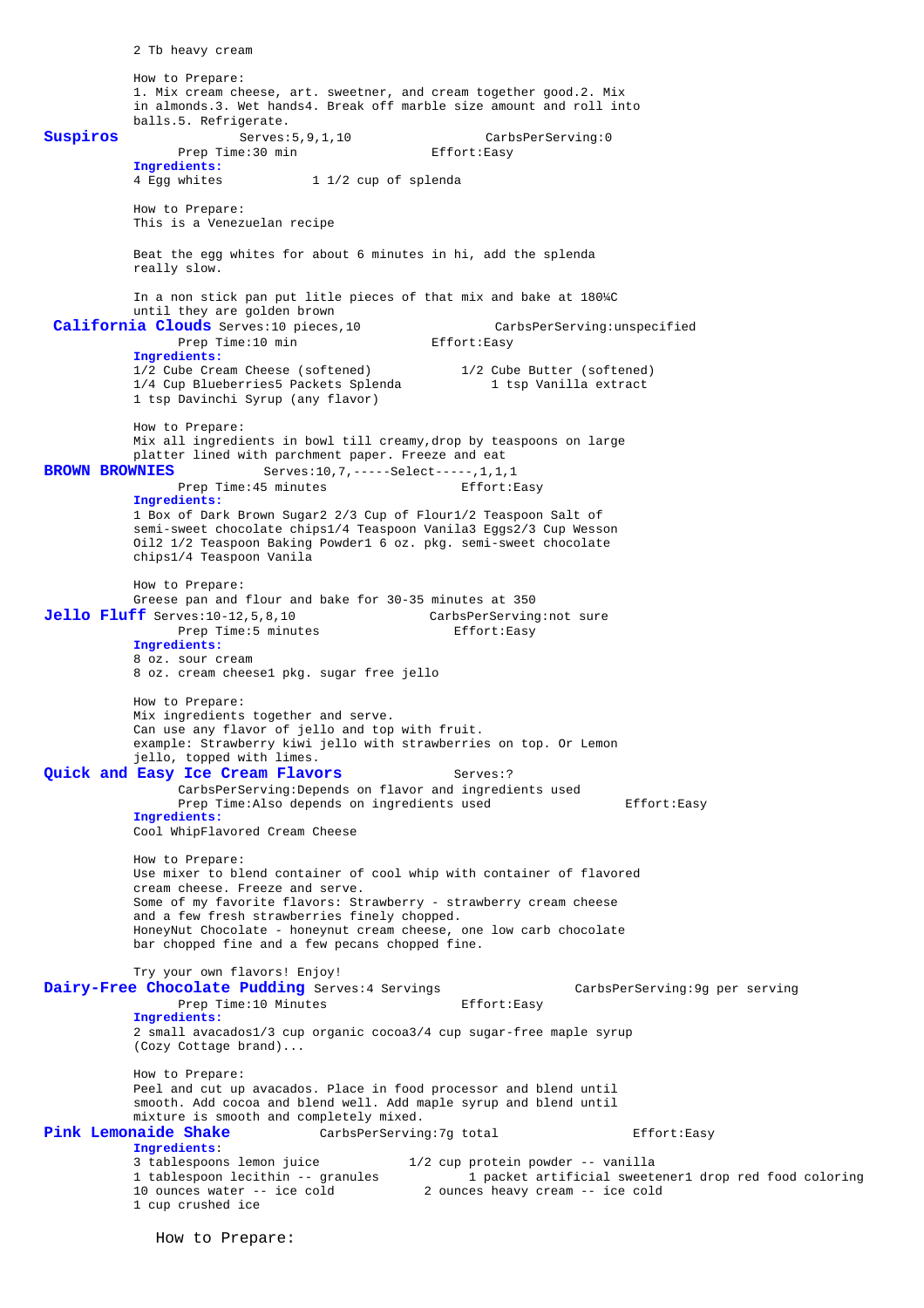Put everything in blender and blend until thick and creamy. You can partially freeze this for an ice cream type treat. Lemon juice is to taste - I like it tart. :) **Mockolate Danish** CarbsPerServing:3g total Effort:Easy  **Ingredients**: 2 ounces cream cheese 1 egg 2 Splenda packets -- if needed the keto cocoa is sweet enough1 1/2 tablespoons keto cocoa 3 tablespoons protein powder -- whey, or ground almonds or both How to Prepare: Put cream cheese in microwave for 30 seconds. Then put in all the rest. Stir with a whisk until well blended. Put in microwave for 1 minute. This is like chocolate sponge pudding with thick custard in the middle! NOTES : Counts for Davinci's vanilla syrup not included in totals. **Yummy Blizzard Dairy Queen Recipe** Serves:10 Serves:10 CarbsPerServing:9g carbs total Effort:Easy **Ingredients:**  1/3 cup cream 1 handful low-carb chocolate kisses 1 teaspoon unsweetened cocoa1/2 teaspoon vanilla 5 packages artificial sweetener 10 slightly softened ice cubes or less How to Prepare: blend all of the above for about 60 seconds. I used a Vita-Mix. Depending on your mixer,you may need more of less time. If the ice cubes (make sure they are a TINY bit slushy) aren't blended yet, try using the reverse option on your blender for a few seconds. **Almost Maple Walnut Ice Cream** Serves:10,10,10 CarbsPerServing:no counts provided example effort:Easy  **Ingredients**: 1 Cup Plain Yogurt 1/8 Cup Howard's Low Carb Maple Syrup1/8 Cup Chopped Walnuts How to Prepare: Mix ingredients together and put in freezer, stirring every 15 minutes until ice cream like. Enjoy! Tofu Creme Brulee CarbsPerServing:6g carbs total **Effort:Easy Ingredients:**  11911 11911 11912<br>1/3 cup heavy cream 2 ounces tofu -- prefer silken, soft<br>1 Tablespoon splenda1/4 teaspoon vanilla extract 1 dash cinnamon 1 Tablespoon splenda1/4 teaspoon vanilla extract 1 large egg yolk How to Prepare: Microwave directions: In a blender mix all ingredients well until smooth. Pour into a 10oz glass ramiken and place into a larger glass bowl. Fill to about 1/2 way up the ramiken with hot water and microwave on 50% powder for 7 minutes or until set. Let sit at room temperature for 15 minutes before eating. **Swedish Cream** CarbsPerServing:58g carbs total Effort:Easy **Ingredients:**  Ingredients:<br>1 cup Splenda 1 unflavored gelatin(envelope)<br>2 cups heavy whipping creaml teaspoon vanilla extract cream1 teaspoon vanilla extract 2 cups sour cream How to Prepare: Combine Splenda and gelatin in a sauce pan. Add cream. Heat on medium for 5 minutes stirring CONSTANTLY, until hot but NOT boiling. Sugar and gelatin must be completely dissolved. If it gets too hot or cooks too long, it will be tough. Cool 10 minutes.Combine sour cream and vanilla and stir into the warm mixture. Ladle into a medium-sized bowl or molds. Refrigerate 2 hours or until set. If placed in molds, unmold swedish cream by running a knife around the edges and turning out. Serve alone or with fresh berries mixed with Splenda. **Strawberry-Watermelon Whip** PerServing:no counts provided **Particular Effort:Easy**<br> **Example Effort:Easy Ingredients:**  1 Individual tub of Crystal Light Strawberry-Watermelon Whipping Cream (amount depends on how much you need - remember whipping cream whips up to more than you pour in!) How to Prepare: Pour whipping cream in a deep bowl. Add Crystal Light sparingly at first. Whip with a mixer tasting periodically.Depending on your taste,you can add a lot of the mix or a lot of the cream depending.This will keep in the

refrig. for a while. This is wonderful to dip strawberries or blueberries

in! I end up eating it out of the container by itself!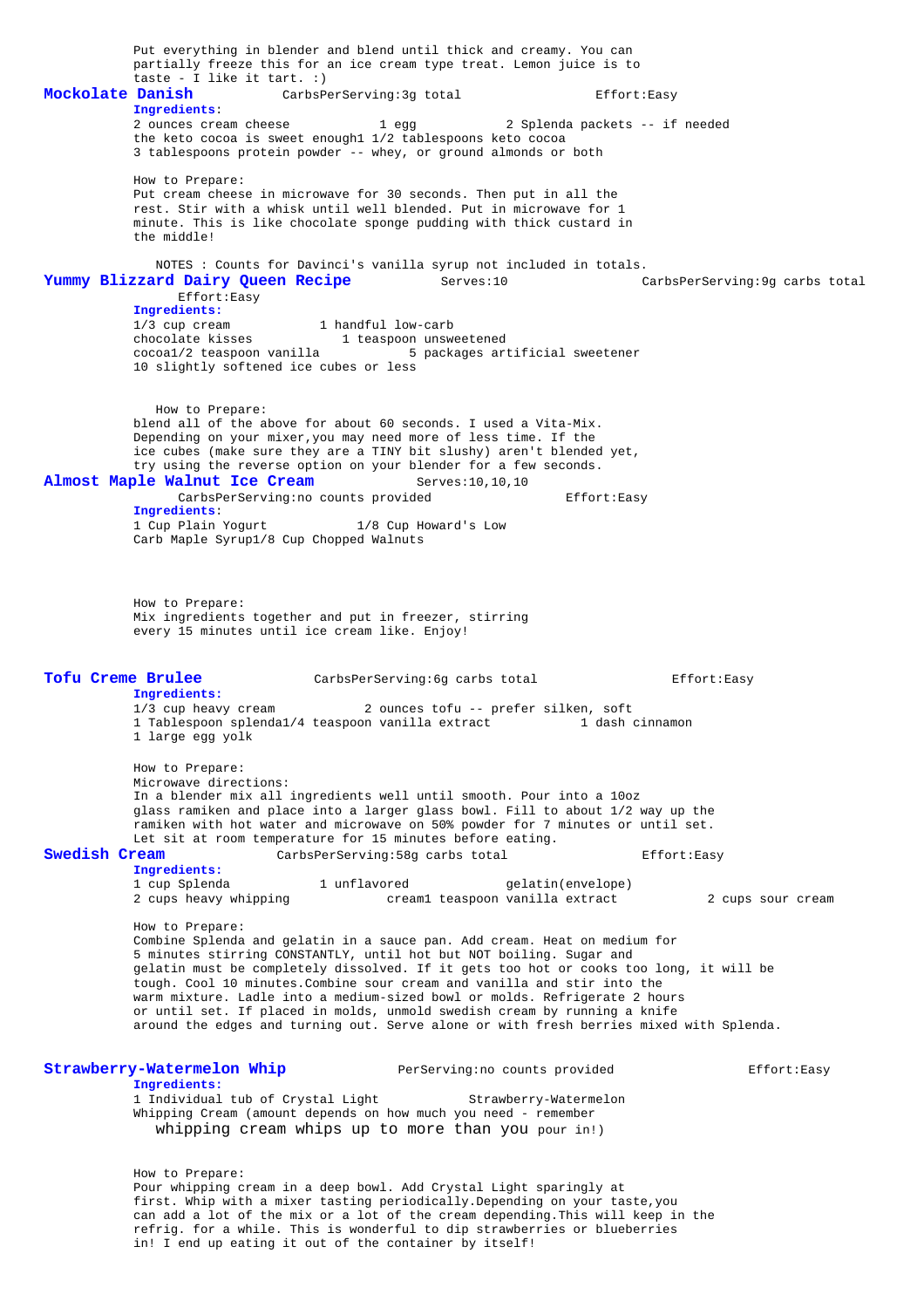```
 Ingredients:
```
2 cups water

**Strawberry Shortcake** CarbsPerServing:48g carbs total Effort:Easy

2/3 cups just whites -- egg white powder 2 cups artificial sweetener

 How to Prepare: Blend egg white and water until soft peaks form. Blend in Splenda.Put the mixture evenly into two 8" cake pans sprayed with cooking spray. Do not spread up the sides, just mound it in the middle of the pans as if you were pouring cake batter into the pans. Bake at 275 degrees for one hour.After the "cake" is finished cooking, remove from pans. Frost one layer with whipped cream, put the other layer on top and frost with remaining whipped cream. Decorate with berries top. I served this to guests and they did not know it was not really strawberry shortcake. It is pretty and very tasty! You can't go wrong with this one. NOTES : Counts for just whites not included in totals. **Strawberry Custard**<br>
CarbsPerServing:5.2g carbs total Effort:Easy  **Ingredients**: 2 cups heavy cream 4 each egg yolk 1 teaspoon vanilla extract<br>8 packets artificial sweetener 1/2 cup strawberries --8 packets artificial sweetener diced1 teaspoon lemon extract -- optional -brings out the fresh flavor 2 packets artificial sweetener 2 tablespoons s/f strawberry syrup -- optional -use if available and omit extra 2pkts sweetener How to Prepare: Sprinkle diced strawberries with 2pkts sweetener(or strawberry syrup) and toss gently. Let sit while you proceed.Put the remaining ingredients in a blende Process to blend yolks well. Pour into a saucepan and heat over med/low heat, stiring constantly, until it comes to a simmer. Simmer, stiring, for 4 minutes or until it thickens.Remove from heat and gently stir in strawberries and any liquid that has accumulated with them. Serve warm or cold. This makes about 6 decent sized servings. NOTES : Counts for strawberry syrup not included in totals. **Strawberry Crepes** Effort:Easy **Ingredients:**  3 egg 1 Tablespoon water 2 packets artificial sweetener1/4 teaspoon vanilla 2 teaspoons sugar free strawberry jam 1/4 cup cottage cheese -- or ricotta How to Prepare: Beat eggs with water, sweetener and vanilla. Cook like crepes (2 ea.). Spread jam and cheese onto crepes and fold in half.Optional: top with sweetened sour cream and strawberries NOTES : Counts for strawberry jam not included in totals **Sinfully Rich Fudge** Serves:24,1,1 CarbsPerServing:1.8g Effort:Easy **Ingredients:**<br>1 ounce paraffin wax -- canning 2 tablespoons sugar free peanut butter  $-$  I like crunchy1 cup heavy cream 1 package sugar free instant pudding mix How to Prepare: Mix Sugar Free Pudding,Heavy Cream, and Peanut Butter in a saucepan over med heat. At same time in double broiler melt Paraffin Wax. Once Peanut Butter and Wax have melted, add wax to mixture while mixing (electric) on med power Place in 7 x 7 square baking pan.Refigerate, ready to eat when hard. Serves : 24 squares Sinful White Chocolate Mousse Serves: 4,7 CarbsPerServing: 9.25g Effort:Easy  **Ingredients:**  2 cups heavy cream 1 package sugar free jello<br>brand White Chocolatepudding mix -- small package brand White Chocolatepudding mix -- small How to Prepare: So easy to make! Pour whipping cream in mixing bowl, dump in dry pudding mix Beat till very thick and fluffy Divide into 4 servings.This is also excellent with chocolate fudge andbutterscotch. Even half a serving is very satisfying. **Simple Fruit Ice Cream 2 CarbsPerServing:16g carbs total Beam ProperTiessy Ingredients:**  1 cup frozen unsweetened strawberries -- raspberries, mangoes, blueberries, etc.1/4 cup heavy whipping cream 1 teaspoon liquid stevia -- to taste How to Prepare: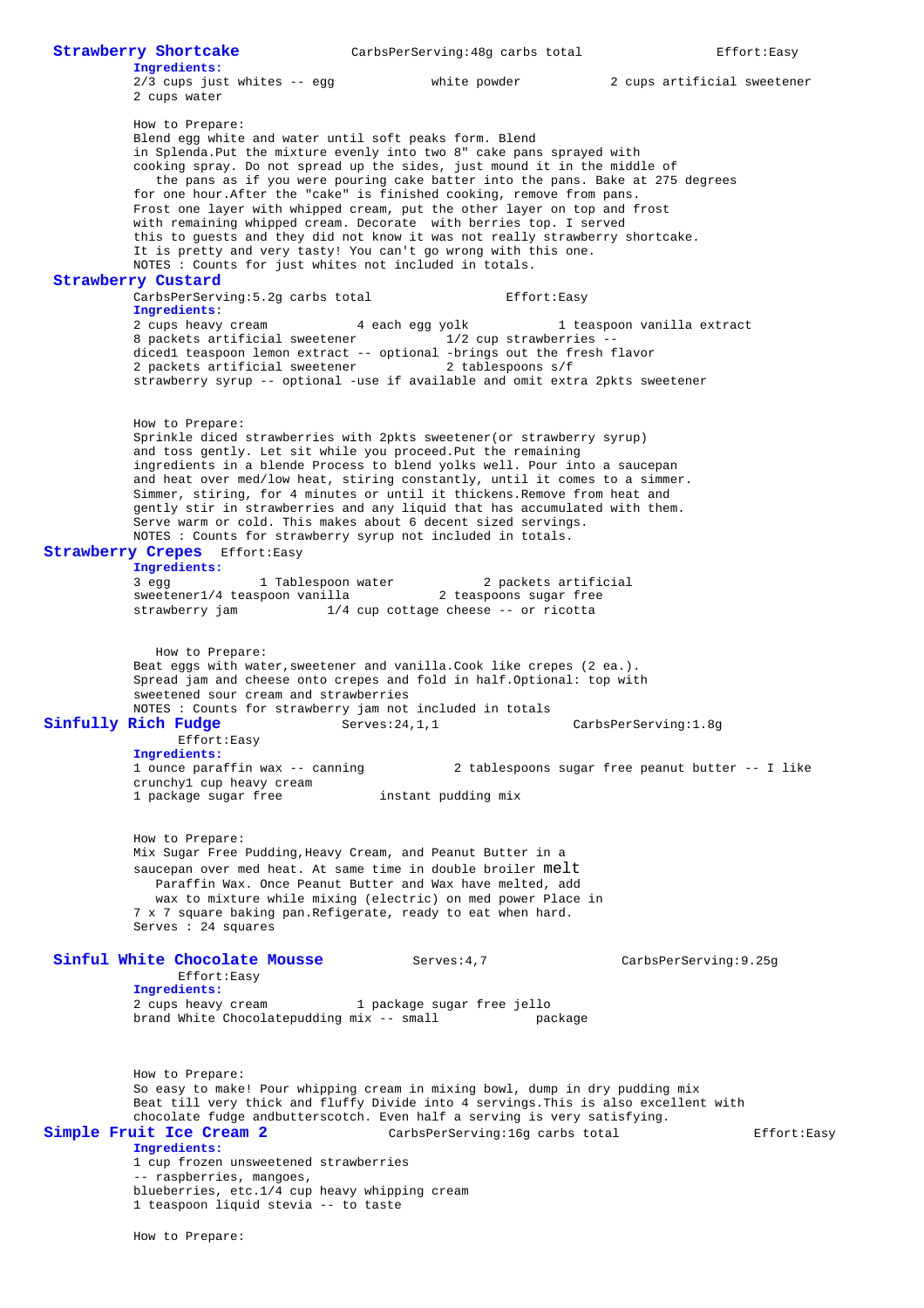Place ingredients in blender. Blend till smooth,soft serve concistency. Eat and enjoy. Does not refreeze well. It will be hard as a rock if you refreeze. **Butter Pecan Pudding** CarbsPerServing:no counts provided Effort:Easy  **Ingredients:**  12 oz. 1/3 less fat cream cheese -- softened 1/2 cup heavy whipping cream 1 teaspoon Sugar Free Jell-O Butterscotch Pudding 1 tablespoon Sugar Free Jell-O Butterscotch Pudding2 packets Splenda 2 tablespoons Divinci sugar free Caramel syrup 1 tablespoon Divinci sugar free Irish Cream syrup 1/4 cup pecan pieces broken up small How to Prepare: Whip softened cream cheese until smooth. Add pudding, splenda, syrups and whip. Slowly add cream, whipping well and scraping bowl often. Fold in pecans and refrigerate until firm.\*\*If the syrup separates while in the fridge-just beat by hand some before serving\*\*\* You can also try using chocolate pudding with other nuts of your choice-just use chocolate and maybe a little vanilla syrup.Makes two cups-really sweet so 1/2 cup serving may be too much! SHERBERT CarbsPerServing:5g carbs total Effort:Easy **Ingredients:**  1 package sugar free jello -- raspberry or orange 3/4 cup heavy cream -- whipped How to Prepare: Disolve the geletin in 1 cup of boiling water. Let cool Whip the cream. Pour cooled geletin into whipped cream, fold gently. Set into freezer for 20 minutes.Enjoy! Great quick snack.Makes about 4 servings **Chocolate Torte** CarbsPerServing: 64g carbs total Effort: Easy **Ingredients:**  4 eggs -- extra large 3/4 cup artificial sweetener 1 cup pecans<br>1 teaspoon vanilla extract2 tablespoons flour 2 1/2 teaspoons baking powder 1 teaspoon vanilla extract2 tablespoons flour 3 tablespoons cocoa powder How to Prepare: BLEND (in blender) eggs and sweetener for 45 seconds. Add other ingredients IN THE ORDER LISTED. Blend 2 minutes. POUR into greased 9" round pan. Bake at 350 for 20 minutes or until toothpick comes out clean.<br>Rich Chocolate Pudding CarbsPerServing:27g carbs total **Effort:Easy Ingredients:**  1 envelope unflavored gelatine 1/4 cup cold water 2 tablespoons butter 3/4 cup heavy cream12 packages artificial sweetener 3 tablespoon unsweetened cocoa powder 1 teaspoon vanilla extract How to Prepare: sprinkle the gelatine over the water and let sit for a few minutes then microwave for about 40seconds on high then stir in butter and let sit for another 2 min. In a blender mix the cream, equal, cocoa and vanilla until smooth. Add the gelatine and butter mixture while still blending, continue to blend until completely smooth.Pour into a bowl and chill until set.<br>
Rhubarb Fool CarbsPerServing:26g carbs total Effort:Easy CarbsPerServing:26g carbs total **Effort:Easy Ingredients:**  and sliced in 1 inch pieces 1/4 cup water4 packages artificial sweetener -- to taste 1 cup heavy cream How to Prepare: In a medium saucepan bring water to boil. Add Rhubarb, turn heat to low, cover and simmer for 15 - 20 minutes until rhubarb is soft. Cool and refridgerate until cold. Stir in sweetner.Whip cream Fold rhubarb into whip cream. **Refreshing Lemon Cream** CarbsPerServing:12g carbs total Effort:Easy  **Ingredients:**  1 cup heavy cream 2 tablespoons lemon juice2 tablespoons artificial sweetener -- to taste How to Prepare: Whip cream until frothy and beginning to form soft peaks (not stiff). Add lemon juice and sweetener and continue beating until fully mixed. Adjust sweetener based on personal preference for sweet/sour flavor. Place in muffin cups for individual servings or directly in freezer safe tupperware container. Freeze until solid.If using muffin cups, serve directly from freezer as an ice cream. If using tupperware, place frozen mixture in a food processor and blend until softenened. Serve **Raspberry Delight** CarbsPerServing:no counts provide Effort:Easy **Ingredients:**  2 bricks of cream cheese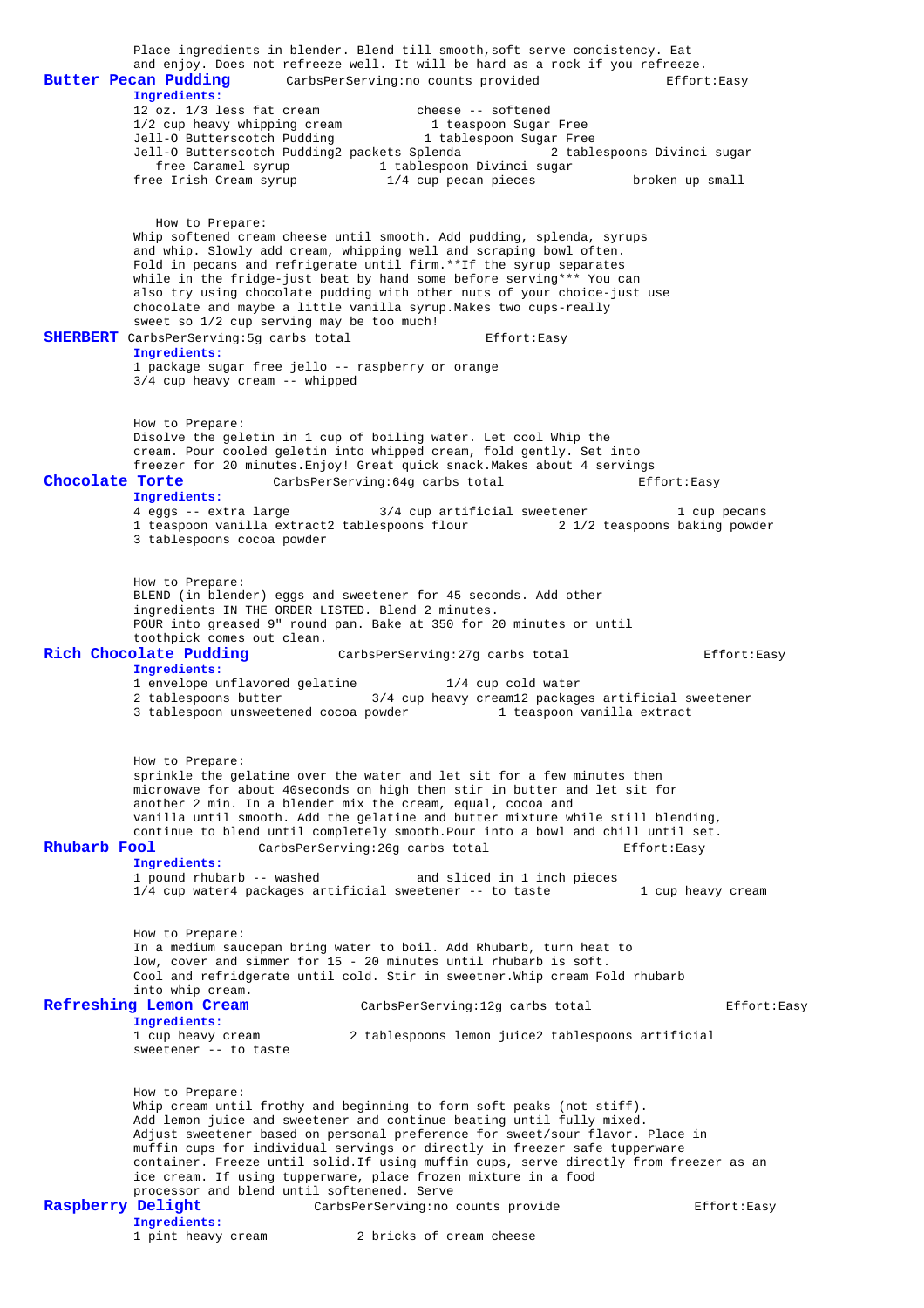How to Prepare: Add all ingredients, except Chrystal Light, together and whip until firm. Add Chrystal light and continue beating until mixed. Serve as is or top with fresh Raspberries, crushed and sweetened with preferred sweetner. This recipe can be halved. **Ouickie Ice Cream** CarbsPerServing:6g carbs total Fifort:Easy **Ingredients:**  1/2 cup heavy cream 1/3 cup water 2 packages artificial sweetener1/2 teaspoon vanilla 1/2 teaspoon syrup of your choice(or extract) How to Prepare: Place ingredients in a small ziploc and seal well. Place inside a gallon sized ziploc with ice and salt. Set bag on a towel beside you on the couch and flip and jiggle the bag around for about 15 minutes, until set. NOTES : Counts for syrup or extracts not included in totals. Puddin' Toppin' CarbsPerServing:13g carbs total Effort:Easy  **Ingredients:**  16 ounces heavy cream1 sm. box sugar free pudding any flavor How to Prepare: Blend together until nearly stiff. Refrigerate or use immediately, density does not change during refrigeration. Great alone or as a topping/frosting on your favorite dessert.NOTES : Counts for pudding not included in totals. Small box of Vanilla Pudding adds 24 carbs, Chocolate adds 28 carbs. **Popcicles** CarbsPerServing:0 Effort:Easy  **Ingredients:**  2 cups water1 package jello any flavor How to Prepare: Heat water in microwave until it boils, then add the jello. Stir until disolved. Pour in ice cube trays and place in freezer. In an hour place toothpicks in each cube. Let freeze for a few hours. **Peach Melba Jell-o** CarbsPerServing:25g carbs total Effort:Easy  **Ingredients:**  1 package s/f peach jell-o gelatin 1 package s/f raspberry jell-o gelatin 2 cups boiling water 1 cup cold water1 cup heavy cream -- whipped to soft peaks 1 small peach -- sliced thin 1/2 cup raspberries -- fresh How to Prepare: This is an adaptation of a high carb recipe - but it works great:) Dissolve peach flav. jello in one cup of boiling water;mix. Add cold water. Chill until SLIGHTLY thickened.Dissolve raspberry jello in remaining one cup of boiling water.Spoon in whipped cream, stirring until smooth.Pour into serving bowl, chill to firm, but not set. Arrange peach slices and raspberries on ice cream mixture in bowl. Spoon peach jello over fruit.Chill for at least 3 hours. **PINEAPPLE SLAW** CarbsPerServing:8.5g Effort:Easy  **Ingredients:**  2 cups cabbage -- finely shredded 1/2 cup crushed pineapplein juice -- drained 1/4 cup green peppers -- finely diced 2 tablespoons mayonnais-- (more if you like) 2 tablespoons onion --finely dicedStevia -- to equal 1 teaspoon sugar<br>1/4 teaspoon celery seed salt -- to taste 1/4 teaspoon celery seed salt -- to taste pepper -- to taste How to Prepare: Combine pineapple and veggies. Toss. Mix rest of ingredients together. Spoon over veggie mixture. Mix well Chill. Mix again before serving. Serves 4. NOTES : Stevia not included in counts **Nookie Pudding CarbsPerServing:25g carbs total Effort:Easy Ingredients:**  8 ounces cream cheese -- softened 1 cup heavy cream 3 teaspoons vanilla8 packages artificial sweetener -- to taste 1 teaspoon unsweetened cocoa powder How to Prepare: Whip the cream cheese and 1/2 cup whipping cream in mixer. Add vanilla, artificial sweetener, cocoa,and remaining 1/2 cup of whipping cream. Blend until thick and creamy. **Mint Chocolate Freezer Ice Cream Cups** CarbsPerServing:no counts provided Effort:Easy **Ingredients:**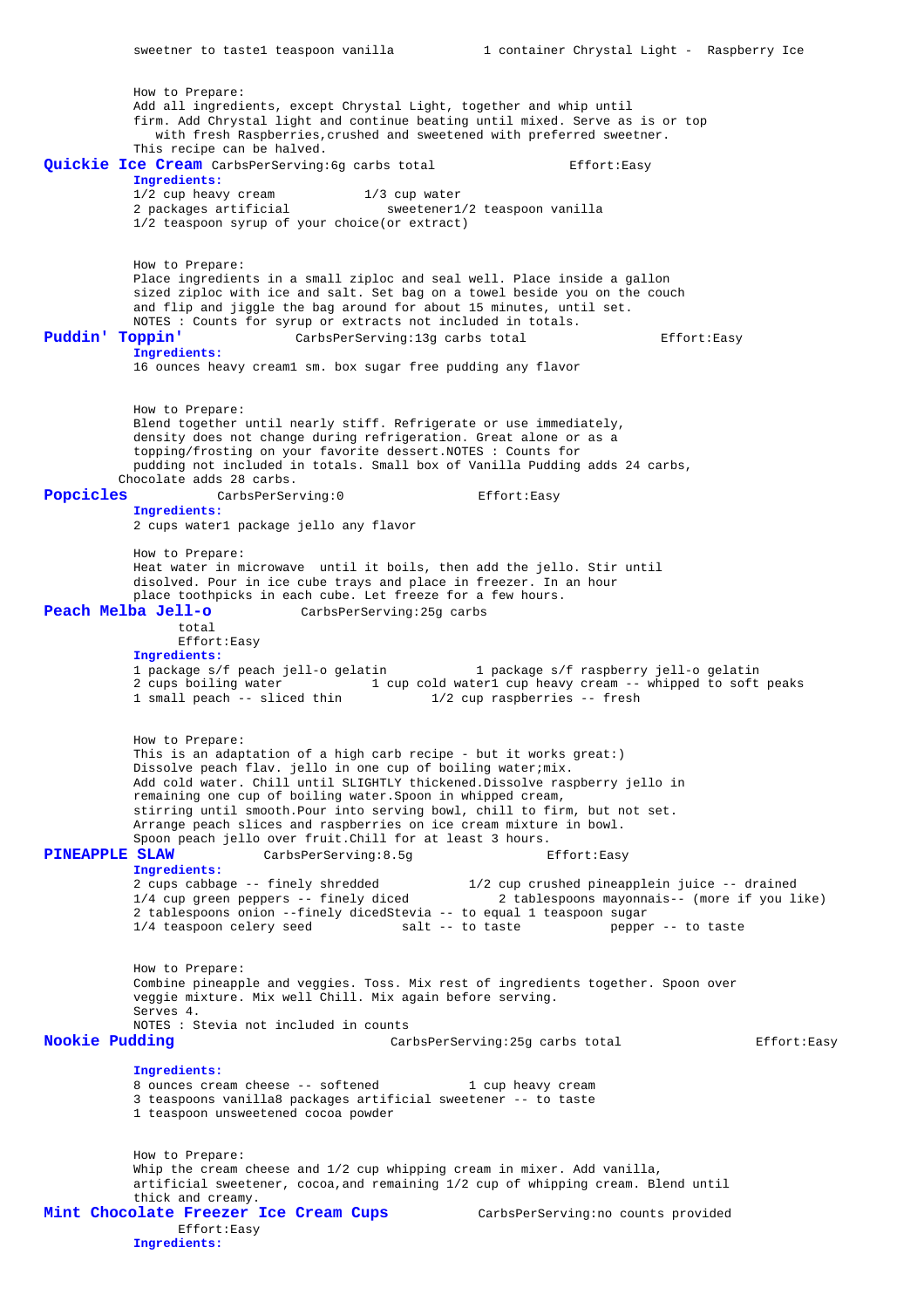1 cup whipping cream 1 teaspoon mint extract3 teaspoons Carnation Fat Free Hot Cocoa mix How to Prepare: Whip cream until frothy, but before it forms stiff peaks.Add extract and cocoa mix until blended. Spoon into paper cupcake cups and place in bottom of freezer ready tupperware container. Seal container and freeze until solid. No sweetener needed, plenty in the cocoa mix. Take cups out of freezer and serve. May also substitute almond extract for chocolate almond cups or experiment with other extracts (I recommend Splenda sweetener) and sugar free drink mixes/jello mixes for fruit flavors. **Induction sweet surprise!** CarbsPerServing:3g carbs total Effort:Easy **Ingredients:**  1 packet artificial sweetener2 tablespoons lecithin - granules - Lewis Lab type How to Prepare: Mix all and let set 1 minute,top with favorite nuts. I like walnuts. That's all, unbelieveable...This recipe is so low in carbs as you can see and it is amazing to think it's the Equal that turns this into a delicious pudding. **Hot Chocolate Coconut Pudding** Serves:1 Serves:1 CarbsPerServing:11g carbs total Effort:Easy  **Ingredients:**  25 g unsweetened coconut meat 5 g unsweetened cocoa powder60 ml heavy cream -- (12teaspoons) (double cream) 1 splenda packets How to Prepare: Put all the ingredients in a small bowl and stir them together. Nuke in the microwave on full power for 1 minute then stir again.<br> **Fruit Whip** CarbsPerServing:23g carbs total Effort:Easy CarbsPerServing:23g carbs total Effort:Easy  **Ingredients:**  2 boxes sugar free jello (any desired flavors) 16 ounces cottage cheese1 cup heavy cream How to Prepare: Beat heavy cream till soft peaks. Set aside.Beat cottage cheese to break curds to tiny pieces. Add the two boxes of jello and beat till mixed.Add the whipped heavy cream. Chill **Fruit Fluff** CarbsPerServing:13g carbs total Effort:Easy  **Ingredients:**  1 pint Heavy Cream1 box sugar free jello -- any kind How to Prepare: Make Jello Like on Box,Whip Heavy Cream And Jello Together and Put in ice box for 3 to 4 hours NOTES : Counts for jello not inlcuded in totals. **Frozen Pudding Dessert** Serves:30 CarbsPerServing:1.2g Effort:Easy  **Ingredients:**  8 ounces cream cheese -- softened<br>1/2 cups heavy cream<br>1/2 package sugar free instant pudding mix -- vanilla4 splenda packets  $1/2$  package sugar free instant pudding mix -- 2 cups fruit flavored extract How to Prepare: Whip together and spoon into cake decorating bag with large tip, or use a baggie and cut one corner off the bag. Make plops about cookies size on wax paper lined cookie sheet.Freeze then transfer to container and keep in freezer. Makes 30. NOTES : Counts for fruit flavored extract not included in totals. **Flax Pudding** CarbsPerServing:6g carbs total Effort:Easy  **Ingredients:**  1 egg 1/4 cup whole milk ricotta cheese 2 tablespoons flax meal dash nutmegdash salt substitute 2 tablespoons DaVinci French Vanilla syrup water 2 tablespoons heavy cream How to Prepare: In microwavable cereal bowl, beat one egg with fork. With fork, beat in ricotta. When well blended, add flax meal, nutmet, salt sub, and syrup. Add water one tablespoon at a time to desired consistency (I used 2 and it turned out well). Nuke on high 2 minutes.Stir and top with desired amount of butter and heavy cream.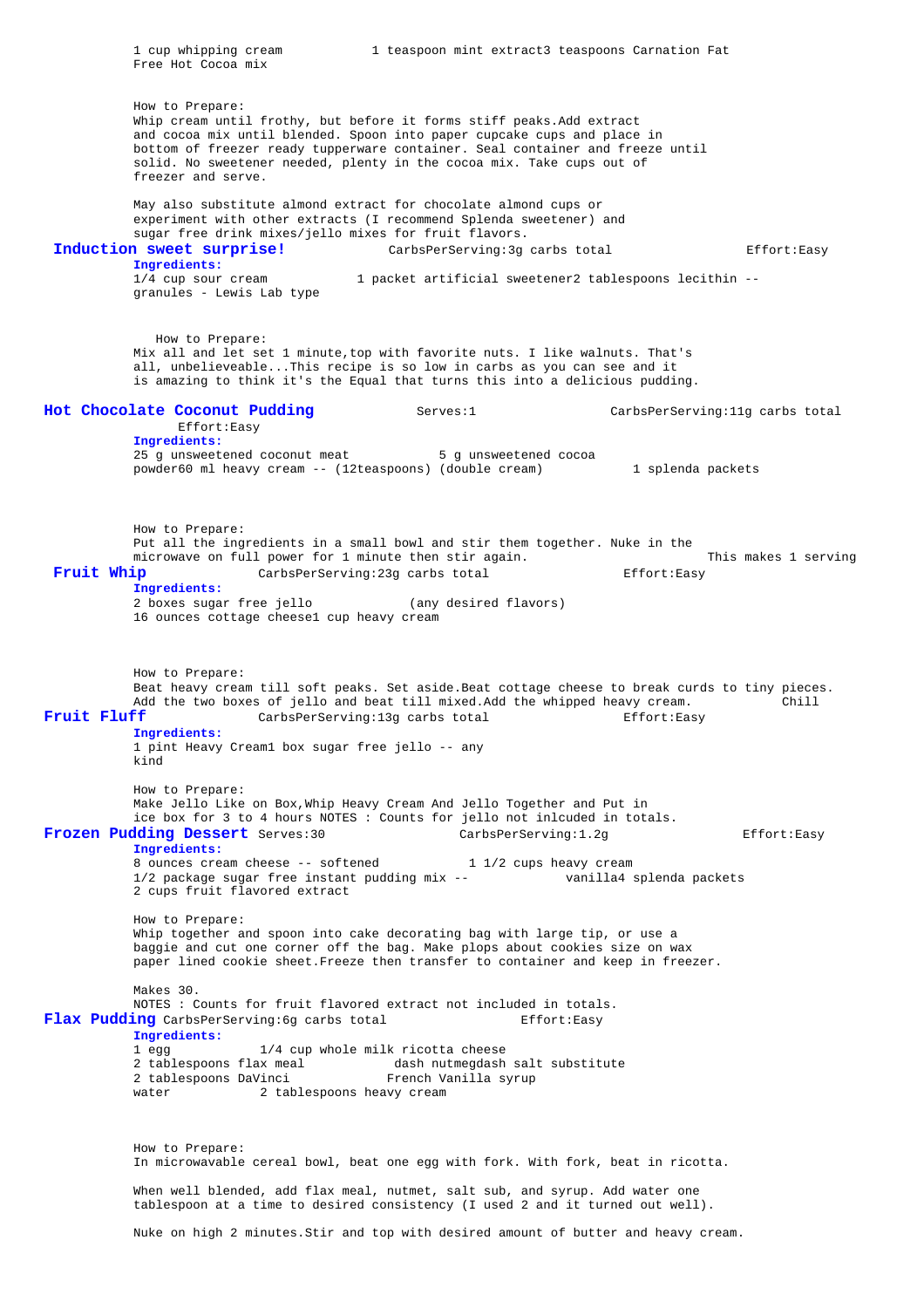**Espresso Cream Dream** CarbsPerServing:no counts provided Effort:Easy **Ingredients:**  2 shots espresso (decaf is  $OK!)$  -- (2 to 3) 2 packets sweetenerFor the topping: Whipped cream or -- better yet, clotted cream sweetener -- if the cream's not sweetened 4 raspberries -- (4 to 5) How to Prepare: Mix sweetener into espresso. Stir in 2 ice cubes to cool it and make it a bit more palatable! Put in freezer Every 30 minutes or so, stir with a fork and break up the ice that's forming. After about 2 hours of this, it'll end up a fine grainy slush. For the topping, smoosh up the raspberries and mix the sweetener into the cream. Top generously.<br>Egg Custard 2 CarbsPerServing:13g carbs total **Effort:Easy Ingredients:**  5 eggs 1/2 pint heavy cream 1/2 pint water4 teaspoons artificial sweetener -- splenda (4 to 6) 1 teaspoon vanilla cinnamom or nutmeg How to Prepare: place first 5 ingredients in blender and whip for 3-4 minutes. pour into a glass baking dish or individual oven safe dessert bowls, sprinkle with cinnamon or nutmeg or both.Bake @ 350 for 40-45 minutes or until set. Chill 1 hour and serve. This makes a great dessert as well as breakfast (eaten warm) NOTES : Counts for cinnamon or nutmeg not included in totals. Custard for Pudding or Ice Cream CarbsPerServing:14g carbs total Effort:Easy **Ingredients:**  2 cups heavy cream 2 egg yolkscocoa and splenda to taste (or otherflavorings/sweeteners) How to Prepare: Whisk together over med heat until boiling.Remove from stove, beat with beater, and add xanthan gum by the 1/2 tsp,shaking it in gently while beating until it thickens. YUM!This can also be chilled overnight and then put into ice cream maker to make a yummy ice cream with no milk. NOTES : Counts for cocoa and splenda not included in totals. **Cream Cheese & Peanut Butter Thingies** CarbsPerServing:56g carbs total Effort:Easy<br> **Ingredients: Ingredients:**  8 ounces cream cheese 1 pint heavy cream2 tablespoons sugar free peanut butter 1 package sugar free instant pudding mix -- chocolate How to Prepare: Cream the cream cheese then add other ingredients(works better if you follow the order)Spoon onto a cookie sheet(parchment paper) I spoon into a ziploc and cut off the corner and use it as a pastery bag. They come out like hersey kisses.<br>CREME BRULEE Serves:10, Serves:10,10 CarbsPerServing:14g carbs total Effort:Easy **Ingredients:**  2 cups heavy cream 4 egg yolksStevia or Splenda to taste How to Prepare: just a teeny bit (\*\*\*the real recipe only calls for 3 t sugar, so this is not a sweet pudding) Heat cream over med-low heat (you do not want to scorch or boil any of this!) Beat egg YOLKS for several minutes until foamy lemony looking Add the artificial sweetener & beat that in, Add half of the hot cream to the yolks and beat in Add back to cream in pan TURN heat DOWN and cook til thickened (should take up to five minutes) remembering not to let this boil. Cinnamon Bread Pudding **PerServing:6g carbs total** Effort:Easy **Ingredients:**  2 Slices Cheeters Brand Cinnamon Bread 1 Large Egg<br>3/4 cup Heavy CreamPumpkin Pie Spice (to taste) 1/2 teaspoon Splenda 3/4 cup Heavy CreamPumpkin Pie Spice (to taste) How to Prepare: Break up cinnamon bread into large custard cup.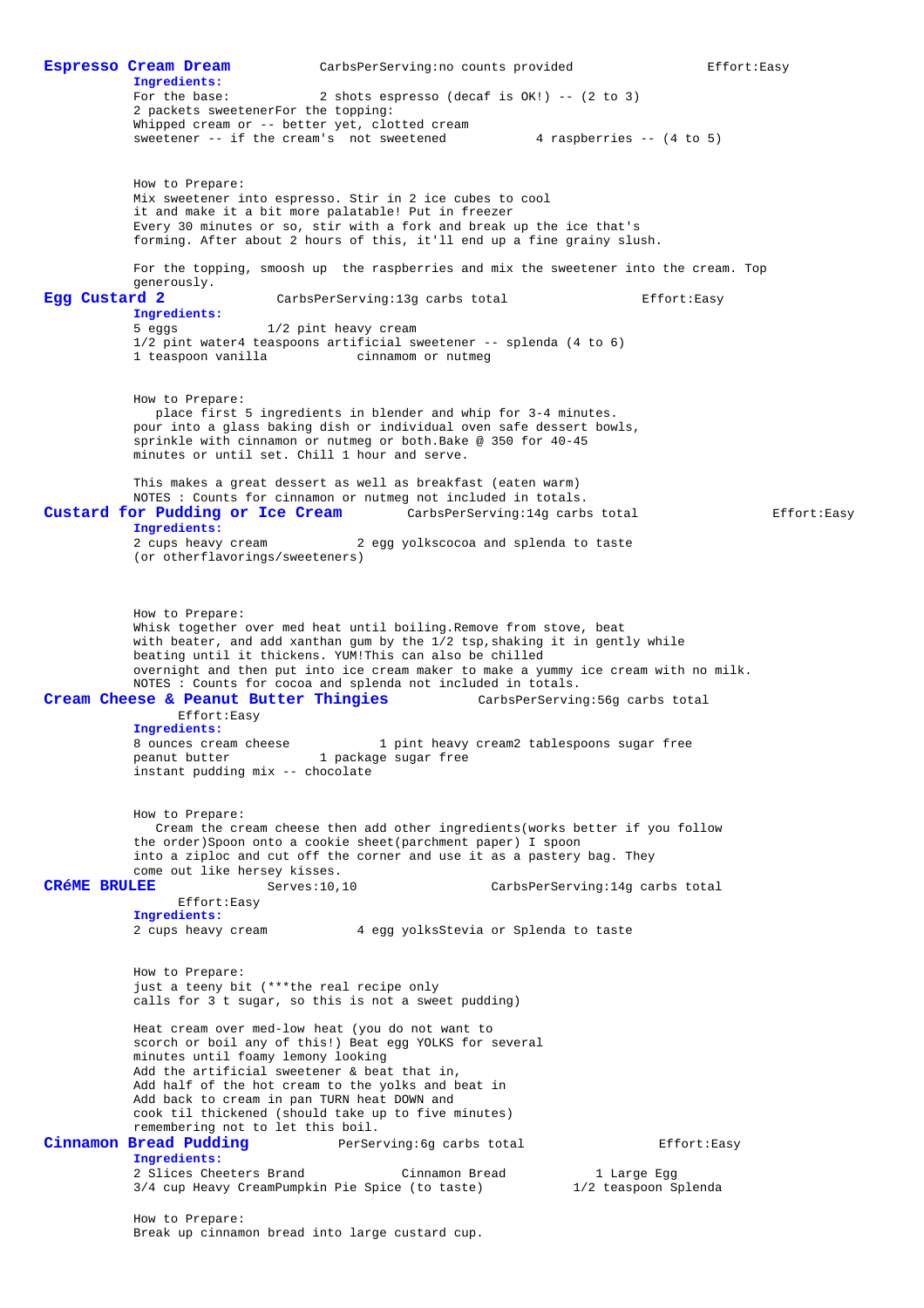Combine egg, cream,spice, and Splenda, pour over bread pieces. Place in refrigerator, for 1 hour at least. Microwave, for 2 minutes or until puffy,slightly over the top of dish. NOTES : Counts for bread and pumpkin pie spice not included in totals.

## **FISH MEALS**

**seafood chowder (NO CARBS)** Serves:4-5 CarbsPerServing:0 Prep Time: 1/2 HOUR Effort: Easy **Ingredients:**  2quarts heavycream butter/salt/pepper/haddock/clams/scallops with all juices.you can add any kind of seafood you like, Most has 0 carbs. How to Prepare: sautea all seafood in pan with butter until done, add heavy cream, enjoy!!!!!TIP- the longer it sets the better it tastes. add salt & pepper as you like. Tasty Tuna Burgers Serves: 4 CarbsPerServing: 3.5 Prep Time:10 Effort:Easy **Ingredients:**  1- 7 oz. cana tuna, drained  $1/2$  cup wheat bran  $1/2$  cup diced celery 2 tbsp minced onion1/3 cup 2 tbsp minced onion1/3 cup mayo 2 tbsp low carb ketchup 1 tsp lemon juice How to Prepare: Mix all ingredients and form into 4 patties. Spray frying pan with pam and cook like a hamburger until browned on both sides. Per burger: 153 calories 3 g fat 6.5 carb<br>3 g fiber 3.5 net carb 9 protien 3.5 net carb **Lobster Imperial** Serves:4 CarbsPerServing:3 Prep Time:30 minutes prep, 15 cook Fffort:Easy **Ingredients:**  3 pounds Maine lobster meat, cooked 1 small bell pepper, finely diced (1/2 c=4.8g) 1 tablespoon chopped canned pimiento (about 1g) 1/3 tablespoon dry English mustard<br>1/2 tablespoon salt 1/4 teaspoon white pepper 1/2 tablespoon salt 1/4 teaspoon white pepper 1/4 teaspoon white pepper 1 or 2 dashes cayenne pepper 2 eggs 1/2 teaspoon Worcestershire sauce (.5) 1/2 cup mayonnaise (and extra for spreading)(about 4.5) paprika How to Prepare: Preparation: Remove any bits of shell from the lobster meat and set aside. Combine the rest of the ingredients and mix. Fold in the lobster meat. Divide among four small ramekins/gratin dishes or baking shells. Lightly spread a coating of mayonnaise on top and sprinkle with paprika. Bake in preheated oven at 350\*F for 15 minutes or until the mayonnaise browns. Serve hot or cold. **crawfish quiche** Serves:6-8 CarbsPerServing:unknown<br>Prep Time:15 min. Effort:Average Prep Time:15 min. **Ingredients:**  2 eggs 1/2 C mayo 1/2 C half & half 2 Tbs. soy flour salt & pepper1 C grated mozzerella 1 C grated cheddar (or other) 1/3 C green onion, chopped 6 oz. crawfish tails How to Prepare: Blend left column ingredients with beater or blender. Stir in remaining ingredients (roughly chop tails). Pour into buttered pie dish. Bake at 350 for approx. 40 min. **Tilapia with Flaxseed and Parmesean Crust** Serves: 2, 10, 7 CarbsPerServing:About 2 net carbs per serving, plus the health benefits and fiber of flaxseed. Prep Time:15 minutes Effort:Easy **Ingredients:**  2 5-6 oz Tilapia filets 2 T ground flaxseed (I run mine through a coffee grinder)<br>4 T butter  $2$  T olive oil 2 T olive oil 2 cloves garlic2 T finely shredded Parmeseano Reggiano (or regular parmesean in a pinch) sea salt white pepper How to Prepare: In oven and stove safe pan or dish, heat butter and olive oil over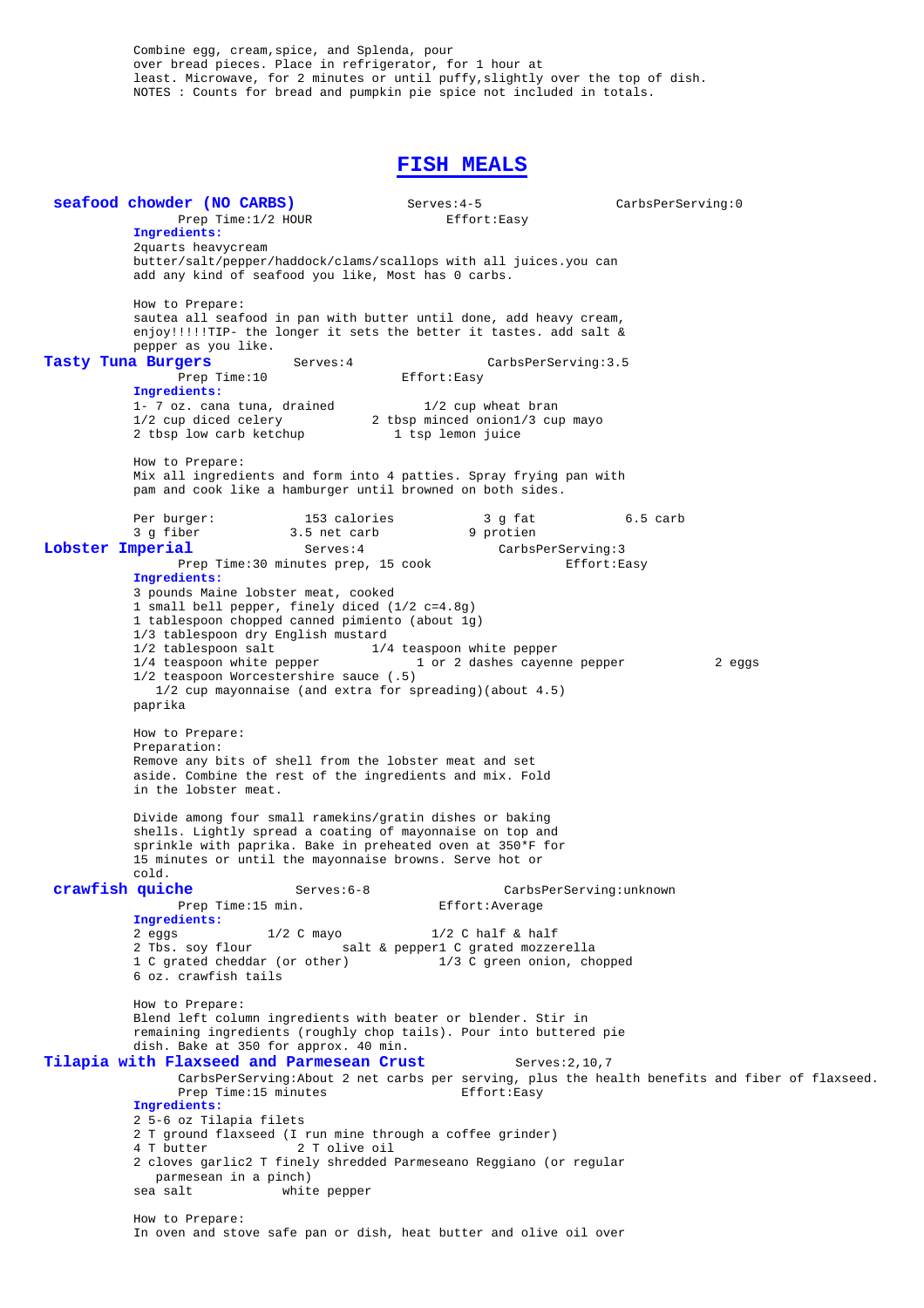```
 medium high heat. Press 2 cloves garlic (or mince) and add to 
            butter/oil. Saute until garlic is soft but not brown. Rinse and dry 
             tilapia filets. Salt and pepper filets as you wish. Place filets in 
            pan, spooning garlic butter oil mixture over them. Cover and cook 
             over medium heat until fish flakes easily with a fork--about 4 
            minutes. In a small bowl, combine flaxseed, parmesean, and salt and 
            pepper to taste. Cover tops of filets with flax mix, about 2 T on 
             each. Spoon some of the butter/oil over topping to moisten. Place 
            under broiler to brown for about 2 to 3 minutes. As pictured above, 
             I like to serve with baby spinach and Newman's Own Light Italian 
             Dressing (0 carbs for the dressing!). This is such a treat--it's 
            kind of like a tilapia scampi. Enjoy! 
Fried Fish with Pork Rind Serves:2 CarbsPerServing:16.365<br>Prep Time:20 min Effort:Easy
                 Prep Time: 20 min
            Ingredients: 
             2 tilapia (cod, scrod, or sole will also work) fillets 
             2/4 bag frito lay bakenette pork rinds 
             1 tbsp bacon bits 
             1 tbsp parmaesan or romano cheese 
            1 tbsp onion flakes 
            1 tsp garlic powder 
            salt and pepper to taste 
            1 tsp old bay seasoning 
            1 tsp cayenne or chili pepper 
             6 slices cabot garlic and herb cheese (fried crispy) 
             2 eggs 
               enough equal parts olive oil and butter to fill pan 1 cm 
            How to Prepare: 
            blend 3/4 bag bakenette pork rinds, 1 tbsp bacon bits, 1 tbsp 
            parmaesan or romano cheese, 1 tsp garlic powder or chopped garlic, 1 
             tbsp onion flakes, salt, pepper, old bay, cayenne or chili powder, 
             and crushed fried cabot garlic and herb cheddar cheese (you can use 
             any cheese, but i reccomend this savory cheese from cabot, 
             instructions below) in a food processor until you have a fine 
            powder. dip tilapia (my favorite, but cod, sole, or scrod works just 
             as well) fillets in an egg wash (beaten eggs) and then coat 
 thoroughly with "breading." fry in a large iron frying pan in olive 
 oil and butter (about 1 cm) until golden brown. this "breading" 
            tastes just like bread crumbs only ten times better. 
            fried cheese 
             Simply slice your favorite cheese fairly thin, throw it on a hot 
            griddle with some butter, and cook to desired browning level. these 
            are delicious dipped in ranch dressing. 
TUNA MELT FAST (ZERO CARBS) Serves:1,1,10,10,7 CarbsPerServing:0
                 Prep Time: Less than 5 min. The effort: Easy
             Ingredients: 
             1 can tuna (drained) 
            Mayo (use as much as you like-I use 2 T) 
            1-2 slices cheese (I like provolone or cheddar) 
            How to Prepare: 
            Mix together drained tuna and mayo in a small oven proof bowl. Top 
            with cheese. Broil on Hi for 3 min. Variation: Use a slice of Atkins 
            bread. 
            I like this better than a tuna melt- who needs soggy bread anyway? 
Broiled Halibut Serves:4 CarbsPerServing:6 (high est.)<br>
Prep Time:15-20 minutes Effort:Easy
           Prep Time:15-20 minutes<br>
Ingredients:
 Ingredients: 
2 pounds of halibut, cut into pieces 1 cup of chicken broth
 2 tablespoons of chopped parsely 1 teaspoon of tarragon or dill 
 1/2cup of grated cheddar cheese 1 egg white, beaten until foamy 
            How to Prepare: 
             *Preheat oven to 400 
             *Into an oven-save dish, arrange halibut pieces 
             *Pour in chicken broth; sprinkle fish with parsely and tarragon or 
            dill. 
             *Bake into preheated oven for 10 minutes; throw away excess liquid. 
             *Preheat broiler. 
               *In a bowl, fold grated cheese itno beaten egg white. 
             *Spread cheese mixture over halibut pieces. 
             *Broil until golden. 
Salmon Delight Serves: Two, 10, 9, 9 Prep Time: 15 minutes
                  Effort:Easy 
            Ingredients: 
1 pound of salmon 1/2 mayonase
 1/2 tsp paparika 1/2 tsp cayenne pepper 
            1 tbls dried minced onion<br>1/4 tsp chopped garlic<br>1/4 tsp kosher salt 1/4 tsp ground pepper
                                        1/4 tsp ground pepper
             1/2 tsp powdered mustad 
            How to Prepare:
```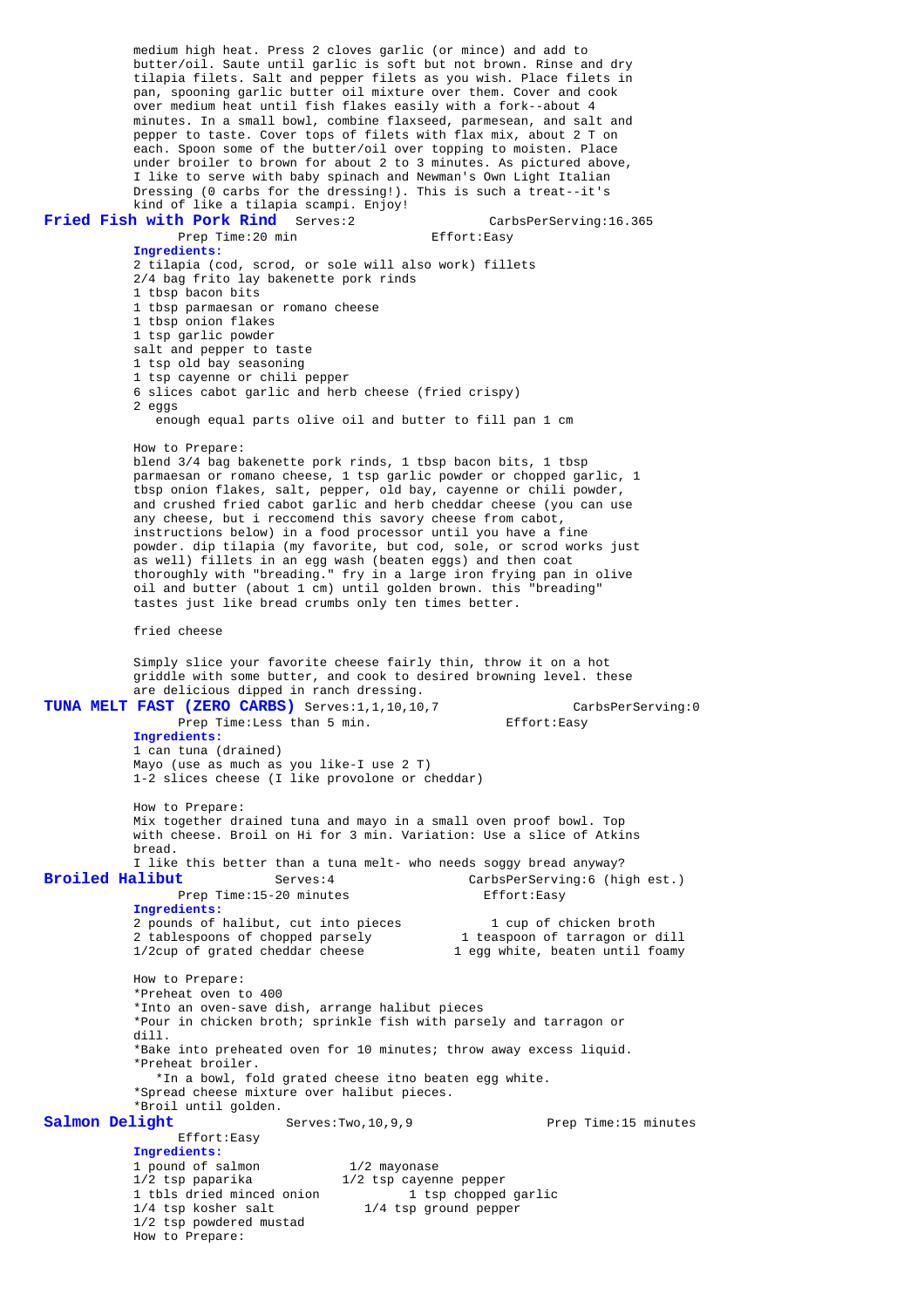Mix all ingredients in a bowl and let set in the frig for 1 hour. This lets all the flavors intenseify. Place the salmon on a sheet of aluminun foil, skin side down, take the mixture and cover the salmon completely. rap the foil so it is sealed and leaves a pouch for the salmon to steam. Place in a preheated (350) and let cook for approximetly 35-45 minutes, depending on the thickness of the salmon. **Sante Fe Salmon** Serves: 2-4 people, 10 CarbsPerServing: 1 can of Rotel has 4 carbs Prep Time:15 min  **Ingredients:**  1/2 Lemon Pinch of Salt & Pepper 1 1/2lbs. Fresh Salmon Fellet1 can of Mexican Rotel 1/2 cup Mayo How to Prepare: Mix mayo and Rotel. Rub the Salmon with salt,pepper, and lemon. Coat both sides of Salmon with mixture and place in preheated skillet. Scope the rest of the mixture on top of the fish. Cook for 3-6 minutes on each side or unitl done and enjoy!!!!! **Delicious Tuna Patties** :Makes ~4 patties Prep Time:10 minutes Effort:Easy **Ingredients:**  2 cans tuna fish 1/2 can fried onion (I use French's) salt & pepper to taste (I like to use Jane's Crazy Mixed Up Salt)1 egg 1/2 stick celery finely chopped soy sauce or Asian dressing soy sauce or Asian dressing (optional) How to Prepare: Mix ingredients, shape into patties and fry in pan with olive oil until browned. Drizzle with a little soy sauce or Asian dressing if desired. **Tuna pie** Serves:8,7 CarbsPerServing:3 Prep Time:10 minutes Effort:Easy **Ingredients:**  1 1/2 C. Flour = 1C. Atkins Bake Mix 1 1/2 C. Grated Cheddar Cheese, divided 1 Tsp. salt 1 Tsp. paprika 1 stick butter, softened 2 6Oz. cans of Tuna packed in water, drained 3 eggs1 C. Sour cream 1/4 C. Mayonnaise 1/4 C. Green pepper, chopped 1 small onion, chopped fine How to Prepare: Preheat oven to 400 degrees. Butter a ten inch deep dish pie pan, and set aside In a medium bowl, combine the flour,1C. cheese,salt and paprika. Cut the butter in with pastry blender. Reserve one cup on mixture to put on top. Press the rest on to the bottom and up the sides of the pie pan. Arrange the drained tuna on top of the crust. Beat the eggs with a mixer until they are light and fluffy. Stir in the sour cream and the remaining half cup cheese, mayonnaise, green pepper and onion. Pour over tuna and sprinkle with the reserved crumb mixture. Bake for 35 to 40 minute. Let stand for 15 minutes before cutting and serving. **Mussels!** Serves:1 CarbsPerServing:4 Prep Time:10 mins Effort:Easy<br> **Ingredients: Ingredients:**  2 Pounds of Mussels 1 tbls spoon of butter squeeze of lemon or lime 2 cloves of Garlic minced How to Prepare: Sort your Mussles, If a Mussle is wide open it is bad and must be tossed, a little open is ok.. if you squeeze it shut and it stays shut.. To steam your mussels you just put a little water in a big pot and bring it to a boil dump in the mussels and cover for about 2-5 mins, they are done when they are wide open and white/solid looking on the inside. Remove mussels from heat and start pulling them from thier shells. remove any debris like seaweed or whatever that might be inside.. in a bowl melt the butter and garlic in the microwave for 45 secs pour over your mussels squeeze a little juice on em and ENJOY!!!... you could also stick this on Spegetti Squash im sure! **Crab & Artichoke Cheese Puff** Serves:1 CarbsPerServing:4 net gr<br>Prep Time:5 min prep / bake time 20-25 Effort:Easy Prep Time:5 min prep / bake time  $20-25$  **Ingredients:**  1/2 6-oz can Lump White Crab Meat- drained/patted dry; 1/2 cup Artichoke Hearts- chopped (I use canned/NOT marinated); 1 tsp garlic powder;1/2 cup Sargento Pizza Double Cheese (mozzarella/cheddar); 1/2 cup grated Parmesan Cheese; 1/2 cup mayonnaise. How to Prepare: Spray a small bakeware bowl with Pam (non-stick spray). Add all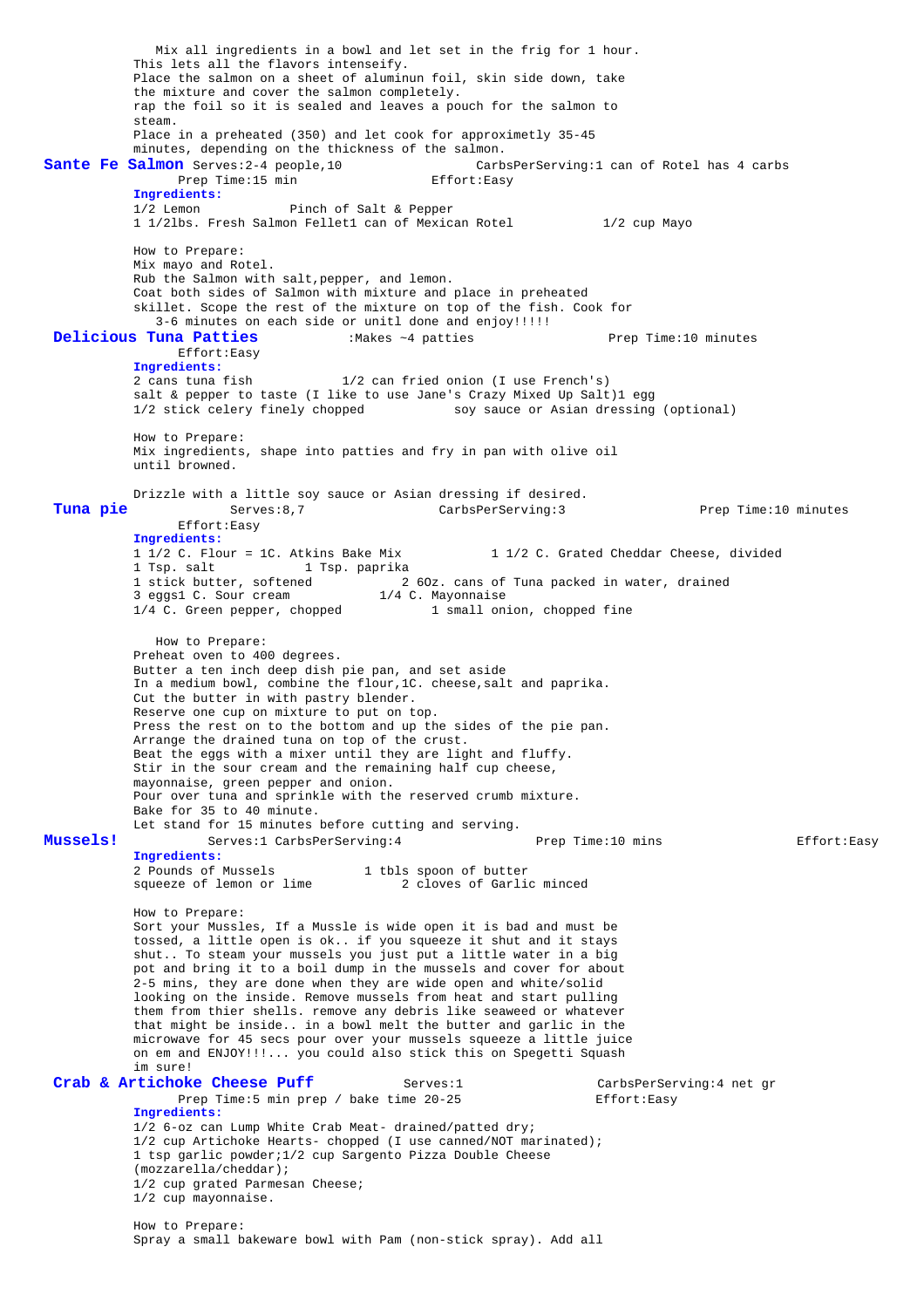ingredients & stir until well mixed.

 Bake 20-25 minutes in 350 degree oven. Very rich. Enjoy. **Shrimp Dumplings** Serves:four CarbsPerServing:5gr.?<br>Prep Time:20 min. Effort:Easy Effort:Reserving:5gr.? Prep Time: 20 min. **Ingredients:**  One lb cooked shrimp;chopped..2 chopped scallions. 2 slices chopped gingeroot . dash 5 Chinese spice power. mix wellRound Wonton Wrappers . good quauity chicken broth seasoned with ginger a little garlic. chopped parsley. How to Prepare: to assemble; place a slight teaspoon on one moistened wrapper ; seal with another.Steam dumplings until done in electric steamer.cool slightly add to prepared broth. **Ceviche** Serves:Depends on how much shrimp you use Effort:Easy **Ingredients:**  cilantro onion tomatoe Lime juice (fresh)<br>pepper garlic Jalepenos (optional) salt pepper garlic Jalepenos (optional) How to Prepare: Peel and wash shrimp. dice all veggies and drop in same bowl with shrimp. Add lime juice and add seasoning- salt, pepper, garlic powder to taste. let sit for 10 to 15 minutes and when shrimp is pink, ready to eat! **Salmon Patties for People Who Don't Like Fish** Serves:4,10,10<br>CarbsPerServing:3.0 Prep Time:30 mins. CarbsPerServing:3.0 Prep Time:30 mins. Effort:Average Ingredients: **Ingredients:**  2 cans red salmon 1-1/2 c. finely crushed pork rinds (divided) 1 clove garlic, minced 2 large eggs4 tbsp. Parmesan cheese 1/2 c. heavy whipping cream 1 tsp. Worcestershire sauce 2 tbsp. unsalted butter 2 tbsp. canola oil How to Prepare: Carefully flake the salmon into a bowl, discarding any small bones, cartilage and skin. Set aside. In another bowl, combine the garlic, eggs, cheese, cream and Worcestershire sauce. Fold these ingredients into the salmon with a rubber spatula. Fold in 1/2 cup of the crushed pork rinds. Place the remaining cup of pork rinds on a dinner plate. Form the salmon mixture into 8 patties. Carefully coat them with the pork rinds. Refrigerate, loosely covered, for 1 hour. Melt the butter with the oil in a 10-inch nonstick skillet over medium heat. Cook the salmon patties, four at a time, for 3 to 4 minutes per side, pressing down slightly on them with the back of the spatula and add more butter or oil to the skillet if necessary. Remove to paper towels to drain. Serve with a mixture of mayonnaise and Dijon mustard for dipping. **shrimpcado delight** Serves:1-2 Prep Time:approximately 15 minutes total Effort:Easy **Ingredients:**  shrimp, peeled, one serving(already cooked, detailed) butter  $1/2$  -2 tbls garlic, about 3-4 cloves already oven roasted in garlicmushrooms about 1/2 cup (desired amount Lemon juice to taste(1/2fresh) 1 med avacado (cut into small bite size cubes salt and pepper to taste How to Prepare: Saute the garlic and oily garlic with mushrooms for approximately 3-5 mins. Add shrimp til warmed through (3 mins) Add avacado at last so you dont over cook it,about 3-5 mins depending on you, keeping it's texture non mushy. Lemon squeezed over top, and salt and pepper to taste, stir fry until warm through and serve alone. Very filling and yummy **Mexican Shrimp II** Serves:4-6 ,10 CarbsPerServing:unknown Prep Time:20 minutes if shrimp is peeled and cleaned exact effort:Easy  **Ingredients:**  2 tbl olive oil 1 tbl chopped garlic 2 regular cans of diced tomatoes with green chiles 2 cups mozz. cheese How to Prepare: Fry shrimp with garlic in olive oil until shrimp turns pink. Drain cans of tomatoes and add to skillet. Bring to boil. Turn down heat and add cheese. Serve when cheese melts. Quick and easy!!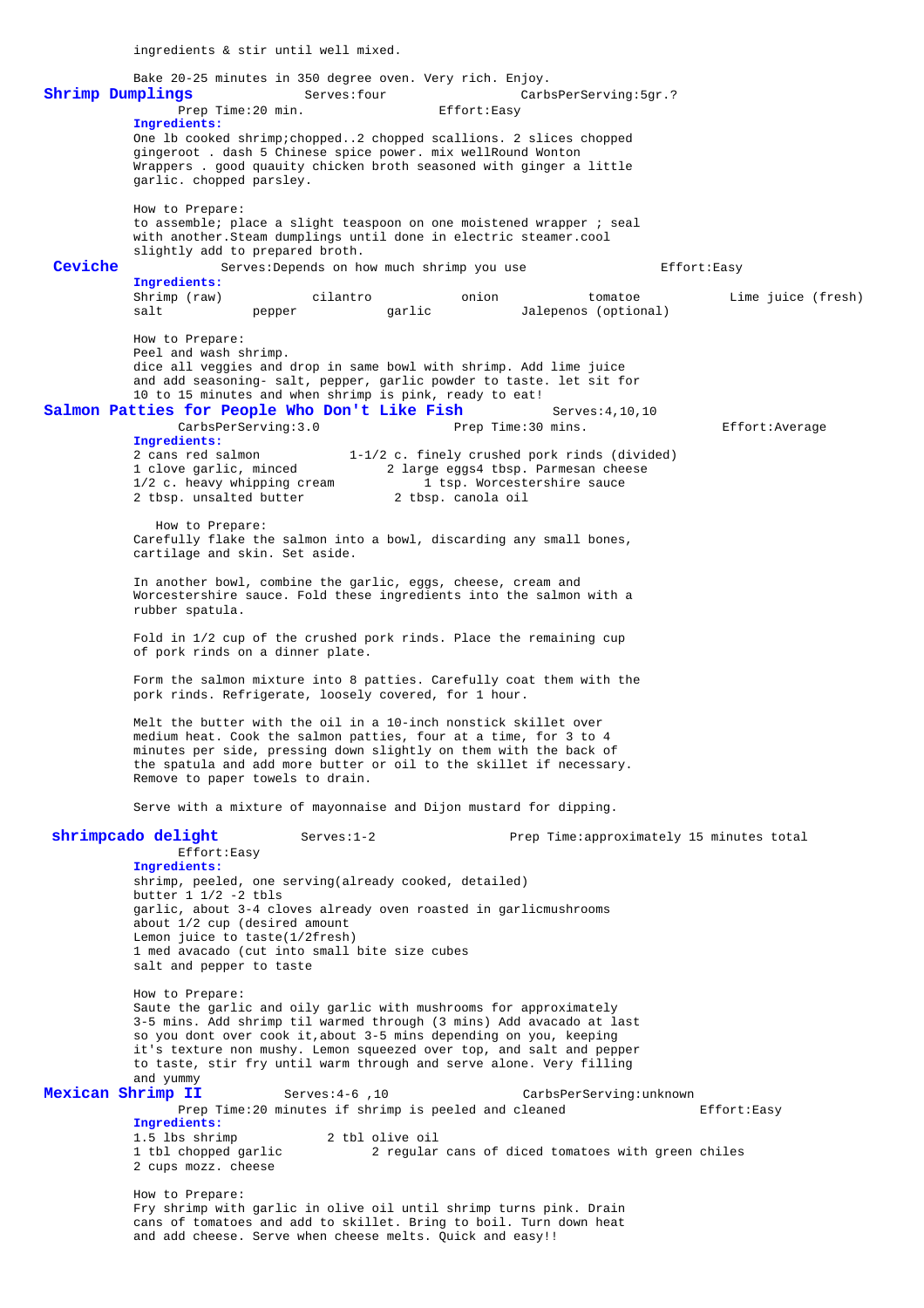**Salmon Patties** Serves:10 **Effort:Easy Ingredients:**  16 oz Can of Pink Salmon, drained 1 Large Egg<br>1 teaspoon of ground Black Pepper 1/2 cup of Dry Grated Parmesean Cheese 1 teaspoon of ground Black Pepper 1/2 cup of Dry Grated Parmesean Cheese 1 teaspoon of Dillweed, dried Peanut Oil for frying How to Prepare: Mix Salmon, Egg, Cheese, Dillweed and Black Pepper well. Form into 9 patties. In Large non-stick skillet, add enough peanut oil to cover bottom and heat to a medium-high heat. Add Salmon patties and fry on each side till a golden brown. Caution: While cooking Salmon Patties...they are known to pop and splatter grease everywhere. Cuss words generally follow. Nutrient Info for entire recipe: Calories: 834 Fat: 43 Sat: 17 Poly: 8 Mono: 14 Carbs: 4 Fiber: 1 Net Carbs: 3 Protein: 101 Creamy Shrimp And Veggies Serves: 2-4 depending on how hungry you are! CarbsPerServing:25 total Prep Time:15 min Effort:Easy **Ingredients:**  1 pound shrimp cooked and peeled 1 Bag Frozen Birds Eye Red Peppers/Broccili/Mushroom and Onion 1 tbsp Butter 1/3 Cup of Cream 1 tsp Garlic 1 tbsp Parmesan Cheese How to Prepare: Sautee Frozen Veggies in Butter until warm. Add shrimp, cream, and garlic Simmer on low-Med heat until veggies are done and mix is heated thru.. top with Parmesan cheese and serve! **No carb Cheesy Shrimp Delight** Serves: Just me, 10, 10, 10 CarbsPerServing: 0 Prep Time:10 min Effort:Easy<br> **Ingredients: Ingredients:**  8 Large peeled shrimp 12 Tbl butter 1/4 cup parmesan cheesedash salt & pepper 1 tbl-garlic powder How to Prepare: First clean shimp well, melt butter in a sauce pan, add shpimp, salt pepper and garlic, stir fry until shrimp is pink add parmesan, and stir until melted. use a non stick pan. This is yummy with no carbs **Best Tuna Casserole** Serves: 4,10 CarbsPerServing: 14.5 Prep Time:40 minutes Effort:Easy  **Ingredients:**  2 packets Proslim pasta 1 cup celery -- chopped 1/3 cup onions -- chopped 1 (10 3/4 ounce) can cream of mushroom soup, condensed 3/4 cup heavy cream Serves 4.<br>Calories: 435.4 Carbs: 14.5 Dietary Fiber: 2.1 1 (9 1/4 ounce) can tuna in water, canned 2 tablespoons butter 3 tablespoons Parmesan cheese How to Prepare: Cook the pasta according to the directions on the package but remove after 5 minutes instead of 6. Drain and set aside. Meanwhile, preheat the oven to 375 degrees. Place the butter in the sauce pan and let melt. Add the celery and onions. Cook and stir over medium heat until tender. Stir in the condensed soup and cream. Then gently stir in the pasta, tuna and parmesan. Transfer the mixture to a 1 1/2-quart casserole dish. Bake for 25 minutes or until heated through. Salmon Pate **Example 2018** Effort: Easy **Ingredients:**  1 lge can salmon1 pkg cream cheese (8 oz.)3 T mayonnaise1 T liquid smoke (or more)Sm. can of chopped Black Olives How to Prepare: Remove the larger bones from the salmon and blend with mayonnaise and softened cream cheese. Add the liquid smoke (we like a little more than 1 T) and blend. Stir in desired amount of chopped olives.<br>Fish Pate CarbsPerServing:no counts provided Effor CarbsPerServing:no counts provided extended Effort:Easy **Ingredients:**  Cod -- steamed, baked, broiled, or leftover - minced finely celery -- chopped fine, to taste salt and pepperonion salt any other seasoning you might like mayonnaise -- just enough to make stick together, or to taste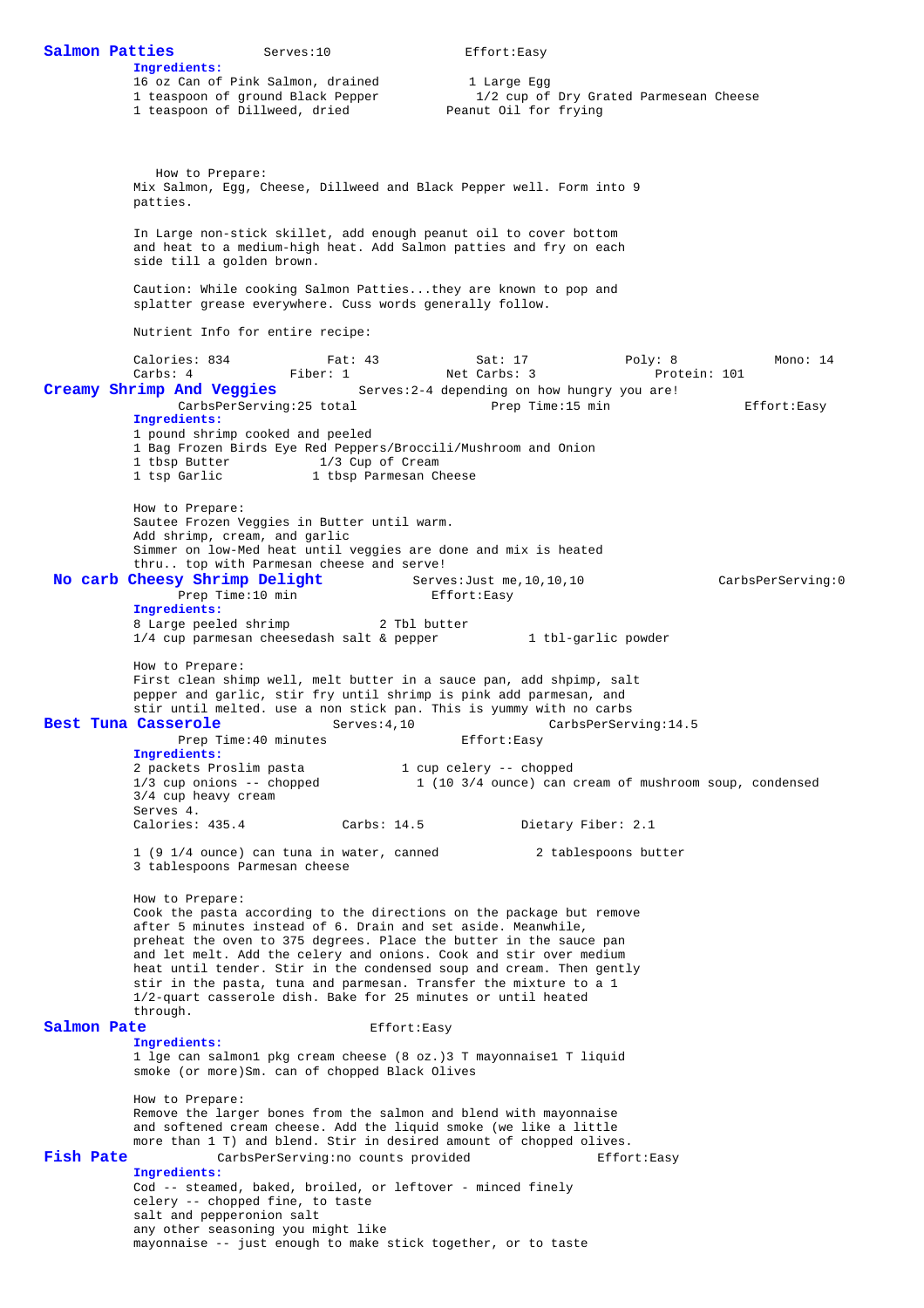How to Prepare: The restaurant served it with breadsticks and crackers. I usually serve it with celery sticks--unless of course I eat it with a spoon for lunch! NOTES : Carbs for celery not included (2.2 per diced 1/2 cup) NOTES : Carbs for celery not included (2.2 per diced 1/2 cup)<br>**Anise Shrimp with Zuchinni Ribbon Noodles** Serves:10,9,8,5 CarbsPerServing:3 total recipe excluding zucchini noodles and anise Effort:Easy **Ingredients:**  1/4 cup butter 1 teaspoon dried parsley -- flakes 2 cloves garlic -- crushed.. I used garlic salt to tasted instead.. lower carbs 1 teaspoon dried anise<br>1/4 teaspoon ground pepper 12 jumbo shrimp 1/4 teaspoon ground pepper How to Prepare: Melt butter in skillet, add parsley, garlic, anise & pepper. Melt & set aside. Clean shrimp, place between paper towels to dry. Just before you are ready to serve dinner, reheat butter mixture, add shrimp, cooking for 2 minutes on either side. Asparagus with Salmon Sauce Serves: 5, 4, 4 CarbsPerServing: no counts provided Effort:Easy **Ingredients:**  1 1/2 Cups Heavy Cream 1 pound fresh salmon2 tablespoons salmon cream cheese Asparagus How to Prepare: Cook Salmon until barely done. Put Cream in pan and heat, add cream cheese, cook until melted. Add flaked (or chunked fish) Heat through and sauce has thickened. Pour over cooked Asparagus. **Bacon-Wrapped Scallops** Serves: 9,8 CarbsPerServing: 12 total recipe Effort: Easy  **Ingredients:**  1 pound sea scallops -- bay scallops are too small1/2 pound bacon -- (1/2 to 3/4) How to Prepare: Preheat oven to 450\*. Rinse your scallops in cold water. Cut your bacon into three sections. Wrap a piece of bacon around each scallop. Secure bacon together with a toothpick. Place on a baking sheet. Bake until your bacon is brown and crispy (Not too cri spy though) **Baked Mustard/Mayo Fried Fish** CarbsPerServing:4 total recipe Effort:Easy  **Ingredients:**   $4$  fish fillets  $- - (4$  to 6)  $1/4$  cup mustard 1 cup mayonnaise1/2 large bag plain pork skins -- smash with rolling pin fresh ground pepper How to Prepare: Mix mayonnaise and mustard together to make a sauce. Cover fillets with sauce, then coat each side of the fllet with the smashed up pork skins. Put these in the oven on 350 and bake for approximately 15 to 20 minutes. Season to taste with fresh pepper. Enjoy! May use with poultry too! Adjust cooking time accordingly. **Basil-Tomato Tuna Steaks** CarbsPerServing:7 total recipe Effort:Easy  **Ingredients:**  1 tablespoon olive oil -- or canola oil 4 tuna steak -- or salmon 1/2 teaspoon salt 1/8 teaspoon pepper1/3 cup fresh basil leaves -- loosely packed 1 medium tomato -- chopped 1/4 cup shredded mozzarella cheese How to Prepare: In a large nonstick skillet, heat oil over medium heat. Add the tuna steaks; cook for 3 minutes on each side or until fish flakes easily with a fork. Transfer to a broiler pan. Sprinkle fish with salt and pepper. Cover with basil leaves. Top with tomato and cheese. Broil 4-6 in. from heat for 2 minutes or until the cheese is melted. **Cedar Plank Salmon** Serves:10,10,10,8 CarbsPerServing:0 total Effort:Easy **Ingredients:**  1 large salmon fillet -- with skin salt/pepperhot pepper oil cedar planks How to Prepare: For the cedar planks: I buy a 8' plank that is 8" wide and 1" thick. You MUST buy "Untreated Cedar" planking. Have the lumber yard cut the plank into 10"-12" pieces. Soak one of the cedar plank pieces in water for at least 2 hours (do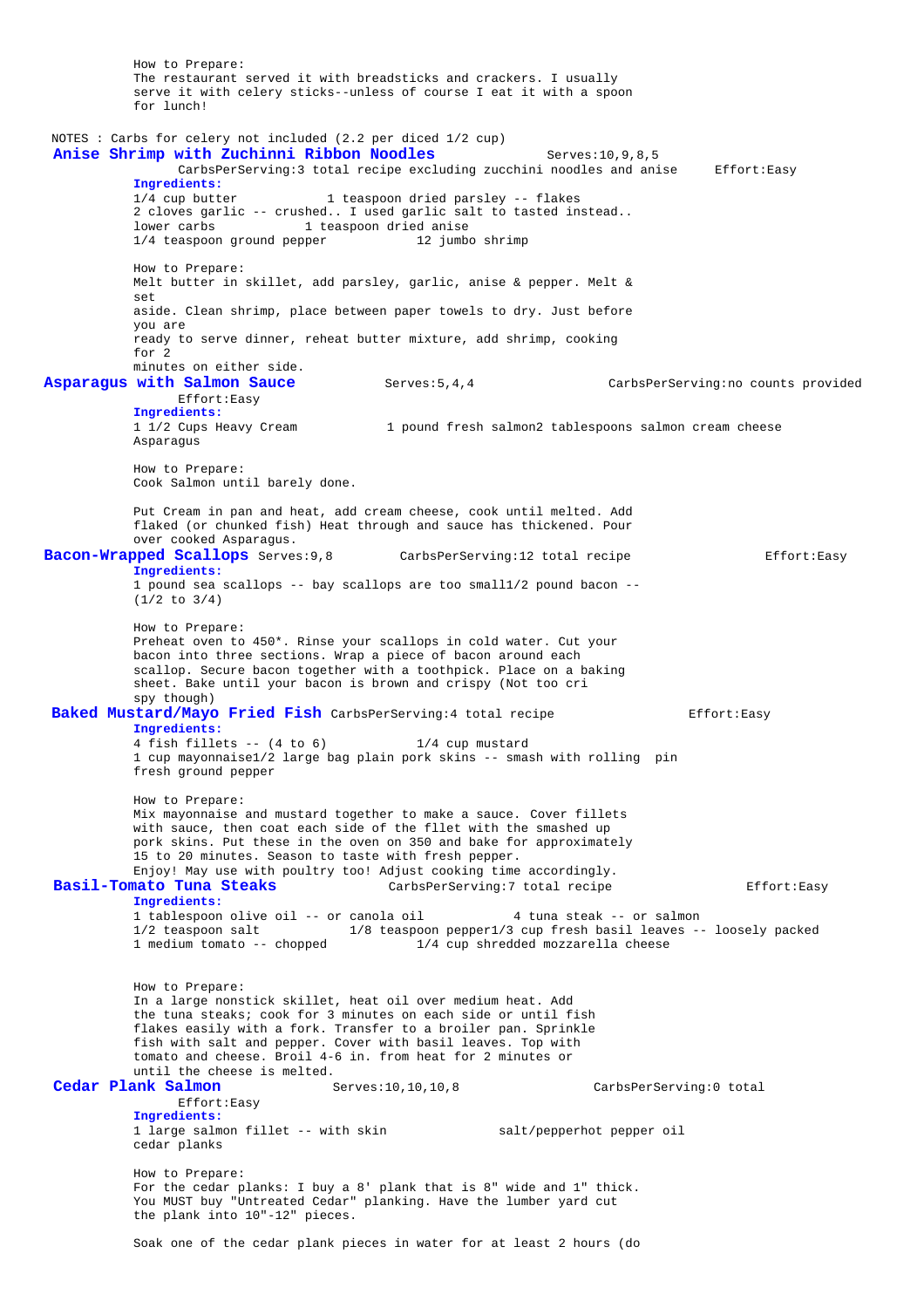this in anything but your kitchen sink!) Place the salmon fillet skin side down on the plank, brush liberally with hot pepper oil, then salt and pepper to taste. Place the plank on a hot grill and reduce heat to medium. Grill for about 15-20 minutes (depending on thickness of fillets and how well done you like it). DO NOT FLIP/TURN THE FISH! **Cheesy Salmon Loaf** Serves: 9 CarbsPerServing:6 total recipe excluding shredded cheese Effort:Easy  **Ingredients:**  1 can salmon 1 egg -- beaten 1/2 cup heavy cream 1/2 teaspoon salt 1/2 teaspoon pepper2 tablespoons melted butter 1 tablespoon lemon juice 1 1/2 cup shredded cheese How to Prepare: Combine all ingredients and put into greased breadpan. Bake at 350 F for 30 minutes. **Cajun Fish** CarbsPerServing:44 total recipe Effort:Easy  **Ingredients:**  1 1/2 pounds flounder fillets -- or other white fish 14 1/2 ounces tomato sauce 1/2 small green bell pepper -- siliced thin 2 cloves garlic -- minced 1/2 cup onion -- sliced thin2 tablespoons olive oil 1/2 teaspoon salt 1/2 teaspoon black pepper 1 pinch cayenne pepper 1 each salt and pepper -- to season fillets How to Prepare: Heat oil in a large skillet and saute garlic, bell pepper and onion until limp and very fragrant. Remove veggies and add fillets. Let saute for 2 minutes, then turn. Add veggies and remaining ingredients over fish, cover and reduce heat to low and let sim mer for 15 minutes.<br>Cheesy Salmon Loaf Serves:9 CarbsPerServing:6 total recipe excluding shredded cheese Effort:Easy **Ingredients:**  1 can salmon 1 egg -- beaten 1/2 cup heavy cream 1/2 teaspoon salt 1/2 teaspoon pepper2 tablespoons melted butter 1 tablespoon lemon juice 1 1/2 cup shredded cheese How to Prepare: Combine all ingredients and put into greased breadpan. Bake at 350 F for 30 minutes.<br>Chili Fried Prawns CarbsPerServing:12 total recipe **Effort:Easy Ingredients:**  150 grams shrimp  $- -$  (150 to 200) 2 cloves garlic -- chopped2 tablespoons Butter Salad to serve with extra-virgin olive oil to dress How to Prepare: Chop the chili and fry gently in butter for a minute or two. Add the prawns and garlic and cook on a high heat for 3-4 minutes until prawns are cooked. Add lemon juice and cook for a further 30-60 secs. **Clams Cassino** Serves:10 CarbsPerServing:12 total recipe **Effort:Easy Ingredients:**  1/4 pound bacon -- fried, drained and crumbled 1 can clam, canned -- drained, minced or chopped 1/2 cup shredded sharp cheddar cheese2 tablespoons lemon juice 1 dash garlic powder 1 dash parsley flakes How to Prepare: mix above ingredients. form into small balls and press into clam shells. sprinkle top w/ paprika. bake 350 for about 20 minutes. **Crab and Salmon Cakes** CarbsPerServing:5 total recipe Effort:Easy **Ingredients:**  6 ounces salmon fillet -- skinned, cut into strips 1/4 cup heavy cream 1 teaspoon salt 1/4 teaspoon pepper 1 pound lump crabmeat1/4 cup tomatoes -- seeded, finely diced -or rotel tomatoes with green chilis 2 tablespoons fresh chives -- chopped 2 tablespoons fresh parsley -- chopped 1 tablespoon olive oil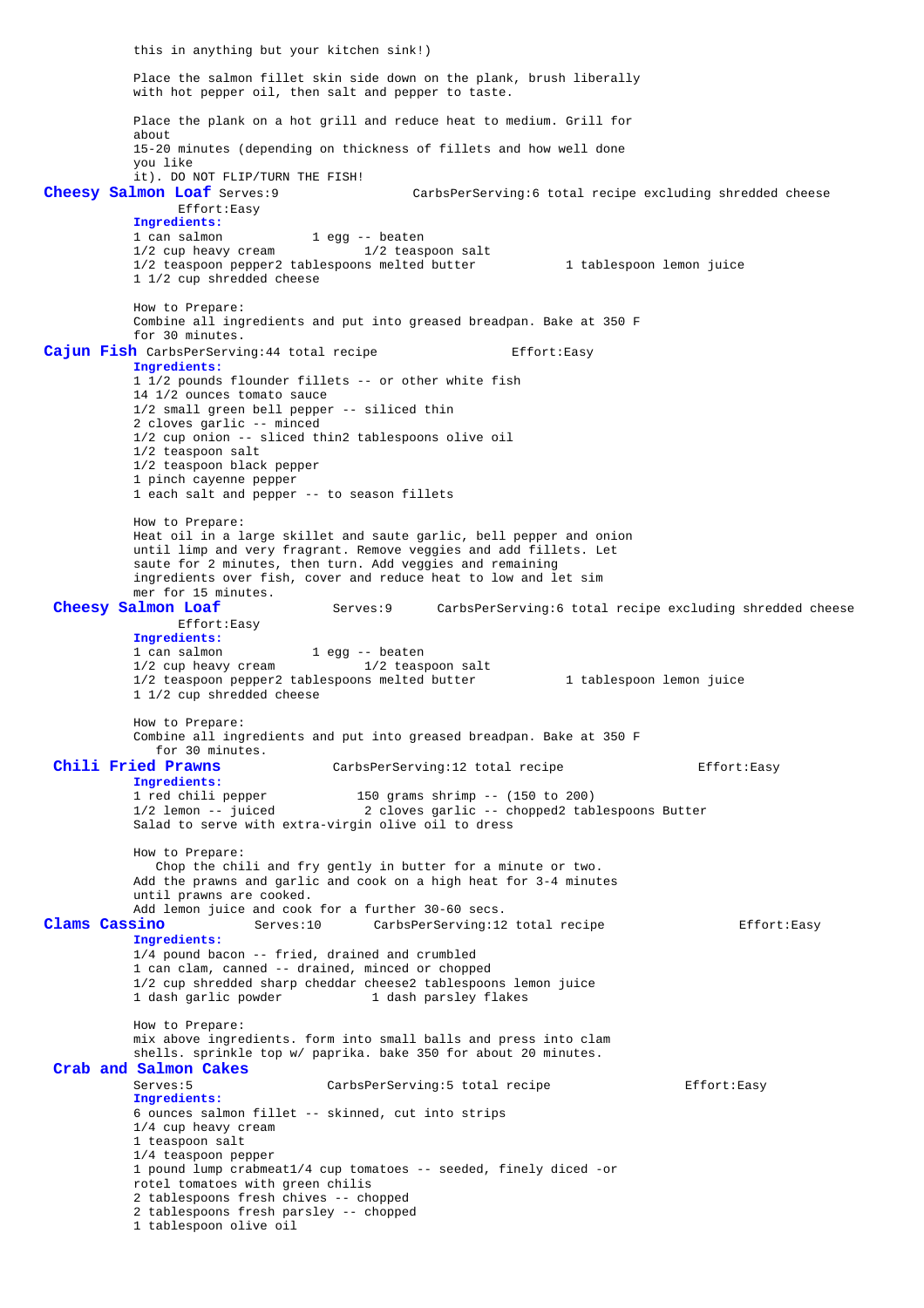How to Prepare: In food processor, pulse salmon strips until finely chopped. With machine running, slowly add cream, salt, and pepper; process until smooth. Transfer to a medium bowl; stir in crabmeat, tomato, chives, and parsley until well blended. Shape and flatten into 8 3-inch round cakes. In large non-stick skillet, heat oil over medium-high heat. Fry 2-4 minutes per side to brown. Drain on paper towel. Makes 4 servings. **Crispy Snapper and Shrimp Balls** CarbsPerServing:11 total recipe excluding dipping sauce Effort:Easy  **Ingredients:**  1 pound red snapper -- fillets 1 pound shrimp -- peeled and cleaned 1/2 cup finely chopped green onions 1 clove garlic1/2 cup protein powder -- plain flavor/may need more or less 1/4 cup heavy cream 1 large eqq eavenue of the read of the read of the read of the read of the read of the read of the read of the read of the read of the read of the read of the read of the read of the read of the read of the read of the read of the rea 1/2 teaspoon salt and pepper -- each oil for frying How to Prepare: In a food processor, finely chop everything except the oil and protein powder. Stir in powder until the mixture can be formed into firm balls(your choice on size- large marble to golf ball size). Heat oil to 350 in a deep fryer. Fry balls for approximately 5-6 minutes or until nicely browned. Drain well on paper towels. Oriental type dipping sauce: 2tablespoons dijon mustard, 1/4 cup mayonnaise, 2 tablespoons soy sauce, 1 tsp hot pepper sauce(more or less to taste). **Curry Shrimp** CarbsPerServing:55 total recipe Effort:Easy  **Ingredients:**  2 large onions -- sliced 1 1/2 pounds shrimp 2 tablespoons olive oil salt and pepper -- to taste 2 tomatoes -- ripe, peeled, seeded and chopped 1 red bell pepper -- or yellow, chopped 1 tablespoon minced garlic 2 tablespoons minced fresh cilantro 1 tablespoon fresh lemon juice1 tablespoon ground cumin 1 teaspoon ground coriander 1 teaspoon black pepper 1 teaspoon ground turmeric 1/2 teaspoon fenugreek seed -- ground ground red pepper -- to taste How to Prepare: This is very spicy, like curry you would get in London. You can eat it like a "stew" and serve it to your spouse over rice if he/she is not also on the diet. BTW, I got this out of Joy of Cooking, pg 515. Slow-cooked onions and shrimp stock make this curry rich and flavorful. Place onions in a large, heavy saucepan or large, deep skillet: Cover and cook over med-low heat, stirring every 10 minutes, until the onions begin to brown and almost stick to the pan, about 30 min. Meanwhile, peel shrimp Simmer the shells in just enough water to cover for 10 min. Strain and measure 1 c. stock (save rest for thinning it out later) To the onions add olive oil salt and pepper Increase heat to med and cook, stirring occasionally, until the onions are deep brown and very tender, almost falling apart. Add the shrimp stock along with all other ingredients except shrimp. Bring to a boil over mid-high heat. Reduce the heat to med-low and cook, stirring occasionally, until the tomatoes break up and the mixutre is very saucelike. Taste-adjust seasonings. Stir in the shrimp and cook until pink and firm, 3-4 minutes. Garnish with cilantro **Deep Fried Fish** CarbsPerServing:no counts provided Effort:Easy **Ingredients:**  How to Prepare: 1. Select a type of fish you enjoy. I use Red Snapper. 2. Debone it thuroughly. 3. Cut into small chunks. 4. Soak small chunks in beaten eggs. 5. Roll fish in grated parmesan cheese. 6. Deep fry until done. (with Red Snapper it's about 8 minutes) **Delicious Seafood casserole**  CarbsPerServing:16 total recipe excluding sherry, parmesan and lemon juice Effort:Easy **Ingredients:**  1/2 pound lobster meat 1/2 pound crab meat 1/2 pound sea scallops 1/2 pound jumbo shrimp 1/2 pound jumbo shrimp<br>1/2 pound jumbo shrimp<br>1 tablespoon old Bay Seafood seasoningsalt/pepper dry sherry 1/4 cup mayonnaise 1/4 cup flax meal parm cheese fresh lemon juice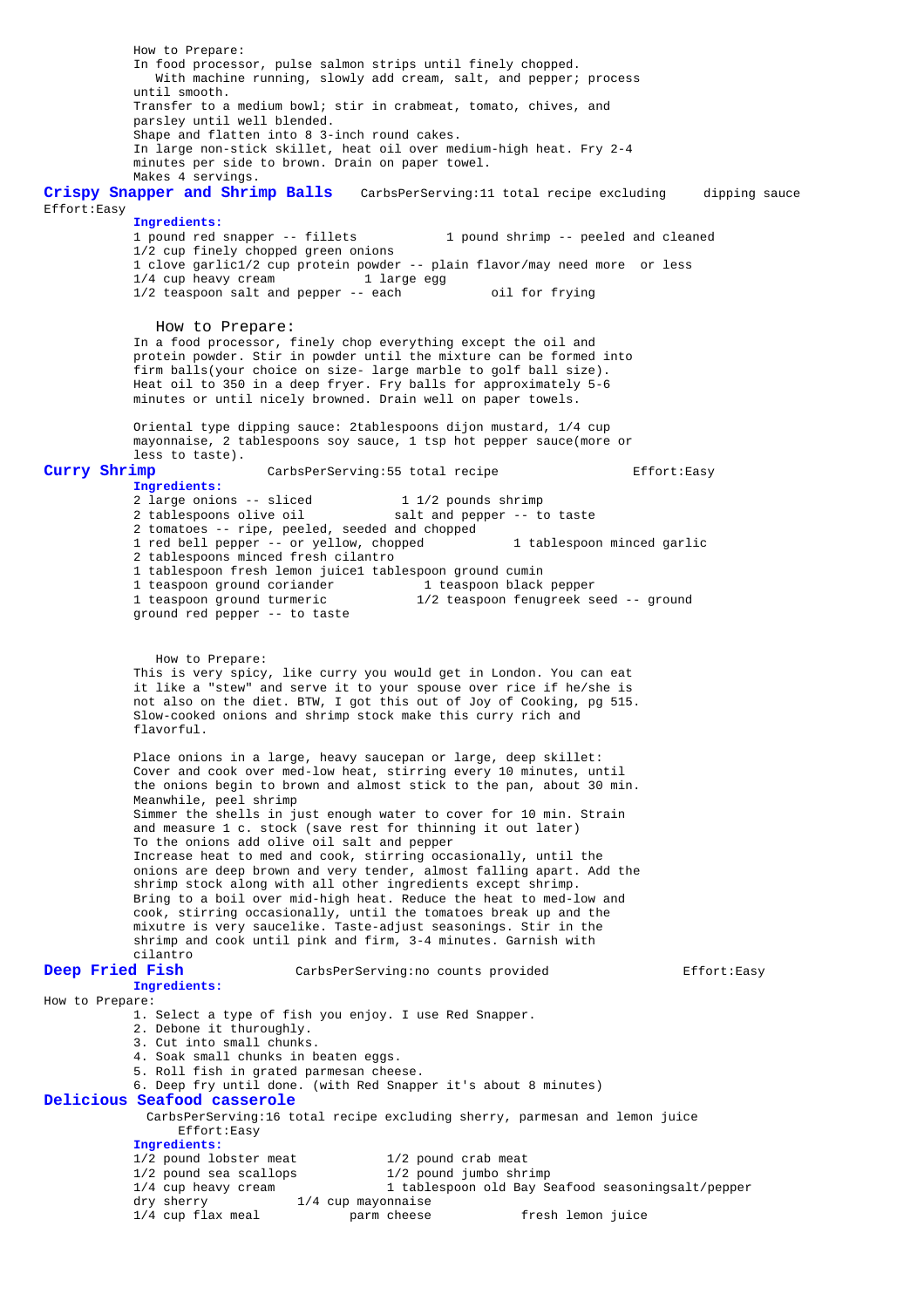How to Prepare: chop up the lobster meat and scallops to about 1/4 inch in size, de-shell the crab and de-vein the shrimp. saute the scallops in butter and salt/pepper until transluscent...add to the rest of the seafood into a large bowl. Add enough mayonnaise (approx 1/4 cup) to the seafood mixture to just make it a littl wet. add a approx. 1 TBS of seafood seasoning and the juice of one lemon to the seafood mixture as well....sprinkle 1/4 of flaxmeal and 1/4 of heavy cream, along w/ a squirt of dry sherry to taste...mix all of this together in a large bowl. put the mixture in a large casserole dish so that it sits approx. 2 inches deep. sprinkle the casserole with parmesan cheese and a little paprika to taste. bake at 400 for approx 35 minutes or until golden....delicioso!<br>Deviled Crab (CarbsPerServing:5 total recipe CarbsPerServing:5 total recipe **Effort:Easy Ingredients:**  1 pound crab meat -- backfin or lump blue 2 eggs 2/3 cup mayonnaise 1 tablespoon prepared mustard2 teaspoons salt 2 teaspoons pepper Old Bay Seasoning (add to your taste like about 3 tbsp) How to Prepare: Preheat oven to 350 degrees, lightly grease a glass pie plate or 8x8 pan Put crab meat in a large bowl and check carefully for cartilage. Be careful not to break up the lumps. Set aside In another bowl, mix mayonnaise, melted butter, eggs, salt, pepper and Old Bay. Stir this together until will blended. Pour the mayonnaise mixture over top of the crab meat. With a rubber spatula carefully fold this into the crab meat, till well distributed. Again, being careful not to break up the lumps. When you have well mixed the crab and mayonnaise mixture, transfer to a lightly greased glass pie plate or 8x8 glass baking dish. Bake until golden and bubbly. This is wonderful as an appetizer or a main dish. If main dish, serve with a nice side salad. Enjoy! **Dover Sole Rolls**  CarbsPerServing:6 total recipe excluding crab Fffort:Easy  **Ingredients:**  1 pound cooked shrimp -- salad size<br>3 tablespoons butter 1 can lump crab meat 3 tablespoons butter 1/2 cup green onion -- chopped1 clove garlic -- or more to taste 1/2 cup parmesan cheese 1 dash black pepper -- to taste 1 dash salt How to Prepare: Heat oven to 375 degrees. Lay the sole in a baking dish and sprinkle with salt - let sit while preparing the filling. In a skillet, melt butter and saute onions & garlic until soft. Add shrimp and crab meat and heat through. Add black pepper to taste. While that is heating, drain any liquid off the fish fillets. Add parmesan cheese to the shrimp/crab mixture and stir until melted. Then drop tablespoon-size portions of the shrimp mixture onto the fish fillets and roll up (you can secure with a toothpick, but I just arrange it so that the "seam" is at the bottom.) Arrange the fillets in the baking dish as far apart from one another as possible. If there is any shrimp mixture left after filling all the fillets, spread it over the top of the fish rolls. Then, if you wish, sprinkle a little more parmesan over the top. (I also added a little paprika for color.) Bake uncovered for 35-40 minutes or until fish is flaky. **Easy Shellfish Stew** CarbsPerServing:no counts provided Effort:Easy **Ingredients:**  How to Prepare: Start with a can of chicken broth. Throw in your favorite shellfish (crab, shrimp, clams, oysters, etc), a can of mushrooms, a handful of chopped dill, some coarsly ground black pepper and about 3 Tablespoons of butter. Simmer till everything is cooked and the flavors have blended. Pour in a pint of heavy cream. Bring to a simmer, remove from heat and serve. You can knock this out in about 15 minutes and it's great on a cold day. EASY SHRIMP SCAMPI CarbsPerServing:2 total recipe Effort:Easy **Ingredients:**  1 pound Cooked Shrimp - Defrosted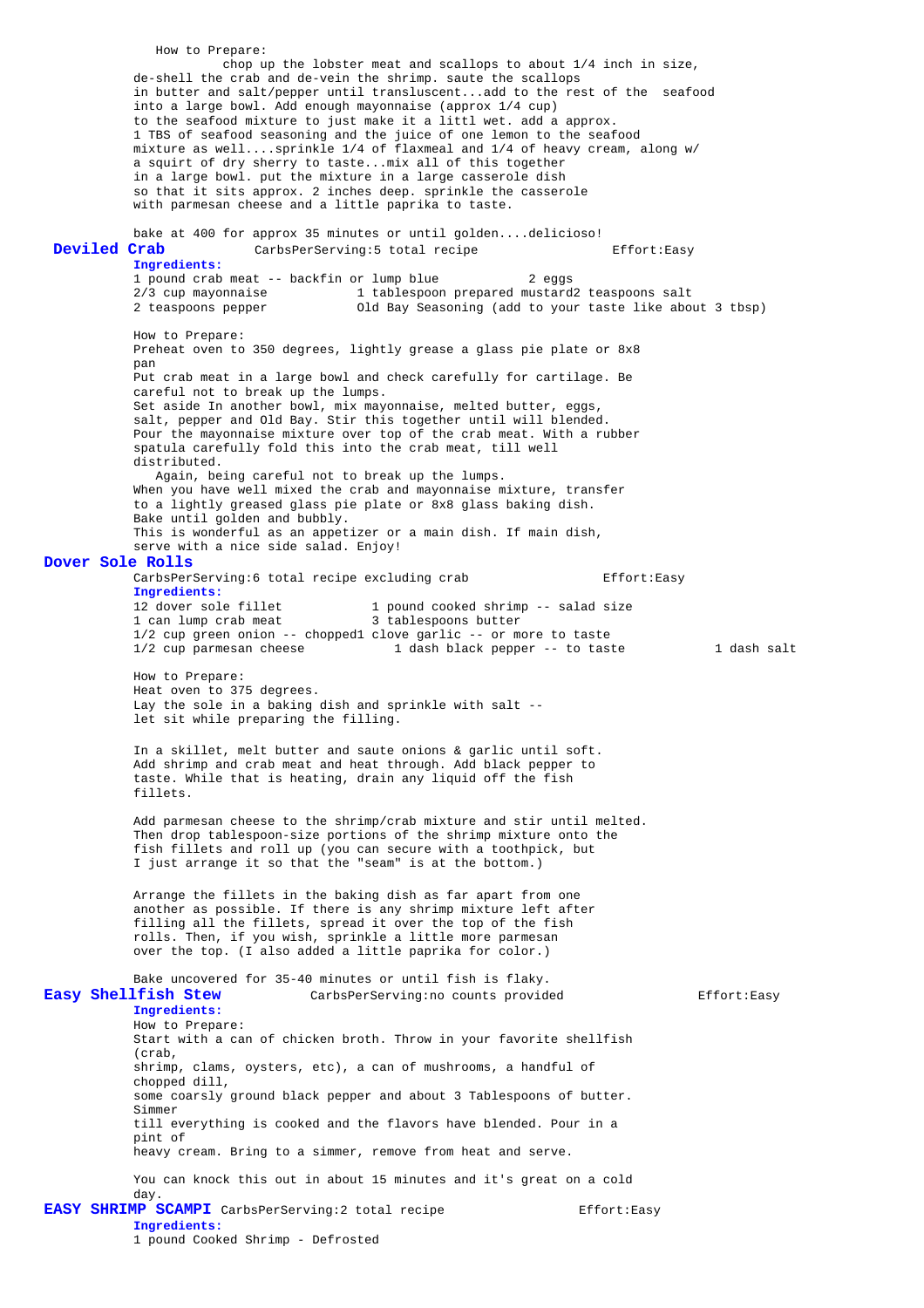```
 3 ounces Butter2 teaspoons garlic -- chopped - to taste 
             2 handfuls Pork Rinds 
            How to Prepare: 
            Whiz the pork rinds in a food processor until the consistency of
             breadcrumbs. Set aside. 
            Remove the tail shells from the shrimp. Set aside. 
             Place the butter and garlic in a pan suitable for frying/baking and 
             saute the garlic until its starts turning clear - be careful not to 
             burn it or it will taste bitter. Add the shrimp and saute on medium 
            heat for about 5 minutes. 
             Top the shrimp with the crushed pork rinds. Place the pan under the 
             broiler for 3 or 4 minutes or until the pork rinds get crisp and 
            brown(er). 
            Very rich and very filling. Pork rinds actually add to the flavor 
            instead of overpowering it. Great for a quick mid-week supper. 
English Tuna Burgers CarbsPerServing:3 total recipe excluding chopped spices 
           Effort:Easy<br>
Ingredients:
 Ingredients: 
 2 185g Tuna in oil 2 ounces cheddar cheese -- finely grated 
 2 teaspoons soy sauce 2 egg yolks2 tablespoons spring onions -- chopped 
            chopped coriander/oregano/basil - whatever works for you - 
            How to Prepare: 
            Drain tuna and flake into a bowl, add all ingredients and mix well. 
             Either leave for a couple of hours(really brings out flavours) or 
            preheat oven to medium-high heat, lightly grease a baking tray and 
            using fingers either pat and roll mixture into two eq 
             ual patties or make little bite-sized balls. Place on baking tray an 
             inch or so apart. Bake for approx 20mins until browned and sizzling. 
             Serve hot with salad or refridgerate - a perfect cold protein snack. 
             Substitute tuna for salmon, crabmeat, minced pr 
            awn...Mmm! 
Fish batter for Deep frying CarbsPerServing:1 total recipe excluding soy powder 
                 Effort:Easy 
             Ingredients: 
            2/3 cup soy powder 1/2 teaspoon salt
             1/2 teaspoon baking soda1 tablespoon vinegar 2/3 cup water 
            How to Prepare: 
 Cut fish into 2 x 1 1/2 in. pieces. Pat dry with paper towels. Mix 
 powder and salt. Set aside. Mix baking soda and vinegar. Stir 
             vinegar mixture and water into powder mixture, beat until smooth. 
             Dip fish into batter, allow excess to drip off into bowl. 
             Fry for about 3 minutes. Drain on paper towel. The recipe says this 
            will coat a pound of cod or other lean fish fillets. 
Fish with Cucumber Sauce CarbsPerServing:6 total recipe Effort:Easy
            Ingredients: 
             2/3 cup cucumber -- chopped and seeded 1/2 cup radishes -- chopped 
             1 teaspoon vegetable oil 
             2 tablespoons tarragon vinegar1/4 teaspoon dried tarragon 
            salt and pepper -- to taste 4 tilapia fillets (6 ounces each )
             2 tablespoons butter 
            How to Prepare: 
             Combine first six ingredients in a small bowl; mix well. 
             Let stand at room temperature while preparing fish. 
             Saute tilapia ( also known as St. Peters Fish) in butter in a large 
             skillet 
             over medium heat for two to three minutes on each side or 
             until fish flakes easily. Transfer to serving plate. 
             Spoon cucumber mixture over each serving. Serves four. 
Four Seasons Crab Cakes CarbsPerServing:11 total recipe excluding lemon juice
                  Effort:Easy 
            Ingredients: 
             2 pounds lump crabmeat 1/2 pound cod fillets -- fresh 
            1/2 cup heavy cream -- (1/2 to 1) 1 Tablespoon Dijon mustard
             2 teaspoons sesame oil 
             2 Tablespoons parsley -- finely chopped2 Tablespoons chives -- 
                                    2 Tablespoons basil -- julienned<br>Juice of 1/2 lemon
           Salt and pepper to taste Juice of 1/2 lemon Olive oil for sauteing
             How to Prepare: 
             Pick through crabmeat, removing all shells but being careful not to 
             break up the large lumps too much. 
             In a food processor, grind codfish until pureed. Add 1/2 cup of heavy 
             cream and puree until incorporated. Then add more cream if needed. The mixture should be smooth and shiny, yet firm enough to hold its 
             shape.
```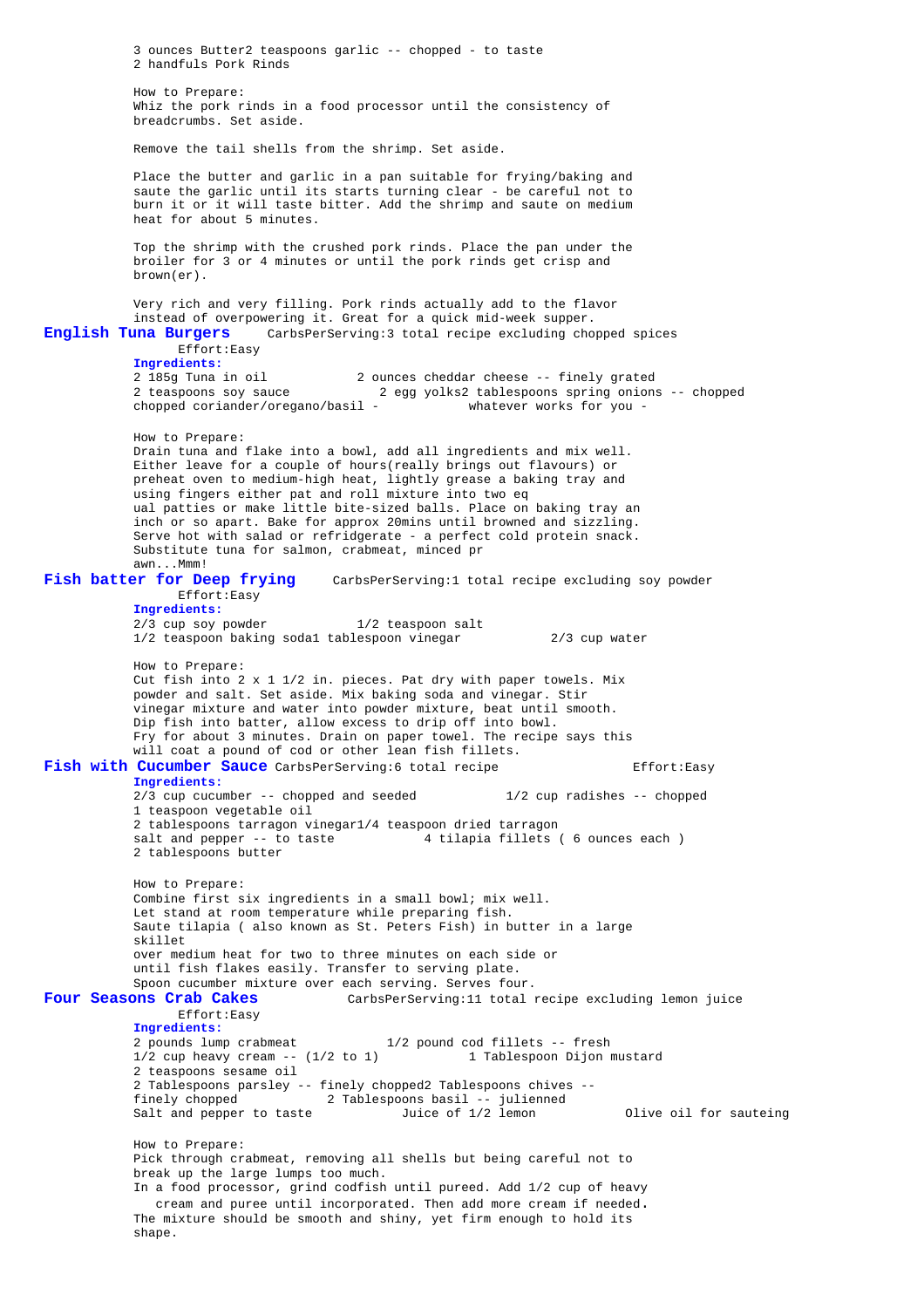Place this mousse in a metal bowl and add the other ingredients, except for the olive oil. Take a small portion of the crab-cake mixture and saute in hot olive oil until golden brown. Taste to adjust seasoning. Form the rest of the crab cakes and saute in hot olive oil until golden on both sides. Finish by baking in a 450-degree oven for 4-5 minutes. Serves six to eight<br>Fried Sea Scallops CarbsPerServing:10 total recipe **Effort:Easy Ingredients:**  1 pound sea scallops -- fresh HOT pork rinds -- crushedsalt -- to taste (optional) How to Prepare: Heat oil in skillet. Crush the pork rinds into a fine powder. Add the salt. I do it in a large zip lock baggie. Add the scallops to the baggie and coat really well with the pork rinds. Fry them until they are good and crispy. **Halibut Steaks** CarbsPerServing:19 total recipe Effort:Easy<br> **Ingredients: Ingredients:**  3 tablespoons lemon juice 1 teaspoon salt 1/2 teaspoon paprika 6 halibut steaks1/2 cup chopped onion 2 teaspoons butter 1 green pepper -- cut into 6 strips How to Prepare: Combine first three ingredients, marinade halibut in it for at least one hour. Cook chooped onion in butter until just soft. Preheat oven to 450. Place steaks in greased glass baking dish and top with cooked onion and pepper strips. Bake for 10 minutes, or until fish flakes easily. **Indian Style Tuna Kebabs** CarbsPerServing:17 total recipe excluding<br>tuna and coriander Effort:Easy luna Kebabs<br>tuna and coriander **Ingredients:**  1 can tuna in brine 1 small red onion 2 ounces cheddar cheese -- mild 1 teaspoon chili powder 1/2 teaspoon salt1/2 teaspoon cumin seed 1 egg -- beaten fresh corriander 1 egg -- beaten for coating How to Prepare: add all ingredients into a bowl and mix well once all ingredients are mixed into a dough take a handfull and roll into a ball then flatten like a burger Once firmly into shape coat with egg by dipping the kebab into the egg mixture turn over and then straight into the frying pan. make sure the pan is coated with3 tblspns of oil (any). once side is cooked then turn until golden brown. once cooked as they cook very quick serve with salad and sour cream and onion dip. makes about  $7-8$  kebabs **Salmon Dinner** CarbsPerServing:10 total recipe Effort:Easy **Ingredients:**  1 salmon steak -- (chopped up) 1 tomato -- small 2 ounces feta cheese 1/2 teaspoon garlic salt -- (approx.)1 tablespoon oil salt **pepper** 1 tablespoon lemon juice How to Prepare: fry up the chopped salmon with all the flavourings.... then add the diced tomatoes and feta and lemon juice..... and voila!! **Marinade for Fish** CarbsPerServing:no counts provided Effort:Easy  **Ingredients:**  How to Prepare: I made this with Salmon and it was to die for. Rub fish with black pepper. For marinade mix olive oil, a little sessami oil, and a little soy or teriyaki sauce. Let fish sit in the marinade at least 30 min and upto two days. To grill, add a little bit of oil to the pan and heat very hot until starts to smoke. Add fish and grill a 1-2 minutes per side. Longer if you like you fish well done. **Mexican Shrimp** CarbsPerServing:16 total recipe Effort:Easy **Ingredients:**  18 ounces shrimp -- uncooked, peeled 2 cloves garlic -- minced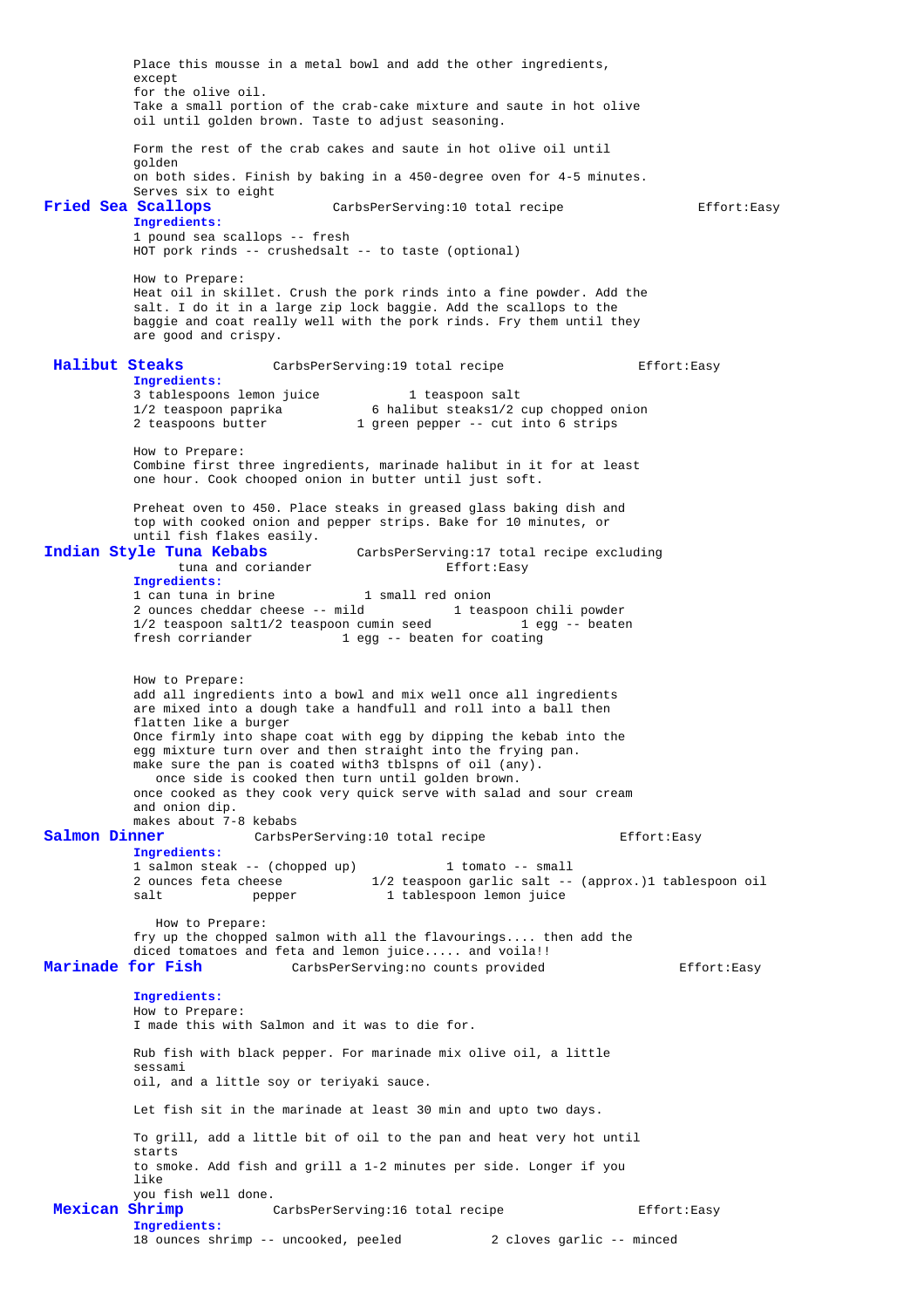1 tablespoon oil1/2 cup salsa 1/4 cup chopped fresh cilantro 1 cup shredded cheddar cheese How to Prepare: Cook shrimp and garlic in oil for about four minutes, or until just opaque. Stir in salsa and remove from heat. Stir in cilantro. Divide into four overproof bowls and sprinkle evenly with cheese. Place under broiler for 2-3 minutes, or until cheese is brown and bubbly. **Oh So Good Salmon** CarbsPerServing:no counts provided Effort:Easy **Ingredients:**  A nice size salmon filet w/the skin Adobo seasoninggarlic powder 2 pats of butter  $- - (2 \text{ to } 3)$  How to Prepare: Place salmon filet on aluminum foil (spray foil with non stick spray. Season filet with adobo and garlic and place butter pats on top. Pop in the broiler until cooked (usually around 10 mins or so). **Orange Roughy** CarbsPerServing:13 total recipe Effort:Easy  **Ingredients:**  4 Orange Roughy Fillets 1/2 cup chopped Pecans 2 tablespoons Olive Oil2 tablespoons lemon juice -- fresh or bottled 2 tablespoons Butter How to Prepare: Brush fillets lightly with Olive Oil. Take the oiled fillets and press onto the choppped pecans. Place in a heated skillet with the remaining oil and cook approximately 3 - 5 minutes on each side. Remove the fillets and place in the oven to keep warm. Place the the remaining pecans, lemon and butter in the frying pan where the fillets were to make a sauce. Stir the mixture until the pecans are toasted. Add more butter if you wish. Pour sauce over .<br>fillets and enjoy. **Oven-Fried Fish** Serves:7 CarbsPerServing:28 total recipe Effort:Easy **Ingredients:**  2 pounds firm fish -- cut into serving size pieces 1 tablespoon salt 1 egg -- beaten1/2 cup flax seed -- 1 cup ground -- 1/2 cup seeds should grind to 1 cup 1 teaspoon onion powder 1 teaspoon chili powder How to Prepare: Add salt to beaten egg, mix well. Mix ground flax seeds, onion powder and chili powder. Dip fish into egg, then roll in dry ingredients. Place in foil-lined baking dish. Pour melted butter over fish. Place pan on shelf near top of oven. Bake 10-12 minutes at 500 F. **Parmesan Crusted Sole** CarbsPerServing:no counts provided Effort:Easy  **Ingredients:**  2 fillets sole or flounder lemon juice (or ReaLemon) salt pepper<br>garlic powderonion powder 6 tablespoons grated parmesan cheese 2 tablespoons butter How to Prepare: Preheat the broiler. Spray a pan lined with aluminum foil with Pam or brush with olive oil. Rinse the fish in cold water and cut away any parts with bones. Lay the fish on the pan. Drizzle with lemon juice. Sprinkle salt, pepper, garlic powder and onion powder to taste. Sprinkle each fillet with 3 tablespoons grated parmesan cheese (or more to taste). Using a knife, place small pieces of butter on the fish (not too close together). **Pecan Crusted Roughy** CarbsPerServing:no counts provided Effort:Easy  **Ingredients:**  10 ounces orange roughy fillets -- or any mild fish - 2 fillets 4 tablespoons mayonnaise 2 tablespoons ground pecan mealMcCormack's Old Bay Style Seafood seasoning How to Prepare: Preheat the oven to 400 degrees. Spray a baking dish with Pam, or brush with a light coating of oil. Place the filets in the pan, and sprinkle with a little of the seafood seasoning, then turn over and season the other side as well. Spread each filet w ith 2 T mayo (or slightly less to taste, but it should be a fairly thick coating), and sprinkle with 1 T. pecan meal. Bake for approximately 15-20 minutes, or until fish turns opaque and flakes. **Quick & Easy Shrimp Alfredo** Serves:10,10 CarbsPerServing:14 total recipe Effort:Easy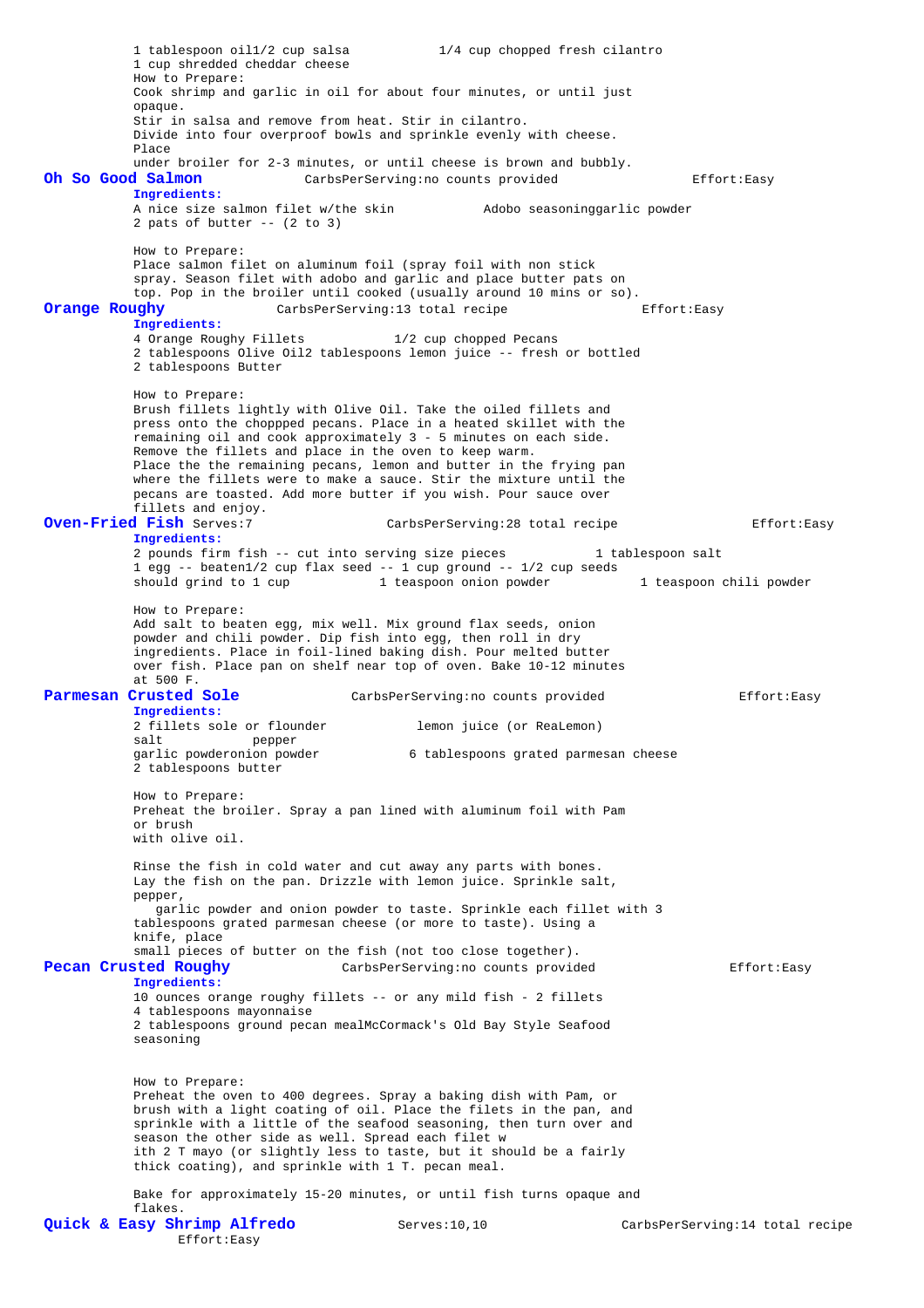**Ingredients:**  2 ounces cream cheese 1/2 teaspoon garlic -- (wet is best) 2 tablespoons butter 2 Tablespoons Onion -- chopped fine2 cups zucchini -- peeled & shredded 1/2 cup grated parmesan cheese 1 pinch salt 1/2 pound small shrimp How to Prepare: Melt butter in frying pan. Add onion and cook until clear but not browning. Add garlic, and shredded zucchini . Cook for 2 minutes Cut cream cheese into small pieces and put in pan, and add parmesan cheese. Add shrimp and salt and cook until shrimp are done. **Remoulade** CarbsPerServing:15 total recipe Effort:Easy **Ingredients:**  1/3 cup mayonnaise 1/4 cup dijon mustard 1/4 cup vegetable oil 1 tablespoon lemon juice 1 tablespoon horseradish -- prepared, white 2 tablespoons minced fresh parsley 1 1/2 teaspoons tarragon -- minced, fresh1 1/2 teaspoons gherkins --<br>minced, or sweet pickle relish 1 1/2 teaspoons capers -- drained, chopped minced, or sweet pickle relish 1 1/2 teaspoons capers -- drained, chopped 1/2 teaspoon minced garlic 1/2 teaspoon anchovy paste 1 tablespoon paprika -- sweet Salt and pepper Liquid hot pepper sauce How to Prepare: Combine mayo, mustard, oil, lemon juice & horseradish. Blend well. Stir in parsley, tarragon, gherkins, capers, garlic, anchovy paste & paprika. Season with salt, pepper & hot pepper sauce. transfer to covered container, and refrigerate for 2 hours. Keeps 4-5 days. (Great over Salmon) Makes 1 1/4 cup<br>Rich Tuna Salad Serves:10 **Rich Tuna Salad** Serves:10 CarbsPerServing:11 total recipe Effort:Easy **Ingredients:**  6 ounces tuna in water, canned 4 ounces cream cheese 1/4 cup mayonnaise 2 stalks celery -- chopped fine 2 tablespoons onion -- chopped fine1 medium dill pickle -- chopped fine 2 tablespoons parsley -- minced-if desired 1/2 teaspoon salt and pepper -- each How to Prepare: Bring cream cheese to room temp to soften then mix all ingredients together well. This is a very rich take on tuna salad and I love this if I haven't had enough fat and calories for the day -just spread 1-2T in a lettuce leaf for a "quick fix" that's sati sfying:) You could also stir in 1/4 cup shredded cheddar cheese if you like. Salmon & Spinach Roulade **CarbsPerServing:20** total recipe **Effort:Easy Ingredients: Ingredients:**<br>8 ounces spinach 4 eggs 400 grams salmon4 tablespoons mayonnaise 1 small onion How to Prepare: Spinach - fresh or frozen, cook and squeeze out moisture then finely chop. Beat in 4 egg yolks. Whisk the egg whites and fold into the mixture. Place in a swiss roll tin (flat baking tray) lines with non stick baking paper. Bake at 200c 400f for approx 12 minutes. Turn out and allow to cool. Mix 400 gms of salmon, cooked fresh or tinned, with 4 tablespoons of mayonnaise and 1 small onion chopped finely. Spread along the roulade and roll up like a swiss roll. Place back in oven for 15 to 20 minutes. SALMON BALL CarbsPerServing:25 total recipe Fffort:Easy **Ingredients:**  1 can salmon (red or pink is more attractive) 2 tablespoons horseradish -- mounded, squeezed8 ounces cream cheese -- softened Salt  $--$  to taste  $1/2$  cup nuts  $--$  chopped How to Prepare: Blend all ingredients except nuts (use a food processor if you want a smoother texture); chill. Roll in nuts before serving. Here's an excellent variation on the traditional cheese ball. It's quick and easy to prepare, so providing an elegant-tasting appetizer for dinner guests doesn't have to be a chore--the only other thing you need is a box of crackers. Note that red or pink salmon lends an attractive color. You can omit the nuts, if you prefer. The ball keeps 2 to 3 days. Serves 4-6. Salmon Fritters **CarbsPerServing:4** total recipe **Effort:Easy Ingredients:**  1 can pink salmon -- ( pink is cheaper then red and works great in this recipe)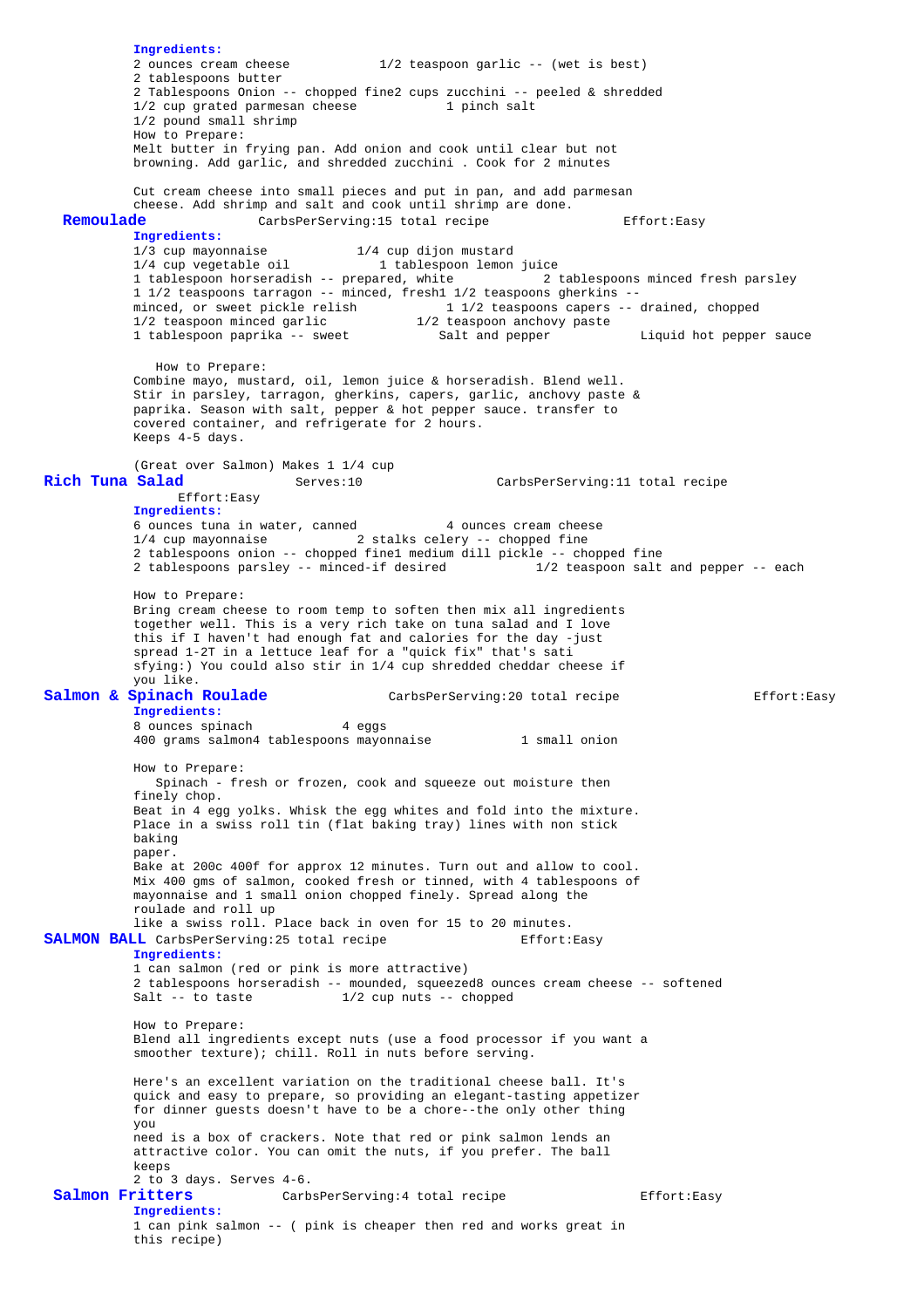1 1/2 cup finely crushed pork rinds (make sure after the pork rinds are crushed they make 1 1/2 cups chop in food processor for best results.1 clove garlic -- chopped fine 1 egg 2 tablespoons parmesan cheese 1/4 cup heavy cream 1 teaspoon worcestershire sauce canola oil for frying How to Prepare: Mix together well the ingredients and form 1 inch balls and deep fry till crispy brown all over. **Salmon Puffs** CarbsPerServing:7 total recipe Effort:Easy  **Ingredients:**  14 1/2 ounces salmon, canned -- drain; pick out bones and skin 1 large egg 1 teaspoon tabasco sauce 3 tablespoons protein powder 1/2 teaspoon salt and pepper1/4 cup celery -- diced fine 1/4 cup onion -- diced fine 1/2 cup pork rinds -- crush then measure 2 ounces cream cheese -- cut into cubes oil for frying How to Prepare: Mix everything well and shape into balls (you may need to add more protein powder if they're too wet to hold their shape, or a little cream if too dry). Deep fry at 350f for 3-4 minutes or until golden brown. Drain well on paper towels. Salmon with lemon pepper and cumin crust **CarbsPerServing:no counts provided**  Effort:Easy **INCREDIENT CONTROLS 2018 COMMANDER SQUEEZED SQUEEZED DAY leaves** (2-3 Acres 1) salmon filet or steak cumin seeds -- freshly ground freshly squeezed lemon juice ground pepper -- five spice blendsea salt bay leaves (2-3 depending on size) butter How to Prepare: Preheat oven to 375 degrees -place salmon in a baking dish and brush on melted butter. -Sprinkle salmon with lemon, salt, pepper and cumin until completely covered. -Place two to three bay leaves on top and bake at 375 for 35-40 min. This is an awesome way to prepare fresh salmon! It's quick and easy too. The cumin combined with the lemon and pepper gives the salmon a unique taste that's both tart and spicy. I've found though that with this recipe, the longer you bake the salmon, the more cumin lemon flavour you get. (For those of you who prefer very moist seafood, try roasting the cumin before adding it to your salmon.) **SalsaTuna** CarbsPerServing:no counts provided Effort:Easy  **Ingredients:**  2 cans tuna in spring water 1 dollop of sour cream to taste1 jar salsa (mild -- medium or hot) How to Prepare: mix together and serve over bed of lettuce or use as a dip for celery or pork rinds or just eat it out of the bowl MMMMM tastes like hot shrimp!! Seafood and Sausage Snack/Spread CarbsPerServing:3 total recipe Effort:Easy **Ingredients:**  1 can Tuna 4 sausage links200 g shrimp -- peeled 3 tablespoons mayonnaise How to Prepare: Cook sausage. Let cool and cut into bite size pieces. Mix all ingredients in a bowl. Add seasoning to taste. Makes a great snack or spread. Enjoy! **Seafood in Cream Sauce** CarbsPerServing:14 total recipe excluding seafood Effort:Easy **Ingredients:**  4 tablespoons butter 1/2 pint heavy cream 4 cloves garlic 2 teaspoons lemon peppersalt -- to taste 1/4 cup parmesan cheese seafood of choice How to Prepare: In a small saucepan heat about a half of stick of real butter. Simmer until all melted. Then add about a half of a pint of heavy whipping cream. Bring to a low boil then reduce heat to simmer. Add 4 cloves of garlic and then 2 tsp. of lemon pepper and salt to taste. Add 1/4 cup of parmesean cheese to liquid to thicken. Once the consistency has thickened add your favorite seafood...i.e; chopped clams, real crabmeat, lobster or shrimp. Continue to heat thoroughly through your seafood then top with fr esh parsley!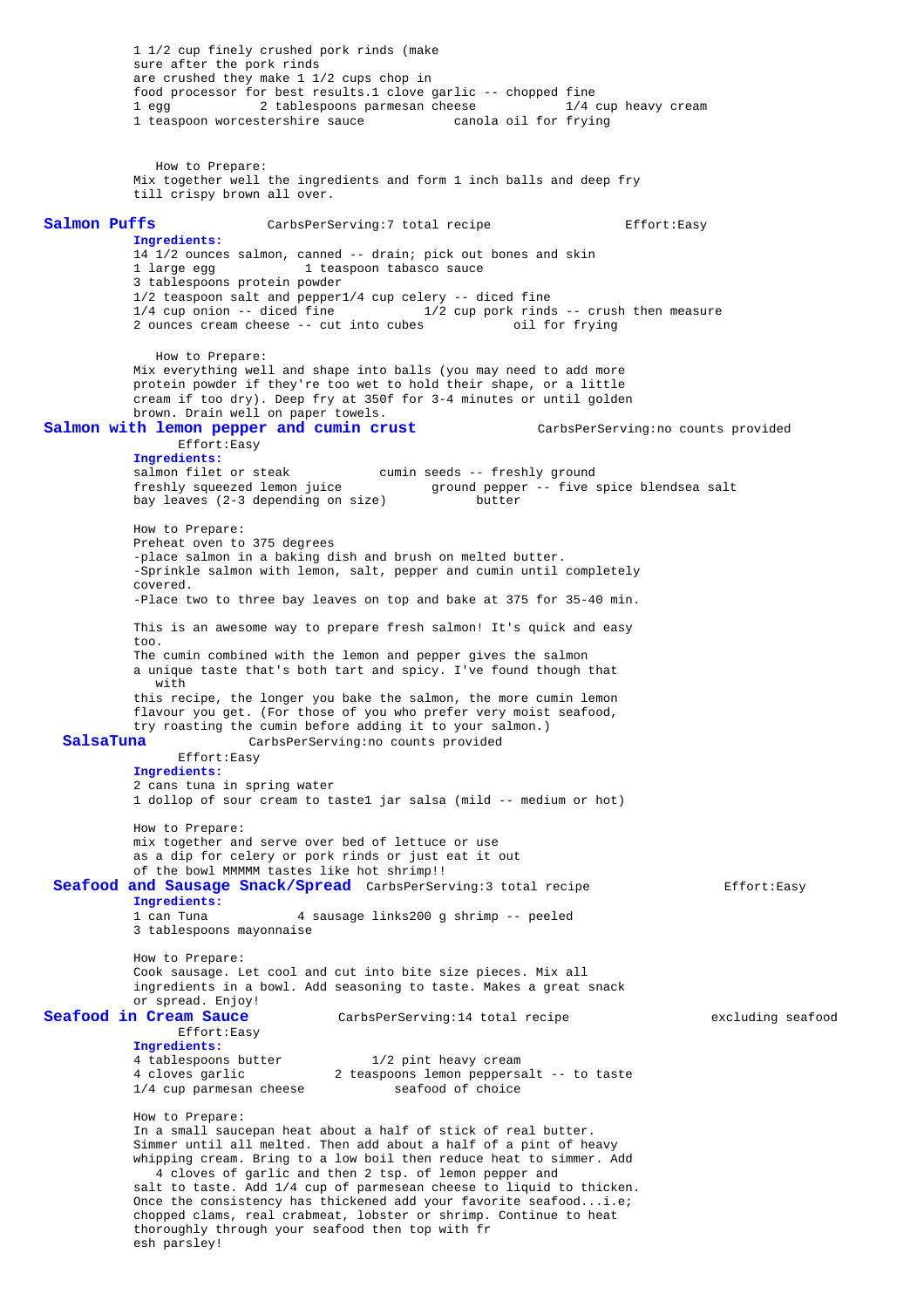**Tuna Loaf** CarbsPerServing:6 total recipe excluding caeser dressing Effort:Easy  **Ingredients:**  1/2 cup finely crushed pork rinds 2 tablespoons butter 1 egg -- slightly beaten (2 eggs would make it a bit firmer) salt and pepper -- to taste 1/4 cup heavy cream<br>salt and pepper -- to taste 1/4 cup heavy cream<br>1/4 cup warm waterTopping: 4 ounces cream cheese  $1/4$  cup warm waterTopping: 1 tablespoon Caeser Dressing (Cardini's is the BEST! no<br>carbs) Great taste 1 1/2 tablespoons beavy c 1 1/2 tablespoons heavy cream How to Prepare: Mix ingredients, Bake in buttered pyrex dish at 350 for 25-30 minutes until set. (With only one egg, it doesn't set very firmly.) Top with cream cheese, softened with salad dressing and cream to spreading consistency. **Tuna with Roasted Pepper Sauce** CarbsPerServing:12 total recipe Effort:Easy  **Ingredients:**  SAUCE:  $1/2$  cup roasted red peppers --  $1/2$  -  $3/4$ , drained 1 1/2 teaspoons dried dill weed 2 teaspoons garlic  $-$  fresh, finely chopped  $1/4$  teaspoon salt  $1/8$  teaspoon pepper  $1/3$  cup sour cream 1/8 teaspoon pepper TUNA: 2 thick tuna steaks -- (1") 1 tablespoon Olive Oil 1 teaspoon paprika 1 teaspoon chili powder How to Prepare: Prepare grill, heat until coals are ash white. Cut each tuna steak into 2 pieces. Combine oil, paprik & chili powder in small bowl. Brush onto both sides of tuna. Place tune on grill. Grill, turning once, until fish flakes easily with fork (8-12 mins). Meanwhile, combine all sauce ingredients EXCEPT sour cream in 5 cup blender or food processor fitted with metal blade. Blend at high speed until smooth (30 seconds). Pour pepper misture into 1 qt saucepan. Stir in sour cream with wire whisk. Cook over med heat until heated thru, 1-2 minutes. Spoon sauce onto serving plates, top with tuna. **Tuna/Zucchini Bake** CarbsPerServing:8 total recipe **Effort:Easy Ingredients:**  Zucchini layer 1 cup zucchini -- shredded<br>1 tablespoon butter 1/2 teaspoon mustard p<br>1/4 teaspoon pepper 1 tablespoon butter 1/2 teaspoon mustard powder<br>1/4 teaspoon salt 1/4 teaspoon pepper 1/4 teaspoon pepper 2 Tablespoons parmesan cheeseTuna layer 6 ounces canned tuna 1 egg -- beaten 1/2 teaspoon garlic powder 1/2 teaspoon oregano 1/2 teaspoon paprika 1/2 cup shredded cheddar cheese How to Prepare: Mix zucchini layer ingredients and microwave for 60 seconds. Drain excess moisture from zucchini mixture. Spray a cake pan with Pam and spread zucchini mixture into the pan. Mix tuna layer ingredients. Spread tuna mixture over zucchini. Sprinkle top w/ parmesan cheese, if desired. Bake at 400 degrees for 20 minutes or until tuna is firm and brown on top. **Spicy Salmon Steaks!** CarbsPerServing:no counts provided Effort:Easy  **Ingredients:**  4 Salmon steaks 1 tsp garlic minced.(use powdered if fresh is not available) 1 tsp Ginger minced.(use powdered if fresh is not available)1 tsp ground cumin 1 tsp ground chilli 1/4 c lemon juice salt to taste 3-4 tbsp soy flour (add a pinch of the cumin chilli and salt) How to Prepare: Hot oil for frying (deep fryer is best) Mix all ingredients (except flour)in bowl. Marinate salmon steaks for at least 30 minutes turning every 5-10 minutes. After at least 30 minutes coat each salmon steak in the flour mixture completely and drop carefully into hot oil. (make sure there is enough oil to cover the steaks. Fry until brown and cooked. Remove from oil and put on paper towel to soak excess oil. Serve with salad or vegetables.

# **PORK MEALS**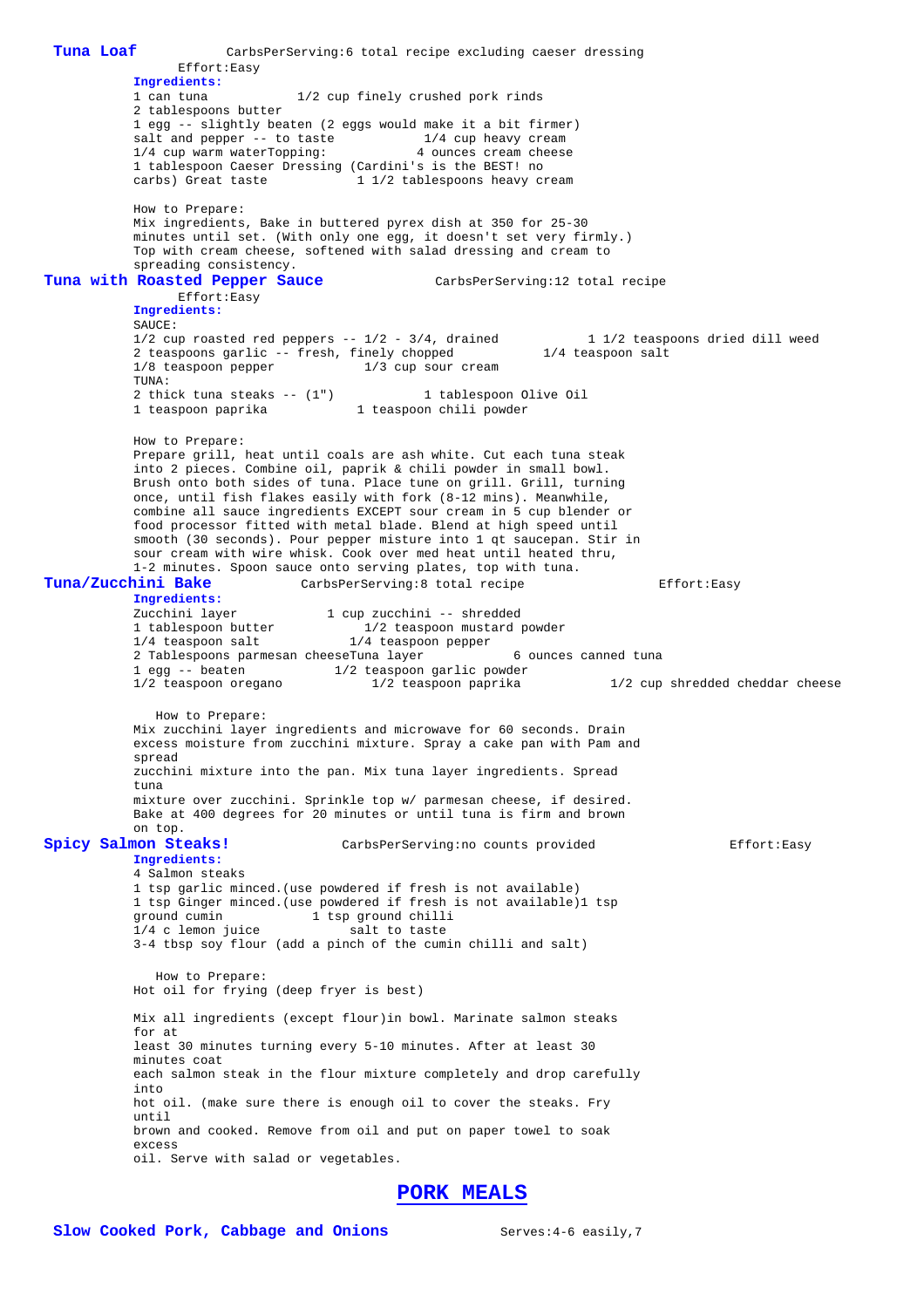```
 CarbsPerServing:Per entire recipe: 1453 Calories (kcal); 54g 
                  Total Fat; (32% calories from fat); 174g Protein; 75g 
                  Carbohydrate; 31g fiber; 496mg Cholesterol; 3857mg Sodium 
                  Prep Time:varies 
                  Effort:Easy 
            Ingredients: 
            3 pounds lean pork shoulder -- cut into bite-sized pieces 
           1 large head of cabbage -- cut into chunks 1 large onion -- cut into 1" pieces<br>1 teaspoon salt 1/2 teaspoon black pepper
                                    1/2 teaspoon black pepper
            3 each whole cloves 1/8 teaspoon nutmeg 
            6 ounces diet rite or other diet cola 1 teaspoon caraway seeds 
            6 ounces beef broth 
            How to Prepare: 
            Preheat oven to 300f. 
            In an oven proof pan with a tight fitting lid, saute onion in bacon 
           grease until slightly translucent. Add pork cubes and saute for 5-6
            minutes or until they change colors. Then add the cabbage and 
            remaining ingredients. Bring to a simmer, cover tightly with lid. 
            Place in oven and let cook for 3-4 hours. 
            You can strain the juices out and reduce them and serve with the 
            dish or just use a slotted spoon and serve as-is. 
            Serve in a bowl with a dollup of sour cream on top. 
 Chorizo 2 Serves: Nutritional info for entire recipe.
                  Divide by number of servings you get.,10 
                 CarbsPerServing:Per serving: 638 Calories (kcal); 44g Total
                  Fat; (62% calories from fat); 52g Protein; 8g Carbohydrate; 4g 
                  fiber; 165mg Cholesterol; 1356mg Sodium 
                  Effort:Easy 
            Ingredients: 
            1 pound lean pork shoulder -- or tenderloin 1 tablespoon hot chili powder -- or mild 
 1/2 teaspoon salt 1/2 teaspoon black pepper 
 1 teaspoon ground cumin 1 teaspoon ground oregano 
 2 tablespoons olive oil 2 tablespoons water 
 1 teaspoon red pepper flakes 1/2 teaspoon garlic powder 
            How to Prepare: 
            Roughly chop pork then process in pulses in a food processor until 
            very fine. Add remaining ingredients and pulse to blend thoroughly. 
            You want almost a pate/paste consistancy. 
            Refrigerate covered overnight to allow flavors to blend. 
            Form into patties or crumbles and fry until cooked through. Cook 
            thoroughly. 
Sausage Balls CarbsPerServing:5g carbs total Effort:Easy
            Ingredients: 
            1 pound sausage1 cup cheese -- or more if needed 
            How to Prepare: 
            I form this into balls and bake at 400 until done. They are wonderful as snacks. 
Kale and Sausage CarbsPerServing:no counts provided Effort:Easy
            Ingredients: 
                                             1 bunch kale1/2 stick butter
             How to Prepare: 
            Make patties out of the bulk pork sausage and startfrying. Wash the kale in 
            vinegar water; shake off excess moisture. Cut the kale every 1/2 inch 
            crossways with a scissors into about one inch of boiling water in a large 
            kettle. (It cooks down quite a bit; I also add butter when I cook it.) Fry the pork slowly 
            because the kale takes about 45 minutes of simmering to get tender. 
            Either mix with pork or serve them side-by-side. A delicious way to eat your 
            greens. (If you cut the kale thin enough it's almost the texture of fettucini.)Enjoy. 
Italian Sausage and Greens Serves:4 CarbsPerServing:16.25g
                  Effort:Easy 
            Ingredients: 
                                                         1 pound italian sausage -- sweet or hot
            1 pound kale (or mustard greens or collards or turnip greens or escarole) 
           3/4 pound mushroomminced garlic (to your taste -- we like it with a lot of garlic)<br>dried red pepper flakes (also to taste) salt and pepper
           dried red pepper flakes (also to taste)
            2 cups chicken stock -- or water 
            How to Prepare: 
            Cut sausage into bite size or smaller pieces, brown in olive oil. Trim and slice 
            mushrooms. When sausage is done, remove from pan and set aside. Put 
            mushrooms in pan. While mushrooms are cooking trim leaves from their stems 
            and chop into ü inch long pieces. Roll leaves up and slice into thin strips. Brown 
            chopped up stems, then add garlic, dried red pepperand green leaves. Cover 
            and cook a few minutes Add sausage and liquid and cook until greens are done. 
            Serves 4 
NOTES : Counts for protein powder not included in totals.<br>Spinach Stuffed Pork Chops Serves:10,10,10
                                             Serves:10,10,10 CarbsPerServing:12g carbs total
           Effort:Easy<br>
Ingredients:
 Ingredients: 
 1/4 cup chopped onion 1 box frozen spinach -- 
 thawed and squeezed 2 cloves garlic -- minced
```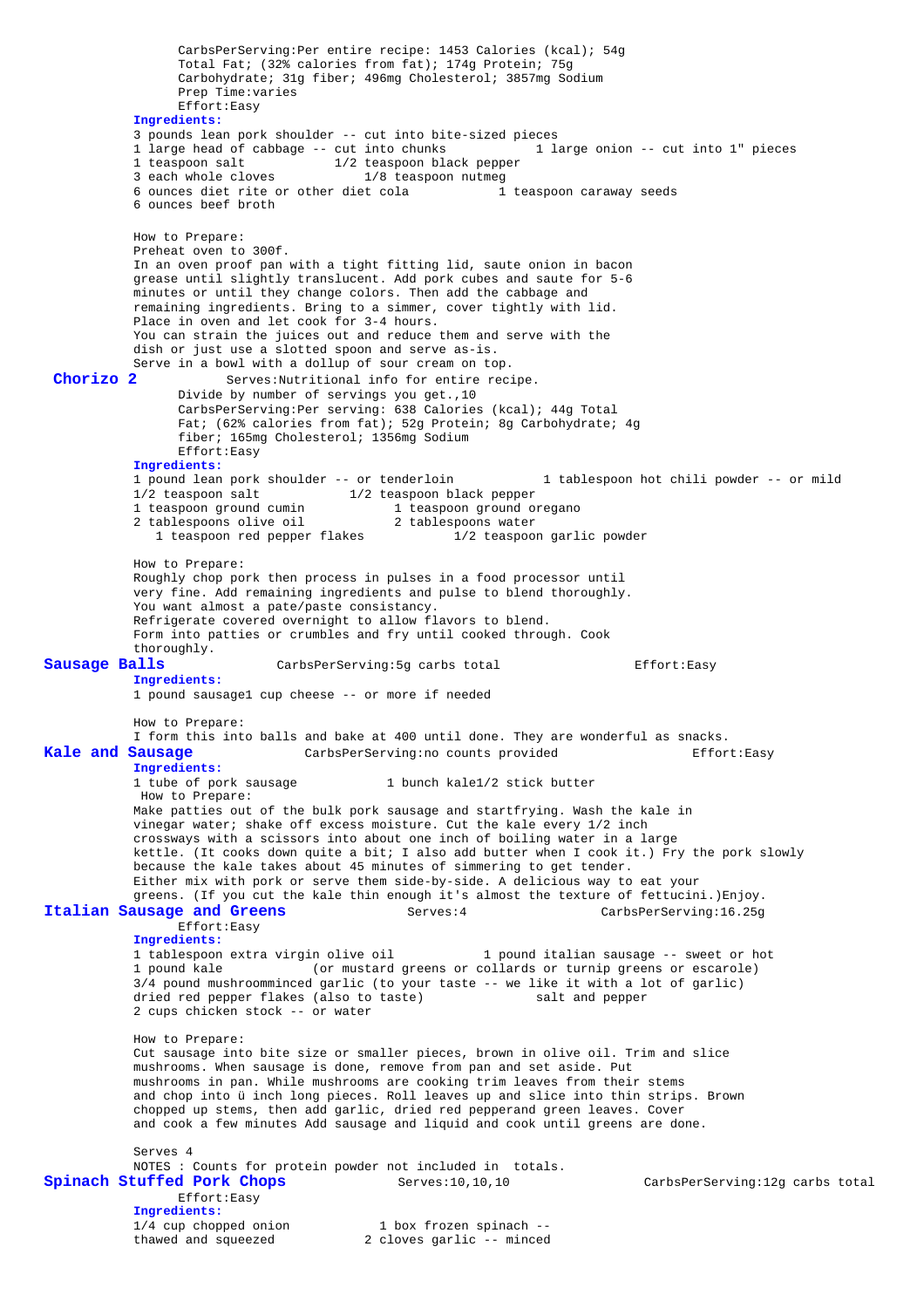2 tablespoons butter2 tablespoons water 6 pork chops -- for stuffing  $1/4$  cup olive oil  $1/2$  cup water  $1/4$  cup olive oil How to Prepare: Saute onion and garlic in butter until soft. Add spinach and 2 tbsp water. Mix well and heat through. Stuff this mixture into the pocket of the pork chop. Close pock with toothpicks.Heat olive oil in skillet, add chops and borwn on both sides. Transfer to baking dish, adding 1/2 cup water. Bake for 1.5 hours or until chops are tender. NOTES : Counts allow for 1 cup spinach, or 6 carbs - adjust accordingly.<br>
Savory Rosemary Pork Serves: 8, 8 CarbsPerServing Serves:8,8 CarbsPerServing:6g carbs total Effort:Easy  **Ingredients:**  4 pork cutlets -- thinly sliced 1 clove garlic -- to taste<br>2 teaspoons rosemary -- to taste salt -- to taste 2 teaspoons rosemary -- to taste<br>black pepper -- to taste salt -- to taste<br>black pepper -- to taste2 tablespoons heavy cream<br>1 tablespoon sour cream black pepper -- to taste2 tablespoons heavy cream<br>2 large mushrooms olive oil 2 large mushrooms How to Prepare: 1) Sautee pork and mushrooms and seasonings in olive oil over medium heat until lightly browned. 2) Turn heat to low, add cream and sour cream stir continuously until warm. Do not let this boil.<br>Paprika Pork Chops CarbsPerServing:21g carbs total **Effort:Easy Ingredients:**  4 pork chops 3 tablespoons paprika -- (3 to 4) salt and pepper 1 tablespoon Mrs. Dash 1/2 cup sour cream1/2 cup heavy cream 1/3 cup water 3 egg yolks 3 slices bacon -- diced 1/4 cup butter How to Prepare: Saute the bacon in skillet until golden brown, remove.Saute pork chops on both sides in bacon fat.When chops are browned on both sides, remove. To the pan add salt and pepper, paparika, Mrs.Dash, and water. Scrape the pan drippings to release into mixture. Allow to reduce by 1/3 over low heat, just below a boil.Beat egg yolks, add a bit of the mixture into the egg yolks and whisk........do not allow yolks to scramble......then add to mixture.Remove from heat...whisk in butter and sour cream.Add chops to reheat. Serve with low carb aktins noodles ( egg whites beaten, salt, and egg yolks folded in.........spread on a greased cookie sheet and baked for 10 min 350 degrees, then sliced into strips when cool. NOTES : Counts for mrs.dash not included - adjust accordingly. **SMOTHERED PORK LOIN CHOPS** Serves: 4, 9, 10 Serves: 4, 2, CarbsPerServing: 5.5g Effort:Easy **Ingredients:**  1 thick cut pork loin chops  $- - (4 \ 1/2")$  1 tablespoon flour 1 tablespoon butter meat tenderizer fresh cracked pepper 1 cup chicken stock1 shallot -- minced 1 tablespoon parsley 1/2 cup whipping cream 8 ounces fresh mushrooms -- sliced 4 tablespoons olive oil How to Prepare: Season pork with tenderizer and pepper. In a fry pan heat 1 T olive oil and saute the shallot till tender. Add butter to pan and combine flour to make a roux, cook for 3 minutes to remove flour taste. Add in chicken stock and cook till thickened slightly. In a seperate pan add 3 T olive oil and fry the pork till cooked through. Add mushrooms to the sauce and cook till tender, add the cream and reduce the sauce till thick and bubbly. Toss in the parsley and serve over the pork loins. Serves 4 Hint: After cooking the pork, drain off as much oil as possible and add the pan drippings to the finished sauce. **Juicy Pork Tenderloin** CarbsPerServing:12g carbs total Effort:Easy **Ingredients:**  2 pounds pork tenderloin 1/4 cup vermouth 2 cloves garlic -- minced 3 tablespoons artificial sweetener 1 teaspoon worcestershire sauce1/2 teaspoon salt 1/2 teaspoon red pepper 3 tablespoons sugar free black and ketchup 2 teaspoons rosemary --fresh, finely chopped How to Prepare: cut tenderloin into 2 strips, lengthwise. Mix marinade and rub into meat.Refrigerate for 2-4 hours. Place on roasting rack in pan. Roast for 35-45 mins or until juices run clear. Let stand 10 minutes, cut into slices and pour pan juices over meat.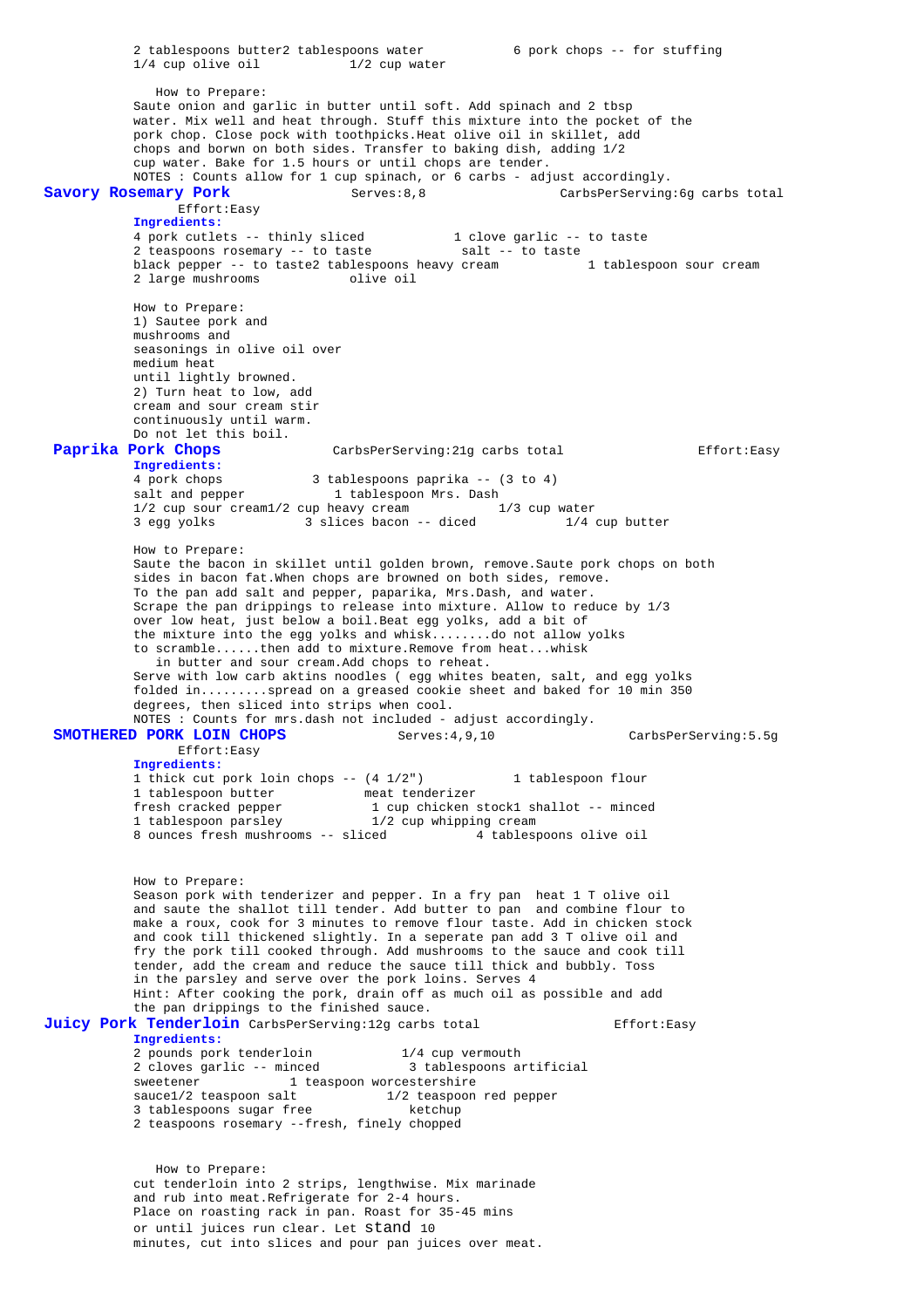4-6 servings

 NOTES : Carbs for sugar free ketchup not included in above total - adjust accordingly Pork Casserole Serves:4,10 CarbsPerServing:8.75g Effort:Easy  **Ingredients:**  12 ounces fresh mushrooms 1/4 cup chopped onion 3 tablespoons butter 1 pound pork browned and drained 1 package frozen spinach -- thawed1 pinch seasoning 3/4 cup heavy cream 2 eggs 1 cup Swiss cheese How to Prepare: Preheat oven to 375 and grease casserole dish with butter. In a bowl, combine cream, egg, and the egg yolks. Pour cream/egg mixture over everything else, browned and simmering. Bake 30 minutes. Servings: 4 **Crock Pot Pork Chili Verde** CarbsPerServing:46g carbs total Effort:Easy<br>
Ingredients: **Ingredients:**  2 pounds pork -- 2 to 3 (boneless country-style pork ribs or pork stew meat) 1 medium onion -- diced 16 ounces green salsa (salsa verde)2 teaspoons chili powder -- or more if needed 1 teaspoon cumin -- (1 to 2) 2 cloves garlic -- minced, or more if needed How to Prepare: If possible, rub the pork with the chili powder and cumin and let marinate overnight.This isn't critical, but it does make sure the meat gets well seasoned before cooking. Place pork in crock pot; add seasonings if above step was not performed. Then toss in garlic and onion, top with the green salsa. Turn crock pot on Low and let cook for 8 hours. Enjoy with shredded cheese, sour cream, etc. Snow Capped Broccoli 'N' Ham Serves:4 CarbsPerServing:dpends what you add to this Prep Time: fast Effort: Average  **Ingredients:**  1 10 ounce package frozen or fresh broccoli ( can put cauliflower to or ) 10 ounces fully cooked ham, chopped ( about 2 cups) 1/4 cup chopped onion 3/4 cup salad dressing or mayonnaise 3 egg whites 1 teaspoon dry mustard 2 tablespoons of parmesan or moserala cheese I add mushrooms How to Prepare: run hot water over broccoli just until thawed. drain and put in square casserole dish or divide in 4 10 ounce custard cups. combine chopped ham, onion and 1/4 cup of the sald dressing or mayonnaise. Spoon ham mixture over broccoli in custard cups or caserole dish. For egg topping, in a small mixer bowl beat egg shites till stiff and peaks form . stir together the remaining salad dressing and dry mustard. fold salad dressing mixture into beaten egg whites. Spoon egg mixture over ham mixture in custard cups or casserole dish. sprinkle the cheese on top. Bake in a 350 oven for 18 min or till topping is golden. **Pork Steaks and Cabbage** Serves:10 Serves:10 CarbsPerServing:no counts provided Effort:Easy  **Ingredients**: Garlic salt Cabbage -- cut in smallpieces, about 1 cup raw for every 6 ounces of pork. Bacon -- 3 or 4 pieces How to Prepare: Wash pork steak and sprinkle with garlic salt. Saute the cabbage with the bacon, then layer the cabbage/bacon mixture with the pork in a crock pot. There is no need to add water, and the juice will be awesome. until very tender. **Pork Tenderloin Slices** Serves:5 CarbsPerServing:4g carbs total Effort:Easy **Ingredients:**  1 Pork Tenderloin -- french cut into 1/4 inch slices 1 egg 1/4 cup atkins bake mix4 tablespoons vegatable oil -- (4 to 5) Sauces to taste How to Prepare: Pound Pork tenderloin slices with a meat hammer until thin.Heat the oil in a heavy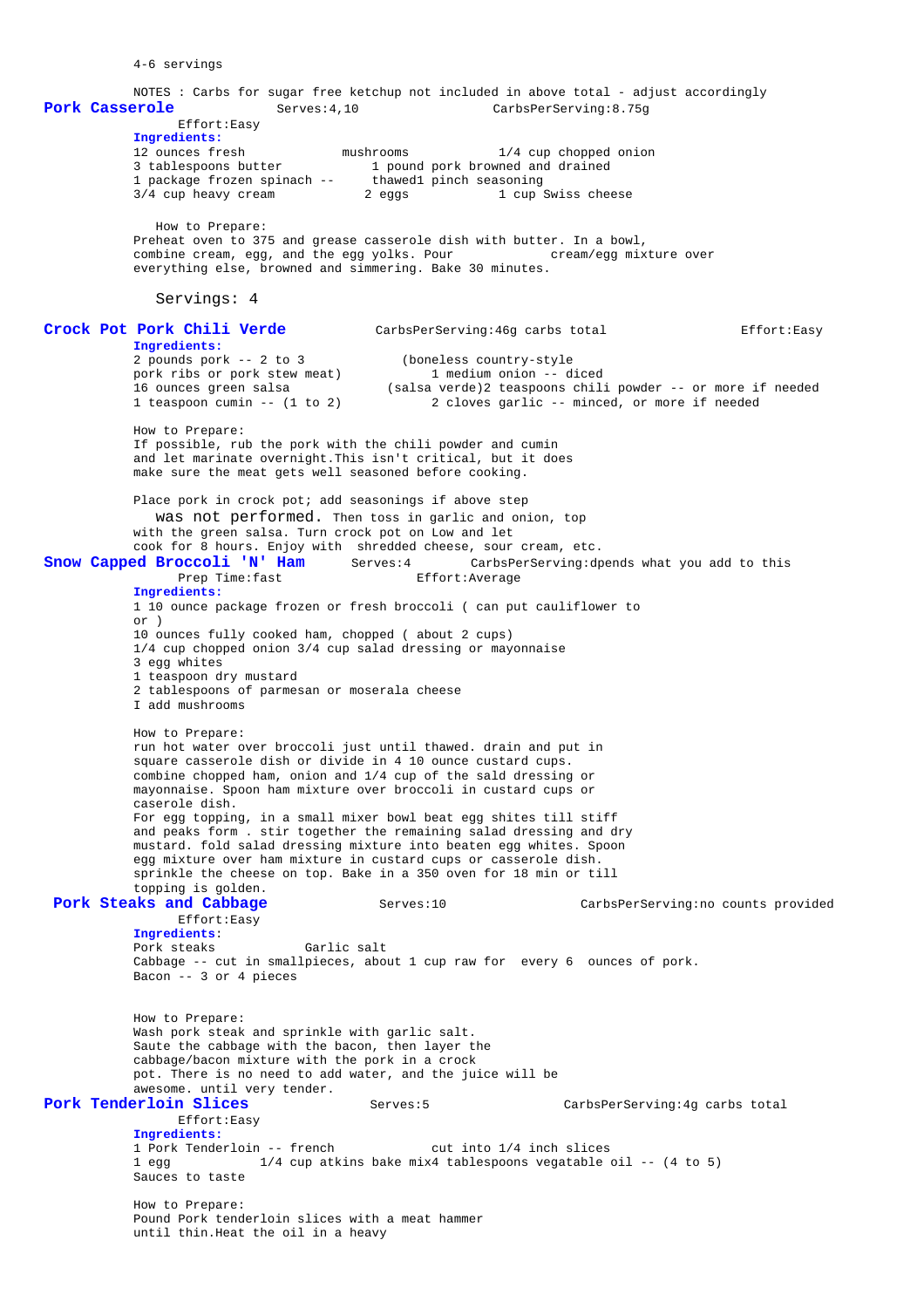skillet over Medium high heat. Dredge each slice in egg and then coat with Bake Mix. Places slices in hot oil untilgolden brown. Remove to paperplate to drain. Serve with sauces such as the Adkins Cherry Raspberry Sauce or Ranch dressing to dip in. **Pigs in a Blanket** Serves:5 CarbsPerServing:12g carbs total Effort:Easy Ingredients:<br>1/3 cup atkins bake mix 1/3 cup atkins bake mix 1 tablespoon sweet dairy whey 1/8 cup artificial sweetener -- splenda 2 eggs1/4 cup half and half 1 dash nutmeg 1 pinch salt 6 sausage links How to Prepare: mix all ingredients.make 6 silver dollar size pancakes, butter and sprinkle with splenda. Then wrap around a cooked sausage link. **Leftover Pork Stirfry (easy)** CarbsPerServing:11g carbs total Effort:Easy **Ingredients:**  12 ounces cooked pork -- shredded or chopped 2 tablespoons soy sauce 4 cups bok choy -- chopped 1/4 cup oil -- for cooking1/2 cup water 1/2 teaspoon ground black pepper 1/2 teaspoon garlic powder How to Prepare: Stir fry pork in hot oil for 2 minutes, then add remaining ingredients.Cover and reduce heat - let steam 5-7 minutes, stiting every 2 minutes to prevent burning and sticking. Simple Pork Chops **CarbsPerServing:10g carbs total** Effort:Easy  **Ingredients:**  4 boneless por chops about 1 1/2 in. thick 1 cups sauerkraut -- I used the kind in the bag (1 to 1 1/2)1/2 cup Atkins Pancake Syrup How to Prepare: Place the pork chops in a baking dish. Surround them with the sauerkraut.Make sure there is enough fluid so that they have a chance to absorb the moisture. If there is not enough, they will be dry. Take the pancake syrup and pour it over the dish. Try to even it out. If you need more, you can use it because it is zero carbs. Bake at 350-375 degrees for an hour.Check to make sure pork is done. It has sort of a sweet and sour taste, and the chops were moist and tender. NOTES : Counts for syrup not included in totals. **Creamy Mushroom Pork Chop** CarbsPerServing:11g carbs total Effort:Easy  **Ingredients:**  1 tablespoon Butter 4 pork chops -- (4 to 6), bone in Garlic Salt Black Pepper1 Jar Ragu Parmesan Alfredo Sauce -- (16 oz.) 8 ounces button mushrooms -- whole 1 Pinch Dried Thyme How to Prepare: Melt butter in large skillet.Season chops on both sides with garlic salt and pepper, and brown in butter. Transfer chops to slow cooker. Remove skillet from heat and stir alfredo sauce into drippings. Slice mushrooms and scatter over chops in slow cooker. Pour alfredo sauce over all Sprinkle with dried thyme. Simmer on medium low heat about two hours or until chops are fork tender NOTES : Counts for Alfredo sauce and garlic salt not included in totals.<br>Stuffed Mushrooms III CarbsPerServing CarbsPerServing:21g carbs total **Effort:Easy Ingredients:**   $1/2$  pound sausage2 green onion -- with  $1/2$  stem  $\begin{tabular}{lllllllll} \multicolumn{3}{l}{} & $\text{$\texttt{1}$} & $\texttt{2}$ & $\texttt{1}$ & $\texttt{1}$ & $\texttt{2}$ & $\texttt{1}$ & $\texttt{1}$ & $\texttt{1}$ & $\texttt{1}$ & $\texttt{1}$ & $\texttt{1}$ & $\texttt{1}$ & $\texttt{1}$ & $\texttt{1}$ & $\texttt{1}$ & $\texttt{1}$ & $\texttt{1}$ & $\texttt{1}$ & $\texttt{1}$ & $\texttt{1}$ & $\texttt{1}$ & $\texttt{1}$ & $\texttt{1}$ & $\texttt{1}$ & $\texttt{1}$ & $\texttt{1}$ & $\texttt{1}$ & $\texttt{$  How to Prepare: stem mushrooms, fry cut up stems with sausage, add chopped onion to sausage mixture, cook till done. Add cream cheese and stir till mixed will. Fill mushrooms with mixture and bake in 350 degree oven 15-20 min or golden brown NOTES : Counts for cream cheese not included unknown size - adjust accordingly **bacon wrapped pork chops** Serves:4,10 Serves:4,10 CarbsPerServing:1.5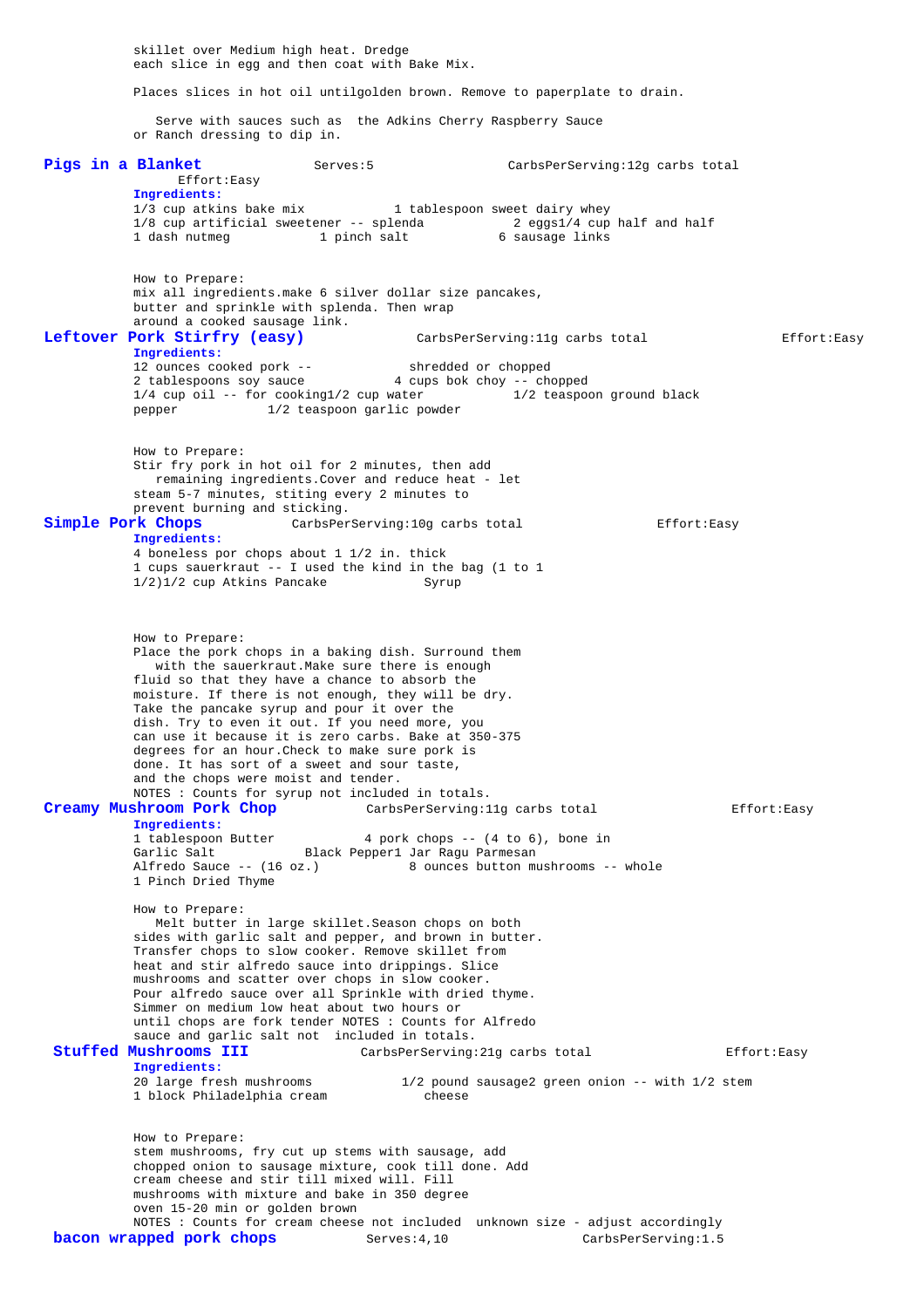```
Prep Time:15 minutes Effort:Easy
            Ingredients: 
            4 pork chops, sliced onion, sliced green pepper, baconsalt & pepper, 
            crushed red pepper (optional) 
            How to Prepare: 
            season pork with salt, pepper, and red pepper. Place on each chop, 1 
            slice of onion and green pepper wrap bacon around chop (toothpick 
           will hold bacon to meat) bake in oven for 25-30 min at 375 degrees
Creamy Maple Pork Chops Serves: 3-4, 2
                  CarbsPerServing:Varies depending on s/f syrup and sweetner 
                  (approx. 20 carbs total) 
                 Prep Time:10 minutes Effort:Easy
            Ingredients: 
            10-12 Thin Sliced Pork Chops2-Tbsp Butter8 oz cream cheese 
            (softened)4 oz heavy cream1/2 to 1-cup Splenda (to taste)1/4 cup 
            Sugar Free (Atkins) Pancake Syrup (or Dvinci Maple flavored syrup) 
            How to Prepare: 
            In an electric skillet (or frying pan) lightly brown the pork chops 
            to seal in juices (about 10 seconds each side). Then in a bowl mix 
            together the cream cheese, heavy cream, S/F Syrup and splenda. Add 
            this misture to the skillet with pork chop and turn heat to medium 
            and simmer until pork chops are cooked and sauce is warmed. THAT'S 
IT!!!<br>Great SpareRibs
                                CarbsPerServing:no counts provided entitled Effort:Easy
           Ingredients: 
            no itemized ingredients 
            providedno itemized ingredients 
            provided 
            How to Prepare: 
            Pepper slab of ribs, put in shallow pan, cover with 
            white distilled vinegar, cover with foil & bake on 350 until 
            done, have grill hot and put on grill & cook until brown 
            as you like. Baste with Mixture of vinegar, salt & 
            little lemon juice. Serve with a nice salad. 
Pork and Green Bean Stir-Fry Serves:4,6 CarbsPerServing:6g
                  Effort:Easy 
            Ingredients: 
            1 pound pork tenderloin -- or boneless pork loin 
           2 tablespoons vegetable oil 4 cloves garlic -- minced
            10 ounces green beans -- frozen, or 3/4 pound fresh 
 2 teaspoons artificial sweetener2 teaspoons soy sauce 
 1/2 teaspoon red pepper flakes 1 teaspoon fresh ginger -- shredded 
 1 teaspoon sesame oil 1 teaspoon rice wine vinegar 
            How to Prepare: 
            Cut meat into 1/2 inch 
            slices. Heat oil in large 
            skillet. Add garlic, stirfry until 
            lightly 
            browned. Add pork and 
            cook until lightly browned. 
            Add green beans. Stirfry 
            until beans and pork are 
               done, about 8 mins. 
            Push meat and beans to 
            side of pan, add splenda, 
            soy sauce, red pepper, and 
            ginger. stir until blended. 
            Add oil and vinegar. toss 
           with meat and beans
            4 servings 
 Pizza Casserole CarbsPerServing:no counts provided Effort:Easy
 Ingredients: 
 2 packages sliced mushrooms 2 bell peppers -- chopped 
 1 small onion -- chopped - or chives chopped olives 
           1 small can tomato sauce pepperoniitalian sausage -- browned<br>
crilled chicken or turkey<br>
most in hits circ pieces
 grilled chicken or turkey meat - in bite size pieces 
whatever cheese you like - shredded bacon pieces
 maybe a few pieces of pineapple 
            How to Prepare: 
            Spray the bottom of a baking pan with Pam. 
            Arrange the mushroom slices 
            to cover the bottom. Pour the tomato sauce over the 
            mushrooms - won't be much so be sparing. Put on 
            the rest of the ingredients in whatever order you 
            like and top with cheese.Bake at 400 for about 20 
            minutes. Let sit for a few minutes. Cut and serve with nice salad.
```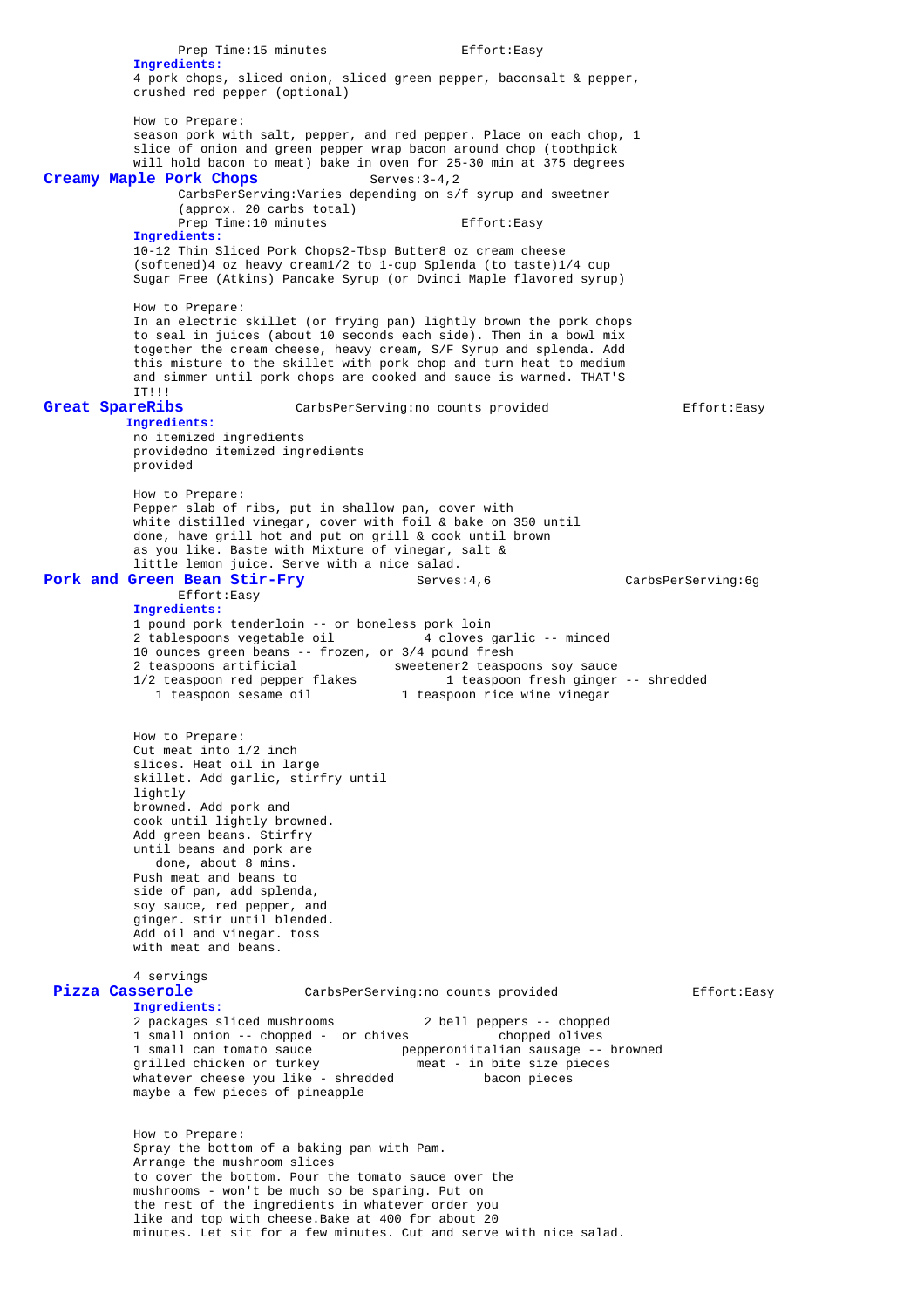The carbs vary depending on how much of what you use. Should be fairly easy to figure out. It makes about 6-8 good portions, along with a salad, and maybe low-carb tiramisu for dessert!!! **Slow Cooker Country Spare Ribs** Serves: 4 CarbsPerServing:10g per serving (2 ribs) Prep Time:15-20 min Effort:Easy  **Ingredients:**  4 lbs Country Style Spare Ribs 2 Tbs Butter 1 Can Diet Coke or Diet Rite Lots of Lauwry's Seasoned Salt 1 Can Diced Tomatoes(undrained) 1 Tbsp Molasses 1 Tbsp Minced Garlic 1 Tbsp Dried Minced Onion (or fresh onion - about 1/3 chopped) 1 Tbsp Hot Hungarian Paprika (if desired) How to Prepare: Mix all ingredients from second column in your crock pot. Next, heat up the butter in large skillet until very hot but not so the butter burns. Sear each piece of ribs (I do 4 at a time) on each side. I like to sear, but it is not necessary. Sprinkle Lawry's salt generously on both sides of each rib. Layer ribs in slow cooker and pour diet coke over the top. Turn cooker on low (1 or 2) and cook all day (about 7 hours). 1/2 hour before serving, season again if necessary and turn to high so liquid boils. Serve and enjoy!! Tip if you cook these even longer and/or on higher heat remove the bones and you'll have a wonderful stew (add a bit of sour cream to the broth). **Sausage Puffs CarbsPerServing:19g carbs total** Effort:Easy  **Ingredients:**  1 pound pork sausage -- hot, in roll 2 cups sharp cheddar cheese -- shredded1 cup Atkins bake mix How to Prepare: Preheat oven to 350 degress Cover large cookie sheet with heavy duty tin foil Mix all together and roll into 1" balls. Bake for 30-35 minutes Makes approximately 60 balls Remove from sheet and throw away foil. Voila the cookie sheet should be clean! Sausage Cabbage Au Gratin CarbsPerServing:no counts provided Effort:Easy  **Ingredients:**  no itemized ingredients no itemized ingredients How to Prepare: In a large skillet, saute' five or six slices of diced bacon. Add a package of little smokies and cook through. Add one head of cabbage and saute'till wilted. Mix together 1/2 cup whipping cream, 1/2 cup Parmesan cheese, and 2 teaspoons of flour.Pour over the cabbage mixture and cover. Leave for 15 minutes till set. **Mushroom topped Pork chops** Serves:10 CarbsPerServing:11q carbs total Effort:Easy  **Ingredients:**  4 pork chops -- boneless, 3/4 in thick (4 to 6) 1 tablespoon butter 1 cup mushroom -- finely chopped 1 tablespoon butter 1/2 cup parsley -- finely chopped1/3 cup red onion -- finely chopped 1 egg 1 teaspoon salt 2 tablespoons gratedcheddar cheese -- (2 to 3) How to Prepare: heat butter in pan. Brown chops on both sides. Place in casserole dish. Saute mushrooms in butter until no longer moist.Cool. Mix mushrooms, parsley, onion, egg,and salt and pepper. Place on top of pork chops. Bakeat 350F for about 40 mins. Sprinkle with cheese after 30 mins. Check for doneness. **Zuchini Lasagna** Serves:10,10 CarbsPerServing:29g carbs total Effort:Easy **Ingredients**: 1/2 pound Italian sausage  $\begin{array}{ccc} -- & \text{ground code } \text{til} \text{cr} \\ 3 & \text{zucchini } -- \text{ medium,} \end{array}$ peeled, sliced and boiled for 3 minutes 1/2 cup Ricotta cheese2 cups Mozzarella cheese 1 cup low carb Spaghetti sauce -- (I use Classico<br>Sun Dried Tomato 8 carbs) 1/4 cup Parmesan cheese Sun Dried Tomato 8 carbs) How to Prepare: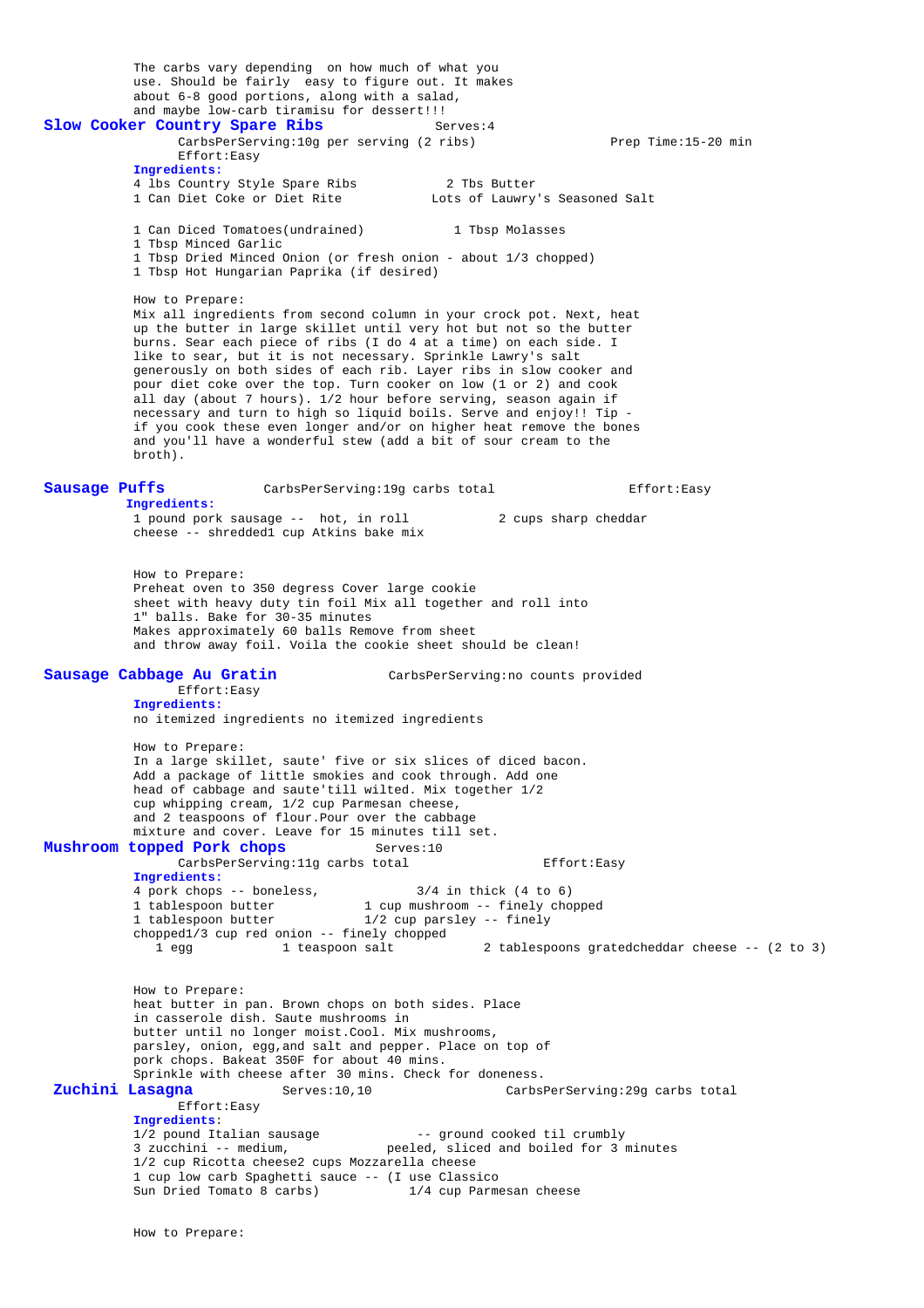```
 Spread a very thin layer ofsauce on the bottom of a 
            corning ware type dish. Then begin layering 
            your lasagna with the ingredients from 
            above. Sprinkle Parmesan cheese on top. Cover and 
            bake for 30 minutes at 350. Then uncover for 15 
            minutes at 350. Let stand for 10 minutes. 
           Then enjoy!! NOTES : Counts for spaghetti sauce not included
Sausage Stuffing CarbsPerServing:36g carbs total Effort:Easy
            Ingredients: 
                                                2 large onions -- finely chopped
            3 stalks celery -- finely chopped (3 to 4) 2 tablespoons butter -- (2 to 
               4)1 head cabbage – finely chopped 
            15 ounces chicken broth -- canned 
            3 eggs -- beaten Seasonings 
            How to Prepare: 
            This has all the taste of real stuffing, without the bread. 
            You won't miss the bread and can "stuff" yourself a much as you like. 
            Saute your onion and celery in the butter. Add sausage, 
            brown, crumbling the sausage finely. Let the oils 
            and butter brown on the bottom of the pan to get that 
            great carbonation flavor.Add s easonings you like 
            such as thyme, oregano,pepper, salt, to taste. My 
            sausage was preseasoned, so I just 
            added pepper. Add cabbage and continue 
            cooking. Add chicken broth to moisten as dish starts to 
            get dry. I ended up using a whole can. Cook until 
            cabbage is cooked and tender. Put in a 3-4 qt 
            baking dish and add the eggs. Bake in 350 degree oven for 20-30 minutes. 
Pepper and onion porkchops Serves:10 Serves:10 CarbsPerServing:37g carbs
                 Effort:Easy 
           Ingredients: 
           4 pork chops, center cut -- about 1 1/2 lbs. 1/4 teaspoon salt -- pepper 1/2 teaspoon paprika 1/2 teaspoon dried thyme2 green pepper -- or red
 1/2 teaspoon paprika 1/2 teaspoon dried thyme2 green pepper -- or red 
 2 medium onions 2 tablespoons butter 1/3 cup beef broth 
            How to Prepare: 
            Combine spices and sprinkle over both sides of 
            chops. Slice pepper and onions. 
            Heat half butter in skillet,saute onions and peppers 
            until soft, not brown.Remove from pan. 
            Heat remaining butter and brown chops on both sides. 
            Lower heat.Add broth, onions,and 
            peppers. Cook over lowabout 20 mins or until chops are done. 4 servings 
 Red Cooked Pork Serves:4 CarbsPerServing:depends on vegetables<br>Prep Time:1/2 hour Effort:Easy
                Prep Time:1/2 hour
           Ingredients: 
 2 lbs very fatty cut of pork or 4-6 chicken legs w/thigh 
 6 scallions 9 slices ginger 
 1 head garlic 9 T. soy sauce3 T. rice wine 
           a few slices small red chile 1/2-1 cup water<br>3 pacs splenda vegetables of choice (carrot,
                                   vegetables of choice (carrot, chinese radish, bamboo)
            How to Prepare: 
            Place all of the ingredients except Splenda and vegetables in a 
            large crock pot. If the cut of pork is large, cut it into a few 
            chunks. Cook on high for about 3 hours. Then add Splenda and chopped 
            vegetables. Cook another hour. Eat with sauteed greens. 
            P.S. Pork and Chicken can be cooked together. This can also be 
            cooked on the stove, just reduce cooking time to 1 1/2 hours or so 
            and make sure the liquid doesn't boil off. 
 Citrus Skillet Pork Chops Serves:4 CarbsPerServing:1g
                 Prep Time:5 min. / cook time 30 min.? The Effort:Easy
            Ingredients: 
            1 Clove garlic, choped 1 tsp. paprika 1/4 tsp. ground coriander 
              1/8 tsp. freshly ground black pepper4 center-cut loin pork chops (4 
           ozs each) 3/4" thick 3/4 cup reduced sodium chicken broth
            1 tsp. fersh lemom juice 
            How to Prepare: 
            combine first 5 ingredients. sprinkle both sides of chops. 
            in a large nonstick skillet combine broth and lemon juice. 
            Mix well. Add Pork and simmer,covered, over low heat about 30 min. 
            pour broth mixture from skillet into a glass measuring cup; cool 
            slightly set aside. 
            Place chops in same skillet. Heat over med. heat turning once untill 
            browned and heated through about 2 to 3 min. remove chops cover with 
            foil to keep warm. 
            Using a spoon, skim fat from sauce. Return broth to skillet. bring
```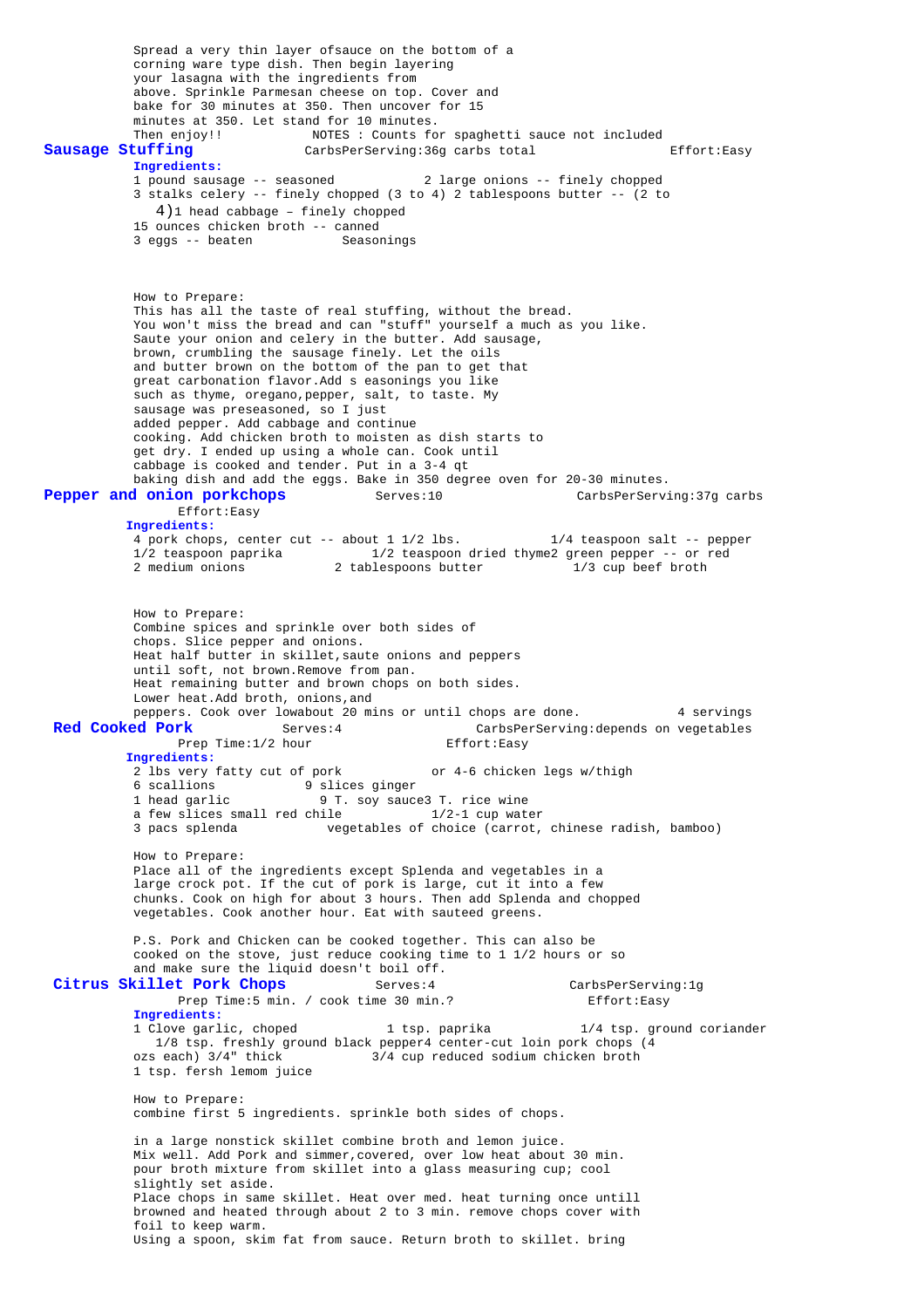to boil, stirring,over med.heat untill reduced slightly, about 2 min. Spoon lemon sauce over pork chops. Serve immediatly Nitrate Free Pork Sausage **CarbsPerServing:**5g carbs total **Example 2016** Effort:Easy **Ingredients:**  2 teaspoons dry mustard 1/4 cup parsley -- finely minced 1/2 teaspoon salt -- or more to taste 1/2 teaspoon ground black pepper1/4 teaspoon ground nutmeg 1/4 teaspoon ground sage 2 tablespoons cream 2 each eggs How to Prepare: Mix all ingredients well and refrigerate overnight to blend flavors. Divide into 12 balls and pat into patties. Fry 4 minutes on each side or until cooked through. **Southern Sausage Skillet** Serves:7 CarbsPerServing:no counts provided Effort: Easy  **Ingredients:**  no itemized ingredientsno itemized ingredients How to Prepare: Easy and fast...quantities determined by how many people you are cooking for! polish sausage or kielbasa onions green beans...fresh, canned (drain first) or frozen (thaw first)...NOTE: french style do not work well here Score the sausage so when you brown it in a skillet, the juices will flow I do this even with the pre-cooked sausage). Add the onions and green beans, and sautee until they have taken in the flavor of the sausage without getting limp and overcooked. The juices from the sausage will prevent the green beans from sticking to the pan. This was a meal created in a moment of desperation and it turned out to be a new favorite! **Pork Chops with Blue Cheese Gravy** Serves:4 **Effort:Easy Ingredients:**  4 thick cut pork chops 1/2 teaspoon ground black pepper, or to tastel/2 teaspoon garlic<br>powder, or to taste 1 cup heavy cream 2 ounces blue cheese, crumbled powder, or to taste 1 cup heavy cream How to Prepare: Melt butter in a large skillet, over medium heat. Season the pork chops with black pepper and garlic powder. Fry the chops in butter until no longer pink and the juices run clear, about 20 to 25 minutes. Turn occasionally to brown evenly. Remove chops to a plate and keep warm. Stir the whipping cream into the skillet, loosening any bits of meat stuck to the bottom. Stir in blue cheese. Cook, stirring constantly until sauce thickens, about 5 minutes. Pour sauce over warm pork chops. Ham roll-up variation **CarbsPerServing:no counts provided** Effort:Easy **Ingredients:**  no itemized ingredientsno itemized ingredients How to Prepare: Spread softened cream cheese thinly on a slice of imported ham. Lay a green onion along one of the long sides Roll up the ham, and slice into 1" pieces. Makes a fabulous appetizer and can be a very elegant presentation on a serving tray... your party guests will never know it's one of your "diet"foods! **Ham Steak with Onion Gravy** Serves:10 Serves:10 CarbsPerServing:30g carbs total Effort:Easy<br> **Ingredients: Ingredients**: 1 ham steak -- 1.5 inches thick 2 cups sliced onions - thinly sliced 1 cup sour cream1/8 cup heavy cream 1/8 cup warm water How to Prepare: Pan cook ham steak on both sides. Remove from pan. Add onions to pan and cook until browned. Mix heavy cream with water.Add sour cream and heavy cream/water to pan heat through. Pour over ham steak. **Spicy Mushroom Pork Chops** Serves:6 CarbsPerServing:1.9 per serving Effort:Easy **Ingredients:**  6 boneless pork chops 1/3 cup chopped onions 4.5 oz can mushrooms w/liquid 2 tbsp LC BBQ sauce of choice1 tbsp Louisiana Cajun Seasoning 2 tbs Mesquite Liquid Smoke salt and pepper to taste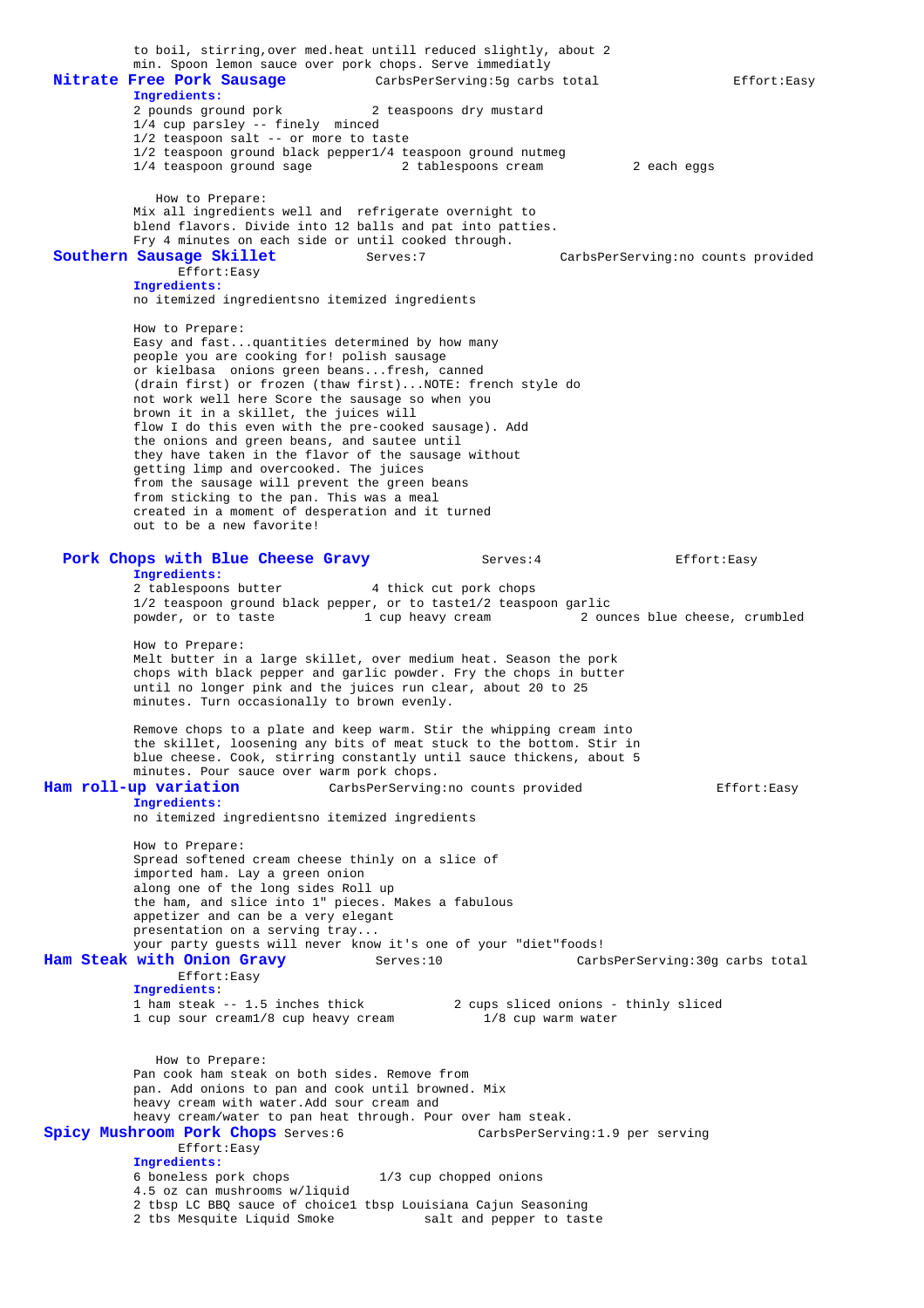How to Prepare: Trim excess fat off of pork chops. In large non-stick pan put pork chops on medium heat. Pour liquid smoke over them. Sprinkle with cajun seasoning and salt and pepper. Cook until done about 1/2 way through. Turn pork chops over, cook about 5 more minutes. Add rest of ingredients to pan. Cook covered over medium high heat, stirring sauce around pork chops occasionally, making sure mushrooms and onion are in sauce. Cook for 15 more minutes, turning chops again 1/2 way through. Serve chops with sauce on top. NOTE: Carb count does not include BBQ Sauce. **Shaking Bake Mix for Pork Chops** Serves:10,5,7 CarbsPerServing:2g carbs total Effort:Easy  **Ingredients:**  3/4 cup finely crushed pork rinds 1 teaspoon salt 1/4 teaspoon paprika1/4 teaspoon garlic powder 1/4 teaspoon onion powder 1 splenda packets How to Prepare: Preheat oven to 400'. Place all ingredients in a large plastic bag. Lightly moisten pork chops with water and place in bag and shake.Arrange pork chops on a baking sheet and bake 45 minutes with a bone, and 20 minutes without a bone, or until you can tell yourself the pork is cooked. NOTES : Counts for natural peanut butter not included in totals.<br>Oueso Fundido CarbsPerServing:no CarbsPerServing:no counts provided examples and Effort:Easy  **Ingredients:**  Chorizo (Mexican Sausage)Queso Chihuahua (Chihuahua Cheese) How to Prepare: Remove casing from sausage. Cook and drain fat. Place thin layer of cooked sausage on microwave safe dish. Top with sliced chihuahua cheese Microwave for on high 1 minute or until cheese melts. **Pork Taco**  CarbsPerServing:3g carbs total Effort:Easy  **Ingredients:**  1 pork chop (sliced into thin strips) 1 teaspoon olive oil 1 tablespoon sour cream 1/2 slice American Cheese1 tablespoon salsa -- pace 1 tablespoon onion How to Prepare: Add Olive oil to a small frying pan . Add pork to the pan and stir fry until done. Warm tortilla in the oven until just warm. Put tortilla on a plate and add pork, sour cream,cheese, salsa and onion on tortilla and fold over.This taco is very tasty and quick to make.NOTES : Counts for low-carb tortilla not included - adjust accordingly **PORK CHOPS** CarbsPerServing:1g carbs total Effort:Easy **Ingredients:**  4 boneless pork chops -- (4 to 8) 2 eggs -- beaten<br>pork rinds - crushed to bread crumb consistency dash seasoned salt -- or two pork rinds - crushed to bread crumb consistency dash seasoned salt -- or two cooking oil How to Prepare: Pound the pork chops to flatten, dip in egg, then coat with the crushed pork rinds and fry in oil. Can sprinkle with seasoned salt while cooking.Next time I make these I am going to make mock mashed potatos and gravy to go with. Yummm **Jalapeno Stuffed Sausage** CarbsPerServing:no counts provided Effort:Easy **Ingredients:**  1 can pickled jalapenos 1 pound pork sausage1 package cream cheese How to Prepare: I take the seed out of my jalapenos, but they can be left in. Slice jalapenos in half and add cream cheese. Wrap the jalapeno with the sausage, kind of like your coating it (actually you are...lo). Bake in a 300 degree oven for about 20-30 minutes or until sausage is cooked. It's delicious. **Horseradish Encrusted Pork Loin Chops** CarbsPerServing:19g carbs total Effort:Easy **Ingredients:**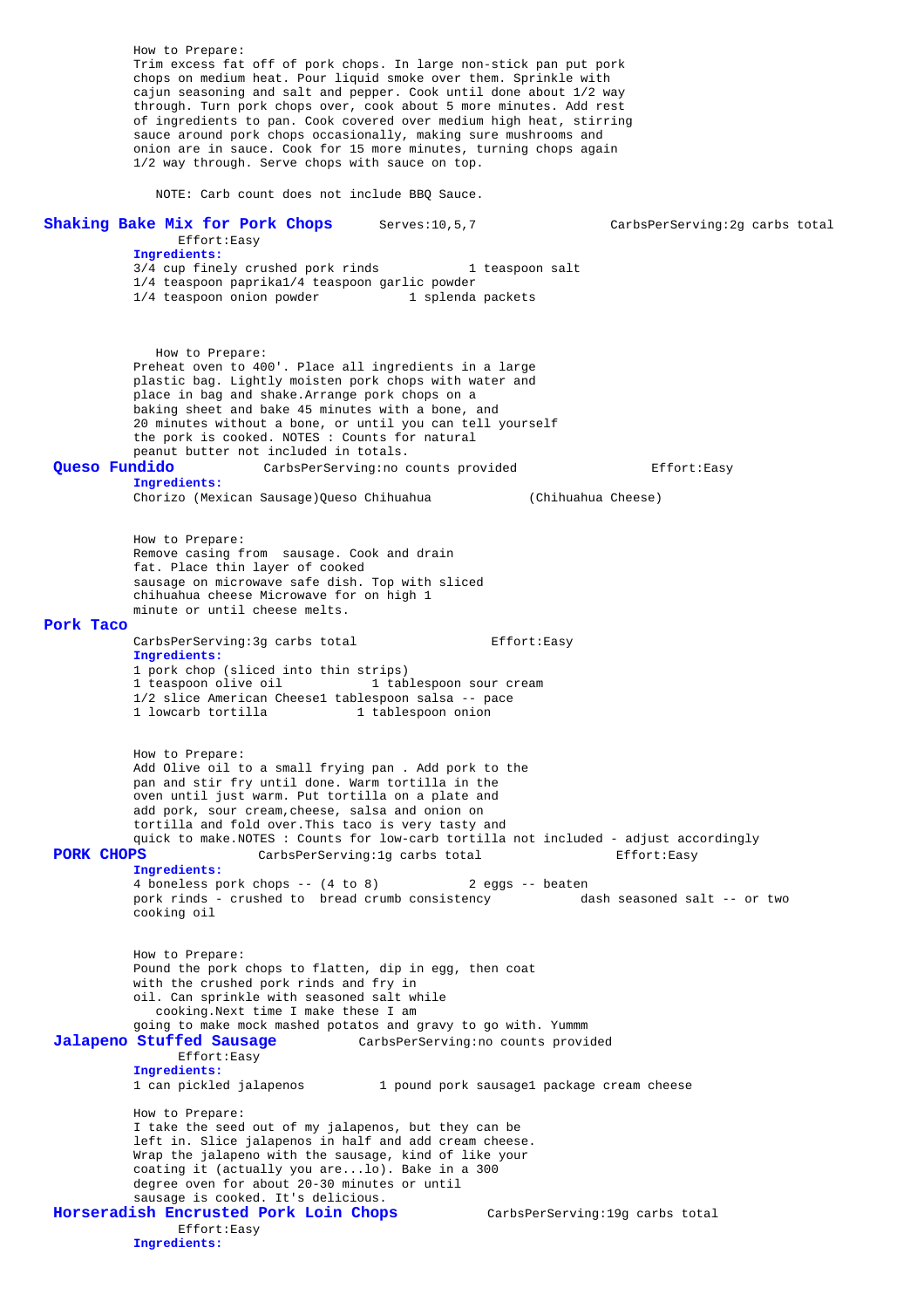6 pork loin chops (1" thick) 1/4 cup olive oil 1 tablespoon pepper 1 tablespoon rosemary1 tablespoon thyme 1 cup finely crushed pork rinds 6 tablespoons prepared horseradish 3/4 stick butter -- (3/4 to 1) How to Prepare: Marinate pork chops in olive oil, rosemary, thyme & 1/2 tbls pepper overnight. Remove and cook chops for 5 min each side. Blend softened butter, horseradish, porkrinds & remaining pepper together. Place on pork chops and bake at 350 for 8-10 minutes or until topping is brown & chops are done. Ham Hocks and Cabbage Serves:10 CarbsPerServing:60g carbs total Effort:Easy **Ingredients:**  3 each ham hocks -- meaty 10 cups cabbage -- cut into chunks 1/2 teaspoon salt 1/2 teaspoon pepper -- or more to taste 1/2 cup diced onion 4 each sausage links -- cut into bite-size chunks1/2 cup dry white wine -- (optional -remove 4g carbs if not using) 1/2 stick butter 2 cloves garlic -- peeled and minced  $1/2$  teaspoon crushed red pepper -- flakes How to Prepare: Put hocks in a large kettle and cover with water. Bring to a boil, reduce heat and simmer 20 minutes or until the meat starts falling off the bone. Remove the hocks and let cool. Add the remaining ingredients to the water and cover. (You want the cabbage covered at least 3/4 of the way with broth - so add more water if necessary to get this level. You can add 2 cans chicken broth at this time of you want this for soup).Simmer over low heat until cabbage is tender(about 20 minutes). When cooled enough, cut the meat off the hocks and add back to the pan of simmering cabbage. You can serve this drained or with the broth as a soup. I know this seems pretty high carb - but it makes a lot and it freezes well. **Pork Tenderloin a la King** Serves:4 CarbsPerServing:5<br>Prep Time:no more than 10 min Effort:Easy Prep Time:no more than 10 min Ingredients: 3 Tablespoons Knorr brand french onion soup mix, or to taste 1 cup heavy cream1 1/2 pounds pork tenderloin, cut into 1-inch pieces 1 8oz package mushrooms, trimmed and quartered How to Prepare: Preheat oven to 350 degrees. In a bowl, mix soup mix and cream. In a casserole sprayed with cooking spray (for easy clean up), combine pork and mushrooms. Pour cream mixture over pork and mix well to combine. Cover with foil and bake for 25-30 min or until cooked through. This is wonderful and you could probably try this with beef or chicken. Enjoy!!!!!! **Easy Cuban Pork Effort:Easy Ingredients:**  Marinade: 1 cup fresh orange juice 1 cup fresh lemon juice 1 cup olive oil 6 garlic gloves - minced 2t cuminFor Pork: 5-71b pork shoulder<br>2T liquid smoke 2T coarse salt 2T coarse salt How to Prepare: --Mix marinade ingredients together, and pour over pork shoulder. --Cover and refrigerate 4 - 24 hours (the longer you marinate, the more flavour it will have) --Preheat over to 500 degrees --Lay heavy duty foil on work surface. --Place drained pork shoulder on foil. --Cover pork with another piece of heavy duty foil and make a "packet" (it should all be tightly sealed). --Place on rack in roasting pan and pour 2" water into pan. --Roast at 500 degrees for 30 minutes. --Turn down oven temp to 350 and continue roasting for 30-35 min PER LB of roast. The meat will fall apart when you are finished. **deep south ham & redyeye gravy** Serves:4 CarbsPerServing:1gm<br>Prep Time:none Bifort:Easy Prep Time: none **Ingredients:**  1 ham steak about 1 1/3lbs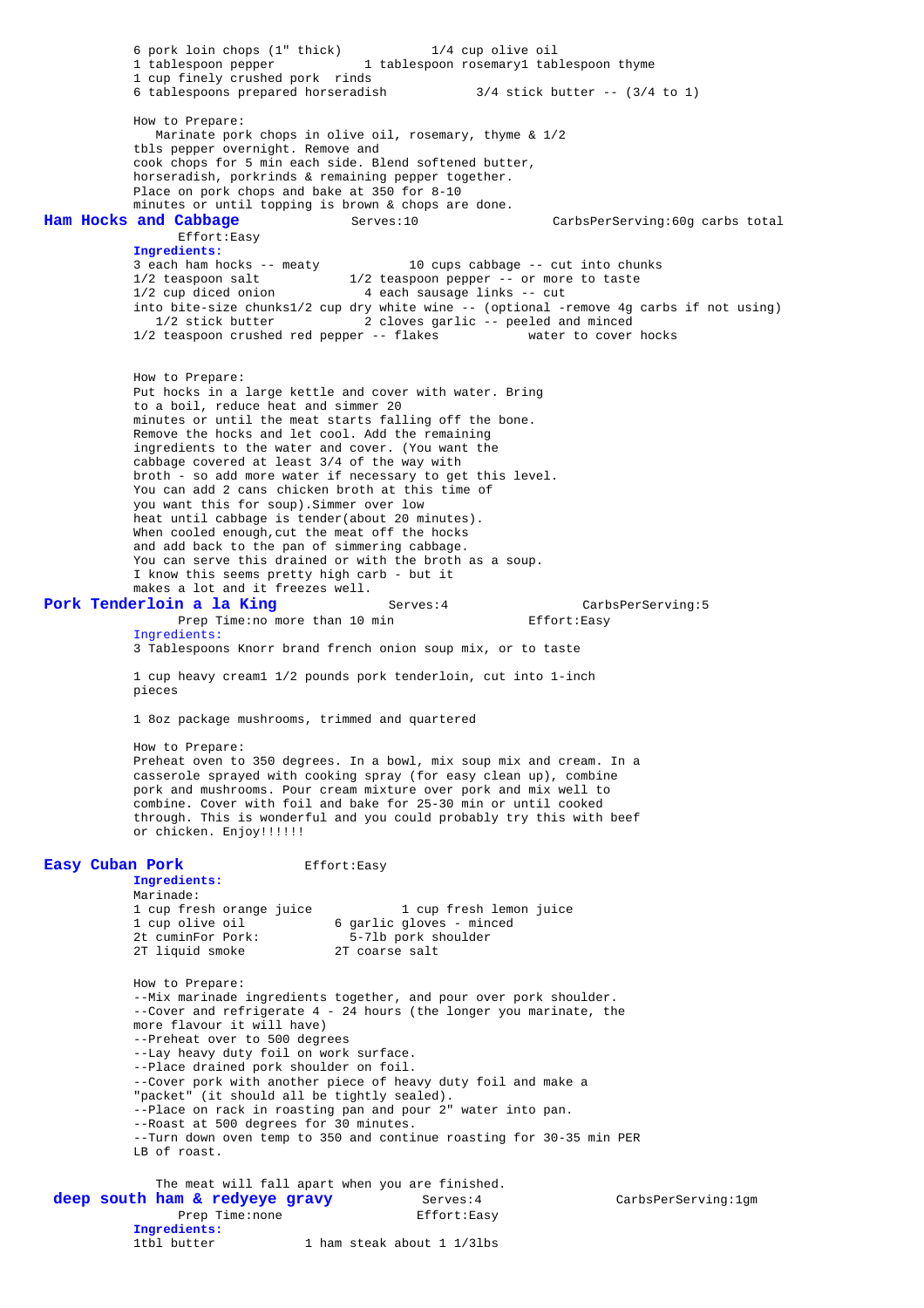How to Prepare: place 10" skillet over med-high heat until hot. add butter, titlt skillet to coat bottom. add ham steak, cook 3 min. turn cook 2 min longer. remove ham; place on service platter and set aside increase heat to high add coffee, sugar, pepper sauce. bring to boil continue boiling 2 to 3 min until reduced to 1/4 cup liquid, scraping bottom and sides spoon over meat **BEEF,LAMB AND VEAL MEALS**

**Crock Pot Ribs or Chops** Effort:Easy  **Ingredients:**  6 or 8 chops or ribs to fill crock pot 1/4 c. onion, chopped 1/2 c. celery, chopped 1 c. catsup 1/2 c. water 1/4 c. lemon juice2 tbsp. brown sugar substitute 3 tbsp. Worcestershire sauce 2 tbsp. vinegar 1 tbsp. mustard 1/2 tsp. salt 1/4 tsp. pepper How to Prepare: Mix all together and pour over meat in crock pot. Cook on low 6 8 hours **LAMB WRAPPED IN GRAPE LEAVES** Serves:15+ CarbsPerServing:3 - 5 (1 carb per wrapped leaf) Prep Time:1 1/2 - 2 hours Effort:Average **Ingredients:**  1 whole leg of ground lamb \*or extremely lean red meat\* 1/2 cup of pine nuts Amt of all spice (whole) to liking (minimal amt) \*you can choose to alter what you put in your lamb filler\* Water lemon juice tiny can of tomato sause. How to Prepare: You have to estimate the amt of filling for the leaves because of the varying sizes. DO NOT overstuff the leaves. Layer and tightly lay the wrapped grape leaves in your pot. Lemon juice and tomato in pot and THEN add just enough water to cover the grape leaves. You want then to make sure that you have a plate or something heavy to keep the grape leaves from floating around. If they float at all then they will unwrap and you wont have Lamb in Grape Leaves. SIMMER ! NOT BOIL Takes about  $1 \frac{1}{2} - 2$  hours. Just test for the leaves to be cooked. Carb count per leave minus the dietary fiber is .6 carbs. Pine nuts are only 4 carbs per 1/2 cup. So they are not even measureable unless you eat the whole pot LOL. **It's Lasagna!!** CarbsPerServing:Total Carbs for entire dish: 25<br>Prep. Time:Depends on how long you simmer sauce **Effort:Easy** Prep Time:Depends on how long you simmer sauce  **Ingredients:**  Spaghetti Squash (cooked) 1 lb.Ground Chuck onion garlic Spaghetti Sauce(9 per1/2 cup) Mozzarella Cheese(1 carb) Parmesan Cheese (1 carb) Cottage Cheese(5 per 1/2 cup) How to Prepare: Brown hamburger with onion and garlic. Add spaghetti sauce and simmer for at least 30 min. Layer in small casserole dish: Meat sauce, spaghetti squash, meat sauce, cottage cheese, mozz. cheese, parm. cheese, spaghetti squash, meat sauce, repeat cheeses. Bake at 350 until cheese has melted. **Fajita Burger** Serves:1 CarbsPerServing:5.2 per serving less .6 fiber Prep Time: less than 30 mins. The effort: Easy  **Ingredients:**  1/2 lb. lean ground beef 2 tsp. fajita seasoning mix 1/2 c. shredded cheddar cheese2 tbsp. sour cream 2 tbsp. salsa How to Prepare: Mix ground beef with dry fajita seasoning mix. Form ground beef into patty. Pan broil burger to desired doneness. Top with shredded cheese, sour cream and salsa. **Meatloaf** Serves:4 CarbsPerServing:7 Prep Time: 30-min Effort: Average **Ingredients:**  1-lb ground beef (or turkey or chicken) 1-med onion (chopped finely) 12-mushrooms (or around that; chopped finely, like onion/NOT sliced)) 3-5 cloves of garlic (or less, if you're a wimp! crushed/chopped finely ) 2-3 TBS chopped parlsey1-egg 1/2 cup chicken broth (or water) 1-cup bread crumbs (or substitute; I use Keto Crumbs but you could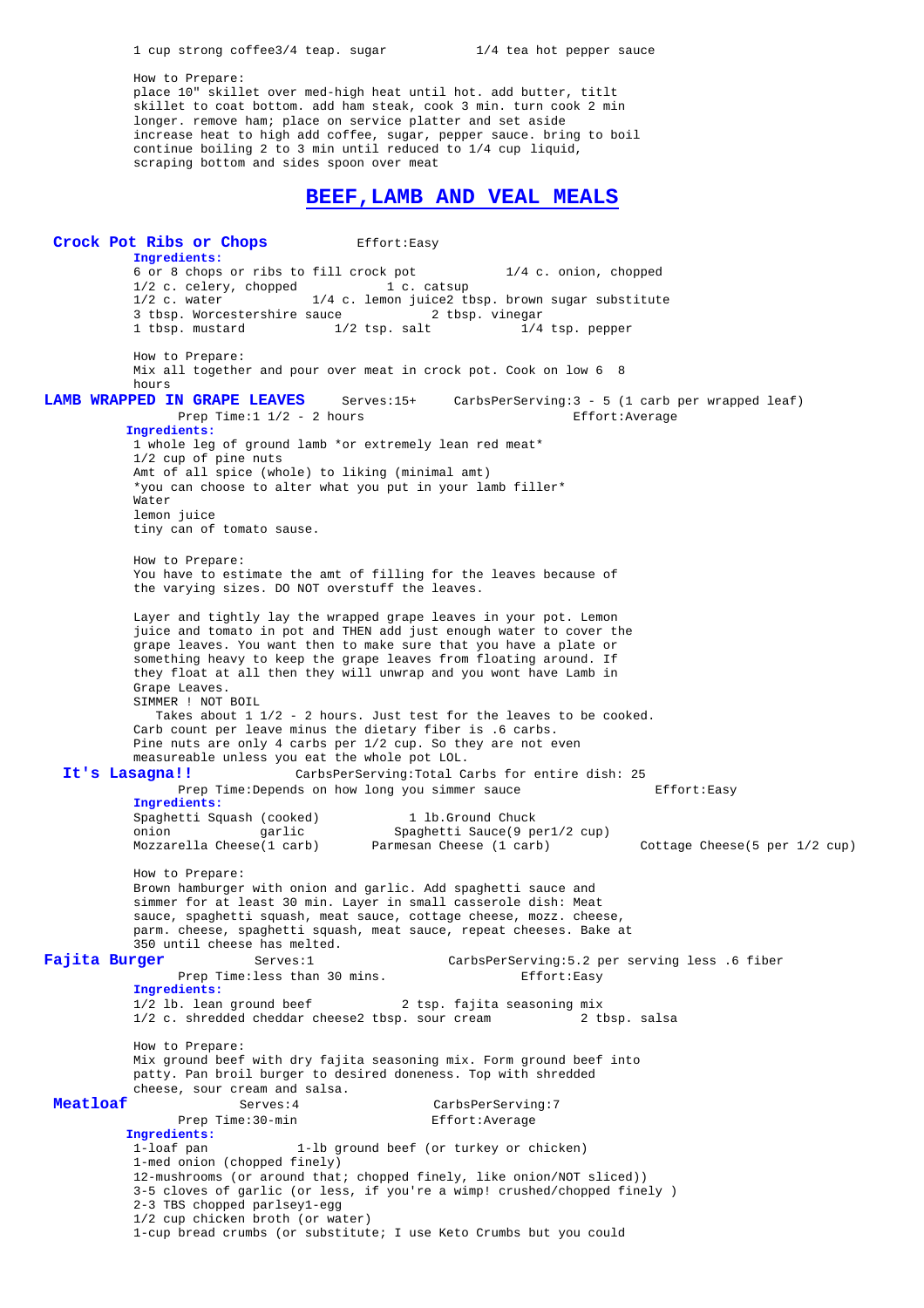also just use less broth and more mushrooms/onion) 1/2-cup olive oil (you can use more if you'd like) 1-tsp salt (or 1-TBS soy sauce) 1/2-tsp black pepper How to Prepare: I make a wonderful meatloaf that can pass for a meatball-flavored meal. You can slice it up and serve it with brown gravy and vegetables or top with melted mozzarella and marinara sauce or break it up into pieces and make into a beef stroganoff or however else you feel like being creative...It's a great thing to have around for lunches or dinners. You can even freeze slices and have whenever you feel like it. BTW-I think this is the best meatloaf I've ever had, not like the traditional at all. First, pre-heat oven for 375-degrees. Next, saute all the mushrooms, onion, garlic, and parsley in a pan with the olive oil. Don't let it burn (garlic tastes yucky when burnt). When the onions are soft, remove from heat to let cool down. In a large bowl, add meat, egg, bread crumbs (or substitute), chicken broth (or water), salt (or soy sauce), and pepper. When the sauteed mixture has cooled enough, add it to the bowl and mix all ingredients (with very clean hands or proper mixer) until everything is well-combined. Now, put mixture into loaf pan (NO need to oil/grease pan as there is plenty of fat already in the mixture from the olive oil). Put into the oven and bake for 45-minutes. Voila! Now, you have a delicious, low-carb meatloaf (that tastes sort of like a meatball) that you can serve up all sorts of ways. Slice loaf into ten slices. There are about 3-gm of carbs per each slice (or 30-gm carbs/loaf). Enjoy! **Steak with Pate and Cheese** Serves:2 CarbsPerServing:2-4 (depending on pate and cheese)<br>Prep Time:15 mins Effort:Easy Prep Time:15 mins **Ingredients:**  2 x thinly sliced Beefsteak 1-2oz Ardennes or Brussels pateThinly-sliced Cheddar or other mild cheese How to Prepare: Fry the steak until it's cooked as much as you want (I prefer well done) then remove from pan, spread a thin layer of pate over the cooked steak and top with cheese. Place under the grill until cheese bubbles. Yum. You can also fry some onion with the steak and put it between the pate and the cheese. **Ropas Viejas** Serves:4 CarbsPerServing:See note Prep Time:5 hours Effort:Easy **Ingredients:**  3-4 lb beef roast, cut up 1 med onion, sliced (10g) 1/2 red bell pepper, sliced(4g) 1 sm. can tomato paste (60g)\*\*\*SEE NOTE BELOW\*\*\* 1 can beef broth 1 tsp sweetener (1g) 2 DASHES Cinnamon 2-3 tsp cumin (1g) Salt/Pepper to taste oil or lard How to Prepare: \*\*\*FIRST!! Don't panic about the number of carbs! MOST of them will remain in the crockpot in the sauce. Get out your crock pot and heat it. Prepare the tomato paste by mixing well with a small amount of water to tomato sauce consistency. In a large skillet, heat the oil or lard, brown the meat. Place the meat, onion, bell pepper, tomato paste and seasonings in the crockpot. Cook until the meat is fork tender (usually about 4-5 hours). Remove from sauce w/a slotted spoon, making sure to let as much of the sauce as possible drain. Place in a bowl or on a plate and pull to shreds with the back of a fork. Serve on a locarb tortilla or on a bed of lettuce. Side with pico di gallo, sour cream, if you wish. TOTAL RECIPE CARB COUNTS: 76g--remember, most is left in the crock pot! You may choose to use tomato SAUCE instead of paste for a carb count of 8.8g/HALF cup **Red Chile Chimichangas** Serves: 4 Serves: CarbsPerServing: 8 Prep Time:15 minutes Effort:Average **Ingredients:**  3c cooked beef or pork (canned works) 1/2 c. beef broth 2T Atkins Ketato flakes 8" square spring roll wrappers 3 Tbls. chile powder<br>1 c. vegetable oil 117bls. garlic powder 1 c. vegetable oil 1Tbls. garlic powder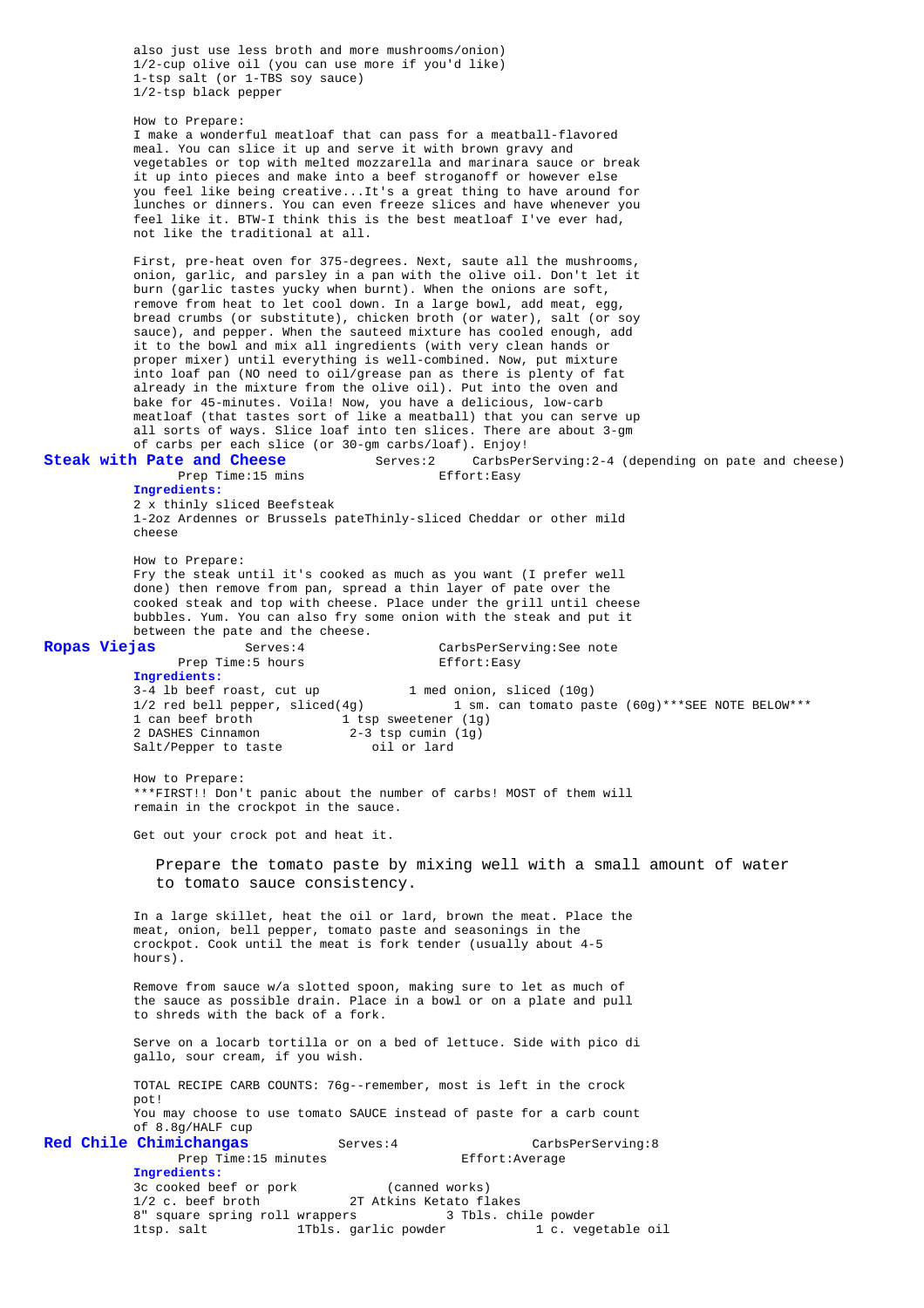How to Prepare: Bring broth to a boil and add meat. (If you've used canned meat you may not need extra broth, there may be enough in the can)Add salt, chile powder,and garlic powder and cook for a couple of minutes. Add the ketato flakes and stir until thickened. Remove from heat and put 1/8 of mixture at the edge of a spring roll wrapper. Fold in sides and roll up like you would a tortilla. When you have 8 burritos, heat the oil in a small skillet and fry the burros, turning til browned on all sides. Drain on a paper towel covered plate and enjoy! 4 carbs per burro, with salad and sour cream you have a great 10 carb dinner! **beef scrambler** Serves: As many as you want CarbsPerServing:depends on amounts used Prep Time:20 minutes Effort:Easy **Ingredients:**  Mozzarella cheese external canned mushroomsseasoned salt italian seasoning How to Prepare: Brown the ground beef in a frying pan, then salt it and put the italian seasoning on, depending on your tastes you may have to repeat this a couple times. Put in as much mushrooms as you like, keep in mind to check the can for carb listings. Wait until the meat and mushrooms have a "crisp" look, the sprinkle grated mozzarella over the top, let melt and you're done! Sometimes I make a couple small cheese chips too. **Veggie Meatloaf** Serves:6-8 depending on thickness of slices CarbsPerServing:2-3 NET carbs per medium slice Prep Time:Prep: 20 mins/Cook:  $45* = 65$  total Effort:Easy Ingredients: 1 lb ground beef (80% lean) 1 lb ground chicken 1 large or extra large egg, beaten 1 large red pepper, diced 1 medium sweet onion, diced 1 tbls minced garlic 2 tbls of minced carrot 1 medium celery stalk, diced 1/4 cup shredded monteray or mozzarella cheese 1/4 cup grated parmisian cheese 1 tsp Beef Boullion powder cilantro or parsley, salt & pepper to taste How to Prepare: Mix meats and egg together. Saute all veggies (celery, pepper, onion, garlic, carrots) in a saucepan with 1 tbls of butter until softened. Cool mixture for about 10 minutes and then add to the meat. With clean hands, mix well until veggies are evenly distributed amongst the meat. Add all the rest of the incredients except the shredded cheese. Make sure the mixture is well combined. In a loaf pan or in a regular roasting pan, shape meat to make a loaf. Add the shredded cheese to the top. Put aside to "rest". Preheat oven to 375 F. Put meatloaf into oven and cook for about 45 minutes - I use a termometer to check - 170  $F$  internal temp. **Chili Relleno with or without chicken** Serves:3 to 4 CarbsPerServing:not sure Prep Time:20 minutes tops Effort:Easy  **Ingredients:**  1 lb chedder cheese grated 1 lb monterey cheese grated 3(7 oz)cans diced green chilies 5 beated eggs 2 to 3 chicken breast cooked and diced (opional) How to Prepare: mix cheese cooked chicken and green chilies together in 9x13 inch baking dish pour eggs over and bake at 350 for 45 minutes **Reuben Ouesadilla** Serves:8 CarbsPerServing: 4 carb per serving Prep Time: 30 minutes Effort:Easy **Ingredients:**  Sliced Corned Beef Sauerkraut Cheese Caraway seed Thousand Island dressing or Mayo Two low carb Tortilla How to Prepare: Layer sliced Corned beef, drained Sauerkrautwith caraway seed, drizzel of dressing and shredded cheese on a large Tortilla. Top with second Tortilla and more cheese.Bake in pizza pan 350 degrees for half hour. Cut into wedges. Green Chili & Jack Stuffed Meatloaf Serves:6,10 CarbsPerServing:2 or less extended the Prep Time:15 min. Effort:Easy **Ingredients:**  2-3 cloves crushed Garlic 2 eggs salt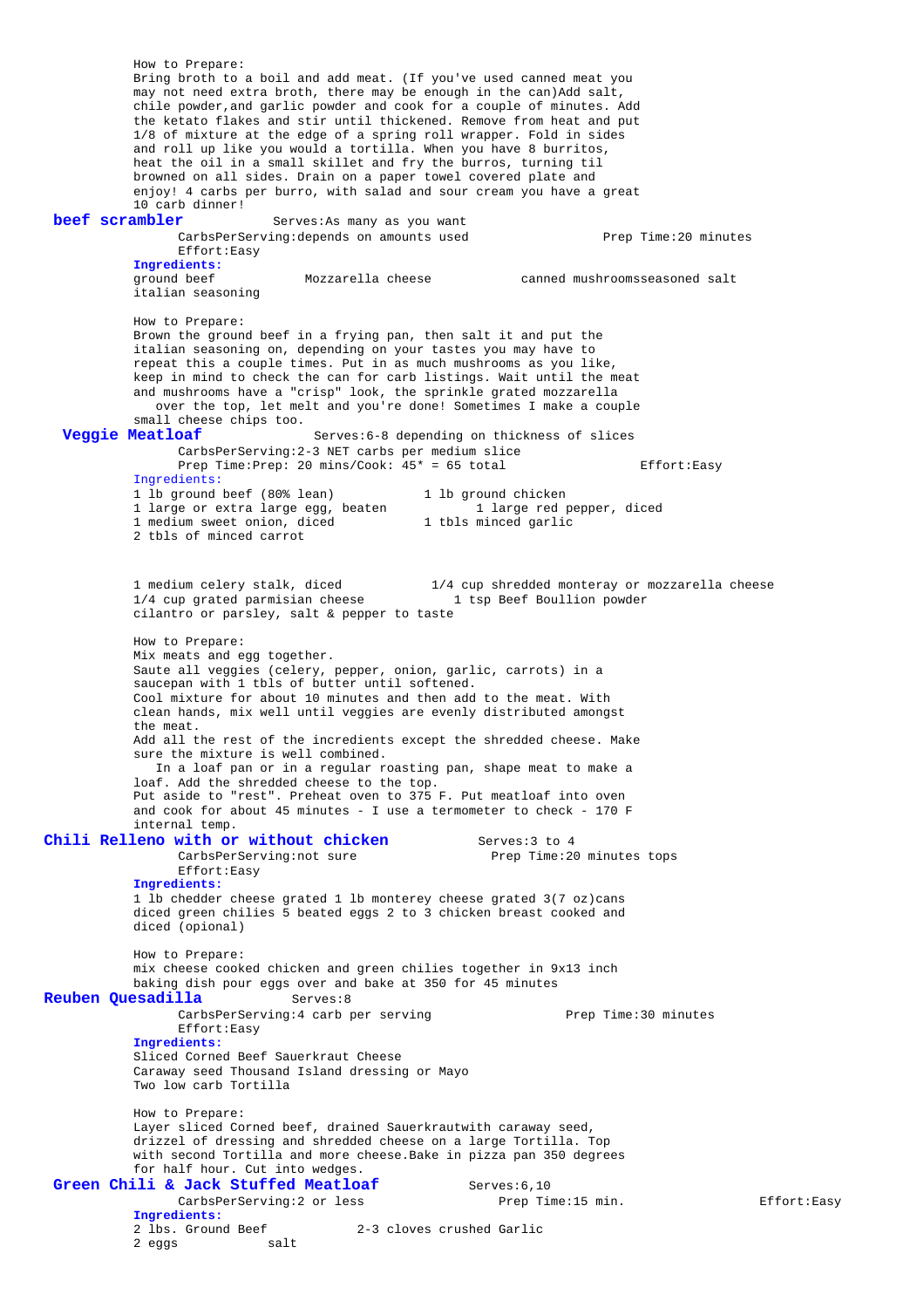Cumin Chili powder \*OptionalFilling:<br>Shredded Monterey Jack Cheese Large can Green Chilis Shredded Monterey Jack Cheese Topping: Sour Cream **Jack** cheese Green Chilis Salt How to Prepare: Mix the egg and spices into the ground beef, then roll out into a flat square. Sprinkle cheese and the chilis saving a little for the top. Then roll the beef and pinch the edges so the jack and chilis won't leak out while cooking. Place in a standard loaf pan. Then top with the rest of the cheese and chilis, sour cream and spices. Bake in oven at 400 degrees for about 45 min-1hr. This is beautiful when sliced and a fun twist on classic meatloaf. Beef with mushroom and onion sauce Serves:about 4 depending on how much meat you use. CarbsPerServing:not sure best I can figure out, about 4 Prep Time:5 minutes Effort:Easy **Ingredients:**  about 2 pounds of tenderized round or sirloin steak.I've also used boneless pork chops.one package dry onion soup mixone or two small cans of mushrooms, depending on your taste.salt and pepper or any seasoning you prefer How to Prepare: place your meat in a covered baking dish, sprinkle on the onion soup mix and cover with the mushrooms , juice and all. If you're making a larger amount you may need to add a little water to make sure the soup mix is all soaked. Bake for 1 1/2 to 2 hours on 325.This absolutely delicious , the meat is so tender it falls apart. **Gaelic Steak** Serves:1 CarbsPerServing:.028 Prep Time:5 mins Effort:Easy  **Ingredients:**  1 ribeye steak 3/4" thick 1 Tablespoon butter 2 Tablespoons heavy cream 2 Tablespoons Irish Whisky salt & pepper to taste watercress How to Prepare: Heat butter in heavy skillet until very hot, but not burned. Season steak with salt & pepper and fry quickly both sides. Remove to a warmed platter. Pour cream and whisky into skillet. Stir into browned butter, heat to bubbling. Stir one minute, pour over steak and garnish with watercress. **pepper jack cheese meatballs** Serves:6 CarbsPerServing:4 Prep Time:20 min. Effort:Easy  **Ingredients:**  1 lb ground beef 1 lb ground turkey sm. package ital sausage 3 eggs1/4 c.diced onion 1 tsp.sage 1 c. katchup 1-1/2c. graded pepper jack cheese How to Prepare: put every thing together, mix well,make into balls with a spoon and palm of your hand,drop into a baking sheet and bake for 1/2 hr.on 350. serve speg sause,classic alfredo,roasted garlic parmesan or a jar of gravy over the top. yummmmmy!<br>**Mexican burger** Serves:1-multiply f **Mexican burger** Serves:1-multiply for quatities,10 CarbsPerServing:2 Prep Time:15 min. Effort:Easy **Ingredients:**   $2-3$  tbs fresh salsa (sold in deli dept.) 1 slice cheese (works best with pepper jack-can use any)sliced jalapenos salt/pepper How to Prepare: Cook ground beef to your specifications.Place cheese on top and melt.Salt and pepper to taste.Place salsa/jalapenos on top. Enjoy!! **Italian hamburger** Serves:1-or multiply for quanties CarbsPerServing:3 Prep Time:15 min. Effort:Easy **Ingredients:**  1 ground beef patty 1 slice onion<br>2 tbs. low carb tomato sauce 1 sl: 1 slice mozzarella cheesesalt/pepper italian seasons/mrs. dash How to Prepare: Cook beef patty to you specifications. Turn heat to low. Place onions,tomato sauce,seasons,cheese on top of burger. Let stay on low heat until cheese has melted. Enjoy!! Pastrami, Swiss & Sauerkraut Serves: 4 CarbsPerServing:5 (16 total in jar of sauerkraut) Prep Time:5 minutes entitled and the Effort:Easy **Ingredients:**  1 lb pastrami, sliced 4 slices havarti cheese 1 (24oz) jar sauerkraut 3 Tbsp stone ground mustard 1/2 tsp caraway seeds How to Prepare: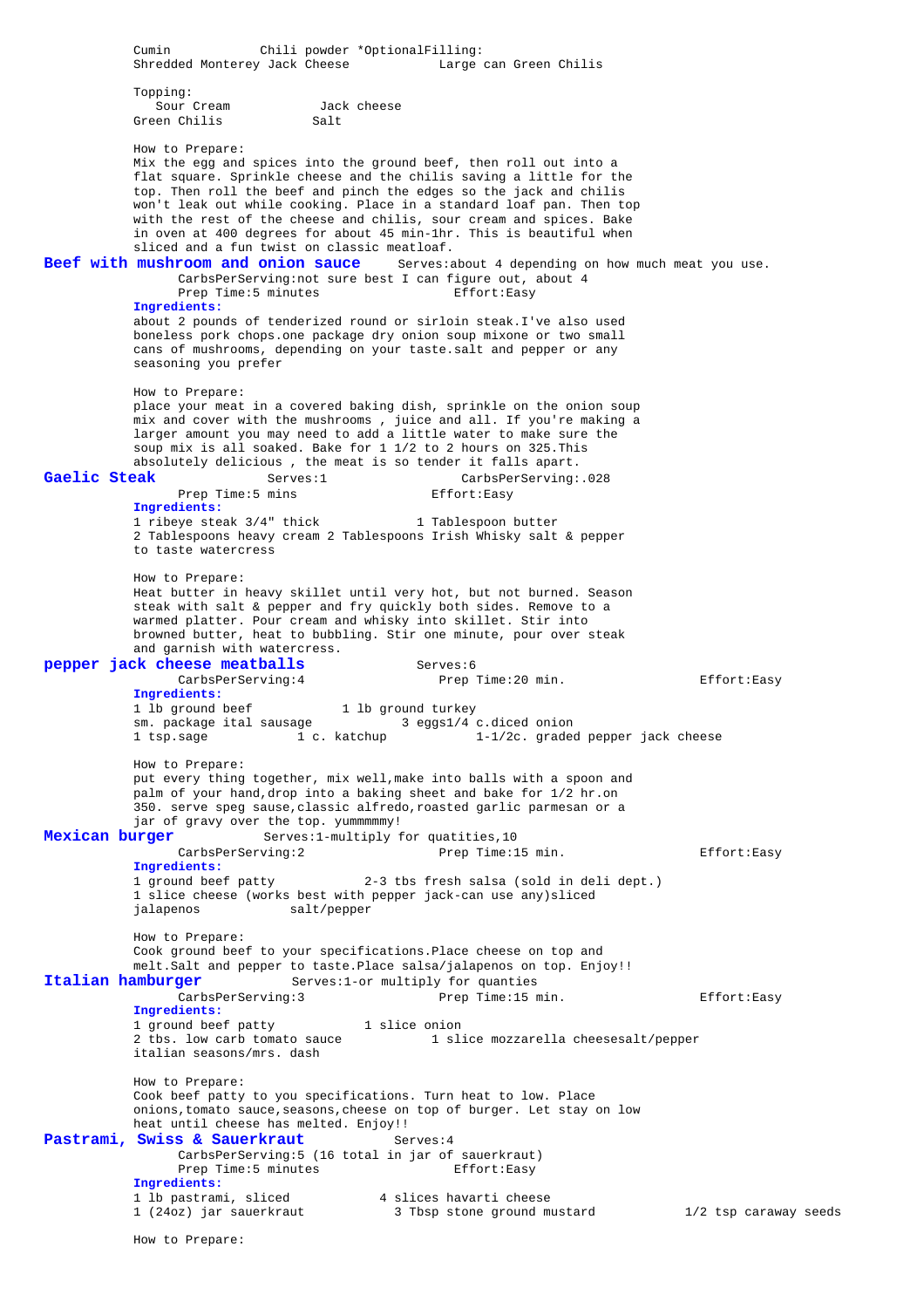Set aside. Drain sauerkraut in collander and rinse with hot water until brine odor is gone. Squeeze excess moisture out of sauerkraut, put in bowl and toss with caraway seeds. Arrange 1/4 of pastrami and 1/4 of sauerkraut side by side on plate, cover pastrami with slice of havarti, microwave for 1 to 2 minutes until hot and cheese melts. **Salisbury Steak with Mushroom and Onion Gravy** Serves: 4 CarbsPerServing:6.25 carbs - 2.75 dietary fibre = 3.5 net carbs Prep Time:45 minutes total Effort:Easy **Ingredients:**  4 Tbsp butter, divided 1 1/2 cup sliced mushrooms<br>1 lb ground beef 1 medium onion  $\frac{1}{1}$  medium onion  $1 \text{ eq}$   $1/4 \text{ cup flux seed meal}$ 1 Tbsp horseradish, or more to taste 1/2 tsp salt 1/2 tsp salt 1/2 tsp pepperGravy 1/2 tsp Xanthan gum 1 cup chicken broth/boullion 1/2 cup heavy cream salt & pepper Worcestershire sauce Kitchen Bouquet (optional) How to Prepare: In a large skillet, melt 2 Tbsp butter. Thinly slice 2/3 of the onion. Saute the onion slices and mushrooms until tender. Remove to a plate and set aside. Combine beef, flax seed meal, egg, 1/2 tsp each salt & pepper and the remaining 1/3 of onion, diced finely. Form into 4 patties. Melt 2 Tbsp butter in the skillet over medium heat, add patties to skillet and cook for 8 minutes per side, until no pink remains inside. Remove cooked patties from skillet and set aside. Whisk the Xanthan gum into the hot oil in the skillet until smooth & thickened. Gradually whisk in the chicken broth, bring to a simmer. Simmer 2 minutes, or until it's thickened. Gradually whisk in the heavy cream. Season to taste. Use Kitchen Bouquet if desired to darken colour. Heat over medium til it's simmering again. Add the onions, mushrooms & patties. Simmer on low for 10 minutes until heated through. **Steak with sun-dried tomatoes & crab recipe** Serves: Serves 4<br>CarbsPerServing:5 grams Bffort: Easy CarbsPerServing:5 grams  **Ingredients:**  2/3 cup soft cream cheese with herbs. 1 tbsp chopped oil pack sun-dried tomatoes. 2/3 cup imitation crab meat (about 4 OZ).4 beef top loin steaks, cut 1 inch thick. 1 tsp cracked black pepper. 1 tbsp chopped fresh chives. How to Prepare: 1. Preheat grill to medium.Stir seasoned cream cheese to soften. Add sun-dried tomatoes. Stirin crab meat. Set aside. 2. Trim fat from steaks. Sprinkle both sides of steaks with the cracked pepper. 3. Grill steaks to desired doneness, turning once halfway through grilling.(allow 8-12 minutes for med-rare and12-15 for med-doneness). Top with cheese mixture just after turning. 4. Sprinkle with chives. **Meatloaf-** Serves:makes 2 large meatloafs with atleast 6 - 8 servings each,10,10 CarbsPerServing:per atkins carb count - 36 net carbs total recipe Prep Time:1 hour plus baking time Effort:Easy **Ingredients:**  3 lbs hamberger 1 1/2 lbs pork sausage (I use Jimmy Dean)<br>4 cloves garlic minced 1 med onion chopped fine 4 cloves garlic minced 1 med onion chopped fine<br>1 stalk celery chopped fine 1 large carrot chop 1 stalk celery chopped fine 1 large carrot chopped fine<br>2 Tablespoons Butter 2 teaspoons saltl teaspoon pepper 2 teaspoons salt1 teaspoon pepper 1 cup pork rinds crushed fine<br>1/2 cup less 3 TBL SP water 3 Tbl sp heavy cream 1/2 cup less 3 TBL SP water 3 large eggs scrambled 8 oz tomato sauce devided 1/3 cup dried Parsley How to Prepare: In a heavy skillet cook garlic, onion, celery and carrot in butter until tender. Stir in worcestershire sauce, salt and pepper.Mix well and remove from heat to cool. In a small bowel mix crushed pork rinds, heavy cream and water. Allow to set for 5 minutes. In a large

Cut pastrami into bite size pieces, toss in large bowl with mustard.

 bowel mix hamberger and sausage well. In bowel with pork rind mixture add scrambled eggs, parsley and 4 oz tomato sauce. Mix well. To meat mixture add cooked vegtables - mix well then add pork rind mixture and mix really well. Meat will be very moist. Devide meat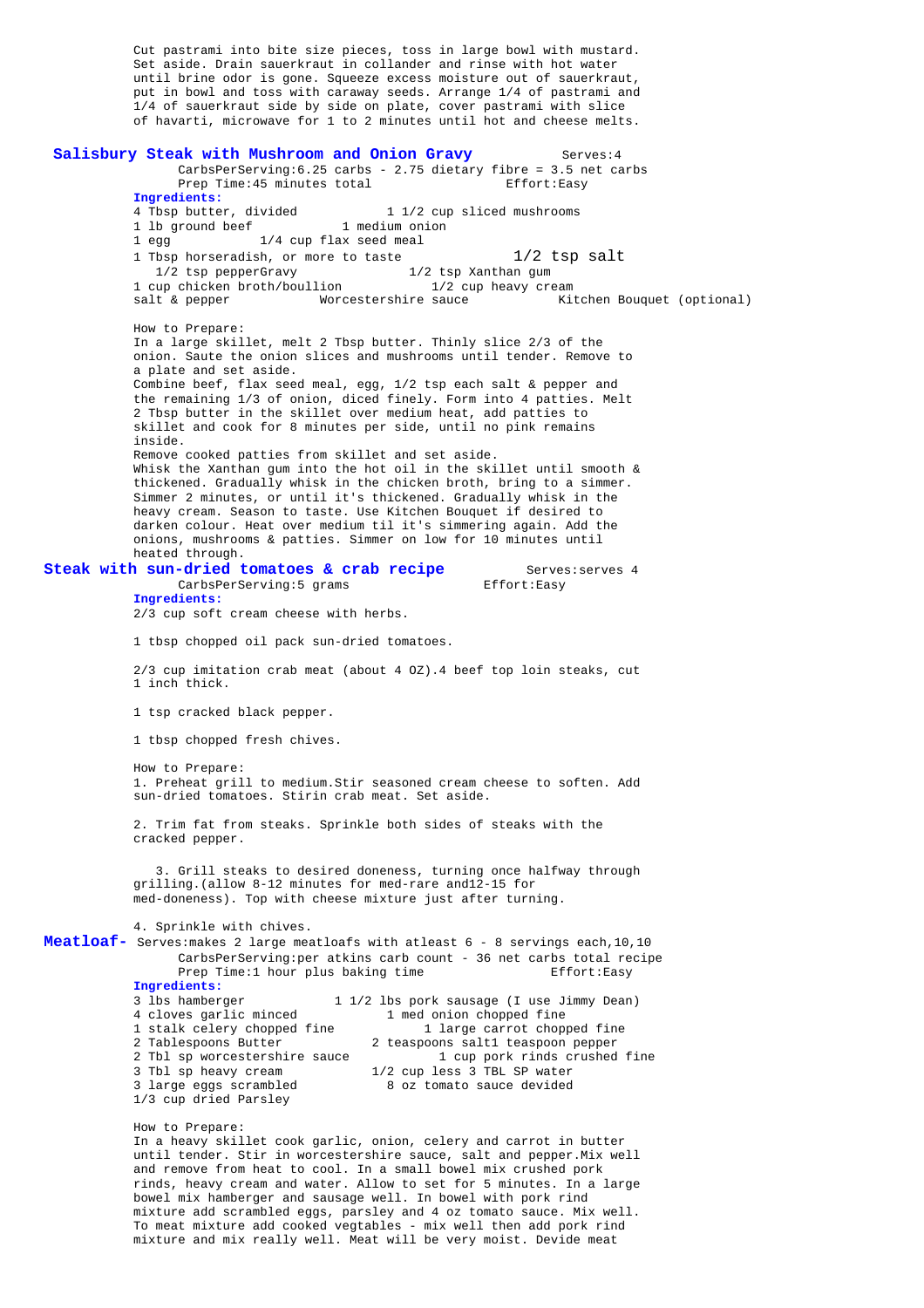mixture in half and mold each into a meatloaf shape. (I have also made one portion into mini meatloaf balls for quick snack)Add meatloaf to well greased pan. One portion can also be frozen for next meal. Bake for 1 hour at 350 degrees then put other 4 oz of tomato sauce on meat loaf and bake additional 45 minutes or until done. Enjoy **low carb meatloaf** Serves:9 CarbsPerServing:5 to 10 approximate Prep Time:10 min Effort:Easy  **Ingredients:**  2 lbs hamb. 3 slices boiled ham lunch meat or ham<br>1 can mushroom 1 pkg onion soup and mushroom 1 can<br>mozzerela cheese parmessan cheese 1 egg 1 pkg onion soup and mushroom 1 can green beans parmessan cheese 1 egg How to Prepare: I take my hamb and put the one egg in and half an envelope of lipton onion, musroom soup. Add a little cream if need more moisture. but may not need to.. Add can of drained mushrooms to hamb mix. and you can put a tad of chopped onion in to if you want. spread half hamb in square casserole dish.. then put mozzerela cheese on top.. then place ham or ham slices on top of this. then spread green beans over top of that. Then put rest of hamb on top and top this with parmessan fresh cheese or you can use mozzerela.. Place in oven for 45 min to one hour at 350. I tryed this new recipe out on a potluck and they ate it all.. ( and none were low carb eaters LOL) **gourmet burgers** Serves: 4 or 5 depending on size<br>CarbsPerServing: 3 to 4 Prep Prep Time:about 20 to 25 minutes Effort:Easy  **Ingredients:**  1 1/2 pounds ground sirloin course black pepper (placed on dish) 1 can beef broth 1/2 pk mushrooms (preferably portabella)Tbl fresh parsley 1 or 2 green onions sliced How to Prepare: Pat out meat to make 4 nice size burgers (1/2 in thick) Place each burger on plate of pepper and pat on both sides Heat iron skillet to almost smoking (turn on fan, could get alittle smokey) Place burgers in hot pan and cook for about 3 or 4 minutes on each side. Be careful not to burn, check to see if the burgers are nice and brown on the outside of each side. Next, add the beef broth slowly ( will get hot), then add the rest all at once. Add mushrooms and onions. Cook on medium until broth is cooked by half. Spoon broth over top of meat and turn meat over. Add parsley. Cook for about 4 minutes more. To serve, place meat on plate and spoon mixture over meat. Enjoy!!<br>Baked Spaghetti CarbsPerServing:39g CarbsPerServing:39g carbs total **Effort:Easy Ingredients:**  2 cups cooked spaghetti squash -- (2 to 3) 1 pound lean ground beef -- cooked and drained 2 cups fresh mushrooms1 small onion -- diced 2 cups your favorite lo carb spaghetti sauce -- or canned tomatoes 2 cups grated cheese How to Prepare: Saute; mushrooms and onion in 1 tbsp butter. Combine all ingredients and top with cheese. Bake at 350 for 30 minutes. Bacon Cheeseburger Casserole Serves: 8, 10, 3, 9 CarbsPerServing:5g carbs total Effort:Easy Ingredients:<br>1 pound ground beef 1 pound ground beef 1 egg 4 ounces shredded cheddar cheese 4 ounces shredded mozzarella cheese3 slices bacon -- (3 to 5) garlic powder black pepper How to Prepare: Fry or broil bacon, remove from pan and place on towels to drain oil. Lightly brown beef. Drain well. Preheat oven at 350 degres. Mix all ingredients reserving mozzarella for top.Press mixture into a small casserole and top with mozzarella. Bake in the oven for approximately 30-35 minutes. Edges should be brown and topping (cheese should be melted and lightly browned in places. **Famous Meats** CarbsPerServing:4g carb total Effort:Easy **Ingredients:**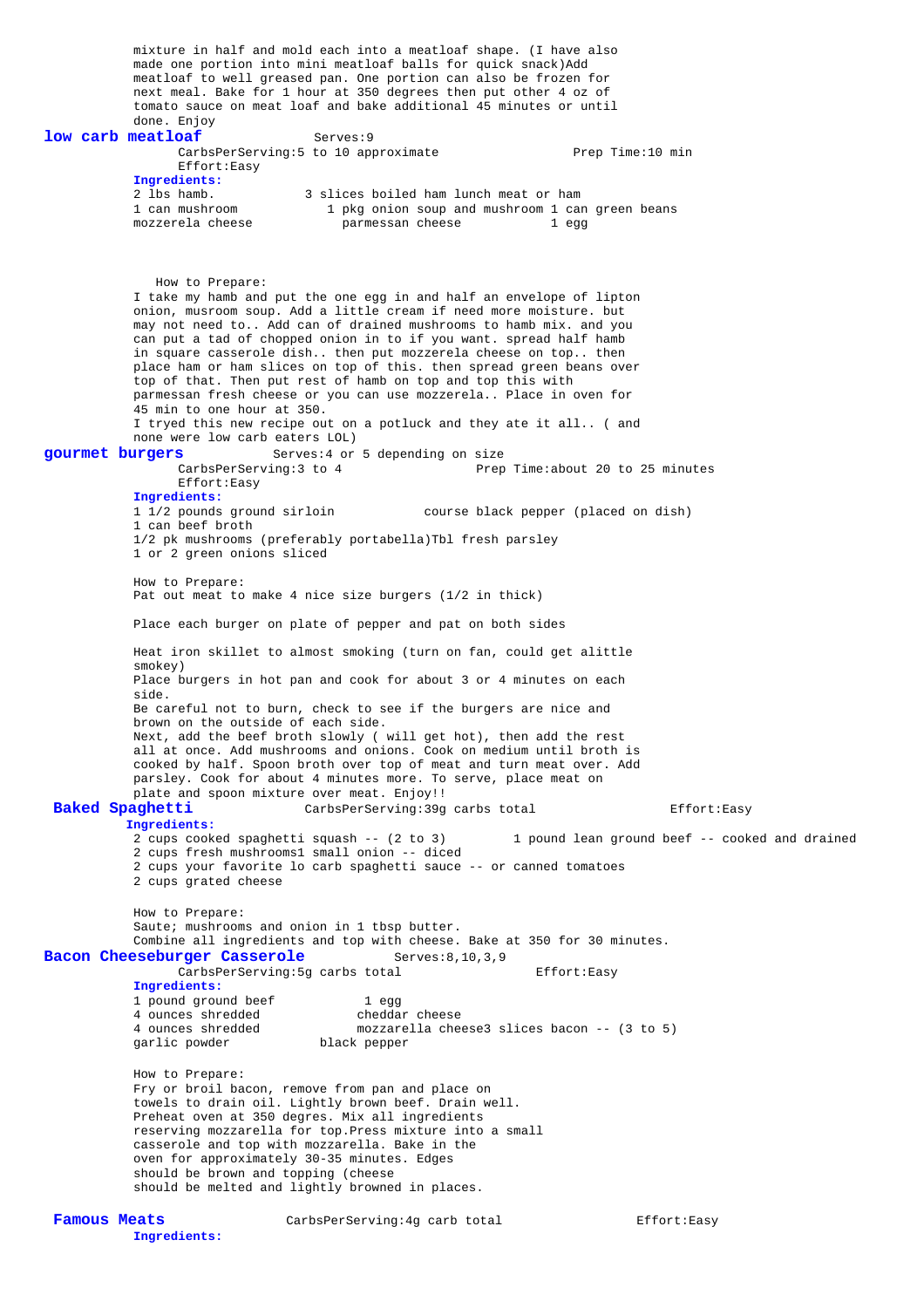```
sauce pinch salt2 teaspoons worcestershire sauce
            How to Prepare: 
             You mix it around for about 2 minutes at the most. 
             make them into little pattys of meat and 
             serve them with thousand island dressing. This 
             recipe might not sound so good but believe me. Once 
            you try it, it is delicious. This is no joke at 
            all. Try it for yourself. It doesnt even have alot of carbs! 
Lamb Patties CarbsPerServing:no counts provided Effort:Easy
             Ingredients: 
             454 grams minced lamb salt and pepperchopped mint or sugar free mint sauce 
            1 4x 1"x1/4" pieces feta cheese 
            How to Prepare: 
            Season the minced lamb with plenty of salt and 
               pepper. Form into eight 2ozs patties all the same 
             size. Place a teaspoon of sugar free mont sauce and 
             a peice of feta on 4 of the patties. Place the other 4 on 
            top and press around the edses to seal. Cook on a 
hot griddle, under a hot broiler or in a lightly oiled frying pan.<br>Salisbury Steak Serves:10,10 CarbsPerServing
                                Serves:10,10 CarbsPerServing:13g carbs total
                  Effort:Easy 
            Ingredients: 
 1 pound ground beef 1/3 cup dry bread crumbs* 
 1/2 teaspoon salt 1/4 teaspoon pepper 
 1 egg1/4 cup sliced onion 10 1/2 ounces beef broth -- condensed 
             4 ounces mushroom stems and pieces -- drained 3/4 teaspoon Guar gum** 
               How to Prepare: 
            Mix ground beef, bread crumbs, salt & pepper and 
            egg; shape into 4 oval patties,
             each about 3/4inch thick.Cook patties over medium 
            heat, turning occasionally,until brown, about 10 
            minutes; drain. Add onion,broth 
            & mushrooms. Heat toboiling; reduce heat. Cover 
            & simmer until beef is done,about 10 minutes. 
               Remove patties; keep warm. Heat onion mixture to 
             a boil. Sprinkle guar gum over mixture; stir in. Heat 
             for a couple of minutes &gravy will start to thicken. 
             If too thick add some water to desired consistency(I 
             add 1/2 can of water tomake more gravy & cut 
             down on the salty taste). 
Round Steak Rollups CarbsPerServing:29q carbs total Effort:Easy
             Ingredients: 
                                     16 ounces pork sausage --any brand
            2 large bell peppers -- sliced in thin strips 1 Medium onion -- sliced in
             thin strips1/4 Cup pepper jackcheese 
            Seasoning To Taste Lemon Pepper To Taste
               How to Prepare: 
            Preheat oven to 350 degrees. Put round steak 
             on chopping board and pound it with any large 
             utensil (Serving spoons work the best) 
             Season each steak on both sides. Cover each steak 
             with the 1/4 of the pork sausage, then add 
             a palm full of peppers and onions and 
             1/8 cup of pepper jack to each. Roll the steak and put tooth picks into the steak to hold it shut. 
             Bake in oven from 25 to 30 minutes, 
            making sure that pork is cooked through. Make sure 
             to take picks out,you can slice and serve with 
             any sauce of choice, I prefer none. 
            NOTES : Counts for pepper jack cheese and 
            seasonings not included in totals. 
Roast Beef Melt 
            CarbsPerServing:no counts provided 
                  Effort:Easy 
             Ingredients: 
             2 slices leftover roast beef 
             2 green pepper slices -- cut 
             in 2 inch pieces 
             3 mushrooms -- sliced 
             2 onion slice -- cut in 2 inch 
             pieces1 tablespoon butter 
             2 tablespoons LC Ranch 
             Dressing
```
1 pound burger meat 1 tablespoon barbecue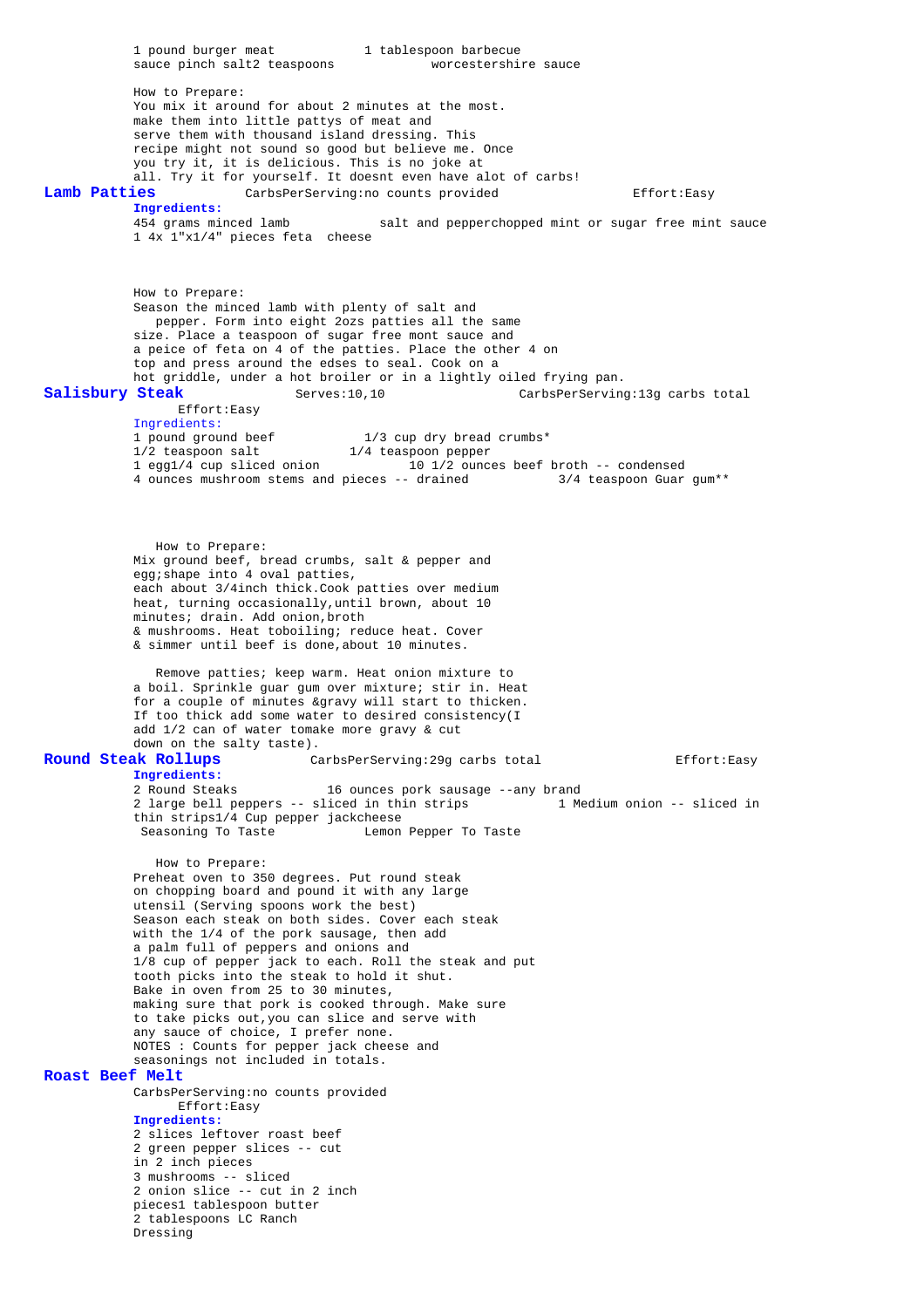```
 How to Prepare: 
            The quantities are
              approximate - add to your 
              liking. Place roast beef on a 
              heat proof plate or pan. 
              Saute vegetables in butter 
              until tender-crisp and place 
              on top of beef. Spread 
              dressing over the 
              vegetables and top with 
              mozzarella cheese. Broil 
              until cheese is hot and 
             bubbly. This is a quick and 
              easy way to use up leftover 
             roast. 
Roast Beef and Asparagus Wrap 
                 CarbsPerServing:no counts provided 
                    Effort:Easy 
             Ingredients: 
             no itemized ingredientsno itemized ingredients 
              How to Prepare: 
              You will need: Cream 
              Cheese (I use cream 
              cheese 
              with chives), Low carb 
              tortilla, Roast beef, 3 
              asparagus spears grilled. 
              Place in oven on cookie 
              sheet and spray with olive 
              oil and sprinkle with 
             pepper. Bake for about 10 
              minutes. Spread cream 
             cheese on tortilla, add 
              asparagus and roast beef. 
              Wrap and enjoy! 
Red Hot Sirloin 
                 Serves:2 
                    CarbsPerServing:trace 
                    Effort:Easy 
              Ingredients: 
              1 pound Beef top sirloin 
              1/2 cup FRANK"S Red Hot3 tablespoons butter -- (3 to 
              4) 
              Salt an Fresh cracked 
             pepper 
              How to Prepare: 
              Season the sirloin with salt 
              and pepper and grill till 
              desired 
             doneness. In a saucepan 
              over low heat melt butter 
              and hot sauce together until 
             mixture is hot and blended. 
              Pour directly over hot sirloin 
             and serve. Serves 2. 
Ranch Hamburgers 
  Serves:6 
                    CarbsPerServing:no counts provided 
                    Effort:Easy 
              Ingredients: 
              1 pound Hamburger Meat 
              1 Package Hidden Valley 
              Ranch Dressing 
              1 Cup Cheese -- Shredded 
              How to Prepare: 
              Mix entire dressing package 
              and shreeded cheese in 
              with hamburger and 
             make into hamburger 
             patties. 
              Really adds a lot of flavor to 
              the basic old hamburger. 
             No bad stuff eiether- the 
             ranch dressing has two 
             carbs. 
  Quick and Easy Meatballs 
            CarbsPerServing:no counts provided
```
Mozzarella cheese to cover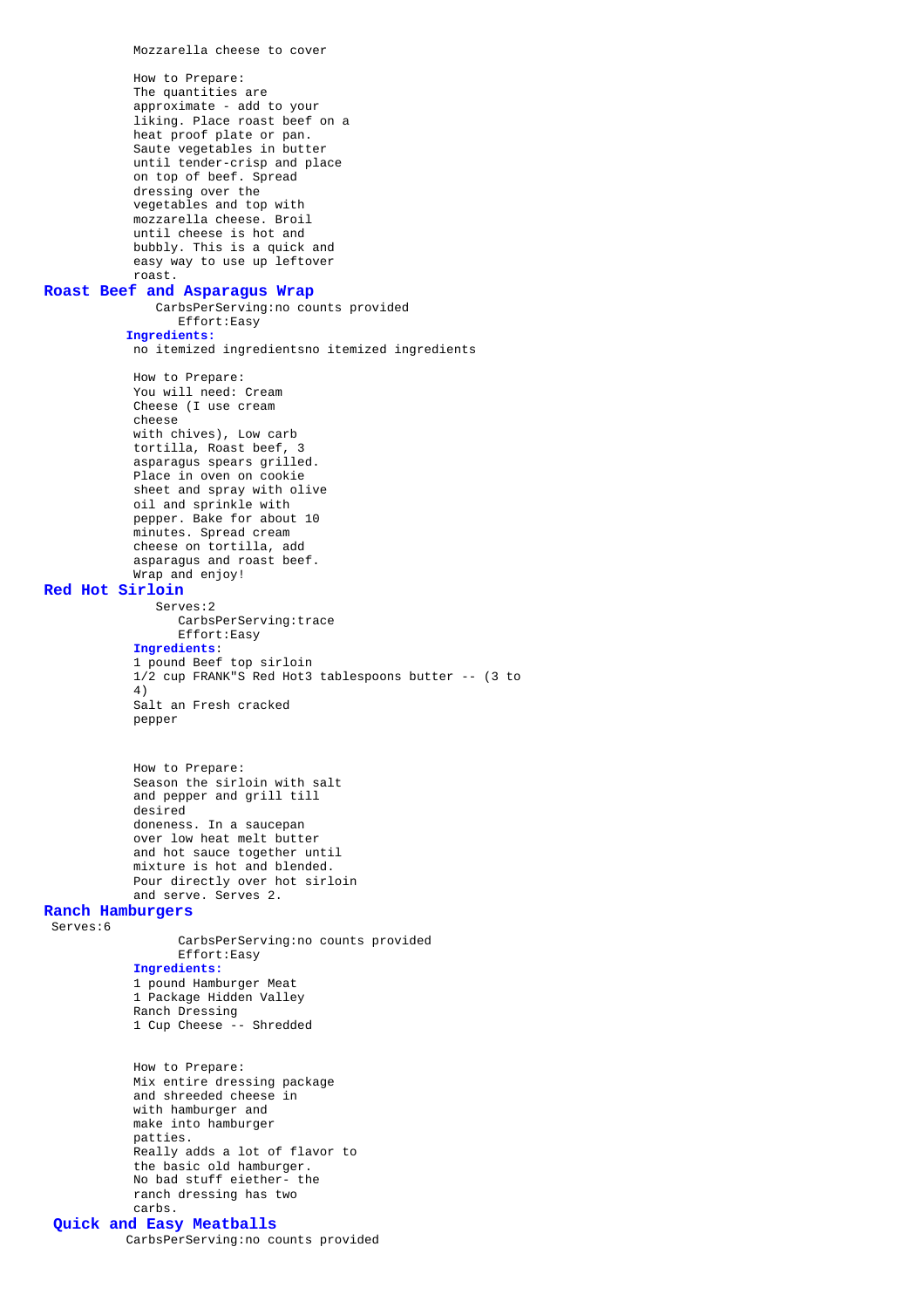Effort:Easy **Ingredients:**  1 pound ground beef  $2 \overline{e}$  eggs crushed pork rinds (about 1 cup -- or 1/3 of a bag)2 tsp ns of italian seasoning 2 tsp ns of emeril lagasse's original spice (BAMM!) 1/2 cup parmesan cheese How to Prepare: Mix all the ingredients together in bowl. Form into meatballs, and put on cookie sheet. Bake 30 min at 350 degrees. Here's a hint. Hunt's Light Spaghetti sauce has 8 carbs per 1/2 a cup. Have a couple meatballs with some spaghetti sauce, and top it with mozzarella cheese. Almost as good as a meatball sub! **Pressure Cooker Swiss Pepper Steak**  CarbsPerServing:34g carbs total Effort:Easy **Ingredients:**  2 lbs round steak -- cut into serving size pieces 1 tablespoon olive oil -- or more if needed 1 can beef broth -- (14.5oz) 1 tablespoon dehydrated onion flakes 1/2 tsp salt and pepper1 tsp garlic powder 1 tsp onion powder 3/4 cup sliced onion 2 medium green bell peppers -- cut into chunks How to Prepare: Salt and pepper the steak and brown in oil in the pressure cooker. Add remaining ingredients and close cooker, bringing pressure up to full, then reduce heat and cook under full pressure for 15 minutes. Turn off heat and let cooker sit for 15 minutes, then release remaining pressure and serve. **Pot Roast Extraordinaire**  CarbsPerServing:13g carbs total Effort:Easy **Ingredients:**  1 2 1/2 lb pot roast -- (2 1/2 to 3) 1/8 teaspoon garlic powder 1/8 teaspoon ginger 1/8 teaspoon cilantro leaves, whole 1/8 teaspoon rosemary sprigs8 twists ground pepper 1/4 teaspoon salt 3 allspice berries 3/4 cup water

> How to Prepare: Mix together all dry ingredients EXCEPT allspice berries in a small bowl.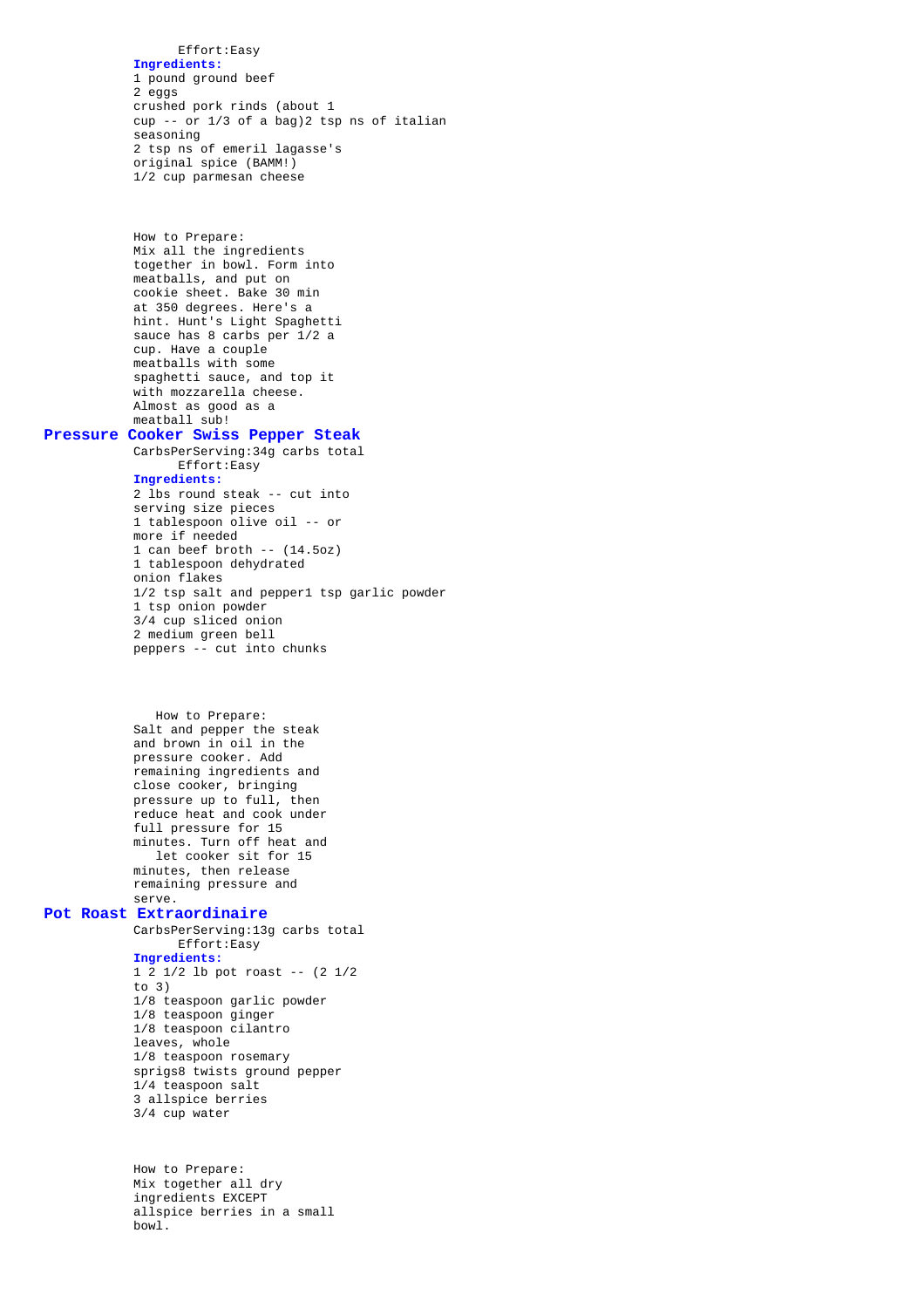Pour water into bottom of shallow baking pan (I use a shallow glass baking dish), place roast in pan. With your fingers, sprinkle the herb mix all over the top and sides of the roast, pressing into meat slightly. Use ALL the herb mix. Drop the berries into the water. Cover roast with lid, place in oven and bake for approximately one hour and 15 minutes. Serve with salad or vegetables. According to my DH, this makes the most moist and tasty pot roast he's ever eaten. NOTES : Counts for ground pepper not included in totals. Pepper is 4.1carbs per tablespoon. **Portabello Mushroom Lasagne**  Serves:10 CarbsPerServing:no counts provided Effort:Easy  **Ingredients:**  1 pound ground beef 4 Italian sausage links -- (4 to 5) mild or hot 1 medium onion garlic salt to taste pepper to taste6 large Portabello mushrooms 1 large container ricotta cheese 1 egg Lots of grated mozarella cheese Canned spaghetti sauce (or make your own) How to Prepare:

 Preheat oven to 350 degrees. Remove sausage meat from casings. Brown sausage and ground beef with onions, adding garlic salt and pepper to taste. Wash mushrooms and scrape out the black gills. Beat egg into ricotta cheese. Spread a small amount of spaghetti sauce in a large baking dish or shallow roasting pan to prevent sticking. Generously pack each mushroom cap with ricotta mixture and place in the baking dish or roasting pan ricotta side up. Top each cap with a handful of the grated mozarella. Then top each cap with a with a

 generous amount of the meat/onion mixture. Top each cap with another handful of mozarella. Pour spaghetti sauce over the each cap and around the bottom of the pan. Top with the remaining mozarella cheese. Bake at 350 for 30-35 degrees. Allow to cool for about 10 to 15 minutes.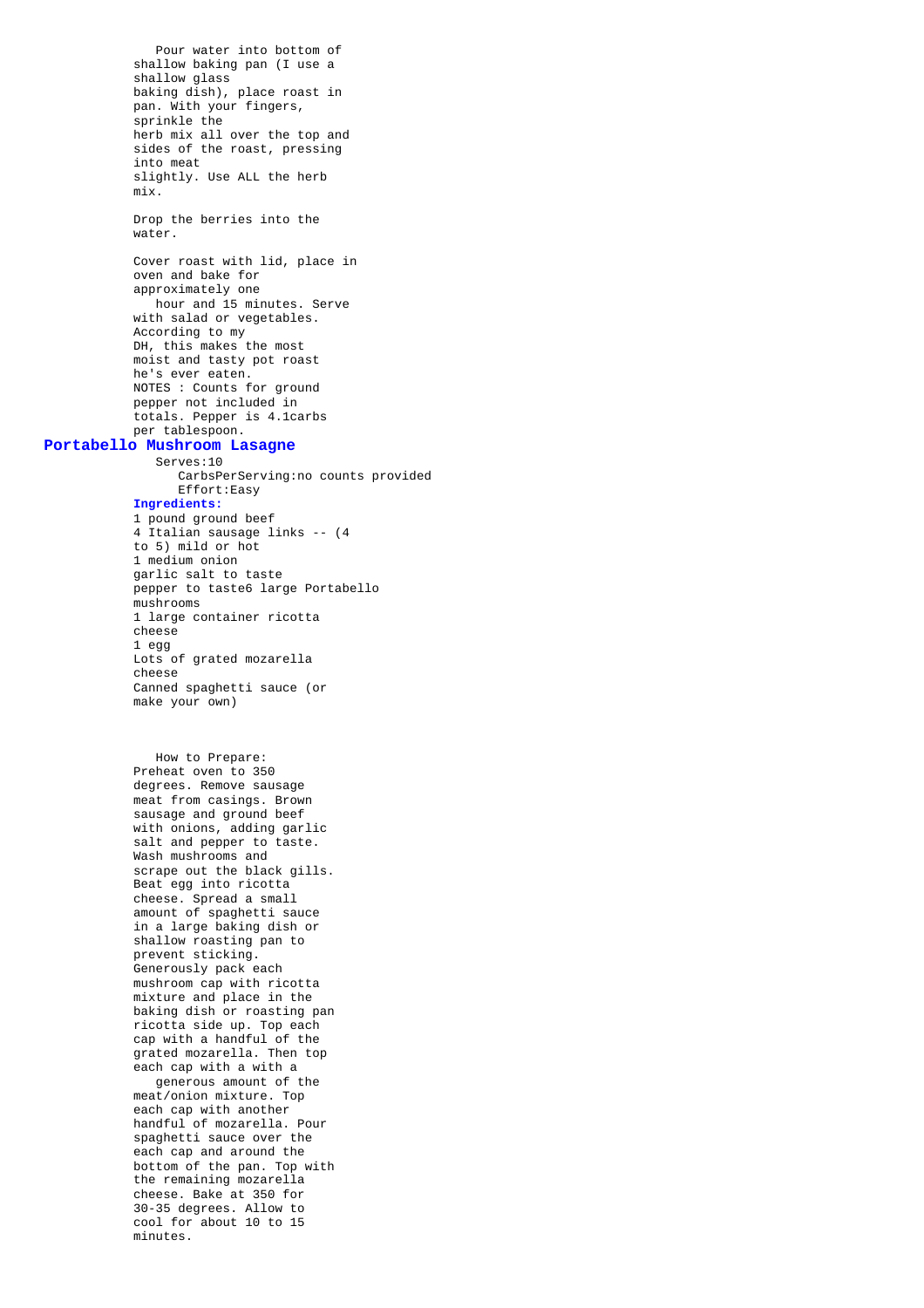### **Peppered Steak with Mushrooms**

 CarbsPerServing:6g carbs total Effort:Easy  **Ingredients:**  4 Tri Tip Steaks (or Top Sirloin) 1/4 cup Table Grind Black Pepper (Very Course) Olive Oil1 package sliced Mushrooms 4 ounces Heavy Cream 1 shot Cognac How to Prepare: Spred pepper on a flat surface. Press the steaks firmly on each side coating the steaks with the pepper. Heat olive oil in a heavy frying pan and cook the steaks several minutes on each side. I use medium heat. Once steaks are done to your liking, (ie: rare, medium,or done.) remove the steaks from the frying pan and place in a warm oven to keep. Place the mushrooms in the frying pan to saute. You may have to add a little more Olive Oil. Once the mushrooms are tender add the heavy cream and cognac. Let the sauce simmer and bubble stirring often. Pour the sauce over the steaks and serve. **Open Faced Roast Beef Sandwich**  CarbsPerServing:6g carbs total Effort:Easy **Ingredients:**  1 loaf Better tasting protein bread -- (10g carbs)Cut into 8 slices 4 pks budding roast beef or deli beef -check carbs! -- sliced thin 4 ounces muenster cheese -- cut into 8 slices1/4 cup onion slices 2 tablespoons mayonnaise 1 tablespoon mustard 1 tablespoon horseradish sauce -- more or less to taste How to Prepare: Preheat oven to 350f. Spray

 a cookie sheet with cooking spray. Place the slices of bread on the sheet and bake for 10-15 minutes or until bread crisps up a bit. Mix mayo, mustard and horseradish. Spread on each slice of bread. Layer beef, onions and cheese on slices, and return to oven for approx 15 minutes or until hot and cheese is melted. NOTES : Budding roast beef is 1g per package; protein bread is 10g per loaf(I'm adding in the egg white powder count at .5g per tablespoon). I added the protein bread to my MC as "better tasting protein bread"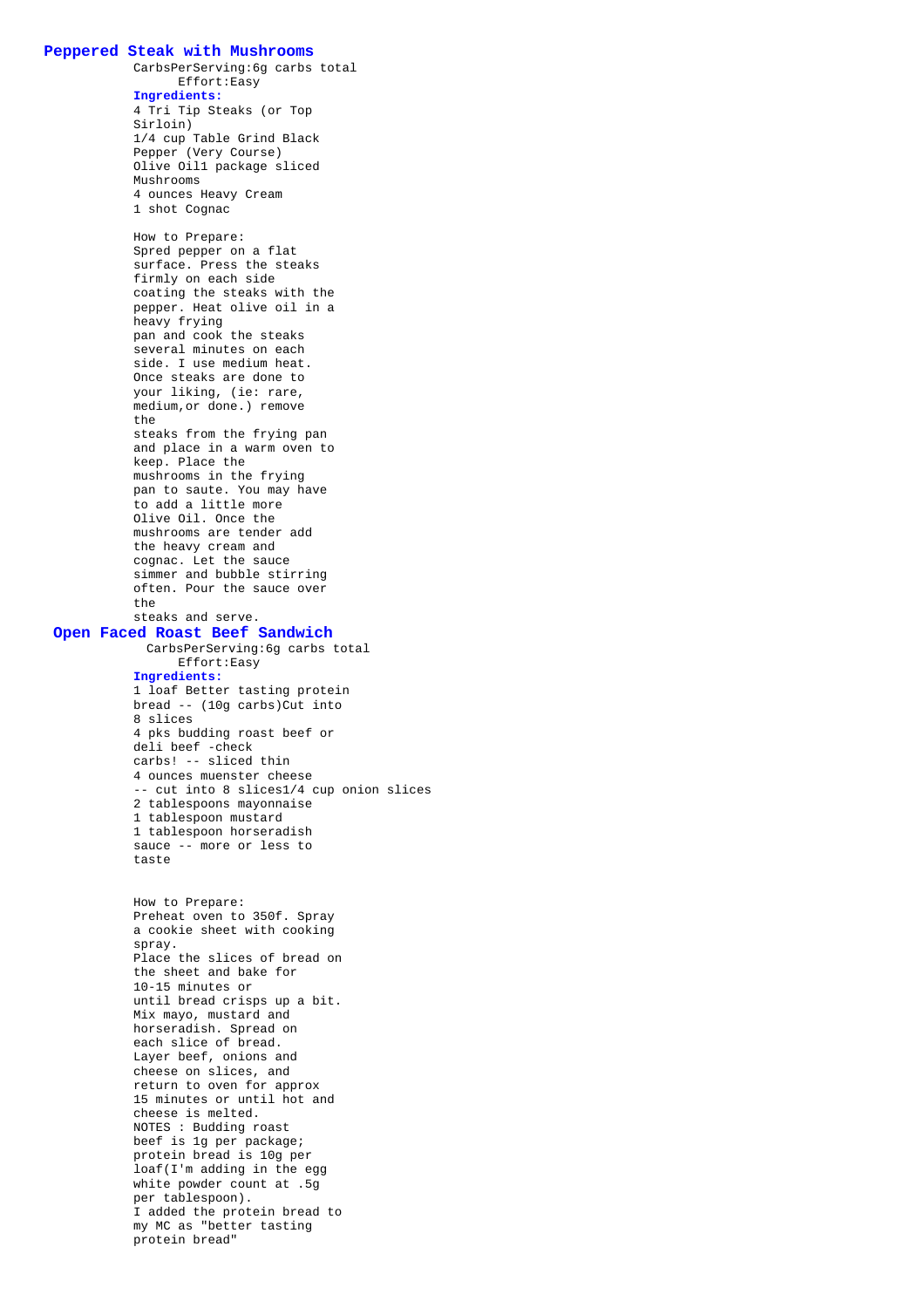and 10g carbs per loaf:) I added "budding meats" at 1g per package:)

 Counts for protein bread and budding roast beef not included in totals.

### **Old Fashioned Beef and Cabbage Casserole**

 CarbsPerServing:32g carbs total Effort:Easy **Ingredients:**  8 cups shredded cabbage -- thick shreds 3 pounds ground beef, lean 1 cup ragu double cheddar sauce -- 12g carbs1/2 cup embassa or herdez salsa -- 4g carbs -get the cans, not the bottle kind 1/4 cup heavy cream

 How to Prepare: Brown ground beef and drain. Preheat oven to 350f. Spray an 11x13 deep baking pan with cooking spray and spread the cabbage in the bottom. Salt and pepper to taste. Mix the cream, sauce and salsa well. Spoon the ground beef evenly over the cabbage and then pour the sauce over all, spreading as evenly as possible. Bake, uncovered, for 40 minutes or until cabbage is tender-crisp. NOTES : Counts for ragu cheese sauce and embassa not included in totals.

#### **Monster Cheeseburger Pie**

 CarbsPerServing:123g carbs total Effort:Easy  **Ingredients:**  Filling: 3 pounds lean ground beef 1 onion -- sliced 1 tablespoon Worcestershire sauce 1/2 cup soy sauce 6 ounces tomato paste 1 1/2 cups shredded cheddar cheese 2 eggs -- beaten with 1/4 cup water Crust: 2 cups soy flour 1/2 cup lard 1/2 cup soy milk -- ready to drink

 How to Prepare: Cut lard into soy powder with pastry cutter until it forms pieces the size of small peas. Add soymilk a little at a time, mixing until a dough is formed (this is a VERY hard pastry to work with but it's worth it!). Roll out on floured (soy) surface to 1/4 inch thickness (or pat into 12"x2" pie pan) Fry hamburger. Drain. Add onion, sauces and tomato paste, and fry adding a little water if too thick. Add eggs & stir until combined. Fill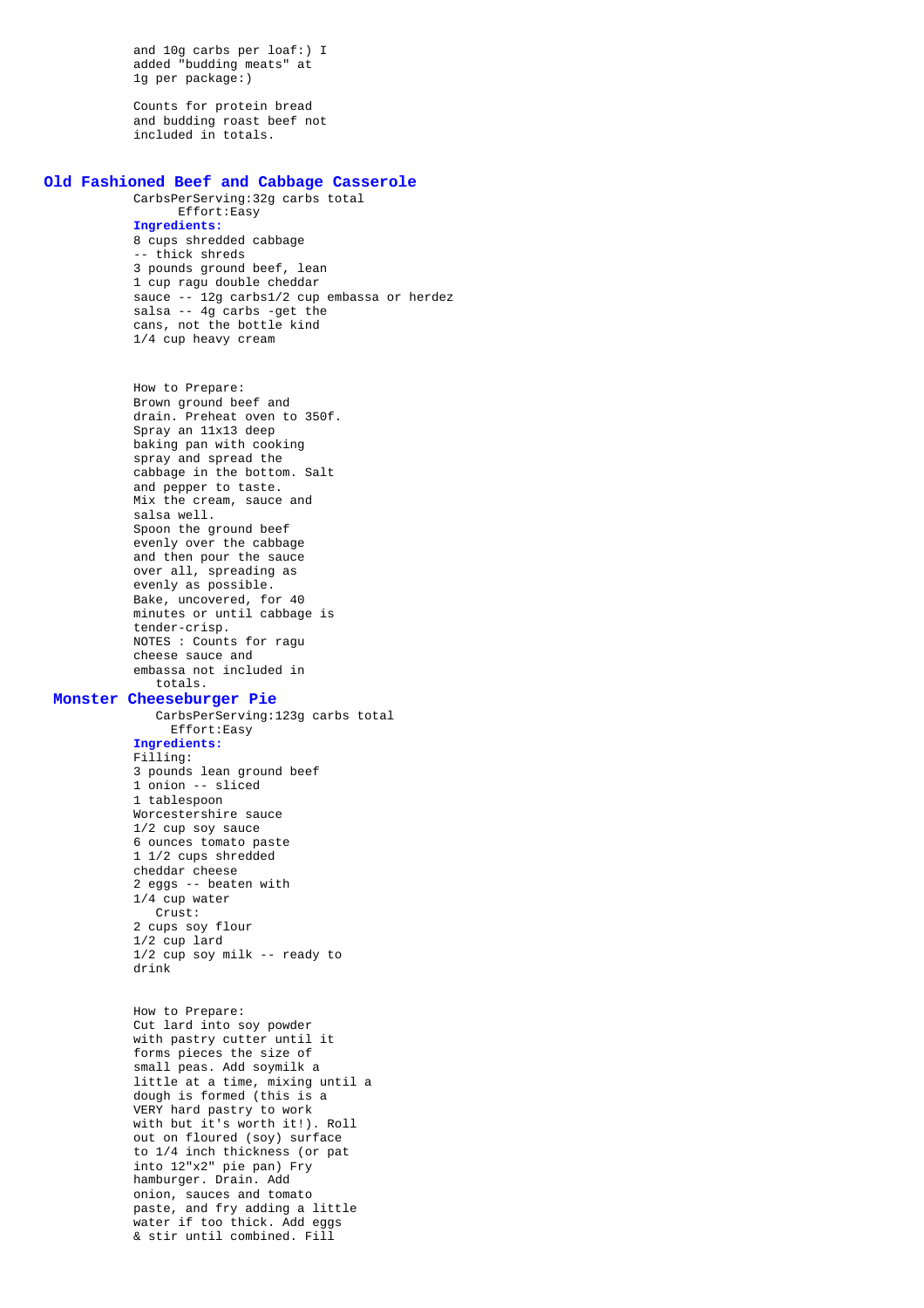crust and top with cheddar. Bake for 40 mins. Serves 4 very hungry people or 8

**Mock Chili**  CarbsPerServing:no counts provided Effort:Easy **Ingredients:**  1 pound ground beef 4 no carb smoked sausages 1/4 cup onion -- diced 1 small can tomatoessalt -- to taste 1 pinch chili powder cheddar cheese - shredded How to Prepare: Sautee onion, then brown ground beef, slice sausage in bite size pieces and brown in frying pan. Then combine all ingredients in frying pan.Simmer about 10 minutes. Top with shredded cheese before serving. **Tasty Steak**  Serves:10,4 CarbsPerServing:no counts provided Effort:Easy **Ingredients:**  no itemized ingredients no itemized ingredients How to Prepare: For the best steak EVER take any steak , fry in butter w/a dash of A-1 , and pour on the parmesian cheese (on both sides )fry till done **Tacos Pioneros**  Serves:10 CarbsPerServing:no counts provided Effort:Easy  **Ingredients:**  Beef (lean cuts work best) - chopped slices of Bacon -- chopped slices of Ham -- chopped Onion -- chopped Bell Pepper -- choppedDiced tomato Worcestershire Sauce (spelling?)if desired Powdered cummin and pepper Shredded Cheese (The melting kind. Mexican Chihuahua cheese works best) How to Prepare: Start by heating up a large non-stick skillet and placing the bacon until somewhat brown but not quite done. Add the ham and beef and let it all cook on a medium fire with the seasonings. Add the vegetables, finish cooking and put it on a separate container. On the same skillet place a small portion of the meat and vegetables (enough for a single taco)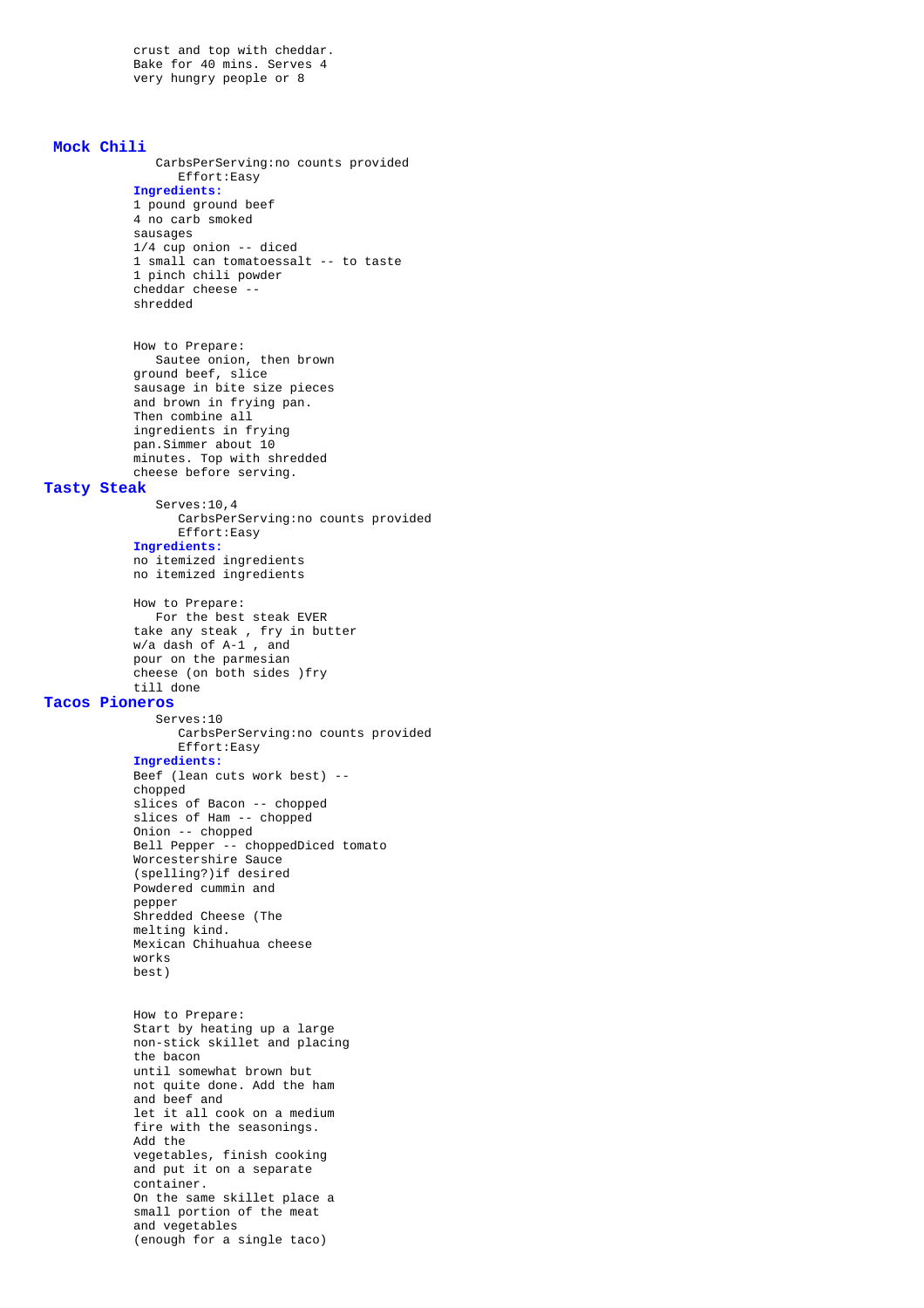```
 and add a generous 
 amount of shredded 
 cheese. 
 wait until the cheese melts 
 and turns somewhat hard 
 under the meat, 
 fold it in order to form a taco 
 with the hardened melted 
 cheese acting as a 
 tortilla. Repeat the process 
 over for the remainder of the 
 meat and vegetables.
```
### **Swill**

 Serves:8 CarbsPerServing:39g carbs total Effort:Easy **Ingredients:**  1 pound pork -- ground 1 teaspoon coriander seed 1 teaspoon fennel seed 1 teaspoon mustard seed 1/2 jicama -- cubed2 stalks celery -- sliced thinly 1/2 green bell pepper -- cut in small pieces salt pepper onion and or garlic if desired How to Prepare: Saute jicama cubes, celery slices and green pepper pieces (and

 butter til tender; remove from pan In same pan, brown ground pork; when half way browned, add coriander, fennel and mustard seeds; when pork is browned, add vegetables back in and continuing sauteing a

 few more minutes while you add salt and pepper to

onion/garlic if desired) in

 taste. Voila! this was great served with a salad. (if you prefer, you can use ground beef or ground turkey, I'm sure either of those would be good too). NOTES : Counts do not include onion and/or garlic

## **Stuffed Zucchini Bake**

 CarbsPerServing:35g carbs total Effort:Easy **Ingredients:**  4 medium zucchini -- wash and cut in 1/2 lengthwise 1 pound ground beef 1 clove garlic -- minced fine 1/2 cup onion -- diced1/2 cup mushroom -- diced 1/2 cup parmesan cheese -- or cheddar -your choice 1 each salt and pepper -- to taste

 How to Prepare: Preheat oven to 350f and spray a cookie sheet or casserole with cooking spray. Use a spoon and shell out the zucchini to make "boats". Leave the skin and about 1/4 inch or so of flesh intact. Chop pulp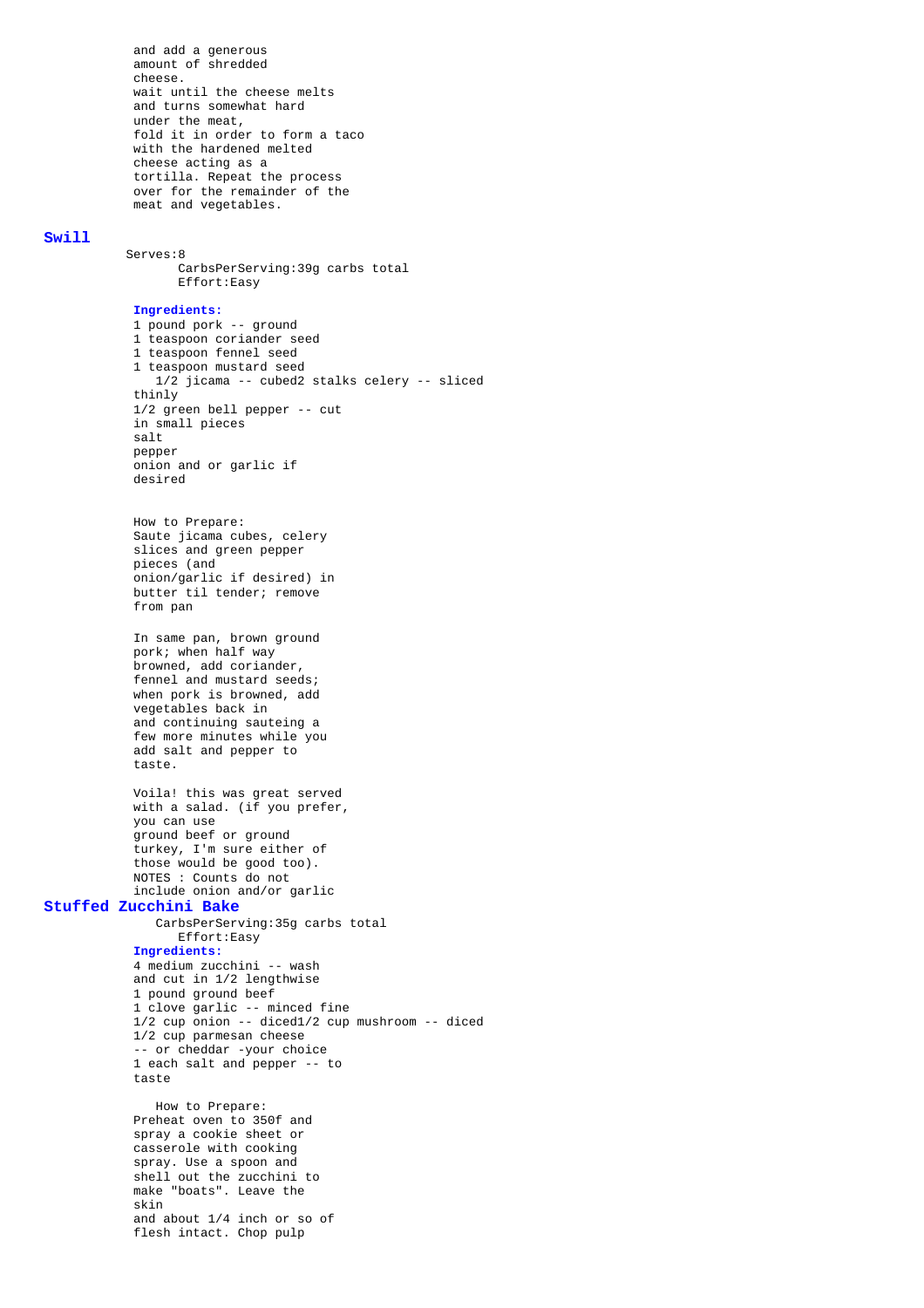```
 roughly. 
              In a skillet, add ground 
              beef, onion, garlic, 
             mushrooms and zucchini 
             pulp. Cook through, stiring 
              to break up meat. 
              Lay the zucchini boats in 
             prepared pan and spoon 
            meat filling into
              them. Bake, covered, for 20 
              minutes. Uncover and 
             sprinkle with cheese and 
                bake until cheese melts. 
 Pin Wheel Steaks stuffed with Spinach CarbsPerServing:no counts provided
                    Effort:Easy 
             Ingredients: 
                                             stuffed with spinach & feta<br>already stuffed,
             (purchase at grocery
             Brunos in our Area.) 
            Olive Oil for frying Garlic Powder -- Sea Salt,
            BlackPepper (to taste) watch salt feta cheese is very salty.<br>4 oz. heavy cream 1/4 stick or more of butter
                                           1/4 stick or more of butter
              1 lg. can green beans 
             How to Prepare: 
              Sautee steaks in Olive Oil.Cover and simmer on 
              low about 1hour or until very tender. Turning 
              gently. ( they fall apart very easily) Remove 
              steaks melt butter in skillet with meat drippings, 
              add heavy cream, stir until blended. Stir in 1 
              can of drained green beans simmer covered for a 
             few minutes serve green beans along with steak. 
             Pour Sauce over meat Serves 2. This is absouletly 
              excellent. 
Stuffed Flank Steak 
             Serves:1 
                    CarbsPerServing:10g carbs total 
                    Effort:Easy 
              Ingredients: 
              1 pound flank steak -- (1 to 
             1/2) 1 cup ricotta cheese 
              fresh parsley -- diced 
             garlic powder -- to tasteonion powder -- to taste 
              1/2 cup mozzarella cheese 
             1 cup fresh spinach -- 
             washed and cleaned 
             How to Prepare: 
             Pound flank steak out to 
             create a thin layer, sprinkle 
             with meat tenderizer and let 
             sit. Mix ricotta, parsley 
             and spices. Spread on 
             steak in a thin layer. Top 
              with 
             spinach leaves and 
             sprinkle with mozarella. 
             Roll up 
              tightly and tie up the ends 
              (or pierce with Kabob 
             holders). 
             Bake in 375 degree oven for 
              about 30 - 45 minutes. Slice 
              into rolls. 
              *Optional--serve with red 
              sauce for topping. This 
             gives it 
              a manicotti type feel. 
             NOTES : Counts for parsley, 
             garlic powder and onion 
             powder not 
             included in totals. 
   Steak Pizzaiola 
                 Serves:10,10 
                    CarbsPerServing:3g carbs total 
                    Effort:Easy 
              Ingredients: 
              1 steak -- rib eye.. any size 
              2 teaspoons tomato pasteItalian seasoning -- or
```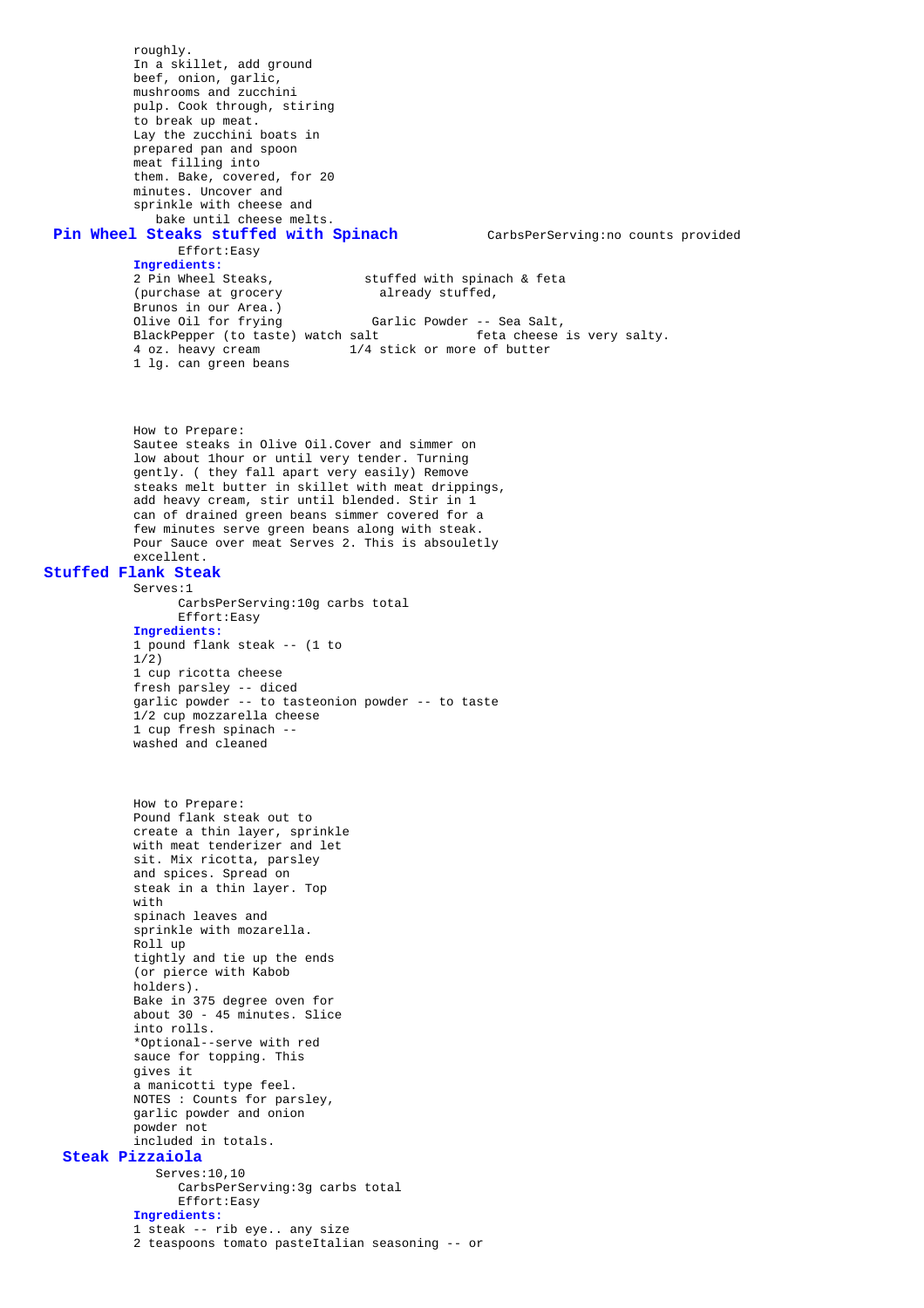herbs as below 1 ounce mozzarella cheese -- grated How to Prepare: Preheat broiler to as hot as you can get it. Broil steak on top rack of oven (just about 2-3 incches from broiler) until brown on one side. Turn and broil second side. When almost to your desired doneness, remove from broiler and spread with tomato paste. Sprinkle lightly with Italian seasoning (if you don't have it pre-mixed, just sprinkle on a dash of organo, basil, and rosemary), and top with cheese. Return to broiler until cheese is melted and beginning to brown. This recipe is my version of the famous dish from Anna's Little Napoli in Savannah, GA. It's very close to the original, I think! NOTES : Counts for italian seasonings not included in totals. **Steak Marsala**  CarbsPerServing:4g carbs total Effort:Easy  **Ingredients:**  1 steak -- strip, chuck eye , or ribeye 1/4 c dry sherry -- or white wine 1 clove garlic -- minced3 tablespoons sour cream 2 tablespoons butter How to Prepare: Saute garlic in butter. Add seasoned steak. Cook to desired doneness. Remove steak. Add Sherry to pan...let it cook down a little...whisk in the sour cream. Serve sauce over the steak. Wonderful taste that is good enough for company. Everyone who has tried it, loves it! If you are making it for everyday, use the chuck eye steak. It's cheap and tasty. **STEAK AU POIVRE**  CarbsPerServing:5g carbs total Effort:Easy **Ingredients:**  1 teaspoon whole black peppercorn 1 teaspoon whole white peppercorns . ..<br>\*tsp whole corriander seeds

How to Prepare:

\*cup brandy

\*tsp whole allspice

2 tablespoons butter

1 \*cup beef stock

4 beef tenderloin steaks --

top loin or sirloin - 1" thickkosher salt -- to taste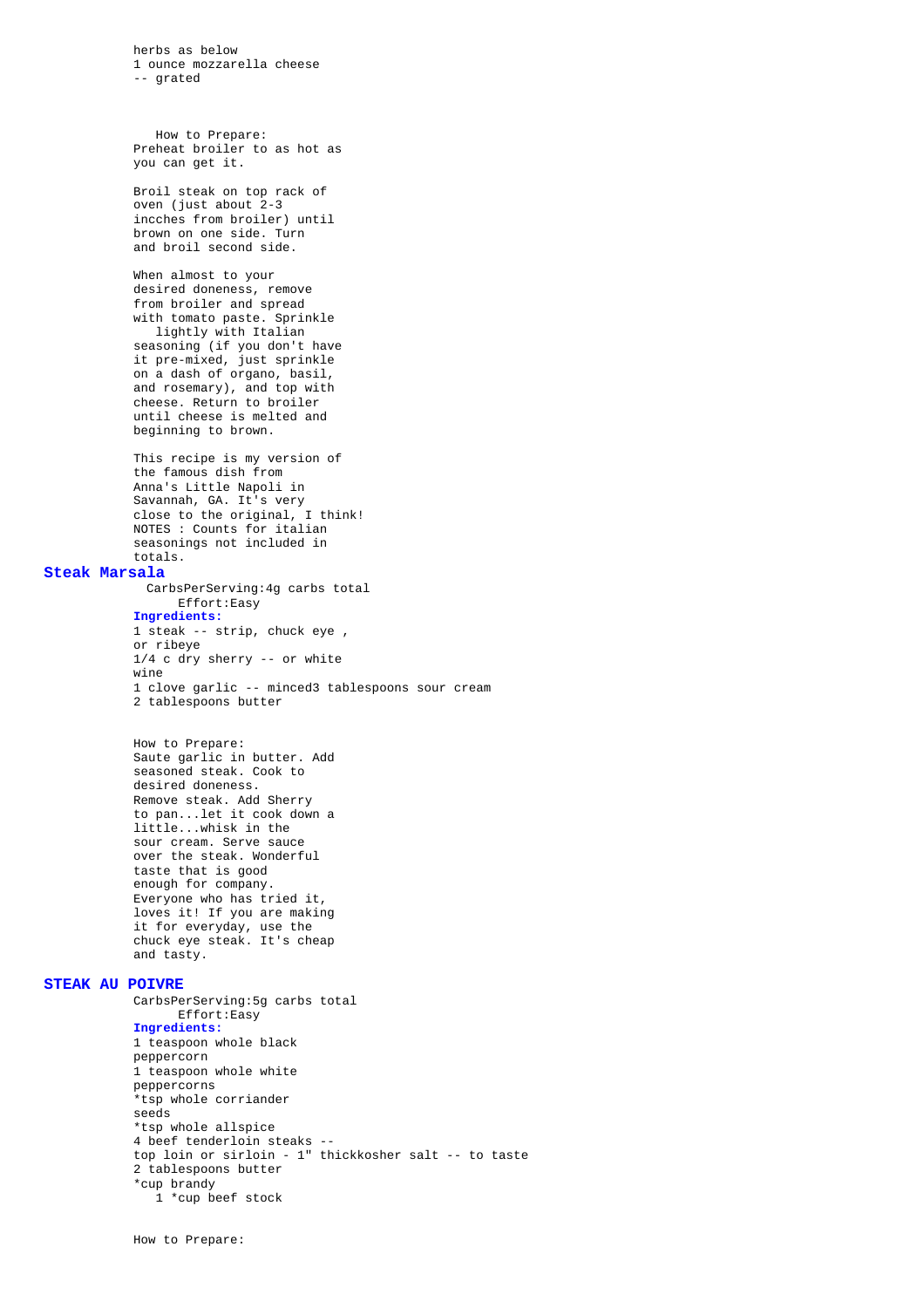Combine all the peppercorns and seeds. To crush: place them in a clean kitchen towel & smash them with a cleaver so the mixture is partly coarse and partly fine. (You can also use a mortar & pestle or a coffee grinder --- just pulse til the correct consistency.) With your hands, press the pepper mixture into both sides of the steaks and then sprinkle them with the salt. Heat a large, heavy-based skillet (preferably cast iron) over medium-high heat for a few minutes. Add the butter, and before it turns brown, add the steaks, making sure not to crowd the pan. Cook them, turning often, for 6 to 8 minutes or until they are brown. Set a steak on each of four dinner plates and keep them in a warm oven. Pour the brandy into the pan and bring it to a boil. Scrape the bottom of the pan to remove the brown bits that cling to it. Pour in the stock and bring to a boil. Let the mixture bubble steadily until it reduces to \* cup. Spoon the sauce over the steaks and serve at once. I have also, on occasion, put a pat of butter on top once the sauce has been put on. Great with a 'loaded' salad w/ bleu cheese dressing and mashed 'fauxtatoes'. :) **Cheesey Steak**  Serves:2,10,8 CarbsPerServing:6 Prep Time:20 min. Effort:Easy **Ingredients:**  8 oz Beef for chicken fried steak 1/4 c onions -chopped 1 garlic clove chopped 1 Tbs. olive oil 1/2 c Ragu Double Cheddar Pasta Sauce How to Prepare: Sear steaks in oil 2 minutes per side in a hot skillet. Remove steaks,lower heat to medium, add onion and garlic to remining oil in skillet. Saute until tender. Return steaks to skillet and top with cheese sauce. Heat throughly. Delicious!! **Sausage,Cabbage and Mushroom Pie**  Serves:6-8,5,10,10 Prep Time:30 minutes Effort:Easy  **Ingredients:**  1 lbs of Jimmy Dean Hot Sausage 8 oz fresh mushrooms, sauteed in butter 1 head of cabbage, shredded 16 oz sour cream How to Prepare: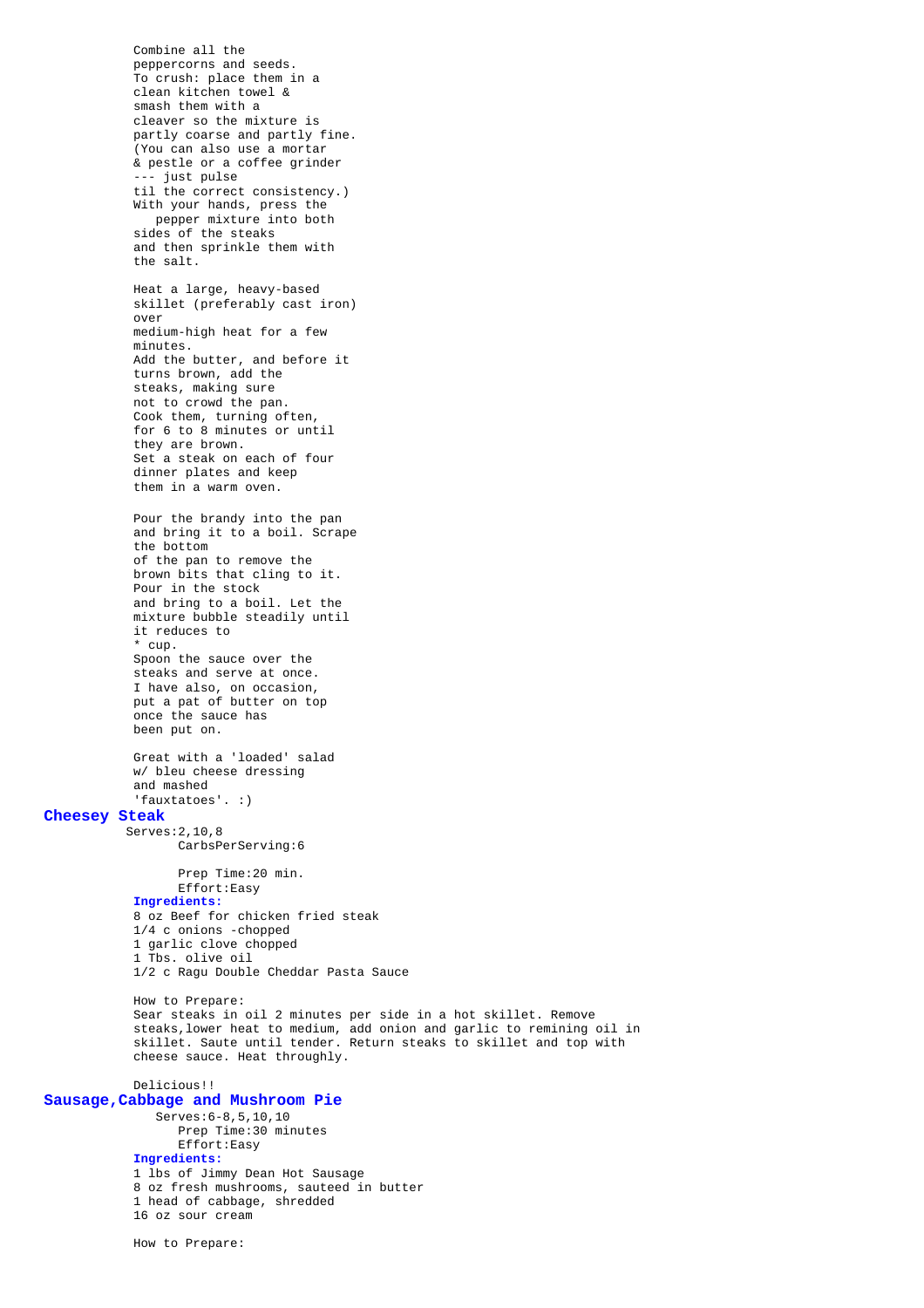brown the sausage, drain, add the cabbage in the same pan and cook until slightly wilted. Mix sausage, cabbage, mushrooms, sourcream and seasonings to your taste. Bake at 350 for 20 to 30 minutes. I bake mine in 2 9" pie plates. As we use to bake this in pie shells. **cheesesteak supreme**  Serves:varies CarbsPerServing:varies Effort:Average **Ingredients:**  frozen minute steaks chopped pepperoni shredded mozzerella and or deli american cheesecanned mushrooms peppers onion (I use the Birdseye frozen pepper stir fry, it has red, green, yellow peppers & onion in it) How to Prepare: Crumble frozen minute steaks into a pan. Cook until no longer pink and take out of pan and drain well on paper towels. While steaks are draining add chopped pepperoni, mushrooms, peppers & onions to hot pan. When peppers are tender add steak back to pan. Mix everything together and sprinkle generously with cheese and let melt. This is VERY good so portion control is a must! **Super Easy Stir-Fry**  Serves:1 CarbsPerServing:4 Prep Time:10 mins Effort:Easy  **Ingredients:**  8oz Steak 3/4 Winter Mix Veggies (Broc & Caul) Thawed2 tsps Worcestershire 1/2 tsp Garlic Powder Salt & Pepper How to Prepare: Cut Steak in to Bite sized strips... Brown in Wok or frying pan add Veggies, Wor. Sauce & Garlic. Heat until Veggies are done to desired tenderness. Add salt and Pepper to taste and Enjoy! **Alfredo Beef and Broccoli Bake**  Serves:4,8,7,8,7,9 CarbsPerServing:7 Prep Time:25-30 minutes Effort:Easy  **Ingredients:**  1.5lbs lean ground beef 1 cup diced onion 1 can (4oz) sliced mushrooms; drained1lb bag frozen broccoli flowerettes; thawed 1/2 bottle ragu alfredo sauce salt, pepper and garlic powder to taste extra parmesan cheese for the top How to Prepare: Brown ground beef with onions. Drain if needed. Add salt, pepper and gralic powder to taste then add the mushrooms and broccoli. Cover and let steam for about 5 minutes over medium heat, stiring occasionally. Raise heat to high, pour on alfredo sauce\* and let simmer 2-3 minutes to heat through. Top with a sprinkle of parmesan cheese and enjoy! **Shepherds Pie**  Serves:2,9,10,10,10,10,1 CarbsPerServing:11.7 grams w/ 5.7 fiber ECC: 6 grams Prep Time:around 45 minutes Effort:Average **Ingredients:**  1.5 lbs. ground chuck 1.5 cups frozen french cut green beans 2 cups cauliflower florets 2 T. butter 1/8 cup heavy cream How to Prepare: Make mashed fauxtato topping by boiling cauliflower until soft. Drain thoroughly, then add butter, desired seasonings and heavy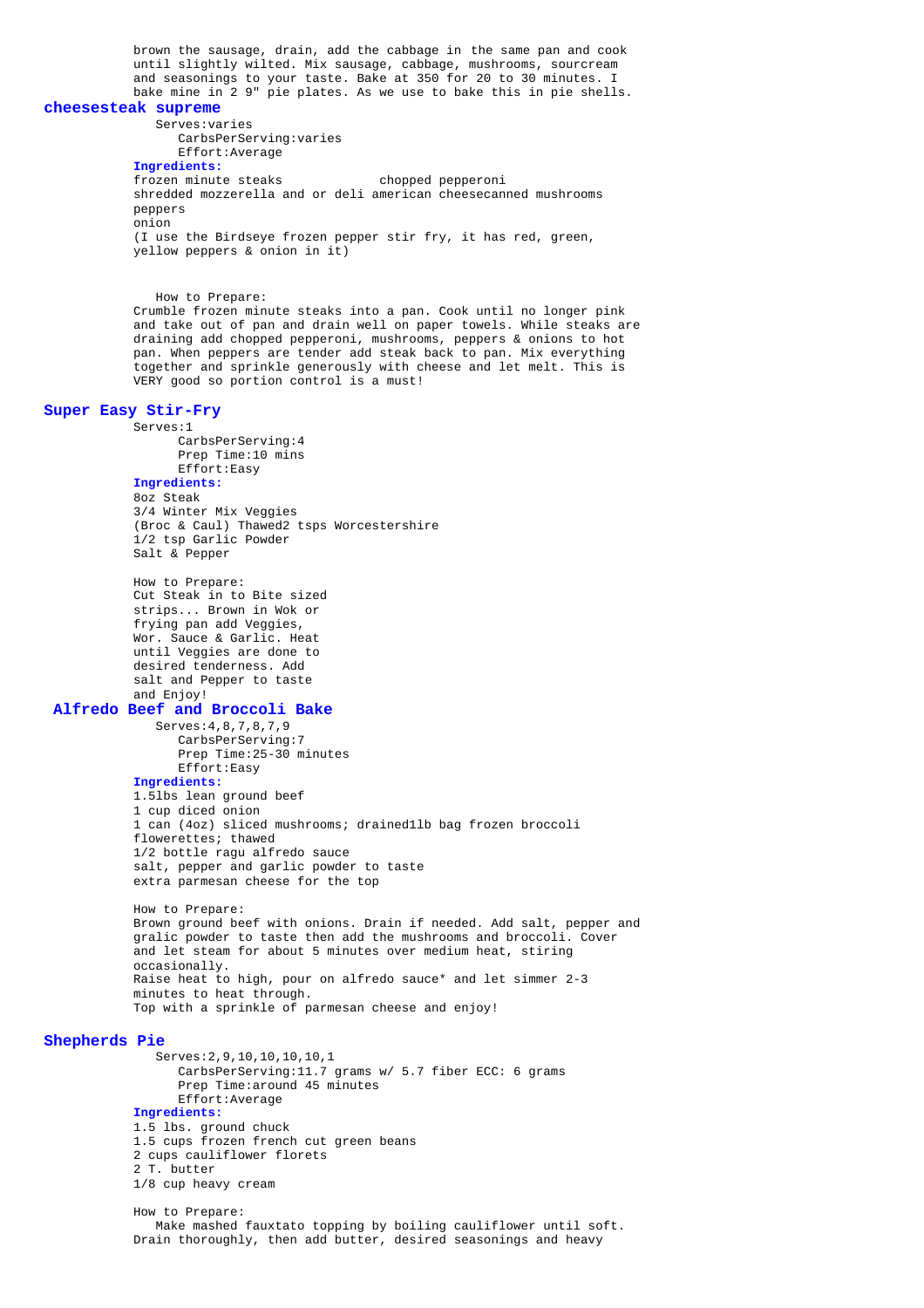cream. Whip until they become a "mashed potato-like" consistency.

Fry ground beef in a pan until done. Drain off grease and set aside.

Cook green beans until tender.

 Layer green beans at the bottom of a small casserole dish. Next add ground beef, covering the green beans. Top with whipped cauliflower.

Bake at 400 for 15 minutes.

# **Asian Lamb**

#### Serves:5

 CarbsPerServing:5g total Effort:Easy  **Ingredients:**  1/2 teaspoon cinnamon 1/2 teaspoon black pepper 2 teaspoons lemon juice 1 tablespoon olive oil1 tablespoon dried onion -- minced 1 teaspoon No-Salt 5 pounds leg of lamb -- (5 to 6)

 How to Prepare: Combine all ingredients expect lamb. Rub mixture over outside of lamb. Place leg, fat side up, on a rack in a shallow pan. Roast at 400 degrees for 2 hours, or until done to your tastes.

#### **Cottage Pie**

 Serves:3 CarbsPerServing:5g carbs total Effort:Easy  **Ingredients:**  1/2 pound ground beef -- or steak 1 teaspoon onion flakes 1/2 teaspoon garlic powder 1 teaspoon beef gravy powder .<br>salt and pepper -- to tasteTopping: 3 medium cauliflower flowerets 1 stick butter 1/2 cup cheddar cheese - grated salt and pepper -- to taste

 How to Prepare: Cook beef, garlic powder, and onion flakes in 1 tsp oil until meat is all brown. Add 1 cup boiling water to the beef gravy powder and stir into the meat mixture. Add salt/pepper as desired. Meanwhile, cook the cauliflower in boiling water until very soft. Mash well with a potato masher, or whizz in a food blender until smooth. Mix in the butter and cheese and salt/pepper. Put the meat mixture into a small pie dish and top with the cauliflower mash. Bake for about 20 minutes at 350F. Add a little more grated cheese to the top and brown under a broiler. NOTES : Counts for beef gravy powder not included in totals. **Veal Steaks**  CarbsPerServing:17g carbs total

 Effort:Easy  **Ingredients:**  2 tablespoons whole wheat flour 1/4 teaspoon pepper - freshly ground 4 boneless veal loin steaks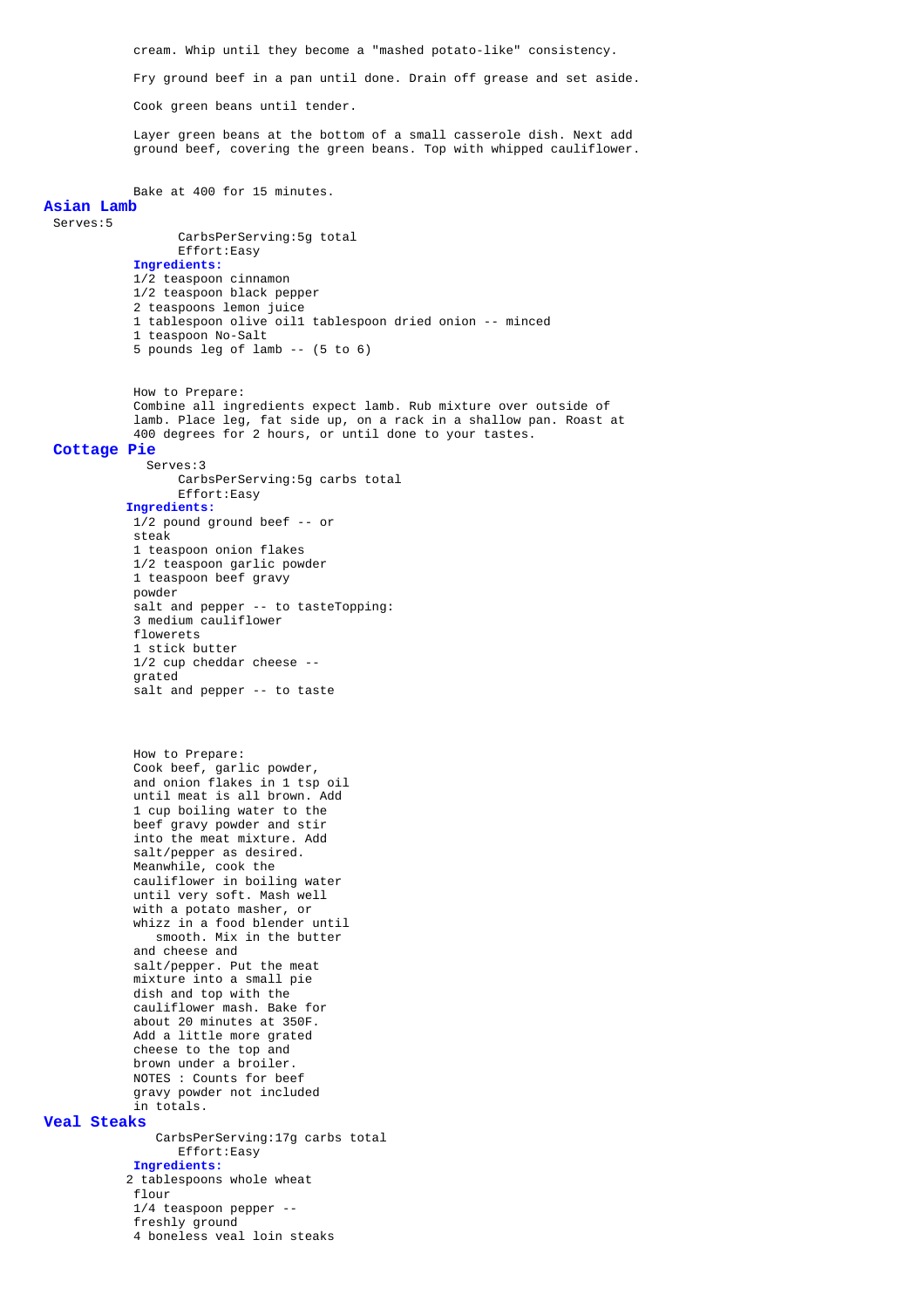(1 inch thick) -- (4oz) Vegetable cooking Spray 1 teaspoon Olive Oil1/2 cup canned no-salt-added beef broth - undiluted 1 1/2 tablespoons Capers 2 teaspoons Dijon Mustard 1/2 cup sour cream How to Prepare: 1. Combine flour and pepper; dredge veal steaks in flour mixture. Coat large nonstick skillet w/cooking spray; add oil. Place over medium-high heat untilhot. Add veal and cook 2 minutes on each side or until browned. Remove from skillet. Drain and pat dry with paper towels. Wipe drippings from skillet w/paper towel. Return veal to skillet. 2. Combine beef broth, capers and mustard; pour over veal. Bring to a boil; cover, reduce heat, and simmer 25 minutes oruntil veal is tender. Transfer veal to serving platter and keep warm. 3. Bring broth mixture to a boil; cook, uncovered, over medium heat 5 minutes or utnil mixture is reduced by 1/2. Remove from heat; add sour cream, stirring until blended. Spoon over veal. **Famous Meats**  CarbsPerServing:4g carb total Effort:Easy  **Ingredients:**  1 pound burger meat 1 tablespoon barbecue sauce pinch salt2 teaspoons worcestershire sauce How to Prepare: You mix it around for about 2 minutes at the most. make them into little pattys of meat and serve them with thousand island dressing. This recipe might not sound so good but believe me. Once you try it, it is delicious. This is no joke at all. Try it for yourself. It doesnt even have alot of carbs!  **A Different Tostada**  Serves:8 CarbsPerServing:8.5 Effort:Easy **Ingredients:**  8 each red cabbage leaf - washed; raw 1 can black soy beans - drained 2 tablespoons lard -- or shortening 1/4 cup chopped onion 1 pound ground beef 1 cup shredded lettuce1/2 cup diced tomato 1 cup shredded cheddar cheese 1 Tablespoon chili powder -- divided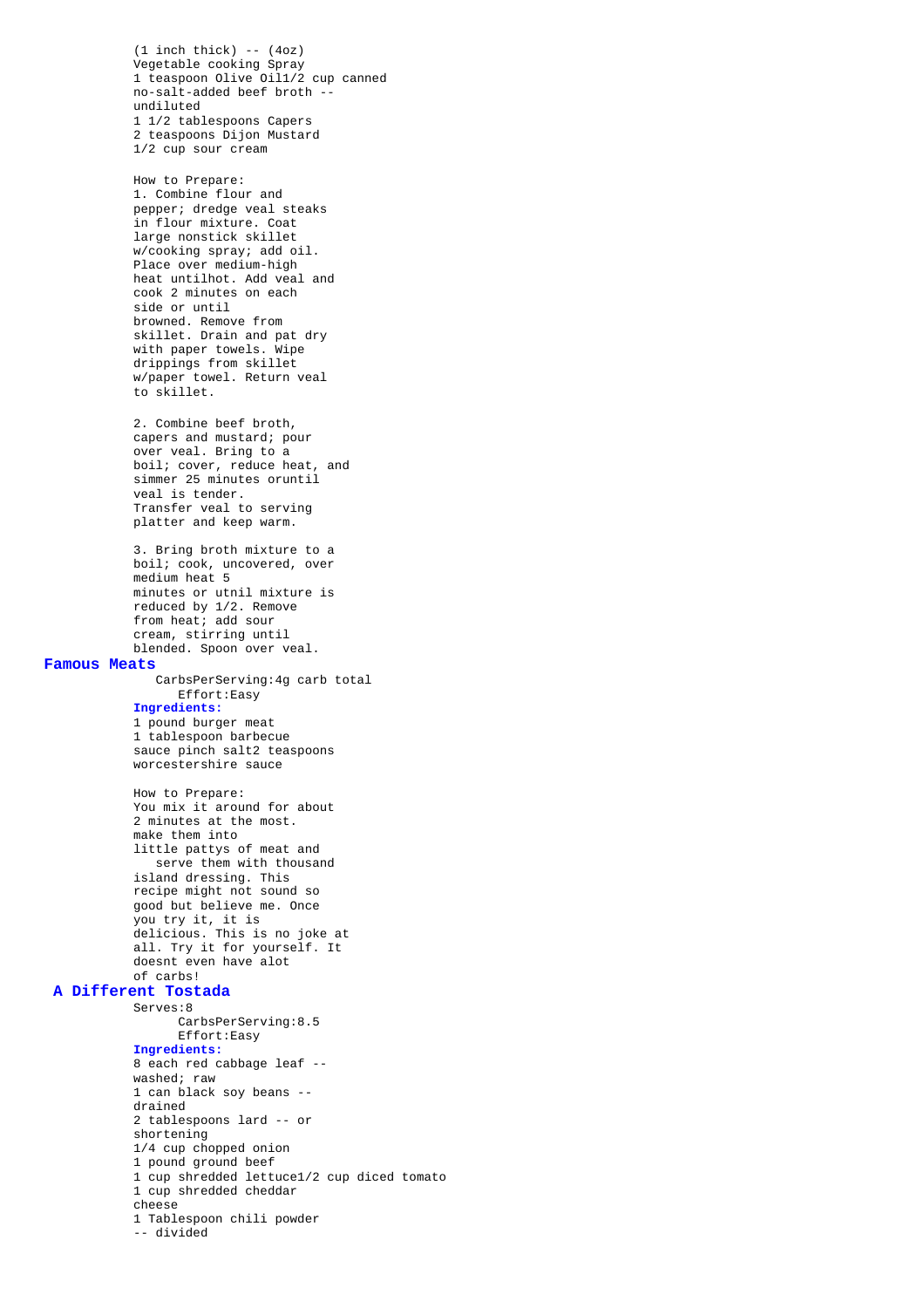2 teaspoons cumin powder -- divided 1 tablespoon dried oregano -- divided 1 each salt and pepper -- to taste How to Prepare: In a food processor, process drained beans with 1/2 the seasonings until desired consistency is reached. Heat lard in a skillet and fry processed, seasoned beans over low heat for about 7-8 minutes or until warmed through and creamy looking. Fry ground beef with remaining seasonings until cooked through. Assemble tostadas: lay out cabbage leaves (you need firm leaves). Spread with the refried beans, then the meat, onion, lettuce, tomato then top with the cheese. This makes 8 large tostadas -you can also skip the leaves and add a layer of sour cream, guacamole and salsa to make a layer dip that's great with pork rinds. **Burger Scramble Florentine**  Serves:10,10 CarbsPerServing:27g carbs total Effort:Easy  **Ingredients:**  1 1/2 pounds ground beef 1/2 onion -- diced small 10 ounces frozen spinach - thawed and drained 8 ounces cream cheese1/2 cup heavy cream 1/2 cup shredded parmesan cheese salt and pepper -- to taste How to Prepare: Preheat oven to 350f. Spray a large casserole with cooking spray(lol -unless you enjoy scrubbing;)). Brown ground beef and onion. Add spinach and cook through until meat is done. Soften cream cheese and add in salt, pepper, cream and parmesan -blend thoroughly. Mix with meat mixture and spoon into casserole. Bake, uncovered, for 30 minutes or until bubbly and browned on top. **Broccoli Beef with Fried Rice**  Serves: 2 CarbsPerServing:10.5g Effort:Easy  **Ingredients:**  2 pieces flank steak or any thin sliced beef -- about 1/2 pound 1/2 head broccoli 1/4 onion 1/2 head cauliflower 1 egg -- beatenOlive oil Soy sauce Garlic Salt 1/4 cup water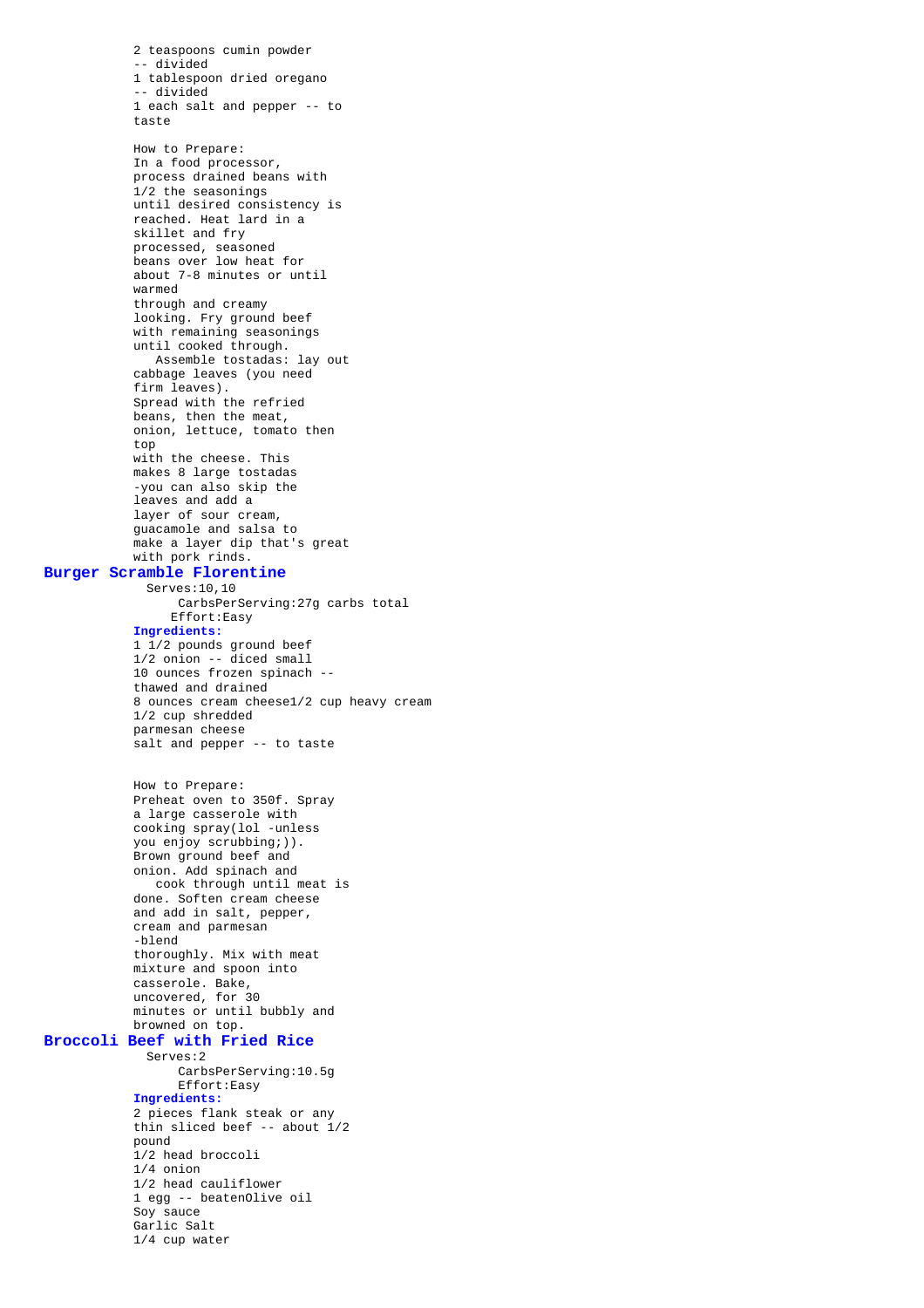How to Prepare: Cut beef into strips Stir fry in olive oil on medium high heat, season slightly with Garlic salt. Add 1/4 cup water, 1/2 head Broccoli (cut in small pieces) and sliced onion. Add and a splash of soy sauce and cook on medium heat until broccoli and onion are cooked, I like mine still crunchy. Cut the cauliflower florets into tiny pieces (like rice) Stir fry in olive oil, add a splash of soy sauce and garlic salt. Add 1 egg and stir fry until egg is cooked and cauliflower is just getting tender. If it still tastes like cauliflower add a little more soy sauce. Pour the broccoli/beef mixture over the "Fried Rice" and pretend you are in the Chinese restaraunt! Makes enough for two meals.  **Country Fried Steak**  Serves:10 CarbsPerServing:3g carbs total Effort:Easy **Ingredients:**  1 bag pork rinds and crushed them till very fine 4 small boneless steaks2 eggs 1/4 cup heavy cream -- or more if needed How to Prepare: Whip eggs and heavy cream together using fork. Then dip steak into the eggs/cream and roll in crushed pork rinds. Deep fry till done. Very good! **Bleu Cheese Burgers**  CarbsPerServing:4g carbs total Effort:Easy Ingredients: 1 1/2 pounds ground beef 1/2 tea spoon onion powder 1/2 tea spoon garlic powder1/4 teaspoon salt 1/4 teaspoon pepper 2 ounces bleu cheese - crumbled How to Prepare: 1. Preheat grill. Combine ground beef, onion powder, garlic powder, salt, pepper in a bowl; mix well. 2. Shape ground beef mixture into 8 thin patties. Place on a surface lined with waxed paper. 3. Divide blue cheese among 4 patties. Top cheese with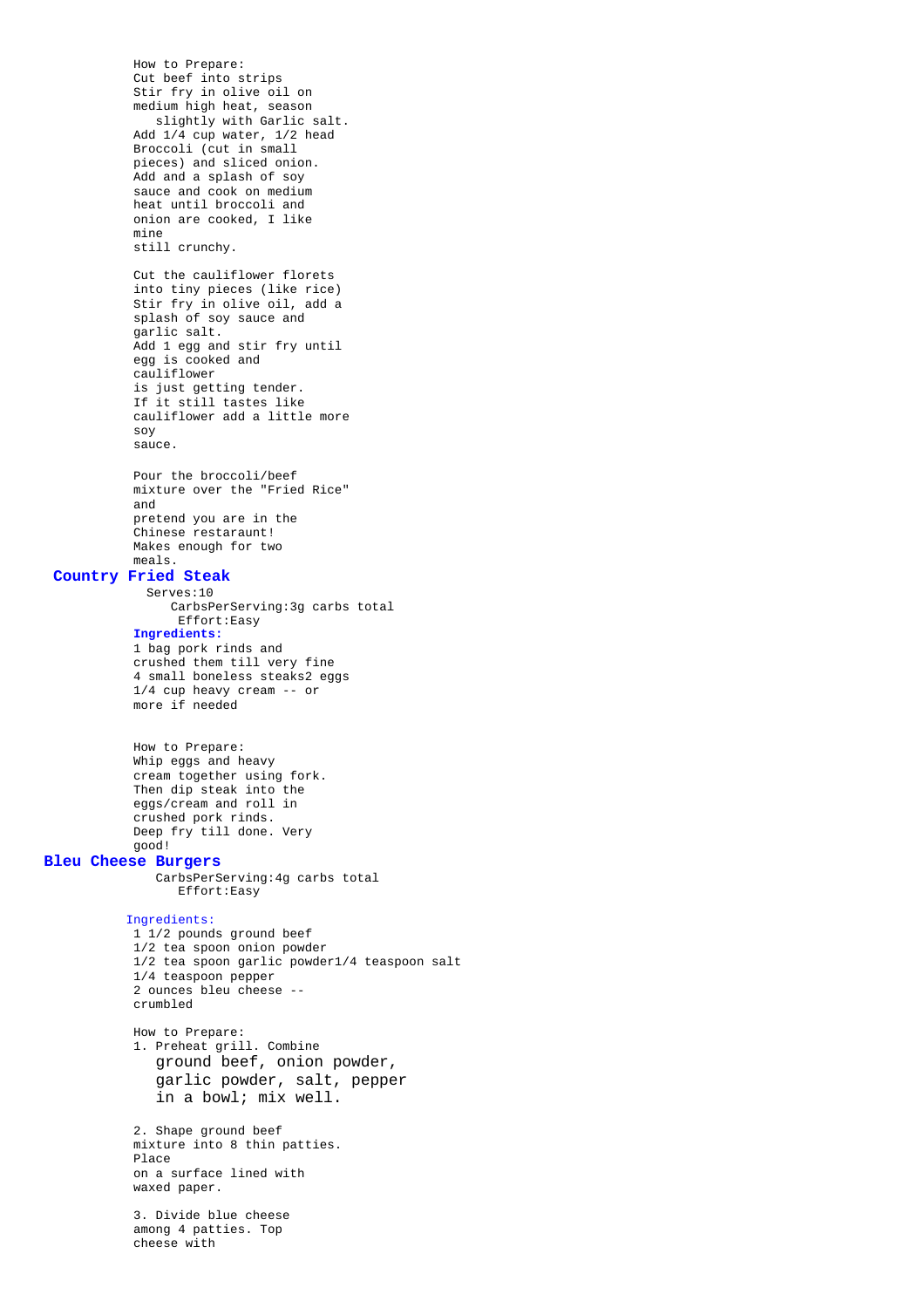```
 remaining patties. Press 
              edges of patties together to 
              completely enclose filling. 
              4. Place burgers on rack. 
                 Grill over medium-hot 
              coals, 
              turning once, until cooked 
              through, about 15 minutes. 
              *vary the burger by using 
              swiss or chedder instead of 
              blue cheese. 
  Sloppy Joes 
                 CarbsPerServing:no counts provided 
                    Effort:Easy 
             Ingredients: 
              Minced beef (0 carbs so as 
              much as you want) 
              1 can chopped tomatoes 
              1 1/2 tubes very low carb 
              tomato paste -- less than 1 
              carb 
              per tube) 
              100 ml V8 juice 
              minced garlicolive oil 
              a little water (about 100 ml) 
              250 grams chopped 
              mushrooms 
              spices: italian herbs (1 
              tablespoon) -- onion 
              powder, cumin, 
              paprika, (1 tsp of each), a 
              pinch of salt and pepper. 
                 How to Prepare: 
              Brown the minced beef in 
              one pan. In another large 
              pan, fry 
              the garlic in the olive oil. 
              Then add the beef, the 
              chopped 
              tomatoes, the tomato paste, 
              the V8 juice, the water, the 
              chopped mushrooms and 
              the spices. Bring to the boil 
              and simmer 
              for an hour. 
              Make the revolution rolls 
              from the recipe room for the 
              buns. (I 
              add a little carbolite bake 
              mix to them for a better 
                 texture). 
              Spoon the sauce onto the 
              rolls and add some 
              shredded cheese and 
              top with another roll. Enjoy!! 
              You can also use the sauce 
              as a spaghetti sauce on the 
              mung bean 
              vermacellie available from 
              Chinese grocery stores. 
Black & Blue Burgers 
                 CarbsPerServing:9g carbs total 
                    Effort:Easy 
              Ingredients: 
              1 pound ground beef 
              1 egg 
              4 ounces bleu cheese -- 
              crumbled 
              2 tablespoons vinegar -- 
              malt - a must!2 tablespoons white 
              vinegar 
              4 tablespoons sour cream 
              pepper 
              How to Prepare:
```
This will generate a lot of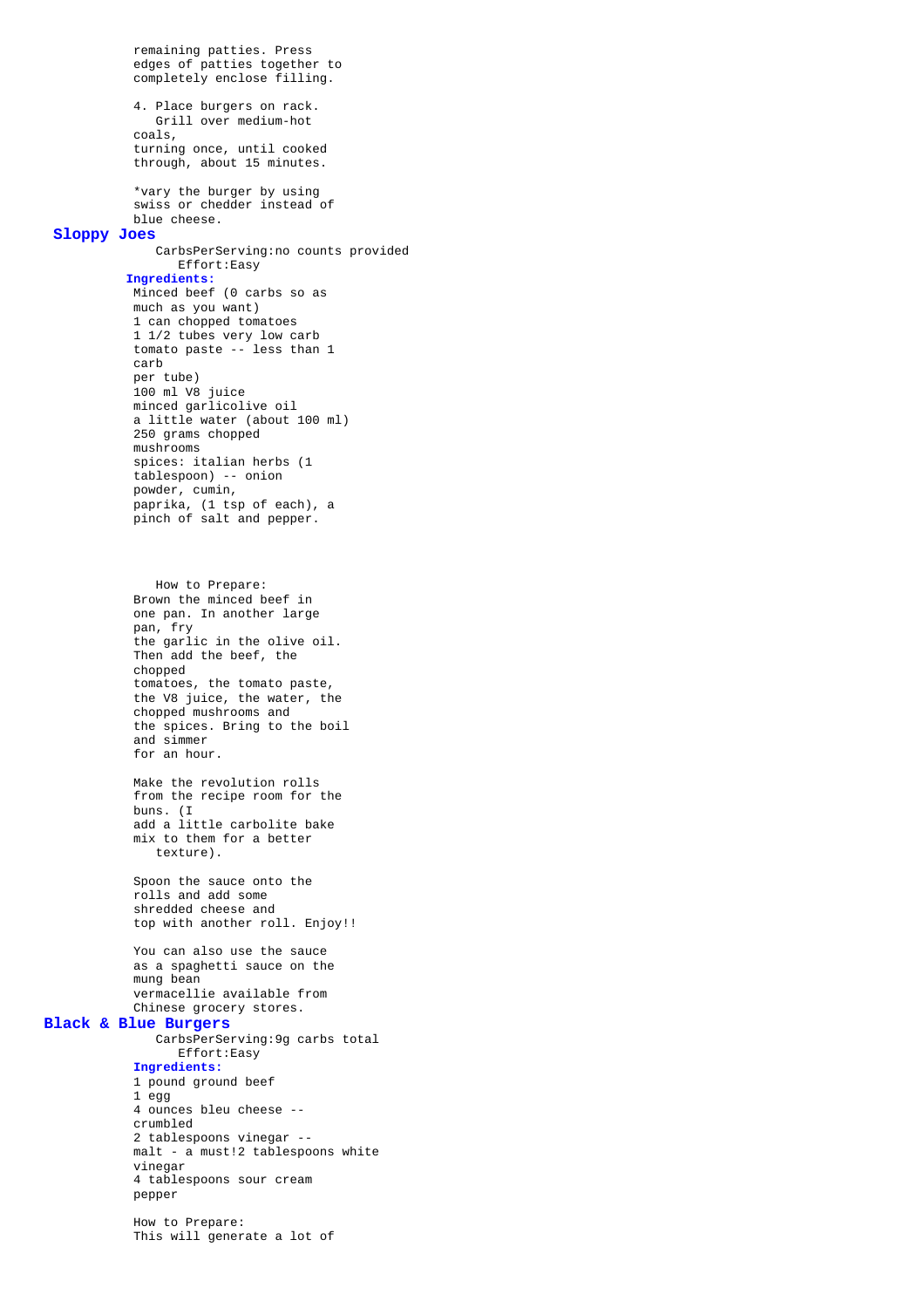```
 smoke so turn on the fans, 
            open the kitchen 
            windows, disconnect the 
            smoke alarm, etc. 
            First, we'll make the blue 
               cheese sauce. Combine 
            the sour cream, a little 
            pepper, and the vinegars 
            into a bowl. Beat until mixed 
            well. Then, when 
            smooth, mix in the blue 
            cheese. Return to the fridge 
            while we make the 
            burgers. 
            Mix the egg into the ground 
            beef and form patties. Heat 
            a skillet until 
            SMOKIN hot (Cast iron is 
            best here). Sprinkle a 
            liberal amount of pepper 
            into the bottom. Then drop 
            on the hamburger patties. 
            Blacken the burgers 
            - they should be dark and 
            crusty on the outside while 
            still a touch pink 
            in the middle. 
            Now spoon the sauce onto 
            the burgers and enjoy. 
 Pork Tenderloin in Hearty Cream Sauce 
               CarbsPerServing:21g carbs total 
                   Effort:Easy 
           Ingredients: 
            1 medium onion 
            1 pound pork tenderloin -- 
            cut in bite size pieces 
            3 tablespoons minced 
            garlic 
            garlic power and onion 
            powder -- a shake or two - 
            optional1 stick butter -- to taste 
            16 ounces chicken broth -- 
            canned 
            4 tablespoons heavy cream 
            How to Prepare: 
            1.Melt butter over medium 
            heat 
            2.Slice or dice onions and 
            pork 
            3.Sautee in pan with garlic 
               until meat is lightly browned 
            4.Deglaze pan by pouring in 
            chicken broth and cook on 
            high heat until liquid is 
            reduced by 50% 
            5.Add cream and reduce to 
            desired thickness 
            6.Add cracked pepper to 
            taste. 
 Benihana Steak 
               CarbsPerServing:3g carbs total 
                  Effort:Easy 
            Ingredients: 
            1 teaspoon soybean oil 
            5 ounces sirloin steak -- 
            boneless 
            2 large mushrooms -- 
            sliced vertically1 tablespoon lemon juice 
            1 pinch salt and pepper 
            (optional) 
            How to Prepare: 
            Heat non-stick skillet (if 
            electric set to 360 F). Add oil 
            to heated skillet. Cut steak 
            into bite-size cubes: place 
            in skillet with mushrooms 
            and lemon juice. Cook 
            steak until done to taste. 
            Season with salt and 
            pepper if desired and serve
```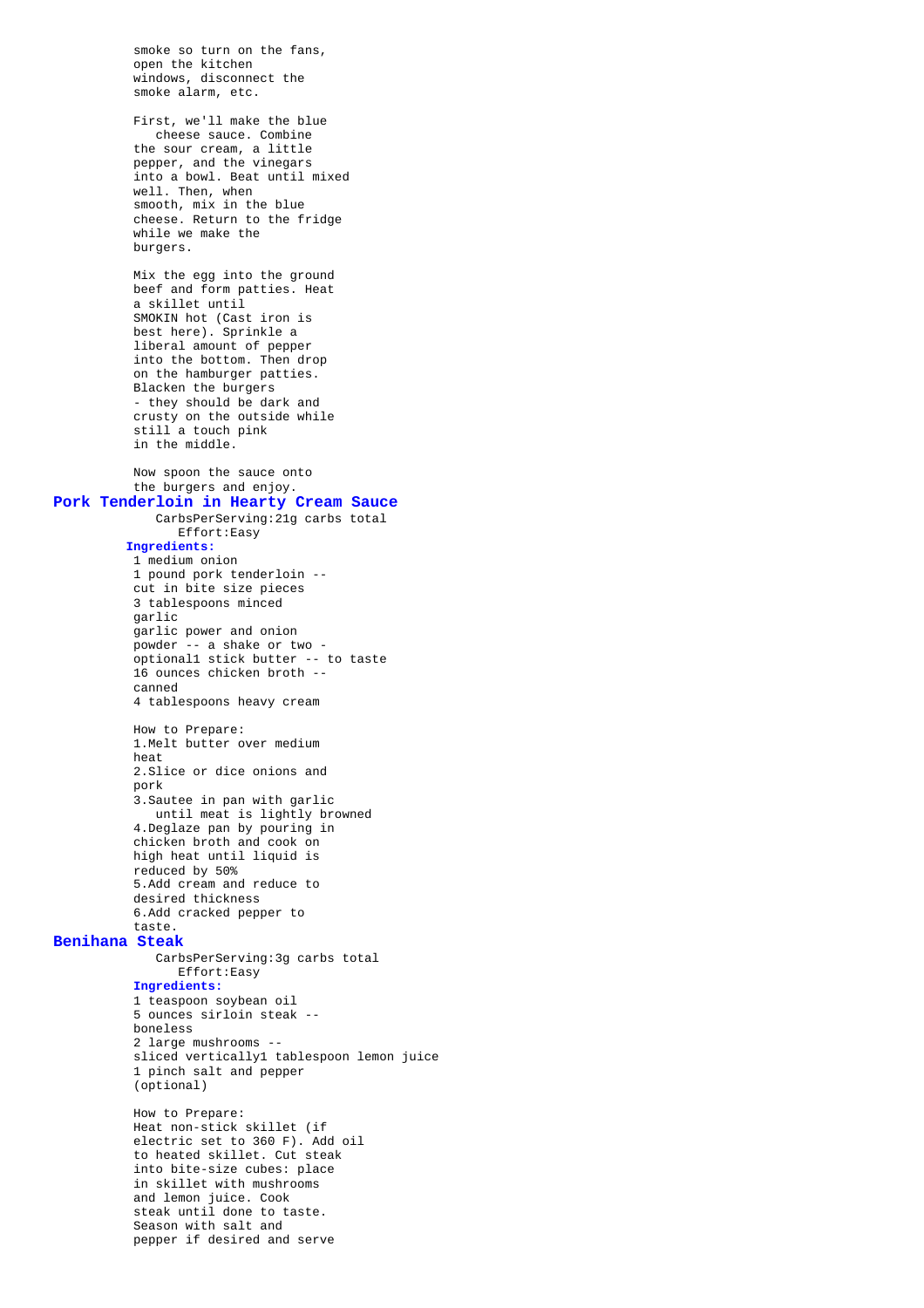```
 hot. (Makes 1 serving) 
              Serving suggestion: Dip 
                 steak in Benihana Magic 
              Mustard Sauce. 
Benihana Hibachi Steak 
                CarbsPerServing:2g carbs total 
                    Effort:Easy 
              Ingredients: 
              1 teaspoon safflower oil 
              7 ounces sirloin steak -- 
              boneless, bite size pieces2 large mushrooms -- 
              sliced vertically 
              1 pinch salt and pepper 
              (optional) 
                 How to Prepare: 
              Add oil to heated non-stick 
              skillet (for electric skillet, set 
              at 425F). Place steak in the 
              skillet with mushrooms and 
              cook until done. Season 
             with salt and pepper if 
             desired. 
Chicken or Beef Strogonoff 
                 CarbsPerServing:27g carbs total 
                    Effort:Easy 
              Ingredients: 
              1 1/2 pounds chicken -- or 
             beef cut into stir fry strips 
              4 tablespoons butter -- 
              divided 
              1/2 onion -- sliced thin 
              1 clove garlic -- finely 
              chopped 
              1/2 cup water1 chicken bouillon cubes -- 
              or 2 
              1 pint sour cream -- 1 
              medium container (pint?) 
              dash mustard 
              pepper 
              dill seed -- optional 
             How to Prepare: 
              In skillet melt 2 
              tablespoons butter and add 
              onion and garlic (and 
              sliced fresh mushrooms or 
              canned if you like) . 
              Brown on low heat (not to 
             burn garlic) and cook until 
              onion is 
              carmelized. Remove from 
             pan and set aside. 
              In same skillet add 2 
              tablespoons butter and 
              meat strips. Add pepper 
              and dill seed. 
              Cook until well browned 
              and butter has cooked 
              away. Then add 1-2 
              boullion cubes (beef or 
              chicken) and 1/2 cup water. 
              Continue cooking 
              until ll moisture has gone 
              and beef/chicken is coated 
              nicely. 
              Turn heat to low and add 
              sour cream, 1 small squirt 
              regular mustart. 
              Add onions and garlic (and 
             mushrooms if used) 
              Stir well and heat through 
             without boiling. 
Beef Pull-A-Part 
             CarbsPerServing:22g carbs total 
                    Effort:Easy 
              Ingredients: 
              4 lbs. chuck roast -- (4 to 6) 
              3 pieces celery -- minced1 onion -- minced, 
              small/medium
```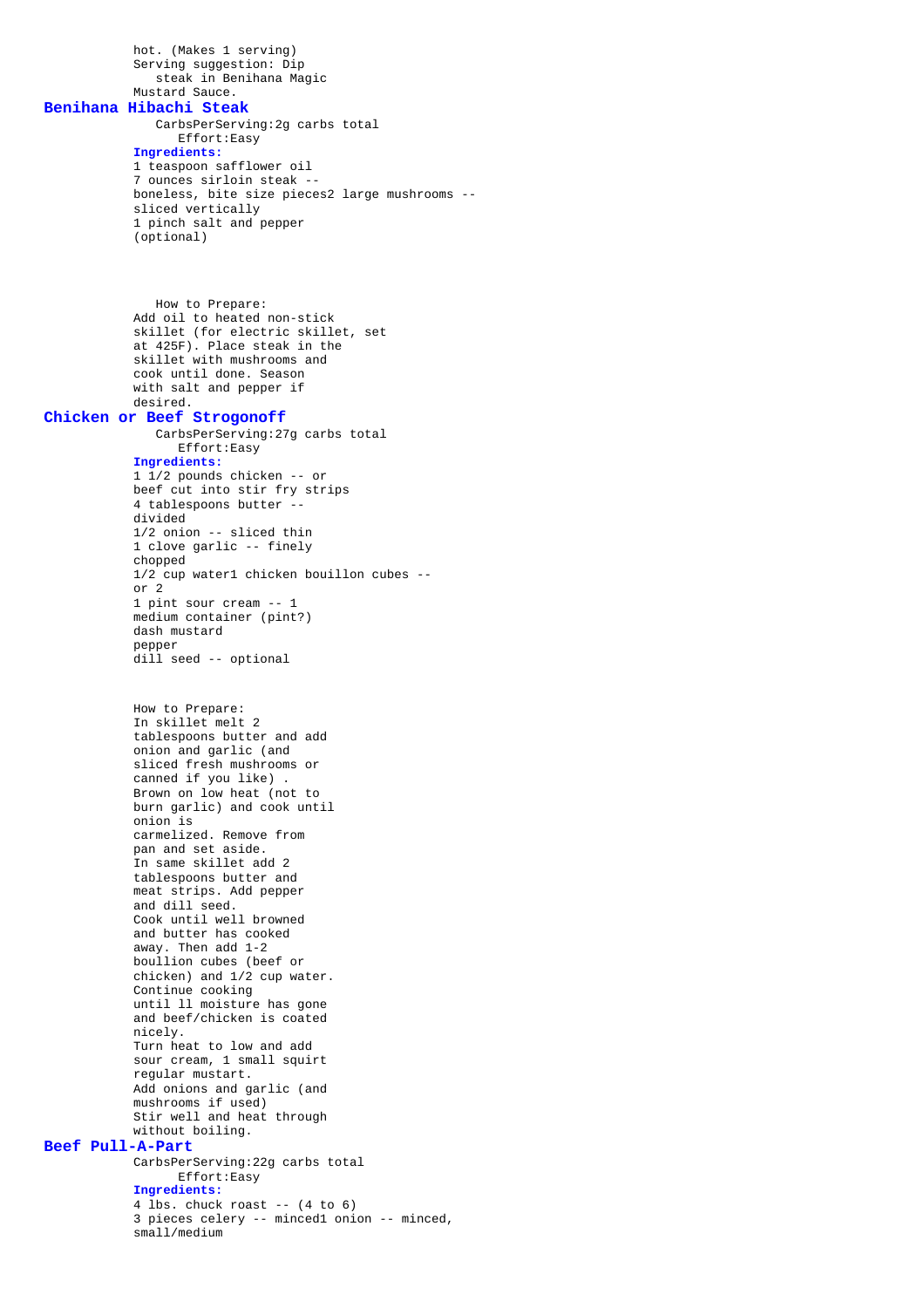How to Prepare: Cut the chuck roast into 1-2 inch cubes, place in crock pot. Add minced onion and celery. Pour soy sauce over meat. Cover. Cook on high for 1 hour, then turn heat down to low and cook for 11 hours. Shread cooked meat with a fork. This recipe is supposed to be for sandwiches, but it is just as tasty by itself! Important -- leave the fat on the roast while cooking, discard while shredding the meat. This helps to keep the meat tender. **Beef Patties w/Mushroom Gravy**  CarbsPerServing:14g carbs total Effort:Easy  **Ingredients:**  1 1/2 pounds ground chuck -- or other lean ground beef 1/2 cup pork rinds - crushed 1 each large egg 1 tablespoon worcestershire sauce 1/2 teaspoon salt1/2 teaspoon pepper 4 ounces canned mushrooms -- do not drain 1/2 cup heavy cream 1/2 teaspoon salt 1/2 teaspoon pepper How to Prepare: In a large bowl, mix beef with pork rinds, egg, wosteshire, salt and pepper. Divide into 4 and form into patties. Fry for 4 minutes on each side to brown, then add the mushrooms and liquid. Redice heat, cover and let simmer 15 minutes, turning patties after 10 minutes. If the liquid boils off, add another 1/4 cup water. Add the cream and remaining salt and pepper. Cover and simmer over very low heat an additional 10 minutes or longer - until patties are cooked through. Turn patties to coat with sauce, then pour any remaining sauce and mushrooms over to serve. Personal note: I find that a dash of nutmeg in the cream brings out the flavor better.  **Beef with Broccoli(simple)** 

 CarbsPerServing:36g carbs total Effort:Easy **Ingredients:**  1 pound beef round steak, R-T-C -- cut into bite-sized pieces 2 tablespoons soy sauce - low sodium if prefered 1 bunch broccoli -- cut into 1" pieces and florettes separated1 packet sweetener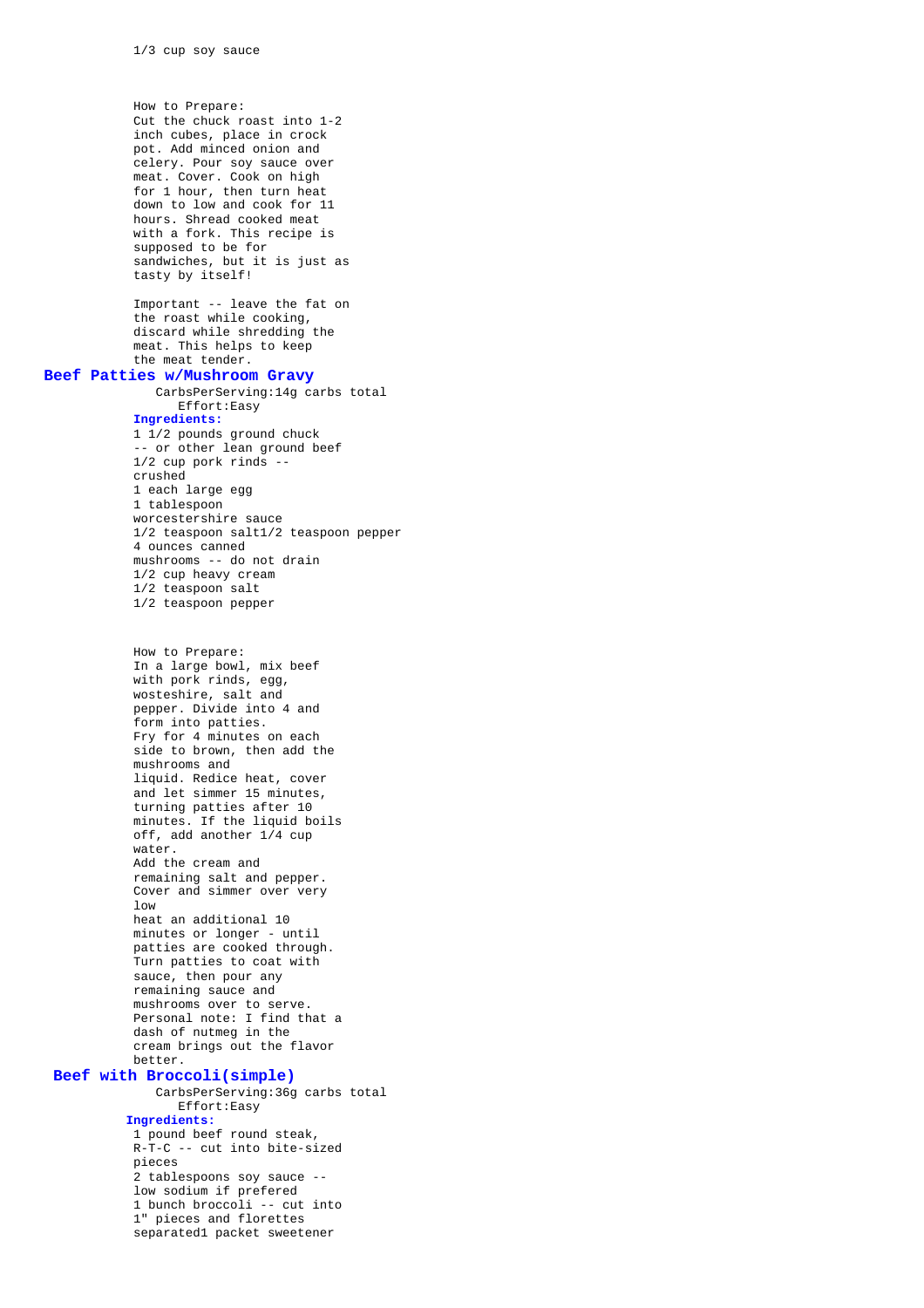```
 1/4 cup oil -- more or less - 
              for cooking 
                 1/2 cup water 
              How to Prepare: 
              Toss cut round steak with 
              soy sauce and let sit 15 
              minutes. 
              Heat oil over med/high heat 
              and quickly stir fry beef. 
              Remove from pan. Add 
              broccoli, water and 
              swetene, cover and cook 5 
              minutes or until broccoli is 
              just starting to turn tender, 
              stiring occasionally. 
              Add beef back in and warm 
              through before serving. 
Beef Bar-B-Que 
                 Serves:10 
                    CarbsPerServing:15g carbs total 
                    Effort:Easy 
              Ingredients: 
              3 pounds beef chuck roast 
              chopped onion 
              3 tablespoons artificial 
              sweetener 
              2 teaspoons yellow 
              mustard 
              pepper 
              2 tsp paprika2 cloves garlic -- minced 
              salt -- to 1 teaspoon - 
              personal preference 
              1/3 cup vinegar -- cider 
              vinegar best 
              1 tablespoon 
              worcestershire sauce 
              1 can tomato paste -- (1.6 
              ounce) 
              1 cup water 
              How to Prepare: 
              Put meat in crock-pot. Mix 
              all other ingredients and 
              pour over meat. 
              Turn crock pot on high and 
              let it go for about 4 hours 
              then reduce heat to low and 
              cook another 6 hours or so. 
              The longer the better. 
              Remove meat to a plate 
              and let cool a bit. Then 
              shred it using two forks. 
              Return it to sauce. 
              Can be eaten immediately 
              or refrigerated for later. (if 
              meat does not shred easily 
              then you need to cook it 
              longer) NOTES : No carbs 
              added for onion - you will 
              need to add to carb total 
              above depending on how 
              much you use. 
 Bbq 
              CarbsPerServing:18g carbs total 
                    Effort:Easy 
              Ingredients: 
              1 pound ground beef 
              seasoning (salt, pepper, 
              italian seasoning) 
              1/2 cup canned crushed 
              tomatoes 
              1 tablespoon 
              worcestershire sauce1 tablespoon lemon juice 
              1 tablespoon vinegar 
              3 tablespoons splenda 
              How to Prepare: 
              Brown hamburger with salt , 
              pepper, Italian seasoning, 
              Drain. Add the rest of the 
              ingredients and simmer
```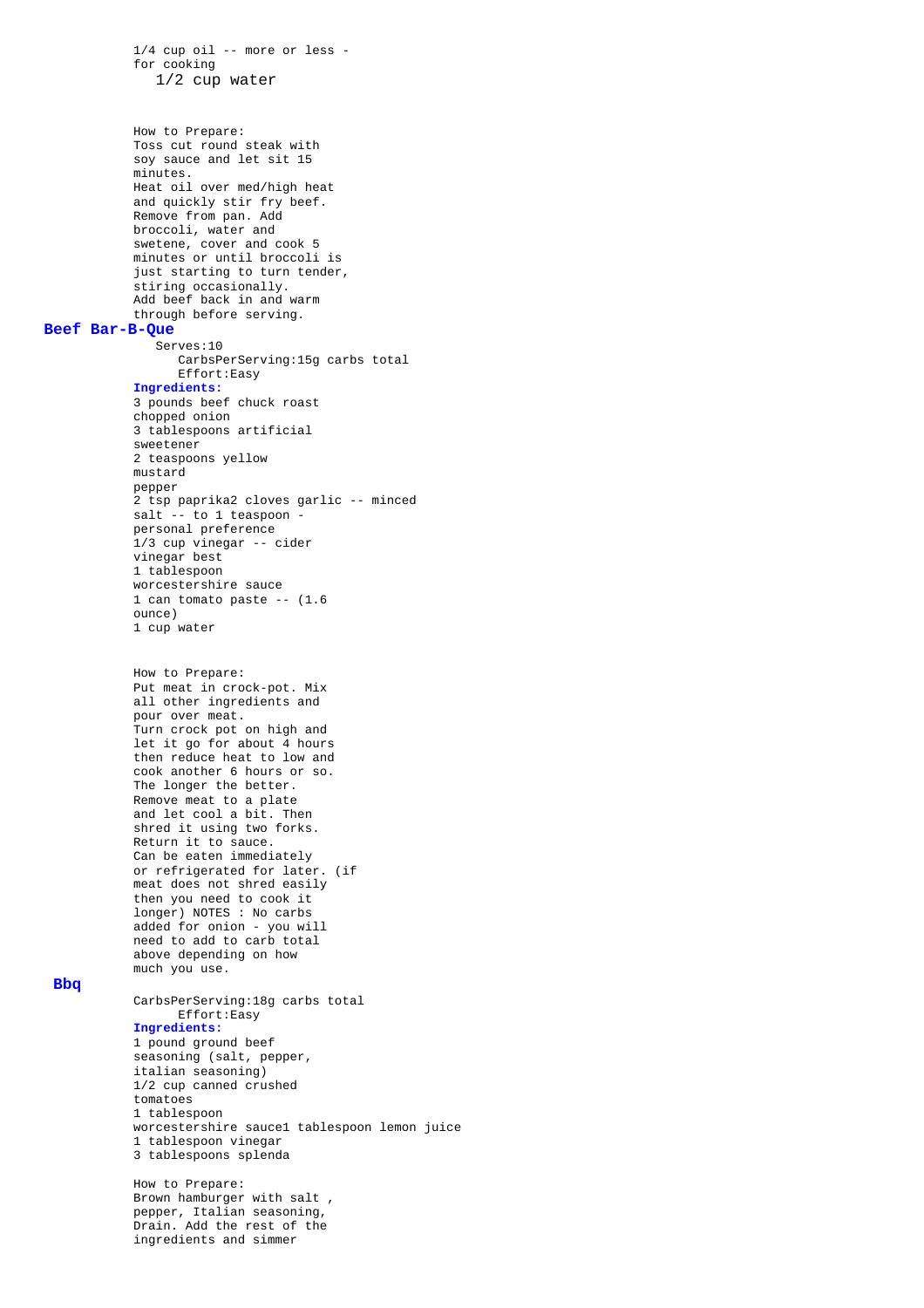uncovered for 20 minutes until liquid is gone.

#### **BEEF ITALIANO**

 Serves:2 CarbsPerServing:14.5g Effort:Easy  **Ingredients:**  For Meat Patties: 1 pound ground beef -- (Angus) meat tenderizer fresh cracked pepper 1 egg yolk 1/4 cup parmesan cheese -- shredded For Tomato Fresco: 14 ounces tomatoes, canned -- 14 - 16, chopped 1 clove garlic -- minced 1 shallot -- minced1 jalapeno pepper - minced 1/2 teaspoon basil 1/2 teaspoon oregano 1/4 teaspoon salt 1/8 teaspoon fresh cracked pepper 2 tablespoons olive oil Additional ingredients: 2 slices mozzarella cheese -- extra thick cut 4 tablespoons parmesan cheese -- shredded How to Prepare: Mix all lightly...do not overwork! Shape into 2 large thick patties. Set aside. Heat oil in a saucepan, and saute the garlic, shallot and jalepeno until tender. Add tomatoes and all spices, cook over medium heat for 15 minutes. Grill or fry patties until medium rare. Place them on a ovenproof pan and top with the mozzerella slices and broil until cheese is bubbly. Place patties on plates, and top each with half of the sauce...Sprinkle each with 2 T of cheese and serve. Serves 2 **Beef and Sausage Casserole**  CarbsPerServing:35g carbs total Effort:Easy **Ingredients:**  1 1/2 pounds Ground Beef 3/4 pound Pork Sausage --  $(3/4$  to 1) 1/2 cup red onion - chopped 1/4 pound chopped mushrooms 3 cloves garlic -- crushed - 3 to 4 1/4 teaspoon italian spices -- to tastel/2 cup shredded cheddar cheese 3 Eggs 6 ounces tomato sauce salt and pepper -- to taste 2 Italian sausage links How to Prepare:

 Lightly brown the Italian sausage. Mix 2/3 of the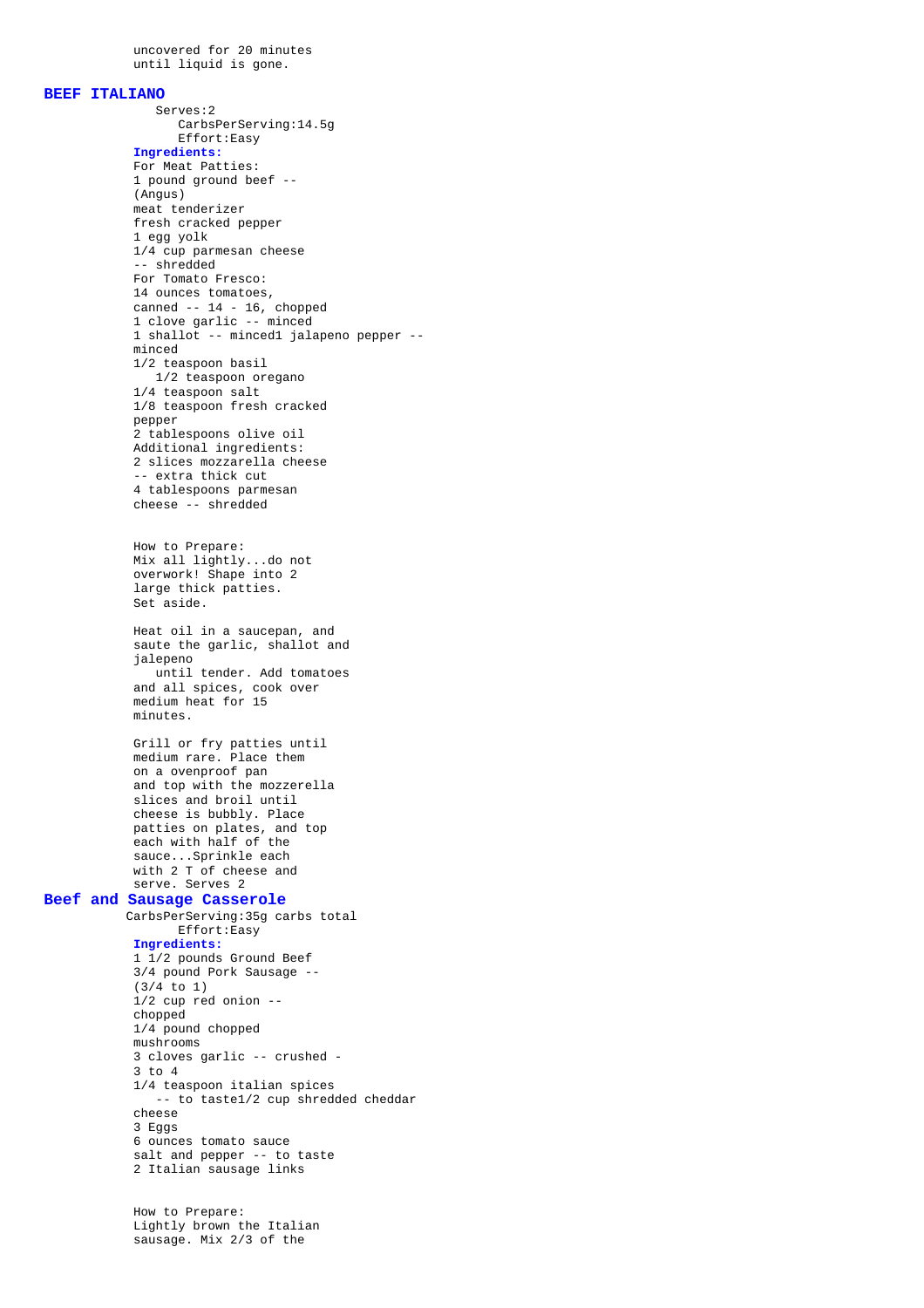```
 tomato sauce with the 
             rest of the ingredients 
              (except the Italian sausage) 
             in a large bowl. 
                 Place half the mixture in a 
             large (3x5x9 or larger) loaf 
             pan. Layer the 
              Italian sausage links 
            lengthwise down the
             middle and cover with the 
             remaining mixture. Spread 
             the remaining tomato 
             sauce over the top and 
             bake at 350 until well done. 
Beef and Been Entree 
                 CarbsPerServing:25g carbs total 
                   Effort:Easy 
             Ingredients: 
             1 pound lean ground beef 
             1 cup diced onion 
             1 can tomatoes with green 
             chilies1 can trappeys black eye 
             peas -- 70g carbs; 18g fiber 
             1/2 cup shredded cheddar 
             cheese 
             1 each salt and pepper -- to 
             taste 
             How to Prepare: 
                 Brown ground beef and 
              onions until cooked lighty. 
             Drain well and add 
              everything but the cheese. 
             Reduce heat to low, cover 
             and simmer 15 
             minutes. 
             Serve with cheese 
             sprinkled over top. 
Beanie Weenie Stir Fry 
                CarbsPerServing:no counts provided 
                    Effort:Easy 
             Ingredients: 
             Your favorite Sausage: 
             turkey, pork, or beef 
             Onions and garlic to taste 
             Frozen green beans: 
             bluelake or other blunt cut 
             style 
             How to Prepare: 
             Slice sausage on the 
              diagonal. Meanwhile, 
             defrost beans til almost 
             thawed. 
             Sautee sausage with 
                onions and garlic, adding 
             beans when there are 
             enough drippings that the 
             beans won't stick. (You 
             could also use olive oil or 
             butter.) Sauteee until 
             sausage is cooked through 
             and beans are warmed to your liking. 
BBQ Beef Kabobs 
               CarbsPerServing:no counts provided 
                   Effort:Easy 
              Ingredients: 
             1 pound top round steak 
              1 broccoli or cauliflower 
             1 large onion cut into 
              wedges 
             1 large green pepper -- 
             seeded and cut into 
             1 inch pieces12 cherry tomatoes 
             12 bacon slices 
             12 fresh mushrooms 
             Barbeque sauce
```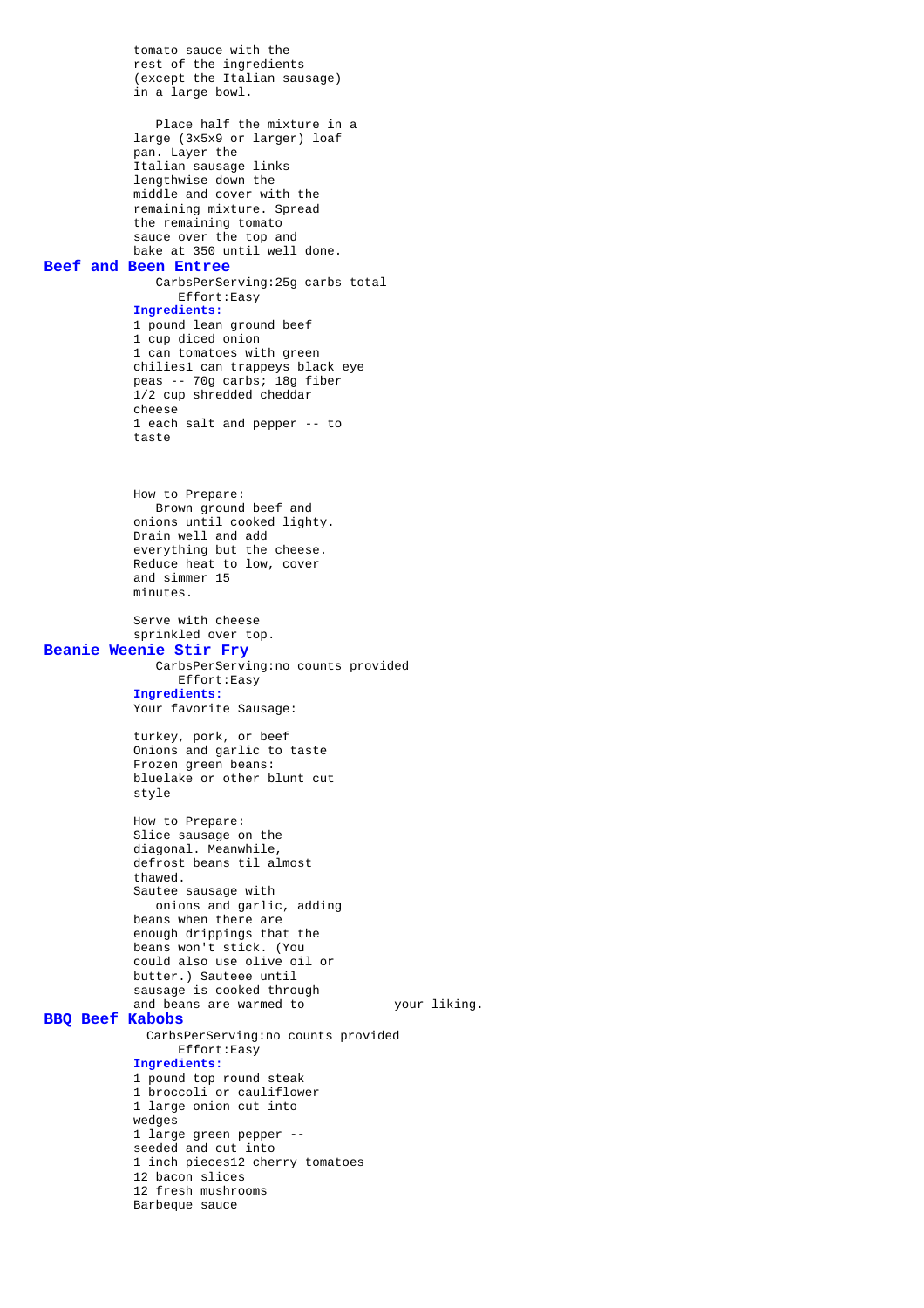How to Prepare: Pound meat tenderizer into steak. Cut steak into 1-1/2 inch pieces. Thread carrot, onion, steak, green pepper, tomato and mushroom wrapped with bacon slice alternately on 6 (15 in.) skewers. Make sure carrot slice is the last item on each end to hold kabob together during grilling. Place on grill over medium hot coals. Grill, covered, 6 minutes on each side or to desired doneness. Baste frequently with Barbeque sauce. **Basic and Easy Stove Top Beef w/Onion Mushroom Gravy**  CarbsPerServing:17g carbs total Effort:Easy  **Ingredients:**  1 really big beef roast (4-5lbs -or whatever will fit into your biggest pan) 1 teaspoon salt 1 teaspoon pepper 1 teaspoon garlic powder 1/2 cup cooking oil4 cups water 2 teaspoons guar gum 2 tablespoons dehydrated onion flakes 4 ounces sliced mushroom -- pieces are fine additional salt and pepper to taste How to Prepare: Mix salt, pepper and garlic powder and rub into roast. Let sit 10 minutes at room temp. Heat oil in a big pan. You want it hot - but not smoking. Put in roast and let brown well, over medium heat, for about 5 minutes per side or until really browned nicely. Once that's done, Raise heat to high and add water. Bring to a good boil, cover, reduce heat and simmer for 2 hours -turn roast every 1/2 hour so it doesn't dry out. Remove roast from water and raise heat. Add in mushrooms and dried onion and let boil for about 2 minutes. (There should be about 3 cups liquid at this point -you may want to skim off some of the fat on top). Mix guar gum with 1/2 cup cold water and whisk into the boiling gravy to thicken. Allow to boil for 2 minutes. Serve hot. NOTES : Counts for guar gum not included adjust accordingly **Crock Pot Meatballs**  CarbsPerServing:19g carbs total Effort:Easy  **Ingredients:**  2 lbs ground beef 2 cups crushed pork rinds (measure before crushing) 2 large eggs 1/4 cup parmesan cheese -- shredded 1/2 cup onion -- finely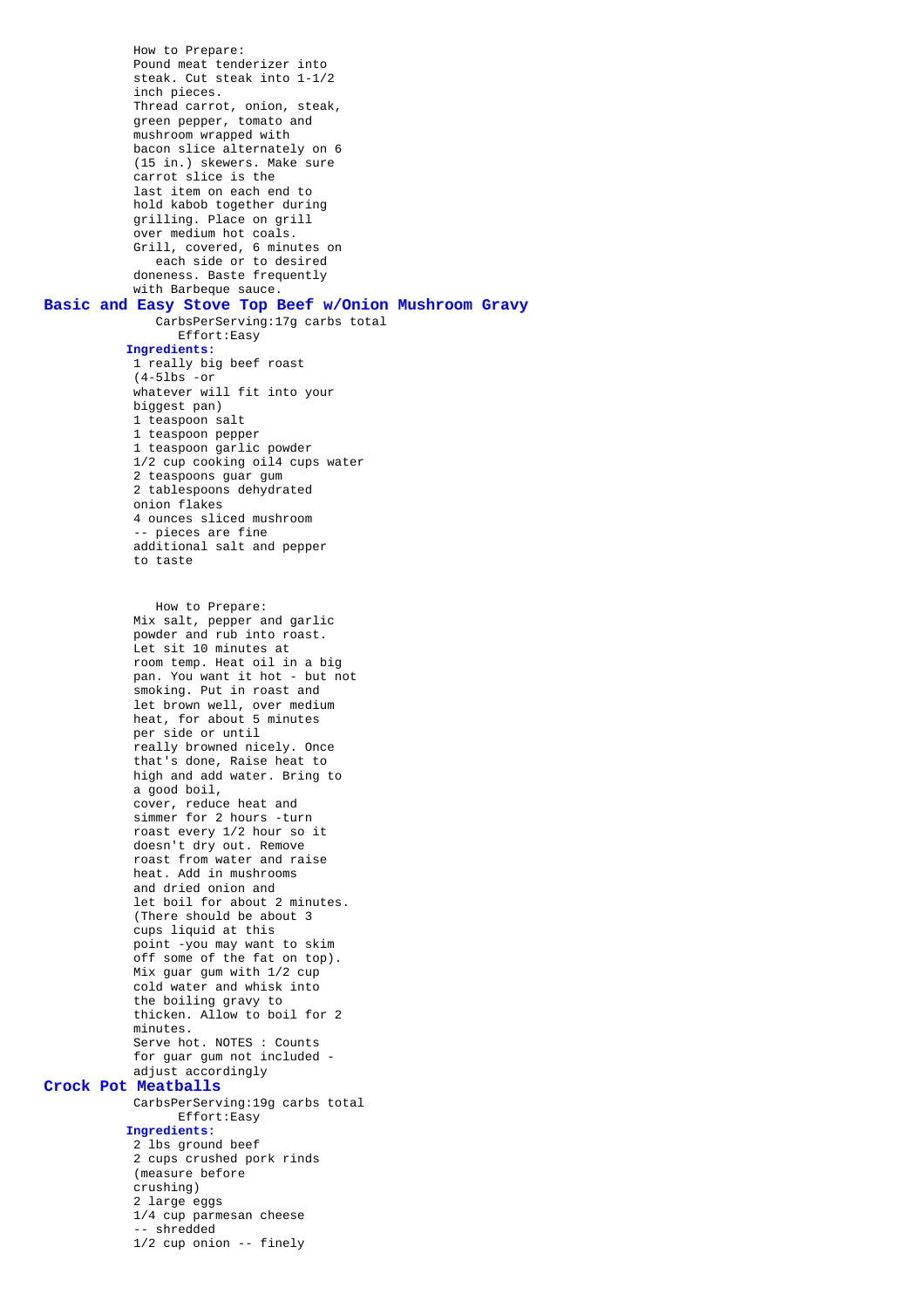minced2 tablespoons worcestershire sauce 1 teaspoon salt and pepper 2 ounces tomato sauce 1/4 cup water

 How to Prepare: Mix everything except the tomato sauce and water well. Form into meatballs. Place in crock pot and pour mixed sauce/water over all. Cover and cook on low for 5 hours. (After about 2 hours, gently stir to make sure they don't all stick together. You may need to remove about to do this without breaking them all up). \*\*I have made these many times, and baked them for 30 minutes first so they dont put as much fat into the sauce.

#### **Crockpot Corned Beef and Cabbage**

 CarbsPerServing:14g carbs total Effort:Easy **Ingredients:**  3 beef brisket 1/2 cup water 1/2 cup chopped onion2 cloves garlic -- minced 2 Bay leaves 1 Head cabbage -- cut into 8 wedges

```
 How to Prepare: 
 Place corned beef in Crock 
 pot. Add water, onion, garlic 
 and bay leaves. 
 Cover, and cook on Low for 
 10 to 12 hours(overnight is 
 good). About 2 hours 
    before its finished, add in 
 the cabbage and let 
 continue to cook. 
 **Note: If you don't have a 
 huge crock pot, remove the 
 beef and put the 
 cabbage in the liquid and 
 let cook 2 hours, then heat 
 the beef in the 
    oven wrapped tightly in foil.
```
# **Crockpot Beef Roast**

 CarbsPerServing:no counts provided Effort:Easy **Ingredients:** not itemizednot itemized

 How to Prepare: Take 3 to 4lb beef roast and brown in olive oil then place in crockpot with 2c. of diet caffeine free cola add about 1/2t. of garlic powder and 1/2t.of onion powder and 2 bay leaves. Cook on low in crockpot for about 5hr. This is so easy and so moist and flavorful!!! and also very low carb!!!!

NOTES : No counts

```
 provided. 
Creamy Mushroom Steaks 
                CarbsPerServing:37g carbs total 
                   Effort:Easy 
            Ingredients:
```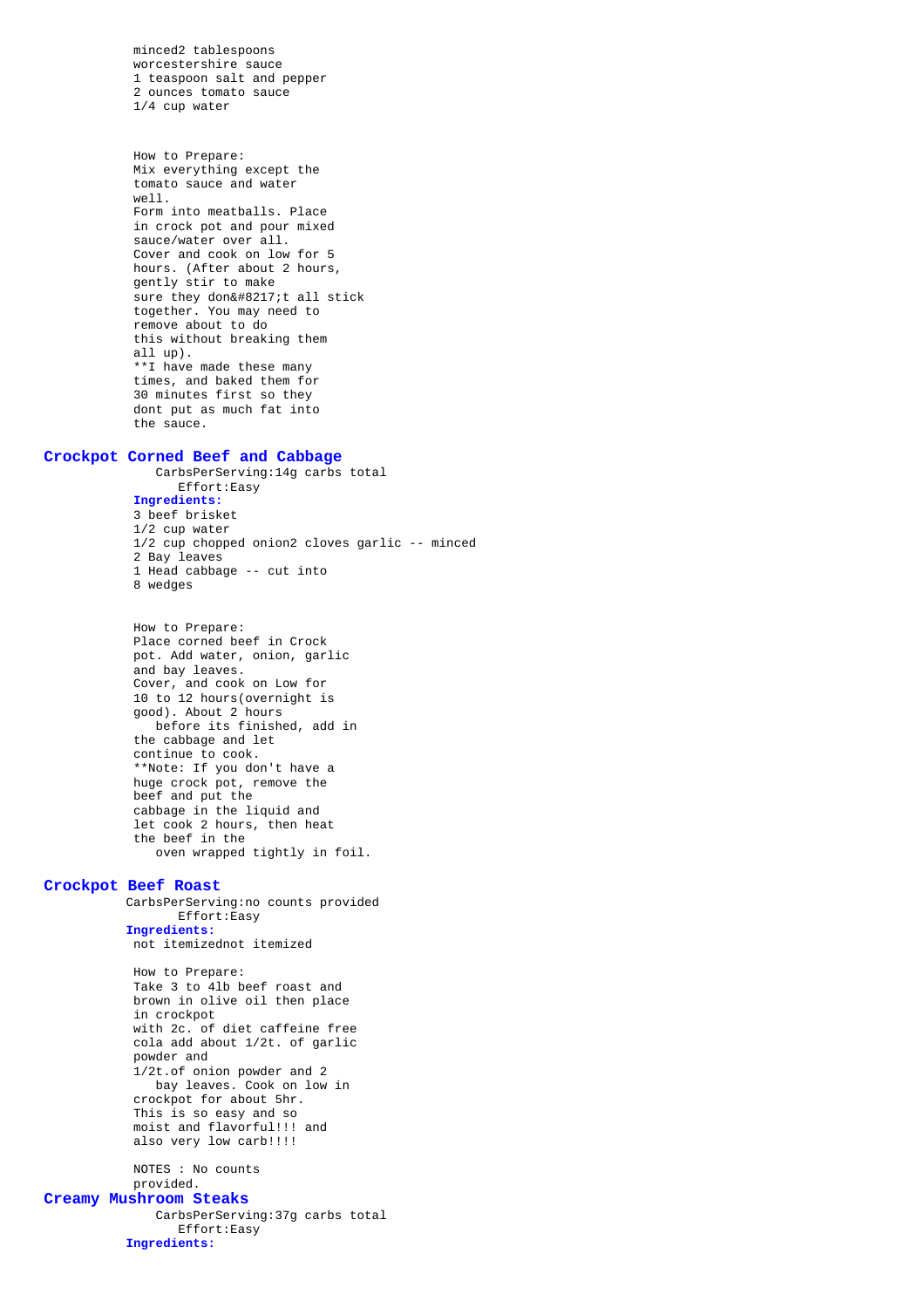```
 2 pounds beef top loin 
 steaks -- cut into 4 or 6 
 pieces 
 1 Tablespoon butter 
 1 each red bell pepper -- cut 
 into strips 
 1 each green bell pepper -- 
 cut into strips 
 Sauce 
 1/2 pound fresh 
 mushrooms -- sliced2 Tablespoons butter
   3 tablespoons onion -- 
 chopped 
 1 cup heavy cream 
 1 cup water 
 2 teaspoons soy sauce 
 1 each salt and pepper -- to 
 taste 
 How to Prepare: 
 Saute sliced mushrooms in 
 butter until slightly browned. 
 Add in onions 
 and saute for 3 minutes. 
 Add remaining ingredients 
 and let simmer, 
 uncovered, until slightly 
 thikened(you can whisk in 
 1-2 T soy flour that has 
 been 
 dissolved in 1/4 cup water if 
 desired for a thicker sauce). 
 Fry steaks in remaining 
 butter for 2 minutes each
```

```
 side. Remove and stir 
    fry pepper strips for 2 
 minutes. Add steaks and 
 sauce back in and simmer 
 10 
 minutes or until steaks are 
 at desired doneness.
```
# **Corned Beef and Cabbage**

 CarbsPerServing:no counts provided Effort:Easy **Ingredients:**  You will need 2 cans of corn beef in the can. (I use Hormel brand.) 1 large head of cabbage1/2 medium onion, celery seeds and salt and pepper to taste.

```
 How to Prepare: 
              1) shread cabbage & cut 
             onion. 
              2) place both cabbage and 
              onion in pan with a little 
             oil. Let it cook for a couple 
             of minutes. (you can add 
              a little water if needed) 
              3) add both cans of corn 
             beef mixing with cabbage & 
             onion. Again, allow it to 
              cook for awhile then add 
             tablespoon of celery seeds 
             and salt and pepper to 
             taste. 
CONEY ISLAND STYLE CHILI 
               Serves:4
```
 CarbsPerServing:9.5g Effort:Easy  **Ingredients:**  1 1/4 pounds ground beef 8 ounces tomato sauce 2 tablespoons tomato paste 3 tablespoons chili powder -- or to taste1/4 cup poblano peppers - minced (or 1 jalapeno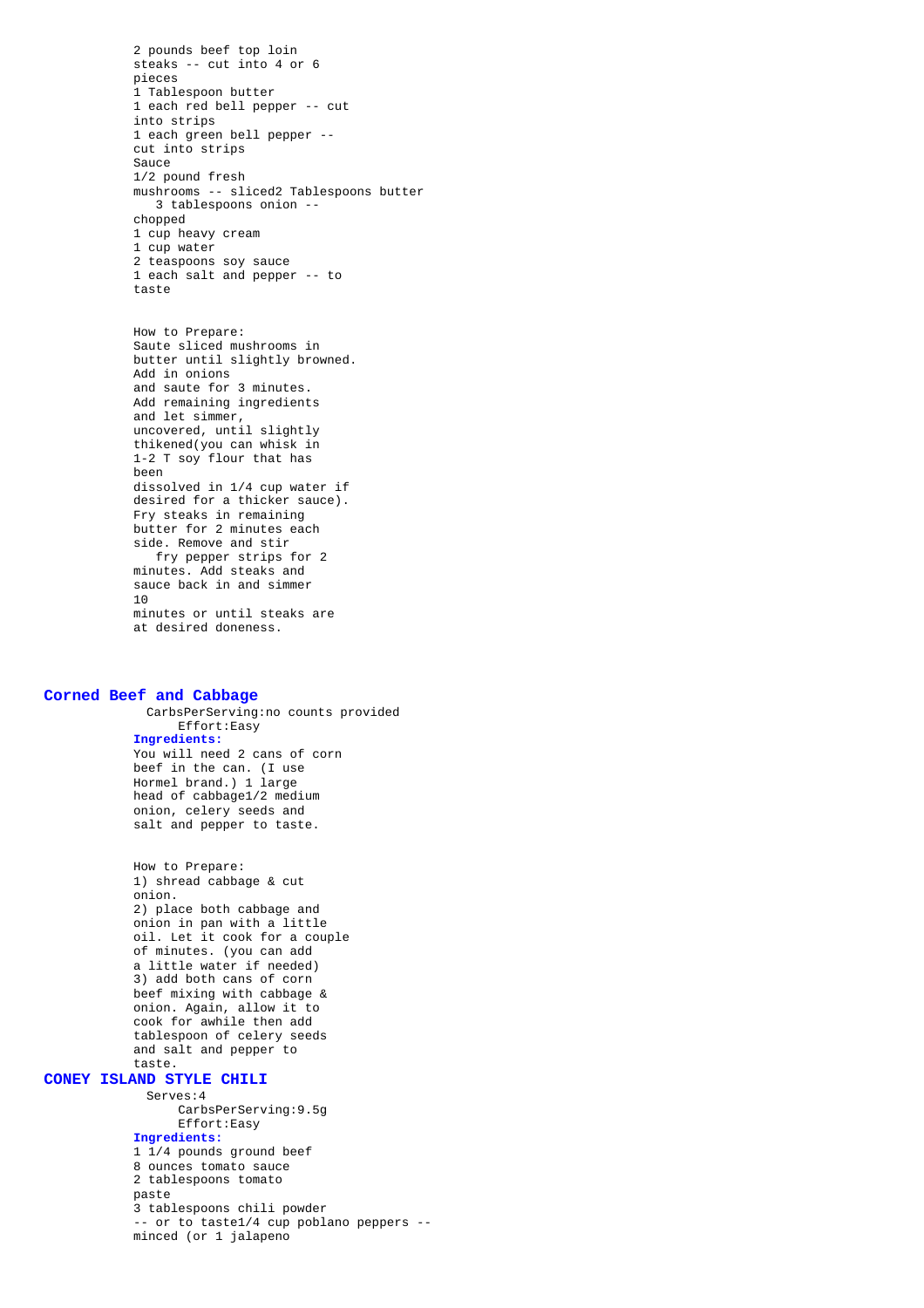```
 pepper) 
              salt if desired 
              fresh cracked pepper to 
              taste 
                 How to Prepare: 
              Brown ground beef, add in 
              the poblano pepper, tomato 
              sauce and paste, 
              and chili powder and salt. 
              Simmer for 10-15 minutes. 
              Serves 4 
              I like to serve this over hot 
              dogs and top with cheddar 
              cheese and 
              broil till cheese melts. 
Chili, Texas-Style 
              Serves:6 
                    CarbsPerServing:9.3g 
                    Effort:Easy 
              Ingredients: 
              2 teaspoons olive oil -- 
              divided 
              3 pounds beef chuck -- cut 
              into 1/2-inch cubes 
              2 1/2 teaspoons salt -- 
              divided 
              1 cup chopped onions -- 
              finely chopped 
              1 cup chopped green bell 
              peppers 
              2 teaspoons chopped 
              jalapenos -- finely chopped5 cloves garlic -- crushed 
                 2 tablespoons Chili Powder 
              2 teaspoons cumin 
              2 teaspoons oregano 
              1 teaspoon ground red 
              pepper 
              5 tablespoons tomato 
              paste 
              Lime wedges and sour 
              cream -- for garnish 
              How to Prepare: 
              1. Heat 1 teaspoon oil in a 
              large skillet. Sprinkle beef 
              with 1/2 teaspoon salt. 
              Brown meat over 
              medium-high heat in two 
              batches; transfer to Dutch 
              oven. Pour drippings into 
              one-quart measure; add 
              enough water to make 4 
              cups. 
              2. Heat remaining oil in 
              same skillet. Add onions, 
              peppers, jalapeno and 
              garlic; cook 4 to 5 minutes, 
              until softened. Stir in 
              remaining salt and spices; 
              cook 1 minute. Stir in 
              tomato paste; cook 1 
              minute, then add 1 cup 
                 water mixture. Bring to a 
              boil; scrape up any brown 
              bits and stir into beef. Add 
              remaining water; bring to a 
              boil. 
              3. Cover and simmer over 
              low heat 1 1/2 hours. 
              Increase heat to medium; 
              uncover and cook 30 
              minutes more. 
              4. Garnish with lime and 
              sour cream, if desired. 
              Makes 6 servings.
```
Source: www.lhj.com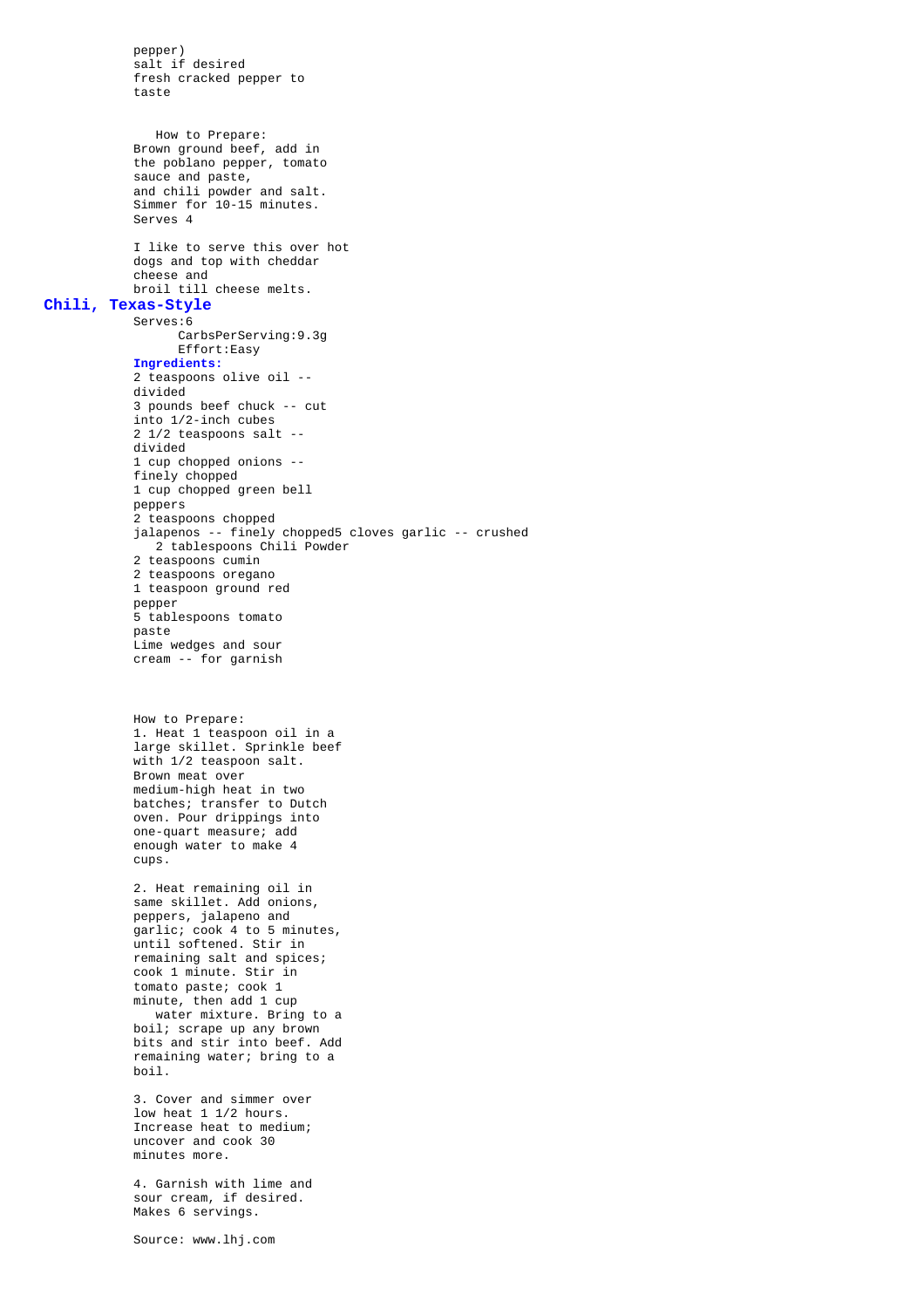NOTES : Counts for lime wedges and sour cream not included in totals. **Chili Lovers Low Carbohydrate Chili With Beans**  CarbsPerServing:58g carbs total Effort:Easy **Ingredients:**  1 pound ground chuck 1 pound chuck roast cubed 1 medium onion -- chopped 1 medium green pepper - chopped 1 habanero chile -- seeds and membrane removed, chopped fine 1 jalapeno pepper -- seeds and membrane removed, chopped fine 1 teaspoon chopped garlic 1 can beef broth  $--$  (15 oz) 1 can Delmonte stewed tomatoes  $- - (14.5 \text{ oz})$  2 tablespoons chili powder -- mild1 teaspoon hot ground Chile 1 tablespoon ground cumin 1 teaspoon Mexican oregano 1 teaspoon Natures Seasoning (salt and pepper) 1 teaspoon garlic pepper 1/2 cup wheat bran 1 can Westbrae Organic Soy Beans  $- - (15 \text{ oz})$  1/2 oz unsweetened baking chocolate -- not semi-sweet 1 tablespoon mole. (Optional) How to Prepare: Lightly Brown together first seven (7) ingredients on high heat, breaking up ground chuck. Reduce to simmer and add everything else but beans, chocolate and mole. Simmer covered 1 1/2 hours. Add beans, chocolate and mole. Simmer very low, uncovered, 1/2 hour longer, stirring often. Enjoy! Serves 4 to 6. NOTES : Counts for stewed tomatoes, hot ground chili, mexican oregano, garlic pepper, and soy beans not included in totals. **Chili-Cheese Dog Bake**  Serves:6 CarbsPerServing:8.2g Effort:Easy **Ingredients:**  10 each oscar Meyer Weiners -- 1 pack 2/3 cup Kroger frozen chopped onions 1 can kroger chili no beans -- 1 can 1 cup kroger mexican cheese blend -- shredded kind 3 each large eggs - separate out yolks 1/4 cup protein powder - unflavored1/2 teaspoon salt and pepper -- each 1/2 teaspoon chili powder 1 dash cream of tartar 1 dash artificial sweetener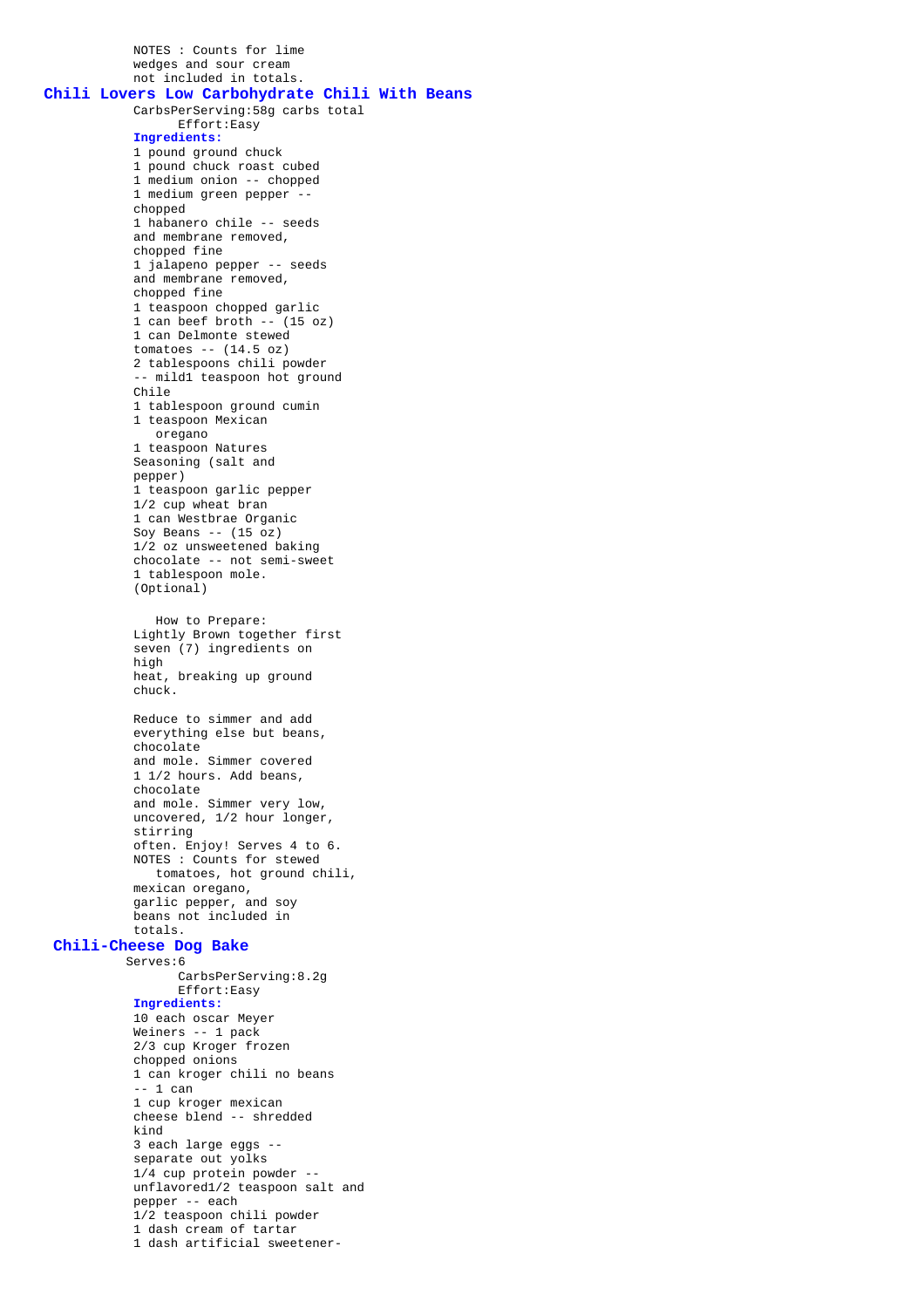liquid 3 tablespoons water - more if needed

 How to Prepare: Spray a 3 quart casserol dish with cooking spray. Preheat oven to 350f. Cut weiners into 1" pieces and mix with the onions and chili then pour into the casserole dish. Sprinkle 1/2 the cheese over the top. Beat the egg whites and cream of tartar until stiff. In another bowl, mix remaining ingredients except cheese. Should make a thick batter. If it's too thick, add another 1-2T water and beat in. Fold into whites, then fold in cheese. Pour over top of chili mixture. Place on a cookie sheet to catch spills and bake at 350 for 30 minutes or until nicely browned. Makes about 6 servings.

**CHILI** 

Serves: 2 **Ingredients:** 

1 cup beef broth

1/2 cup diced tomatoes

2 teaspoons tabasco sauce

1/4 cup chopped onion1 tablespoon chili powder

CarbsPerServing:8g Effort:Easy

 -- optional 1 pound ground beef How to Prepare: brown hamburger and onion till hamburger is no longer pink and onion is soft. drain if needed. add rest of ingreds, and simmer for 1/2 hour. add grated cheese if wanted and enjoy.This serves 2 people. **Cheesy Taco Bake**  CarbsPerServing:52g carbs total Effort:Easy **Ingredients:**  1 cup Atkins Bake mix 1/2 cup heavy cream 3 large eggs -- slightly beaten 3/4 cup water 4 ounces green chile - canned -do not drain 1/2 teaspoon pepper 1 dash cayenne 1/2 teaspoon cumin - ground type1 1/2 pounds ground beef 1/2 cup diced onion 8 ounces tomato sauce 1/2 teaspoon salt and pepper -- each 1 teaspoon ground cumin 1/2 teaspoon garlic powder 1 cup monterey jack cheese How to Prepare: Preheat oven to 350f. Spray a 9" pan (spring form, cake, or square) with cooking spray.

> In a large bowl, mix bake mix, cream, water, eggs, green chilis, salt, pepper, cayenne and cumin. Pour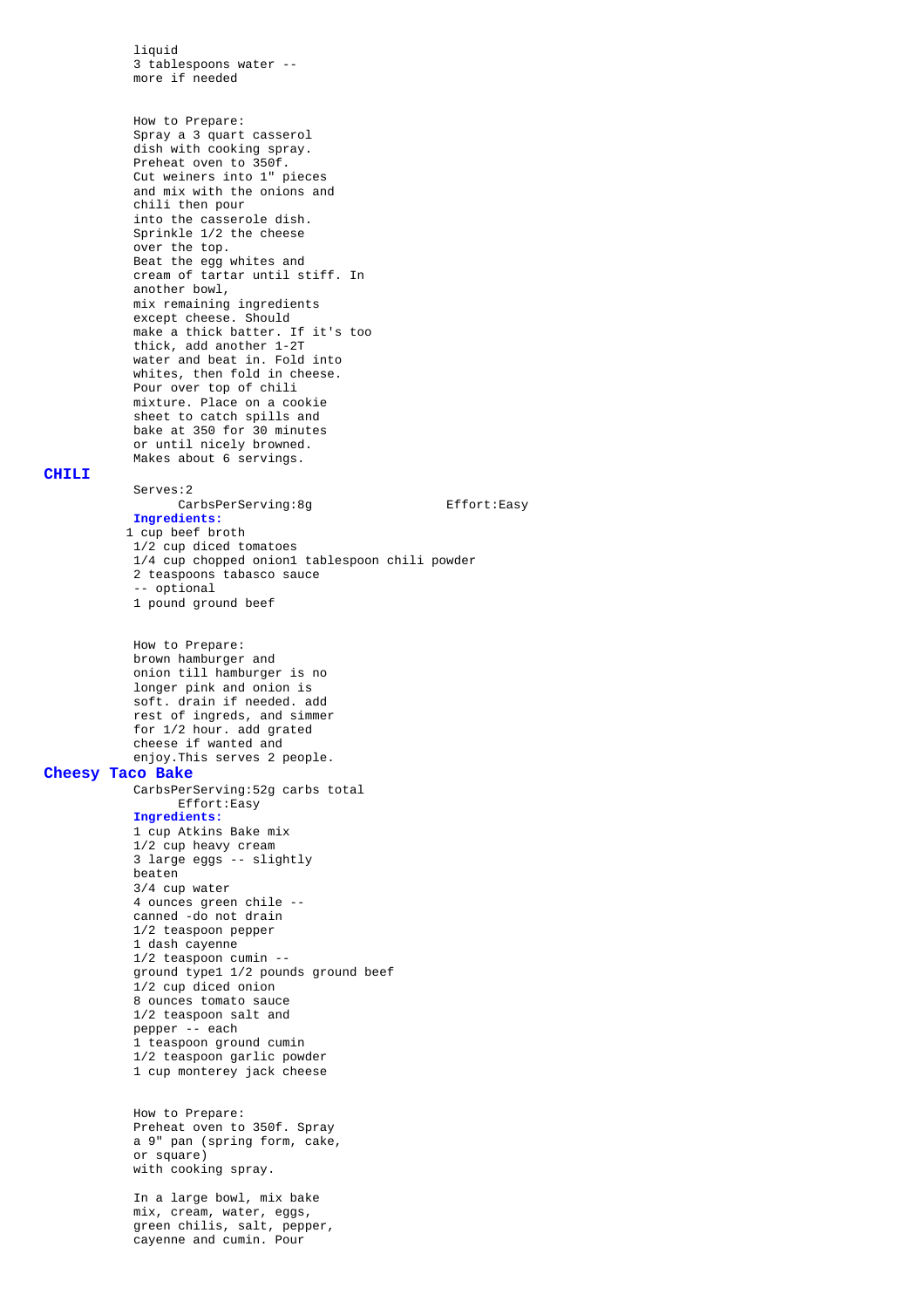and spread in the prepared pan, covering bottom evenly. If this is too thick to work with -add 1/4 cup water and mix in. If it's too thin -let it sit a few minutes to firm up. Bake, uncovered, for 20 minutes or until it starts to brown. While the crust is baking: brown ground beef with onions and seasonings. Pour in tomato sauce and heat through. Pour into the crust and bake for 20 more minutes, then sprinkle on cheese and bake another 10 minutes. Approx 6-8 servings. **Cheesey Bacon Meatloaf**  CarbsPerServing:7g carbs total Effort:Easy **Ingredients:**  1 1/2 Pounds Lean Ground Beef 4 Strips Bacon 2 Eggs 1/2 Medium Onion - chopped1/4 Cup Pork Rinds -- finely crushed 1/2 Cup Cheddar Cheese - shredded Salt and Pepper to taste How to Prepare: Preheat oven to 400 degrees. Cook the bacon until it is about three quarters done (not yet crispy), then chop it into small pieces. Combine the ground beef, bacon, eggs, onion, pork rinds, and salt and pepper in a large bowl and mix well. Place in loaf pan and bake, uncovered, for 40 minutes. Add the cheddar cheese and bake until melted, about 5 more minutes. Enjoy! **Cheese Steak with Cheese and Mushrooms**  CarbsPerServing:no counts provided Effort:Easy  **Ingredients:**  not itemized not itemized How to Prepare: 2-1/2 pounds ground chuck, salt and peppered to your desire. Roll 4 large meatballs/ reserving enough meat to make 4 small flat patties to make toppers for. With your meatballs, create and form a "bowl" (not making them too shallow, but deep enough for your filling. Add to the center "bowl": grated cheese and mushrooms and onion powder. (to make it Mexican style, add crushed red pepper or your favorite stuffing mixture) Next, place your topper (flat patty) on top of your mixture, making sure the patty is small enough to lay on top/inside, so you can bring the sides ofthe bowl up and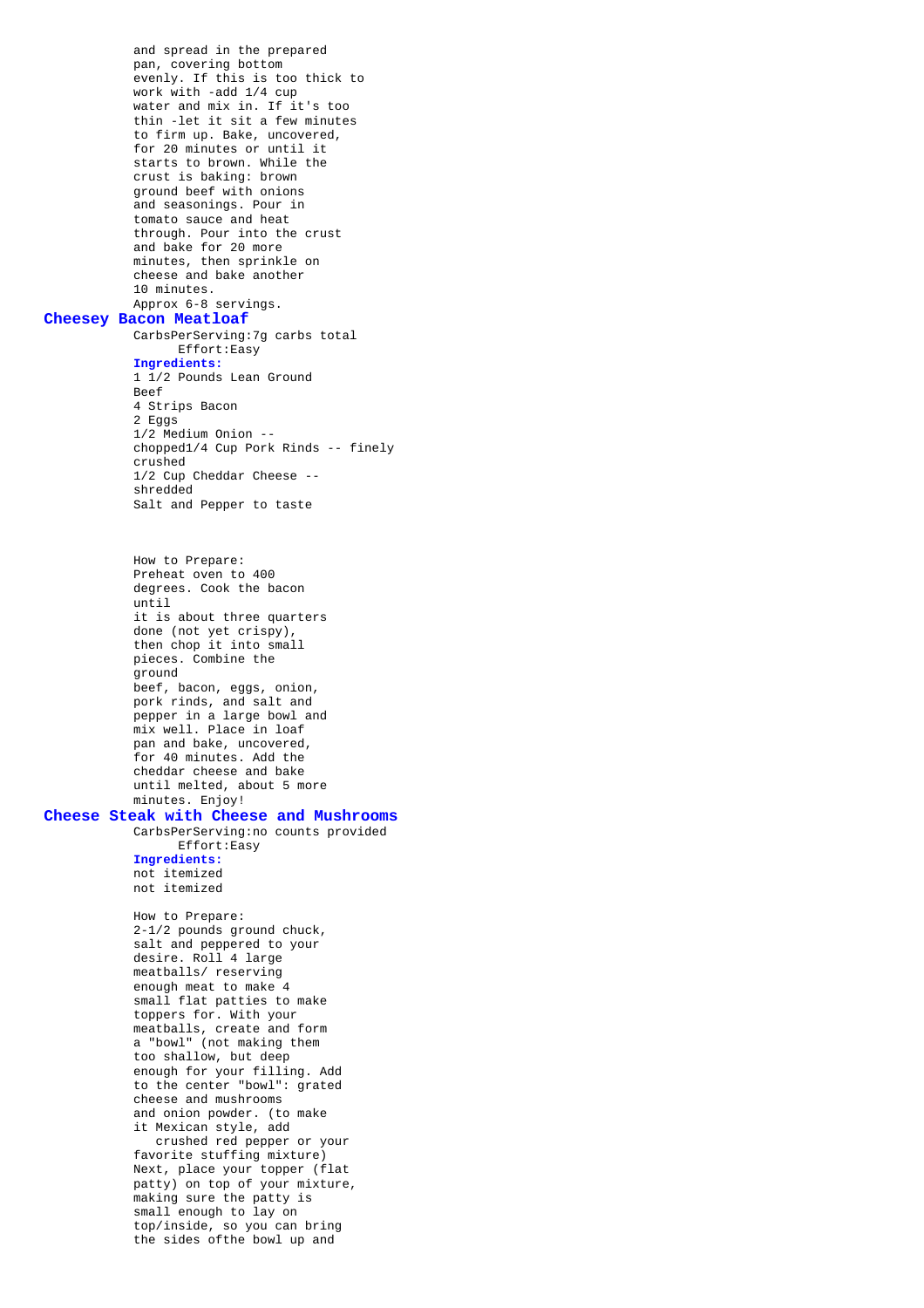blend into the topper to seal. Note: If you are having a problem with sealing them, use egg white. Place the meat bowl in a heavy pre-heated skillet, cover with lid, and cook until browned on both sides, being very careful not to break the bowl. Place browned patties in shallow pan and cook in the oven for 30 min. @400 degrees. Serve with a salad and Enjoy! It's worth the work. This delicious cheese steak can be made in advance and the filling can be altered to your favorite stuffing allowance. **Cheese Burger w/an Unbun**  CarbsPerServing:no counts provided Effort:Easy  **Ingredients:**  4 oz Ground chuck beef 80%lean 20% fat 1 oz shredded Cheddar Cheese1 tsp Ketchup 1 lo carb tortilla How to Prepare: Stir Fry ground chuck well until fully cooked. Lay in lo-carb tortilla, and sprinkle so that it's hevily laden with cheese. Drizle ketchup on top of the cheese, fold up bottom, then fold sides in. Eat like a buritto! You can also stir fry some mushrooms and onions, and substitute swiss cheese, for the cheddar. Voila a Swiss Burger. Add Bacon to the original cheese burger recipe, voila, a bacon cheese burger! So many different variations to this. **CHEESEBURGER QUICHE**  Serves:10, CarbsPerServing:15g carbs total Effort:Easy  **Ingredients:**  3/4 pound ground beef 1/3 cup chopped onion 2 eggs -- beaten 1/2 cup mayonnaise 1/4 cup water1/4 cup heavy cream 6 ounces cheddar cheese -- grated 4 ounces mushrooms salt and pepper How to Prepare: Brown ground beef & onion, drain grease. Add mushrooms & cook through. Mix eggs, mayonnaise, cream, cheese & salt & pepper, and pour over ground beef in a pie pan. Bake on 350 for 40-45 minutes. Let stand 10 minutes.

# **Canned Beef and Pork**

 CarbsPerServing:no counts provided Effort:Easy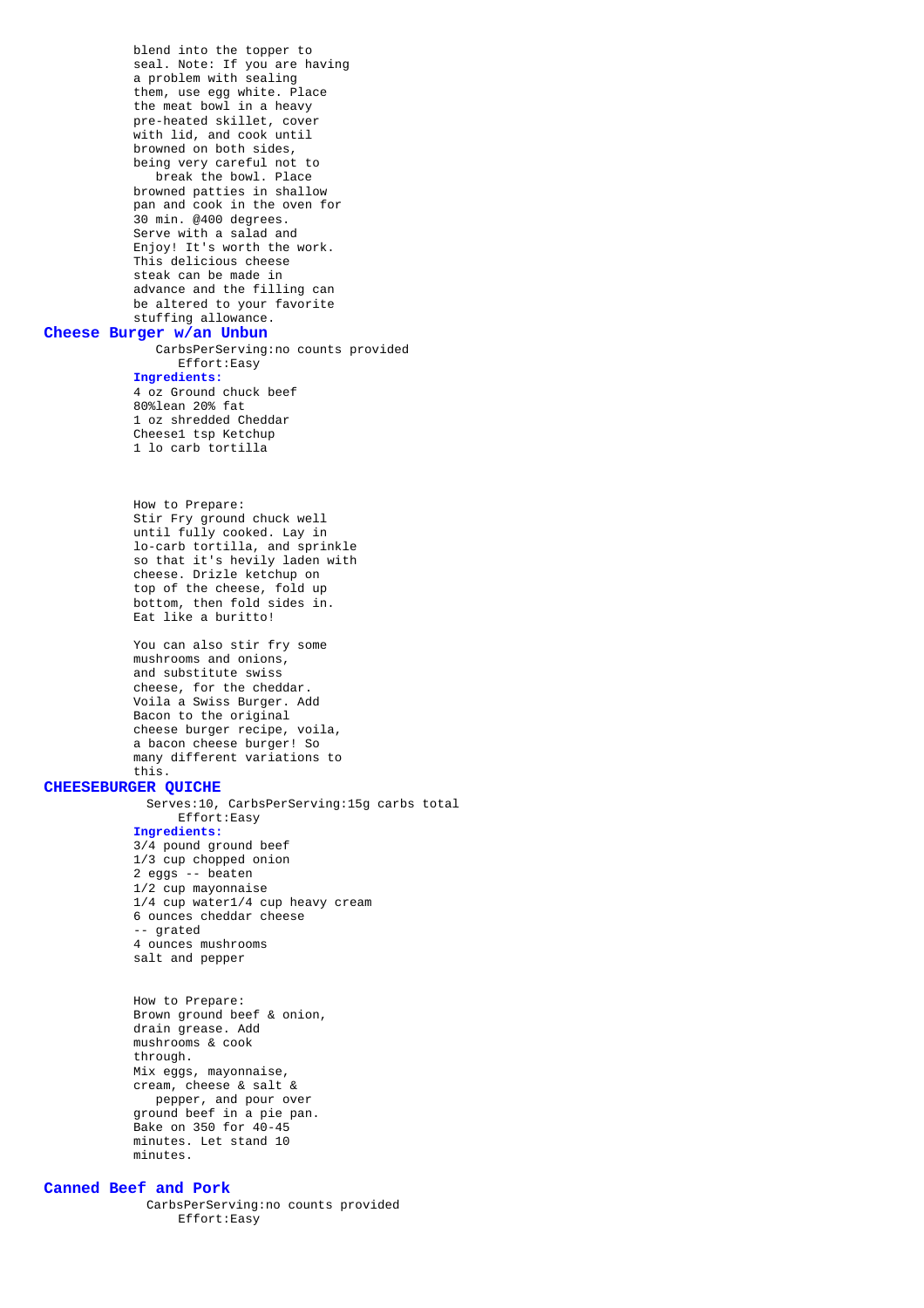```
 Ingredients: 
              round steaklean boneless pork 
             How to Prepare: 
             You can buy round steak 
             and lean boneless pork on 
              sale. Cut in bite size chunks 
              and can for a quick meal or 
             camping. Fill qt. jars almost 
              full, add NO water, pressure 
              in cooker as per directions. 
             Mine is 10 lb. pressure for 
             90 min. 
             You can also do chicken. 
             Cut and stuff, bone and all, 
              in qt. jar and pressure at 10 
             lbs pressure for 75 min. 
  California Style Pot Roast 
                 CarbsPerServing:28g carbs total 
                    Effort:Easy 
             Ingredients: 
              4 pounds Beef roast 
              2 tablespoons Flour 
             1 teaspoon Salt 
             1/2 teaspoon Pepper 
             3 tablespoons Oil1 Onion -- chopped fine; 
             1 tablespoon 
             worcestershire sauce 
             1 cup Water 
              3 packages artificial 
             sweetener 
             How to Prepare: 
            Sprinkle flour, salt and
             pepper all over roast. Brown 
              in oil in skillet; add 
              remaining ingredients. 
             Cover. Simmer about 4 
                hours over low heat. 
              **Note: Peel and slice 
             turnips and add about 1/2 
             way through the cooking 
             time for "potatoes" on the 
             side:) 
   Cabbage Rolls 
               CarbsPerServing:28g carbs total 
                  Effort:Easy 
              Ingredients: 
             10 large cabbage leaves 
              1 pound ground beef 
             1/4 cup flax meal 
             1/2 cup crushed pork rinds1 large can chopped 
             tomatoes -- drained well 
             1 small onion -- chopped 
             fine 
             1 teaspoon salt 
             How to Prepare: 
                Cook cabbage leaves for 
              two mintutes in just enough 
             water to cover. Drain 
             off water. Mix remaining 
             ingredient together. Place 
             1/10th of mixture in 
             cabbage 
             leaf and roll up. Wrap rolls 
             in foil and bake at 300 
             degrees for 40 minutes. 
Pepper Steak 
               CarbsPerServing:no counts provided 
                   Effort:Easy 
             Ingredients: 
             1/4 cup soy sauce 
             1 clove garlic 
 1/2 teaspoon ginger 
 1 thin slices beef -- cut from 
              steaks 
              (enough for 4 people)green onion or regular 
             onion -- sliced 
             2 celery stalks sliced 
             red or green peppers sliced 
             1 tablespoon cornstarch --
```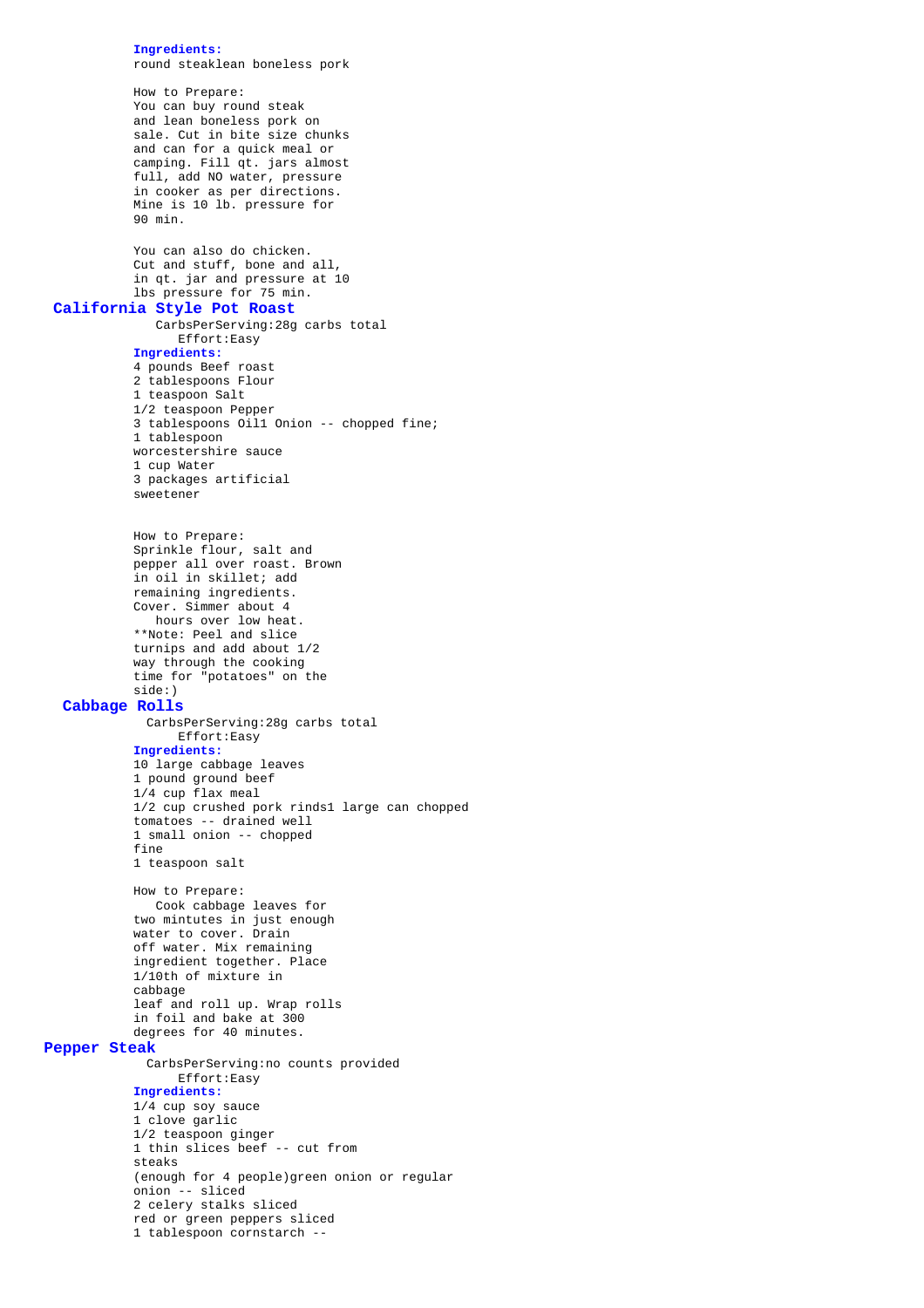How to Prepare: Combine soy sauce, garlic, and ginger with beef, set aside. Heat oil, add beef, simmer 40 minutes on low, or until tender. Add onion, peppers, & Celery. Cook until tender. Mix cornstarch and water. Add to meat. Heat until sauce is thick

#### **Italian Beef (with Au Jus)**

 CarbsPerServing:18g carbs total Effort:Easy  **Ingredients:**  5 pounds rump roast, trimmed -- (5-7lb) 2 beef bouillon cubes -- (2 to 3) 2 cups water  $- -$  (2 to 3) 3 teaspoons Italian seasoning 1/2 teaspoon Tabasco sauce 1 clove garlic -- minced1/2 cup chopped green bell pepper 2 tablespoons Worcestershire sauce 3 pepperoncini pepper -- (3 to 4) 1/4 cup pepperoncini brine salt and pepper to taste

 How to Prepare: Slow cook in a crock pot all day or until fork tender. Pull apart and serve. Makes a wonderful sandwich on carb legal bread. Good by itself or on a salad(cold). NOTES : Counts for brine not included in totals

# **Haystack**

 CarbsPerServing:no counts provided Effort:Easy  **Ingredients:**  Hamburger patty Saladwhat ever topping you like on your salad dressing

 How to Prepare: I make my with Hamburger patty, melted with cheese on top and then pile on the salad. Throw on chopped egg, sprouts, broccoli and dressing. Then eat it all together,

# **Ground beef stir fry**

 CarbsPerServing:33g carbs total Effort:Easy **Ingredients:**  1 pound ground beef -- lean 1/2 cup chopped onion 2 tablespoons soy sauce - low sodium if desired 2 cups zucchini slices 1 cup diced tomato -- large dice1 packet sweetener 1/2 cup water 1/2 teaspoon salt and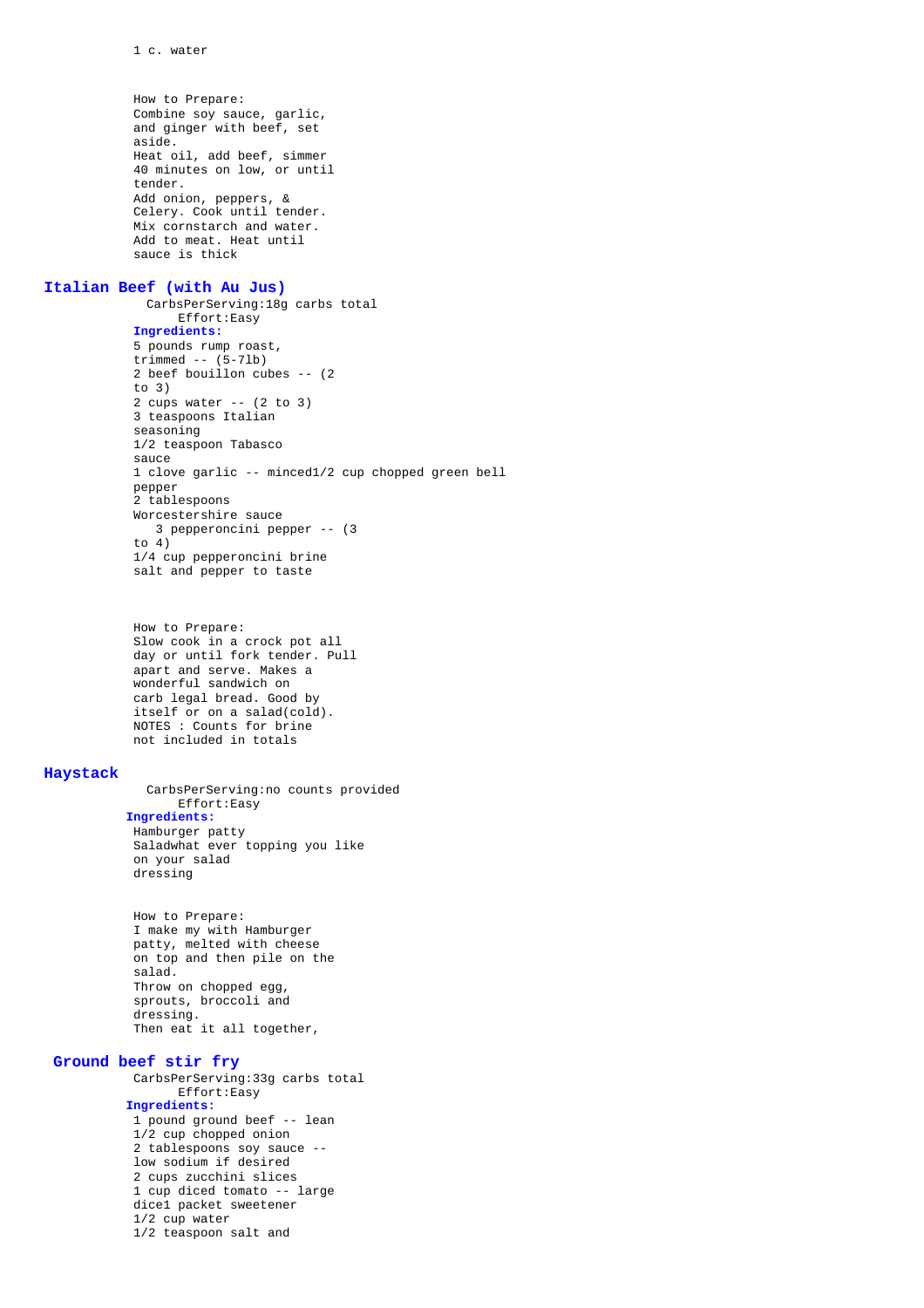pepper -- each 1/2 teaspoon ground ginger How to Prepare: Mix ground beef, onion, soya sauce and salt together. Peel and slice zucchini. Dice tomatoes. Heat oil on high. Stir fry ground beef mixture until browned, about 7-8 minutes. Add zucchini and water, stir well, then cover. Cook 5 minutes, stirring occasionally. Add tomatoes and sweetener, cook 2 or 3 minutes more or until tomatoes just warm through and start to wilt. Grilled Balsamic & Soy Marinated Flank Steak **Serves:10**  CarbsPerServing:21g carbs total Effort:Easy **Ingredients:**  1/2 small onion -- roughly chopped 3 cloves garlic -- roughly chopped 1/4 cup olive oil 1/4 cup balsamic vinegar 1/4 cup soy sauce1 tablespoon dijon mustard 1 tablespoon rosemary 1 teaspoon salt 1/2 teaspoon freshly cracked black pepper 1 1/2 pounds flank steak How to Prepare: Combine all ingredients except steak in a mixing bowl. Whisk until well combined. Place steak in ziplock bag or casserole dish, and pour marinade over. Marinate in refrigerator for a minimum of 30 minutes, up to 2 days. Grill over hot coals, brushing with extra marinade throughout. Grill until golden and cooked to desired doneness, about 6-8 minutes per side (medium rare). Slice thinly to serve. Makes 4 servings. **Ground Beef and Savoy Cabbage Casserole**  CarbsPerServing:36g carbs total Effort:Easy  **Ingredients:**  3 small heads savoy cabbage -- chopped 1 1/2 pounds lean ground beef 1 large onion -- chopped 1/2 can tomato saucegarlic powder -- to taste 1 can chicken broth 1 can beef broth How to Prepare: saute ground beef and onion until no longer pink, add garlic powder, tomato sauce and cabbage,saute until cabbage is slightly wilted about 10 min. add both cans of broth ,bring to a boil,reduce heat

and simmer about 1

 hr.or until cabagge in done and liquid has reduced.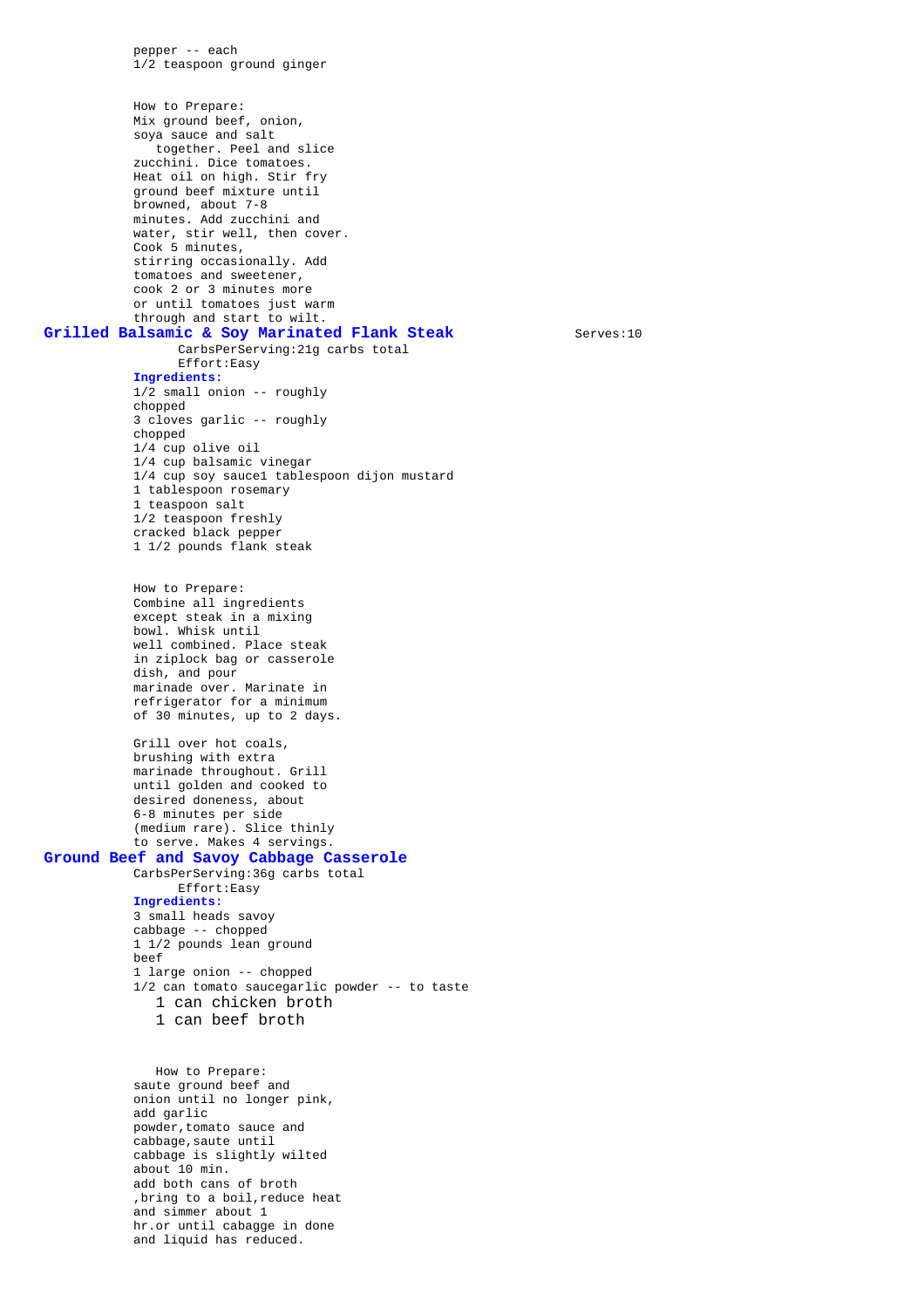NOTES : Counts provide for 1/2 cup tomatoe sauce.. poster did not indicate can size.

**German Beef Rolls** CarbsPerServing:no counts provided

 Effort:Easy  **Ingredients:**  no itemized ingredientsno itemized ingredients

 How to Prepare: Thinly sliced beef ( I often use 'sandwich steak' or inside round) size per roll roughly 5"x11" Spread with mustard Layer on one strip of bacon (I cut it in half) chopped onion (optional) and thinly sliced dill pickles. Roll up and secure with skewers or toothpicks.

 In a frying pan at least 1.5" deep, brown the meat on all sides. Then, 1 bay leaf, 6-10 pepper corns and Bovril (beef broth)(concentrated double strengh) to come 1/2 way up the sides of the pan. Cover and simmer for 1.5 hours and add water if it gets too dry.

 I make it the day before, and then just have to simmer when I get home from work.

### **Special Rib Roast (Prime Rib)**

 CarbsPerServing:10g carbs total Effort:Easy **Ingredients:**  10 pounds rock salt -- (3 3-4 lb boxes) 1 beef prime rib, roasted -- (three-bone choice standing; about 5-6 lbs) 3 tablespoons Worcestershire sauce1 1/2 teaspoons paprika pepper

 How to Prepare: Preheat over to 500 degrees. Pour a small amount of rock salt in a large roasting pan until bottom is evenly covered, and then pray a fine mist of water over salt with a hand-held sprayer until salt is moist and sticky. Place prime rib in the pan. Mix Worcestershire sauce and the paprika in a small bowl and pour carefully over prime rib. Using your hands, rub the mixture all over the meat. Season meat with pepper. Cover meat completely with remaining rock salt (there may be some extra left over) and spray entire surface of salt with water until moist and sticky. Place in oven and bake for 15 minutes a pound (roast will be medium rare inside) Remove from oven, let meat stand for 5 min then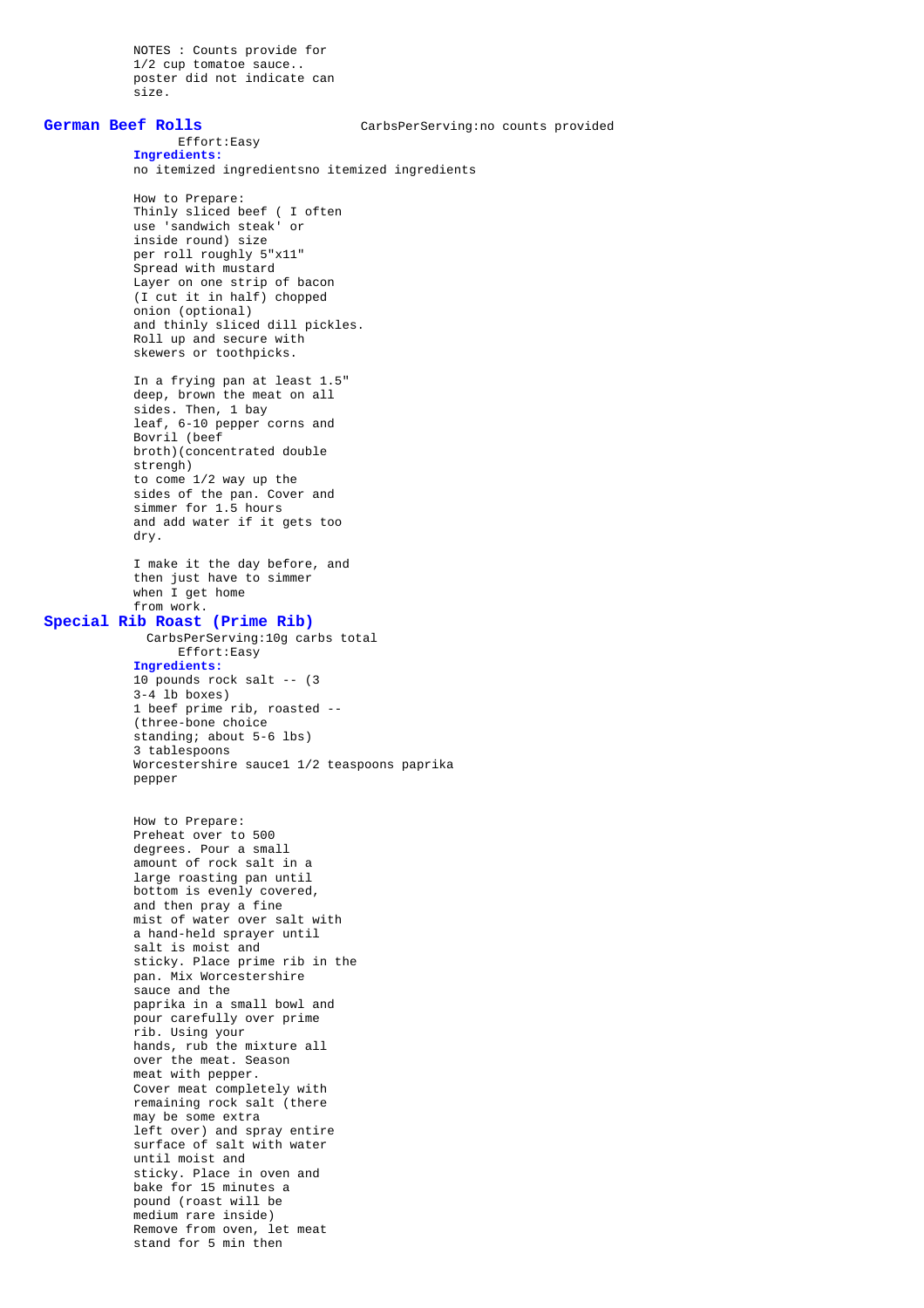carefully break salt away with a kitchen mallet and remove. Brush any remainng rock salt off and slice.

# **Flank Steak with Spinach Cheese**

 CarbsPerServing:3g carbs total Effort:Easy **Ingredients:**  Flank Steak 1 bunch Spinach 1/2 cup parmesan cheese1 clove garlic 1/4 cup olive oil prosciutto -- (thinly sliced ham)

 How to Prepare: \*Flatten flank steak with rolling pin. Sprinkle salt and pepper over steak. In skillet, place rinsed spinach in and wilt completely. Put Parmesan cheese, garlic (minced), olive oil, and wilted spinach in a food processor and mix into a paste. Seperate the prossuito and put on top of flank steak covering completely, and generously spread spinach mixture of the prossuito.

 \*Roll steak and put on a 9x13 cookie sheet. Brush steak with olive oil to seal in juices and ENJOY !!!!!

 \*\* Bake at 375 for 35-40 minutes. NOTES : Counts allow for 1 cup spinach .. adjust accordingly.

#### **Eggplant Meatball Stack**

CarbsPerServing:33g carbs total Effort:Easy **Ingredients:**  1 medium eggplant -- cut into 6 sliced lengthwise 1/2 cup protein powder - unflavored 1/2 teaspoon salt 1/2 teaspoon pepper 1/2 teaspoon garlic powder 1/2 cup oil for frying 1/2 pound ground pork 1/2 pound ground beef1/2 teaspoon salt 1/2 teaspoon pepper 1/2 teaspoon garlic powder 1 teaspoon italian seasoning -- dried blend 1 cup tomato based pasta sauce 1/2 cup water 1/4 cup Parmesan cheese -- shredded

 How to Prepare: Make meatballs by: mixing pork, beef, salt, pepper, garlic powder, and italian seasonings. Mix well by hand and form into 18 balls. Put balls into a large skillet over medium heat and cook, turning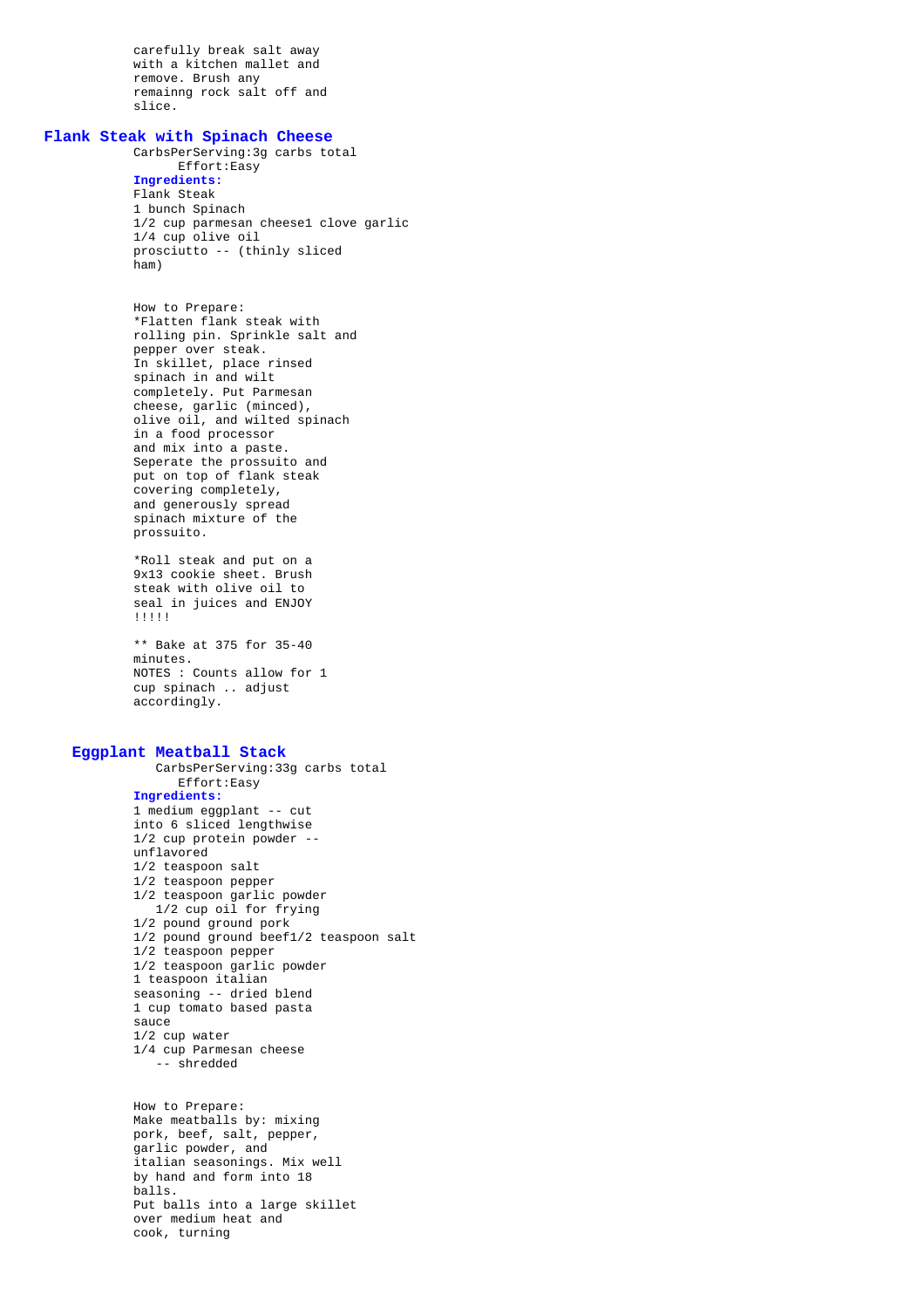occasionally to brown on all sides, for 20 minutes. Mix pasta sauce and water and pour over meatballs. Cover and simmer 10 minutes. Meanwhile, mix protein powder with salt, pepper and garlic powder. Dredge eggplant in the mixture, then fry in hot oil until just tender -turn only once. Drain on paper towels. To serve: lay 1 eggplant slice down and top with 3 meatballs. cut in 1/2. Spoon a little sauce over it and sprinkle on some Parmesan cheese. if having trouble making meatballs stick together, may need to add a tablespoon or 2 of protein powder:) **Easy Corned Beef**  CarbsPerServing:2g carbs total Effort:Easy **Ingredients:**  1 can corned beef4 eggs How to Prepare: Combine corned beef and eggs and mix it all together. Then put a bit of oil in the pan (Enough to coat the bottom) Pour it in and fry it all up. I love this meal because it's quick and filling! **Minnesota Stuffed Green Peppers**  CarbsPerServing:109g carbs total Effort:Easy  **Ingredients:**  2 pounds lean ground beef 2 eggs 1/4 pound wild rice1 can Campbells family sized tomato soup 3 large green peppers salt, pepper, onion, garlic, to taste How to Prepare:

 Cook wild rice for approx. 1 hour. Mix hamburger, rice, eggs seasonings in a large bowl. Mold mixture into 6 large meatballs. Brown meatballs in a skillet. Core and halve peppers and arrange in a large bowl. Put browned meatballs in pepper halves. Pour tomato soup over them(add one cup water if desired. Cook in microwave for 30+ minutes on half power. Serve by breaking up dry meatballs and pouring sauce over them. NOTES : Counts for soup and spices not included in totals. **Mexican Meatloaf**  CarbsPerServing:15g carbs total

## Effort:Easy  **Ingredients:**  1 pounds ground beef -- (1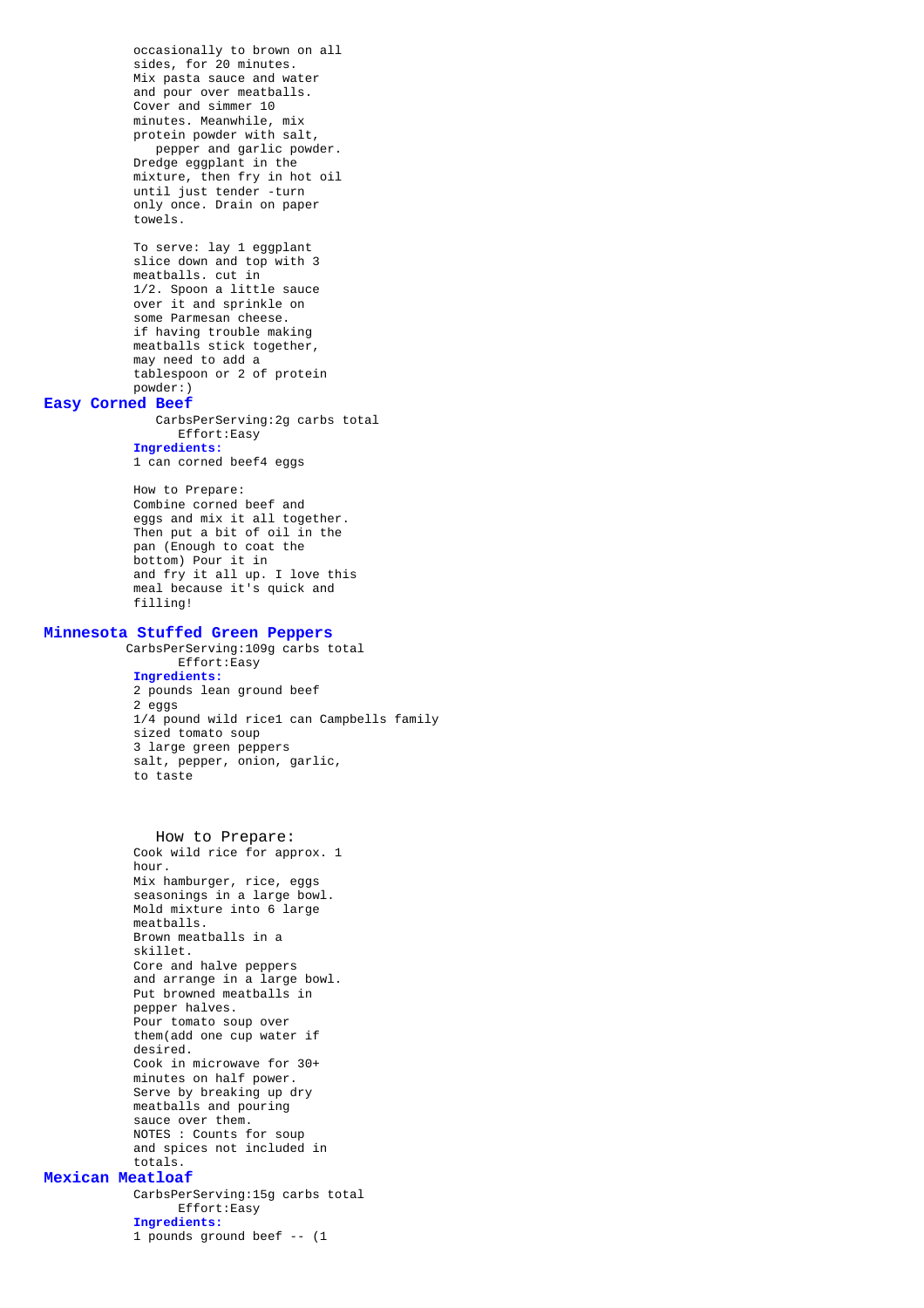```
 to 2) 
              3 tablespoons hot Salsa or 
              Picante sauce 
              2 tablespoons chili powder 
              2 tablespoons ground red 
              pepper 
              1 tablespoon ground cumin2 teaspoons black pepper 
              2 teaspoons salt 
             1 egg
              1 cup shredded monterey 
              jack cheese -- or pepper 
              jack 
              How to Prepare: 
                 Preheat oven to 400 
                 degrees. Mix all ingredients 
              together in a large bowl 
              until evenly distributed. Any 
              mexican spices may be 
              substituted for the 
              chili powder, red pepper 
              and cumin. Shape into loaf 
              in a 13"x9" baking pan 
              or in a loaf pan. Bake at 400 
              for about an hour, or until 
              fully cooked. Pour 
              off any fat that drains out. 
              Garnish with shredded 
              cheddar cheese and sour 
              cream, and serve with 
              salsa. 
              NOTES : Counts for salsa 
             not included 
Meaty Cheesey Cajun Balls 
             CarbsPerServing:7g carbs total 
                    Effort:Easy 
              Ingredients: 
              1 1/2 pounds lean ground 
              beef 
              1 egg 
              Cheddar cheese -- cubed 
              and frozen1 tablespoon cajun spice 
              salt -- to taste 
              pepper -- to taste 
              How to Prepare: 
              Mix ingredients in large 
              bowl Form mixed meat into 
              golfball size meatballs 
              Then Carefully push frozen 
              cheddar cubes into 
              meatballs 
              leave the opening where 
              the cheese went in open so 
              the cheese wont leak 
              out when they're in the oven 
              sprinkle with a little more 
              cajun spice just for fun 
              Then bake at 400 degrees 
              for aprox 30 minutes 
              NOTES : Counts for 
              cheddar cheese not inluded 
              in totals. 
   Meat Paprika CarbsPerServing:no counts provided 
                    Effort:Easy 
              Ingredients: 
              1 pkg grnd meat-browned 
              1 can of consomme 
              garlic powder to tastelots of paprika 
              chopped onions-remember 
              to remember where you are 
              on the diet and add amount 
              acccordingly 
              How to Prepare: 
              I kind of threw this together 
              and by gum my husband 
              liked it! 
              when consomme has 
              cooked down add sour 
              cream and stir til heated.
```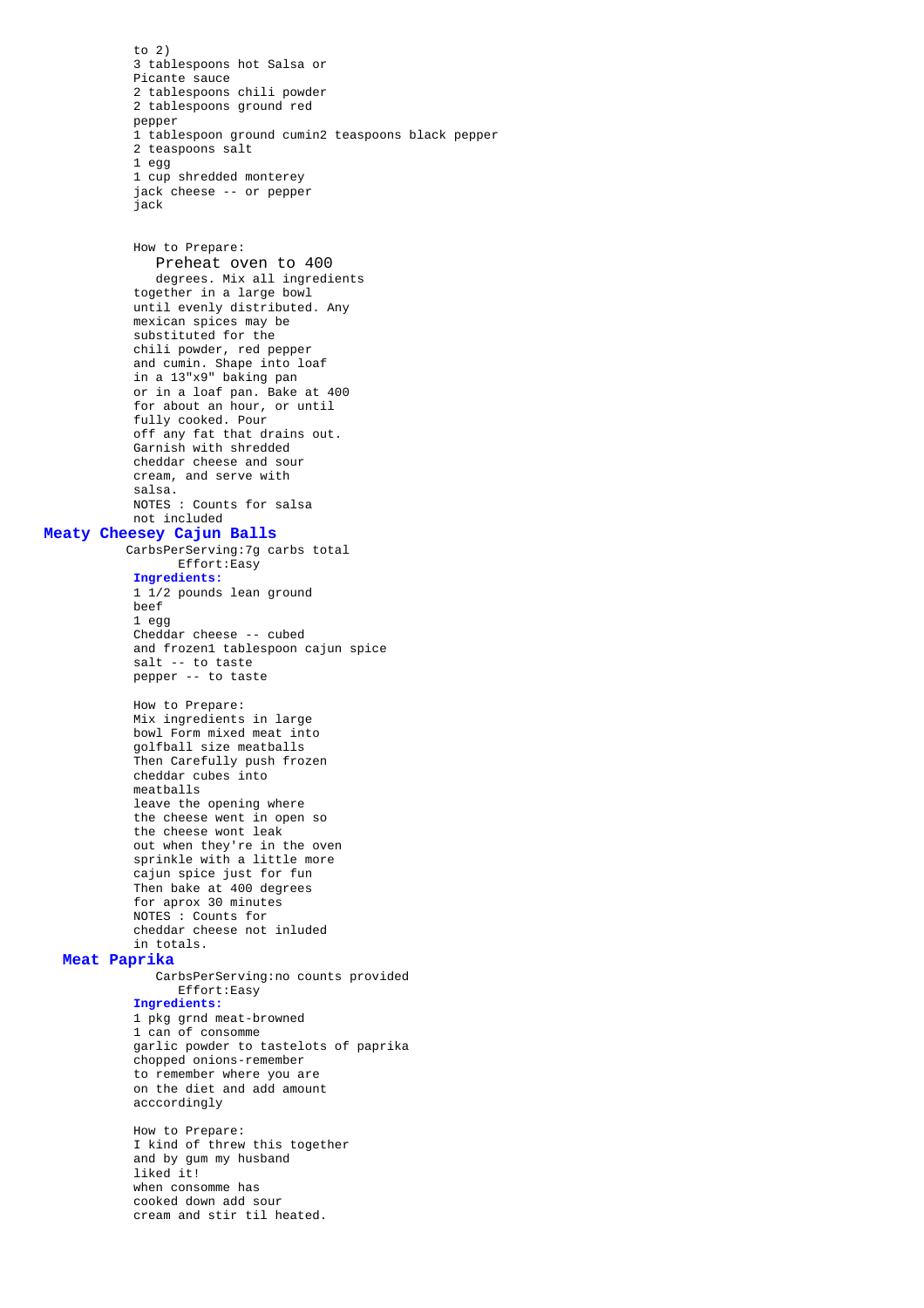```
Meatloaf, for people who like meatloaf 
                 Serves:10 
                    CarbsPerServing:10g carbs total 
                    Effort:Easy 
              Ingredients: 
              1 pound ground beef 
              1 pound ground pork 
              1 pound pork sausage -- 
 bob evans, no sugar 
 2 eggs1/4 cup heavy cream -- to 
             1/2 cup - to moisten 
              1 cup cheddar cheese, 
             shredded -- or mozarella 
             1 teaspoon chili powder -- 
             or 2 
             bacon strips 
             How to Prepare: 
                mix one pound ground beef, 
             one pound ground pork, 
              one pound ground 
             sausage, (i use bob evans 
              sausage, no sugar). 
              Add two eggs, apx. 1/4 to 
            1/2 cup cream to moisten, 1
              cup shredded cheese 
             (chedder or mozarella, or 
             your 
              favorite,)add apx. one or two 
             teaspoons chilli powder, 
             mix throughly, put in loaf 
             pan, lay strips of bacon on 
             top. 
             Bake at 350, apx one hour 
             or till done. slice and eat. 
Meatloaf for Meatloaf-haters 
               CarbsPerServing:8g carbs total 
                   Effort:Easy 
              Ingredients: 
              1 pound ground beef 
              2 tablespoons 
             worcestershire sauce -- 2 - 
 3 
            1/8 cup heavy cream -1/8 -
             1/4 
             1 cup shredded cheddar 
             cheese3 slices thinly sliced ham -- 
              (3 to 4) 
             salt and pepper 
             seasoning (Lawry's or 
              steak seasoning) 
             wax paper 
             How to Prepare: 
             Lay out a piece of wax 
             paper about 18 inches long. 
             Take a pound of 
             hamburger, mix it up with 
             some worcestershire 
             sauce, 
              one egg and some heavy 
              whipping cream. Add salt 
             and pepper to 
             taste.(Guesstimate on 
             these ... the meat should be 
             nice and gooey.) 
             Place the mixture on the 
             wax paper and 
              pound/shape the meat until 
             you 
             have a flat rectangle that's 
             about half to 3/4 inch thick. 
             Now, lay some slices of 
             ham across the rectangle 
             until the hamburger is 
             covered. Pour about a cup 
              or so of cheese over that, or 
              until the ham 
             is semi-covered.
```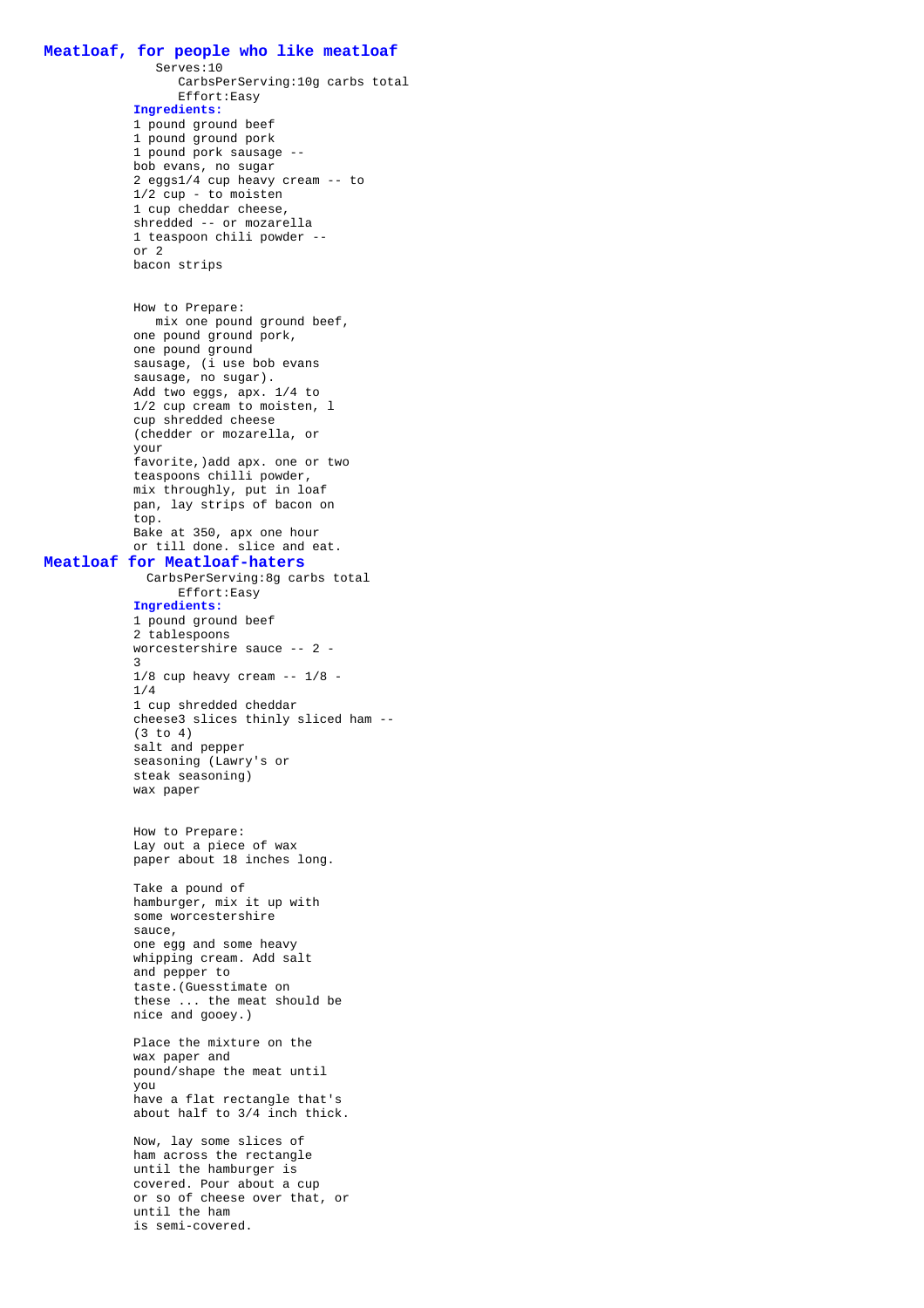Lift one end of the wax paper and start rolling the rectangle of meat into a roll (kind of like a big meat hoho!) Pinch the ends of the roll so everything stays inside. Sprinkle whatever seasoning you like on top. Bake at 350 on a shallow baking sheet for 50 minutes. Just before it's done, sprinkle with cheese across the top. TIP: You could add finely chopped veggies to the roll for added flavor/carbs.  **Meatball Stoganoff**  CarbsPerServing:13g carbs total Effort:Easy **Ingredients:**  Meatballs 1 package meat loaf mix (Beef/Pork/Veal combination from the butcher) 1 package lipton onion soup mix (half package works just fine too; less carbs 1 large egg 2 tablespoons heavy cream 1 cloves minced garlic -- (1 to 2)1 tablespoon parsley Salt and pepper to taste Gravy 1 package Schilling Homestyle gravy mix 1/2 cup sour cream 1 tablespoon worcestershire sauce 1 cup sliced mushrooms Salt and pepper to taste How to Prepare: Meatballs: Combine all meatball ingredients in a large bowl. Mix lightly with fingers, do not overwork. Form into 1 inch balls and place on baking sheet. Bake at 350 for 20 minutes. The last minute, turn on broiler to brown meatballs. Gravy: Boil gravy mix as directed. Add mushrooms and gently cook for a minute or two. Mix in sour cream and worscheshire sauce. Arrange meatballs in casserole dish and pour gravy on top. Best is made a day ahead and reheated. NOTES : Counts for onion soup mix and gravy mix not included in totals. **Marinated Skirt Steak with Grilled Asparagus**  CarbsPerServing:6g carbs total Effort:Easy  **Ingredients:**  1 skirt steak 1/2 cup olive oil 3 cloves chopped garlic4 basil leaves -- chopped 1 tablespoon thyme --

chopped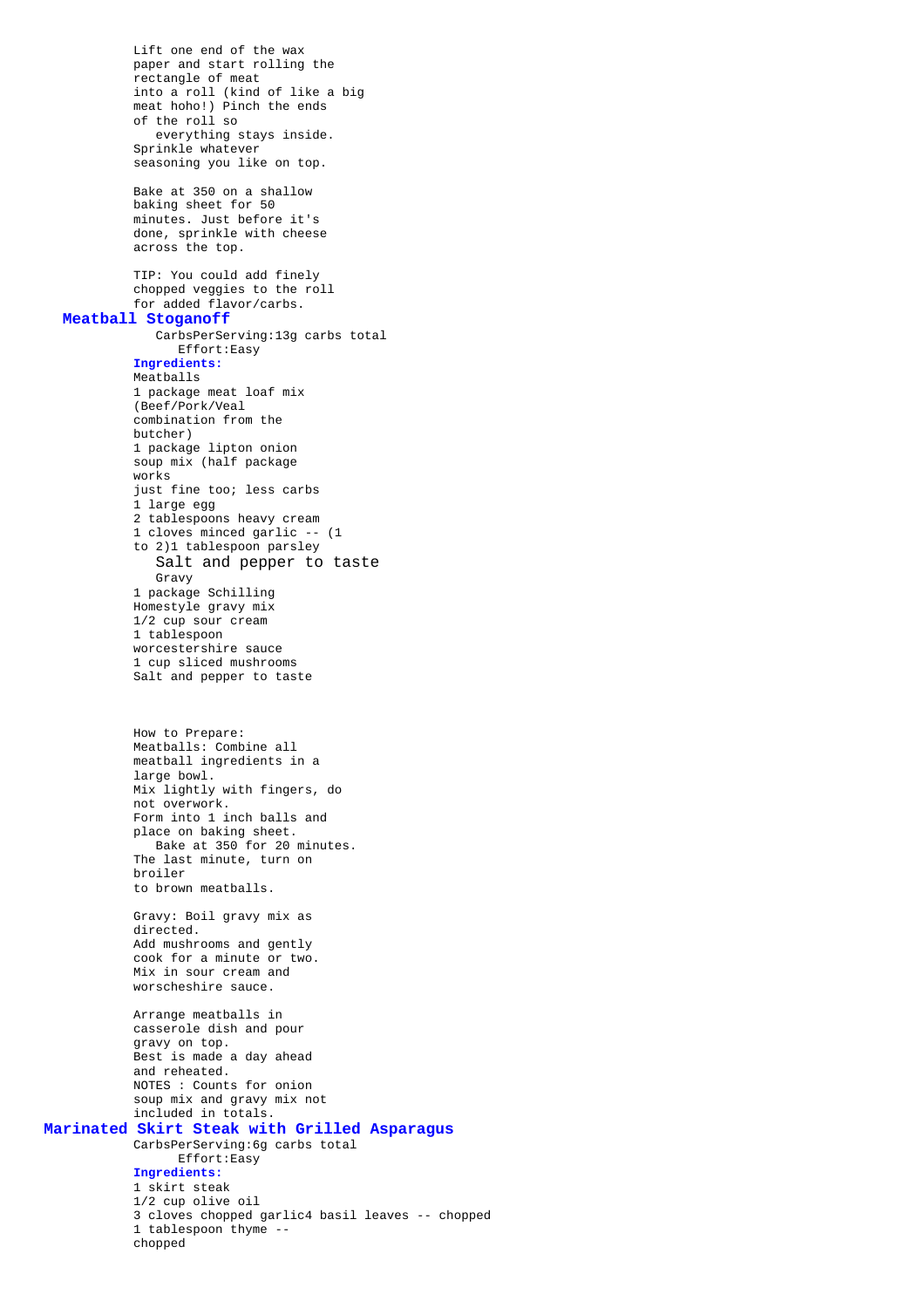How to Prepare: Use all the ingridents above to marinate overnight, grill 10 to 15 minutes on each side, cut like a London broil. Marinate the asparagus with olive oil, garlic, and kosher salt. Grill on low till tender, keep rotating. **Make Me Stuffed Peppers**  CarbsPerServing:24g carbs total Effort:Easy  **Ingredients:**  1 pound ground beef 2 large green peppers 1/4 cup chopped onion 1/2 cup chopped tomato1 cup shredded cheddar cheese salt and pepper to taste oil for frying How to Prepare: Core and deseed the peppers. Boil in salted water for 5 minutes (for firmer peppers, don't boil). Rub the insides with a generous amount of salt. Brown the onion and beef in the oil, and the tomato and cheese to the pan. Spoom the beef mixture into the peppers, and place the peppers standing up in a small casserole dish. Cook at 350 for 20-25 minutes. Eat and enjoy! **Low Carb Weiner Schnitzel**  CarbsPerServing:no counts provided Effort:Easy **Ingredients:**  Veal Cutlets 1 bag Pork Rinds2 Eggs 3 tablespoons oil -- (3 to 4) How to Prepare: Beat the eggs in a bowl. Crush the pork rinds real good in a bag and pour into a separate bowl. Heat the oil in a pan. Dip the cutlets first in the beaten eggs and then into the crushed pork rinds getting them fully coated. Fry cutlets in the oil until nicely browned and serve. Top with a fried egg to make it even better. Not like Mom used to make but not bad if you're hankering for some quick German grub! Auf Wiedersehn **Low-Carb Manicotti**  CarbsPerServing:20g carbs total Effort:Easy **Ingredients:**  1 pound ground turkey -- or beef 1 jar pasta sauce (I used Classico Tomato & -- it was lowest in carbs) Pesto 1 tablespoon dried onions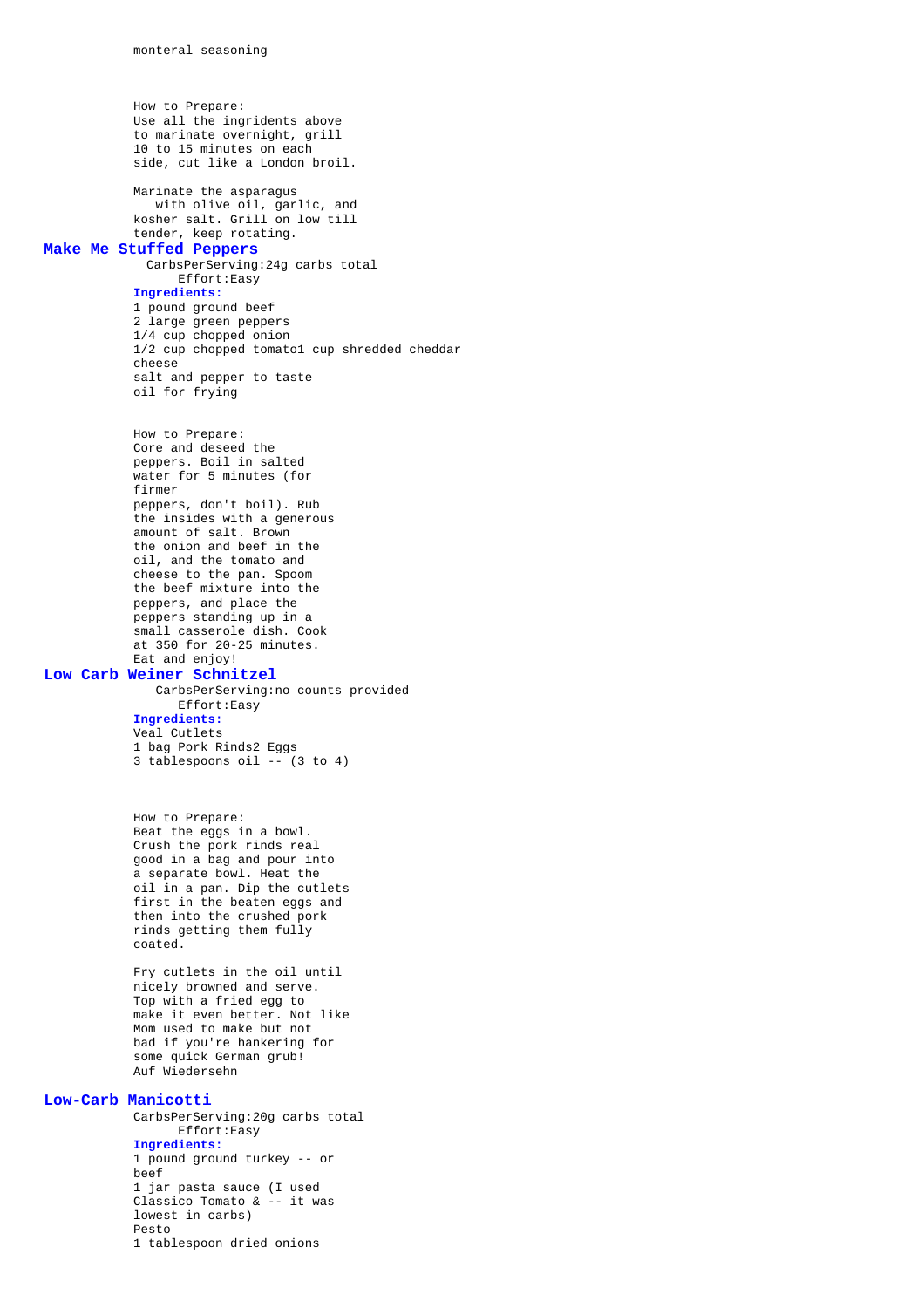-- minced 8 savoy cabbage leaves - savoy is an oblong cabbage1 pound ricotta cheese 1/2 cup grated parmesan cheese -- divided 1/2 teaspoon Italian seasoning 2 eggs

 How to Prepare: Brown ground turkey or beef & onion in large skillet. Add sauce, stir and simmer over low heat. Meanwhile, wash cabbage leaves, then dunk each one in boiling water for 30 seconds, followed by ice water for 30 seconds. Lay flat to dry. Mix ricotta, 1/3 c. parmesan, seasoning and eggs. Stir well. Cut cabbage leaves into uniform size by cutting off some of the thick stalk ends. Put 1/8 of cheese mixture onto thick end of each leaf, then roll up. Place in greased 9 x 12 casserole dish. Repeat with remaining cabbage leaves. Spoon turkey or beef sauce over top of cabbage rolls, sprinkle with remaining parmesan, cover tightly with foil, and bake at 350¼ for 1 hour NOTES : Counts for cabbage, pesto, and pasta sauce not included in totals.

#### **Low-Carb Lasagna**

 CarbsPerServing:58g carbs total Effort:Easy **Ingredients:**  30 ounces ricotta cheese Mozzarella Cheese Parmesan Cheese 3 eggs 2 1/2 pounds ground beefsalt and pepper garlic powder 15 ounces tomato sauce -- 1 15 oz can - hunts, no sugar spices

 How to Prepare: Take ricotta put in bowl. Add some mozzarella if you want to and add 3 eggs mix well and put aside. Brown ground beef. Add salt, pepper, garlic powder and tomato sauce. Taste cause you might need more spices. Lightly grease a 10x13 pan with butter. Put 1/2 of the meat mixture layered on the bottom. Layer all of the cheese mixture over that, then the remaining meat mixture on the top. Sprinkle top with mozzerella/parm mixture. Actually...I left this top layer of cheese off to try and have less carbs and it was great. Bake 350 degrees till bubbly...usually about 40-50 minutes.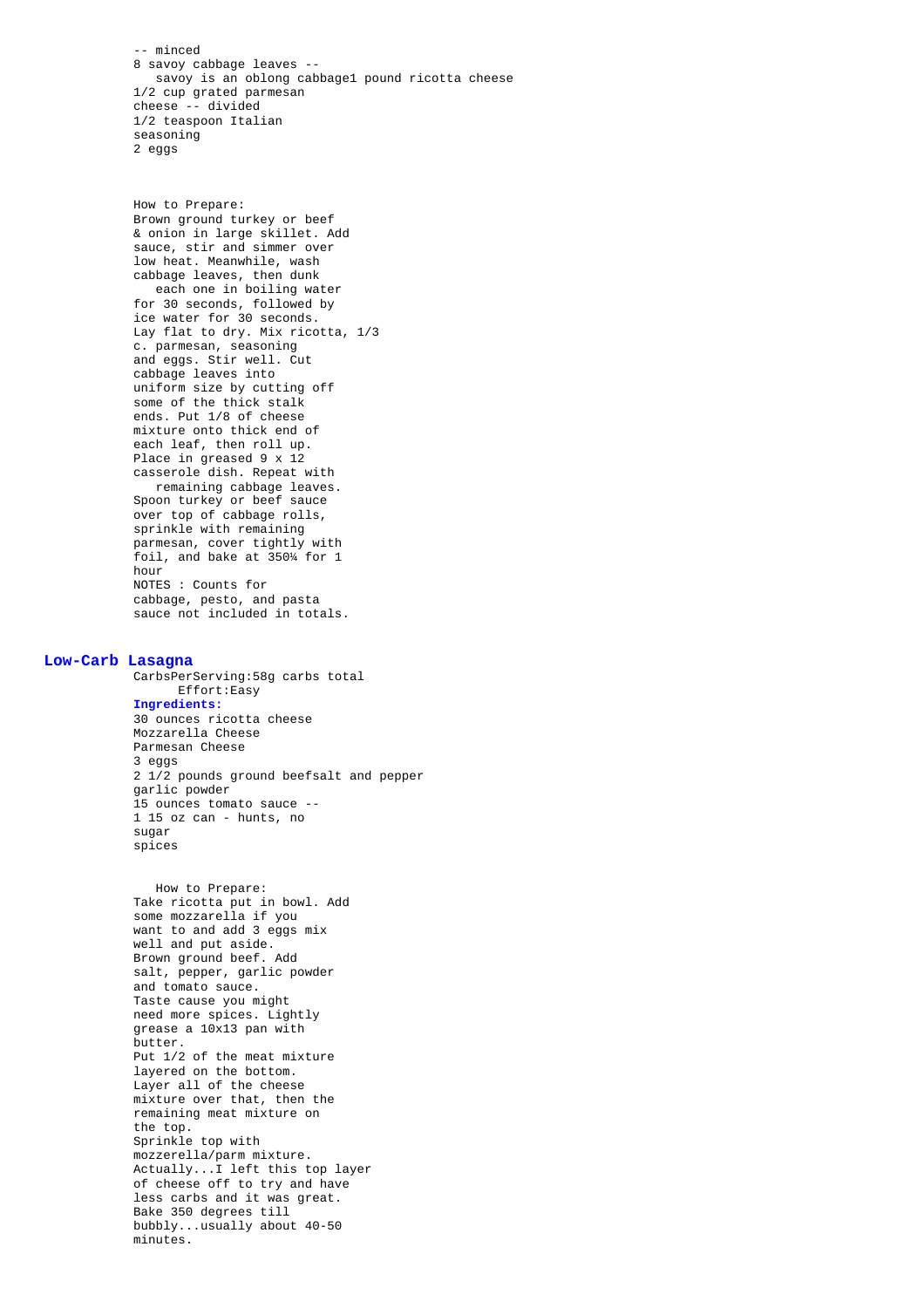# **London Broil**

 CarbsPerServing:no counts provided Effort:Easy  **Ingredients:**  1 london broil seasoningspesto sauce -- your favorite (I got mine fresh ready made at Sam's Club)

 How to Prepare: Season a London broil with salt, pepper (lots) and garlic and bake at 350 until done the way you like it.

 When done, slice at an angle. To your serving, spread with about 2 tablespoons of pesto sauce (2 grams per quarter cup is listed on mine - check yours and apply accordingly).

 This is delicious -- and believe it or not, I don't miss the pasta I used to put this sauce on!

# Eggplant Casserole

 CarbsPerServing:48g carbs total Effort:Easy **Ingredients:**  4 cups eggplant -- sliced thin 10 ounces provolone cheese -- sliced 8 ounces mozzarella cheese -- shredded 1 pound lean ground beef 1/2 cup chopped onion3 cloves garlic -- sliced 1 cup mushrooms -- sliced 1/2 cup celery -- chopped 1 teaspoon italian seasoning 16 ounces Newman's Sockarooni sauce

 How to Prepare: Preheat oven to 350 degrees. Take one pound of lean ground beef, add to a frying pan. Add mushrooms, garlic, onion, celery and about 1 tsp of Italiam seasonings. Fry this until the meat is no longer pink.

 Peel eggplant and slice it very thin. Grease bottom and sides of a 9x13 glass baking dish with olive oil on bottom and sides. Layer half of the eggplant on bottom of pan. Sprikles eggplant with some of the Italian seasoning. Layer half of the meat mixture, half of the sauce and half of the provolone. Repeat layering with remaining eggplant, meat, sauce and provolone.

> Spread mozzarella over the top of the casserole, cover with foil and bake for approx. 30 min. or until done, taking foil off last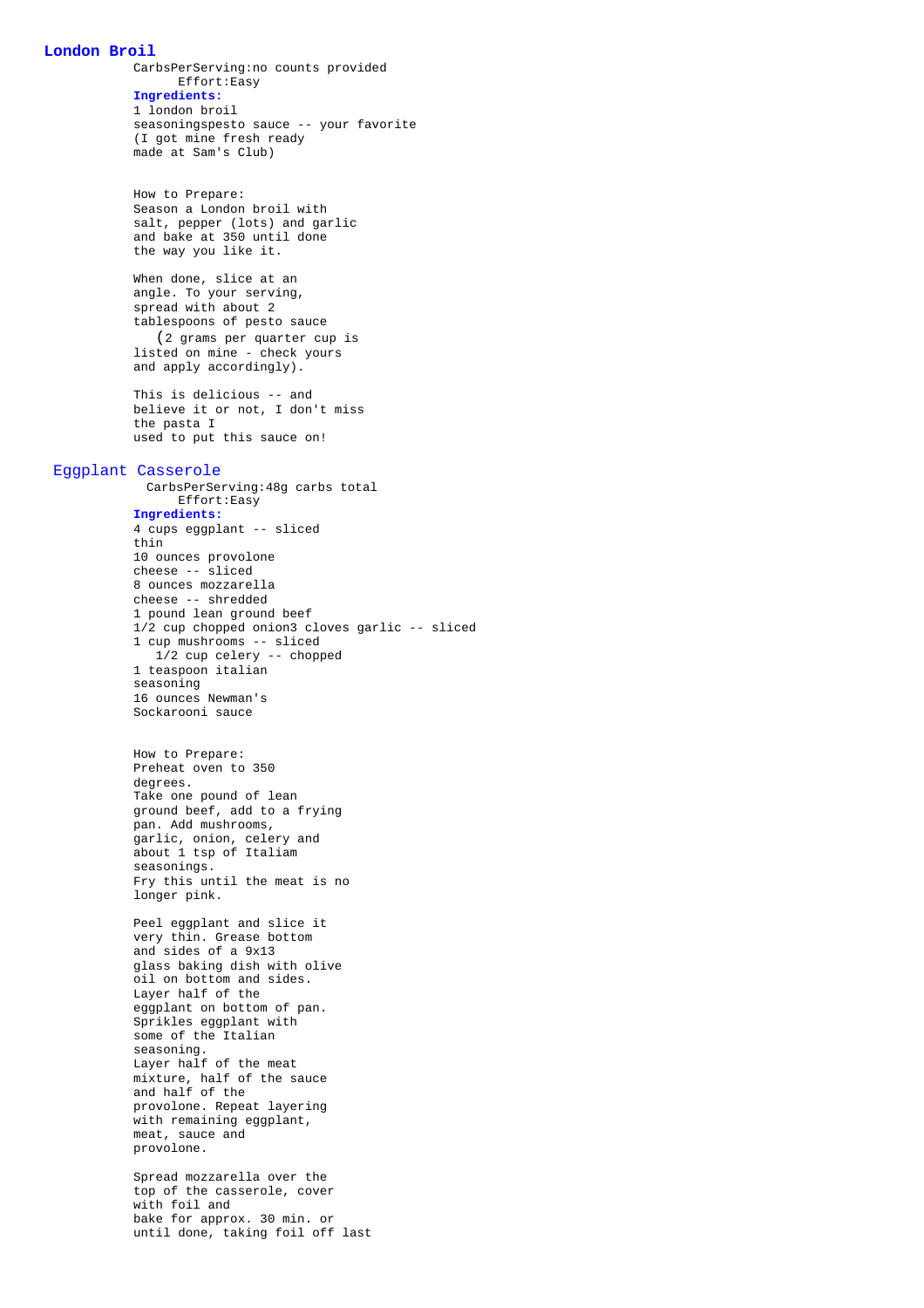5 min. to brown NOTES : Carbs for Newman's Sockarooni sauce not included in above total - adjust accordingly

#### **Leftover Roast Beef(or chicken)Casserole**

 CarbsPerServing:29g carbs total Effort:Easy

#### **Ingredients:**

 2 cups beef roast -- cooked; diced 2 medium turnip -- peeled and sliced thin 1/2 medium onion -- sliced thin 1 cup sliced mushrooms1/2 cup cream 1/2 stick butter 1/2 cup havarti cheese - grated 1 each salt and pepper -- to taste

 How to Prepare: Preheat oven to 350f and spray a casserole with cooking spray. Melt butter in microwave. Add cream and microwave 1 minute. Place 1/2 of turnip slices in the casserole, followed by 1/2 the roast and 1/2 of each veggie. Repeat layer and finish by pouring cream and butter over all and sprinkling on cheese. Cover with foil and bake for 30 minutes. Uncover and bake 10-15 minutes or until browned on top.

# **POULTRY MEALS**

# **Lombardi Chicken**

 Serves:4 CarbsPerServing:6 Effort:Easy  **Ingredients:**  1 lb. (4-6)skinless, boneless breast 3 to 4 Tablespoons All purpose flour 3 Tablespoons Butter 1 cup sliced fresh Mushrooms 1/2 cup dry Marsala Wine (cooking kind, usually with vinegars)1/3 cup chicken broth 1/3 cup shredded mozzarella 1/2 cup grated Parmesan

1/4 cup thinly sliced green onions

 How to Prepare: Place each piece of chicken breast between two pieces of clear plastic wrap; pound with flat side of meat mallet until 1/8 inch thick. Remove plastic wrap. Coat chicken lightly with flour.

 In a 12 inch skillet, melt 1 tablespoon of the butter over medium heat; add half of the chicken pieces. Cook for 2 min. on each side.

 Transfer to a 2 quart rectangular baking dish. Repeat with another 1 tablespoon of the butter and remaining chicken pieces; transfer to the dish.

 Melt remaining butter in the skillet. Add mushrooms.Cook and stir until tender; add wine, broth, and dash of salt and pepper. Bring to boiling; boil gently until mixture is reduced to 1/2 cup including mushrooms (about 5 min.) Pour over the chicken.

 Combine mozzarella and Parmesan cheeses and green onion; sprinkle over the chicken. Bake, uncovered, in 375 oven for 20 min.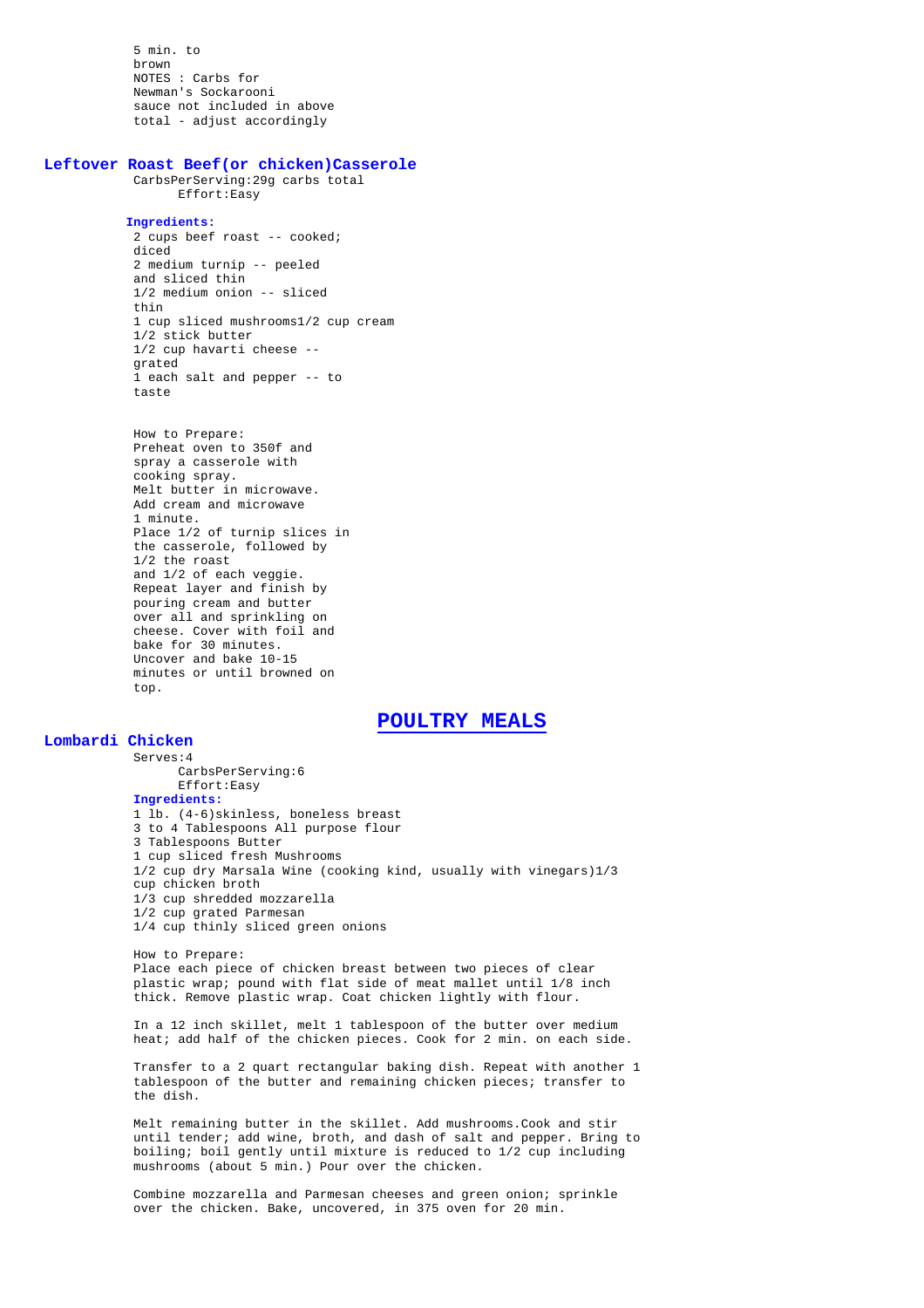**Parmesan Chicken Breasts**  Serves:3 CarbsPerServing:1 Prep Time:5 minutes Effort:Easy **Ingredients:**  1 pound chicken breasts 1/2 cup mayonnaise1/4 cup parmesan cheese 1 teaspoon oregano How to Prepare: Mix together the mayonnaise, parmesan cheese, and oregano. Spoon over chicken breasts in oven-proof glass or ceramic - like a 6"x12" pyrex baking dish or a 9" round pie plate. Bake uncovered 1 hour at 375 degrees. 375 degrees.<br> **Lemon Sauce Chicken** Serves:4 CarbsPerServing:1.6<br>
Prep Time:10 minutes Effort:Easy Prep Time:10 minutes  **Ingredients:**  1191 curence.<br>
4 chicken breasts 6 TBS mayonaise 2 TBS lemon juice<br>
1 TBS vineqar 1 tsp salt<br>
1 tsp pepper 1 tsp salt 1 tsp pepper How to Prepare: Mix mayonaise, lemon juice, vinegar, salt, and pepper in bowl. Place chicken in casserole dish and spoon mixture over chicken. Bake in 350 degree oven for 1 hour, until bubbly and lightly browned. Chicken breasts alfredo CarbsPerServing:6grams<br>Prep Time:5 mins. Effort:Easy Prep Time:5 mins.  **Ingredients:**  Any amount of chicken breasts Garlic powder seasoned salt olive oil to drizzle on chick. 1 jar of Ragu Alredo sauce' Toppings: Fresh shredded parmesean cheese Mozerella cheese How to Prepare: Very Easy and delicious! Heat oven to 375 degrees. Drizzle chicken breasts w/ a little olive oil. Season with garlic powder, seasoned salt or your preferred seasonings. Bake for approx. 1 hr. Pour some of the Alfredo sauce in baking dish and cook for additional15-20 mins. Then top with as much cheese you want, melt if you want..IT's awesome! Great with fresh spinach. **Chicken Mozarella** Serves:2 CarbsPerServing:8 total recipe Prep Time:15 min., bake time 22-25 min Effort:Easy  **Ingredients:**  2 Chicken breasts (or the number needed to serve number of ppl you have) 1/2 c grated parmesan 1 egg, beaten<br>4 oz mozarella, shredded 1 tsp Ital. 1 tsp Italian seasoning and Bacon How to Prepare: Mix the parmesan with the Italian seasoning. Coat the chicken breasts with egg and dredge in the parmesan. Saute in a little olive oil until browned. Remove from skillet. Place onto a cookie cooling rack which has been placed on a LINED cookie sheet. Put a slice of bacon on each piece (or two-whatever it takes to cover surface of chicken)...on top of that, the mozarella. Bake until the chicken is done through. Enjoy! The way to test for doneness: press with a fork, the thickest part of the breast...it should press just slightly and bounce back up. The amount it should press is to be compared to the amount the end of your nose presses when pressed gently with your finger. STEAK/HAMBURGER DONENESS: GENTLY.... 1. Press the space between your upper lip and nose(relaxed-don't tense it). This is RARE. 2. Press the side of your nostril. This is MED RARE. 3. Press the end of your nose. This is MEDIUM (also perfect for chicken breasts---no dry, cardboard chicken this way!) 4. Press the bridge of your nose (where the cartilage meets the bone). This is WELL DONE. Transfer the idea of how much these areas press down to your meat and it will be exactly as you want it. **Itallian Garlic Chicken Legs** Serves:3 Servest CarbsPerServing:5-6 Prep Time:10 minutes effort:Easy  **Ingredients:**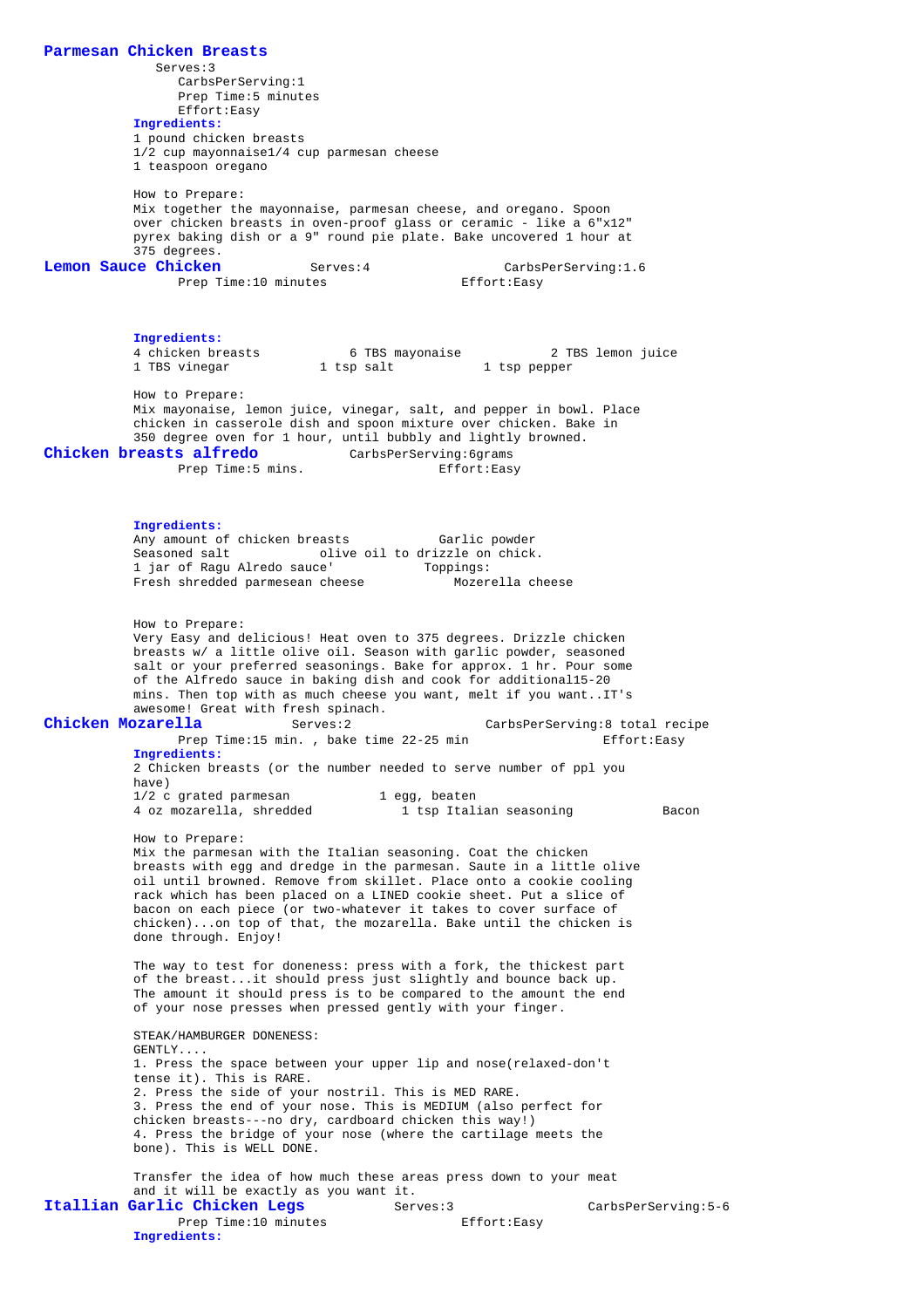Roasted GarlicVinagrette-Dress6 chicken legs(thawed)ButterLemon Pepper Garlic saltWater How to Prepare: Pre-heat oven to 400 degrees. Put butter in bottom of shallow baking pan. Rub butter all over chicken. Sprinkle plentiful amounts of lemon pepper on chicken and less garlic salt on chicken.Do this on both sides. Take 1/2 cup of water and mix with 3 tbsp of dressing. Pour in pan.When done pouring in pan brush a plentiful amount of dressing on to chicken in both sides. Cover with foil with pierced openings. Cook for 40-50 minutes... **Oven Fried Chicken** Serves:serve 2 pcs. of chicken per person Prep Time:15 minutes Effort:Easy  **Ingredients:**  cut up chicken grated parm<br>Keto crumbs oil Keto crumbs How to Prepare: pour oil in a bowl. rinse and pat dry chicken. dip and coat chicken in oil then roll in parm and keto crumb mixture or roll in just the parm. or roll in just the crumbs. bake at 400 degrees for 1 hour and 45 minutes. comes out so tender and juicy!! **Cheese Death** Serves:1 CarbsPerServing:Trace Prep Time:1 hour Effort:Average Ingredients: 1/3 cup olive oil 1 package parmesean cheese (DiGiorno works well) 1/3 cup heavy cream or heavy whipping cream As much Oregano as you like Splash of Lemon Juice 1/2 to full stick of butter 1-2 Boneless Skinless breast of chickenPatience How to Prepare: I put together this recipe after getting bored with all the usual foods of the diet. When making this recipe it is important to transcend the limitations of measurements. Put the olive oil in a large frying pan on medium heat. Watch the oil change consistency slightly. Place your thawed chicken in the pan and adjust temperature to keep chicken chatting nicely in the oil. Spring Oregano on top. Cook chicken so as to only turn once. I let the white get to about half-way through the chicken, then flip. Apply liberal oregano sprinklings on other side.After the chicken is firm, take out of pan and set aside. Add lemon juce in and stir in oil. Next add in the heavy cream and butter. Warm until mixed. gently add in parmesean cheese, stirring and making sure to get a nice smoothe consistency. Add more cheese as necessary to get a nice thick sauce. Add more oregano.<br>**Chicken Salad** Serves:4? **Awesome Chicken Salad** Serves:4? CarbsPerServing:1?<br>Prep Time:5 min Bffort:Easy Prep Time:5 min<br> **Ingredients: Ingredients:**  Chicken (2 cans) Mayo Hardboiled eggs (2-3) Onion powder Optional:<br>bacon bits tomato cheddar (very small cube) favorite mustard (a little goes a long way) packet or 2 of splendaRelish (dill is usually lo-carb) Salt **Pepper Tarragon Celery flakes**  How to Prepare: Mix chicken, eggs, spices, and any optional ingredients, then add enough mayo to make nice consistancy. I like it as is but you can spread on a leaf of lettuce if desired. Most ingredients 0 carbs. Atkins Baked Chicken Serves: 2-4 people (depending on how many drums you can eat!) CarbsPerServing: 3-4 (to be safe) Prep Time: 5 minute Effort:Average  **Ingredients:**  3-4 chicken drumsticks 1 egg, beaten 1/4 cup Atkins bake mix (or other low-carb friendly baking mix) 2 tbsp Adobo (Goya preferred) \*\*for Italian style chicken, substitute 1/8 cup of grated parmesan/romano cheese w/ Italian seasonings for 1 tbsp of Adobo\*\* salt and pepper How to Prepare: Heat oven to 350. For best results, use glass bottom baking dish (if not available, cookie/baking sheets are fine too). No need to spray or butter. Prepare chicken drumsticks (thaw, etc, if they have been in the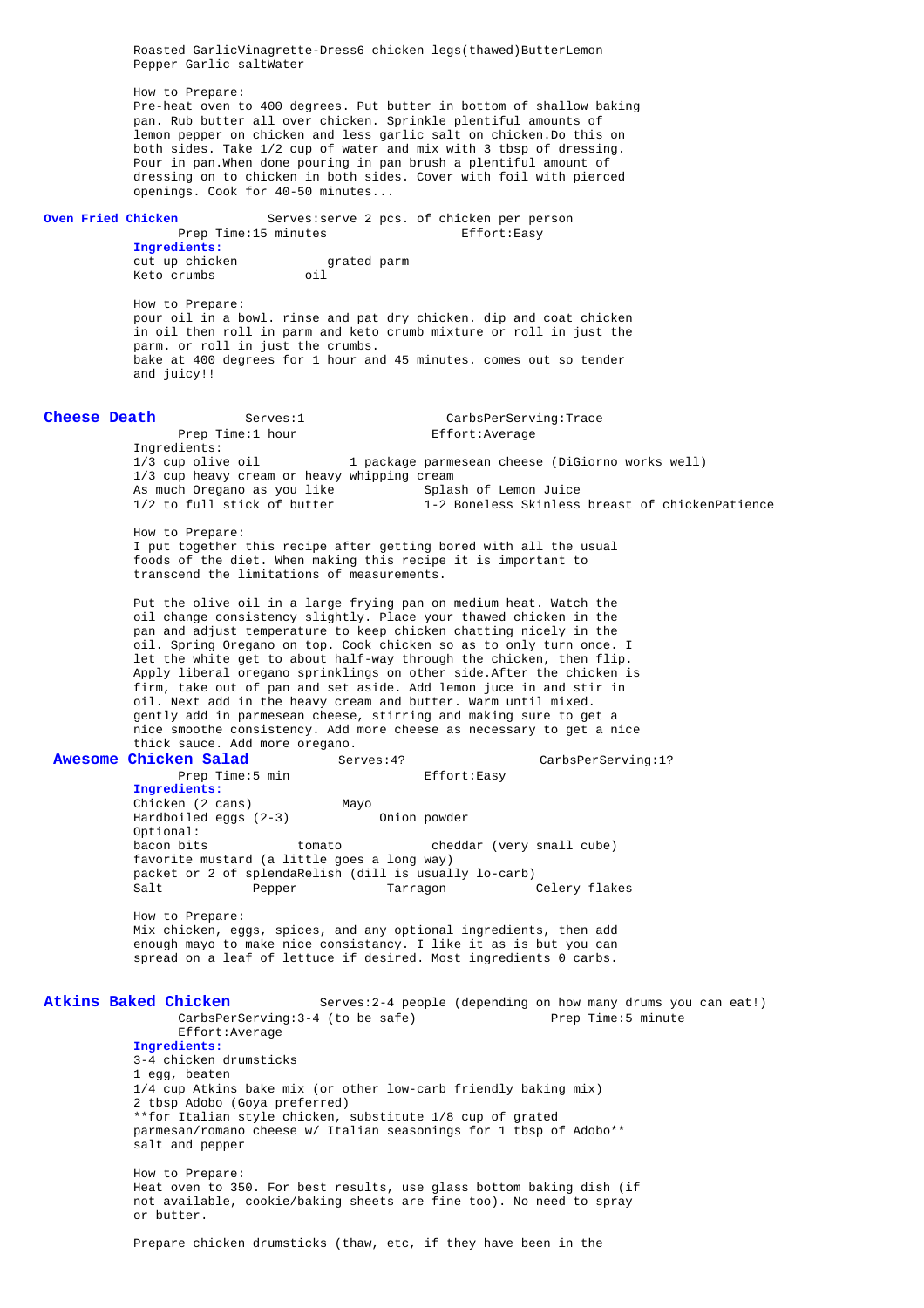freezer). Prepare two bowls, one w/ the beaten egg, the other with the Atkins mix -- which includes the bake mix, adobo seasonings and liberal amounts of salt and pepper (to taste). (To those making Italian-style, grate your parmesan/romano cheese into the bake mix, and add liberal amounts of Italian seasonings and adobo). Mix baking mix around till everything is well-blended. Dip chicken into egg batter, cover well. Take the egg-battered chicken and dip into bake mix, cover well. Take covered chicken drum and place into baking dish. Repeat for as many drums as needed. When completed, place into pre-heated oven. Baked for about 40-45 minutes.

**Middle Eastern Chicken** Serves:4 CarbsPerServing:about 5 g for whole recipe<br>Prep Time:about 1 hour Effort:Easy Prep Time:about 1 hour **Ingredients:**  4 chicken breasts 1/2 C olive oil 2 tbl mixed spices (from any mid east store) 1 small onion, chopped 1 tsp cumin powder 1/4 tsp ground cinnamondidn't really count carbs, except for onion. How to Prepare: In a baking pan (9\*13) put onion, spices, and olive oil, and mix with hand well. start bringing the chicken breasts and dipping them in the mixture and arranging them in the pan. cover with foil and bake at 350 for 45-60 min. check for doneness, when done, take foil off, put in broiler for a couple of minutes. let sit for 10 minutes, and enjoy!!! Goes great with creamed spinach on the side. also great on salads. Carb count is minimal and all I can think of is the onion that has carbs. :) **AWESOME EASY CHICKEN WINGS (ZERO CARBS)** Serves:2 CarbsPerServing:0 Prep Time:20 min. Effort:Easy<br> **Ingredients: Ingredients:**  3 lbs. chicken wings 6 T. Hot Sauce 1 Stick Butter 2 qts. cooking oil Lawry's Seasoned Salt How to Prepare: WINGS: Cut whole wings at joints and discard tips. Sprinkle wings liberally with Lawry's Seasoned Salt. Deep fry until golden brown and crispy. Drain on paper towels. SAUCE: Combine melted butter and hot sauce in a large bowl, mix well. Add wings and coat evenly. This recipe is for mild wings-add extra hot sauce for more heat. Goes great with a fresh salad! **40 cloves and a chicken** Serves:1 CarbsPerServing:0<br>Prep Time:1/2 hour Effort:Easy Prep Time: $1/2$  hour  **Ingredients:**  1 whole chicken(broiler/fryer) cut into 8 pieces 1/2 cup plus 2 tablespoonsolive oil10 sprigs fresh thyme 40 peeled cloves garlic Salt and pepper How to Prepare: Preheat oven to 350F. Season chicken with salt and pepper. Toss with 2 tablespoons olive oil and brown on both sides in a wide fry pan orskillet over high heat. Remove from heat and transfer to a shallow casserole dish. Add oil, thyme, and garlic cloves. Cover and bake for  $1-1/2$  hours. Remove chicken from the oven, let rest for 5 to 10minutes, carve, and serve. **Stuffed Pepperoni Chicken** Serves: 4-6, 8, 10 CarbsPerServing: 2-3 carbs per serving Prep Time: 30 - 45 minutes Effort:Average **Ingredients:**  6 boneless chicken breasts 1 pkg. Pepperoni pizza slices 1 8 oz. pkg. grated Mozarella 20 wooden toothpicksSauce: 1 can diced tomatoes 3/4 cup mushrooms 1/4 cup white cooking wine 1/4 cup olive oil 1 tbsp. minced garlic Italian seasoning to taste Salt to taste How to Prepare: Put olive oil, wine, mushrooms in sautee pan, sautee until mushrooms are done, add garlic, diced tomatoes, italian seasoning and salt, let simmer while you do the chicken. Next, take chicken breast, turn underside up, beat with a little tenderizing mallet to flatten a little. Place pepperoni on chicken until covered, then put grated

 mozarrella on top. Roll from top end up to creat a stuffed pepperoni chicken, place 2 -3 wooden toothpicks in to hold in place. Put into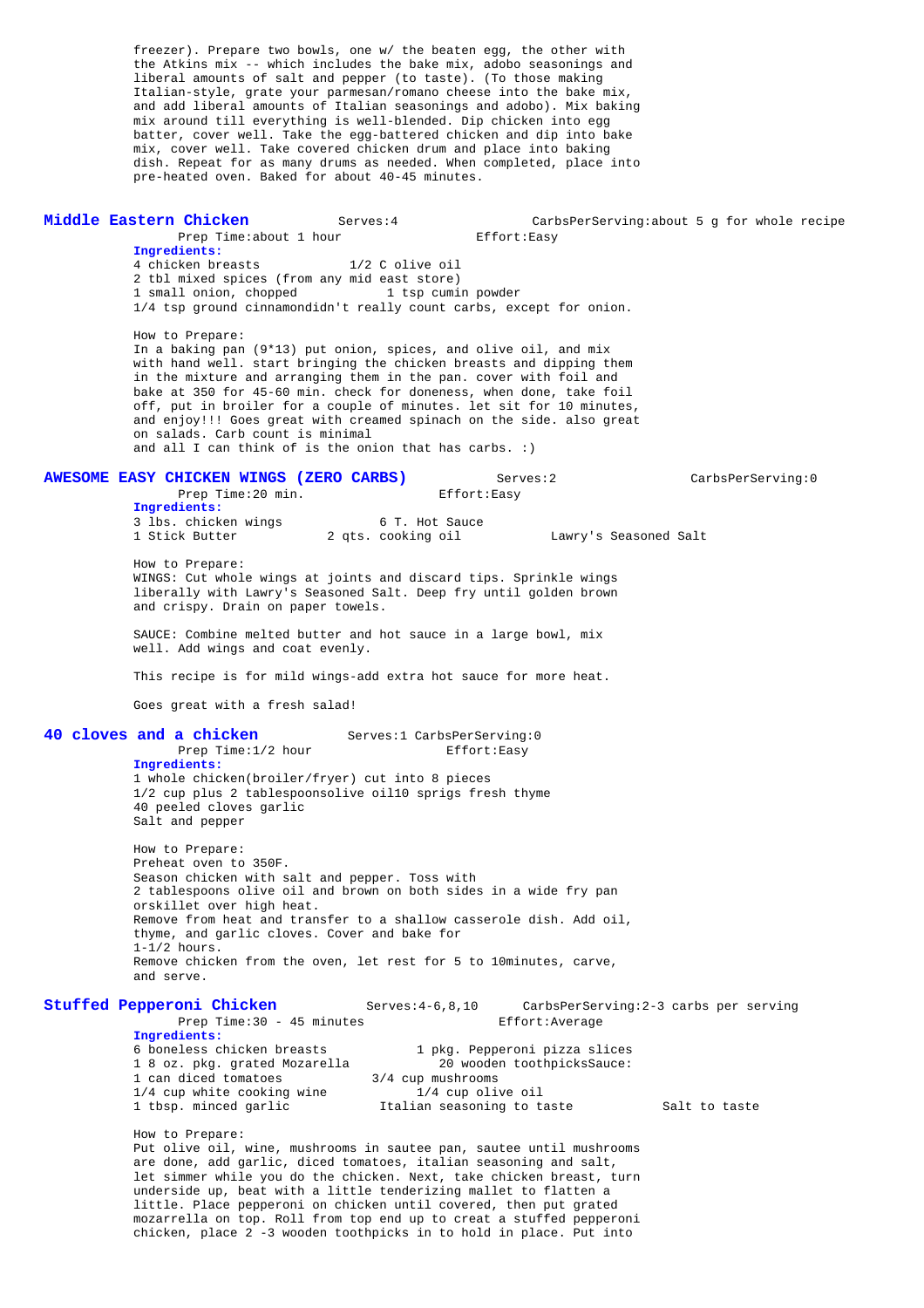# **Chicken Fajita Rollups** Serves: varies

 CarbsPerServing:as little as 2, depending on how much sauce, sour cream and peppers and onions are used Prep Time:10 min. for chicken, 5 min. to prepare Fileral Effort:Easy

 Ingredients: Bnls chicken breast Mccormick mexican seasoning sour cream baco sauce shredeed cheesepeppers onions romaine lettuce olive oil How to Prepare: Cut chicken into small slices, saute in fry pan with a little oil and mexican seasoning,saute peppers and onions with oil or whatever you like, spread sour cream, taco sauce cheese,peppers and onions, chicken onto lettuce leaf and roll up. It's delicious. **Ranch Stuffed Chicken** Serves:4,8 CarbsPerServing:2-3 Prep Time:10 min Effort:Easy Prep Time:10 min **Ingredients:**  4 Chicken Breasts 4 slices of ham 4 oz. cream cheese 4 oz. mozzerella cheese (or cheese sticks) sprinkle of dry hidden valley ranch How to Prepare: Defrost chicken breasts until you can cut through the center, cut until almost to the edge, then open up (will look like a sub roll almost) and put ham slice, then spread cream cheese on ham. place mozz. on top and fold together. Sprinkle ranch dressing on top. Bake at 350 for approx. 45 minutes **Spicey Chicken** Serves: 2,10 CarbsPerServing: 1 gram Prep Time:5 mins erves:2,10 cark<br>
Prep Time:5 mins Effort:Easy **Ingredients:**  2 Boneless, Skinless Chicken Breasts/Tenders 1 Tbsp Frank's Hot Sauce Lemon-Pepper Cayanne Pepper1 1/2 Tbsp canola oil Garlic powder Parsley Oregano How to Prepare: Heat frying pan and oil. Cube chicken breasts into squares and add to hot oil. Add hot sauce and dashes of herbs and spices to taste. **chunky chicken** Serves: 4-5 CarbsPerServing: about 5 Prep Time: 20 - 25 minutes Effort: Easy  **Ingredients:**  chicken breast rotel<br>seasoning rotel shredded shredded cheddar cheese How to Prepare: pre-heat oven to 375.on a cookie sheet or caserole dish, lay out chicken. season as you like, drain rotel and spoon over chicken. close to doneness sprinkle on cheese and put back into oven for about 3 minutes until melted. **Cheesy Pepperoni Chicken** Serves:1 CarbsPerServing:4 gm Prep Time:about 10 mins Effort:Easy **Ingredients:**  1 boneless chicken breast 1 apepperoni slices 1/4 c. Ragu Alfredo Sauce shredded parmesan cheese How to Prepare: brown the chicken breasts in olive oil until almost cooked through. drain on paper towel and put into baking dish. Add slices of pepperoni and shredded parm cheese on top of each breast. Bake at 350 until chicken is cooked through and cheese is bubbly. Warm up

the Ragu Alfredo sauce in microwave and pour over baked chicken.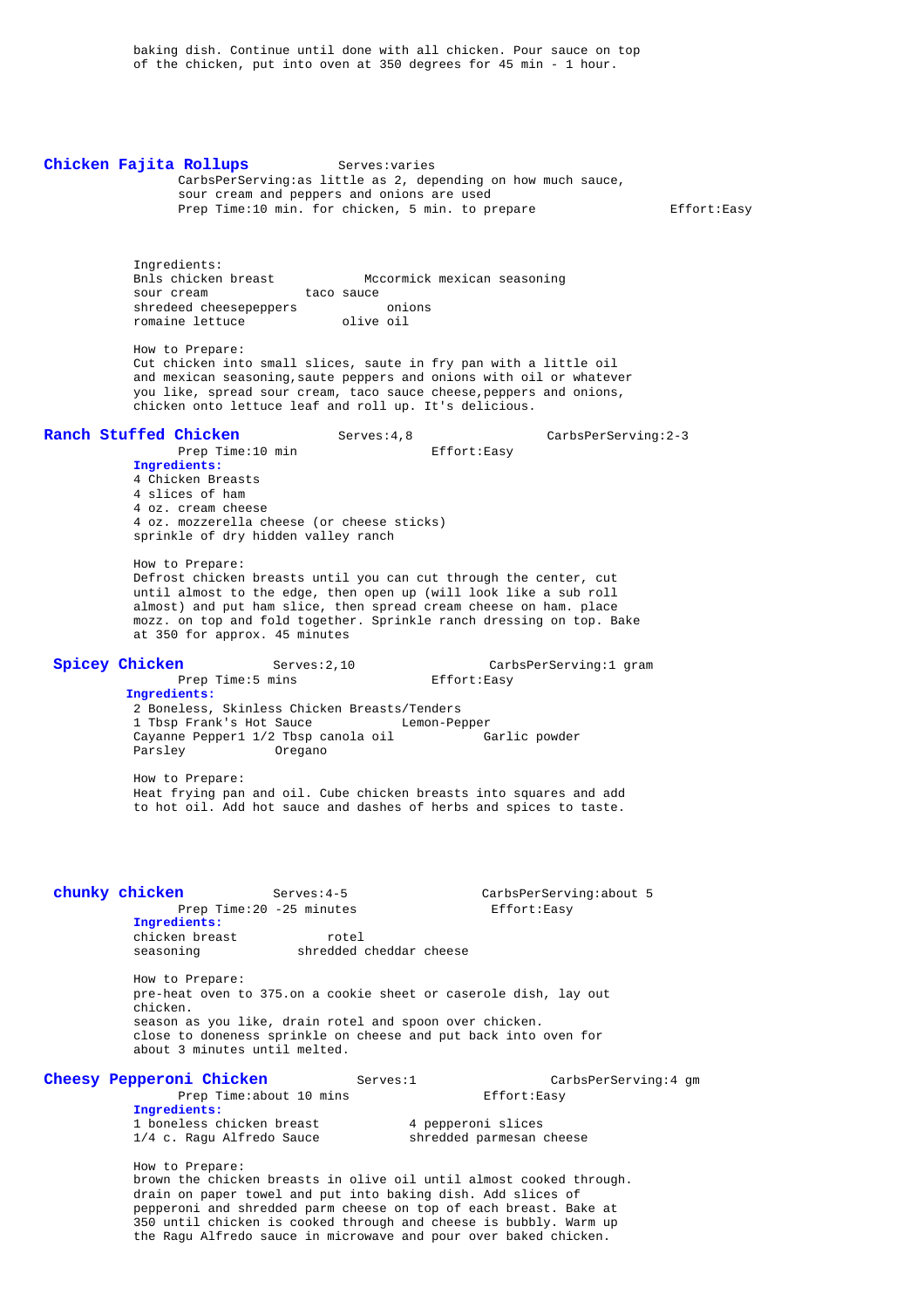**Chicken Chilaquiles** Serves:8 CarbsPerServing:4 Prep Time:1-2 hours The extended that the effort: Average  **Ingredients:**  1 whole chicken, cooked/deboned 5 tortillas cut into strips 1 cup shredded cheddar cheese 1/2 cup Monterey jack 1/2 cup sour cream 1 clove garlic, chopped2 serrano chilis, seeded 2 lg tomatoes 1/4 cup onion 1 teasp. oregano, chopped 1/4 cup cilantro, chopped 1 cup (or more) chicken stock 1 tblsp olive oil How to Prepare: Boil chicken in water, remove when cooked, debone and cut into lg pieces. Cut tortillas into strips and deep fry till golden, drain, set aside. In large saute pan, heat olive oil and add tomatoes, chilis, onion, garlic, 1/2 cilantro and the oregano. Saute till all is cooked and little juice remains. Do not burn. Add the chicken stock and cook longer to meld flavors. Place all in blender and puree. Return to the saute pan and simmer with more stock into a nice thick sauce. Set aside. In layers, place the tortilla strips, chicken, cheeses into a 9x13 pan. Add the sour cream in dollops, the cheeses and remaining cilantro. Cover with the sauce and top with more of the shredded cheeses. Bake at 350 till hot, bubbly and the cheese on top is lightly browned. **Lemon-Pepper Chicken** Serves: 3-4 CarbsPerServing: Not sure, but not many. Prep Time:45 minutes over all, but worth it. Effort:Easy  **Ingredients:**  2 Tablespoons Lemon-Pepper seasoning.2 Tablespoons Italian Seasoning. 2 Tablespoons Garlic Powder.4 Tablespoons Butter.3-4 Boneless, skinless chicken breasts. How to Prepare: Melt butter in skillet over medium heat. Sprinkle both sides of chicken with the Lemon-Pepper,Garlic Powder, and Italian Seasonings. Place in pan and cook for about 15 min on each side or until cooked through. **Chicken Alfredo with Parsley** Serves:3, 1, 10, 7, 10, 10 CarbsPerServing: less than 7 total Prep Time: 15 minuts Effort:Easy<br> **Ingredients: Ingredients:**  3 Chicken Breast 3 Green Onions 2/3 Cup Chopped Mushrooms 2 Tbs Cream cheese 1/4 Cup Heavy Cream 1 Tbs Butter 1 tsp Minced Garlic 2 Tbs Finaly Chopped Parsley 1 Tbs Olive oil How to Prepare: Chop chicken breast into 1 inch cubes. Chop Green Onions finely. Heat skillet/wok with Olive oil. Stir fry Chicken first till brown and add onion and mushrooms. Add Cream Cheese, Cream , Butter to a Sauce pan on low heat. "DO NOT BOIL". Stir until combined. Add Garlic, Parsley Salt & Pepper to Taste. You may have to add more cream to your liking. Combine Sauce in skillet with chicken and give a quick toss. **Spicy Chicken Strips** Serves: 1-2, 10, 8 CarbsPerServing: 2-3 Prep Time:10 min Effort:Easy  **Ingredients:**  1 pkg. chicken breast cut into strips 5 tbsp hot sauce 1/2 cup oil 3 tsp basil 1 tsp pepper 2 oz chedder cheese How to Prepare: combine all ingreadents into frying pan. fry till chicken is done. Grilled Bacon Wrapped Chicken Serves: 2-3 CarbsPerServing: 0 Effort:Easy  **Ingredients:**  1 lb Boneless chicken breast bacon - about 6 slices butcher stringgarlic powder black pepper How to Prepare: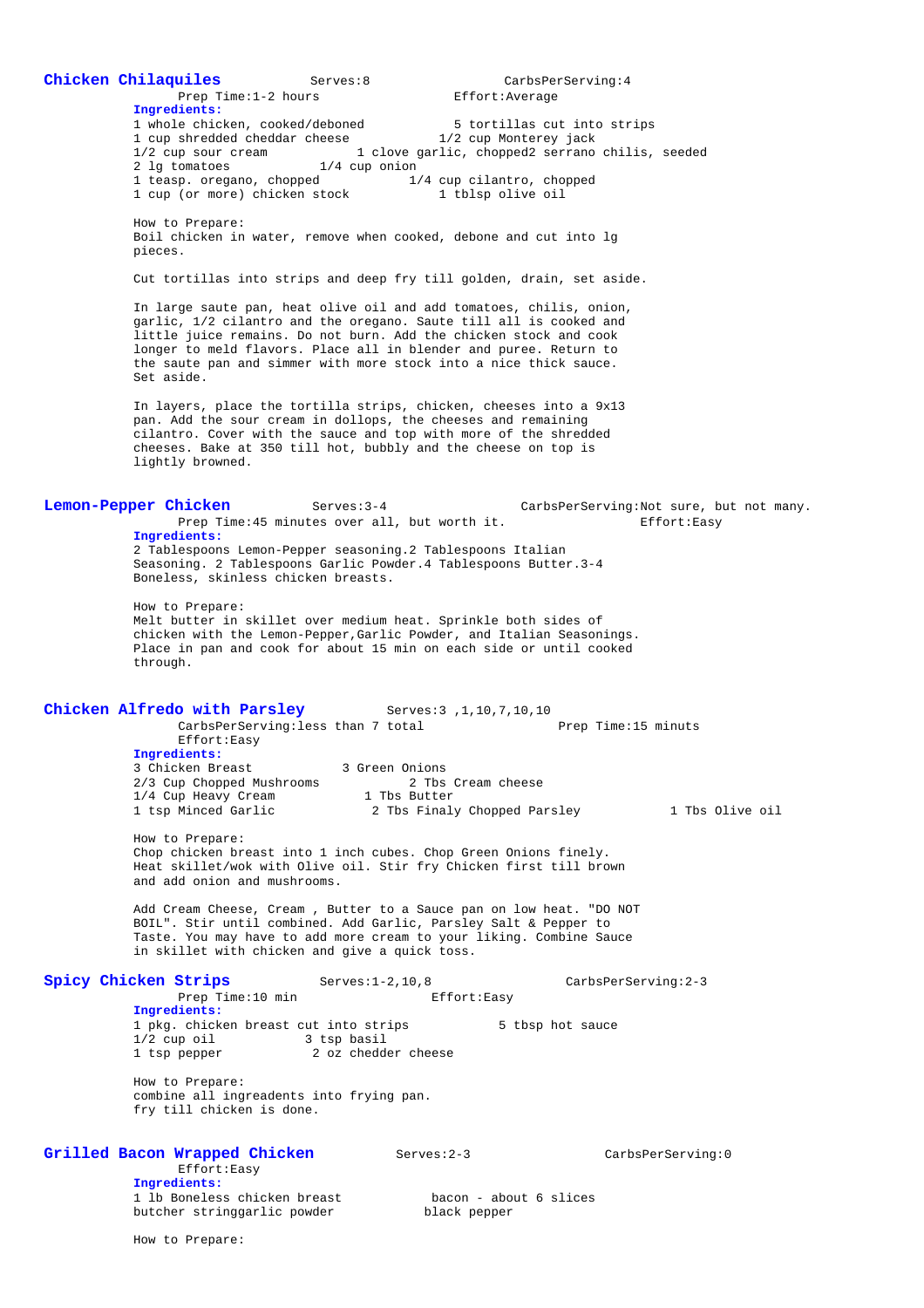season chicken with pepper and garlic and let sit for at least an hour. Wrap bacon around chicken and secure with butcher string. Grill over medium coals for about 20 minutes until chicken is done and bacon is crispy.

**Smothered Chicken** Serves: 9, 10, 10, 10 Effort: Easy **Ingredients:**  4 chicken breasts 1 lg onion 1 pkg mushrooms granulated garlic black pepper 4-6 oz cheese (swiss, provolone, cheddar or mozzarella) 4 slices bacon 2 tbsp white wine How to Prepare: I got this idea form bennigans, they make smothered steak too, but I never tried it. Fry the bacon in a large skillet. While the bacon is frying, slice the onion and mushrooms. When bacon is desired crispness, remove it from the pan. If there is too much grease, pour some off, there should be enough to coat the bottom of the pan. Add onions and mushrooms to the grease. Butterfly the chicken and/or pound thin to make like cutlets. Push the onions and mushrooms aside -<br>and place the chicken in the pan. Season to taste and sautee until done, flipping half way through, about 5 minutes each side, depending how thin. Add the white wine to deglaze. When done, scoop up all the onions and mushrooms and place on top of peices of chicken. Break up bacon and place that on top. Then top each peice with cheese. Place a lid over to melt the cheese for a minute or two. **Chicken Cacitorre with Faux Pasta** Serves: 3-4, 10<br>CarbsPerServing: around 35 Total Prep Time: 30 mins CarbsPerServing: around 35 Total Effort:Easy  **Ingredients:**  1 pound chicken breast cut into bit sized pieces 1 can of diced tomatoes medium can 1/2 a Spegetti Squash 1 small can or half cup of chopped mushrooms2tblsps of Olive oil 1 tsp Italian seasoning Garlic and onion to taste salt and pepper to taste Parm Cheese for sprinkling! How to Prepare: Saute chicken chunks in oil add tomatoes, mushrooms and and seasonings once chicken is cooked thru. while thats cooking Microwave half of a Spegetti squash for 10 mins, Microwave cut side down and poke a few holes in the skin. when that is done use a fork and scrape the isides to make your spegetti! add it to the chicken and toamto mix and simmer it for 10 mins so the sauce really gets in the squash.. top with your fav Italian Cheese and Enjoy **REUBEN CHICKEN** Serves:4-6,10,10 CarbsPerServing:UNKNOWN BUT LOW<br>Prep Time:10 MINUTES AND THEN 45 TO BAKE Effort:Easy Prep Time:10 MINUTES AND THEN 45 TO BAKE **Ingredients:**  4-6 BONELESS, SKINLESS CHICKEN BREASTS SAUERKRAUTSWISS CHEESE THOUSAND ISLAND DRESSING How to Prepare: PLACE RAW CHICKEN BREASTS IN BAKING DISH,SPREAD DRAINED SAUERKRAUT OVER RAW CHICKEN, COVER WITH THIN SLICES OF SWISS CHEESE, THEN SPREAD DRESSING OVER THE CHEESE. BAKE AT 350 DEGREES FOR ABOUT 45 MINUTES OR UNTIL DONE. **Chicken mushroom cheesy bacon bake** Serves: 4,10 CarbsPerServing:approx. 5 gms Prep Time:20 minutes Effort:Average  **Ingredients:**  4 chicken breasts 1 can condensed cream of mushroom soup 1/4 cup water 1 small white onion 1 pkg whole baby portabella mushrooms 2 cloves garlic 4 slices of bacon 1 cup shredded white cheddar cheese olive oil salt pepper garlic powder How to Prepare: Rinse chicken breasts and place into a baking dish. Sprinkle with salt, pepper, and garlic powder.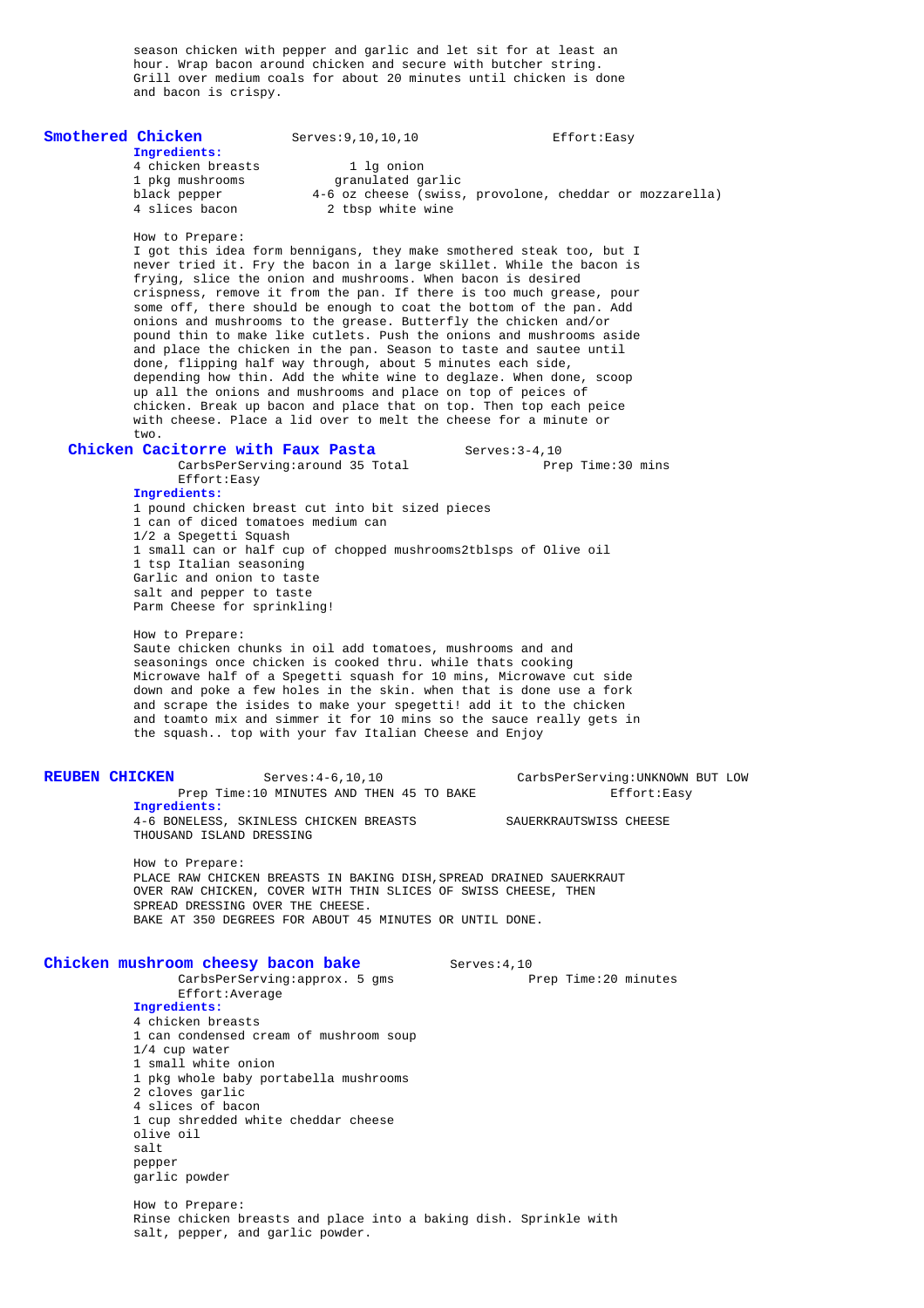Add about 2 tbsp of oil to a frying pan on medium heat and add chopped garlic cloves. Sautee, but do not brown the garlic. Add mushrooms and brown. Set pan aside to cool to room temperature. Mix soup with 1/4 cup of water and whisk. Add sauteed mushrooms to the soup mixture. Spoon 2 tbsp over each breast and spread evenly over entire breast. Place 2 sliced raw onion rings over each breast and cover each breast with a slice of raw bacon (cutting each slice in half makes it easier to cover the entire breast). Place into 400 degree oven until meat is no longer pink and bacon is browned and slightly crisp. About 45 minutes. Remove dish from oven and cover each breast with 1/4 cup of cheese. Place under broiler until cheese bubbles and is slightly browned. Enjoy! **Chicken broccoli casserole** Serves:8,10,-----Select----- **Example 2016** Effort:Easy  **Ingredients:**  2 tbsp butter 1/4 c crushed pork rinds (you can sub bake mix or soy flour) 4 or 5 chicken breasts 2 or three stalks broccoli 1 tbsp olive oil 8 oz cream cheese 5 eggs 1/2 c sour cream 1/2 c cream about 2 cups of cheese 1/2 c cream about 2 cups of cheese<br>1/4 c parmesan garlic powder black pepper How to Prepare: I never measure anything, so these amounts are estimates, vary them as you wish. chop up chicken and broccoli in chinks and sautee in olive oil in a non-stick skillet. Set aside to cool. Mix in mixer the cream cheese, cream, sour cream, and eggs. Add a little garlic powder, parmesan and black pepper. Rub casserole dish with butter and coat with about 1/2 the pork rinds. fold the cheese in to the mixture. You can use any kind of cheese, or a mixture, swiss and cheddar are good. Fold in the chicken and broccoli. Pour in the casserole dish. Top with remaining pork rinds and parmesan. Bake about 45 minutes, or until golden brown. Simple Curry Chicken Salad Serves: depends CarbsPerServing:approx 2-3 Prep Time:20 minutes tops Effort:Easy  **Ingredients:**  boneless/skinless chicken tenders (I use about 6) approx  $1/4$ -1/2 cup of mayo(will vary depending on amount of chicken) 1 TBSP of full fat sour creamapprox 1 TBSP prepared mustard 1 TBSP Blue cheese dressing salt pepper curry powder to taste How to Prepare: Boil chicken. Shred chicken, (easy to do with food processor)add all other ingredients and mix well. **Sesame Garlic Thai Chicken and Veggies** Serves: 2-3,10 CarbsPerServing:15 total Prep Time:20 mins Effort:Easy **Ingredients:**  4 Chicken Breasts Half Bag frozen Brocclli Half Bag frozen Brocclli<br>Annons sliced 1 tbls of olive oil1/2 cup of cocunut milk<br>Calf and pepper 2 tbls of Tahini (ground seasme seeds) 1 tbls of Garlic Salt and pepper How to Prepare: Cut Chicken into bite size pieces, brown in olive oil add veggies to pan till cooked In a small cup or bowl mix Cocunut milk, tahini, garlic and salt pepper until smooth and mized pour into pan over chicken and veggies and toss until they are all covered simmer for 5 minutes and serve... This is really garlicy and GOOD.. I f you are unfamilar with tahini you can ussually find tahini in the section with the Olives and wierd peppers and stuff or with the thai stuff in the store... Tahini is AWESOME it is Seasame butter add a splenda to it to make a great low carb peanut butter substitute **Chicken Enchilada Stuff** Serves:2,7,10 CarbsPerServing:9-10<br>Prep Time:20 minutes Refort:Easy Research Prep Time: 20 minutes **Ingredients:**  1 large chicken breast, diced 1 T chopped onion ½ green pepper, chopped salt, pepper, onion powder, nutmeg to taste 2 cloves garlic, sliced or crushed jalapeno pepper, chopped (optional) Sauce 3 and 4 oz cream cheese 3 T heavy cream 2 T butter 1 T cheese Whiz pimento flavor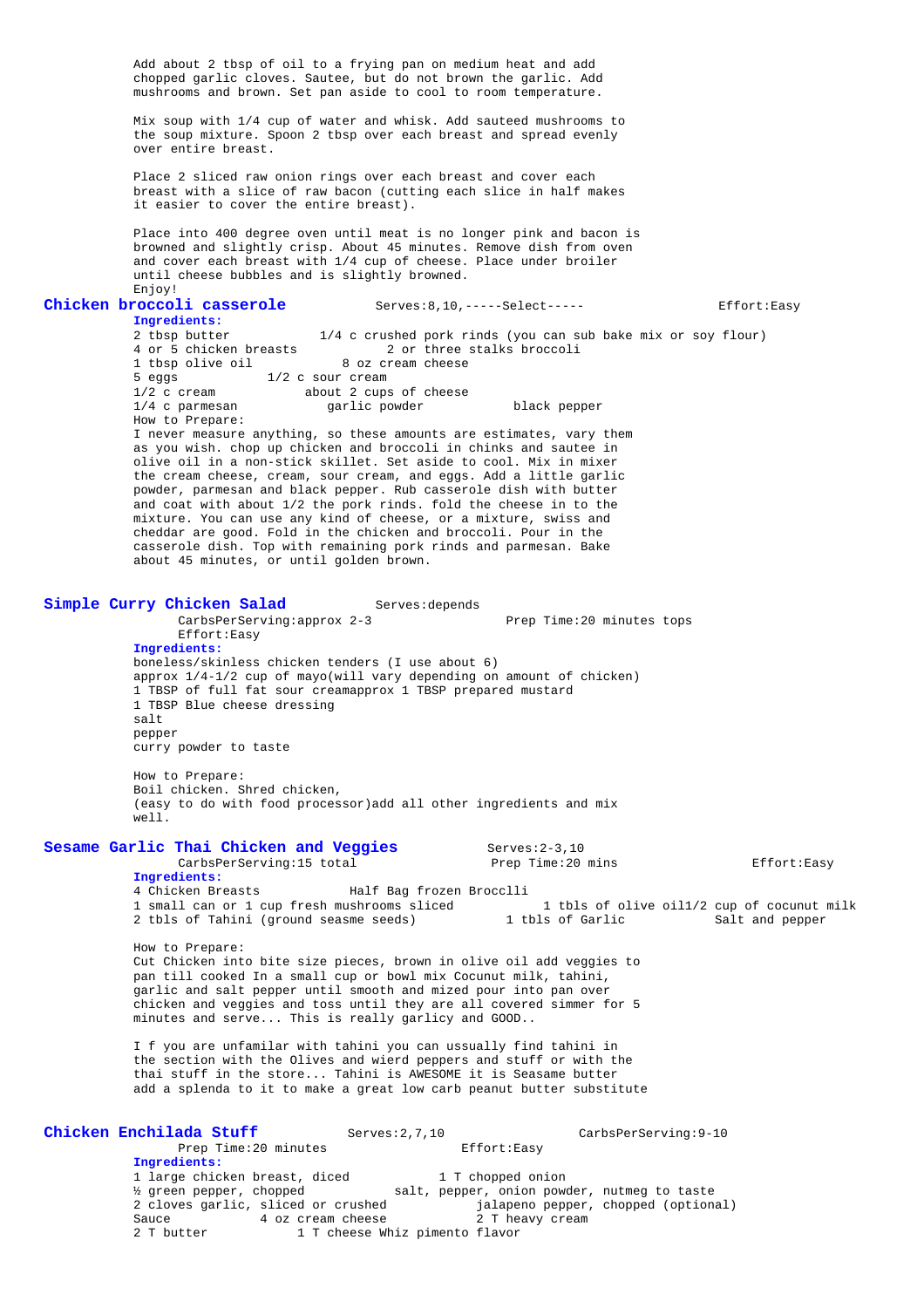Enchiladas 2 eggs 2 T heavy cream ½ t salt 1 t baking powder 1 sachet sweetener 2 t oil How to Prepare: Saute chicken in olive oil/butter mix until almost done. Add onion, green pepper and spices and sauté until vegetables are cooked. Sauce directions: Mix together in blender adding just enough water to get a sauce consistency. When chicken/vegetables are cooked through, add sauce and heart through. Remove from heat and keep warm. Enchilada directions: Whisk all together and using a bit at a time cook crepe fashion in hot pan. This recipe made 4 good sized crepes. Fill each crepe with  $\frac{1}{2}$  c chicken mixture and roll crepe and put seam side down in baking dish. When all are rolled, cover with any extra sauce and grated cheese. Bake for about 15 minutes until cheese is melted. Pecan crusted chicken Serves:10,8,10,7 Prep Time:20 minutes Effort:Easy  **Ingredients:**  crushed pecans eggsboneless skinless chicken breasts How to Prepare: take the chicken breasts and roll it in the egg wash, then cover it ALL OVER in the crushed pecans. Put it in a pan and cook it up! (Medium heat) IT IS HEAVENLY! **Chicken Fingers** Serves:2 CarbsPerServing:1-2 maybe Prep Time: 20 minutes Effort: Easy **Ingredients:**  Chicken tenders 2 eggs (scrambled with cream-uncooked)sesame seeds dehydrated minced onion oil How to Prepare: Mix minced onion and sesame seeds in a bowl. scramble eggs and cream in another bowl. Dip chicken tenders in egg and then sesame/onion mixture and fry in oil. Pan Glazed Balsamic Chicken Serves:2 or 3,10,10,10,10 CarbsPerServing:4 Prep Time:15 minutes Effort:Easy Ingredients: 1 lb boneless chicken breast salt freshly ground black pepper olive oil1/2 cup good quality balsamic vinager 1/4 pine nuts 1 tbs Dijon mustard How to Prepare: heat olive oil in non stick skillet on med high. Brown chicken for 3 minutes, turn and brown for 3 more minutes. Remove chicken, sprinkle with salt and pepper and cover to keep warm. In same skillet, add the vinager and pine nuts. Let cook on med high about 30 seconds or until liquid is reduced to half. add mustard and mix to form a smooth glaze. Return chicken, cook for 2 minutes and serve. This dish is great served with roasted squash and red peppers. **Easy Mexican Chicken** Serves: 6-8,10 Prep Time: 45 min Effort:Easy Ingredients: 8 chicken pieces (bone in and skin on) 1 stick margerine garlic salt and pepper to taste 2 cans diced tomatoes (undrained) 2 pkg. taco seasoning 1 can chopped green chili's 1 cup shreaded cheddar cheese How to Prepare: Melt margerine in frying pan. Season chicken with grlic salt and pepper. Fry chicken in margerine till browned. Reduce heat, cover pan, and let simmer for 20 min. In large bowl, mix the diced tomatoes, taco seasoning, and chili's

 well. Pour over chicken. Cover pan, and let chicken simmer in sauce 25 min. or until chicken cooked through. Uncover and top with cheddar cheese. Serve warm.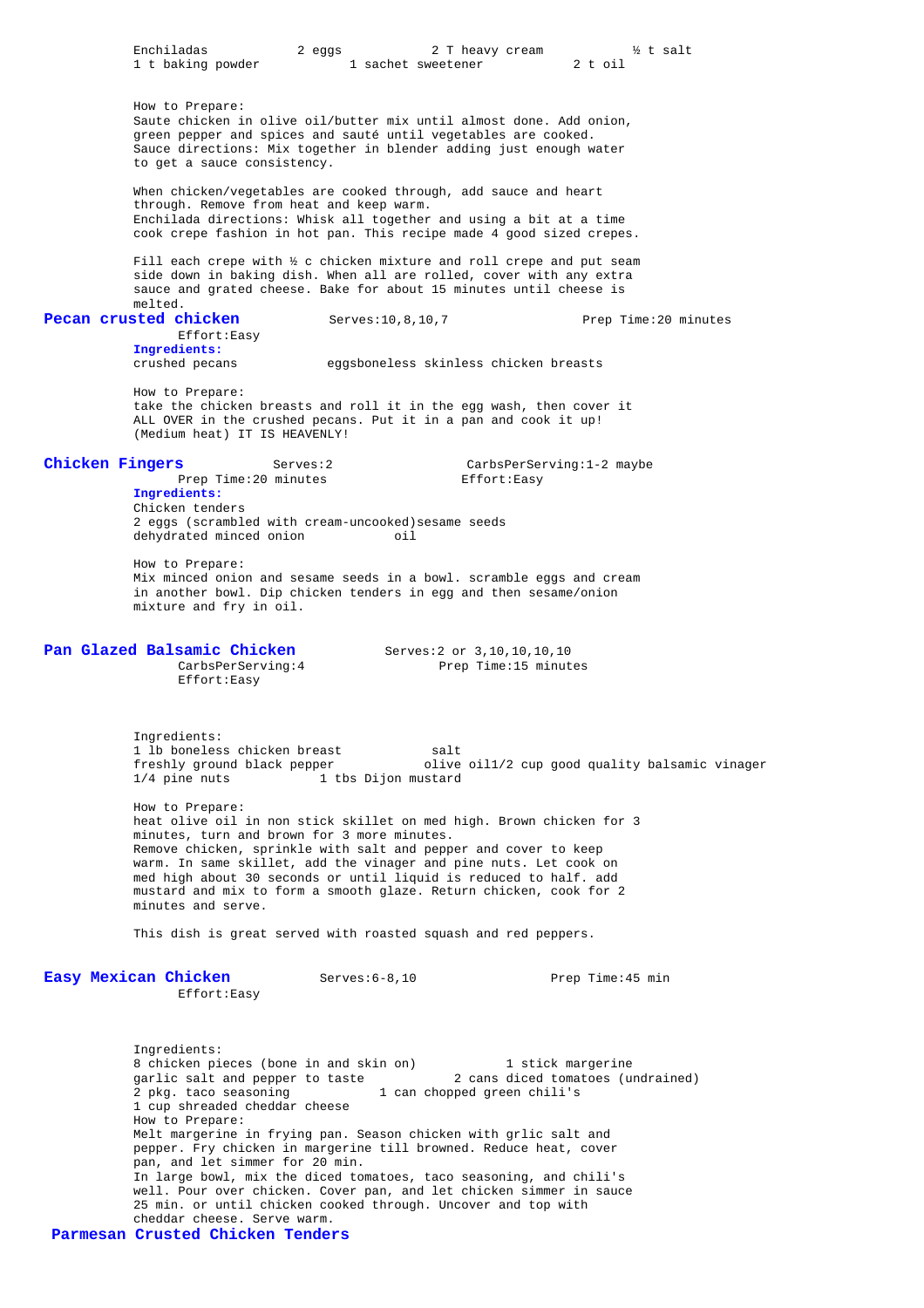Serves: varies CarbsPerServing:trace carbs Effort:Easy **Ingredients**: 2 pounds Chicken Tenders Marinade 1 cup Heavy Cream 2 Tablespoons Prepared Ranch Dressing 2 teaspoons Garlic Powder 2 teaspoons Onion Powder 2 teaspoons Ground Black Pepper Breading 1 can Parmesan Cheese, the powder kind 2-3 teaspoons each: Garlic Powder & Ground Black Pepper Peanut oil for pan frying How to Prepare: Mix marinade igrediants and marinate at least 6 hours or overnight. Combine the Parmesan breading and coat each chicken tender really well. Add enough oil to pan fry the breaded chicken tenders. Med-High heat. Cook the batches of tenders till they are a nice crunchy golden brown. **SouthWestern Chicken Rolls** Serves:4 CarbsPerServing:9 Prep Time:prep 11 minutes/cooking time 25 minutes entitled and Effort:Average **Ingredients:**  4 large boneless skinless chicken breast 1/4 tsp salt 4 oz. Monterey Jack cheese with jalapeno peppers 1/3 c. packaged plain bread crumbs2-3 tbs. all purpose flour<br>1 large egg a 1 tbs. milk 1/4 c. vegetab 1 large egg 1 tbs. milk 1/4 c. vegetable oil How to Prepare: 1~Preheat oven to 400. Place the chicken breast between sheets of wax paper or plastic wrap; using a mallat, pound each piece until it's about a 1/4 inch thick. Sprinkle the chicken breast with salt. 2~Cut cheese into 4 strips. Place 1 strip of cheese in the center of each chicken breast. Fold the sides of the chicken over the cheese to enclose completely. Secure with wooden toothpicks, if necessary. 3~On two seperate sheets of wax paper, place bread crumbs and 2 tbs. of flour. In a pie plate , combine eggs and milk. Coat the chicken rolls first with the flour, then with the egg mixture, then with the bread crumbs. 4~In an oven safe skillet, heat oil over moderate heat. Cook the chicken rolls until lightly browned on all sides, 5 minutes. Place the skillet in the oven and bake until the chicken feels firm to the touch, 15 to 20 minutes. Remove the toothpicks. Serve with salsa if desired. **Chicken, peas, pecans and grapes Salad** Serves:4 Serverses Effort:Easy  **Ingredients:**  3 cups cooked chicken, diced 1/2 cup red grapes, halved 1 cup frozen peas 1/2 cup pecan pieces 1/4 cup red onion, chopped 1 hard boiled egg 1/4 cup mayo salt and pepper to taste romaine leaves How to Prepare: mix ingredients and serve on romaine leaves. **Rotel Chicken** Serves: 2,10 Prep Time: 20 minutes Effort: Easy  **Ingredients:**  2 Boneless/Skinless Chicken Breasts 1 can Rotel Cheddar/Mozzarella CheeseSalt/Pepper to taste Foil How to Prepare: Season Chicken with Salt and pepper to taste. Place chicken in foil and pour Rotel over chicken. Bake at 350 until chicken is done, about 30-45 minutes, chicken should be white in the center. Drain the juice and sprinkle cheese on top. Place back in the oven with the foil open to melt the cheese. No mess to clean up, just throw away the foil and enjoy!<br> **icken Breast** Serves:4  **Fried Chicken Breast** Serves:4 CarbsPerServing:1-2 Prep Time:30 Effort:Easy  **Ingredients:**  4 Large boneless, skinless chicken breasts with rib meat 1 Cup of Parmesean Cheese 3 Eggs1 TBsp of heavy cream Pepper **Olive Oil**  How to Prepare: Pour generous amount of olive oil (about 1/2 inch deep) in a large non-stick skillet and heat on med-high. Beat three eggs and cream together in a shallow bowl. Pour cheese on a plate for battering your chicken. Wash and pat dry your chicken. Pepper to taste. Dip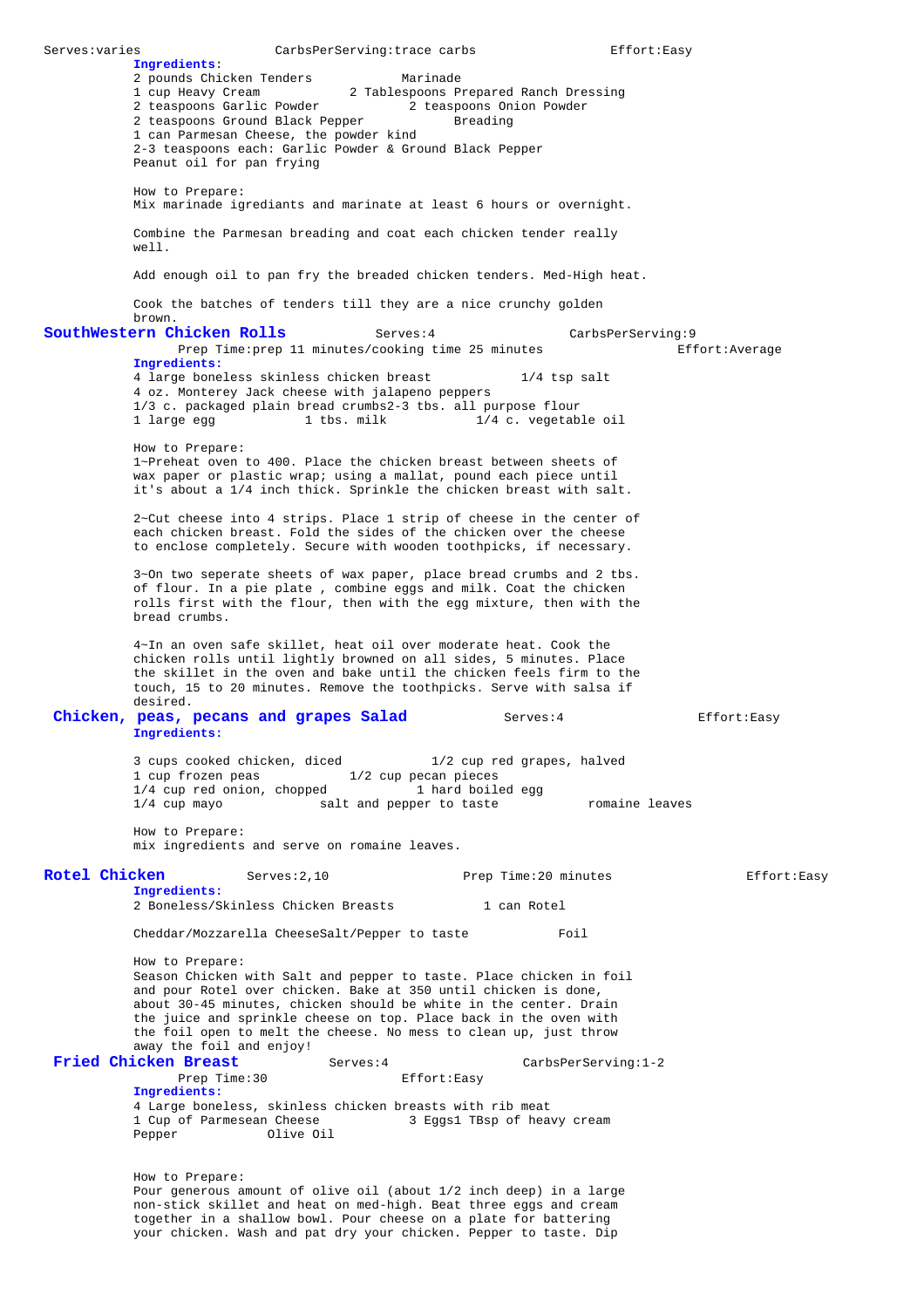chicken one at a time in the egg mixture (get both sides coated well). Roll in cheese. Place chicken in hot oil and fry; turning chicken several times until golden brown and done. There's just trace amounts of carbs in all the ingedients so eat and enjoy! You'll Love These Wings **CarbsPerServing:34g total** Effort:Easy  **Ingredients:**  5 pounds chicken wings -- fresh or frozenMarinade: 2 cups broth 1/2 cup soy sauce 4 cloves garlic -- crushed,or 3 tbsp powder 1 cup Atkins Pancake Syrup 2 tablespoons Atkins Vanilla Syrup 2 splenda packets -- or equal  $1/4$  cup ketchup -- omit if in induction  $1/2$  teasoon salt 1/2 teaspoon salt How to Prepare: Mix marinade and pour over wings and marinate 48 hours. Broil wings 5 mins on each side or until blackened patches appear on wings. These are sticky-finger-lickin'-good! My kids LOVE these and I never seem to make enough! NOTES : Counts for syrups not included in totals **Turkey Meatballs with Spinach, Bacon & Cream Sauce**  CarbsPerServing:11g total Effort:Easy  **Ingredients:**  1 pound turkey 1 bag crushed bbq pork rinds 1 egg 1/2 teaspoon rosemary 1/2 teaspoon oregano 1/4 teaspoon cayenne 1/4 teaspoon garlic salt 2 cups spinach 2 slices bacon -- cooked and crumbled 1 cup heavy cream 2 tablespoons parmesan cheese How to Prepare: Mix turkey, pork rinds, eggs, rosemary, oregano, cayenne and garlic salt. Cook meatballs. In separate pan, wilt spinach in 1/4 cup of water. Drain and add bacon. Add cream and parmesan and reduce. When reduced pour over meatballs. This is good with some tabasco sauce! NOTES : Counts for pork rinds not included - adjust accordingly **Turkey Crispies** CarbsPerServing:5g total **Effort:Easy Ingredients:**  2 cups Shredded roast turkey breast 1 ounce sliced almonds 2 tablespoons olive oil How to Prepare: Saute shredded turkey meat until beginning to brown on edges, add almonds. Stir until mixed thoroughly and hot throughout. Remove and drain slightly. Eat warm or save some in refrigerator. Also good on salad and very filling. **Turkey and Cheese Roll-up**  CarbsPerServing:no counts provided Effort:Easy  **Ingredients:**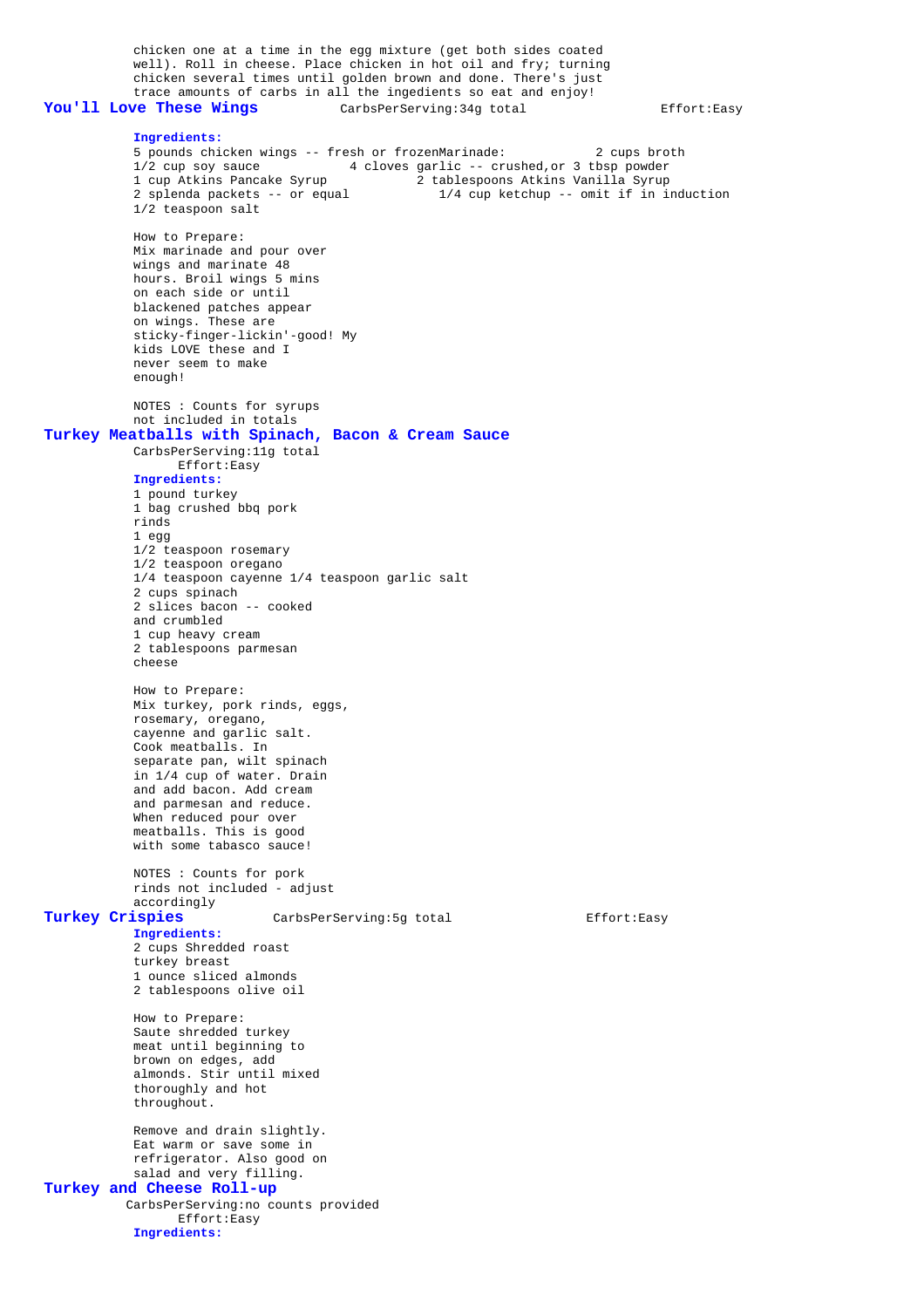1 thin slice deli turkey\* 1 thin slice deli swiss cheese\* 1 spoonful of Philadelphia cream cheese2 fresh chilled asparagus spears 1 paper towel How to Prepare: Lay the turkey slice flat on the paper towel, put the swiss cheese slice on top of the turkey, spread the cream cheese on top of the swiss cheese, cut the asparagus spears into thirds and lay them horizontally on top of the cream cheese. Then at one end of the layer start rolling until you're able to hold the roll in one hand, then place the paper towel around the roll-up, eat, and go. You can substitute the turkey and swiss with your favorite meat and cheese. Boar's Head brand is my favorite deli meat and cheese: it's low on sodium, has no preservatives, and offers varieties like peppered Turkey, Virgina baked ham, and jalapano mozzerella cheese. **Tomatillo-Chicken** Serves:3 CarbsPerServing:44g total Effort:Easy **Ingredients:**  Pico de Gallo: 1 jalapeno chile pepper - diced 1 medium onion -- diced 1 diced tomato 1/3 cup chopped cilantro Sauce: 2 cups light sour cream 1 can Herdez green tomatillo sauce (in the Ethnic Foods aisle)Enchiladas: 6 chicken breast halves - grilled or boiled, with cumin and fajita seasonings 2/3 cup heavy cream 3 cups shredded monterey jack cheese 2 cans green tomatillo sauce How to Prepare: Dice chicken. Pour 1/3 cup of heavy whipping cream in the bottom of a glass casserole dish. Layer 1/2 of the chicken on top. Sprinkle 1 cup of shredded monterey jack cheese on top of chicken. Repeat cream, chicken and cheese layer. Pour 2 cans of Herdez green tomatillo sauce on top of all. Sprinkle 1 cup of shredded monterey jack cheese on top. Cover with foil and bake at 350 degrees for 40 minutes or until cheese is bubbly. Serve with sour cream/ tomatillo sauce and pico de gallo. NOTES : Counts for

tomatillo sauce, cumin and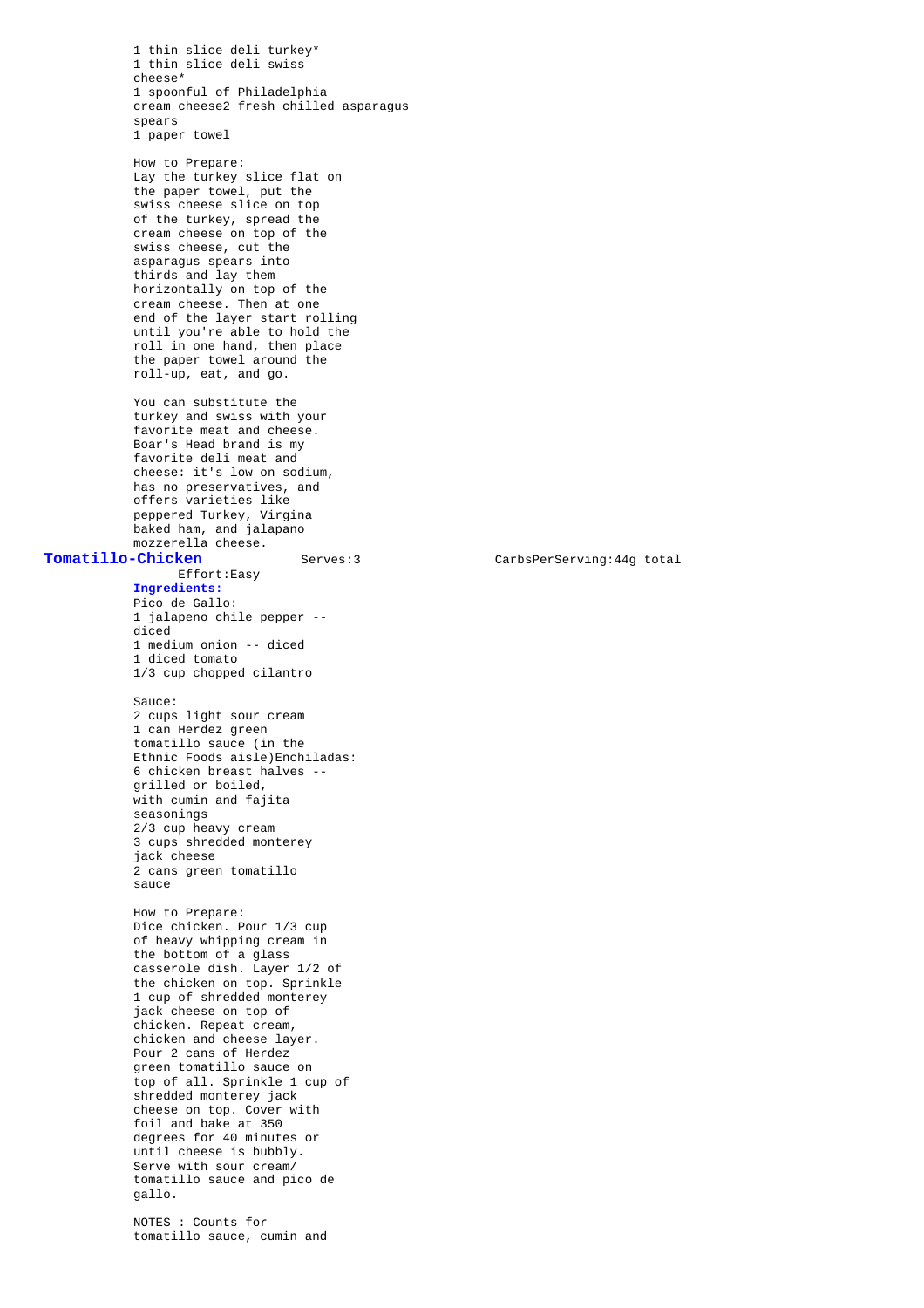fajita seasonings not included in totals .

The Perfect Roast Chicken Serves:10,10 CarbsPerServing:no counts provided Effort:Easy  **Ingredients:**  1 3 pound whole chicken --  $(3 \text{ to } 4)$  2 tablespoons unsalted butter salt and pepper to taste How to Prepare: Place empty pan in oven and preheat to 375 degrees. Melt butter and brush entire chicken skin with it. Season according to your taste Place chicken in v-rack so that one wing is down and one wing is up. Put rack in roasting pan in oven. After 20 minutes, turn chicken over so that the other wing is facing up. Return chicken to oven. After another 20 minutes, turn chicken so that the breast is up and return to the oven to finish cooking. Check chicken for doneness after 30 minutes. If chicken is done, remove from oven and let rest for 15 minutes. Carve and enjoy. This chicken is worth the extra effort as the breast meat is perfectly juicy and the skin is crisp and brown. Thai Turkey Bundles and Dipping Sauce CarbsPerServing: 32g total Effort:Average **Ingredients:**  1 egg -- beaten 1/2 cup waterchestnuts - chopped 1/3 cup crushed pork rinds -- or grated parmesan cheese 1 green onion -- finely chopped 1 tablespoon soy sauce 1 tablespoon lemon juice 2 teaspoons ginger root - fresh, grated 1/2 teaspoon artificial sweetener 1/4 teaspoon salt 1/4 teaspoon chili oil -- OR a dash of ground hot pepper 24 ounces ground turkey - raw 12 whole lettuce leaves - iceberg lettuce or savoy cabbageDipping Sauce: 1/4 cup lemon juice 3 tablespoons fish sauce (nam pla or nuoc mam) 1 tablespoon chopped cilantro 2 teaspoons artificial sweetener 1 tablespoon soy sauce 1/2 teaspoon crushed red pepper 1/2 teaspoon dark sesame oil Optional: 1 T water if sauce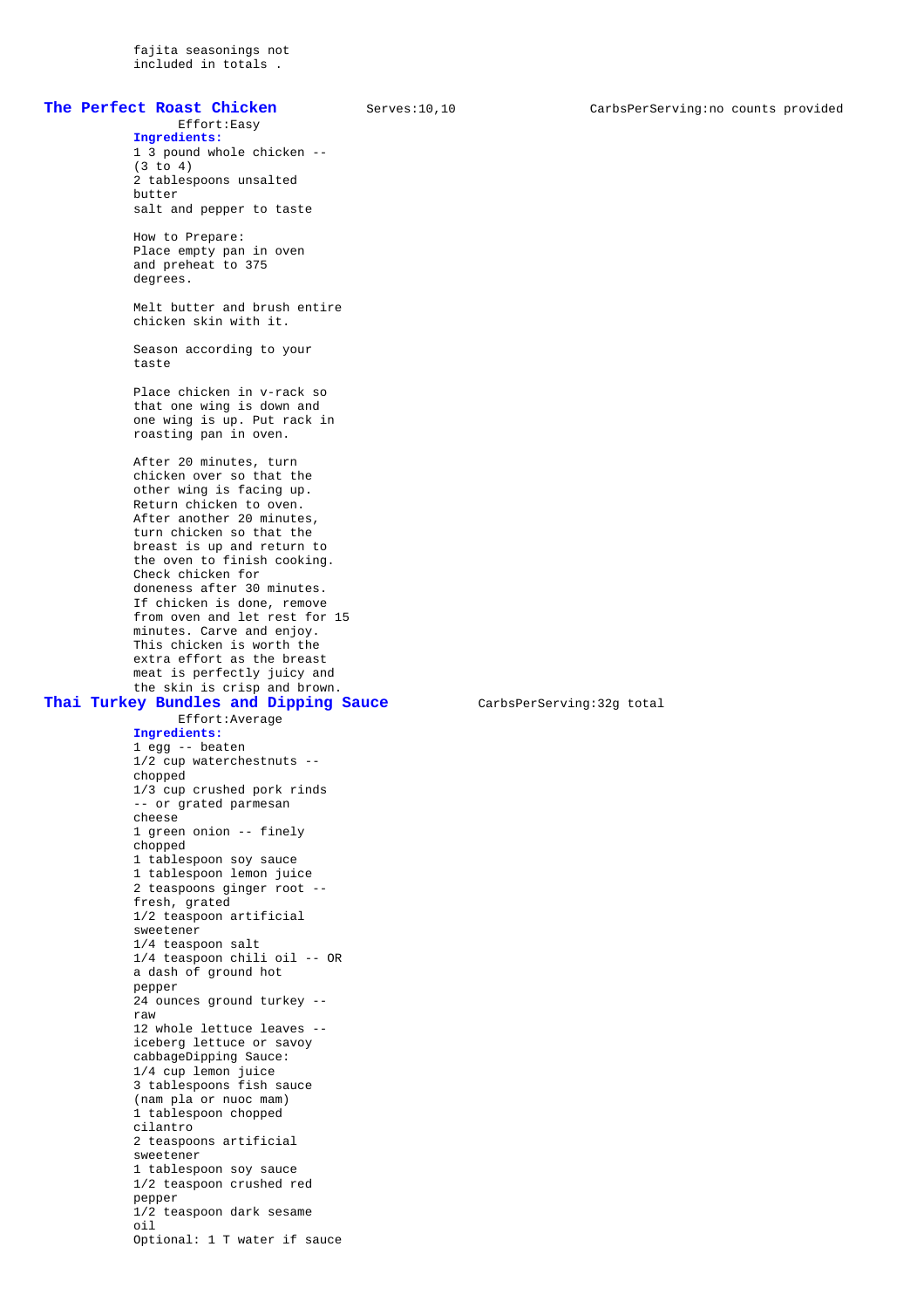```
 How to Prepare: 
             Combine first 11 
             ingredients and mix with 
             hands. Shape into 12 4 x 
            1-1/2 x 3/4" logs. Grill, broil,
             or pan fry until juices run 
             clear, turning once. Serve 
             with leaves, garnishes, and 
             dipping sauce. At table, 
             each log is to be wrapped 
             in leaf along with garnishes 
             of choice, and dipped. 
             Warning: this is messy but 
             lots of fun! 
             Garnish as desired: fresh 
             cilantro sprigs, bean 
             sprouts, shredded red and 
             green bell pepper, 
             shredded carrots (count 
             those carbs!) 
             Dipping Sauce: Mix all 
             together. 
             NOTES : Counts for chili oil, 
             and fish sauce not included 
             in totals. 
Cilantro Cream Chicken Serves:9,10,10,6 CarbsPerServing:64g total 
                   Effort:Easy 
             Ingredients: 
             4 chicken breasts 
             3 ounces cream cheese 
             3/4 cup heavy whipping 
             cream 
             1 lime -- juicedMcCormick's Rotisserie 
             Chicken Seasoning 
             (to taste) 
             salt and pepper to taste 
             3 tablespoons butter 
             1/2 cup chopped cilantro 
             How to Prepare: 
             Brown chicken in butter. 
             Season with spices while 
             cooking and browning. 
             Remove chicken when 
             browned. Add cream 
             cheese in cubes to skillet 
             with butter and drippings 
             from chicken. Add whipping 
             cream. Add lime juice and 
             cilantro. On medium heat 
             melt and stir all ingredients. 
             Put chicken back in sauce 
             mixture ---cover and cook 
             on low for about 10 or 15 
             more minutes. 
             Note - instead of the 
             McCormick's seasoning I 
             just use some garlic 
             powder along with the salt 
             and pepper. Still delicious. 
             NOTES : Counts for coconut 
             extract not included in 
             totals. 
Tarragon Chicken with Cream Sauce Serves:1,10,8 CarbsPerServing:6g
                   Effort:Easy 
             Ingredients: 
             1 chicken breast 
             1 tablespoon dried tarragon 
             1/2 cup heavy creamsalt & pepper to taste 
             1 tablespoon butter 
             How to Prepare: 
             Place chicken breast
```
is too strong

 between two layers of plastic wrap and pound until flattened. Sprinkle the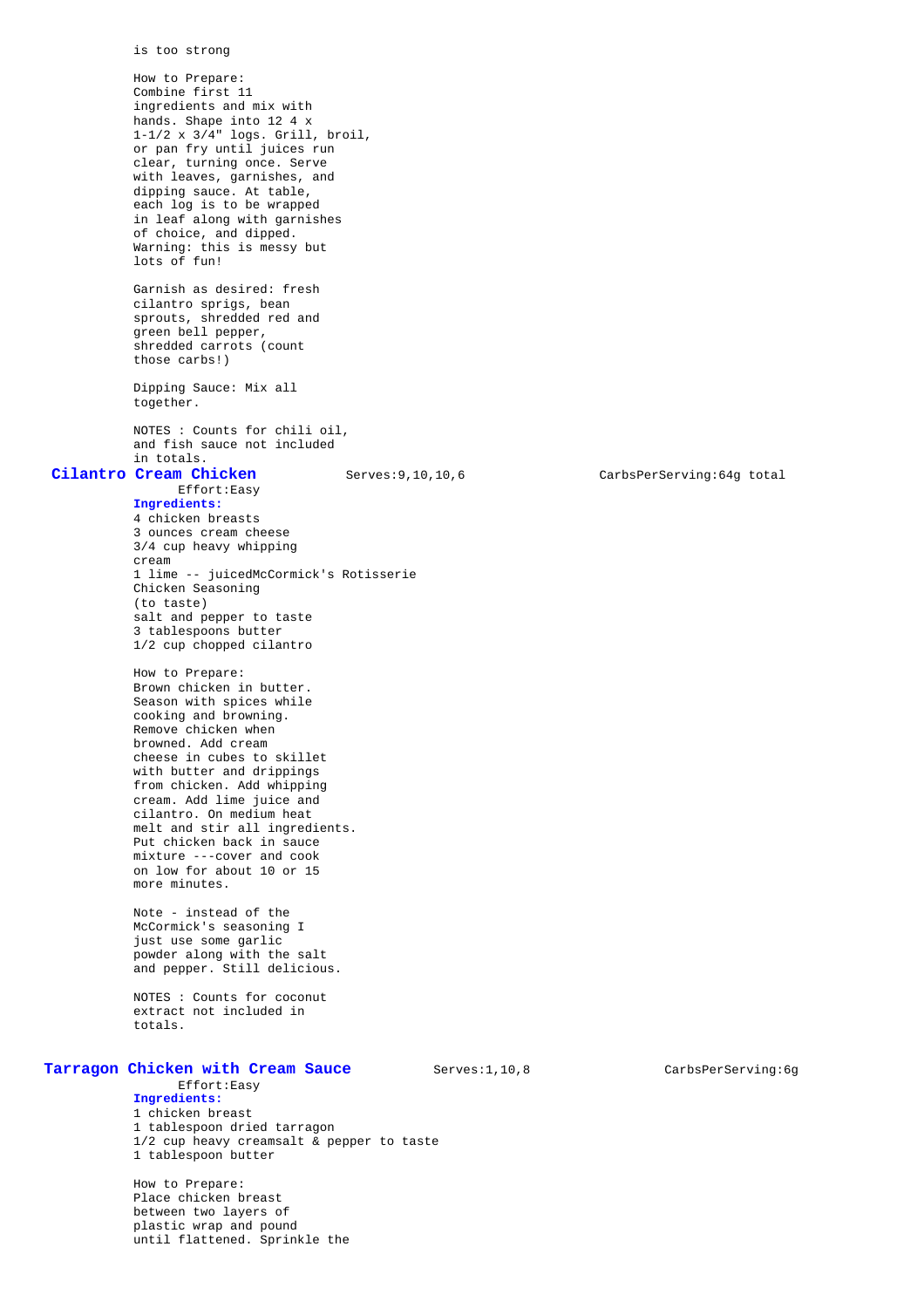tarragon onto each side and sprinkle with salt & pepper to taste. Let sit for 15 minutes to develop flavors. In a regular skillet (not non- stick), melt butter. When hot, put in seasoned chicken breast and sear on medium-high heat. Turn after 2-3 minutes and cook until done, 5-7 minutes total. Remove chicken breast from skillet. Pour heavy cream into skillet, scraping up bits from the skillet bottom. Let simmer until thickened, 3-5 minutes. Add salt to taste. Pour over chicken to serve. **Tangy Chicken (easy and fast)** Serves:10,10 CarbsPerServing:no counts provided Effort:Easy  **Ingredients:**  6 frozen chicken breasts 1 bottle Zesty italian salad dressing How to Prepare: Take the frozen chicken breasts out in the morning and place in a bowl. Pour the salad dressing over the chicken breasts and cover. Refrigerate until you get home. Take chicken out and fry, bake or grill it. Great with a caesar. **Szechwan Chicken and Vegetables** CarbsPerServing:19g total **Example Effort:Easy Ingredients:**  3 tablespoons corn oil 1 teaspoon crushed red pepper 2 medium chicken breast, no skin, no bone, R-T-C - thinly shredded 1 Stalk celery -- thinly sliced 1 small carrot -- thinly sliced 1 medium green bell pepper -- thinly julienned1/2 teaspoon salt 1 tablespoon soy sauce 1 packet splenda packets 1/4 teaspoon tabasco sauce -- optional 1/3 cup chicken stock 1/4 teaspoon guar gum -- to thicken if needed How to Prepare: Heat wok or deep skillet over high heat with oil and pepper flakes for 10 seconds.Reduce heat to medium and stir fry chicken for 1 1/2 minutes. Add celery, carrot and bell pepper and stir fry for 1 minute. Add the remaining ingredients and stir fry for 1-2 more minutes or until slightly thickened. **Stuffed Chicken Breasts** Serves:10 CarbsPerServing:2.3g Effort:Easy  **Ingredients:**  1 pkg. bratwurst -- Johnsonville Fresh 10 chicken breasts - skinless and boneless 14 ounces chicken meat - skinless 2 tablespoon jalapeno peppers -- finely chopped 1 cup yellow onion - chopped1 tablespoon garlic - chopped 2 eggs 1 teaspoon dried oregano 1 teaspoon black pepper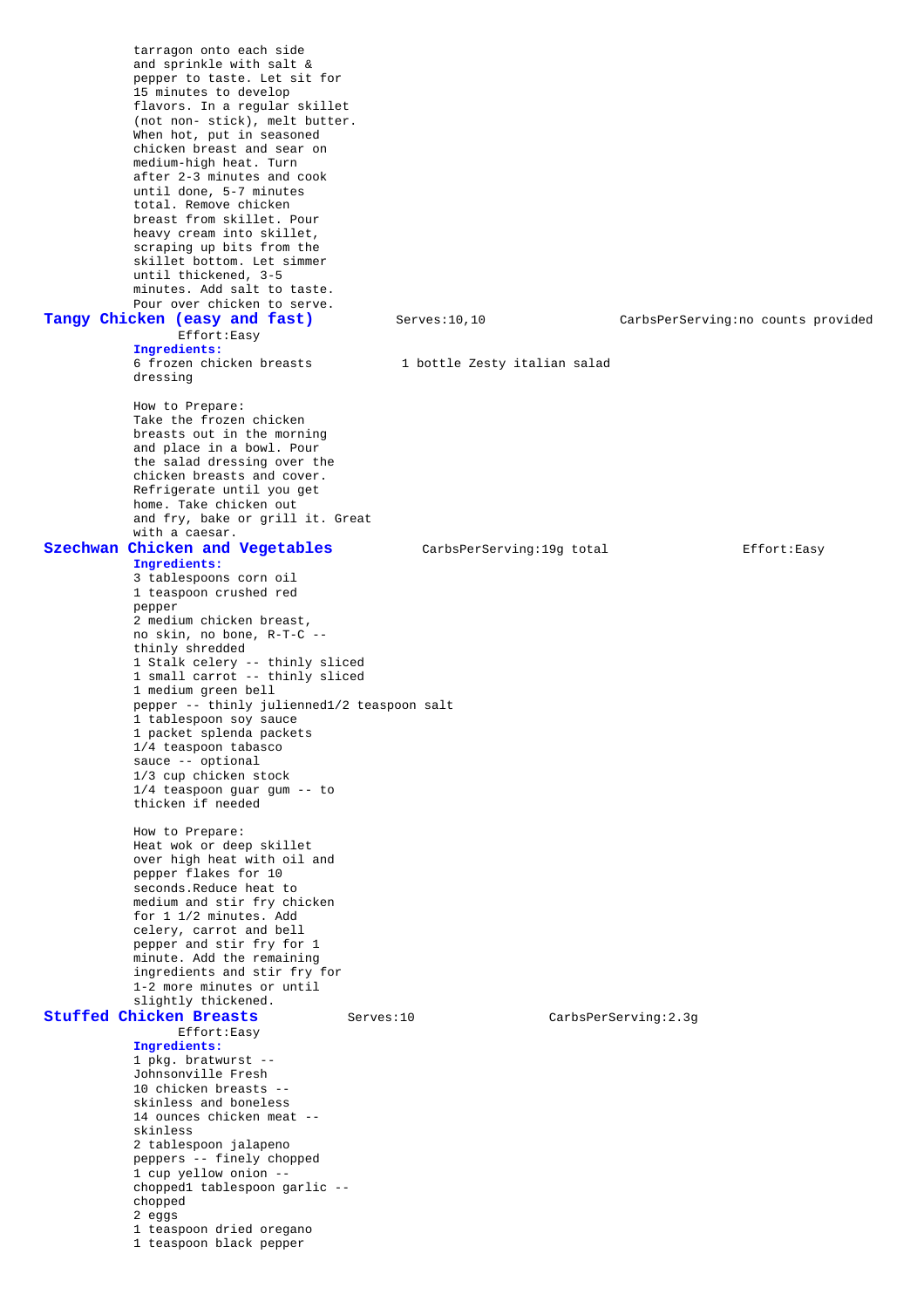How to Prepare: Remove sausage from casing and brown in skillet. Drain and preserve. Place chicken breasts on work surface and pound even. Process chicken meat in food processor until almost paste. Add remaining ingredients to processor and mix until well chopped, not pureed. Season inside of each chicken breast with salt and pepper. Place approximately 2 tablespoons of filling on breast and fold over, fasten with toothpicks. Place in a roasting pan, seam sides down. Roast at 400¼ for 20-25 minutes or until internal temperature reaches 160¼. **Stuffed Chicken Alfredo** Serves:10,10 CarbsPerServing:no counts provided

1/2 teaspoon chili powder

#### Effort:Easy

 **Ingredients:** 

 How to Prepare: Take 4 boneless skinless chicken breast and pound flat with a meat mallet. Lay a piece of ham on the flattened breast, them swiss cheese or cheese of choice. Roll up, and wrap with a piece of bacon. Secure with a tooth pick. Spray pan with non stick spray and lay in pan. Cover with alfredo sauce. Bake for 1 hour 30 minutes. Serve with broccoli.

### Spinach-Stuffed Chicken CarbsPerServing:39g total Effort:Easy

 **Ingredients:**  20 ounces frozen chopped spinach -- thawed and squeezed dry 1 cup shredded Swiss cheese  $- - (4 \text{ oz.})$  3/4 cup ricotta cheese 1/3 cup grated Parmesan cheese 3 tablespoons finely chopped onion 1 clove garlic -- minced 1/4 teaspoon salt 1/4 teaspoon pepper 1/4 teaspoon ground nutmeg6 bone-in chicken breast halves

 2 tablespoons olive or vegetable oil 1 teaspoon paprika 1/2 teaspoon dried oregano 1/2 teaspoon thyme Additional paprika -- 'optional'

 How to Prepare: Combine the first 9 ingredients; gently stuff 1/2 cupfull under the skin of each chicken breast. Place in a greased 15-in. x 10-in. x 1-in. baking pan. Combine the next 4 ingredients; brush over chicken. Sprinkle with additional paprika if desired.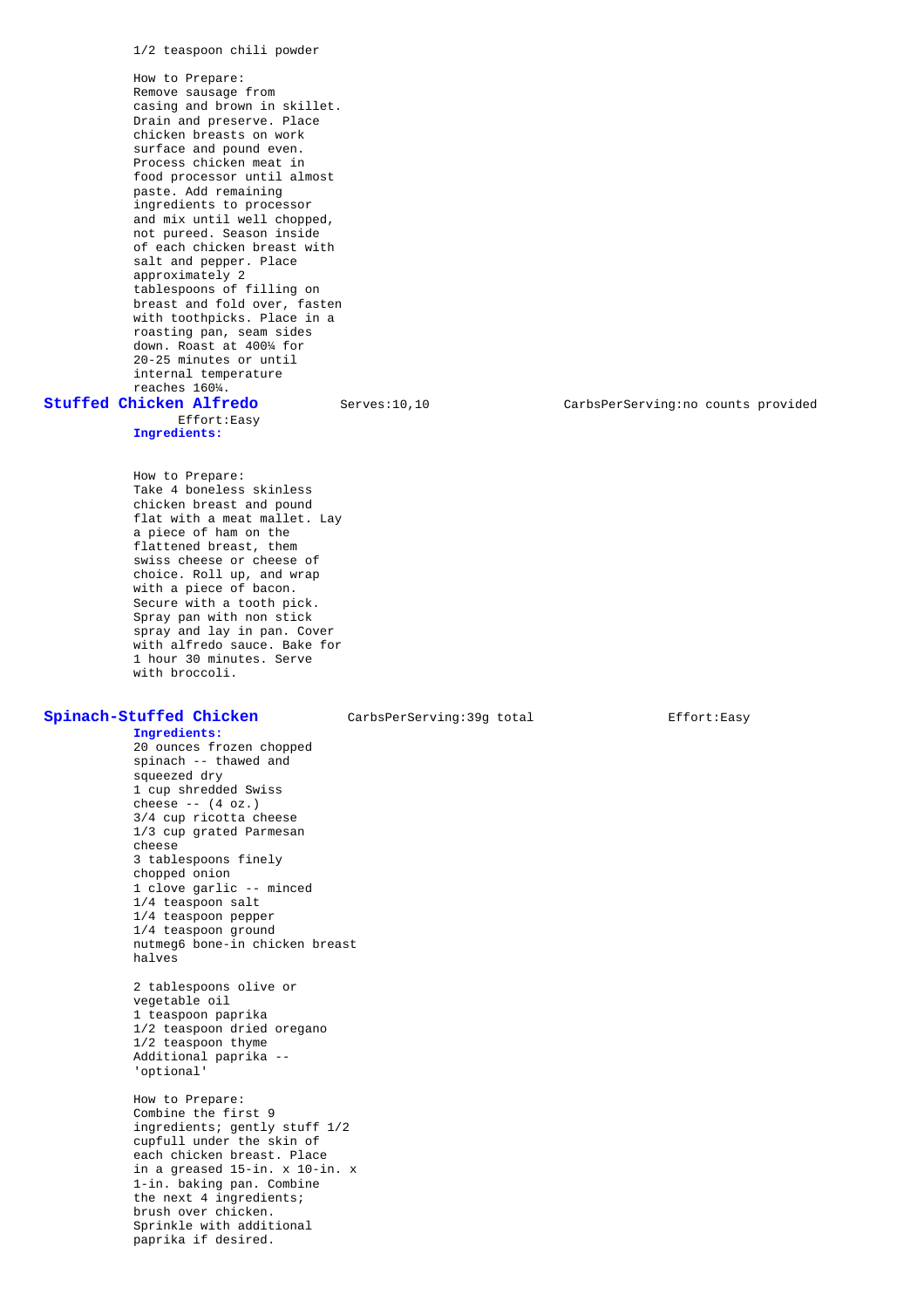Bake at 350-F for 1 to 1 1/4 hours or until juices run clear. **Spicy Thai Peanut Chicken** CarbsPerServing:25g total Effort:Easy **Ingredients:**  1/4 cup Peanut butter 2 tablespoons chopped peanuts 2 tablespoons soy sauce 1 tablespoon instant minced onion 1 tablespoon minced parsley 1 garlic clove -- crushed and minced Red Pepper sauce to taste1/8 teaspoon ground ginger 4 whole chicken breast - halved, skinned, boned 2 tablespoons soy sauce 2 tablespoons Sugar Twin Brown 1 tablespoon melted butter 1 can chicken broth 1/4 cup heavy cream How to Prepare: Mix peanut butter, peanuts, 2 tbs soy sauce, onion, garlic, parsley, pepper sauce (& red pepper flakes if you like kick) and ginger. Spread paste on chicken breasts and roll. Secure with toothpick. Place in slow cooker. Mix remaining soy sauce, sugar twin brown, butter and broth and pour over chicken. Cover and cook for 4 to 5 hours on low. Remove chicken mix in cream and cook sauce on high for 15 minutes or until thickened and creamy. Serve over cabbage noodles. NOTES : Counts for instant minced onion, red pepper sauce, and brown Sugar Twin not included in totals. **Spiced Breaded Chicken Strips** CarbsPerServing:no counts provided Effort:Easy **Ingredients:**  How to Prepare: Combine 1/4 cup flour substitute (soy flour) with 1 1/2 teaspoons "Season-All" spices; 1/2 teaspoon "Lemon Pepper"; 1/2 teaspoon "Paprika" and 1/2 teaspoon salt (adjust seasoning to taste). Cut 500g chicken fillets into strips and lightly coat with seasoned "flour". Allow chicken to rest while heating oil (enough to cover chicken strips) in a pan. Fry the chicken and serve (if you can wait long enough). I'm in Australia and the brand of "Season-All" I use is McCormick (also comes in "Season-All Spicy" &

> Be careful not to coat the chicken too much with the seasoned "flour" as it can be too strong for the meat if

 "Season-All Garlic"). The MasterFoods one doesn't

taste as good.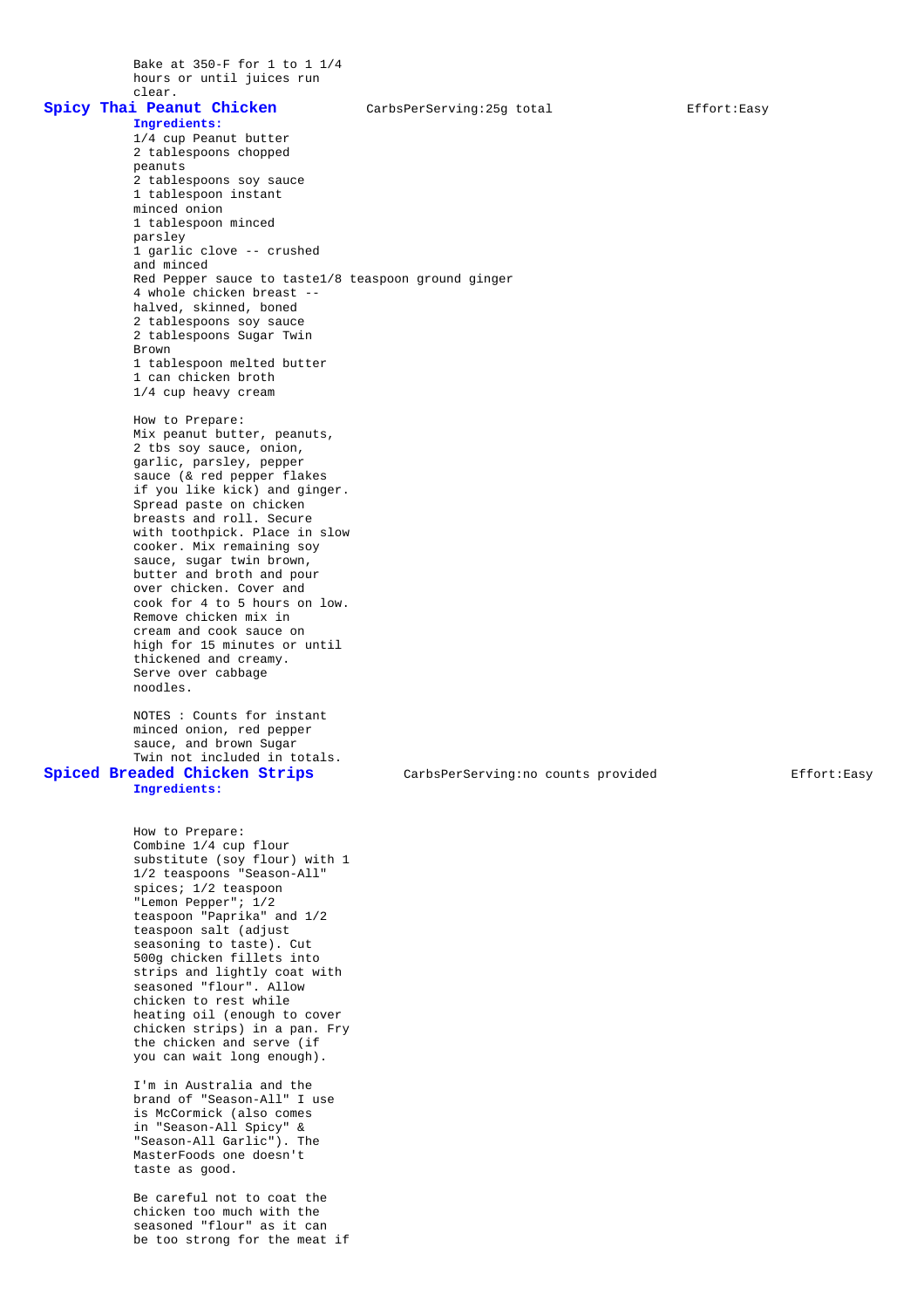I'm not 100% sure of the spice amounts as I usually just throw it together without measuring.

# **Ingredients:**

**Spiced Chicken Strips** CarbsPerServing:no counts provided Effort:Easy

 How to Prepare: Debone chicken, and slice it into pieces no more than two fingers thick. Boil the chicken strips in oil or water, over medium heat, stirring constantly (if pressed for time or patience, fresh precooked or microwaved chicken will work almost as well). Drain the oil--into a can or another pan, not the drains! Melt butter in the pan, enough to cover the bottom thoroughly. Place the chicken strips into the pan, stirring every 2-3 minutes. Add finely chopped onions, parsley, garlic powder, salt and black pepper--or other spices--to taste. Stir every couple of minutes until the chicken is browned; remove from heat and serve. The carbohydrate content will vary depending upon the spices and amounts used. Caution!: Cut several pieces of chicken in half, to be sure it's cooked all the way through--if it's cooked, the meat should be white.

**Sour Cream Chicken** CarbsPerServing:30g total Effort:Easy

 **Ingredients:**  6 chicken breasts 2 cups sour cream 3 cloves fresh garlic -- (3 to 4) 2 tablespoons worcestershire sauce 2 tablespoons lemon juicesalt and pepper -- to taste 1 slice bread (optional) melter butter paprika

 How to Prepare: Blend sour cream, garlic, lemon juice, worcestershire sauce, salt and pepper together and pour over chicken breasts. cover and marinate in fridge overnight. Remove chicken breasts and put in baking pan, sprayed with Pam. If desired, grind up 1 slice bread in food processor and lightly sprinkle on top of chicken. Drizzle with a little melted butter. Shake a little paprika on for color. Bake 350 for 45 min.

# **Sausage, Mushroom and Cream Cheese Chicken Casserole**

Serves:9 CarbsPerServing:18g total Effort:Easy

 **Ingredients:**  4 large chicken breast

halves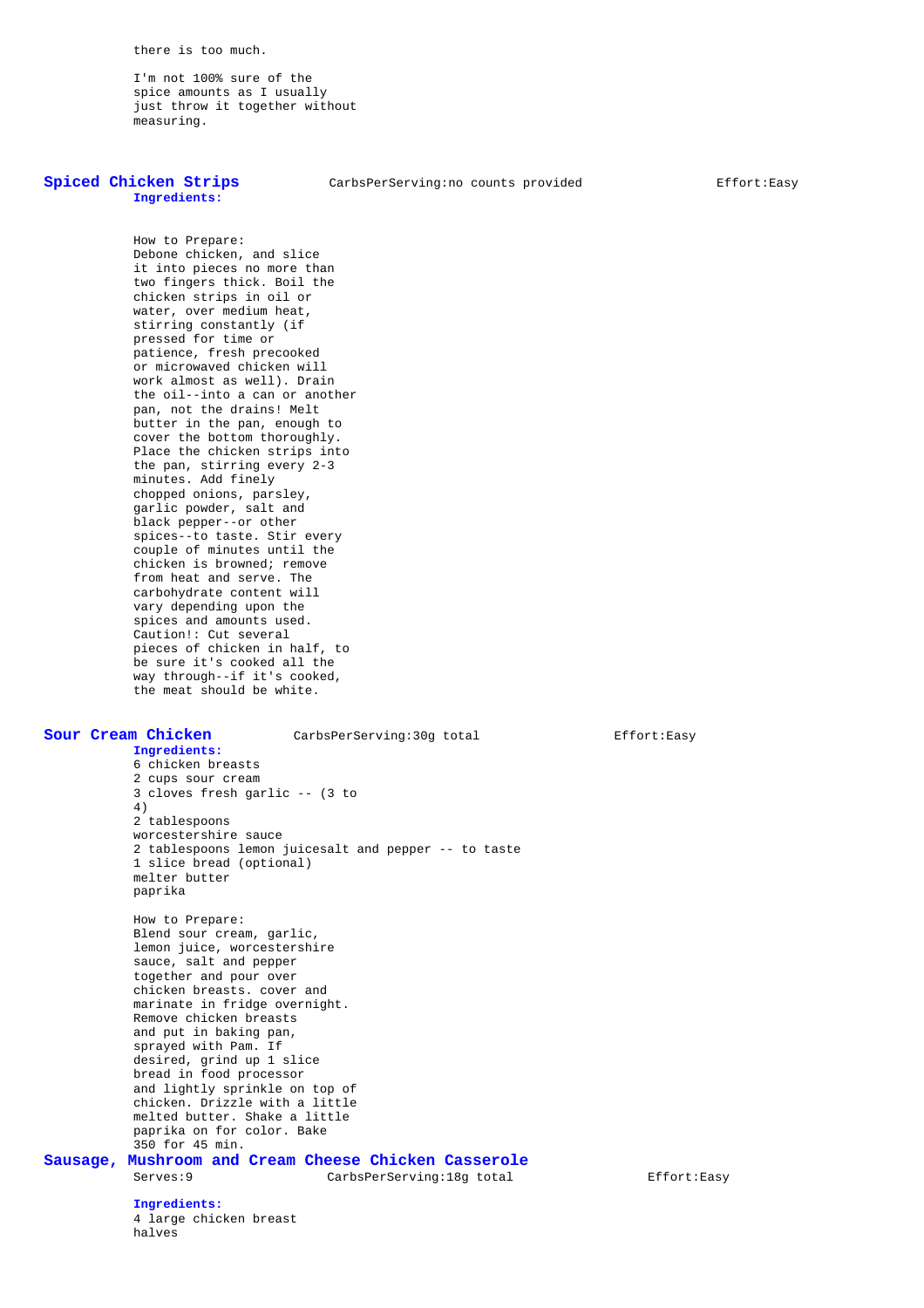-- pounded even but not too thin salt, pepper and garlic powder to season chicken 2 tablespoons olive oil 1/2 pound pork sausage -- roll type breakfast sausage 4 ounces cream cheese - softened1 cup shredded cheddar cheese -- divided 8 ounces button mushroom -- fresh, sliced or quartered 2 tablespoons chopped parsley -- (2 to 3), optional How to Prepare: Season chicken and brown for 3 minutes on each side in hot oil. Set aside and then crubmle and cook the sausage. Drain well and let cool slightly. Preheat oven to 350f. Spray a casserole or baking pan with cooking spray and place mushrooms in the bottom. In a bowl, mix the sausage, cream cheese, 1/2 the shreded cheese and parsley well. Spoon and smooth over the mushrooms and place the chicken on top. Cover and bake for 30 minutes, remove cover, sprinkle over remaining cheese and parsley and bake an additional 15 minutes or until the cheese is melted and browned and the chicken is completely cooked.

### **Saudi Satay** CarbsPerServing:88g total Effort:Easy

## **Ingredients:**

 1 tablespoon curry powder 1 teaspoon coriander seed 1 teaspoon salt 1/2 teaspoon ground ginger 1/4 teaspoon ground red pepper 1 tablespoon grated onion 1 clove garlic -- large, crushed (or 1T powder)3 tablespoons apple juice -- I used pineapple 1/2 cup olive oil 1/4 cup soy sauce 1/4 cup honey -- optional skewers -- if wooden, soak in warm water 4 boneless/skinless chicken breasts How to Prepare: Cut chicken into small pieces. In a medium sized bowl, combine ingredients and mix. Add chicken, stir to coat. Marinate at ROOM temperature for 30 minutes. (then I've marinated in the fridge for up to 4 hours) Place chicken on a broiler pan or grill (I really suggest the grill). Cook for approx. 10

minutes.

NOTES : Carbs are in the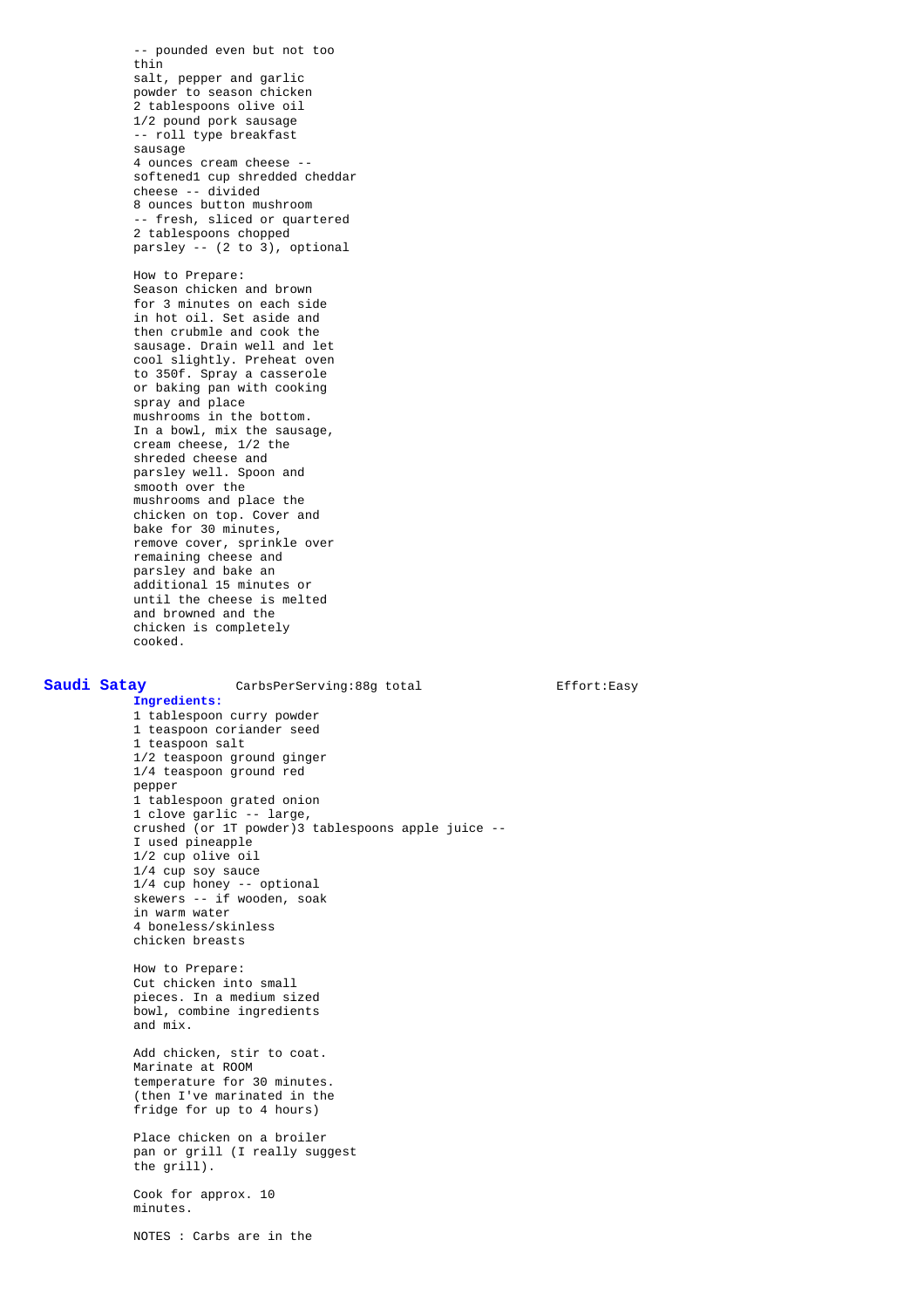marinade, and not all will be consumed. **Quick and Easy Chicken in Lemon & Butter Sauce**  CarbsPerServing: no counts provided Effort: Easy  **Ingredients:**  1 pound chicken -- either boneless breasts or tenderloins 3 tablespoons butter -- (3 to 4) lemon juice -- to taste How to Prepare: Melt butter in skillet. Place thawed chicken pieces in pan, cook at medium heat. Cook time depends on the type of chicken you're using. Add lemon juice to taste, and serve! Note: Worcestershire Sauce or Teriyaki and Soy Sauce can substitute for the Lemon Juice. **Pepper-Lime Chicken**  CarbsPerServing:10g total Effort:Easy  **Ingredients:**  2 pounds meaty chicken pieces 1/2 teaspoon lime peel -- shredded 1/4 cup lime juice 1 tablespoon olive oil2 cloves garlic -- minced 1 teaspoon ground pepper 1 teaspoon thyme -- crushed 1/4 teaspoon salt How to Prepare: Rinse chicken, pat dry. Place chicken pieces, skin side down, on the unheated rack of a broiler pan. Broil 4 to 5 inches from heat about 20 minutes or until lightly browned. Meanwhile, for lime glaze, in a bowl stir together lime peel, lime juice, oil, garlic, salt, black pepper, and thyme. Brush chicken with lime glaze. Turn chicken and brush with more glaze. Broil for 5 to 15 minutes until no longer pink, brushing often with glaze. **Orange Baked Chicken Breasts** CarbsPerServing:1g total Effort:Easy  **Ingredients:**  6 chicken breast -- boneless and skinless 1/2 cup water 1 teaspoon orange extract 1 teaspoon No-Salt1/4 teaspoon black pepper 1/2 teaspoon dry mustard 1/4 cup brown sugar twin How to Prepare: Spray glass baking dish with Pam. Put chicken breasts on bottom. Mix remaining ingredients well and pour over. Bake at 350 degrees for 35-40 minutes. **Onion-Chicken with Lemon juice** CarbsPerServing:no counts provided Effort:Easy  **Ingredients:**  How to Prepare: Use an electric fry skillet or large frypan and add as much olive oil or vegetable oil as you like. Fry split chicken breasts (or any part of the chicken) with NO BREADING and slice 1/4" thick slices of onion over it as it fries. Add lemon juice and Liquid Smoke ( I use about 4-8 tablespoons of lemon juice and LOTS of Liquid Smoke) over chicken and onion mixture. COVER. Fry for apx. 1/2 hr on meduium, then uncover and fry on medium until chicken is browned and onions are nice and done. The lemon juice and Liquid Smoke really give it a zingy taste and the onions are yum. **KFC Twister Variation** CarbsPerServing:no counts provided Effort:Easy  **Ingredients:**  How to Prepare: Boneless/Skinless chicken tenders battered in soy flour and fried in oil until "crunchy" golden brown. (add your favorite seasonings to the soy flour before breading). Wrap chicken, shredded lettuce, and diced tomatoes with low carb ranch dressing in a low carb tortilla and enjoy. **Salsa Chicken**  CarbsPerServing: no counts provided example example effort: Easy **Ingredients:**  4 chicken breasts

How to Prepare:

equal parts salsa and sour cream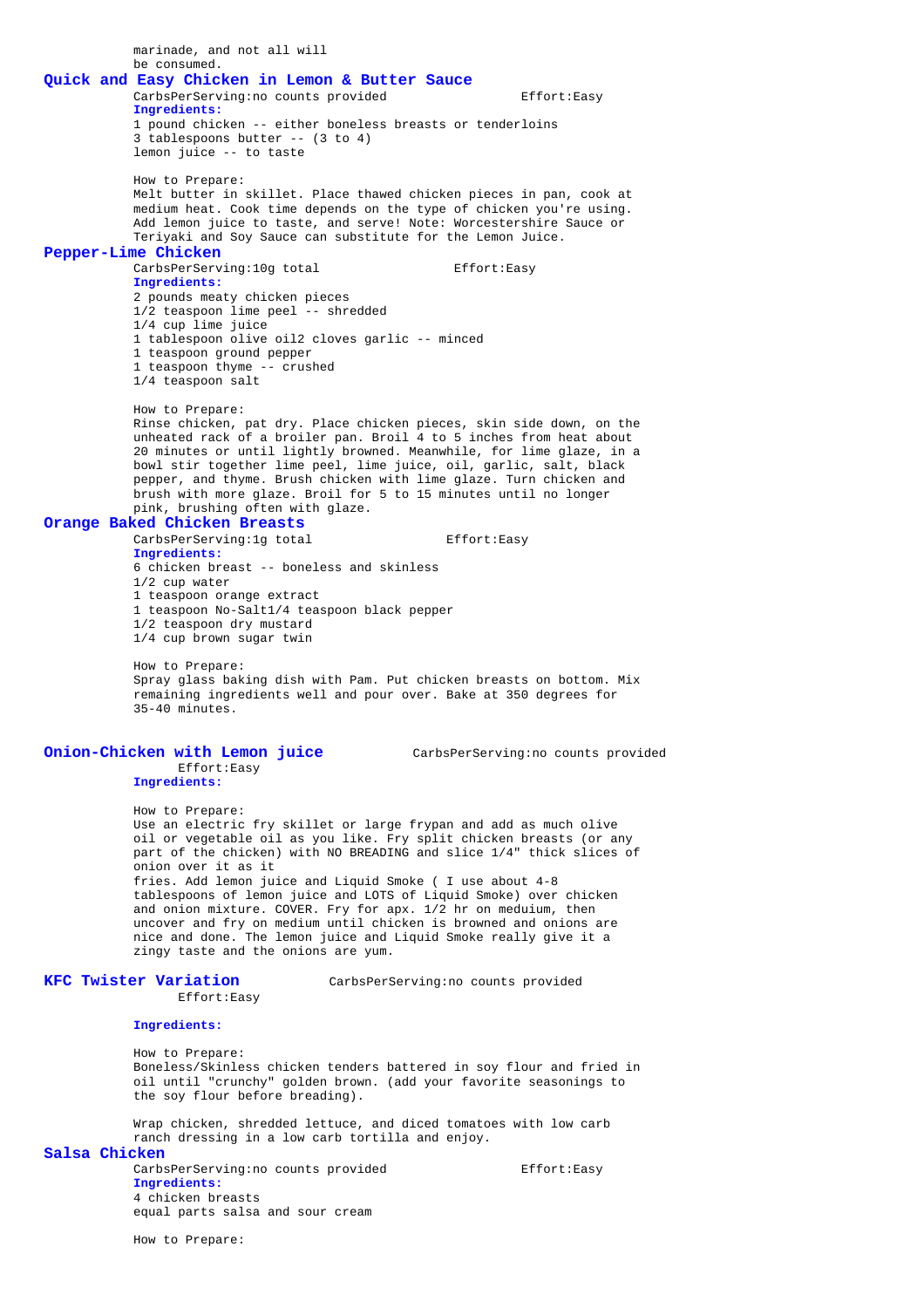You can use any type of salsa -- of course the lower the carbs the better and with this recipe chunkier works better. Because of the sour cream you also may want the salsa to be spicier than usual (we use medium instead of mild). Brown the chicken breasts in pan with a small amount of oil. Then add the sour cream and salsa, stir well. Cover and simmer for about 10-15 min. That's it. **Italian Chicken 2** CarbsPerServing: 27g total Effort:Easy **Ingredients:**  2 pounds chicken breast 1 large tomato -- chopped1 onion -- chopped 1/2 cup italian salad dressing How to Prepare: Cut chicken breast's in half, add salad dressing to pan sautee chicken in salad dressing. Half way through cooking put in tomatoes and onions. Cook till onions are translucent. Put in casserole dish into the oven at 350 degrees. Top with any flavor shredded cheese you like I used monterey jack. Bake covered 15 minutes then remove cover and cook another 10 min. **CHEESY TOMATO GARLIC CHICKEN BREASTS**  CarbsPerServing:no counts provided example Effort:Easy  **Ingredients:**  COLBY CHEESE (OR ANY KIND OF CHEESE YOU WISH) FRESH TOMATOES - SLICED INTO ROUNDS BONELESS CHICKEN BREASTS GARLIC POWDER BUTTER How to Prepare: SPREAD YOUR BUTTER OVER YOUR CHICKEN BREASTS AND SPRINKLE THE GARLIC OVER THE BREASTS. COVER WITH ALUMINIUM FOIL AND COOK IN YOUR OVEN AT 400 DEGREES UNTIL DONE. MAKE SURE THEY ARE JUST DONE AND NOT OVERLY DONE! TAKE OFF THE ALUMINIUM FOIL AND COVER EACH CHICKEN BREAST WITH SLICES OF CHEESE TILL THE BREAST IS COVERED THEN PLACE THE TOMATO SLICES ON TOP OF CHEESE USUALLY TWO SLICES IS ALL THAT WILL FIT. BAKE A LITTLE LONGER UNTIL CHEESE IS MELTED ABOUT TEN MINUTES LONGER. REMOVE AND SERVE. I DO NOT HAVE THE COUNTS ON THIS RECIPE.....JUST MADE IT UP MYSELF, BUT THE ONLY CARBS WOULD BE IN THE TOMATOES WHICH WOULD ONLY BE ABOUT 6-7 CARBS FOR A WHOLE TOMATO SO THE SLICES WOULD ONLY BE A FEW CARBS. I ENJOYED THIS RECIPE ... I HOPE YOU DO TOO **Chicken tikka masala** Serves:4 CarbsPerServing:9 Effort:Easy  **Ingredients:** Marinade:1 cup plain yogurt2 Tablespoons lemon juice2 teaspoons each: ground cumin, ground red pepper, freshly ground black pepper1 teaspoon each: cinnamon, salt1 piece (1/2 inch long) ginger root, minced (I used 1 tsp ground ginger)1 1/2 pounds boneless, skinless chicken breasts, cut into 1 inch cubesSauce:1 tablespoon unsalted butter2 cloves garlic, minced1 jalapeno chili, minced2 teaspoons ground coriander1 teaspoon each: ground cumin, paprika, garam masala, see note1/2 teaspoon salt1 can (8 oz) tomato sauce1 cup whipping cream1/4 cup chopped fresh cilantro How to Prepare: 1. For marinade, combine yogurt, lemon juice, cumin, red pepper, blackpepper, cinnamon, salt and ginger in medium bowl or food-safe plastic bag.Stir in chicken and marinate in refrigerator for 1 hour.2. For sauce, melt butter in large deep skillet over medium heat. Addgarlic and jalapeno and cook 1 minute. Stir in coriander, cumin, paprika,garam masala and salt. Stir in tomato sauce and simmer 15 minutes. Stir incream and simmer until sauce thickens, about 5 minutes. Add choppedcilantro.3. Meanwhile, heat grill to medium high (or heat broiler). Thread chicken onskewers and discard marinade. Grill or broil chicken until cooked through,about 8 minutes.4. Remove chicken from skewers and add to sauce. Simmer about 5 minutes. **Honey Mustard Wannabe Strips** CarbsPerServing:29g total Effort:Easy **Ingredients:**  1 1/2 pounds boneless chicken -- breast, meat only 1/2 cup grated Parmesan cheese 1/2 teaspoon Salt -- table 1/2 teaspoon black pepper

1 tablespoon Oil -- olive, salad or cookingSauce: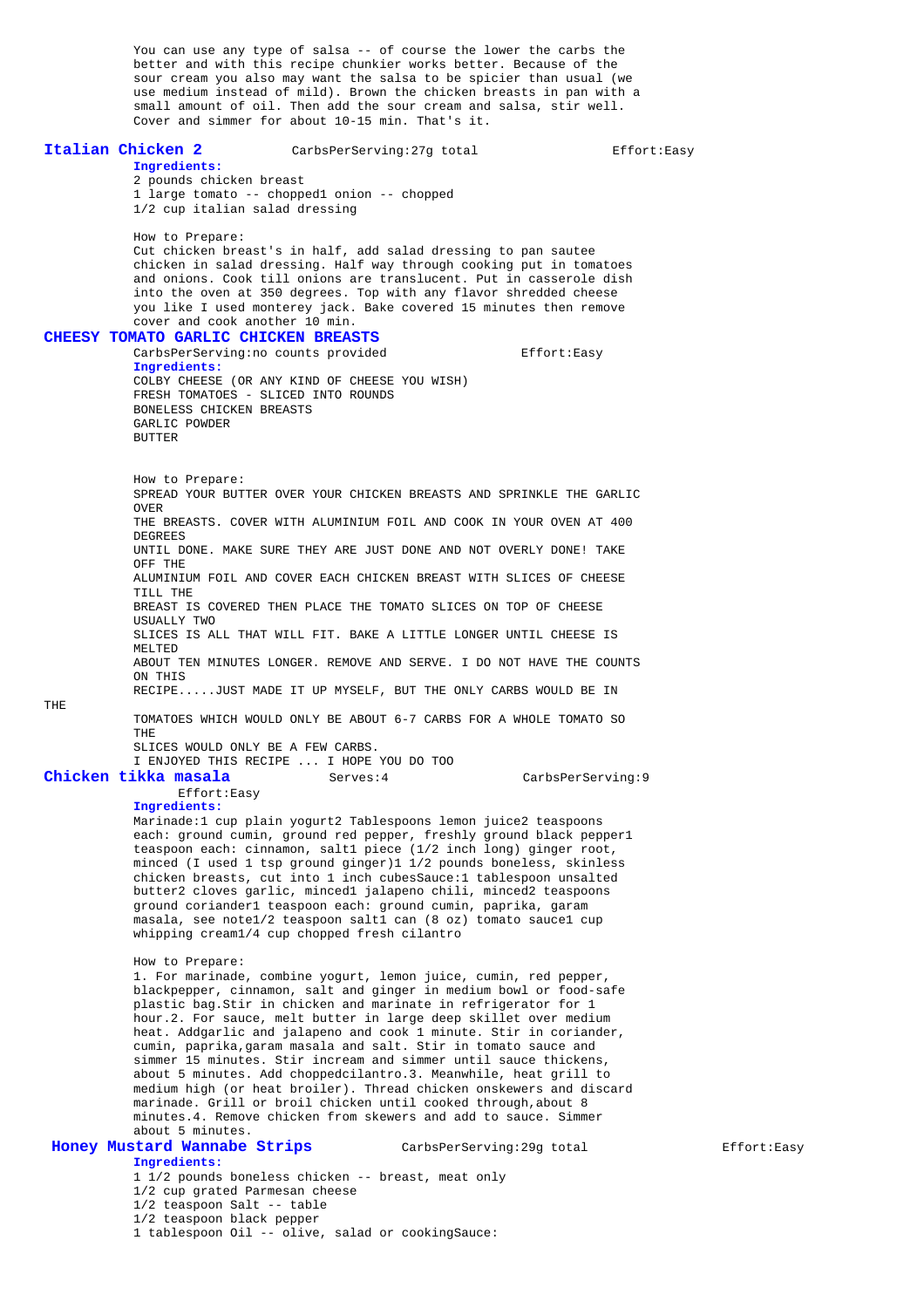1/2 cup Splenda 1 cup yellow mustard -- French's

How to Prepare:

 The beginning step is to turn those chicken breasts into something resembling strips. Not only is this process easy as all hell, it's quite emotionally satisfying as well. Take the breasts, one at a time, rinse them in water, and place them in a heavy duty freezer bag. Then place the bag with the breast in it on a sturdy counter or table and bang away at it with a hammer. That's right, with a hammer. Make nice, even hits, and hammer the breast out until it's about 1/4 inch thick. If some hapless soul wanders into the kitchen to ask what the heck you're doing, give them a maniacal stare and sort of growl, "I'm making chicken!"

 Now that you've hammered the chicken out to 1/4 inch thick, remove it from the bag and cut it into strips, lengthwise. You can make your strips as wide or as thin as you want. The world's your oyster, baby. Once you've cut them into strips, roll them in the parmesan cheese and spices, until you have a fine coating.

 Now, starting with a hot pan, fry the strips on medium high heat in the olive oil, for about eight minutes on each side, or until the chicken is easily pierced with a fork and the juices run clear. Once the strips are done, lay them on a bed of paper towels and read them a story while they drain of grease. That's it kidlets!

 Use the sauce for dipping, and force your family members to bow before your low carbohydrate mastery!

Grilled Brie Chicken **CarbsPerServing:no counts provided** Effort:Easy **Ingredients:** 

> How to Prepare: Grill a frozen boneless, skinless chicken breast on the grill. Grilling it frozen keeps it jucie. When it is almost done, make a slit in the breast and add a slice of brie cheese. Cook long enough for the cheese to melt. Top with mushrooms that you saute in butter. DELISH! My children love this one too. You can also add a slice of cooked bacon around the chicken as the cheese is melting. Also use other types of cheese if you don't like brie.

Ginger Glazed Chicken **CarbsPerServing:3g total** Effort:Easy

 **Ingredients:** 

- 1 tablespoon fresh ginger -- grated 2 cloves garlic -- minced
- 1 tablespoon brown Sugar Twin1/8 teaspoon salt substitute
- 4 boneless skinless chicken breast
- 1/4 cup low sodium chicken broth

 How to Prepare: Preheat oven to 375. Combine first four ingredients in a bowl and mix thoroughly. Rub mixture on both sides of chicken. Place in glass baking dish. Add chicken broth to dish and bake 30-35 minutes until chicken is no longer pink.

NOTES : Counts for brown sugar twin not included.

## Garlic Parmesan Chicken **CarbsPerServing:no counts provided** Effort:Easy

 **Ingredients:**  Chicken Breast (as many or as few as you need) Butter Crushed Garlic (I use the jar kind from Christopher Ranch- 1 carb per tsp.)Shredded parmesan 1 egg Toothpicks

 How to Prepare: Beat egg and set aside. Pound chicken until about 1/4 to 1/8 inch thick. Put one tablespoon of butter and one teaspoon of crushed garlic in the center of the breast. Roll the breast up keeping the butter and garlic in the middle and secure with toothpicks. Dip chicken in egg and then in parmesan to coat outside. Cook at 350 for about 20 minutes or until done.

Garlic Chicken with Creamy Pesto Sauce CarbsPerServing:7g total

 Effort:Easy  **Ingredients:**  2 Boneless skinless chicken breasts -- pounded thin (2 to 3) salt to taste garlic powder to taste3 tablespoons pesto sauce -- (3 to 4) 1/2 cup heavy cream 2 tablespoons Olive Oil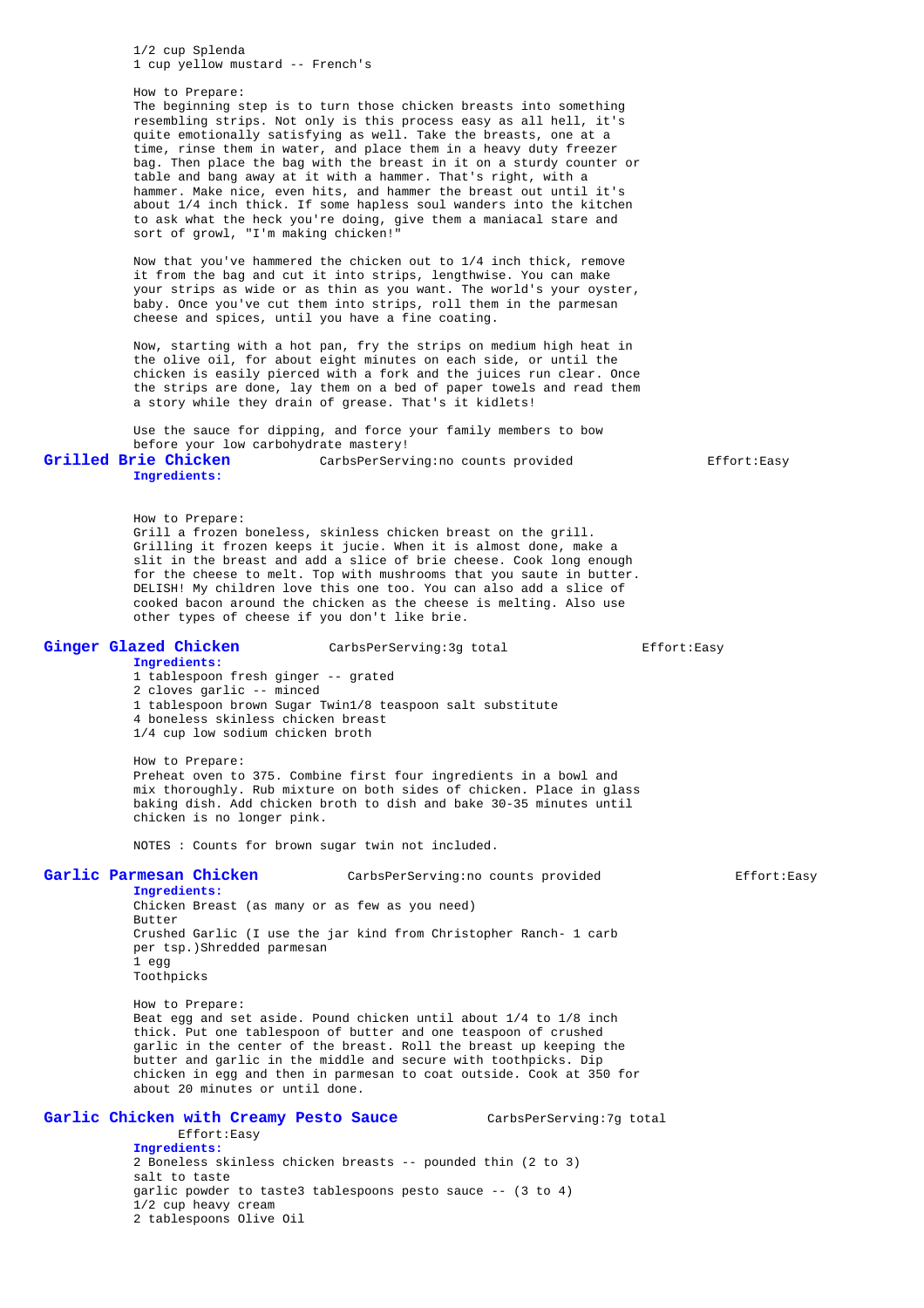How to Prepare: Sprinkle chicken with salt and garlic powder on both sides to your desired taste. Brown chicken in frying pan then put approximately one tablespoon of Pesto on each piece of chicken and spread around to cover. Add Heavy Cream and an additional tablespoon of Pesto to pan and stir with wisk. Heat until sauce starts to thicken. I like to add a little Arrowroot or Not-Starch to help thicken. Serve chicken breasts with sauce on top and over your fresh cooked vegetables. Delicious!

**Fried Chicken Wings - Asian Style** CarbsPerServing:no counts provided

### Effort:Easy  **Ingredients:** Marinade: 1 tablespoon grated onion 1/2 tablespoon ground ginger 1/2 tablespoon ground or minced garlic 1 tablespoon white vinegar 1 teaspoon soy sauce Salt by estimateCoating: 1 tablespoon arrowroot (or any other cornstarch substitute) 1 tablespoon cream cheese How to Prepare: Marinate the chicken wings in the above marinade for 4 - 8 hours (or overnight to really mix in the flavors) in the refrigerator. Drain and combine wings with the cream cheese  $\&$  arrowroot mixture  $-$  just toss it all together and mix well (tip: use your hands). Then deep fry in very hot oil till browned on the outside. Drain on paper towel and enjoy with a tall cool drink. Cooking time varies but this should not be overcooked -- just till the inside is no longer pink. Generally if the outside is evenly browned to a rich golden brown, these are done. For best results keep the skin on. 8 to 12 chicken wings **Creamy Alfredo-ey Chicken w/Broccoli** CarbsPerServing:16g total Effort:Easy Ingredients: 2 tablespoons butter 1 clove garlic -- chopped 2 tablespoons dry vermouth -- or dry white wine 1 pint heavy creamparmesan cheese -- or regaggio, shredded broccoli -- cooked and chopped chicken breast How to Prepare:

 In saucepan melt butter with garlic. Add vermouth or wine and slightly reduce. Add cream and stir often, keeping mixture just under the boiling point. As mixture begins to thicken, add shredded parmesan cheese or regaggio. Keep stirring until mixuture thickens. Add broccoli. Remove from heat and let stand a few minutes--serve over chicken breast.

 For variation, add mushrooms to the sauce when adding the broccoli! The sauce also tastes great with seafood (i.e. small shrimp or scallops). The sauce tastes great, is very low carb and very filling!

### **Cream Cheese Stuffed Cornish Hens**

2 Tablespoons Butter

 CarbsPerServing:5g total Effort:Easy **Ingredients:**  2 Cornish Game Hens Salt, pepper, and nutmeg -- to taste 4 Ounces Cream Cheese2 Heads Garlic

 How to Prepare: Rinse hens, pat dry; reserve giblets for another use. Sprinkle hens with salt, pepper and nutmeg. Mix garlic with cream cheese and butter. Place half of mixture inside each hen, and some under skin as well. Place hens, breast side up oven dish, and cover with aluminum foil. Set oven to 450 degrees. Bake until hens are tender and light brown, about 1 1/4 hours. Remove cover; bake about 10 more minutes, until brown. Serve with cooking juices over hens.

#### **Cream Cheese & Onion Chicken**

 CarbsPerServing:16g total Effort:Easy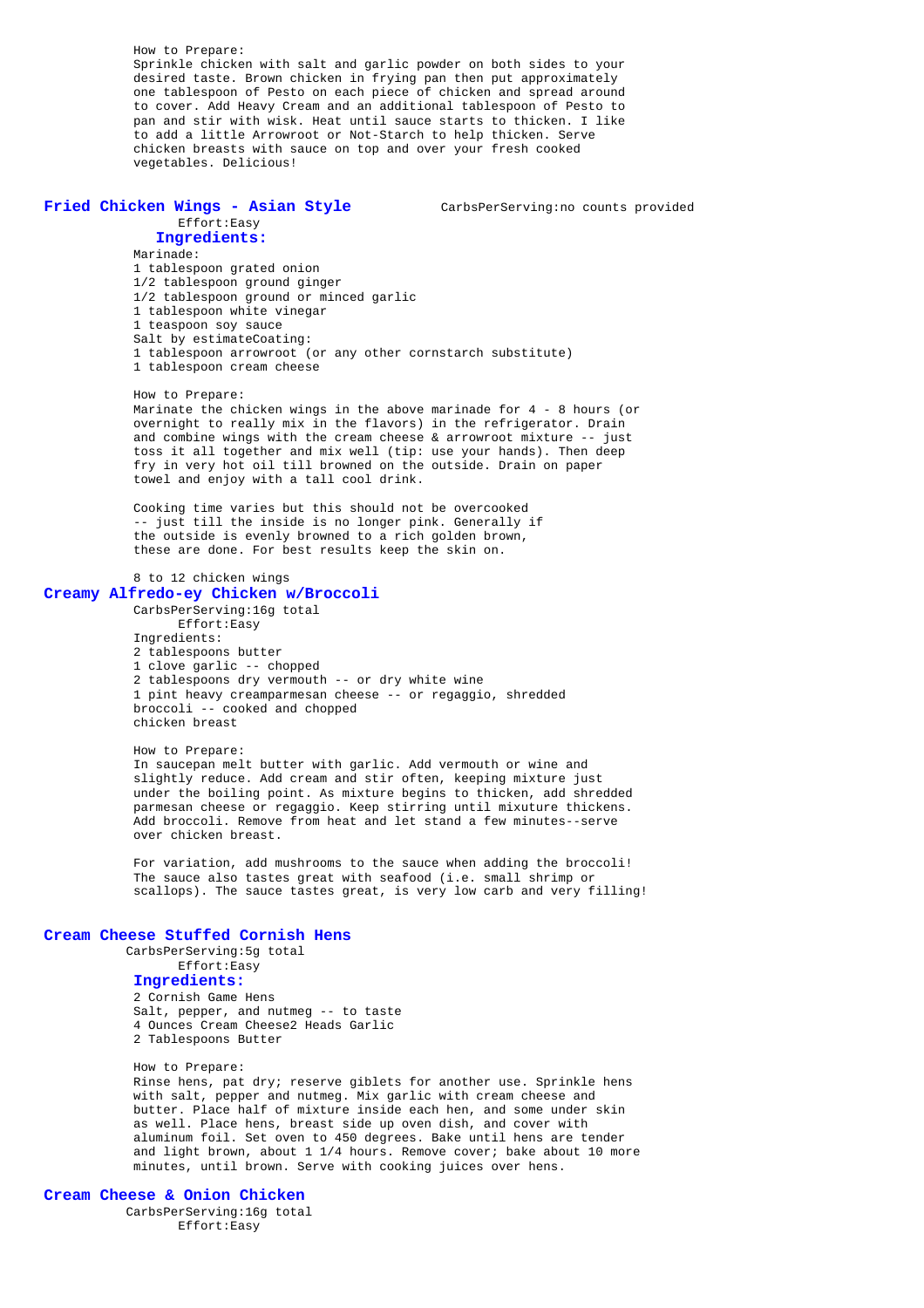**Ingredients:**  8 ounces cream cheese 1 onion chivesbacon chicken - bones in -- bones out, pounded flat - any way you like it

 How to Prepare: Chop onion, mix with chives an cream cheese. Bones in chicken chicken in baking dish, cream cheese mixture on top, cover with bacon slices Boneless chicken - layered - bacon, chicken, cream cheese mixture, chicken, bacon Pounded chicken - roll cream cheese mixture in center, wrap bacon around rolls Bake 350 for about an hour.

#### **Chinese Pepper Chicken**

 CarbsPerServing:37g total Effort:Easy **Ingredients:**  2 tablespoons soy sauce 1 tablespoon cider vinegar 1 tablespoon water 1 splenda packets 2 teaspoons sesame oil -- or vegetable oil 1/2 teaspoon Frank's hot sauce 3 pounds chicken -- (3 to 3 1/2) broiler/fryer cut up2 tablespoons vegetable oil 1 teaspoon ginger root -- finely chopped 2 cloves garlic -- finely chopped 3 tablespoons green onion -- sliced 1 1/2 cups mushrooms 3 bell peppers -- cut into 1-inch pieces

#### How to Prepare:

 Mix soy sauce, vinegar, water, sesame oil and pepper sauce in shallow glass or plastic dish or heavy resealable bag. Add chicken; turn to coat with marinade. Cover dish or seal bag and refrigerate, turning chicken occasionally, at least 1 hour but no longer than 24 hours. Remove chicken from marinade; reserve marinade. Heat vegetable oil in 12-inch nonstick skillet or Dutch oven over medium heat. Cook chicken in oil about 15 minutes, turning occasionally, until brown on all sides. Cover and cook over low heat about 20 minutes or until juice is no longer pink when centers thickest pieces are cut. Remove chicken from skillet, keep warm. Drain all but 1 tsp drippings from skillet. Heat drippings and marinade in skillet over medium-high heat. Stir in gingerroot, garlic and onions. Cook and stir about 30 seconds or until garlic is light golden brown. Stir in mushrooms and bell peppers. Cook about 5 minutes, stirring occasionally, until bell peppers are crisp tender. Serve with chicken.

#### **Chinese Chicken**

 CarbsPerServing:7g total Effort:Easy

## **Ingredients:**

 1/2 small red bell pepper -- chopped 2 tbs white vinegar red pepper flakes -- to taste 1 package artificial sweetener2 chicken breast -- boneless, skinless Shredded lettuce Mung bean sprouts

 How to Prepare: Puree red pepper with vinegar in blender. Pour into saucepan. Add red pepper. Bring to a boil. Reduce heat and simmer three minutes. Remove from heat and let cool. Once cool, add sweetner. Cut chicken breasts into strip and stir fry until brown. Cover with sauce. Serve on bed of shredded lettuce and mung bean sprouts.

#### **Chicken with Cheesy Mushrooms**

 Serves:10 CarbsPerServing:27g total Effort:Easy  **Ingredients:**  4 boneless skinless chicken breasts 1 pound fresh mushroom -- sliced 2 tablespoons butter 1/2 cup sour cream1/4 teaspoon salt ground pepper 1/2 cup grated parmesan cheese Parsley Flakes

How to Prepare: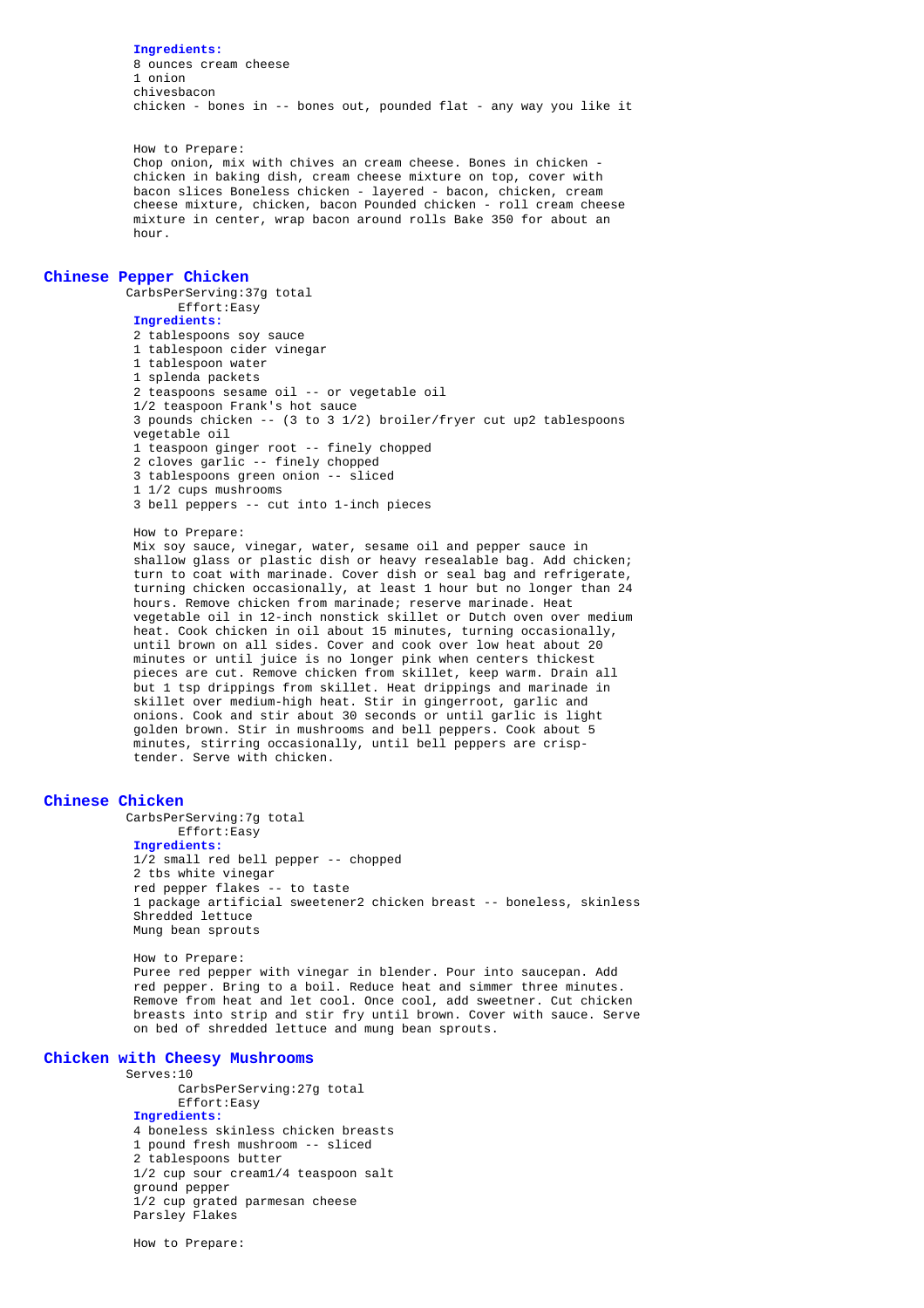Place thawed chicken breasts in a 9X13 baking pan that has been sprayed with non-stick cooking spray. Bake in 425 oven for 30-45 min. until done. During the last 10 minutes of baking saute mushrooms in butter in a heavy skillet for 4 min. Stir in sour cream, salt and pepper. Heat until bubbly. Spread mushroom mixture on top of chicken breasts. Sprinkle top with cheese and parsley and bake for an additional 10 min.

### **Chicken Strogonoff**

 CarbsPerServing:27g total Effort:Easy  **Ingredients:**  1 1/2 pounds chicken -- or beef cut into stir fry strips 4 tablespoons butter -- divided 1/2 onion -- sliced thin 1 clove garlic -- finely chopped 1/2 cup water1 chicken bouillon cubes -- or 2 1 pint sour cream -- 1 medium container (pint?) dash mustard pepper dill seed -- optional

> How to Prepare: In skillet melt 2 tablespoons butter and add onion and garlic (and sliced fresh mushrooms or canned if you like). Brown on low heat (not to burn garlic) and cook until onion is carmelized. Remove from pan and set aside. In same skillet add 2 tablespoons butter and meat strips. Add pepper and dill seed. Cook until well browned and butter has cooked away. Then add 1-2 boullion cubes (beef or chicken) and 1/2 cup water. Continue cooking until all moisture has gone and beef/chicken is coated nicely. Turn heat to low and add sour cream, 1 small squirt regular mustard. Add onions and garlic (and mushrooms if used) Stir well and heat through without boiling.

**Chicken Satay** CarbsPerServing: 21g total Effort: Easy **Ingredients:**  ---marinade--- 2 tablespoons tamari soy sauce 1 teaspoon garlic -- minced 1 tablespoon sherry 2 teaspoons splenda -- granular 1/4 cup water 1 1/2 pounds chicken breast -- sliced 1/2" thick---sauce--- 4 tablespoons peanut butter -- fresh 3 tablespoons hot water 1 tablespoon tamari soy sauce 1 tablespoon sesame oil 1 teaspoon garlic -- minced 1 teaspoon ginger -- minced 1 teaspoon lime juice How to Prepare: Place thawed chicken in marinade and refrigerate for 2 hours or overnight. Skewer onto bamboo skewers and place on grill (indoor or outdoor). Baste with peanut sauce towards end of cooking time--be sure sauce doesn't burn. Microwave and remaining sauce to warm for dipping. **Chicken Pepperoni**  CarbsPerServing:106g total Effort:Easy **Ingredients:**  1/4 cup extra virgin olive oil 20 boneless chicken tenders 1 cup red pepper -- sliced thin 1 cup green pepper -- sliced thin 1 cup mushrooms -- sliced 8 artichoke hearts -- chopped 16 pepperoni slices  $-$  (1/4 pound) 2 cups chicken stock1 cup No sugar marinara 1/4 cup locatelli cheese 1/4 cup dry white wine (optional)

 1 teaspoon garlic powder 1 teaspoon onion powder 1/2 teaspoon black pepper 1 tablespoon butter

 How to Prepare: 1. Heat olive oil in saute pan and add chicken & peppers. Saute for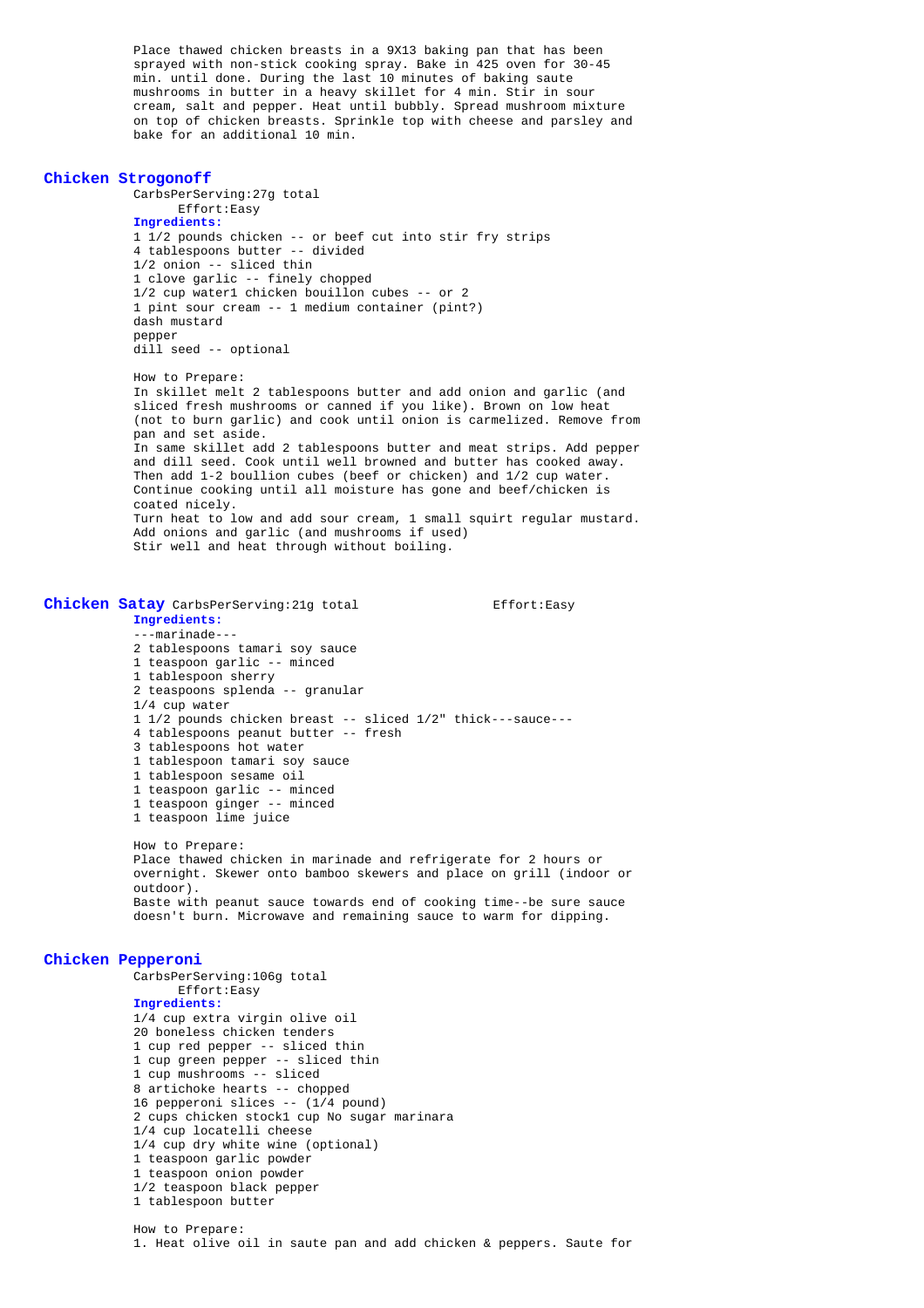2-3 minutes and turn chicken over for 2-3 more minutes.

 2. Add mushrooms, artichoke hearts and pepperoni and continue to saute for 5 more minutes.

 3. Add chicken stock, marinara, cheese, wine, powders and black pepper. Simmer for 5 additional minutes.

 4. Before serving, add tablespoon of butter rolled in flour (to coat), stir. Serve in a bowl.

### **Chicken Parmesan Goodness**CarbsPerServing:no counts provided Effort:Easy

 **Ingredients:** 

 2 Chicken Breasts 1 can diced tomatoes (my kind has Italian seasonings in it) 2 tablespoons minced garlicOlive Oil Mozzarella Cheese Parmesan Cheese Italian Spices

 How to Prepare: Put a few tablespoons of olive oil in a frying pan and fry up the garlic in it. Smell it, it's yummy. Pound the chicken breasts (very cathartic) until they are thinner, but not itty bitty. Put the chicken in the pan, browning it well on both sides, making sure the garlic gets on both sides of the breasts. When they are brown, dump the can of tomatoes in the pan and keep cooking until the breasts are done in the middle (5 or 10 more minutes?) - and plop more Italian spices on top, especially if the tomatoes didn't have any. Then put a handful of shredded mozzarella cheese on each breast and cover the pan for a few minutes to steam the cheese into gooey submission. Take the chicken out and put on the dish, then pour the tomato mixture over the chicken. Then put tons of Parmesan cheese on top of it. It's so simple and good it'll make your momma cry.

#### **Chicken 'Nachos'**

 CarbsPerServing:no counts provided Effort:Easy **Ingredients:**  Grilled/Baked Chicken Strips (not breaded) Shredded Cheese SalsaSour Cream Black Olives

 How to Prepare: Place cooked chicken strips on a plate. Add shredded cheese and black olives. Heat in microwave until cheese melts. Add about a Tablespoon of Salsa and 1 or 2 Tablespoons of Sour Cream (I use 2).

#### **Chicken Mushroom Dijon**

 CarbsPerServing:12g total Effort:Easy **Ingredients:**  4 chicken breast halves -- skinned & boned 1 teaspoon Lemon Pepper 1/4 teaspoon onion powder 1 cup Heavy cream1 tablespoon Dijon mustard

- 
- 1 cup mushrooms
- 2 tablespoons Butter

 How to Prepare: Sprinkle both sides of chicken with lemon-pepper seasoning and onion power. In a skillet cook chicken in margarine or butter over medium heat for 8 to 10 minutes, or till tender and no longer pink, turning once.

 In a small mixing bowl mix together sour cream, cream and mustard. Pour mushrooms over chicken, pour mustard mixture over chicken and mushrooms.

Stir until sauce thickens and mushrooms and chicken are well coated.

#### **Chicken Medallions**

 CarbsPerServing:2g total Effort:Easy  **Ingredients:**  1 boneless skinless chicken breast 1 stalk rosemary -- strip leaves off, discard stick (1 to 2) 8 basil leaves -- (8 to 10) --(dried herbs can be used but fresh is better) saltpepper butter or olive oil for frying optional: garlic and/or onion powder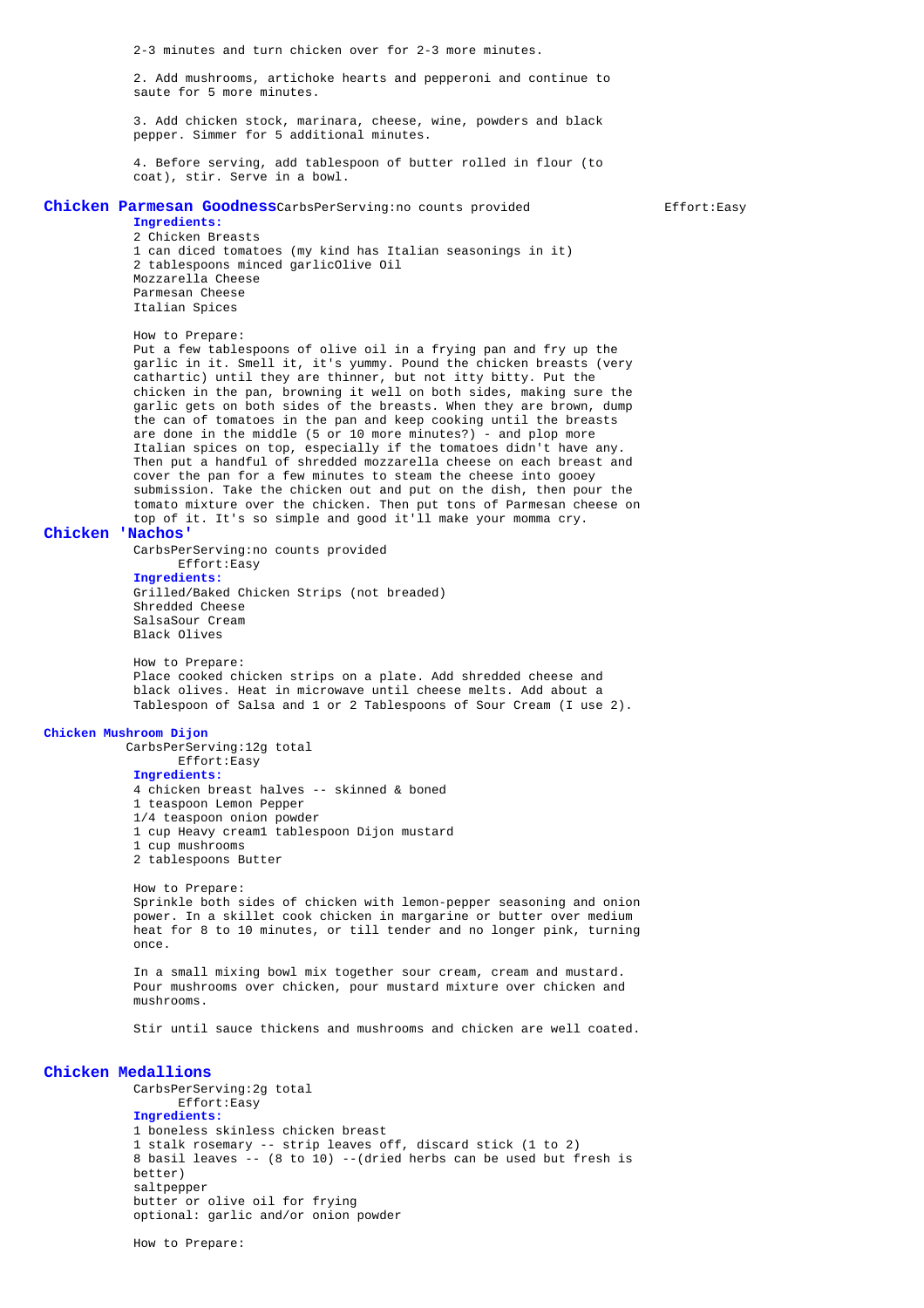1. Chop rosemary and basil together very fine. push to one side of cutting board.

 2. Place chicken breast on cutting board. Hold down with palm of hand and slice into medallions carefully w/sharp knife (knife should be held horizontally and pass under the hand holding it down).

3. Salt and pepper medallions (also garlic/onion powder if desired).

 4. Dredge medallions in chopped herbs. Shake off excess, but be sure some sticks.

 5. Fry in butter or olive oil over medium heat, 3-4 minutes per side (don't overcook, but be sure it is cooked through).

6. Serve w/side vegetable and salad.

### **Chicken Kiev**

 CarbsPerServing:6g total Effort:Easy  **Ingredients:** 4 large chicken breast -- boneless 1/4 cup atkins bake mix -- optional 1 egg -- beaten Garlic Butter: 1/4 cup butter -- softened 1 tablespoon parsley 1/8 teaspoon garlic powder -- (or 1 clove garlic minced, but this raises carb count a little)"Bread" crumbs:

- 1 1/2 ounces plain pork rinds 2 tablespoons parmesan cheese
- 1 teaspoon oregano
- 1 teaspoon parsley
- 1 pinch garlic powder

 How to Prepare: 1. Mix garlic butter ingredients (butter, parsley, and garlic powder) in a small bowl. Chill in freezer for 15 minutes. 2. Crush pork rinds finely (the finer they are, the more they resemble bread crumbs). Combine crushed pork rinds with other "bread" crumbs ingredients (parmesan cheese, oregano, parsley, and garlic powder). 3. Flatten chicken breasts, either by rolling between sheets of wax paper or pounding with a tenderizer mallet. 4. Remove garlic butter from freezer. Place a piece of garlic butter (shaped into a small "stick") in center of each flattened chicken breast (divide garlic butter evenly between chicken breasts). 5. Roll up chicken breasts with garlic butter in the center. 6. Dredge rolled up chicken breasts in Atkins bake mix. Dip in or brush with egg and roll in "bread" crumbs. 7. Use toothpicks to hold rolled chicken breasts together. Either fry the chicken until cooked or place seam-side down on a buttered baking sheet (with sides) and bake uncovered at 425 for 40 minutes.

### **Chicken in Basil Cream**

 Serves:10 CarbsPerServing:16g total Effort:Easy  **Ingredients:** 1/4 cup butter -- melted 1/4 cup parmesan cheese -- could use pork rinds (recipe called for dry bread crumbs) 4 boneless breasts (about one pound) 3 tablespoons butter 1/2 cup chicken broth 1 cup whipping cream 4 ounces pimientos -- chopped 1/2 cup grated parmesan cheese 1/4 cup fresh basil -- minced 1/8 teaspoon pepper

 How to Prepare: Dip breasts in melted butter then in parmesan or crushed pork rinds, cook in skillet on both sides till juices run clear, about ten minutes. Set aside and keep warm. Add broth to skillet, bring to boil, scraping bottom of pan to loosen browned bits. Stir in cream and pimientos; boil and stir one minute.

 Reduce heat. Add Parmesan cheese, basil and pepper. Stir till heated through, pour over chicken.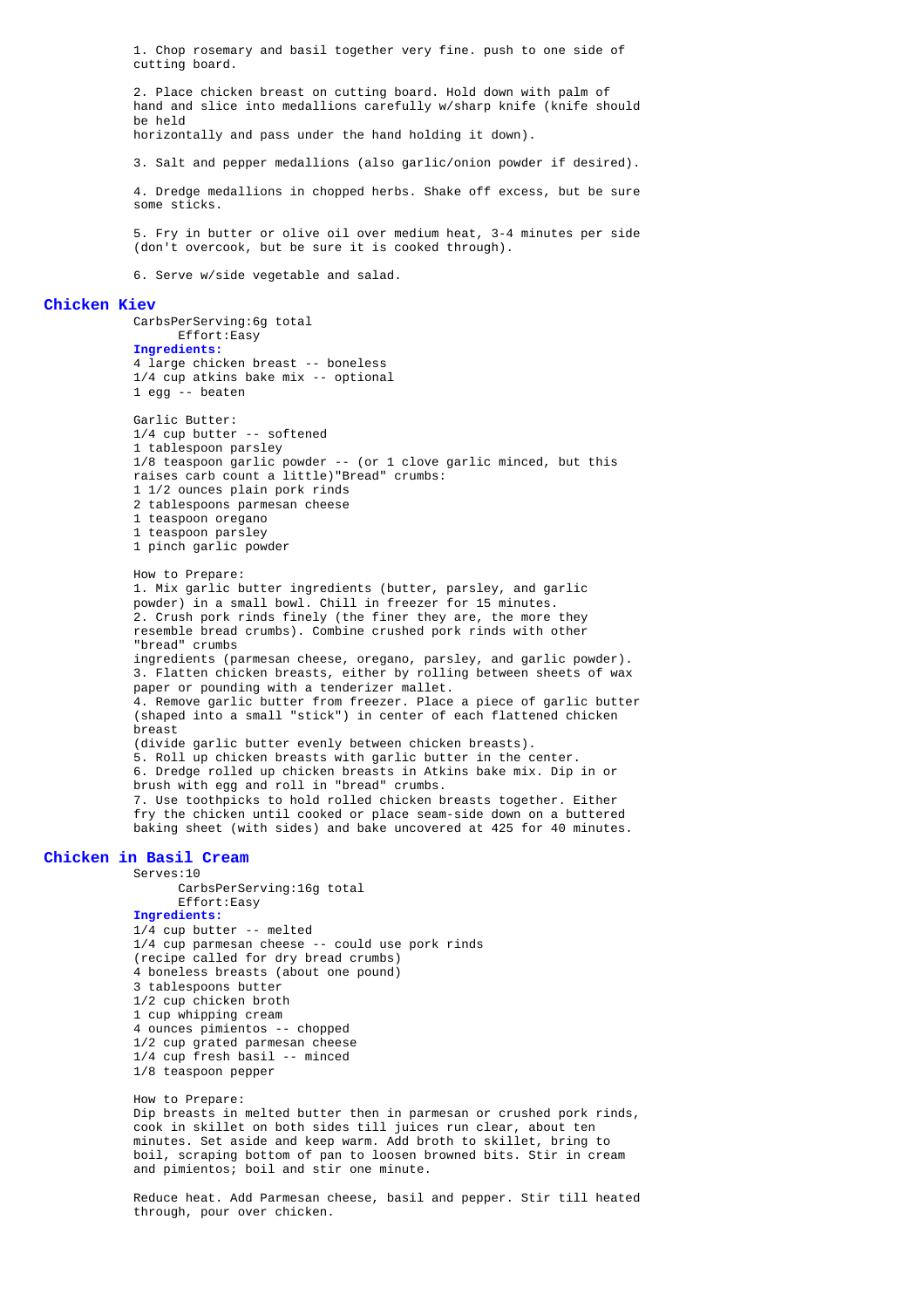### **Chicken Florentine Capitan**

Serves:4

 CarbsPerServing:no counts provided Effort:Easy **Ingredients:**  1 pkg. boneless chicken breast(cut into bite size pieces) 1 cut sliced mushrooms 1 onion (I like vidalia onions) 1 pkg. frozen chopped spinach (thawed and water squeezed out) 8 ounces shredded mozzarella cheese (I use Italian 6 cheese mix) grated parmesean or romano garlic powder salt & pepper, to taste Italian seasoning (optional)

 How to Prepare: Sautee and season with garlic powder, salt & pepper, chicken & chopped onion in olive oil, until cooked, but not browned. When almost done add mushrooms. Continue sauteeing until mushrooms are tender. Put in 9" x 9" casserole. Cover with spinach, then cover that with mozzarella, sprinkle with grated parmesan. Broil until top is golden brown.

#### **Chicken Devan**

 CarbsPerServing:no counts provided Effort:Easy  **Ingredients:** 

 How to Prepare: Get a deep casserole dish for cooking in the oven. Cut up some skinless and boneless chicken into chicken tender slices. Place them in the bottom of the dish. Next cut up a broccoli head into smaller broccoli heads. Place a layer of broccoli on top of the chicken. Next take one can of cream of mushroom soup and spread it evenly over the broccoli. Then spread a layer of mozarella cheese on top of the musroon soup. Repeat again with another layer of broccoli heads, cream of mushroom soup then cheese. Bake in the oven for 30 minutes at 350 degrees F. You will know that the chicken is done when the cheese on top is brown.

#### **Chicken Cream Cheese Bacon Loaf**

 Serves:10 CarbsPerServing:14g total Effort:Easy

#### **Ingredients:**

 1 pound Bacon 8 ounces Cream CheeseChicken tenderloins -- Boneless (amounts will vary) 1 tablespoon Garlic Powder -- (yes Tablespoon trust me)

How to Prepare:

 Soften cream cheese in microwave for 45 seconds, mix in garlic powder well. Line loaf pan with bacon stirps, sideways, so ends hang over pan. Pound out chicken tenderloins slightly, place layer of chicken in pan on bacon, spread with entire cream cheese mixture,add another layer of pounded chicken. Fold bacon up around chicken and cream cheese, shaping a loaf. Use remaining bacon on top, and tuck in sides. Bake at 350 for about an hour, done when bacon is crisp. This tastes incredible.

#### **Chicken Cordon Bleu**

 CarbsPerServing:15g total Effort:Easy  **Ingredients:**  4 boneless skinless chicken breast 4 ham slices4 slices Swiss cheese Paprika

 How to Prepare: Place chicken breasts between two sheets of waxed paper or plastic wrap. Using meat mallet, pound chicken breasts until very thin (about 1/4" thickness) Place slice of ham, then cheese on each piece. Roll up and secure with toothpicks, or tie with string. Sprinkle with paprika.

 Place in glass baking pan and place in a preheated 350\* oven for 40-45 min.

#### **Chicken Broccoli Casserole**

 CarbsPerServing:21g total Effort:Easy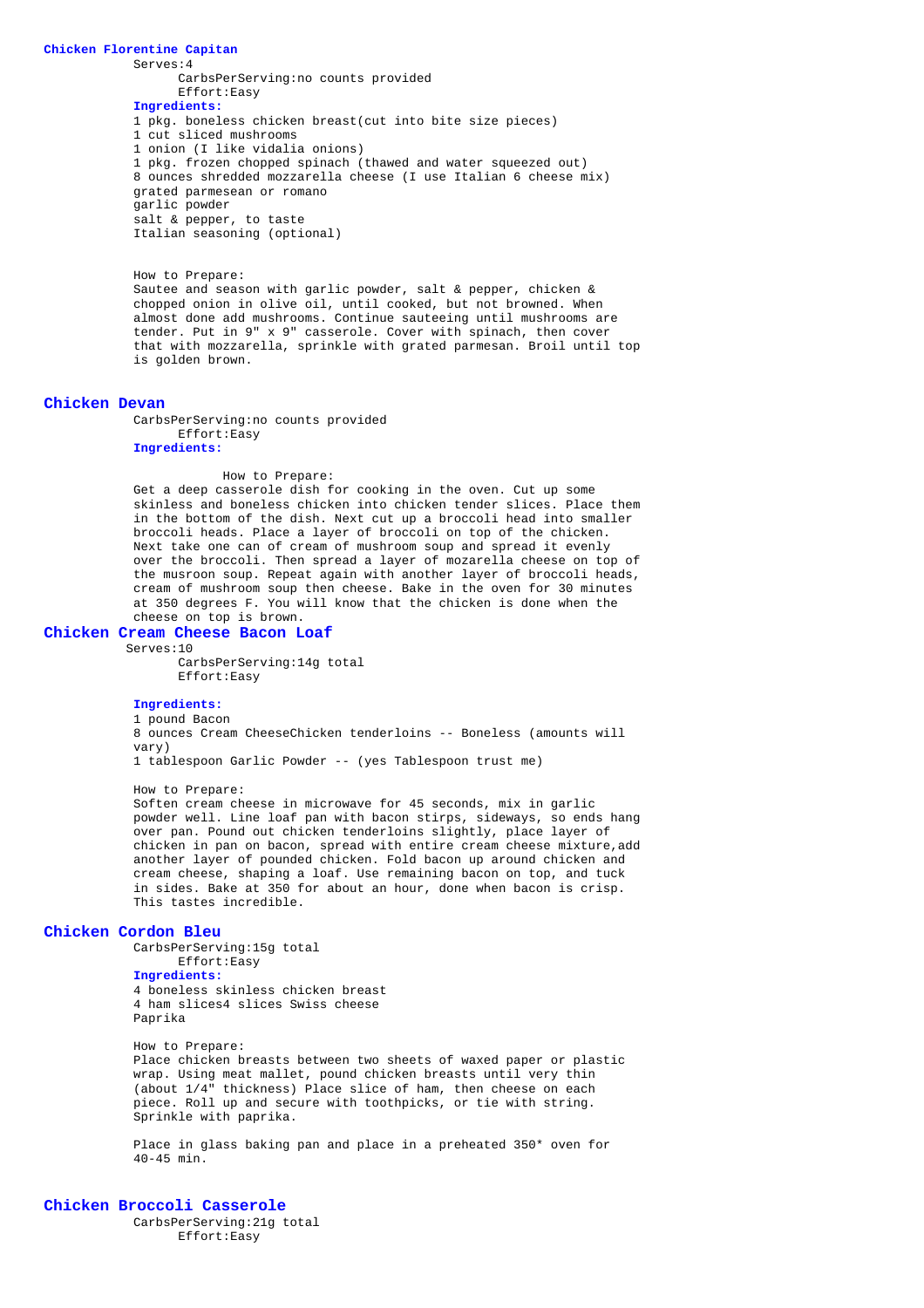#### **Ingredients:**

- 1 pound chiken Boiled and deboned. -- (1 to 5)
- 8 broccoli flowerets
- 1 cup mayonnaise
- 1/2 cup sour cream
- 1/2 cup chicken stock12 ounces cheddar cheese
- 3 tablespoons frenchfried onions
- 3 tablespoons bacon bits
- 1 1/2 teaspoons curry powder

How to Prepare:

 Boil and debone chicken. Boil broccoli and drain. Mix mayo,sour cream,chicken stock and curry powder. Arrange shredded chicken on bottom of casserole dish, then broccoli. Pour mayo mixture over the chicken and the broccoli. Layer cheddar cheese and then onions and bacon. Bake in a 350 degree oven for 25 minutes. Allow to cool for five minutes and then serve.

#### **Chicken Breasts w/Dijon Mushroom Sauce**

 Serves:4 CarbsPerServing:2.5g Effort:Easy  **Ingredients:**  4 boneless chicken breasts salt and pepper to taste 3 tablespoons butter 1 tablespoon minced garlic4 ounces mushroom pieces -- do not drain 2 tablespoons dijon mustard 1/4 cup water

 How to Prepare: Season meat. Mix dijon mustard with water. Melt butter in skillet and add garlic. Saute for 30 seconds. Add chicken breast(or other meat)and let cook for 5-6 minutes. Turn, add remaining ingredients to pan and cover. Simmer over low heat for 10 minutes or until meat is cooked through. Remove meat and raise heat. Let sauce reduce slightly -pour over meat to serve.

 (can use fish, shrimp, or beef in place of chicken -adjust cooking times)

## **Lombardi Chicken**

 Serves:4 CarbsPerServing:6 Effort:Easy **Ingredients:**  1 lb. (4-6)skinless, boneless breast 3 to 4 Tablespoons All purpose flour 3 Tablespoons Butter 1 cup sliced fresh Mushrooms 1/2 cup dry Marsala Wine (cooking kind, usually with vinegars)1/3 cup chicken broth 1/3 cup shredded mozzarella 1/2 cup grated Parmesan 1/4 cup thinly sliced green onions

 How to Prepare: Place each piece of chicken breast between two pieces of clear plastic wrap; pound with flat side of meat mallet until 1/8 inch thick. Remove plastic wrap. Coat chicken lightly with flour.

 In a 12 inch skillet, melt 1 tablespoon of the butter over medium heat; add half of the chicken pieces. Cook for 2 min. on each side.

 Transfer to a 2 quart rectangular baking dish. Repeat with another 1 tablespoon of the butter and remaining chicken pieces; transfer to the dish.

 Melt remaining butter in the skillet. Add mushrooms.Cook and stir until tender; add wine, broth, and dash of salt and pepper. Bring to boiling; boil gently until mixture is reduced to 1/2 cup including mushrooms (about 5 min.) Pour over the chicken.

 Combine mozzarella and Parmesan cheeses and green onion; sprinkle over the chicken. Bake, uncovered, in 375 oven for 20 min.

### **Chicken Breasts Stuffed w/Blue Cheese Filling**

 CarbsPerServing:6g total Effort:Easy  **Ingredients:**  Filling: 3 ounces cream cheese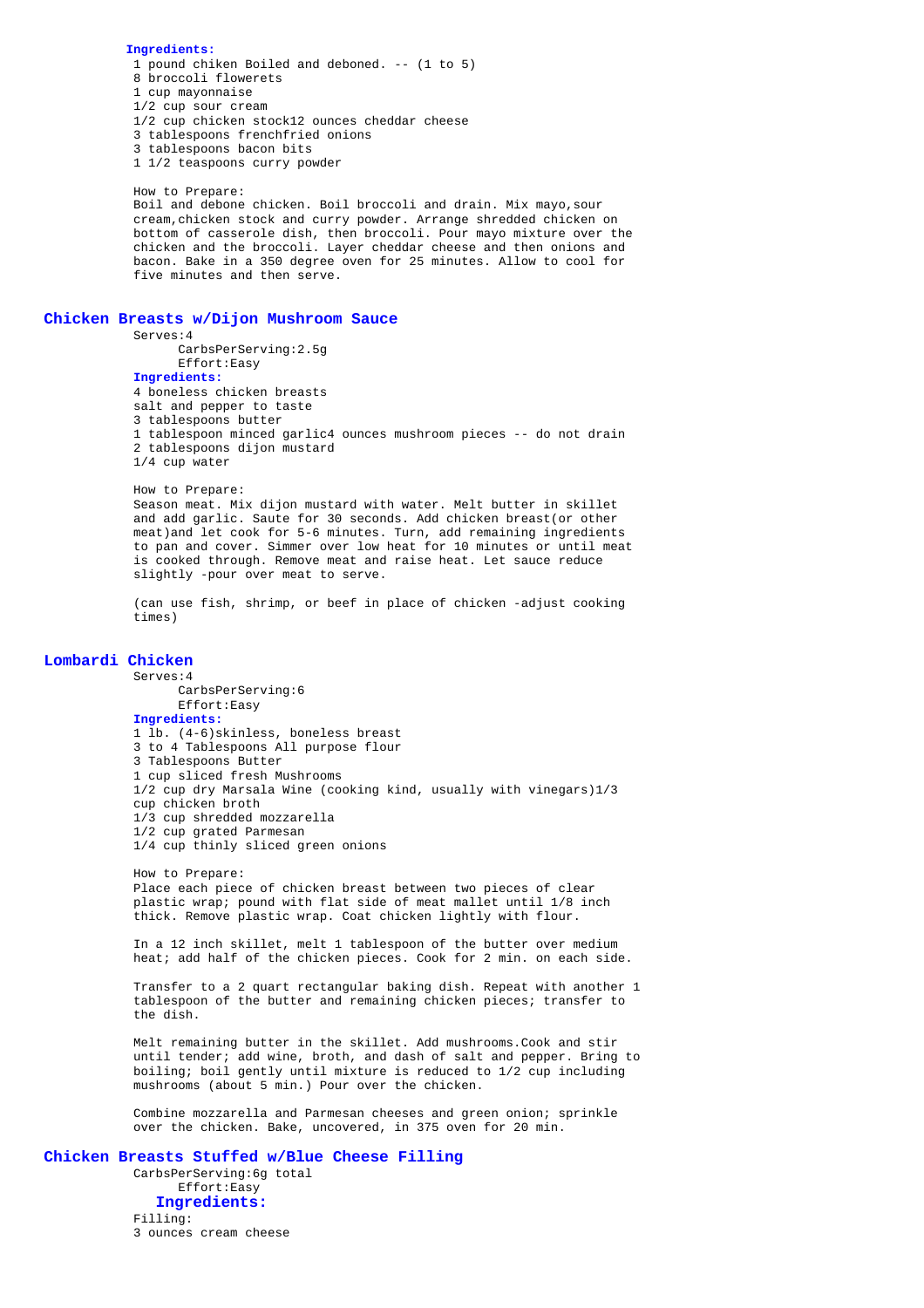1 ounce butter 1 teaspoon dried basilFor the chicken: 4 boneless skinless chicken breast halves 1 tablespoon mrs dash 1/2 teaspoon garlic powder -- salt, pepper, 1/2 teaspoon salt 1/2 teaspoon pepper 1/2 teaspoon italian seasoning 4 tablespoons olive oil How to Prepare:

1 ounce crumbled blue cheese

 For filling: Beat ingredients until smooth and place on a piece of plastic wrap. Form into a log about the thickenss of a quarter and wrap tightly in plastic. Freeze at least 30 minutes.

 In each breast, using a very sharp knife, cut a "pocket" into the flesh almost all the way through the chicken. Rub each breast with the spice mixture and then rub with 1T oil(prevents drying). Preheat the foreman grill. Cook each breast for 4 minutes or until just almost cooked. Remove and let cool a few minutes to be able to handle it. Remove the cheese log from the freezer, remove plastic and cut into 8 equal sized disks. Insert 2 disks into each chicken breast pocket and return to the grill for 3-4 minutes or until chicken is cooked through. Serve immediately (I like this on a bed of fresh spinach.

#### **Chicken Paprika**

 CarbsPerServing:no counts provided Effort:Easy  **Ingredients:**  4 boneless chicken breasts 1 can cream of mushroom soup 8 ounces sour creampaprika red pepper flakes olive oil

 How to Prepare: Fry up chicken in olive oil til almost cooked. Add sour cream and soup. Do not add milk to soup. If the sauce seems a bit thick, add a little water. Add paprika and red pepper flakes to taste. Cook until chicken is no longer pink in middle.

### **Chicken - Bacon Stir Fry**

 CarbsPerServing:6g total Effort:Easy  **Ingredients:** 1 large chicken breast 1/2 pound bacon 1/3 cup onion1/4 cup mushroom -- canned or fresh, chopped Soy sauce

 How to Prepare: Cut bacon and chicken into bite sized pieces. Fry bacon until not quite crisp (do not drain). Add chicken and other ingredients and stir fry until chicken is browned and cooked through and veggies are done. Add soy sauce to taste. You can add other veggies, too, just count the carbs.

### **Chicken Breasts with Rosemary, Lemon & Garlic**

 CarbsPerServing:5g total Effort:Easy **Ingredients:**  2 boneless skinless chicken breast 1/2 lemon 2 cloves garlic -- crushed 1 sprig fresh rosemary2 tablespoons olive oil sprinkling of salt and pepper sprinkling of Italian Seasonings

 How to Prepare: Using a sharp knife, butterfly each breast. Put each breast between plastic wrap and pound with a mallet till thin. Loosen the rosemary from the sprig and chop coarsely. Season the breasts with salt, pepper, Italian Seasonings, rosemary and the crushed garlic. Let them marinate while you prepare the vegetables for the saute. When you start the veggies, heat the oil in a large skillet and gently place the chicken breasts over med-high heat to brown. After you turn them, squeeze lemon juice over.

> Served alongside Sauteed Broccoli, Mushrooms and Zucchini - recipe found in the Veggies Category.

NOTES : Counts for Italian Seasonings not included in totals.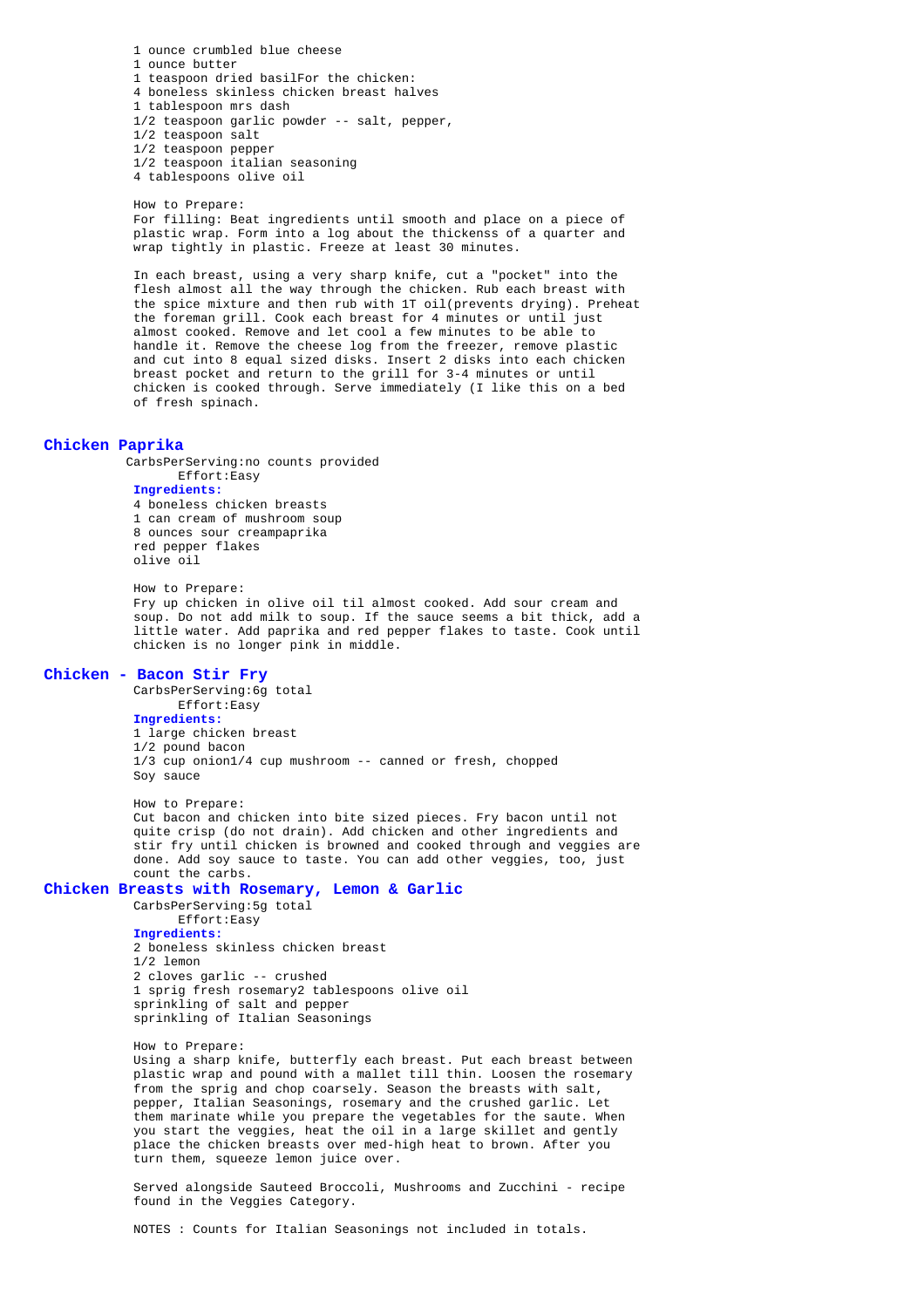**Chicken Marsala**  CarbsPerServing:20g total Effort:Easy **Ingredients:**  2 cooked chicken breast halves -- (2 to 3) cubed 2 cups heavy whipping cream 1/4 cup chicken broth 3 ounces Marsala Wine 2 tablespoons butter2 tablespoons olive oil 2 cloves garlic -- thinly sliced, optional 4 mushroom -- sliced, optional 1/2 teaspoon nutmeg How to Prepare: Cook chicken until desired tenderness in some olive oil (keep in mind that the chicken will continue to cook a little bit after the

 sauce has been added. Add mushrooms, thinly sliced garlic and nutmeg. Cook until garlic and mushrooms just begin to soften.

 Add marsala wine. Leave in for about three seconds and then add chicken broth and simmer for about 2 minutes.

Stir in cream and simmer until reduced to desired thickness.

Presto! Chicken Marsala. YUM!

 You can play around with the chicken broth to cream ratio to find out which way you like your sauce. Be careful with the Marsala wine, though, because it's 3 grams of carbs per ounce.

### **chicken bullseyes**

 Serves:4 CarbsPerServing:0 per piece (depending on cheese and ham used) Prep Time:1/2 hour Effort:Average **Ingredients:**  4 boneless chicken breast's 4 slices hormel ham sliced thick at deli 4 slices american cheesetoothpicks How to Prepare: pound chicken with meat tenderizer. place 1 slice of ham and cheese in center of each piece of chicken.Roll chicken end to end flip on

 side and stick with toothpick to hold.(they will look like a bullseye if rolled correctly). bake @ 350 for 35-40 min.

### **BREADS AND PASTRIES**

## **chocolate chip muffins**

 Serves:24 CarbsPerServing:3.6 g each, excluding choc chips as counts vary by brand Prep Time:10 minutes Effort:Easy **Ingredients:**  12 oz box Atkins Brownie mix 3/4 cup oil 3 eggs1 1/2 cups water 1 cup Atkins Pancake Mix 1/2 cup sugar free choc chips

 How to Prepare: Beat together eggs, oil, water. Add brownie mix, beat on low for 1 minute. Add pancake mix, beat on medium for 2 minutes. Add chocolate chips and mix well. Divide into 24 paper lined muffin cups. Bake at 400 for 25-30 minutes. Tastes better than Atkins Choc Choc chip muffins and makes twice as many!

### **High-rise... Lo-carb Bread**

 CarbsPerServing:84 total Effort:Average **Ingredients:**   $1 \t1/8$  cups water  $\&\#8211$ ; warm 3 Tbsps olive oil 1 teaspoon salt 3/4 cup wheat gluten flour 1/4 cup oat flour 1/4 cup flax seed meal 1/4 cup wheat bran 1 cup soy flour 1 Tbsp artificial sweetener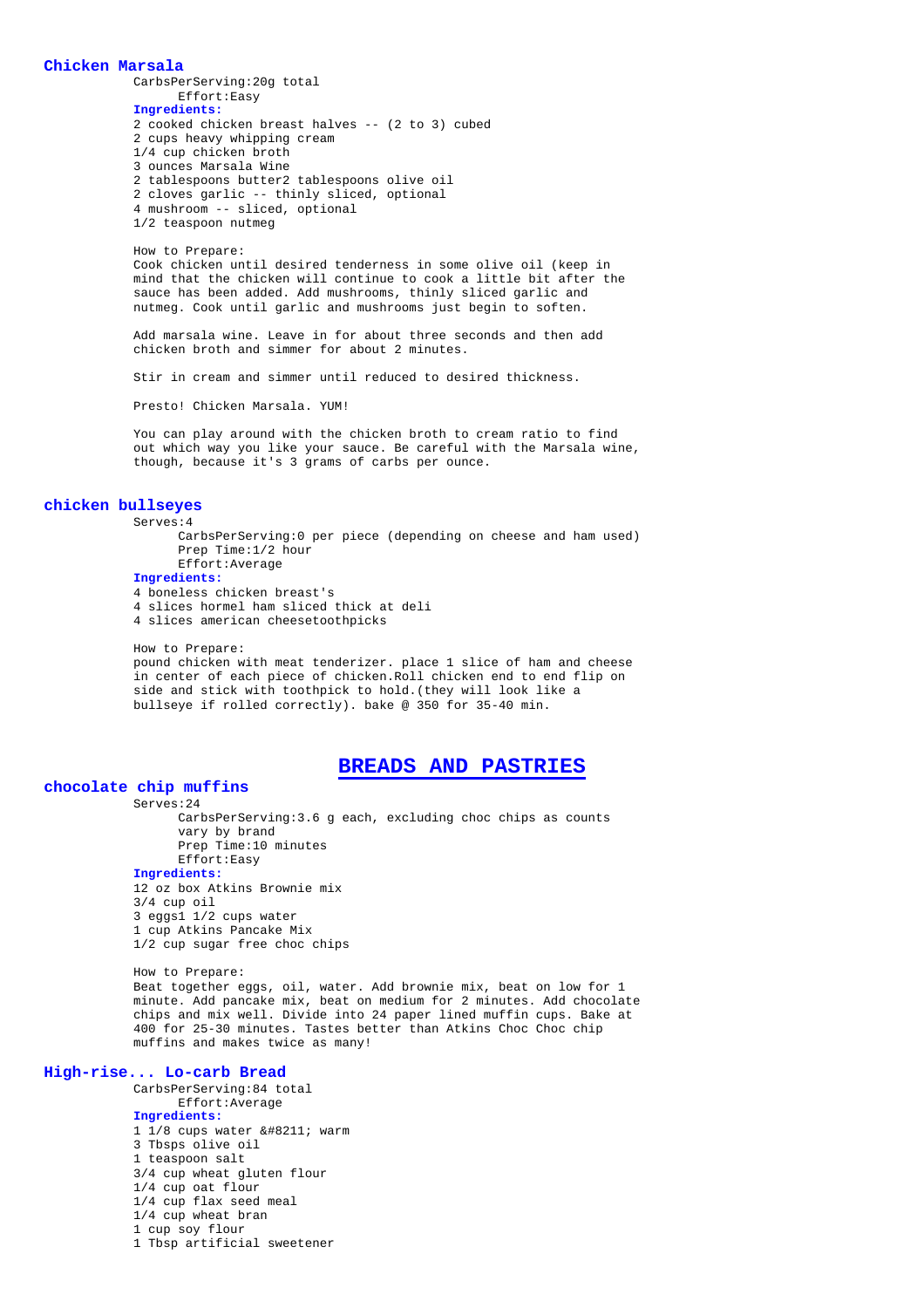1 teaspoon sugar 1 package quick dry yeast How to Prepare: IMPORTANT: This is a SINGLE RISE bread. You can knead the dough by hand (about 10 minutes) or.. place the ingredients (in the same order as listed above) in a bread machine. In the bread machine: Set to Dough setting and stop it after the kneading cycle is completed. Do not let it rise in the breadmachine. Remove dough and place in a long narrow oiled bread pan  $(15 \& #8221)$  or two 8"), roll it over. Cover with a clean light cloth and let rise for about an hour or until at least double, or triple in size. DO NOT PUNCH DOWN.. (single rise only). Bake in preheated 375o oven for 40- 45 min **Awesome Mover Muffin**  Serves:8 muffins CarbsPerServing:5 carbs each Prep Time:5 min Effort:Easy **Ingredients:**  1 scoop choc protein powder 1/4 c oat bran 1 c bran 1/2 c cream1 large egg 1/2 c Splenda 1 tsp vanilla extract How to Prepare: Combine all ingredients. Makes 8 muffins. Bake about 15 minutes. These are short but so tasty, better than a real muffin. **Strawberry Whipped Cream Crepes**  Serves:6,10 CarbsPerServing:Total 4.68 Fiber 1.27 Atkins 3.41 Prep Time:10 minutes Effort:Easy  **Ingredients:**  Crepes: 2 eggs 1/3 cup heavy cream 1/3 cup water 2 Tbsp. butter, melted 1/4 tsp. salt 1 dropper stevia extract 3 Tbsp. soy protein powderCream: 1/2 cup heavy cream (or more if you like lots of cream!) 1/2-1 tsp. vanilla 1/2-1 dropper stevia extract 1 1/2 cups strawberries, sliced How to Prepare: To make cream: beat cream until stiff, add vanilla and stevia to taste. To make crepes: whisk together eggs, cream, water, butter, salt, and stevia until well-mixed. Add protein powder and whisk until smooth. Heat frying pan to medium hot, melt a little butter in pan, and pour in 1/6 of crepe batter, tilting pan this way and that so that batter spreads out. Cook until top is dry and full of air holes, then turn and cook briefly on second side. Remove to plate and set aside while cook remaining crepes. To assemble: Place crepe on plate with good side down. Spread with cream. Top with 1/4 cup strawberries, and fold top of crepe over cream and strawberries. Top crepe with dollop of whipped cream and slice of strawberry. **Pizza Crust - Finally a Winner !!!!**  Serves:1 large pizza pan/ 8 slices approx,10 CarbsPerServing:whole pizza crust only - under 10 carbs Prep Time:20 minutes Effort:Easy **Ingredients:**  1 1/2 c.vanilla protein powder

1/2 c. soy flour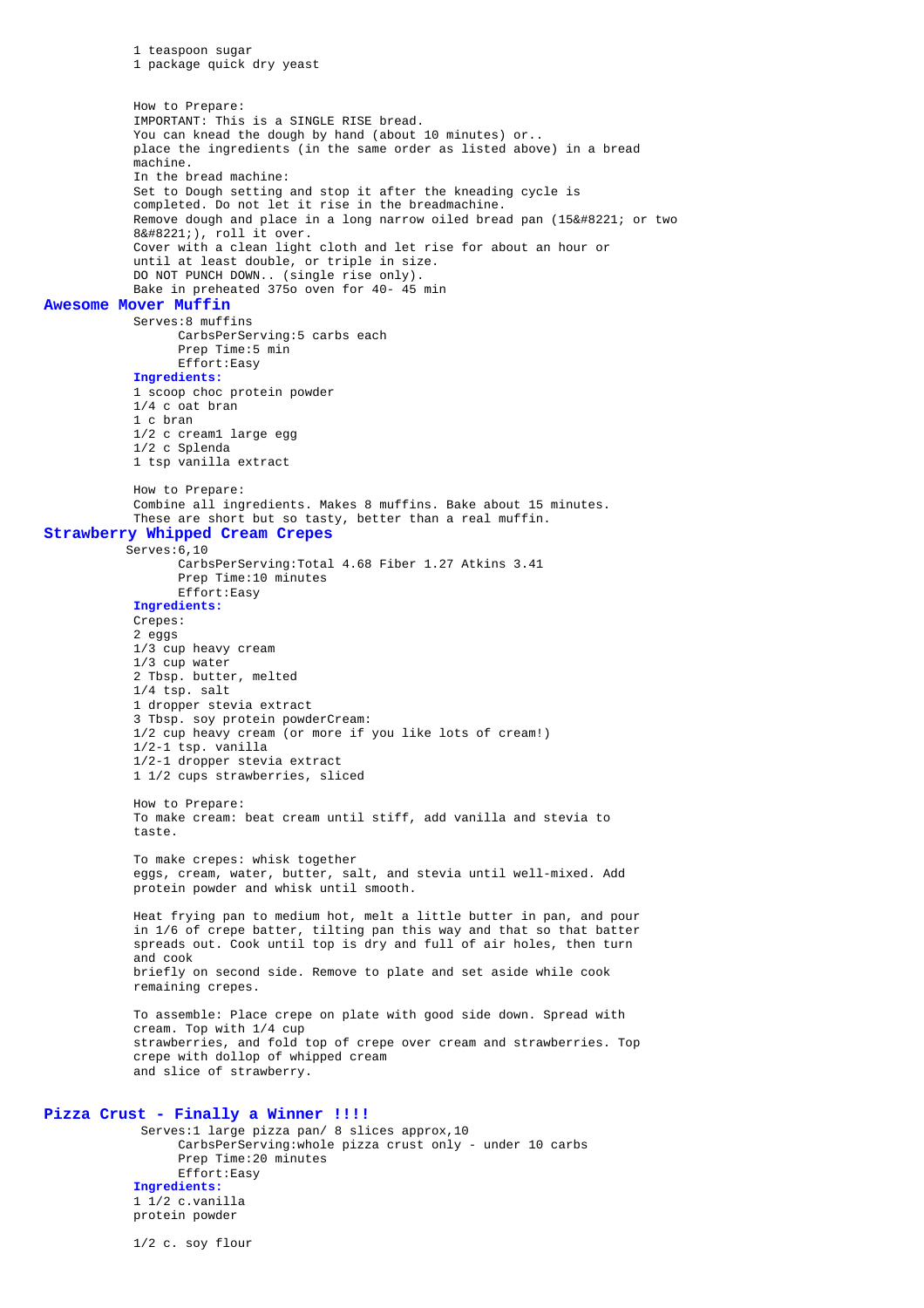```
 2 envelops dry italian salad 
             dressing ( most are 1 c ) 
             like good seasons etc... 
             2 envelopes sweetener 
             1 c. water 
             1/3 c. olive oil 
             3 T. heavy cream ( 3 c ) 
             1 egg ( 1 c ) 
             1 T basil 
             1 t cayenne powder 
             1 T salt 
             pepper to taste 
             How to Prepare: 
             in food processer, add flour, 
             protein powder, italian seasoning pckgs, salt and pepper, sweetener 
             and spices. pulse then add water, olive oil, cream, and egg. 
             chill dough slightly, and i roll it out under plastic wrap to avoid 
             sticking... 
             place on oiled pizza pan, and 
             continue to press out even thinner.... 400 degrees 10-15 minutes... 
             do not overcook! 
             **note*** after sampling many 
             pizza crust recipes for low carb. i find the addition of the dry 
             salad dressing a nice 
             change.. it virtually eliminates any unpleasant soy 
             flavour... top with low-carb 
             pizza sauce, pepperoni, mushrooms and mozerella and or other 
             low-carb toppings and rebake till cheese melts. 
I Can't Believe It's Low Carb Cornbread 
             Serves:9,10,10 
                   CarbsPerServing:6.77grams 
                   Prep Time:5minutes plus 25 minutes baking 
                   Effort:Easy 
             Ingredients: 
             1/2 cup yellow (SR) corn meal 
             1/4 cup soy flour (will not taste it in the bread) 
             1/3 cup Keto or Atkins Pancake /Waffle Mix 
             1/2 teaspoon baking powder 
             1/4 teaspoon salt2 packs of Splenda(optional) 
 3/4 cup grated parmesan cheese(the canned type) 
 1/2 cup heavy cream 
             1 cup of water 
             1 large egg 
             1/4 cup vegetable oil 
             How to Prepare: 
             Preheat oven to 375 degrees. Mix cream and water to make one and a 
             half cups. Add dry ingredients together. Add egg, oil and cream. 
             Beat until well corporated. Pour into a well greased 9x9 square pan. 
             This is the size I used. Guess you could use muffin tins just be 
             sure to divide total carbs by number of muffins made. Bake for about 
             20-25 minutes or until toothpick inserted comes out clean. Less 
             baking time is required for muffins-maybe about 15-20 minutes. This 
             is so good. 
Cheese Bread(and it's great!) 
            Serves:n/a, CarbsPerServing:1 carb per piece 
                  Prep Time: Less than 20 minutes
                   Effort:Easy 
             Ingredients: 
             1 c. soy flour 
             1 teaspoon baking powder 
             1/2 teaspoon salt1 1/2 cups shredded cheddar(sharp is best) 
             1 slightly beaten egg 
             1/4 cup cream 
             How to Prepare: 
             Sift dry ingredients. Stir in cheese. Combine egg with cream and add 
             to dry ingredients. Mix very well. 
             Roll to 8x8 square and cut in 1" cubes. Place on greased baking 
             sheet and sprinkle lightly with salt. Bake at 350 degrees for 10 
             minutes. 
             Bottoms will be crunchy, tops lightly golden. 
             These are surprisingly good. I cut them in half and buttered them. 
             Yum! 
             Might also work for pizza crust if you spread the dough in a pan and
```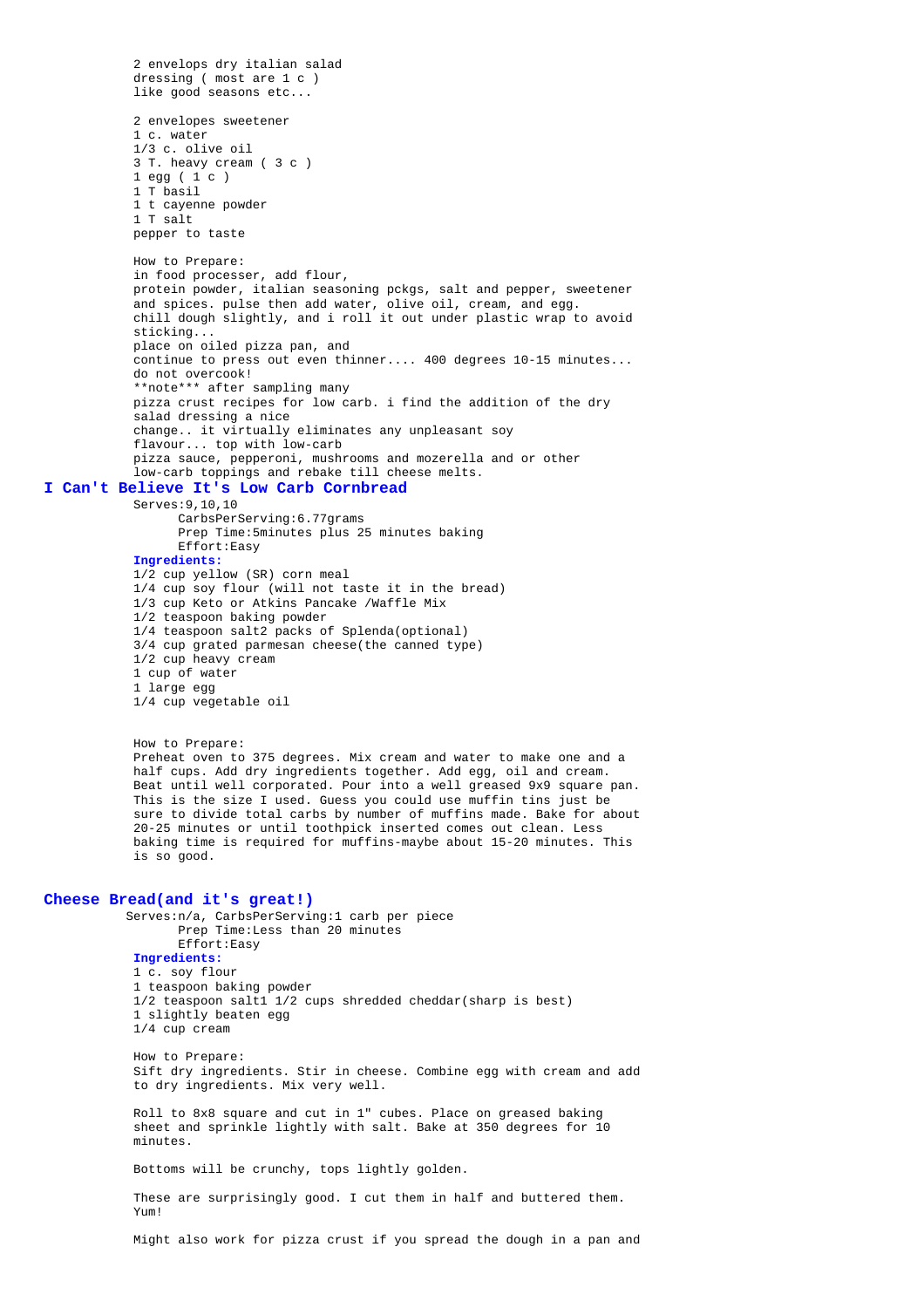bake it first. It's too soggy if you pile everything on the 'raw' dough.

 But the bread cubes are terrific. If there's a soy taste it's pretty minimal!

### **Almond Breakfast Bread Pudding**

```
 Serves:2,1 
 CarbsPerServing:Per serving: 419 Calories (kcal); 41g Total 
 Fat; (82% calories from fat); 10g Protein; 9g Carbohydrate; 4g 
                  fiber; 165mg Cholesterol; 159mg Sodium 
                  Prep Time:quick! 
                  Effort:Easy 
            Ingredients: 
            2 ounces almonds -- ground 
            1 large egg -- slightly beaten 
            1 tablespoon flax seed meal 
            2 tablespoons butter -- melted 
            4 tablespoons heavy cream
```
- 2 each splenda packets
- 1 dash cinnamon

 How to Prepare: Mix almonds, flax, egg, 1T butter, 2T cream, cinnamon to taste and 1 packet splenda until it makes a paste. Pour into a small, microwave safe bowl and microwave for approx 1 minute and 20 seconds(1100 watt oven)or until the center puffs up. Remove and immediately top with remaining butter, cream, splenda and cinnamon to taste. \*note using 1/2 & 1/2 instead of cream reduces calories to 356 and does not change carb count.

#### **Yummy Chocolate Pancakes**

 Serves:Depends on how big you make your pancakes, I made 3 medium sized ones. CarbsPerServing:7 carbs Prep Time:15 minutes Effort:Easy  **Ingredients:**  1 egg (.6 carb) 1 packet Splenda (1 carb) 1 scoop Atkins Bake Mix (3 carb)1 scoop Atkins Chocolate Shake Mix (1 carb) 1 Cup Water 2 Oz Cream Cheese (1.4 carb)

 How to Prepare: Combine all ingredients (I used hand blender) till well mixed. Cook like traditional pancakes.

### **Cream Puffs without filling**

 Serves:1,10,10,1 CarbsPerServing:0 Prep Time:1 hour Effort:Easy

 Ingredients: - 1/4 cup butter - 1/2 cup water - dash salt - dash baking soda - 1/2 cup soy protein powder -<br>- 2 eggs How to Prepare: Makes 12 to 15 puffs. Preheat oven 375 degrees. Generously grease cookie sheet.

 In 2 qt. saucepan, melt butter and water, add salt, bring to boil. Add protein powder and baking soda. Place on heat till it forms a hard sticky ball. Add eggs. Mix with mixer on high 5 - 10 minutes. Drop 1 1/2" drops on greased cookie sheet. Bake at 375 for 35 to 45 minutes.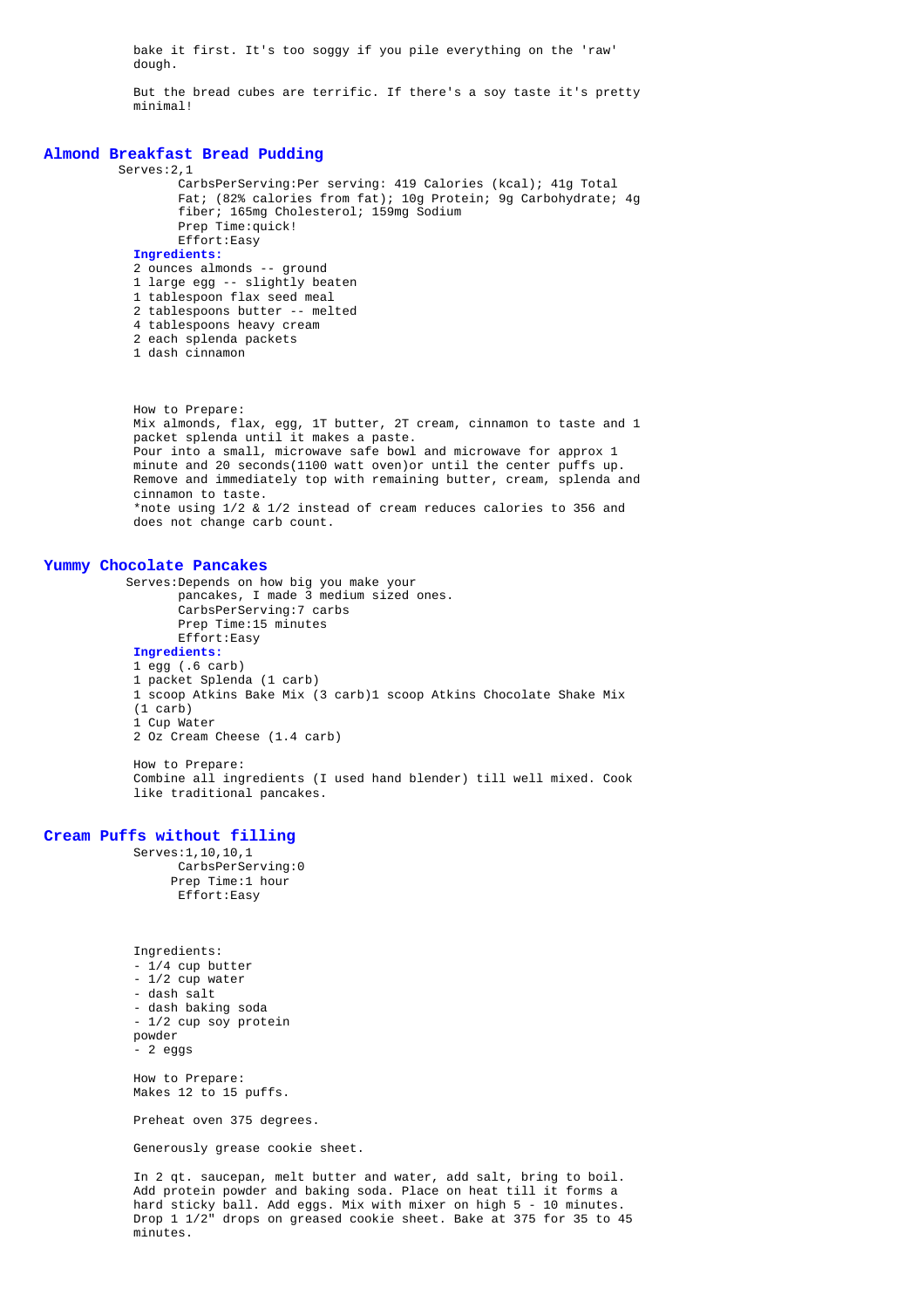(Convection oven is best) Let cool, remove from pan.

 Serve as a roll, or stuff with meat salad, or stuff with artificially sweetened whipped cream, or artificially sweetened and flavored cream cheese, or even pudding, and if you want, top with some artificially sweetened sauce. (My favorite is to serve with roast beef, replacing Yorkshire pudding, To Die For!!!!)

### **Mock Danish 2**

 Serves:7,3,1,8,9 CarbsPerServing:no counts provided Effort:Easy **Ingredients:**  3 ounces cream cheese 1 egg2 tablespoons splenda - or sugar free davinci syrup, any flavor

 How to Prepare: any desired flavorings (cinnamon, vanilla, pumpkin pie spice, lemon juice, etc. A good combination is 1 tsp of lemon juice and 1tsp vanilla).

 Microwave cream cheese to soften, then mix all ingredients with a mixer until smooth. Microwave mixture until firm at the outside and soft/runny in the middle (1:20 at 80% power in my microwave).

 I sometimes stir in 1/4 cup of frozen blueberries right before I microwave it.

 (Note - I certainly didn't invent this, but newbies ask about it frequently, so it ought to be here. This the version I make, but many people tweak the ratio of . .<br>cream cheese to eggs up or down).

### **Easy Doughnuggets**

 CarbsPerServing:13g carbs total Effort:Easy  **Ingredients:**  1 cup protein powder - vanilla 1/2 cup atkins Bake Mix 3 each splenda packets 3/4 cup water 1 large egg2 teaspoons vanilla extract 4 tablespoons ricotta cheese 1/2 teaspoon ground cinnamon 1 each oil for frying

 How to Prepare: Beat the egg and add the ricotta, cinnamon and splenda. Mix into the dry ingredients to make a rough dough(not runny, not cookie dough thick - in between). Heat 1" of oil in a non-stick skillet until hot, but not smoking. Pinch off about 2T of the dough and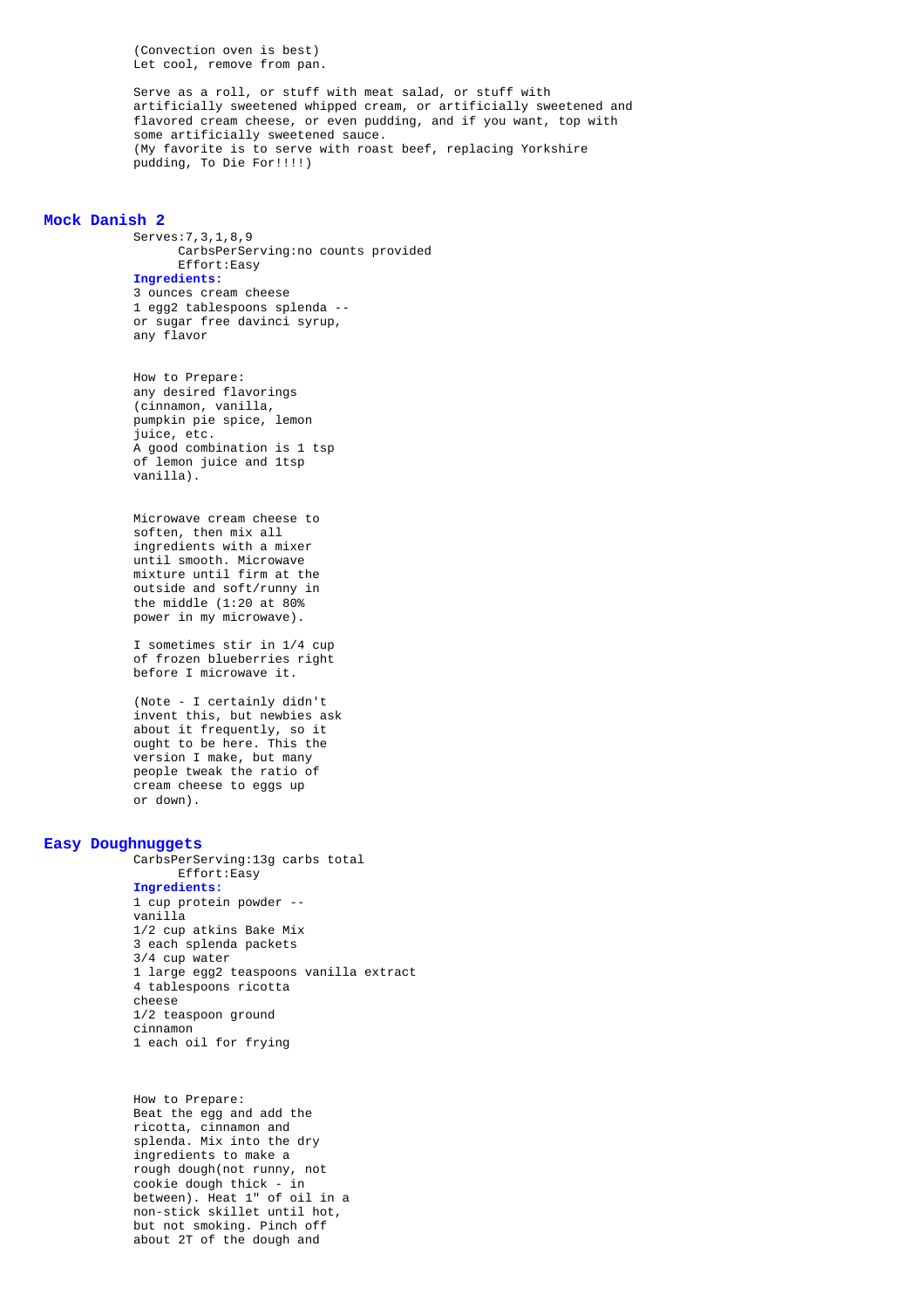pat into rounds that are about 1" thick and the size of a small egg. Gently place into oil and fry on one side until golden brown(about 3 minutes)carefully turn and cook another 4-5 minutes on the other side. Remove to paper towels to drain briefly. Eat as is or make a mixture of splenda and cinnamon and shake the still warm nuggets in it to coat or make a glaze with cream cheese, splenda and cream and ice them. These are >1g carbs each without the protein powder counts and based on 16 doughnuggets per recipe adjust and add in according to the powder you use and number of doughnuggets you get from it! Yield: 16 nuggets **Creme Puffs**  CarbsPerServing:10g carbs total Effort:Easy **Ingredients:**  Atkins Diet Revolution Roll 3 eggs -- separated 1/4 teaspoon cream of tartar 3 tablespoons cottage cheese 3 packages artificial sweetener Filling 1/2 cup heavy cream 2 packages artificial sweetener 1 teaspoon cocoa powder How to Prepare: Atkins Diet Revolution Roll : Preheat oven to 300 degrees. Separate eggs. Beat the whites with the cream of tartar till stiff peaks form. You can check this by inverting the bowl and if the whites don't slip, it's ready. In a small bowl stir together the rest of the ingredients. Fold carefully into the whites using a rubber spatula. Spray Pam on a nonstick cookie sheet. Place the mixture carefull onto the cookie sheet, gently mounding one tbsp. full on top of the other until each "roll" is about 2 inches high. Repeat this until you have 6 piles. Bake for one hour. Cool. Filling: Whip the cream till frothy and add splenda and cocoa. This will be enough filling for about 24 puffs. Carefully cut a roll in half and spread with the cream mixture. You'll feel like you're in heaven! and not on a diet at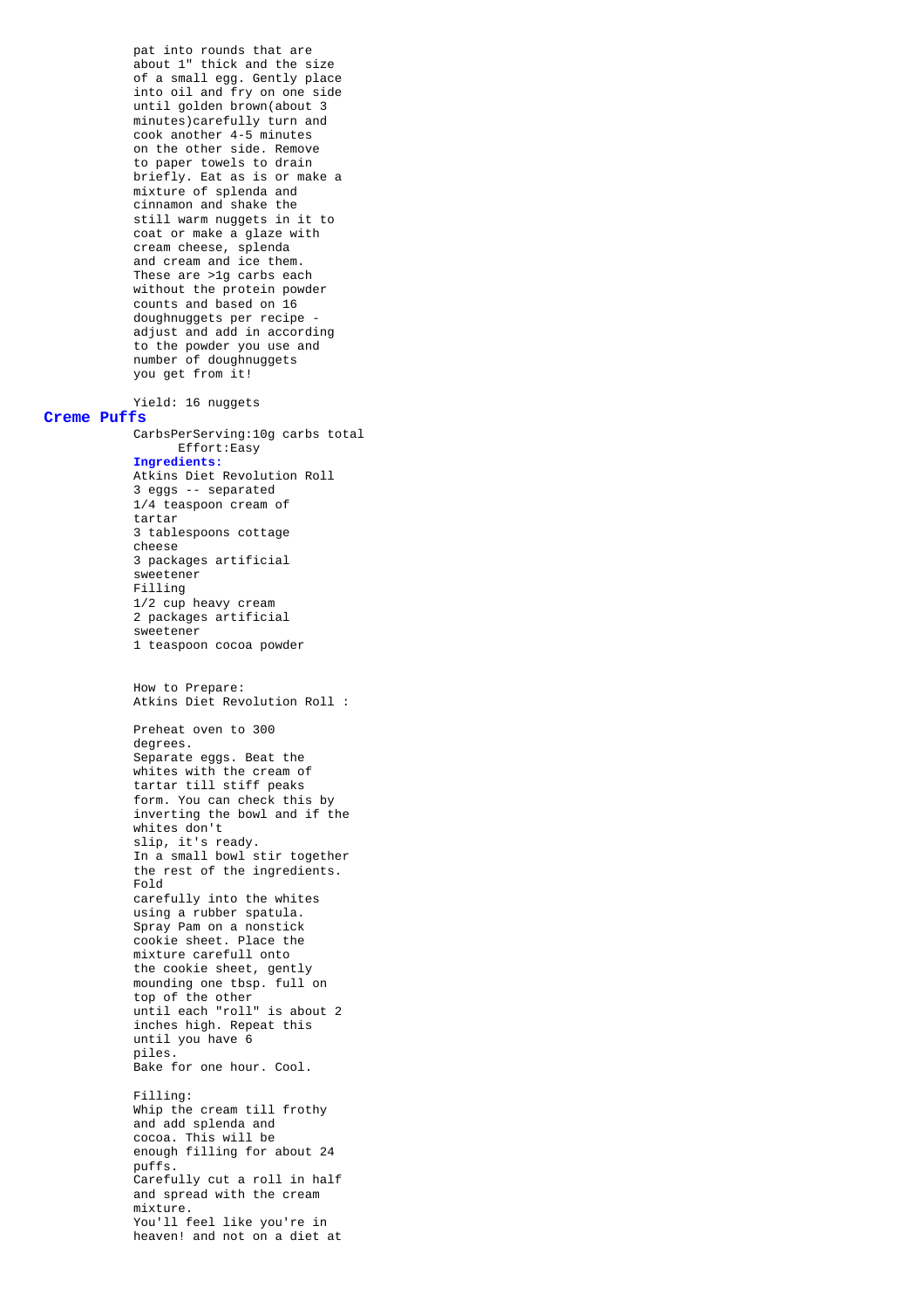### **Cream Cheese Pastry**

 Serves:5 CarbsPerServing:21g carbs total Effort:Easy

```
 Ingredients:
```
 Pastry: 3 eggs -- room temp reserve 1/2 yolk for filling 1/4 teaspoon cream of tartar 1/4 cup artificial sweetener -- heat stable like splenda 1 teaspoon cinnamon 3 tablespoons ricotta cheeseFilling: 4 ounces cream cheese 1/2 egg yolk reserved from Pastry 1/4 cup artificial sweetener 1/4 teaspoon vanilla

 How to Prepare: Pastry: Seperate eggs carefully, reserving 1/2 yolk for the filling. Whip whites till very stiff with cream of tartar. Mix the remaining yolks, cinnamon,cheese and sweetener until smooth. Fold yolk mixture into beaten whites and portion into 6 mounds on a buttered cookiesheet,make make an indentation in the top of each roll to hold filling.

 Filling: Microwave cream cheese until soft enough to stir into a smooth pasty consistency. Add remaining ingredients to cream cheese and stir until smooth. Fill each roll on the cookie sheet with filling. Bake 40 minutes in a 300 degree oven. Bake until golden

**You'll Never Need Another Bread Recipe** 

 Serves:10,-----Select-----,2,10,5,9,3,10 CarbsPerServing:13g carbs total Effort:Easy **Ingredients:**  1 cup 100% soy protein isolate (0) 2 teaspoons baking powder 6 large eggs 2 tablespoons oil4 tablespoons water 4 tablespoons coconut milk -- or heavy cream 4 splenda packets 1 teaspoon cinnamon -- or herb of choice

> How to Prepare: Splenda and cinnamon are the two ingredients you can mess around with depending on the flavor you want. I added spike seasoning to mine instead of the cinnamon, but kept the Splenda (like sweet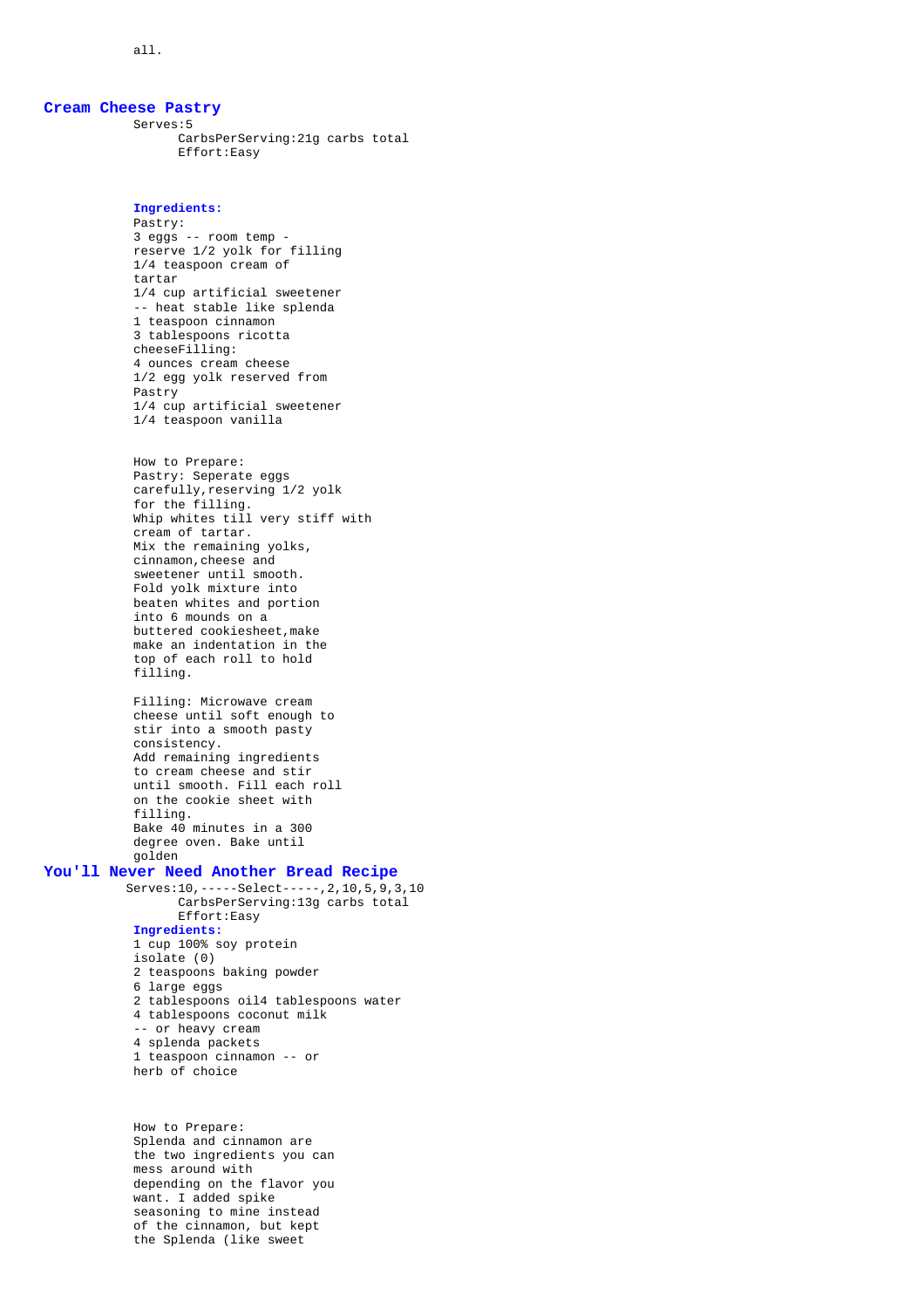Preheat oven to 350 and spray a loaf pan with non-stick spray. Mix all ingredients until smooth. Pour into loaf pan and bake about 15-20 minutes or until middle tests done. Cool 5 min in pan. Then remove from pan and finish cooling. NOTES : Counts for soy protein isolate not included in totals. **Whole Wheat and Seed Bread (bread machine-Sugar Busters!)**  Serves:1 CarbsPerServing:214g carbs total Effort:Easy **Ingredients:**  2 cups whole wheat flour 1/2 cup unprocessed wheat bran 1/4 cup flax seeds -- roughly ground -just enough to break the hulls 2 tablespoons sunflower seeds 1 tablespoon pumpkin seeds, roasted1/2 teaspoon salt 1 package yeast -- rapid rise 1/2 teaspoon Sweet 'n Low sweetener 2 tablespoons olive oil 1 1/4 cups warm water How to Prepare: Place ingredients in machine in order recommended by manufacturer. Hold out flax, pumpkin and sunflower seeds until almost the end of the kneading/mixing cycle. Add those in when there are 2 minutes left for mixing before the first rise. Bake on small loaf/medium white crust setting. **Unbelievable French Toast**  Serves:8,10,10,10,10,10,10,10,10,10,10,8,9,9,10 CarbsPerServing:6g carbs total Effort:Easy  **Ingredients:**  1/2 a 3-oz bag UNFLAVORED pork rinds 2 eggs 1/4 cup heavy cream3 splenda packets 1/2 teaspoon cinnamon 1/2 teaspoon vanilla How to Prepare: Crumble pork rinds until the resemble fine bread crumbs. Beat eggs well then mix with the remaining ingredients and beat again. Add crushed pork rinds to the egg/cream mixture and allow to sit for 5 minutes. Mix will thicken to a "gloppy" phase. Meanwhile, heat skillet or griddle with butter or oil, and when hot, fry pancakes until golden brown on both

herb bread).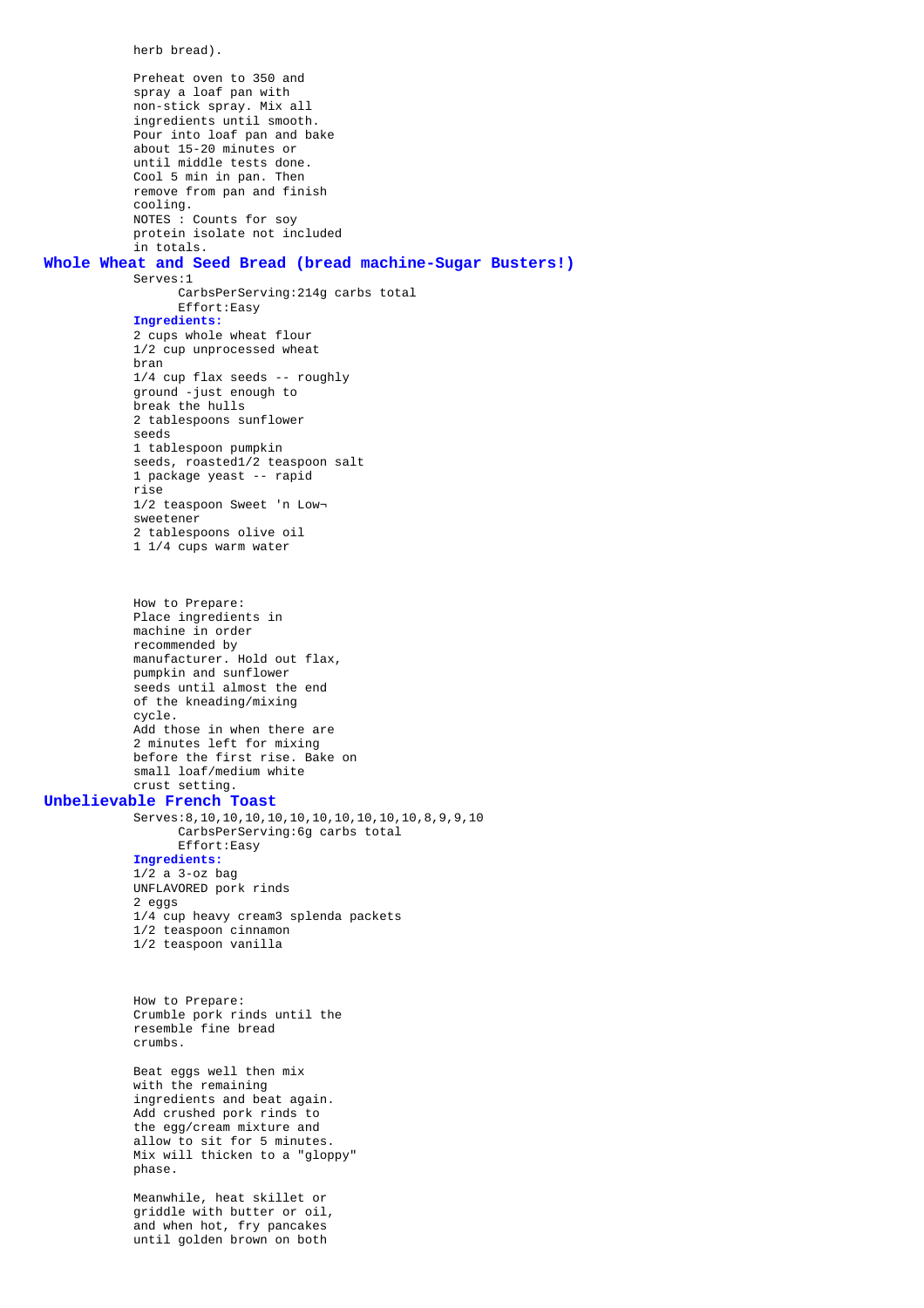```
 sides. Serve with lots of 
              butter and low-carb syrup. 
              If you don't tell someone 
              who eats them, they will 
              never have a CLUE that 
              these delicious french toast 
              pancakes are made with 
             pork rinds. THESE ARE 
              UNBELIEVABLE!! You WILL 
              be surprised at how 
             delicious these are! 
Tortillas (flat bread) 
              Serves:8,8 
                    CarbsPerServing:3g carbs total 
                    Effort:Easy 
              Ingredients: 
              1 egg -- beaten 
              2 tablespoon regular pork 
             rinds ~ crushed very fine -- 
             (2 to 3) 
              1 tablespoon heavy cream 
              -- I used half and half 
              1 tablespoon water1 1/2 cups shredded 
              cheddar cheese -- (1.5 to 2) 
              Mrs. Dash to season (I use 
              both garlic -- and Tomato 
              and Basil) 
              and herb 
              How to Prepare: 
             Mix all ingredients well, and 
              let set approximately 5 
             minutes to thicken. Heat 
              griddle. No butter or oil is 
              needed. Spoon a big dollop 
              onto griddle, and spread 
              out evenly and thin, then 
              sprinkle with Mrs. Dash, or 
              your choice of seasonings. 
              Brown well on each side. 
              These make wonderful soft 
              shells for taco or 
              quesadillas. 
             NOTES : Counts for pork 
             rinds and Mrs. dash not 
              included in totals. 
Sticky Nut Buns 
             Serves:12 
                    CarbsPerServing:4.2g 
                    Effort:Easy 
              Ingredients: 
              3 tablespoons butter 
              4 tablespoons ricotta 
              cheese 
              4 tablespoons cream 
              cheese
```
 2 eggs  $1/4$  cup almonds  $-$  ground into 1/2 cup almond flour 1/2 cup atkins bake mix 1/2 cup protein powder - plain 1/2 cup vanilla protein powder 1/2 cup artificial sweetener1 tablespoon baking powder 1 tablespoon cinnamon 1 tablespoon vanilla 1 cup water (start w/3/4 cup and see how much -- (more or less) you need) 2 tablespoons artificial sweetener -- 1/4 cup chopped \*\* Base: 1/4 cup pecans

```
 12 thin pats butter
```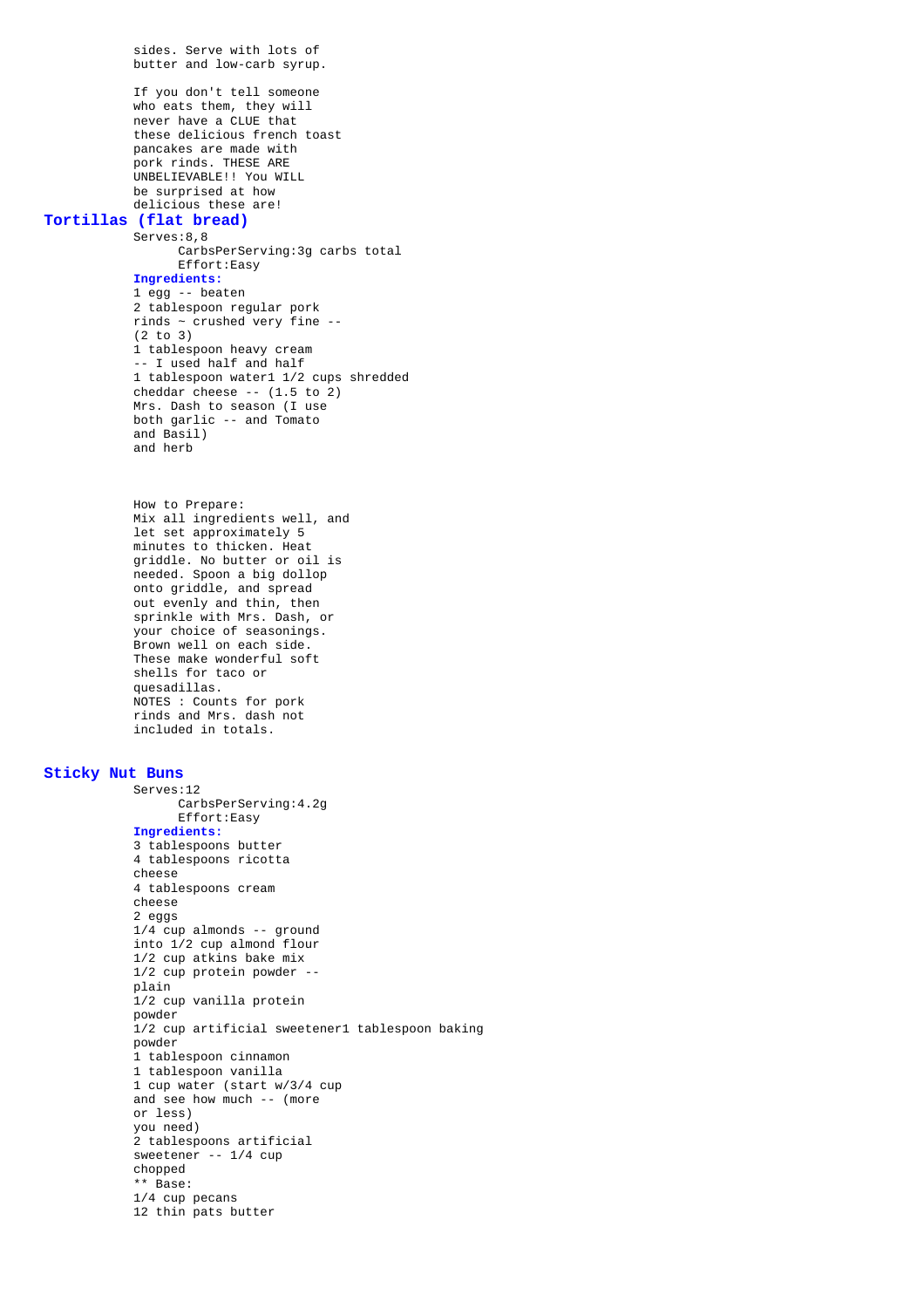How to Prepare: Preheat oven to 350f. Spray a muffin tin w/cooking spray. Place 1 pat of butter in each, followed by equal amounts of the \*\*Base Splenda and pecans. -<br>IN a large bowl, cream the butter, cream cheese and ricotta well. Add eggs and blend again. Add splenda and beta again. Add remaining ingredients and beat well. This should be a very thick pancake type batter. Spoon into prepared muffin tin and bake at 350 for approx 40 minutes or until nicely browned on top. \*\*These don't get that gooey butter/sugar run off that you get with traditional sugar. You might even be able to skip the splenda in the tins:) Makes 12 NOTES : Counts for Vanilla Protein Powder not included - adjust accordingly **Sausage and cheese muffins**  CarbsPerServing:26g carbs total Effort:Easy **Ingredients:**  1 pound sausage 6 eggs -- separated 1 cup atkins bake mix 1 teaspoon salt1/2 cup mayonnaise 1/2 cup sour cream 4 ounces shredded cheddar cheese -- or cheese of choice How to Prepare: Pre-heat oven to 375. Pam spray muffin tin.(you can use papers, but I hate the way they stick to muffin!!) Crumble and cook sausage, drain. Seperate 6 eggs. Beat yolks, add 1 c Bake mix, salt, mayo. sour cream, and cheese. Blend with a spoon. Add sausage. Whip egg whits untill stiff. Gently fold whites into batter. Mix carefully (so as not to break down whites completely) Spoon into muffin tins and bake for about 30 mins. **Quick Bacon Bread**  Serves:7 CarbsPerServing:42g carbs total Effort:Easy **Ingredients:**  2/3 cup soy flour 1/2 cup protein powder 2 large eggs 1 teaspoon baking powder1/2 cup heavy cream 1/4 cup club soda 1 teaspoon artificial sweetener 1/2 cup bacon bits

> How to Prepare: Mix ingredients thoroughly.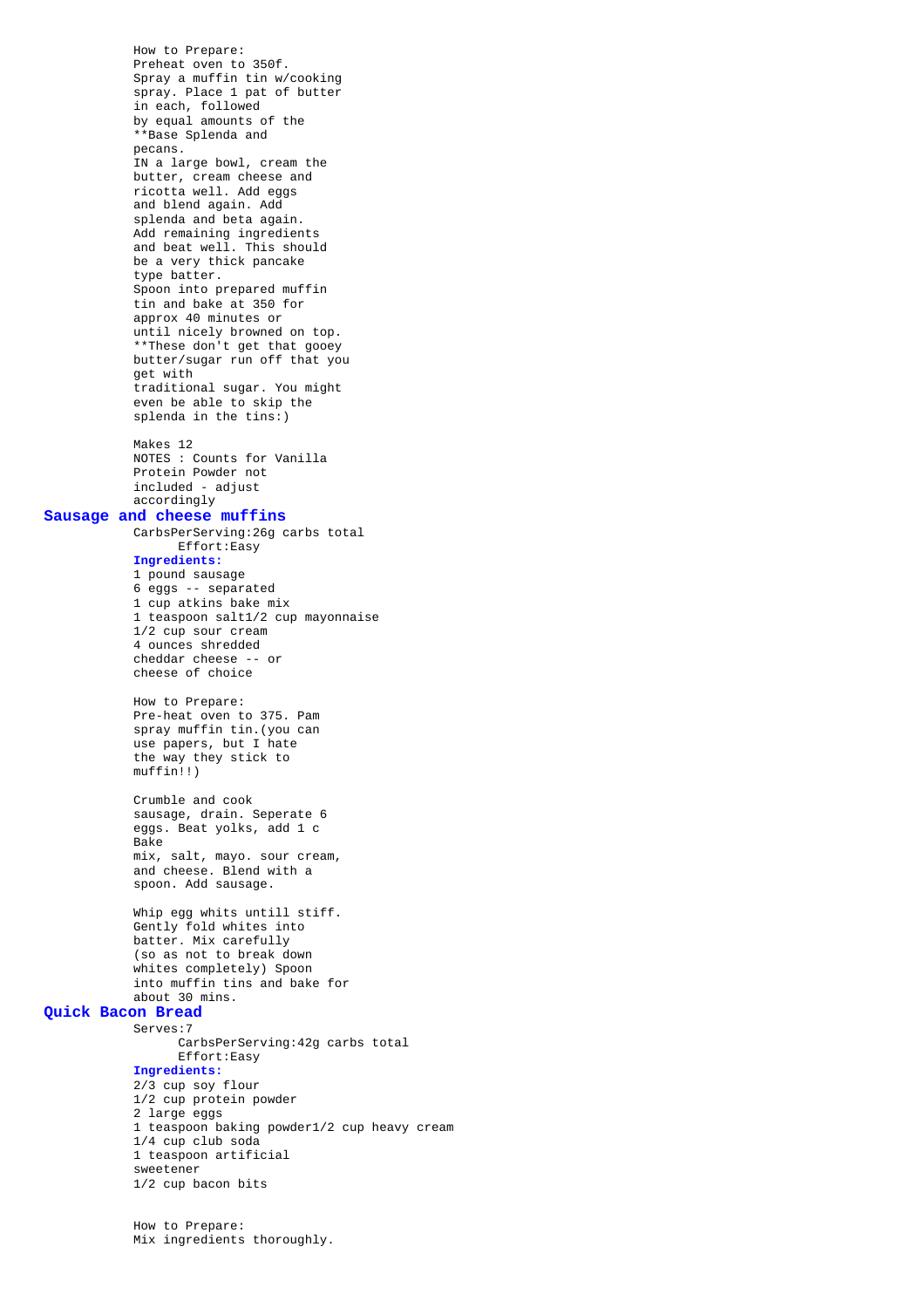Pour into sprayed loaf pan. Bake at 375 degrees for 25 min. This bread is very light and moist. Enjoy!

### **Original Atkins Rolls**

 Serves:10 CarbsPerServing:4g carbs total Effort:Easy **Ingredients:**  4 eggs -- room temp 1/4 cup ricotta cheese1/4 teaspoon cream of tartar parmesan cheese -- litlte or a lot - whatever

 How to Prepare: Set oven to 300 Seperate CAREFULLY your eggs. Beat your whites until stiff peaks form, add cream of tartar, keep beating till really stiff. Mix yolks, and cheeses together, add a little of your white to the yolk mixture. Slowly fold in your yolk mixture, trying not to break the whites down, streaky is okay. Pour in 6 globs on a greasy cookie sheet or in a greased muffin top pan. Bake for 35-40 Great as a sandwich holder, weird alone I use two of these for a burger instead of slicing in half, I just can't get good volume.

## **Modified Basic Protein Bread**

 Serves:1 CarbsPerServing:21g carbs total Effort:Easy  **Ingredients:** 3 eggs -- separated 2 tablespoons sour cream 2 tablespoons butter - melted1/2 cup soy flour 1 tablespoon baking powder

 How to Prepare: Preheat ove to 350. Butter a glass loaf pan ( Glass is the best, I have tried the other kind but they don't work as good) Measure out Soy Flour and baking powder. Stir good with wire wisk. Set aside. Put your egg whites in a separate bowl from yolks. Mix the yolks, sour cream,and melted butter and beat real good. (Make sure butter is not to hot when you pour in egg and sour cream). Beat your egg whites until stiff but not dry. Add egg yolk mixture and dry mixture and beat til just mixed good, scrapping sides of bowl. Pour into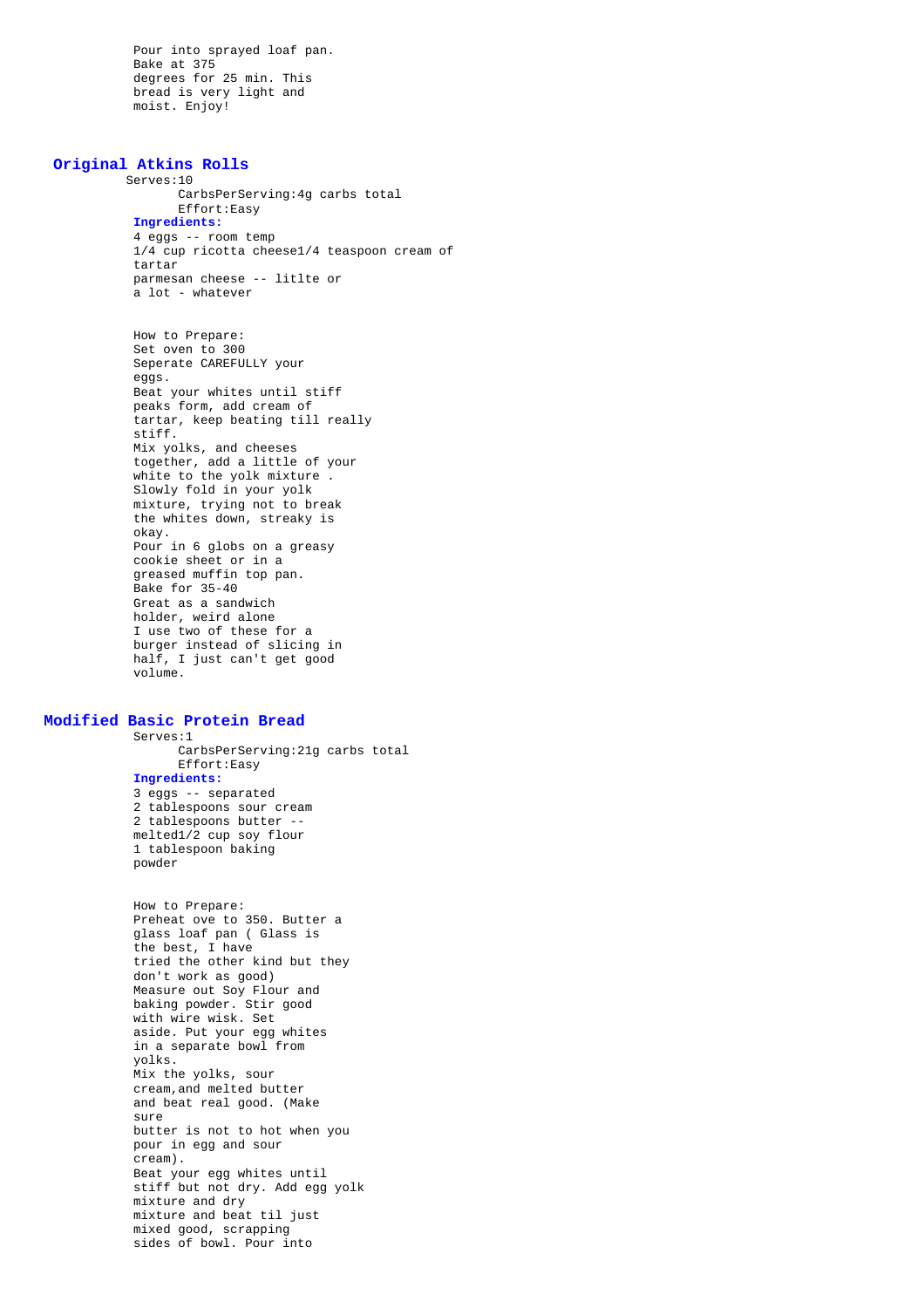bread pan. Bake at 350 Degrees, for 20 to 25 mimutes. This bread does not rose to much if any. I usually triple the recipe and put in 3 pans and freeze 2 and keep the other in refrig. Eat with lots of real good butter. Note: I only eat this with my breakfast except sometimes I have a piece with dinner. I just don't like eggs with out bread. This taste like corn bread to me. **Keto Potato Bread**  CarbsPerServing:3.5g per slice Effort:Easy  **Ingredients:**  8" loaf pan cup of butter or Betta Butta 1 up of water2 tbsp of half-n-half or heavy cream 1 Keto Bread Mix 1 Keto Ketato Mix How to Prepare: Directions: Preheat oven to 350. Grease loaf pan. Mix 1 can of Keto Bread mix with 6 heaping tablespoons of Keto Ketato Mix. Combine water, butter and cream and mix with dry ingredients thoroughly and quickly as excessive mixing will reduce rising effect. Pour into loaf pan and bake for 30-35 minutes until golden brown. **Keto Pizza Crust**  CarbsPerServing:6g carbs per slice Effort:Easy  **Ingredients:**  Standard 12 \* pizza pan Shredded whole milk mozzerella cheese cup waterstick butter can of Keto Bread Mix (1 cup) 1 cup tomato sauce How to Prepare: Directions: Preheat oven to 350. Place 1 cup of Keto Bread mix in a bowl. Melt \* stick of butter and add in with \* cup of water. Mix ingredients well to a paste. Grease pizza pan and add mix, spreading with a spoon to the outer edge. (spreading is quite easy as you can make the edges thicker to simulate crust) Cook for 15 minutes until slightly brown. Remove from oven and add tomato sauce and cheese. Bake until cheese is melted and crust is golden brown. Cut into 8 slices. Enjoy! **Ketogenics Bread Cubes**  CarbsPerServing:no counts provided Effort:Easy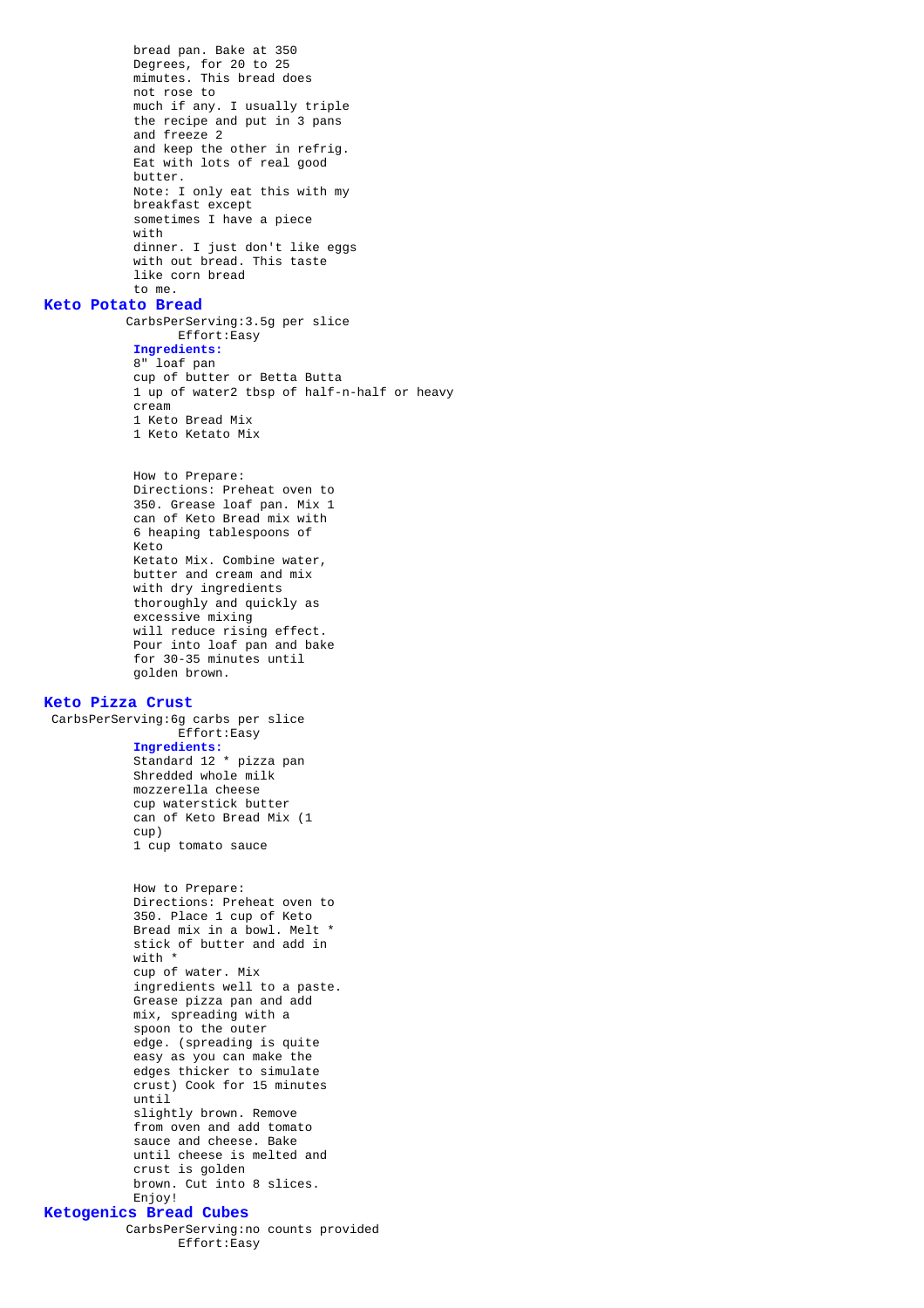**Ingredients:**  ketogenics bread mixno other ingredients How to Prepare: Again with the ketogenics low carb bread mix. (this stuff is great!!) Follow instructions on bag, but set machine on DOUGH setting. When cycle finishes, remove doughand roll out onto wax paper, sprinkled lightly with soy flour. Roll out into a pretty flat roll (like pizza dough) cutinto strips (About 1 1/2 to 2 inches). Place on a sprayed cookie sheet, brush with melted butter or olive oil, and bake at 400 until golden (about 15-20 minutes). Let bread cool. Cut cooled bread into 1/2 inch cubes, enough for 10 cups of bread cubes. Place on cookie sheetand bake at 325 for 20 minutes or until toasted. Set aside. \*\*You can bake the bread in the machine as per instructions, but the texture comes out MUCHbetter if done as above. **KETO CINNAMON BREAD** CarbsPerServing:no counts provided Effort:Easy **Ingredients:**  8 inch loaf pan 1 Keto Bread Mix 1 \* cup water cup of butter or betta butta4 tsps of cinnamon 1 tbsp vanilla extract 6 packets of splenda brand sweetner or 6 tbsps splenda granular How to Prepare: Directions: Preheat oven to 350. Grease loaf pan. Mix 1 can of Keto Bread mix with splenda, and cinnamon. Combine water, butter and vanilla extract and mix with dry ingredients thoroughly and quickly as excessive mixing will reduce rising effect. Pour into loaf pan and bake for 30-35 minutes until golden brown. **HUSH PUPPIES**  CarbsPerServing:no counts provided Effort:Easy  **Ingredients:**  3 Tablespoons Keto Ketato Mix (2 gms carbs) 1/2 ounce Hot water 1 1/2 Tablespoons Heavy Cream 2 shakes garlic powder1 shake onion powder 1 teaspoon parmesan cheese salt and pepper Oil for frying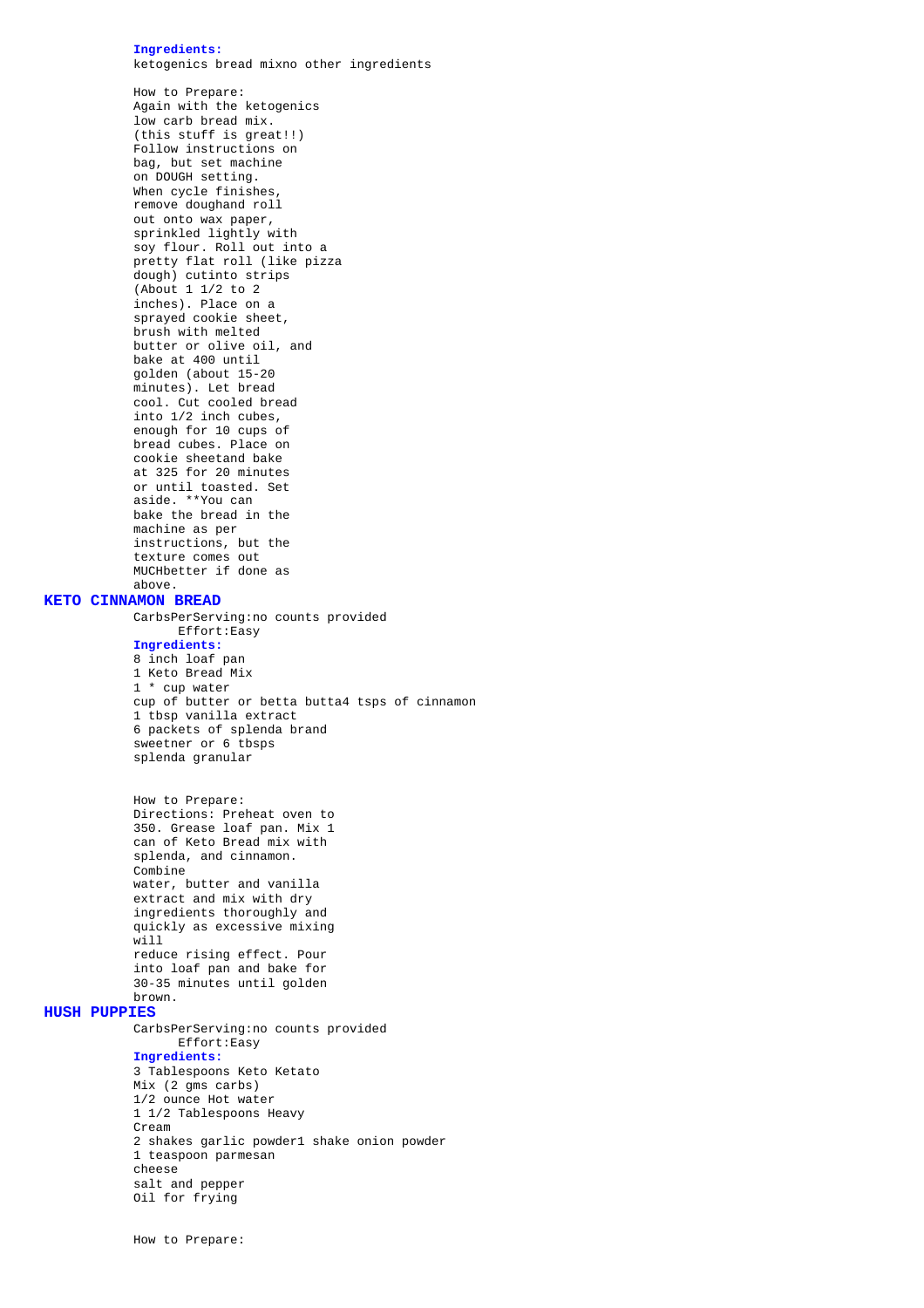```
 Combine all ingredients 
              well. Mixture will be heavy 
              like cookie dough. Heat 
              oil for frying. Form into 
             small (1/2" - 3/4") balls and
             drop into hot oil - 
              a few at a time. Only takes 
              about 20 seconds to cook. 
             Remove with slotted 
              spoon and drain. Enjoy! 
Fluffy Cinnamon Muffins
             Serves:10,8 
                    CarbsPerServing:14g carbs total 
                    Effort:Easy 
              Ingredients: 
              4 eggs 
              1/2 teaspoon cream of 
              tartar 
              1/4 cup cottage cheese 
              2 tablespoons soy flour -- or 
             atkins bake mix, both work 
              1 tablespoon artificial 
              sweetener1/2 teaspoon cinnamon 
              1 tablespoon artificial 
              sweetener 
              1/2 teaspoon cinnamon 
              4 tablespoons butter -- 
              softened 
             How to Prepare: 
              Spray a muffin tin with 
              cooking spray. Preheat 
              oven to 300. Beat egg 
              whites with cream of tartar 
              until stiff. Set aside. 
             Mix cottage cheese, egg 
              yolks,1T splenda and 
              1/2tsp cinnamon until well 
              blended (can use blender 
              if desired). Add soy flour / 
             baking mix & blend well. 
              Gently fold into egg whites 
              and spoon into muffin tins 
              makes 8-10. 
              Bake at 300f until lightly 
              browned and springs back 
              when touched -about 25 
             minutes. 
              Mix butter, splenda and 
              cinnamon well. When 
              muffins are done and 
              cooled slightly, spread the 
              butter mixture over each 
              one. You could make a 
              cream cheese frosting 
              (cream cheese, splenda, 
              vanilla and some cream 
              -beaten well) and bake this 
              in a small loaf pan (4x8?) 
              and have a cinnamon 
              coffee cake out of it:) 
CRACKERS
              CarbsPerServing:52g carbs total 
                   Effort:Easy 
              Ingredients: 
              1/2 cup protein powder 
              1/2 cup soy flour 
              1/4 cup flax seed -- (already 
              ground) 
              1/4 cup sesame seeds -- 
              (already ground) 
              1/2 cup sesame seeds -- 
              whole 
              1 teaspoon salt1/2 teaspoon baking 
              powder 
              1/4 cup butter 
              1/4 cup half and half 
              water -- a little less than 1/4 
              cup 
              1 egg
```
How to Prepare: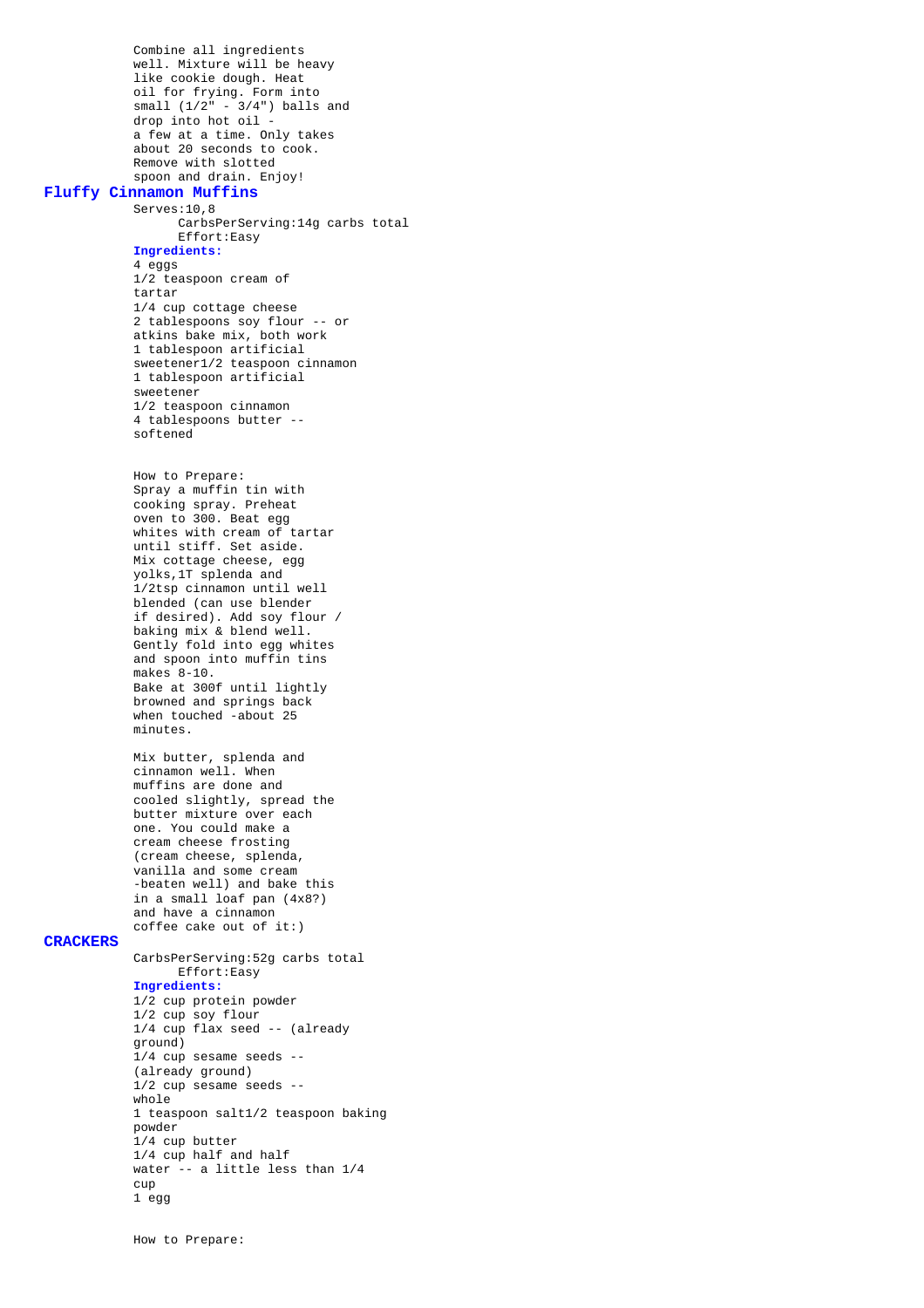Mix the dry ingredients in a bowl, cut in butter 'til mixture is crumbly. Add half&half and egg and mix to make a stiff dough, adding water as needed. Goal here is to make it pliable but not too sticky. Knead dough and then roll out very thin (between  $1/8" - 1/4"$ ). Cut into squares or rounds and place on lightly greased cookie sheets. Prick crackers with fork and bake at 400 degrees for 10 minutes or until lightly browned. This made 48 2" round crackers **Cauliflower and cheese**  Serves:6 CarbsPerServing:Per Serving: 288 Calories; 26g Fat (79.0% calories from fat); 9g Protein; 7g Carbohydrate; 3g Dietary Fiber; 90mg Cholesterol; 934mg Sodium. Prep Time:30 minutes Effort:Easy  **Ingredients:**  1 large cauliflower, head 1 cup heavy cream 3 ounces cream cheese -- diced small 1 cup shredded cheddar cheese 2 teaspoons dijon mustard 1 each salt and pepper -- to taste How to Prepare: Clean cauliflower and chop into small pieces. Boil in salted water for 5 minutes or until it starts to soften. Drain very well without mashing. Heat cream in a small non-stick saucepan. Once the cream starts to simmer slightly, whisk in mustard and small diced cream cheese. Whisk until cheese melts, then whisk in the cheddar, salt and pepper. Once it's melted and thickened, toss with the cauliflower, spoon into a microwave safe casserole and microwave on high, uncovered, for 3-4 minutes until bubbly and the cauliflower is tender. Serve immediately. **Mashed Turnips with Boursin**  Serves:2 portions CarbsPerServing:about 3 Prep Time:about 10 min. Effort:Easy  **Ingredients:**  Turnip, cubed 1 each Olive Oil 1 tsp Salt & Pepper to tasteButter 1 Tbsp Devon Cream (optional) 1 Tsp Boursin (garlic spread) 1 Tbsp How to Prepare: 1. Bring water, olive oil, and salt to a boil. Add turnips and boil until they can be pierced by a knife. 2. Drain off as much water as possible, put turnips back in pot over medium heat, and carefully cook to evaporate water. 3. Add butter, cream, and boursin and mash well. You will notice the turnip is watery, but if you evaporated it well, it shouldn't be too much so that it makes the mashed turnips watery. 4. Season with as much salt and pepper as you like and serve. The better it is seasoned, the better it tastes, so don't skimp. **Turnips and Onions**  CarbsPerServing:unknown Effort:Easy **Ingredients:**  5 turnips peeled and sliced thin 1/4 white onion sliced thin 3/4 stick (6T) butter, melted3/4 c heavy cream 3/4 c chicken broth 1/8 t nutmeg 1/8 t sage 1/8 t garlic powder 1 t salt 1/4 t pepper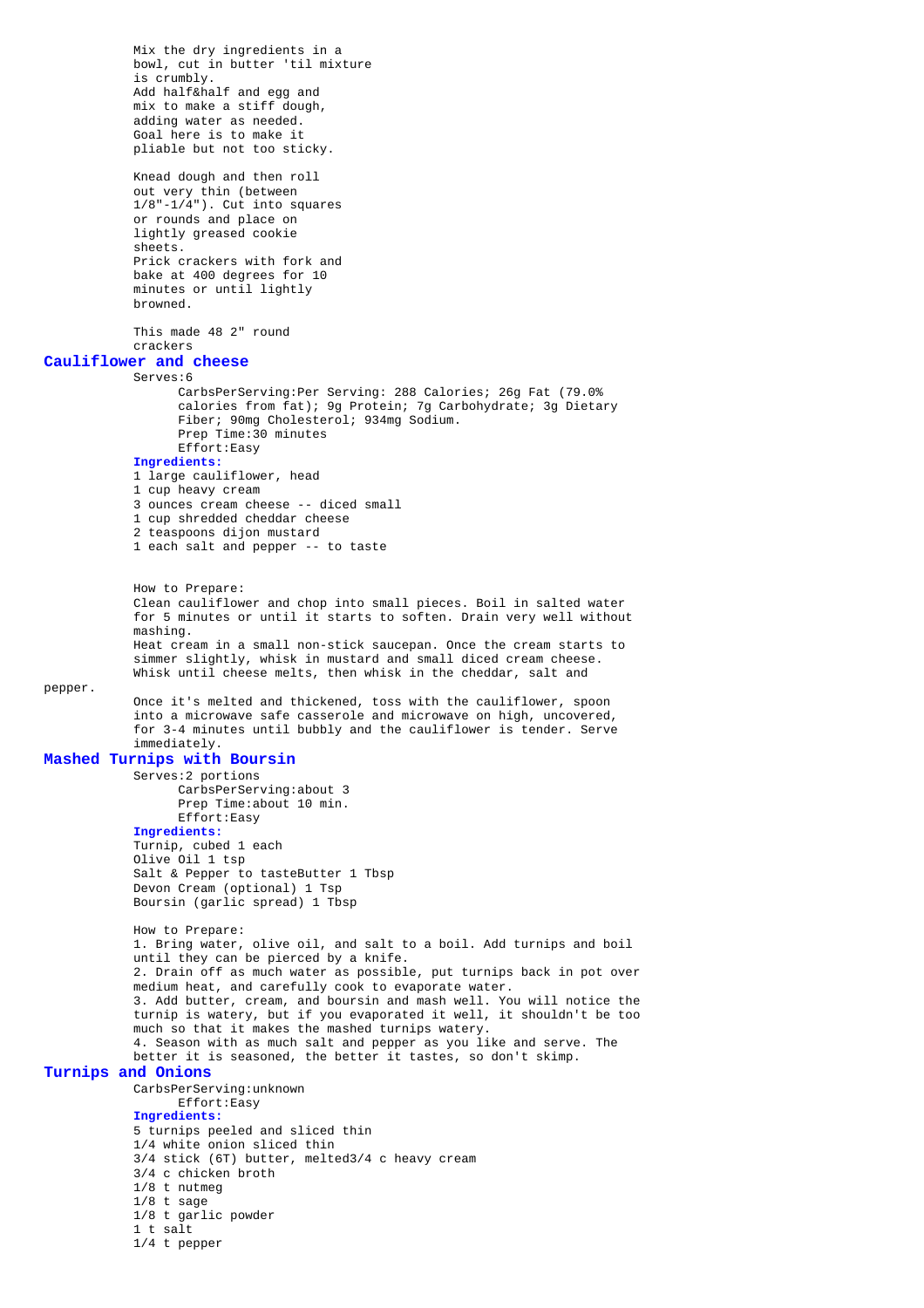How to Prepare: Toss turnips, onion and butter in a 9x13 pan, cover with foil and bake 30 mins at 375.Heat throughly on stove remaining ingredients. Pour over turnips/onions, toss to coat.Sprinkle with 1 c shredded cheddar cheese.Cover with Foil, return to oven for 30 min,Uncover add another cup of shredded cheddar cheese and bake uncovered for 20 mins til brown and crusty.

### **Brussel Sprouts w/ Bacon, Shallots & Garlic**

 Serves:3 portions,9 CarbsPerServing:about 6.2 Prep Time:about 20 min. Effort:Easy **Ingredients:**  Brussel Sprouts 12 each Olive Oil 1 Tsp Bacon, chopped 4 slices Shallots, chopped 1 TbspGarlic, minced 2 cloves Butter 1 Tbsp Salt and Pepper to taste

 How to Prepare: 1. Fill a medium-sized pot with water and salt and bring to a boil over high heat. 2. While water comes to a boil, put bacon and olive oil in a medium saute pan and slowly render until slightly crisp. 3. Meanwhile, remove any loose leaves from sprouts, trim ends, and score an X on the bottoms. Blanch in boiling water for 2-4 minutes (depending on size) until they can be pierced with a knife without much resistance. 5. Prepare a bowl with ice and cold water. Remove blanched sprouts from boiling water and put in ice bath to stop cooking (1-2 min.). Drain and cut into quarters. Set aside. 6. Add shallots and garlic to bacon. Continue cooking over low heat until softened, 4-5 min. 7. Raise the heat to medium and add brussel sprouts and stir well. Cook for about 5 minutes. Be careful not to overcook. 8. Season with salt & pepper and serve.

#### **Roasted Rosemary Veggies**

 Effort:Easy **Ingredients:**  Yellow Squash Red Bell Pepper Sliced Mushrooms Chopped Broccoli stalks Olive oil Dried Rosemary black pepper salt How to Prepare: Slice all veggies and place in pan. Coat with olive oil and seasonings and stir. roast in oven at 450 degrees for 30 minutes. **zucchini stew**  Serves:4 Prep Time:15 prep 2hrs cook time Effort:Easy **Ingredients:**  6 small zucchini sliced 1/2 # bacon cut in pieces 1 small onion chopped 1 tsp. celery seed salt and pepper to taste 1 tbl worstershire sauce couple dashes of hot sauce tabasco 1 can of tomatoes with the juice 1 small can of v-8 juice How to Prepare: in a large sauce pan brown bacon and onion bacon should start to

### render but not be fully cooked.do not drain fat add tomatoes with juice then add all other ingredients and cook on low heat for about two hours. enjoy

### **Lo-Carb Spinach Souffle**

 Serves:6,10,7,10 CarbsPerServing:3.5g each serving Prep Time:15 minutes Effort:Easy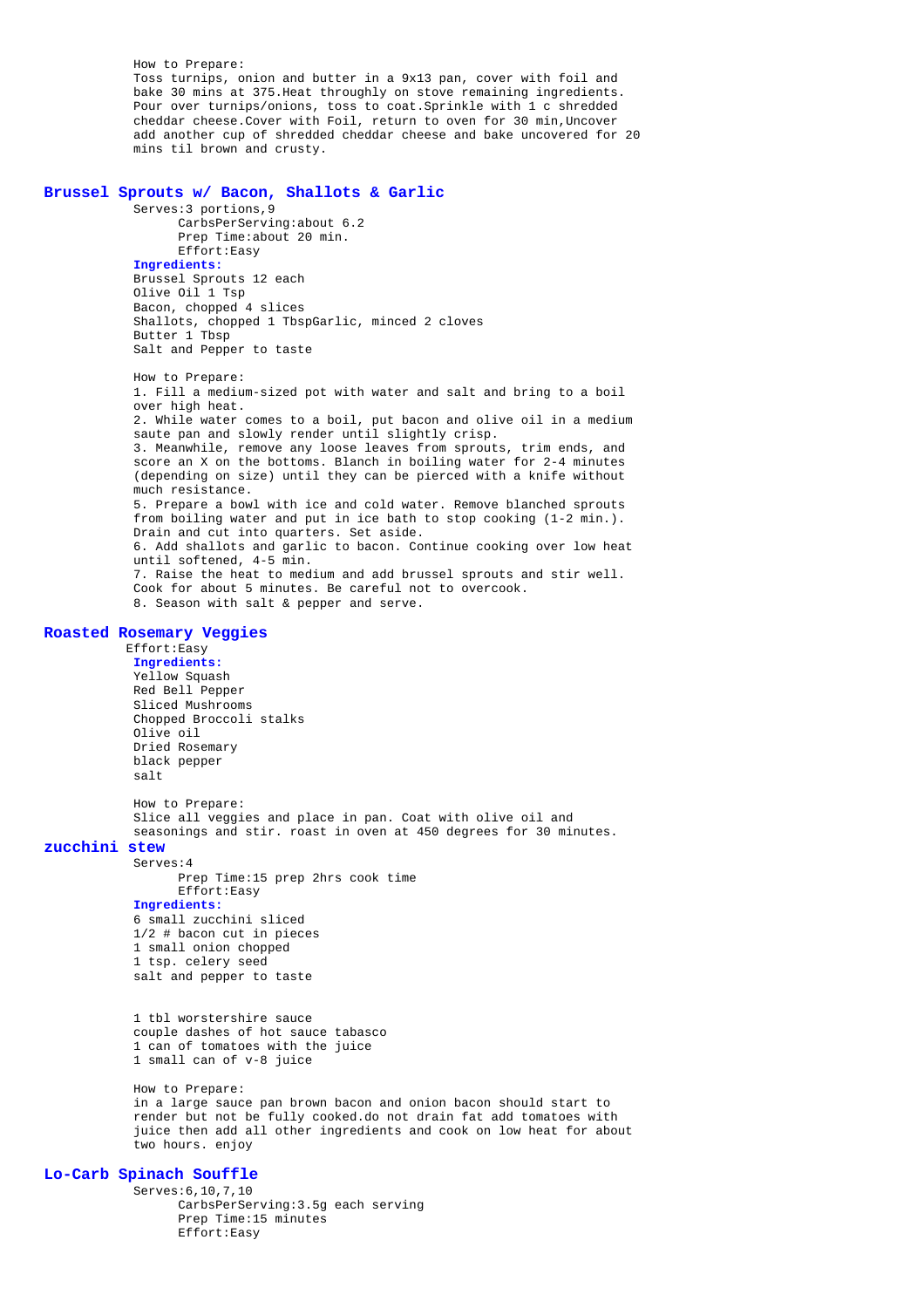**Ingredients:**  1 16-oz pkg frozen spinach (cooked & squeeze-drained) 1/2 c. sour cream 1 egg 1 c. shredded parmesean cheese1 clove garlic (minced) salt & pepper cayenne pepper (if preferred) How to Prepare: Boil spinach according to directions on package. Drain and squeeze spinach well. In large bowl, add spinach, sour cream, egg, garlic, 1/2 c. of the cheese, and salt and pepper. Place in 9x13 glass dish and top with remaining cheese. Bake at 350 degrees for 25-30 minutes. Let cool 10 minutes before serving. Great with any meat entree' or served alone. **Spinach Alfredo** Serves:Nutritional info for entire recipe CarbsPerServing:677 Calories (kcal); 57g Total Fat; (71% calories from fat); 24g Protein; 28g Carbohydrate; 14g fiber; 132mg Cholesterol; 5429mg Sodium Prep Time:15 minutes Effort:Easy  **Ingredients:**  16 ounces frozen spinach -- thaw and squeeze as much water out as possible. 1 tablespoon olive oil 1 clove garlic -- minced fine 1/2 cup alfredo sauce -- bottled 2 ounces cream cheese -- diced small 1 each salt and pepper 1 dash nutmeg How to Prepare: Heat oil and garlic in a pan. Add spinach and saute, stiring often, for about 6 minutes. Add the alfredo sauce and cream cheese, stir well then cover. Let cook over very low heat for 5 minutes until it's heated through. Add a dash of nutmeg, then salt and pepper to taste. **Red Swiss Chard with Bacon**  Serves:3 or 4 CarbsPerServing:Don't know Prep Time:20 - 30 minutes Effort:Easy **Ingredients:**  10 or so stalkes of red Swiss chard 1 small onion 1 tsp balsamic vinegar3 or 4 slices of bacon black pepper to taste How to Prepare: Chop the bacon into small pieces and render in a skillet over low heat. When nearly crisp add diced onion and black pepper. Gather and chop the chard stalks into 1/2" long pieces and the leaves into 1/2" wide strips. When the onion is translucent add chard. Cook the chard until tender stirring several times. Add vinegar and toss. Serve hot. **mock potato casserole**  Serves:2 to CarbsPerServing:? Prep Time:20 min Effort:Easy  **Ingredients:**  16oz frozen cauliflower 2tbs butter 4 oz cream cheese 1lb bacon cooked and crumbled 8 oz shredded cheddar thing of green onions chopped? How to Prepare: steam or boil cauliflower until totally tender. mash and add butter and cream cheese. add remaining ingredients, and place in a casserole dish and bake at 350 degrees for about 30-45 min until bubbly. **Free Baby Corn**  Serves:3 CarbsPerServing:0 Prep Time:open can Effort:Easy **Ingredients:**  Whole Baby Corn in a can.One Can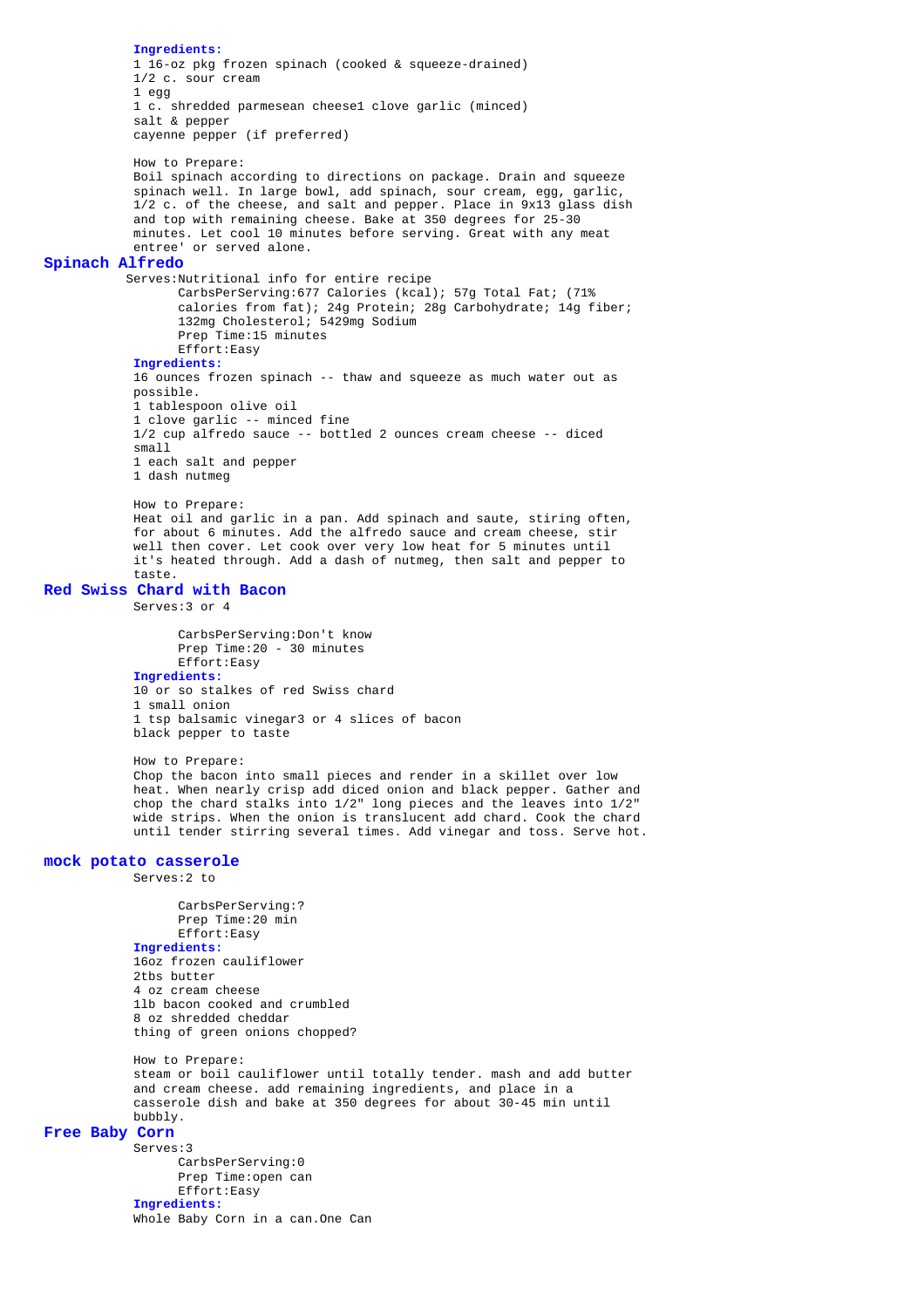How to Prepare: Usually found in the Chinese section in the food store. It's virtually free with Carb. 3g for 6 cobs. Fiber 4g for 6 cobs. Sugar 0. Add to soups or salads or heat it up and add butter salt and pepper. **Spicy Cauliflower for One**  Serves:1,6 CarbsPerServing:Per serving: 147 Calories (kcal); 10g Total Fat; (58% calories from fat); 9g Protein; 9g Carbohydrate; 5g fiber; 30mg Cholesterol Prep Time:5-10 minutes Effort:Easy **Ingredients:**  1 cup cooked cauliflower florets 2 tablespoons ro\*tel diced tomatoes w/green chilies 4 tablespoons shredded cheddar cheese 1 each salt and pepper -- to taste How to Prepare: Use leftover steamed cauliflower or frozen cauliflower that has been cooked until just tender. Give it a rough chop and add to a non-stick skillet w/the ro\*tel tomatoes. Saute for a few minutes to heat through, add salt and pepper to taste then dump into a bowl and sprinkle cheese on top. If it doesn't melt, pop in into the microwave for 20 seconds. **Spinach ellagant**  Serves:8 to 10 CarbsPerServing:not much carbs dependent on the sour cream you use Prep Time:15 min Effort:Easy  **Ingredients:**  spiniach about two bags sour cream baccon cheese marjoram garlic butter salt pepper How to Prepare: Place spinach in caserole dish, add marjoram, garlic,salt and pepper and butter for flavoring. Add baccon on top. bake untill warm and baccon drippings soak through. add a thin layer of sour cream and lots of cheese on top of the sour cream to cover entire dish. place back in oven to melt cheese on top. ( I prefer to fully cook baccon to a crispin a pan after the drippings soak through the spinach.)  **broccoli salad**  Serves:varies,8,7 CarbsPerServing:varies Effort:Easy  **Ingredients:**  raw broccoli florets low carb dressing of choice (I like Kraft caesar vinaigrette with parmesan) bacon bits (I use Oscar Mayer real bacon bits) shredded or cubed cheddar cheese How to Prepare: Rinse broccoli florets well. Put in big bowl. Add cheese, how much depends on how cheesy you like it, same with the bacon bits & dressing, add the amount you like. Mix well. Refridgerate for at least an hour before eating. **Low Fat Zucchini Lasagna** Serves:6 CarbsPerServing:23 Prep Time:This take time, but is worth it. Effort:Average  **Ingredients:**  1/2 c onion, chopped 2 cloves garlic, chopped 3 tbsp parsley

1 tbsp olive oil

1/2 tsp oregano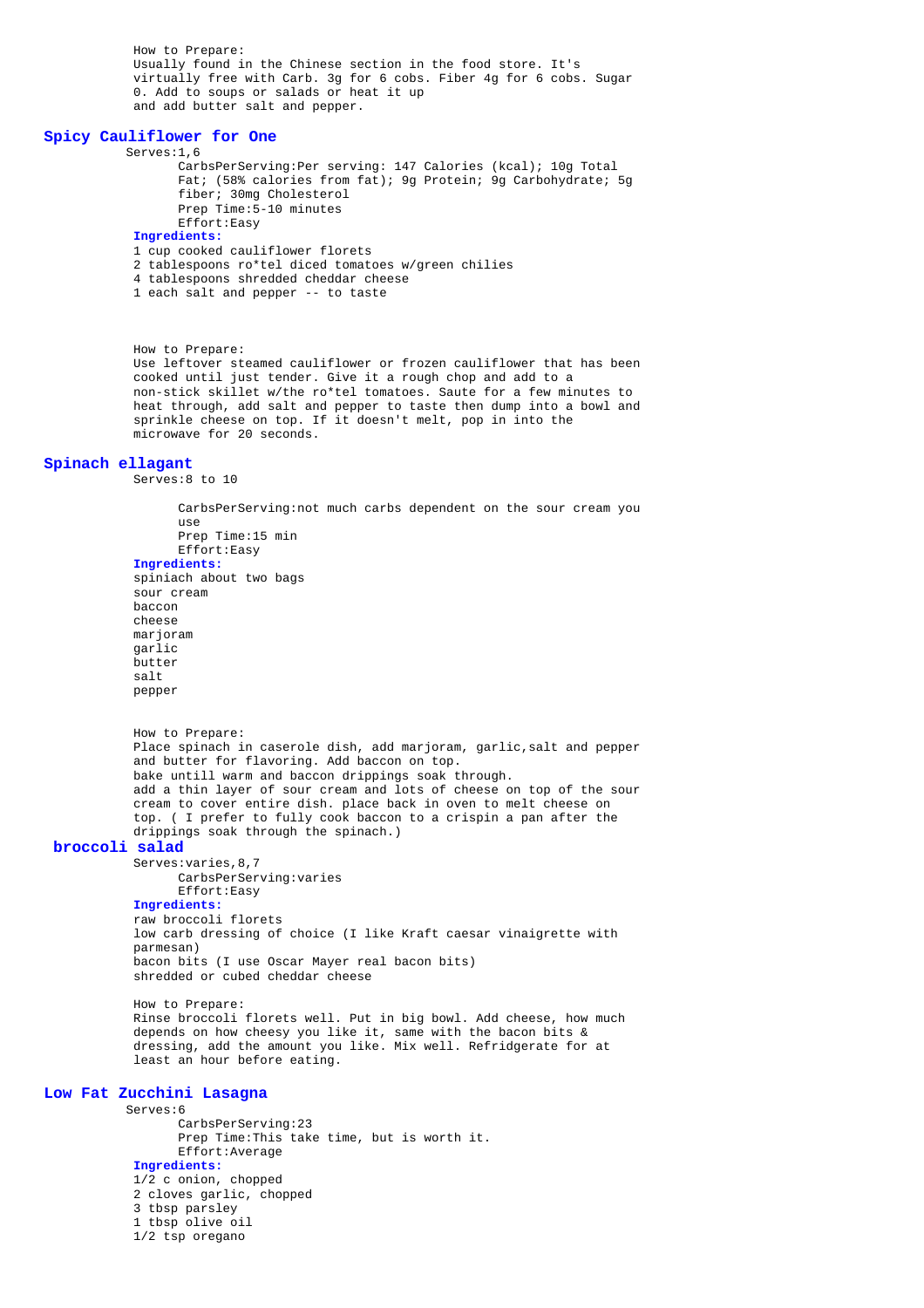1/2 tsp basil 1/2 tsp thyme 1/2 tsp pepper3 c canned tomatoes 3/4 c tomato paste 1 c tomato sauce 3 c mushrooms, chopped 3 medium Zucchini 8 oz Lite mozzarella, grated 8 oz lowfat ricotta cheese 3 tbsp parmesan, grated How to Prepare: Saute onion, garlic, parsley, and herbs in oil until onions are tender. Add chopped tomatoes, tomato paste and sauce. Cook for 1/2 hour on medium heat, stirring often. Add the chopped mushrooms at the end.

Slice zucchini lengthwise, about 8 slices each.

 In an 8 inch baking dish, layer ingredients beginning with a layer of sauce, then zucchini, then ricotta, more sauce, zucchini, mozzarella, sauce, etc. Top with parmesan cheese.

 Bake at 375 degrees for 35 minutes. Let lasagna rest 10 minutes at room temperature before slicing.

 This dish does not slice easily. You will do better to use a spoon to scoop it out. I served it to a vegitarian friend one evening and he returned for thirds.

#### **Stuffed Peppers w/ Tofu**

Serves:4

 CarbsPerServing:10 Prep Time:30 minutes Effort:Average  **Ingredients:**  1/2 lb. ground beef 4 bell peppers ( any color) 1 package firm tofu - chopped in 1/2 inch cubes chopped onion1 can tomatoes - diced 1 can tomatoe sauce 1/2 cup cheddar cheese- grated salt and pepper

 How to Prepare: Brown ground beef and onion. Drain and add tomatoes and tomatoe sauce. Warm through. Mix in cheddar cheese and tofu. Add salt and pepper. Sit aside and clean bell peppers. Cut tops off of peppers, remove seeds and wash out. Fill peppers with hamburger mixture. Sit tops back on peppers. Cook at 350 degrees for 45 minutes.

#### **Veggie Saute**

 Serves:One to Two People CarbsPerServing:3 carbs per serving Prep Time:10-15 minutes Effort:Easy  **Ingredients:**  Two tablespoons of olive oil One tablespoon of fresh garlic 2 cups of fresh spinach1/2 cup of chopped onion 1 1/2 cups of fresh mushrooms One cup of chopped black olives Salt, pepper to taste

 How to Prepare: Heat up olive oil and garlic in a skillet over medium heat Add onions and mushrooms first After a few minutes, add olives Fold in Fresh spinach Add seasonings Saute until veggies are cooked

## **BBQ Bacon Asparagus**

 Serves:As many as you want CarbsPerServing:0 Prep Time:1/2 hour Effort:Easy  **Ingredients:**  Bacon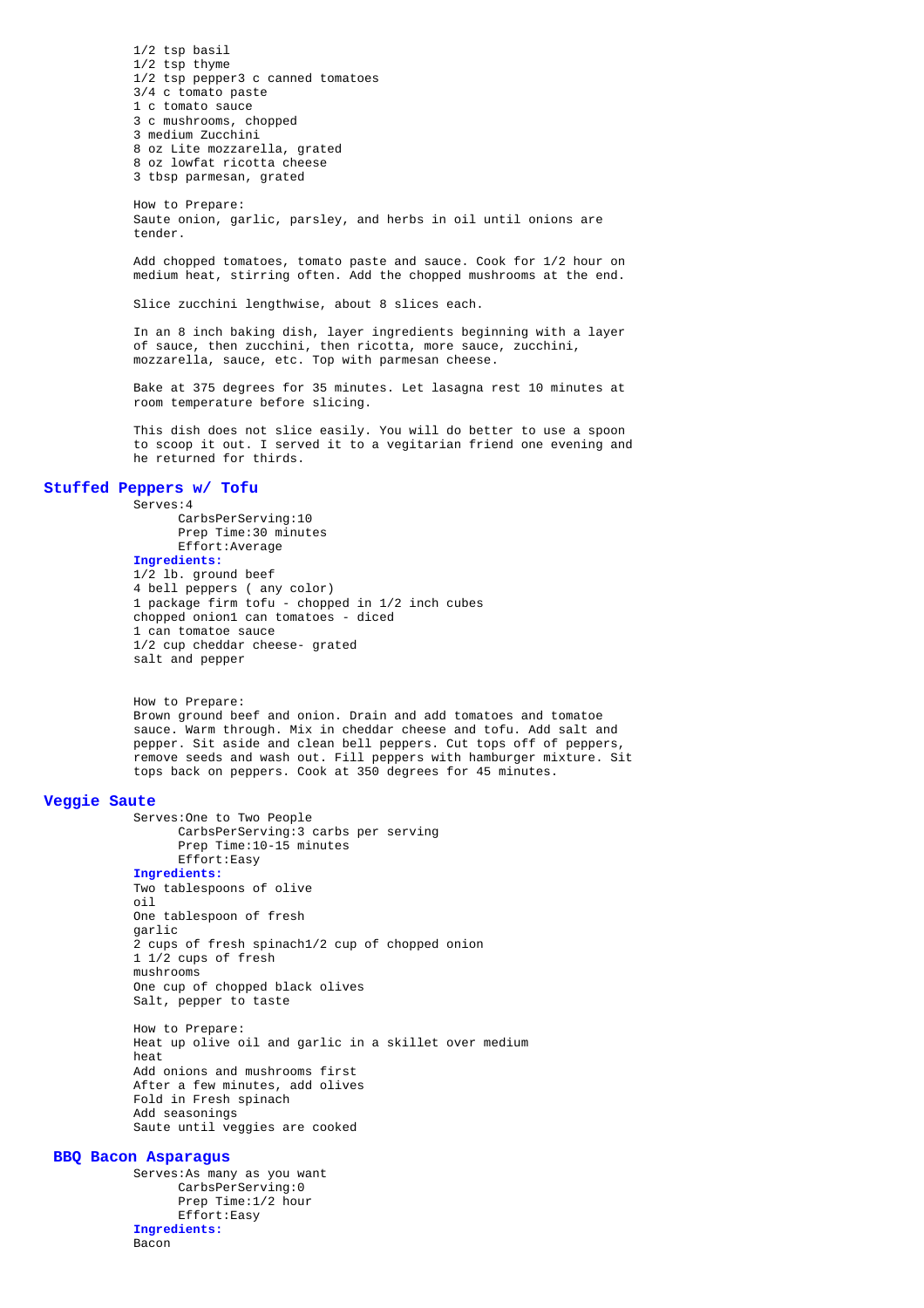```
 Asparagus 
             Garlic Salt 
             Olive Oil 
             Toothpicks 
             How to Prepare: 
             Put olive oil in a bowl with garlic salt 
             Wrap uncooked bacon around uncooked asparagus and secure with 
             toothpick(about half a bacon strip per asparagus stick.)Brush with 
             olive oil mixture and cook on BBQ. Brush with olive oil now and then 
             as cooking. 
Grilled Portabello Mushrooms 
            Serves:3 
                    CarbsPerServing:12 total recipe with 2 from fiber 
                    Prep Time:5 minutes 
                    Effort:Easy 
             Ingredients: 
             6oz Portabello Mushrooms, sliced 
             1/2 cup Olive Oil 
             3 TBS Lemon Juice 
             3 or 4 Garlic Cloves, minced1/2 tsp Salt 
             1/4 tsp Pepper 
             Dash of Worcestershire Sauce 
             How to Prepare: 
             In a glass bowl combine all the ingredients, toss in the mushrooms. 
            Let marinate for at least 30-60 minutes, stirring every now and
             then. Grill for 2-3 minutes on each side. 
FRIED SQUASH CASSEROLE 
             Serves:2,10 
                   CarbsPerServing:10 
                    Prep Time:20 MINUTES 
                    Effort:Easy 
            Ingredients: 
             2 CUPS SQUASH CROOKED NECK)-(DICED) 
             1 TOMATOE (DICED) 
             1 SMALL ONION(DICED) 
             1/2 STICK OF BUTTER 
             2 CUPS SHARP SHREDDED CHEESE 
             How to Prepare: 
             PLACE THE HALF STICK OF BUTTER IN SKILLET AND LET MELT. ADD THE 
             DICED SQUASH AND DICED ONION AND COOK UNTIL ALMOST DONE. THEN ADD 
             DICED TOMATOE COVER AND LET COOK UNTIL SQUASH IS TENDER. THEN ADD 
             CHEESE AND LET MELT. ENJOY 
Cauliflower Bake 
             Serves:4,10,10 
                   CarbsPerServing:6 
                   Effort:Easy 
             Ingredients: 
             1lb bag frozen cauliflower 
             1/2 cup diced onion 
             1 cup diced mushrooms 
             2T butter 
             1/4 cup cream 
             1/4 cup mayo 
             1/2 cup cheddar cheese 
             How to Prepare: 
             Take a bag of frozen cauliflower and cook as the package directs. 
             Drain very well and give it a rough chop. 
             Saute mushrooms and onion in butter until soft. 
             Mix remaining ingredients and stir everything together. 
             Bake covered at 350f, for 25 minutes, then uncover and let cook 
             another 10 minutes or until browned. 
Shoe string 
                   CarbsPerServing:depends 
                    Prep Time:not too long 
                    Effort:Average 
             Ingredients:
```
 shredded cabbage. (I prefer the angel hair kind - packaged in the produce aisle.)Oil for deep frying

 How to Prepare: Deep fry cabbage until golden brown. Drain on paper towel. Salt to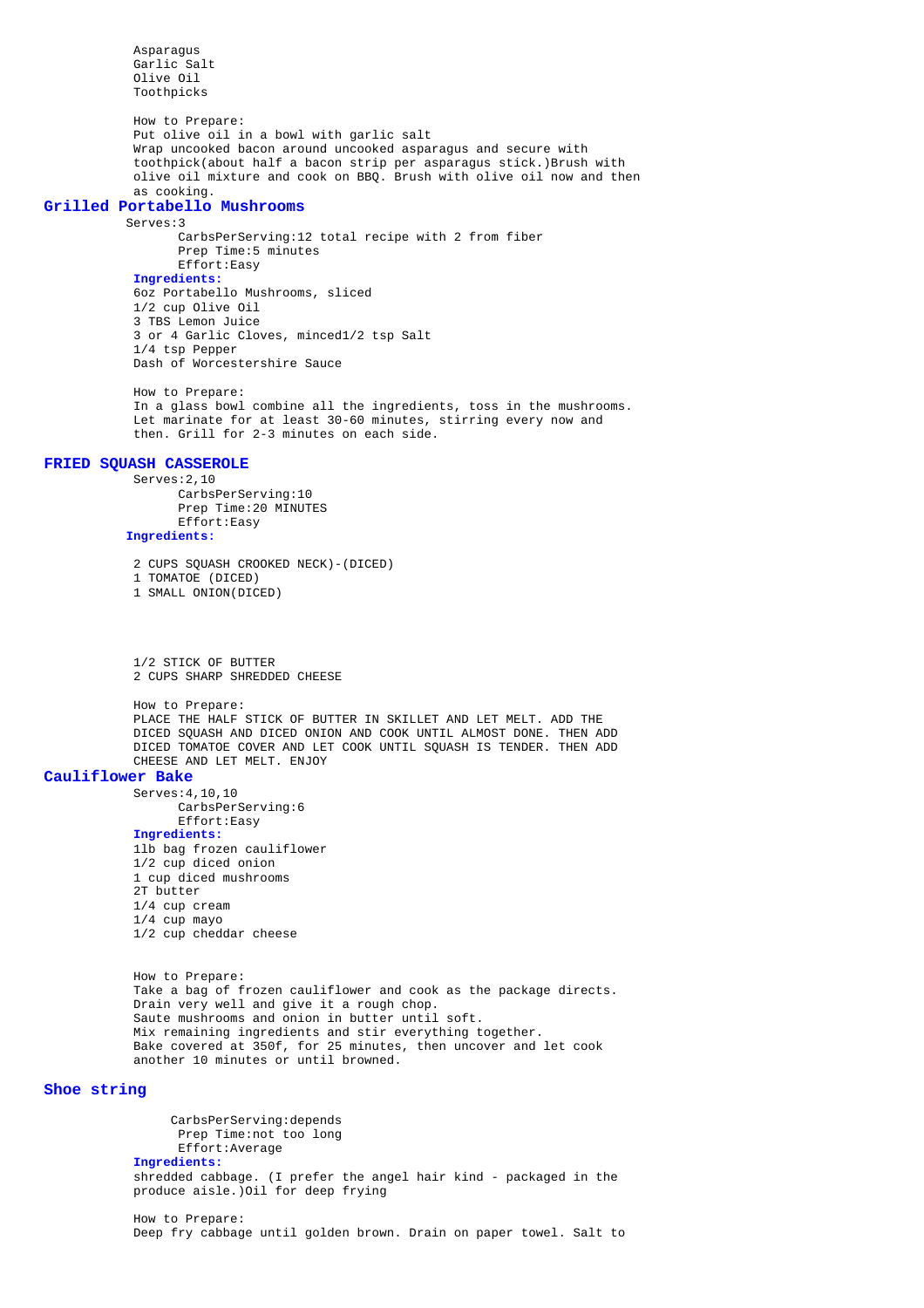```
 taste. Makes a good substitute for shoe string potatoes. Nice on top 
             of a steak! 
Eggplant Parmesan Pizza Thingies
                                       Prep Time:1 hour
                   Effort:Average 
             Ingredients: 
             eggplant, sliced in 1/2" thick slices 
             egg 
             heavy cream 
             parmesan cheese 
             spaghetti/marinara sauce 
             shredded italian blend cheese, or mozzarella 
             How to Prepare: 
             I didn't put any measurements on the ingredients because it just 
             depends on how much eggplant you're fixing. I usually just do one 
             eggplant at a time, which makes two meals for me - I usually get 
             about 10 slices out of one of them. 
             After you slice the eggplant, salt it and put it between paper 
             towels to absorb the bitter juices. Let it sit like this for about 
             an hour. Blot off the juices. Then beat your egg, and mix it with 
             the heavy cream. For one eggplant, I use 1 egg, and about 1/4 cup of 
             cream. Heat some oil for frying in a skillet. Put some parmesan 
             cheese in a small bowl. Dip the eggplant first in the egg/cream 
             mixture, then in the parmesan cheese, then put it into the heated 
             oil. You'll want to use a medium temperature, maybe a little less 
             than medium, or else your parmesan cheese will get browned/burned 
             before the eggplant is cooked. 
             After you've fried all the eggplant pieces, and drained them on 
             paper towels to soak up the excess grease, place the individual 
             slices on a cookie sheet. Top them with a scant spoonful of 
             spaghetti sauce (this is where the "bad carbs" are, so go as lightly 
             as you can, unless you're using lowcarb spaghetti sauce), and then 
             the shredded cheese. Stick the pan under the broiler in your oven 
             just until the cheese is melted and I like mine a little browned. 
Broccoli Casserole 
             Serves:4 
                  CarbsPerServing:26 total carbs, subtract 13 grams of fiber = 
                   3.1 carbs 
                   Prep Time:5-10 minutes 
                   Effort:Average 
             Ingredients: 
             1 7 ounce can of mushrooms, drained, 1 10 ounce package broccoli, 2 
             eggs beaten, 1/2 cup Dukes mayonaise, 1 cup shredded cheddar cheese, 
             salt and pepper to taste 
             How to Prepare: 
             cook broccoli according to package directions, remember to salt 
             water. Drain broccoli well, I drain on paper towels after drainging 
             in colander. Mix broccoli, beaten eggs, drained mushrooms, Dukes and 
             shredded cheese. Pour into greased casserole dish or pie plate, bake 
             at 350 for 25-30 minutes 
Creamed Cabbage with Ginger and Chilies 
            Serves:10 
                   Effort:Average 
             Ingredients: 
             6 Quarter-size pieces crystallized ginger 
             6 dried small hot red chilies 
             2 large heads savoy cabbage (about 3 pounds total), thinly sliced 
             crosswise 
             1 1/2 cups whipping cream 
             3 tablespoons butter 
             1 tablespoon white wine vinegar 
             2 tablespoons grated orange peel (optional) 
             1 cup thinly sliced fresh basil leaves 
             How to Prepare: 
             Combine ginger and chilies in medium metal bowl. Pour enough boiling 
            water over to cover. Let stand 15 minutes. Drain, reserving 1/4 cup
             soaking liguid. Transfer ginger, chilies and reserved soaking liquid 
             to blender. Puree until smooth. Cook cabbage in large pot of boiling 
             salted water 2 minutes. Drain, rinse under cold water until cool. 
             Drain well. Boil whipping cream, butter, and vinegar in large pot 
            until slightly thickened, about 3 minutes. Mix in chili puree. Add
             cabbage and orange peel; toss until heated through. Mix in basil. 
             Season with salt and pepper.
```
### **Spaghetti Squash alla Carbonara**

 Serves:6,10,7,7,10,10 CarbsPerServing:9g (1g is fiber) Prep Time:45-60 minutes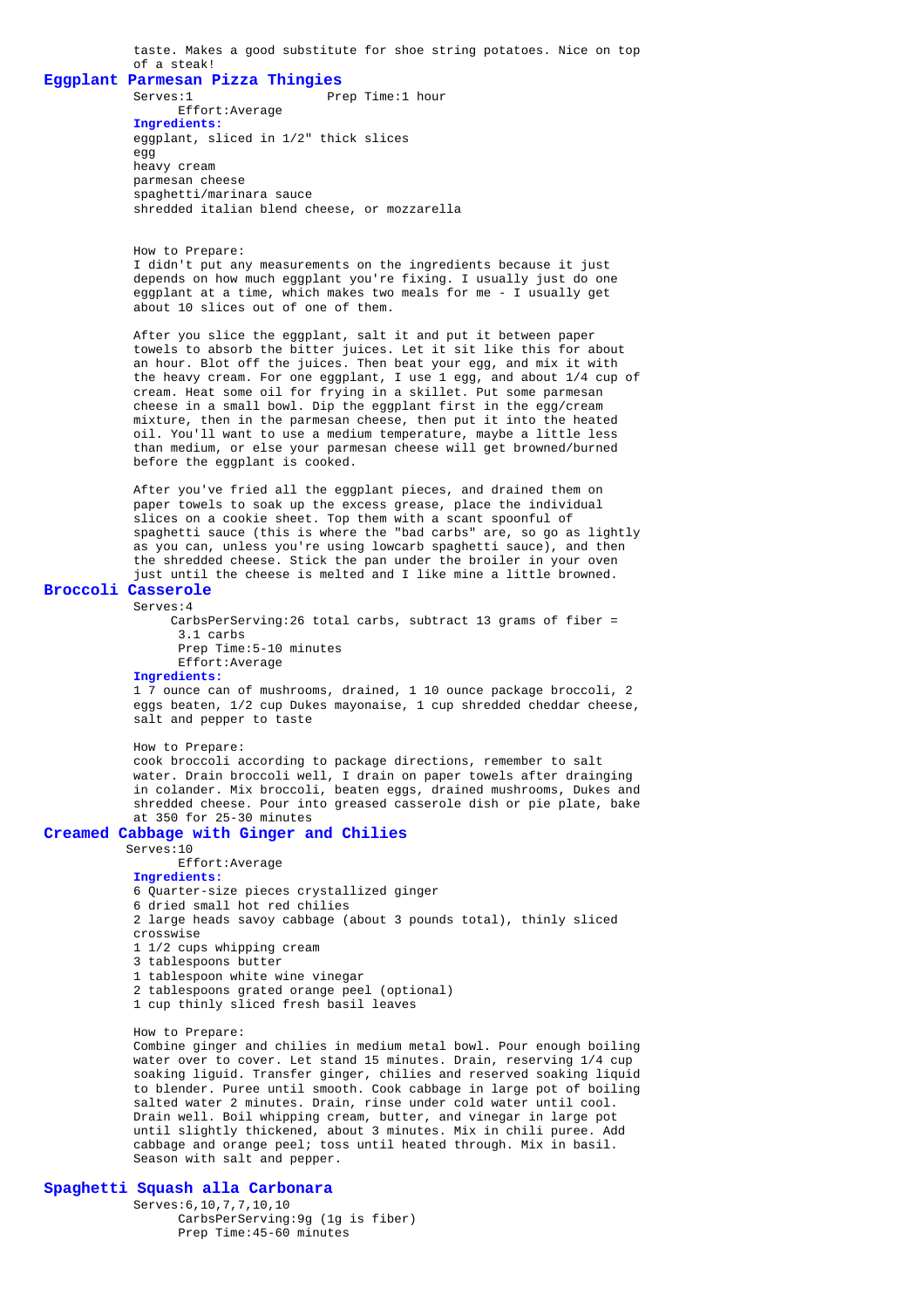Effort:Easy **Ingredients:**  1 large spaghetti squash (4 lb) 1/2 lb bacon, cut crosswise into 1/4 inch pieces 1/4 cup dry white wine 1 cup heavy cream 2 egg yolks1/2 cup Parmigiano Reggiano cheese (worth the extra cost to get the real stuff!) 1/4 cup fresh Italian Parsley (flat-leaf), finely chopped black pepper to taste How to Prepare: Pierce the spaghetti squash multiple times with a fork. Bake in a 400 degree oven for 45-60 minutes, until tender. While squash is baking, fry bacon until crisp. Drain fat and set aside on paper towels to drain. Add the wine to the pan and cook for 3-4 minutes on medium until reduced in volume by about half. Reduce heat to low. Beat together egg yolks and cream, then slowly stir into wine mixture. Cook on medium-low until sauce begins to thicken (warning: make sure temperature is not too high or you will end up with scrambled eggs). Once the sauce coats the back of a wooden spoon, return the bacon to the pan and add the parsley. Cook for 1-2 minutes to heat through. Cut the spaghetti squash in half, scoop out seeds, then pull strands out with a fork into a large serving dish. Pour sauce over hot squash. Sprinkle parmesan over all and toss well. Add freshly ground pepper to taste.  **Chinese Stir-Fried Asparagus**  Serves:6 as a side dish,9 CarbsPerServing:3-4 Prep Time:20 mintues Effort:Easy **Ingredients:**  A medium bundle of asparagus 1/4 pound pork loin And entire head of garlicsalt MSG small red chile (optional) lard How to Prepare: Prep: Cut off the tough ends of the asparagus, or peel the lower portions. Cut the asparagus into bite size pices. Wash them in a bowl of water. Slice the pork into very thin small strips (much easier to do if the pork is slightly frozen). Peel all the garlic cloves and slice thickly. Cook: Heat the wok. Add at least 3 T. lard. Throw the garlic in and stir-fry til slightly browned. Throw in the pork and cook until color changes, the garlic will also hopefully be very browned at this point. Throw in the chile and about 1/2 teaspoon salt, stir briefly. Throw in the asparagus, add 1/4-1/2 teaspoon MSG, stir-fry a few mintues. Put in about 3/4 cup water, cover and cook until asparagus is just tender. Add more salt to taste. Serve. Be sure to eat the garlic also! **Ante Pasta**  CarbsPerServing:no counts provided Effort:Easy  **Ingredients:**  How to Prepare:

> chop finely - 3 tomatoes, 2 gr. peppers, onion to taste, 4 med to lg mushrooms, and garlic cloves to taste. Toss with olive oil and a little salt. Add tobasco or jalepenos if you like it spicy, and a few red pepper flakes. Wrap in lettuce leaves for a crunchy treat that is healthy and low carb.

## **Artichoke and Spinach Frittata**

 CarbsPerServing:18 total recipe Effort:Easy **Ingredients:**  6 ounces marinated artichoke heart 1 cup chopped onion

1 cup grated parmesan cheese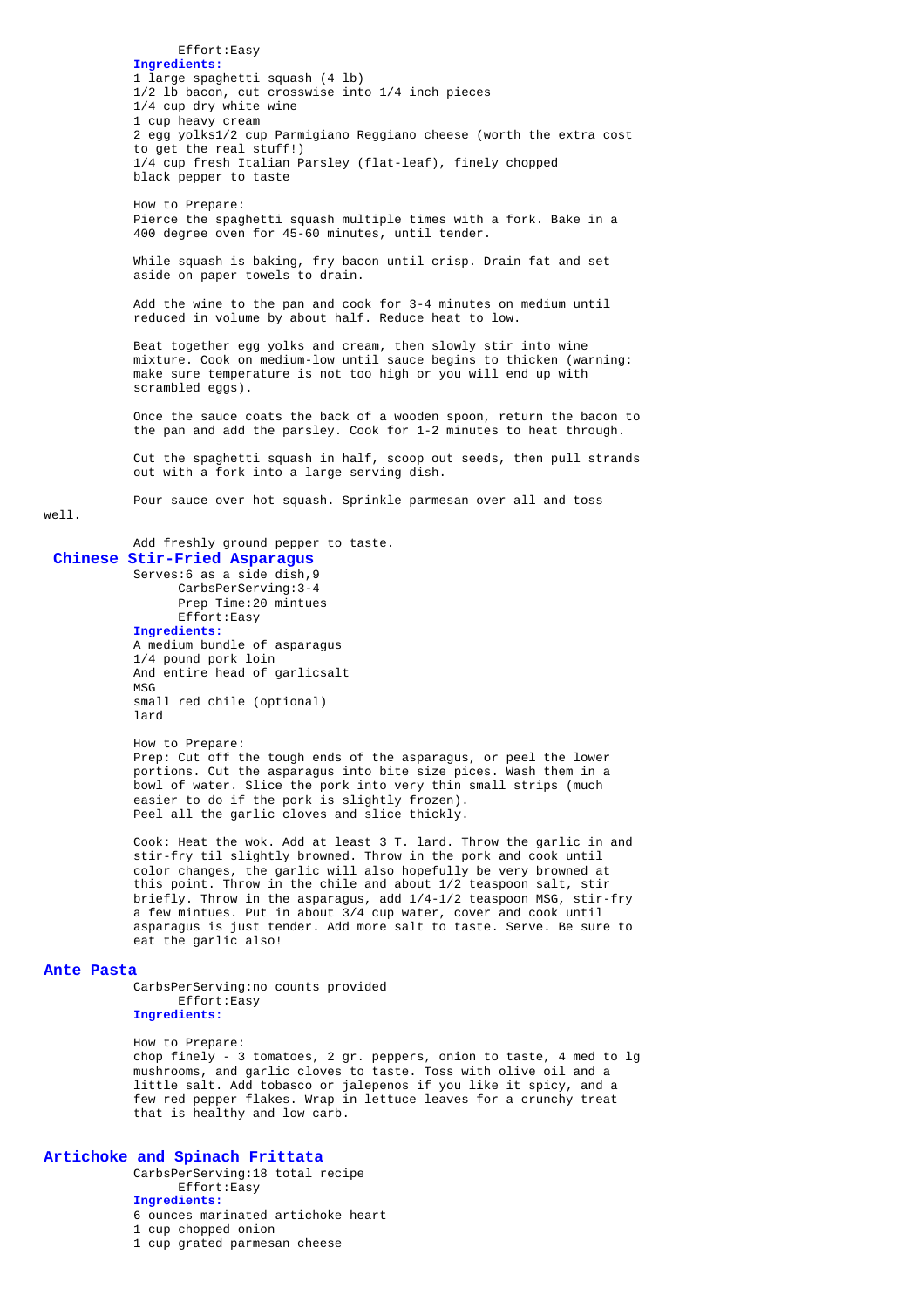```
 1 teaspoon minced garlic 
             1/2 teaspoon oregano4 eggs 
             1 teaspoon salt 
             1/2 teaspoon pepper 
             10 ounces frozen chopped spinach -- thawed 
             How to Prepare: 
             Preheat oven to 350. Spray a 9" pie pan with vegetable oil. Drain 
             oil from artichokes into a small skillet. Add onion and garlic. Cook 
             until onion is tender. In a mixing bowl, beat eggs until foamy. Dice 
             artichokes and add to eggs, along with cooked 
             onion and remaining ingredients. Stir well. Pour into prepared pie 
             pan and bake 25 minutes. May be made the night before and 
             refrigerated. Serves 6. 
Asparagus stir-fry 
             CarbsPerServing:29 total recipe 
                   Effort:Easy 
             Ingredients: 
             1 pound asparagus -- fresh spears 
             1 can bamboo shoots 
             1 can waterchestnuts -- sliced 
             2 stalks celery -- sliced 1/2" thick1 cup fresh mushrooms -- sliced 
             4 tablespoons oil -- for cooking 
             1 each salt and pepper -- to taste 
             How to Prepare: 
             Cut all vegetables about the same thickenss to promote even cooking. 
             Heat oil in wok or large skillet. Stir fry asparagus for about 2 
             minutes. Reduce heat to medium, cover and cook for 5 more minutes, 
             stiring occasionally to prevent burning. Add all the other 
             ingredients and raise heat to med/high, stir fry 3 - 5 minutes, 
             making sure to stir often. 
Bacon Flavored Asparagus 
             CarbsPerServing:no counts provided 
                   Effort:Easy 
             Ingredients: 
             Asparagus 
             REAL Bacon Bits 
             Extra Virgin Olive OilButter 
             Pepper 
             How to Prepare: 
             Simply melt a little butter in a large frying pan. 
             Add a little bit of olive oil and heat. 
             Add asparagus and sprinkle REAL bacon bits over top. 
             Cover and let simmer for about 5-8 minutes, turning asparagus 
             twice. 
             Pepper to taste - serve warm. 
 Bacon-Stuffed Cherry Tomatoes 
             CarbsPerServing:18 total recipe 
                   Effort:Easy 
             Ingredients: 
             1 pound bacon 
             1/4 cup mayonnaise1/4 cup green onions 
             1 pint cherry tomato 
             How to Prepare: 
             Cook bacon until very crisp. 
             Crumble up bacon and mix with mayonnaise (add more if you need it) 
             and green onions. 
             Cut off top and scoop out inside of cherry tomatos. (Trick to make 
             tomatos stand still cut a small sliver off the bottom). 
             Fill with bacon mixture. Better when they sit a while so the flavors 
             meld and they taste like a little BLT without the L! 
             The carb count for a cherry tomato is .8 per tomato with .2 fiber, 
             but you are scooping out the guts so it should be less. 
             So under 1 carb per treat. I used to serve them for parties and 
             never had any left. Enjoy. 
             >From Dawn: 
             I make this too but instead of mayonnaise, I use a package of cream 
             cheese. I cut the tomatoes in half, scoop out the insides, 
             sprinkle them with salt and pepper and let them drain cut side down 
             on papertowels. You have to whip the cream cheese 
             until light & fluffy (use a bit of heavy cream to thin out the 
             mixture) and then mix in the onion and bacon. I use a pastry bag to 
             fill the cups to give a nice finishing touch. If you use a bag, then 
             you have to make sure the onion and bacon are chopped fine so they 
             can pass through the pastry tip. Or, you can fill them with a 
             teaspoon.
```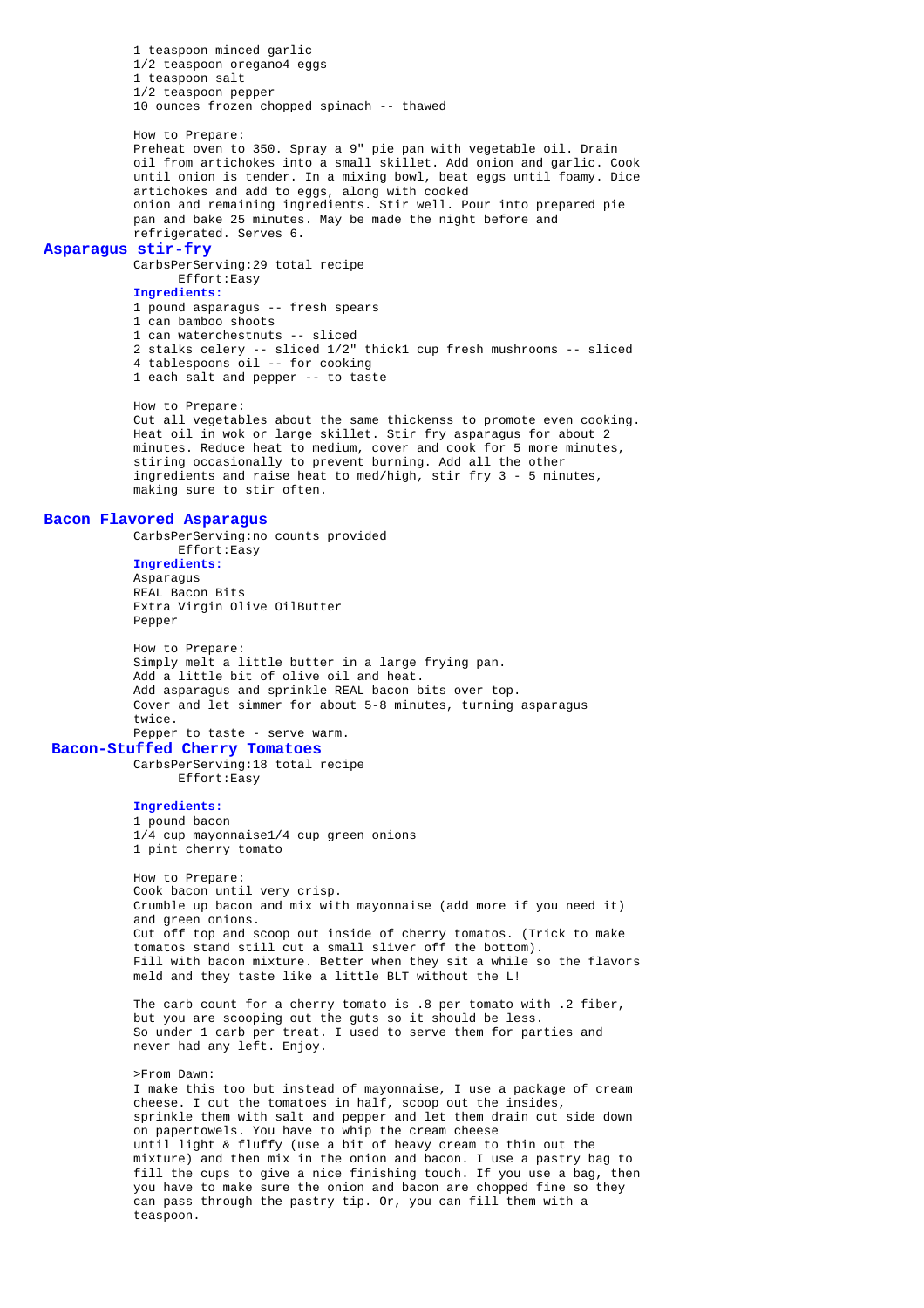**Baked Cheese-Zucchini**  CarbsPerServing:16 total recipe Effort:Easy  **Ingredients:**  2 medium Zucchini -- sliced very thin 1 Egg 1 tablespoon prepared mustard 1/8 teaspoon Ground white pepper1/8 teaspoon Ground nutmeg 1 Green onion -- sliced thin 1/2 cup Swiss cheese -- grated How to Prepare: Put the zucchini in a colander or on towels to drain off the moisture. Combine the remaining ingredients. Add the zucchini and mix well. Pour into a lightly oiled 2-quart casserole. Bake at 350 F for 40 to 45 minutes. **Baked Eggplant Hashbrowns**  CarbsPerServing:31 total recipe Effort:Easy  **Ingredients:** 1 small eggplant salt pepper oregano2 cloves garlic 2 tablespoons ricotta cheese How to Prepare: Peel skins off of eggplant and cut the flesh into 1 inch pieces. Sprinkle with salt/pepper/oregano (to taste) and then sprinkle minced garlic over the top of the eggplant. Pull off little piece of the ricotta and put on top of the whole mix. Bake until golden brown at 400 deg. You can also broil for 2 minutes to make them crispy. I was liberal with the salt which made them taste great! Use all spices to taste though. This is for those people who miss the greasy hashbrowns from diners and pancake places **Roasted Cauliflower**  Serves:Makes 2 to 4 servings. CarbsPerServing:No carb count Prep Time:5 minutes Effort:Easy **Ingredients:**  1 medium head cauliflower 2 tablespoons olive oil ½ teaspoon coarse salt ¼ teaspoon coarsely ground black pepper 2 cloves garlic (pressed) How to Prepare: Preheat oven to 400ºF. Rinse cauliflower; cut into medium size floweretts. In a large bowl or resealable plastic bag, mix together floweretts, olive oil, salt, pepper and garlic. Spread in a single layer in a non-stick baking dish or rimmed baking sheet. Bake approximately 20 to 25 minutes, or until cauliflower is browned or caramelized on edges and tender. Serve warm or at room temperature. **Baked Turnip 'Taters** Serves:5,7 CarbsPerServing:26 total recipe Effort:Easy  **Ingredients:**  3 small turnips -- tennis-ball sized 3 tablespoons butter -- melted 2 tablespoons sour cream2 eggs -- beaten 1/4 cup grated parmesan cheese salt and pepper -- to taste How to Prepare: Peel turnips, making sure to remove the tough top bits; place in a saucepan. Cover with water and bring to a boil. Cover with pan lid, lower heat and simmer for about an hour until tender. Drain then cut into chunks small enough to fit in your food processor. Place chunked veggies, butter, and sour cream in a food processor and puree. Add beaten eggs and cheese and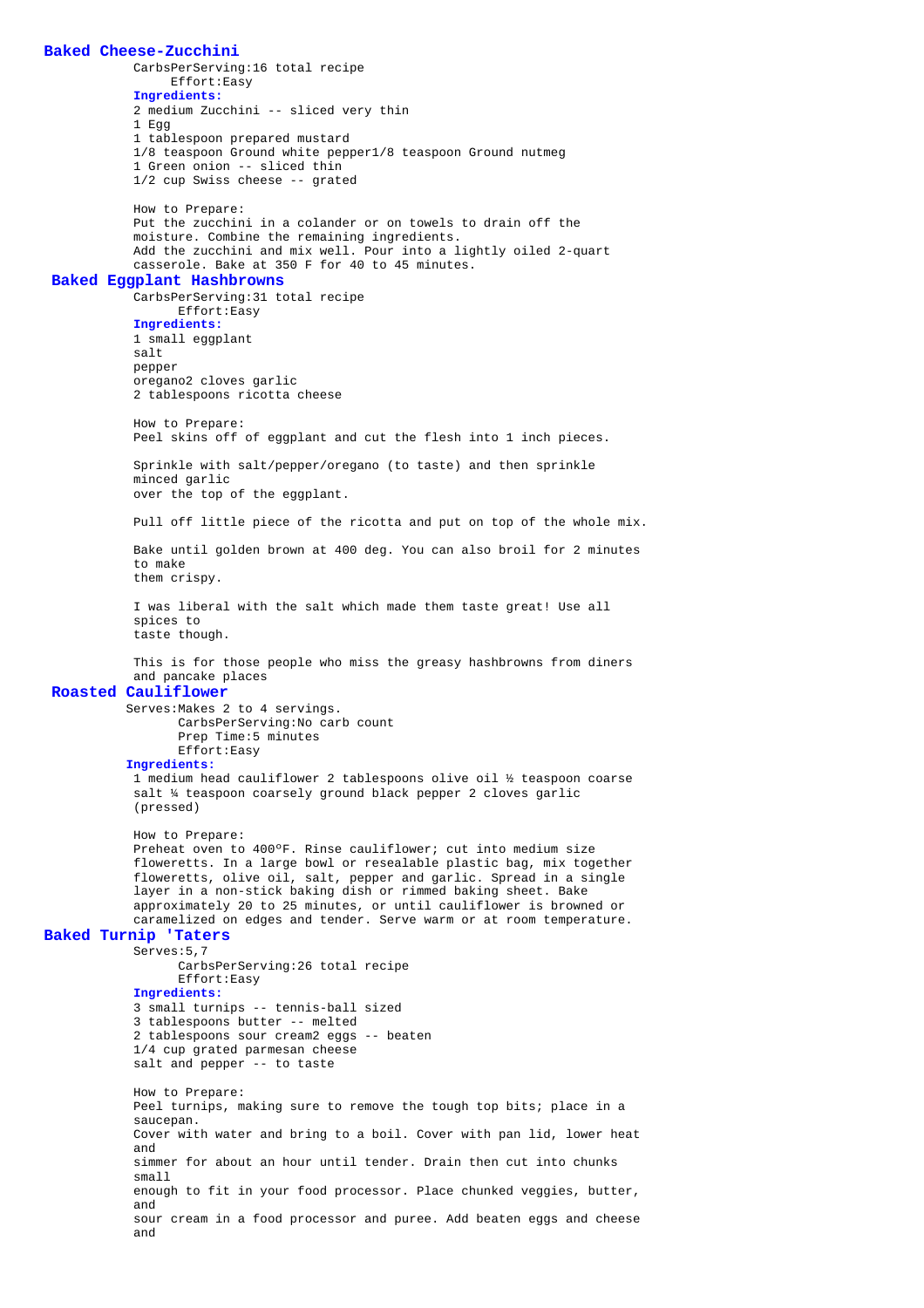whirr some more until ingredients are well-mixed (it won't take long). Pour into casserole dish and bake for about 20 minutes at 350F until it's a little brown on top and edges (or you can nuke it for about 7-10 minutes). You might want to experiment the first couple of times you make it to see how brown you like the top. You can sprinkle a little more cheese on the top before baking, if you like. Makes 4 servings. (You can also cube the turnips ahead of time then simmer and it doesn't take so long to cook, but some turnips are so hard to cut when raw that I've given up on that technique and just boil them whole.) Optional: add a garlic clove to the cooking veggies and puree along with everything else; adds .25 carbs to each serving. Other options: 1/4 tsp dill, crumbled bacon, etc. Fluffier than other mashed-potato substitutes, because of the egg baked in. Mmmm! **Benihana Vegetable Delight**  CarbsPerServing:19 total recipe Effort:Easy  **Ingredients:**  1 ounce cauliflower -- fresh, boiled 5 slices mushroom 1 ounce sliced zucchini 1 ounce snap beans -- fresh, boiled salt and pepper (optional) 1 teaspoon oil 1 ounce carrot -- fresh, cooked2 ounces sliced onion 2 ounces broccoli -- fresh, boiled 1 teaspoon white wine 1/4 lime 1 teaspoon butter -- optional How to Prepare: Coat one side of a square foot of damp rice paper with oil and butter. Combine ingredients with 2 teaspoons water. Place in paper and wrap tightly. Cook seven minutes (turning once) in heated non-stick skillet until paper expands. For electric skillet, start at 300 F and raise temperature to 360F. Place paper on plate and cut open with scissors. Use caution air inside paper is very hot. Makes one serving. **Better Fake Mashed Potatoes**  Serves:10,10,10 CarbsPerServing:7 total recipe Effort:Easy  **Ingredients:**  1 head cauliflower 8 tablespoons butter1 teaspoon pepper -- up to 1 tablespoon How to Prepare: Cook 1 head of cauliflower until very soft. MASH all the water out of it through a screen mesh colander (If you skip this step you get cauliflower soup).. Add 1 stick butter and considerable pepper (min 1 teaspoon up to a tablespoon - careful it goes from perfect to HOT very fast). Whip with mixer or in food processor, re-heat if necessary. I have served this at parties and no one has known they were not real. **Brittish Brussels Sprouts**  Serves:8 CarbsPerServing:8 total recipe Effort:Easy  **Ingredients:**  1 cups brussels sprouts -- boiled (cut off bottoms and trim off extra leaves) - 1 to 2 cups 1 cup Gruyere cheese -- shredded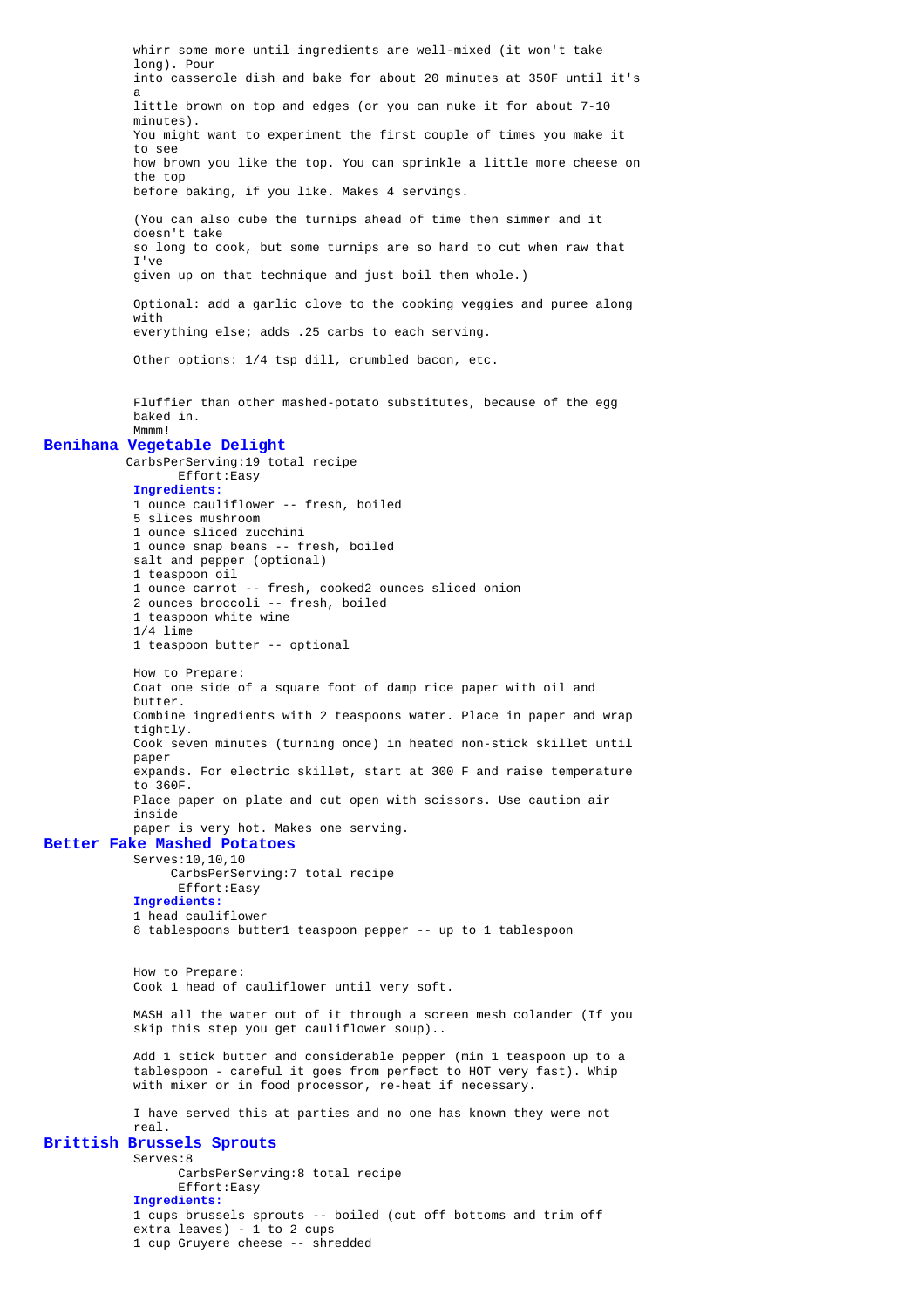How to Prepare: Cook the bacon in a large frying oan--brown it well so it will crumble easily. In the same pan, brown the brussels sprouts in the bacon fat. Don't actually get them brown, but sort of glaze them so they are teneder and have acquired some of the yummy bacon drippings. Put them into a baking dish. Put 3/4 cup of the gruyere and the crumbled bacon on top. Stir gently (the sprouts might come apart). Top with the rest of the cheese. Serve hot.

# **Broccoli au Gratin for 1**

How to Prepare:

 Serves:10,10,10 CarbsPerServing:13 total recipe Effort:Easy  **Ingredients:**  1 1/2 cups broccoli, frozen 1 tablespoon Butter2 tablespoons Sour Cream

1 ounce cheddar cheese -- shredded

 Microwave broccoli until done, drain. Add remaining ingredients & microwave. Stir until thouroughly mixed **Broccoli Bacon Salad**  CarbsPerServing:36 total recipe Effort:Easy **Ingredients:**  8 slices bacon -- fried and cooled 1 bunch broccoli -- broken up1/2 cup mayonnaise 1 tablespoon vinegar 2 tablespoons artificial sweetener How to Prepare: Mix mayonnaise, sugar, and vinegar, and pour over broccoli. Break up bacon into salad and stir.

# **Broccoli Casserole**

 Serves:10,10 CarbsPerServing:26 total recipe excluding mushrooms Effort:Easy  **Ingredients:**  10 ounces frozen broccoli -- cooked, 10-15 ounces 1 cup mayonnaise 1 can cream of mushroom soup -- or cream of chicken2 eggs 1 1/2 cups shredded cheddar cheese mushrooms or bacon (optional)

 How to Prepare: Preheat oven to 350 and grease 9x9 glass dish. Beat eggs, soup, mayo and shredded cheddar in bowl until well mixed. Add cooked broccoli (and mushrooms & bacon if you desire). Pour mixture into glass dish and bake about 45 minutes or until top is browned.

#### **Broccoli w/Cheese Meringue**

Serves:10,10

..

```
 CarbsPerServing:no counts provided 
       Effort:Easy 
 Ingredients:
```
 How to Prepare: Steam broccoli til nearly done (tender but not mushy). Put it in a baking dish & salt to taste. You may want to put a little butter on it too if you want to.

 In a small-to-medium mixing bowl, beat 2 egg whites with a mixer til it forms soft peaks. Fold in about 1/4 to 1/2 cup mayonnaise (depends how much broccoli you're using) and 1-2 cups grated cheddar and/or swiss cheese. Mix that together gently (don't w ant those egg whites to break down altogether) & spread it over the cooked broccoli in a baking dish. Bake uncovered in a preheated 400 degree oven until lightly golden brown (depends on how hot your over really is -- usually about 5 to 10 minutes).

 If you're fixing this for a lot of broccoli (like for 6 people) you may want to use 3 egg whites.

 Tip: room temperature eggs yield the most egg whites when you separate them from the yolks & beat up the highest.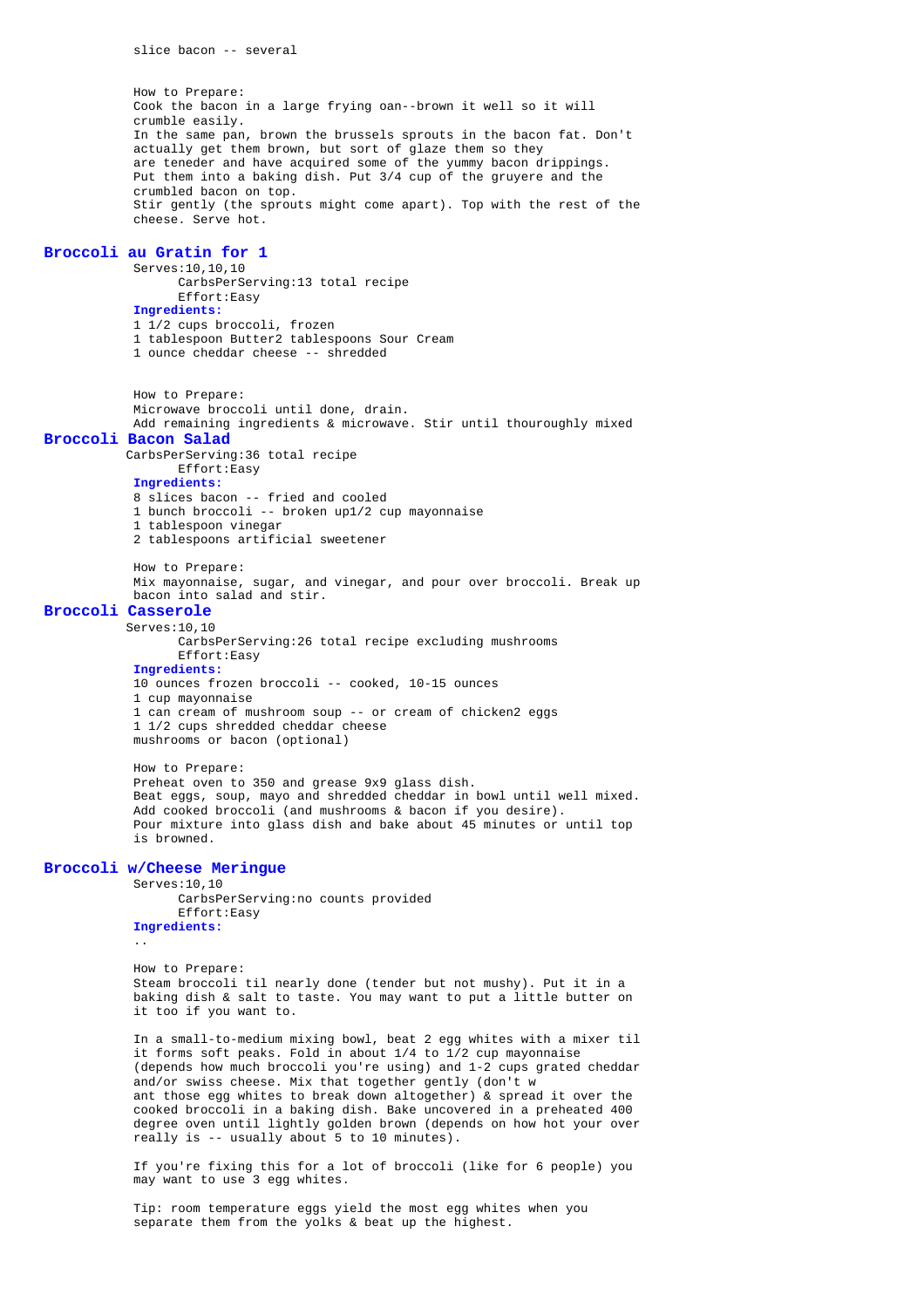**Brussels Sprouts in Lemon Sauce**  CarbsPerServing:56 total recipe Effort:Easy **Ingredients:**  20 ounces brussels sprout -- 2 10 oz frozen packages 1/4 cup butter 2/3 cup mayonnaise 2 tablespoons lemon juice1/2 teaspoon celery salt 2 tablespoons parmesan cheese -- grated 1/4 cup almonds -- sliced How to Prepare: Cook Brussels sprouts according to package directions, omitting salt; drain. Place Brussels sprouts in a shallow 2-quart casserole and keep warm. Melt butter in saucepan; add mayonnaise, lemon juice, and celery salt. Beat with a wire whisk until smooth; cook over medium heat until hot, stirring constantly (do not boil). Pour sauce over Brussels sprouts; sprinkle with cheese and almonds. Serves 6. **Buttery Green Beans with Tofu julienne**  CarbsPerServing:31 total recipe Effort:Easy **Ingredients:**  2 cup green beans 1 6"x6" tofu block 4 tablespoons sliced almonds3 tablespoons butter 1/2 teaspoon salt (or measure salt to taste) How to Prepare: Slice tofu cube into julienne strips. Set aside. Sprinkle sliced almonds onto a cookie sheet and heat in a 275 degree oven until lightly crisp and golden. Steam green beans until al dente. In a bowl, toss green beans with almonds, tofu, butter and salt. Enjoy! Sorry, no exact carb count on this, but be assured it is very low! Also, this recipe is very forgiving, so be free with you moderations on this if you're serving more than two people. Untoasted almonds are also great with this warm veggie mixture. **Zucchini Hashbrown Cakes**  Serves:12,9,10 CarbsPerServing:Total 1.94 Fiber 0.74 Atkins 1.2 Prep Time:10 minutes Effort:Easy  **Ingredients:**  2 medium unpeeled zucchini, shredded (1 cup grated) 1 small onion, grated  $1 - e$ gg 3 Tbs soy powder 1 cup cheddar cheese, shredded salt and pepper to taste butter for frying How to Prepare: In a bowl, combine zucchini, onion and egg. Add soy powder one tablespoon at a time, until the mixture holds together. Stir in cheese, salt and pepper. In skillet or griddle over medium heat, melt butter. Drop batter by ¼ cupfuls into skillet and flatten. Cook until crispy and brown, turn and cook the other side. **Cabbage 'Macaroni' and Cheese**  CarbsPerServing:24 total recipe Effort:Easy **Ingredients:**  3 cups cooked cabbage 10 ounces cheddar cheese -- I like extra sharp2 tablespoons heavy cream How to Prepare: Separate cabbage leaves individually, cut into 1 inch cubes. Put in pan of cold water and boil until tender but slightly undercooked. Grate 10 oz of cheddar cheese. Use 8X8 inch square pan. Place 2 tbsps of heavy cream in the bottom of the pan. Layer cabbage and cheese like you would a lasagna making sure top layer is cheese. Bake in 350 degree oven for 10-15 minutes or until cheese is melted. Enjoy! This receipe makes 6 1/2 cup servings.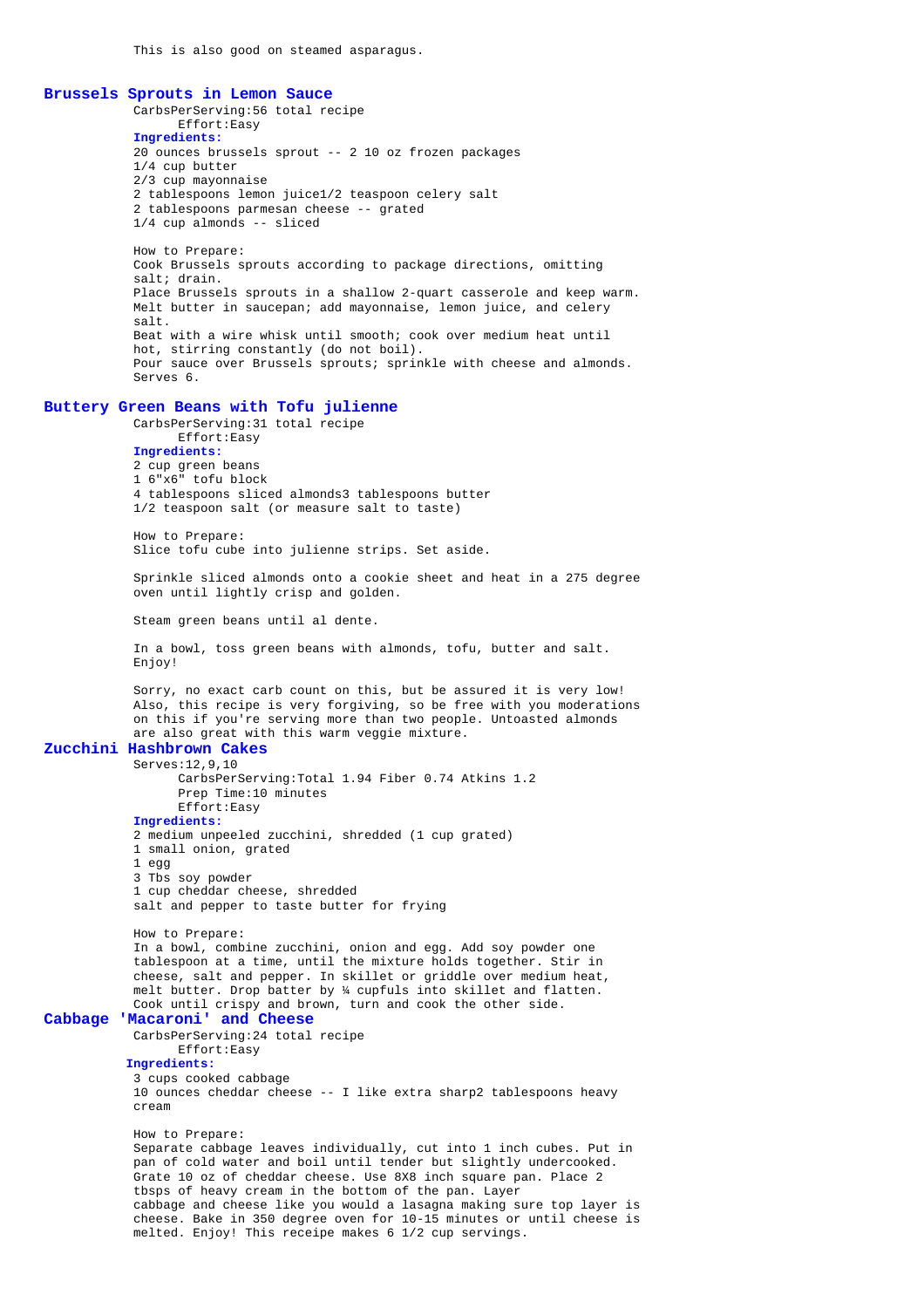Serves:10 CarbsPerServing:40 total recipe Effort:Easy  **Ingredients:**  8 cups shredded cabbage 1/2 cup sliced onions 2 tablespoons soy sauce 2 tablespoons olive oil 2 teaspoons sesame seeds1 each salt and pepper to taste 2 each dried red chili pepper -optional 2 tablespoons butter How to Prepare: Heat wok or deep skillet/dutch oven with the oil. Add in onions and stir fry over high heat for about 30 seconds. Add in cabbage and stir fry for 2 minutes or until cabbage is all starting to wilt. Add red pepper(if using) and soy sauce. Stir fry another minute. Remove from heat and stir in butter, salt, pepper and sesame seeds. **CAULIFLOWER BAKE**  Serves:10 CarbsPerServing:14 total recipe Effort:Easy **Ingredients:**  1/2 head cauliflower 8 ounces cream cheese 1/2 cup heavy cream 2 tablespoons butter1/2 teaspoon salt 1/4 teaspoon pepper 1 cup cheddar cheese -- shredded (optional) How to Prepare: Cut the cauliflower into small pieces and boil till tender. Place the cream cheese and cream into a blender and blend. Place the cauliflower into the blender one piece at a time until smooth. Add butter salt and pepper. Transfer to a baking dish and top with cheese (if desired) and bake  $at 400$  for 15 minutes till cheese is bubbly. Serves 4 **Cauliflower Casserole**  Serves:7,10 CarbsPerServing:55 total recipe Effort:Easy **Ingredients:**  5 cups cauliflower 2 cups sour cream 1 1/2 cups grated cheddar cheese 6 green onions -- chopped (separate white and green)5 1/2 teaspoons salt 1/2 teaspoon pepper 6 slices bacon -- cooked crisp and crumbled How to Prepare: Cook cauliflower until tender but firm, chop into pieces about the size of hashbrowns. Mix in sour cream, 1 cup of the cheddar, white part of the green onions, salt and pepper. Stir in cauliflower. Place in greased baking dish and sprinkle rest of cheddar on top. Bake at 350\* for 20 minutes or until heated through. crumble bacon on top and sprinkle on the tops of the green onion. reheats well in the micro, but doesn't freeze well. recipe can be doubled, serves 10 **Cheese Sauce for Vegetables**  CarbsPerServing:2 total recipe Effort:Easy  **Ingredients:** 1 tablespoon butter 3 tablespoons heavy cream1/3 cup shredded cheddar cheese -- or any flavor How to Prepare:

**Cabbage Stir Fry** 

 Melt it slowly while stirring in a small non-stick saucepan until heated through. Add fresh ground pepper if you'd like.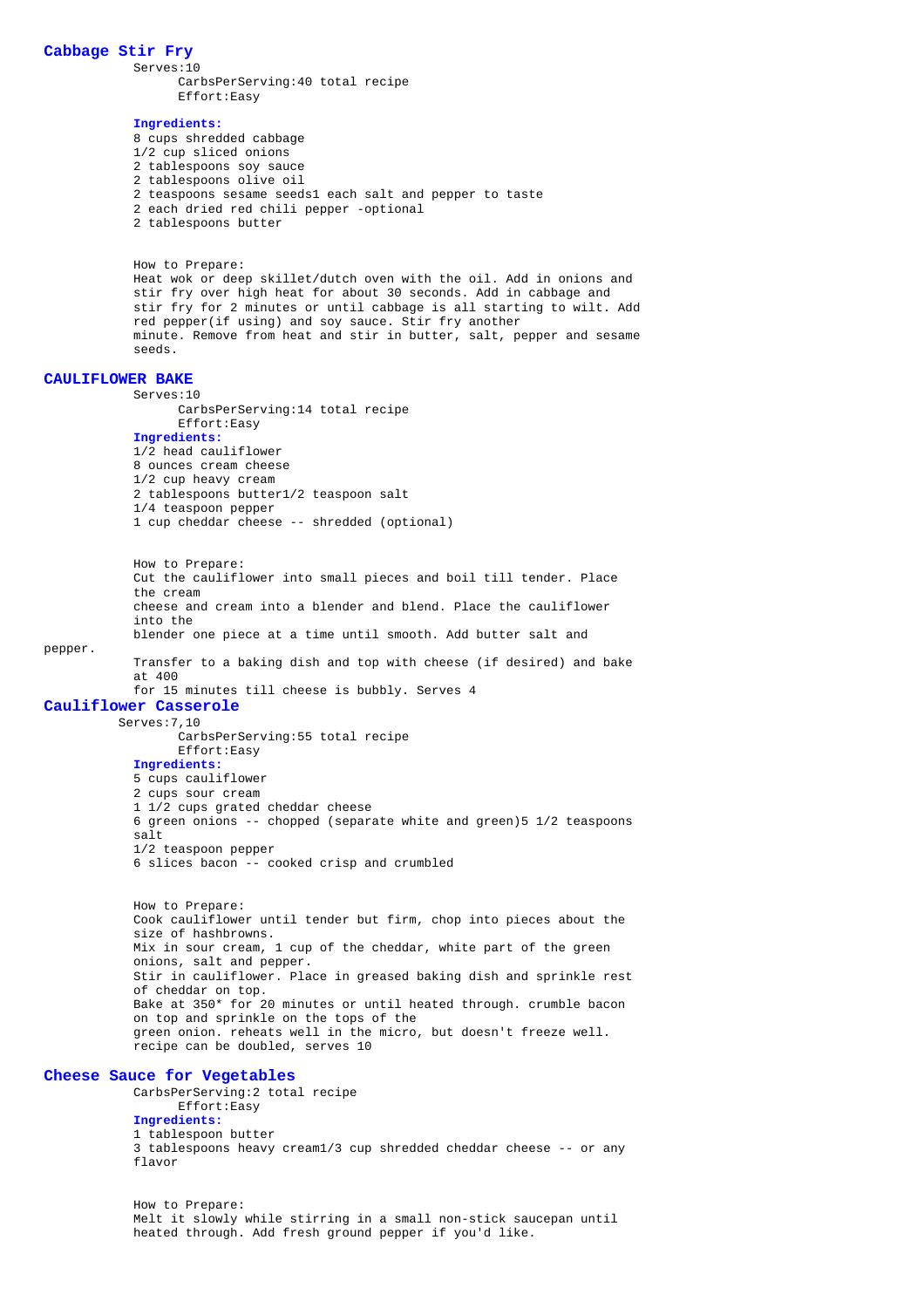# This makes approximately 2 servings. **Colorfull Grilled Marinated Vegetables/Foreman Grill**  CarbsPerServing:11 total recipe excluding salad dressing Effort:Easy Ingredients: 1 bunch asparagus spears -- trimmed to about 8" 1 bunch green onions, whole -- trim to about 8" 1 large red bell pepper -- clean and slice into long thin strips1/2 cup any brand italian salad dressing 1 clove garlic -- crushed 1/2 teaspoon pepper -- fresh cracked is best How to Prepare: Mix dressing, pepper, garlic and italian seasoning well. Pour into a gallon-sized ziplock bag. Blanch the asparagus in boiling water for 3 minutes or until it turns darker green. Drain well and put into the baggie of marinade along with the onions and pepper. Let marinate at room temperature for 1 hour, turning bag as needed to get an even coating. After an hour, drain the marinade off. Preheat foreman grill. Place veggies in a single layer across the grill - - fit as many as you can on in the 1st batch. Close lid and grill for 4 minutes. The onions should remain tender/crsp. If you desire them to be softer, cook another 2 minutes, but d on't get them too soft. Arrange on a platter and drizzle with a little melted butter if desired. **Cottage Cheese, Broccoli Casserole**  Serves:10 CarbsPerServing:48 total recipe Effort:Easy  **Ingredients:**  2 cups Cottage Cheese 3 Eggs 8 ounces shredded cheddar cheese20 ounces Frozen Broccoli - partially thawed Salt and Pepper to taste How to Prepare: Preheat oven to 350 F. Combine Ingrediants and place into a casserole or baking dish. Bake uncovered for 60 mins. **Delicious Yellow Squash Casserole**  CarbsPerServing:36 total recipe excluding cheese Effort:Easy **Ingredients:**  4 yellow squash -- (4 to 6) 1 large tomatoes 1 large white onion3 strips bacon -- (3 to 4) 1/2 block sharp cheddar cheese (enough to cover top of casserole) How to Prepare: (note: scale quantities to your casserole dish) In 9 by 13" casserole dish, begin by slicing the squash into 1/4" slices. Add enough to cover the bottom of the dish about 2 slices deep.

 Next, slice the white onion and layer on top of the squash. Do the same with the sliced tomato. Finish by placing a slice of cheddar on top of each tomato, then topping off the dish with the raw bacon slices.

 Bake in a 350 degree over for about 1 hour or until the bacon on top is done.

 (important - don't add any liquid to the recipe. The veggies will generate plenty of juice on their own.)

**DUM GOBHI (Cauliflower steamed with herbs and spices)**  CarbsPerServing:33 total recipe escluding tumeric and garam masala Effort:Easy  **Ingredients:** 1 pound cauliflower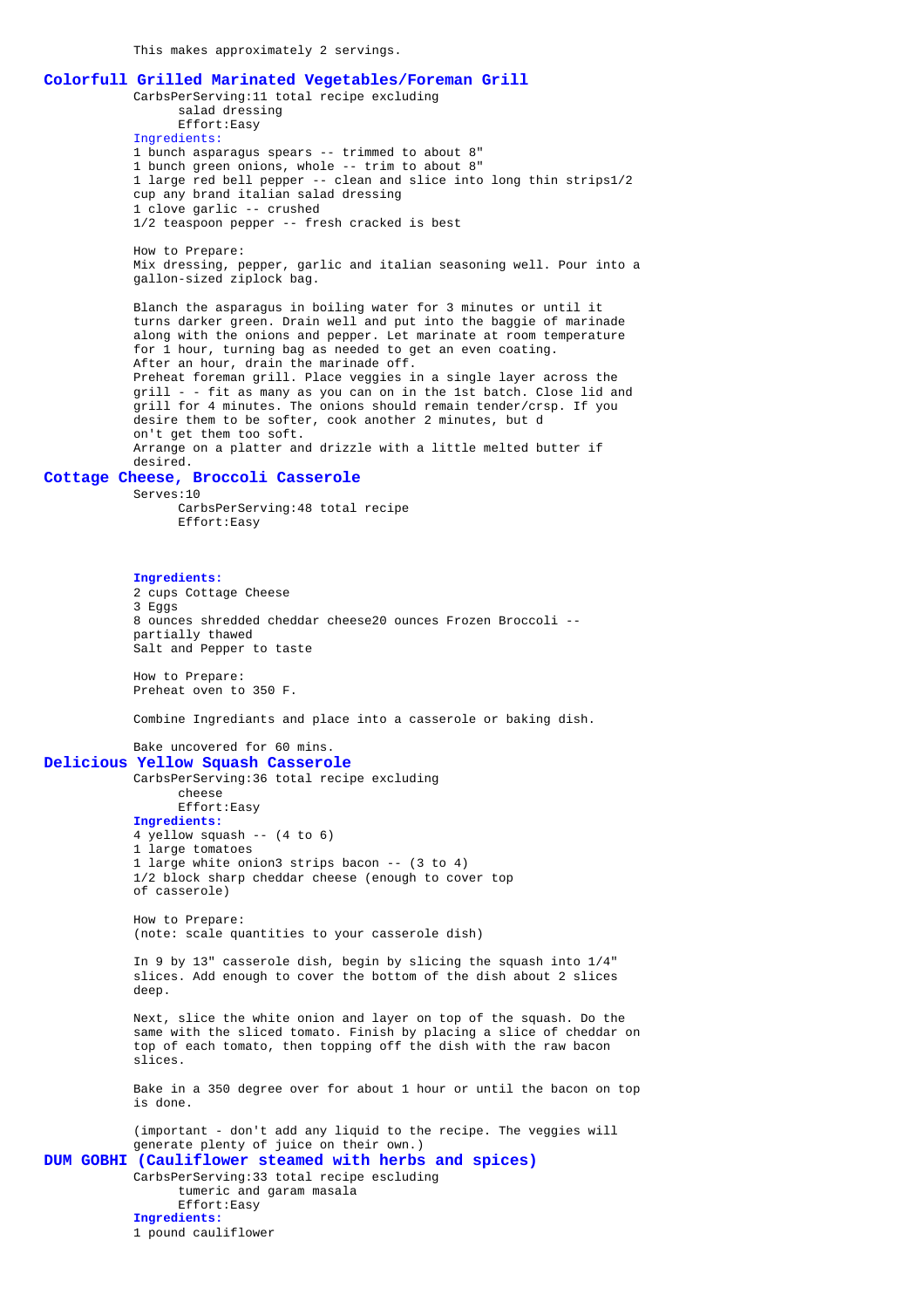1/2 teaspoon chili powder 1/4 teaspoon tumeric 2 teaspoons grated ginger root 1/3 cup chopped tomatoes1 green chile -- chopped 1 tablespoon nonfat plain yogurt 2 tablespoons chopped cilantro -- (2 to 3) 1/2 teaspoon garam masala How to Prepare: Wash, drain, and cut cauliflower into 1 inch flowerets, including stem. Combine chili powder, ginger, tomato, green chili, tumeric with the yogurt in A small bowl. Spray with pam, use nonstick pan, use a little water, whatever you do to nonstick yourself. Put Cauliflower into pan then pour spices over the top. Cover pan tightly and cook over LOW heat for 10-15 minutes (Cauliflower will steam in the spi cy mixture). Stir in half the cilantro leaves, increase heat to medium, and cook with lid off, for another  $5 - 6$  minutes, to drive off excess moisture. turn off heat and sprinkle with garam masala and reamaining cilantro. Make sure all liquid is driven off. **Fake Mashed Potatoes**  CarbsPerServing:17 total recipe Effort:Easy  **Ingredients:**  1/2 cauliflower, head 1 ounce butter 2 ounces cream cheese1 teaspoon dried onions -- ground white pepper -- salt How to Prepare: Cook the caoliflower, until very tender. Dry it and put in food processor. Add the remaining ingredients and process, until you get a smooth paste. If the result is too thin, put back in pot and cook, while stirring, until the texture is ok. **Fantabulous Creamed Spinach**  Serves:4 CarbsPerServing:6.5g tot - 3.25g fiber = 3.25g digestible carbs Effort:Easy  **Ingredients:**  1 package (10 oz) frozen chopped spinach, thawed 1 cup chopped mushrooms 1/2 cup chopped onion 2 Tbsp. butter 2 Tbsp. heavy cream 2 Tbsp. cream cheese 2 Tbsp. mayonnaise 1 tsp. Thicken/Thin not StarchVege Sal (or Salt) & Pepper Optional: 2 slices bacon, cooked and crumbled How to Prepare: Saute onion in butter until transluscent in a medium skillet. Add mushrooms and saute until both onions and mushrooms are soft and cooked. Add in thawed chopped spinach and mix well with mushrooms and onions. Add cream, cream cheese, and mayo. Stir in until everything is melted and/or incorporated. Add salt and pepper to taste. Sprinkle Thicken/Thin not Starch over entire pan and stir in until the liquids thicken. (Optional: sprinkle 2 slices of crumbled bacon over everything.) Serve hot. Notes:The Thicken/Thin Not Starch is optional, but it makes things really nice and creamy. Guar/Xanthan gum could also be used for this (although I do not know what amount). If you don't use Thicken/Thin, it won't change the digestible carbs because it is all fiber. If you add bacon, it adds a bit more protein and fat, but no carbs. **Flavored Mushrooms**  CarbsPerServing:3 total recipe Effort:Easy  **Ingredients:**  1/2 cup sliced mushrooms

> 1 teaspoon butter1 teaspoon basil 1/2 teaspoon garlic salt

How to Prepare: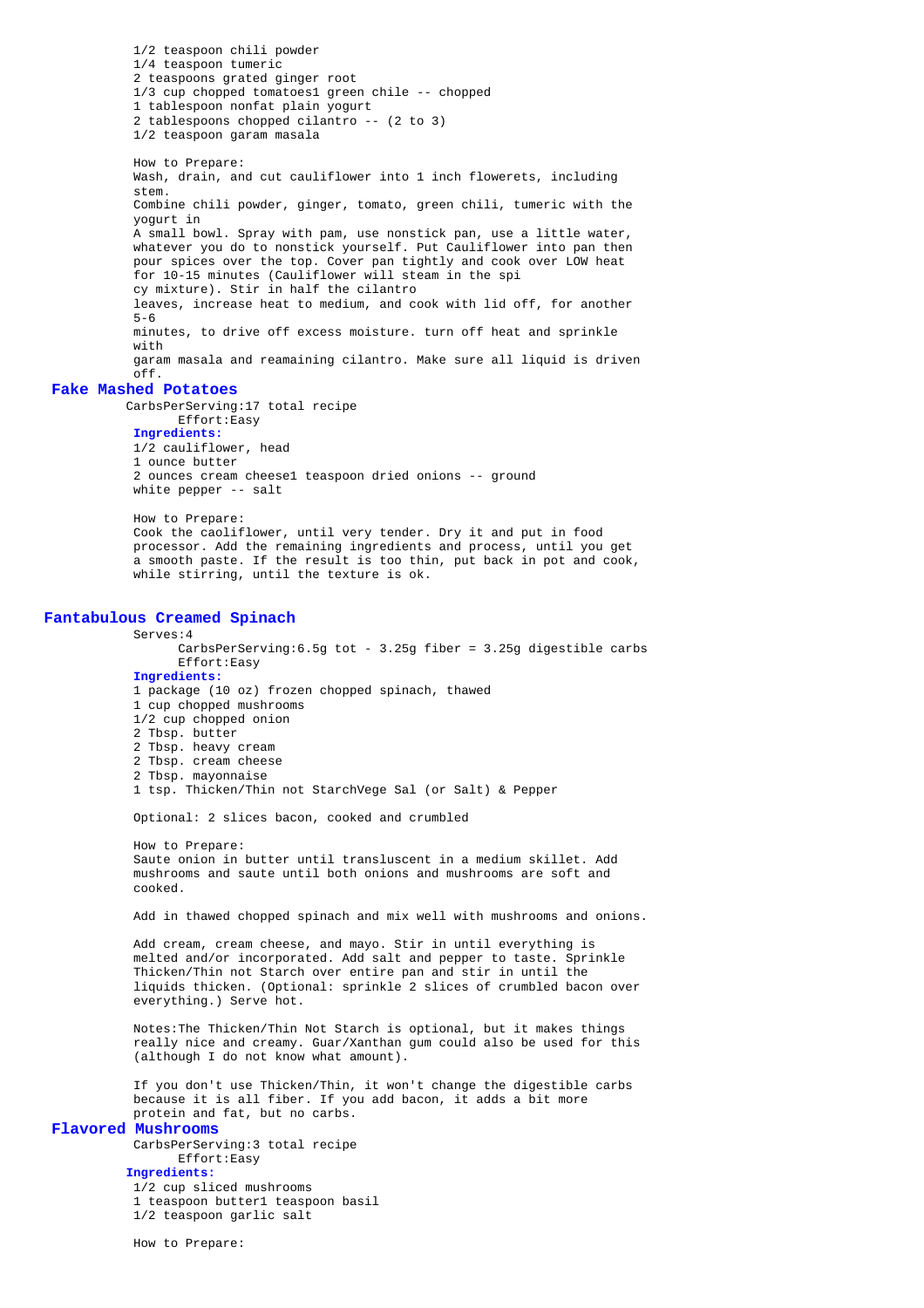put all ingredients in a pan a saute til mushrooms are slightly browned. eat them alone or with a favorite meat.

```
French Fries 
             CarbsPerServing:8 total recipe 
                   Effort:Easy 
           Ingredients: 
             6 ounces daikon -- radish 
             1 EggCrushed Pork Rinds 
             How to Prepare: 
             Slice the radish like you would French Fries. 
             Beat egg in a bowl and coat the fries 
             Put fries in a bag filled with crushed Pork Rinds and shake 
             Put fries in pan containing 1/4 inch hot oil 
             Cook until golden brown and crispy 
             These are wonderful, you will never miss potato fries again and they 
             total to only 8 carbs 
Fried Cabbage 1 
             Serves:10 
                   CarbsPerServing:32 total recipe 
                  Effort:Easy 
            Ingredients: 
             1/2 cabbage head -- julienned 
             3 slices bacongarlic -- to taste 
             1/2 cup chopped onion 
             How to Prepare: 
             Cook bacon in large skillet. Remove and chop. In same skillet, cook 
             garlic and onion in bacon grease. When both begin to brown, add 
             bacon and cabbage and fry, stirring often until warmed through. You 
             want the cabbage to remain crispy, not soggy. 
             This is the only way I will eat cabbage. Great for veggie haters! 
Garlicky Brussels Sprouts 
             CarbsPerServing:27 total recipe 
                   Effort:Easy 
            Ingredients: 
             1/2 cup water 
             3 tablespoons butter 
             1 tablespoon minced garlic 
             1 teaspoon ground ginger1 dash salt and pepper -- each 
             10 ounces brussels sprouts -- fresh or frozen 
             How to Prepare: 
             Cut sprouts into 1/2 or 1/4s through the stem end. Bring everything 
             except sprouts to a simmer in a large saucepan. Add the sprouts, 
             cover and simmer over med heat for 10 minutes or until tender. 
             Uncover and let simmer until most of the liquid is gone -m 
             ay take 3-4 minutes. 
Green Bean Casserole 
                                        CarbsPerServing:35 total recipe excluding cheese
                   Effort:Easy 
             Ingredients: 
             2 cans green beans, canned -- french cut 
             4 ounces mushroom stems and pieces -- drained 
             1/2 medium yellow onion -- sliced thin, separated into rings 
             2 stalks celery -- sliced small 
             2 tablespoons butter1/2 cup heavy cream 
             1/4 cup mayonnaise 
             1 cup assorted cheeses cut into small -- jack, pepper jack, cream 
             -your choice) diced 
            3/4 teaspoon salt -- or 1/2 lite, and 1/4 reg
             1/2 teaspoon pepper 
             1/2 teaspoon garlic powder 
             How to Prepare: 
             Melt the butter in a skillet and sautee the onions, celery and 
             mushrooms until soft(about 7-8 minutes). Mix the mayonnaise and 
             cream. Mix everything together in a casserole and bake at 350f, 
             covered, for 30 minutes. Uncover and brown if desired. 
Green Bean Parmesan 
             CarbsPerServing:29 total recipe excluding 
                   garlic powder and parmesan
```
Effort:Easy

1 pound green beans -- fresh

parmesan cheese -- to taste

1/4 cup melted buttergarlic powder -- to taste

 **Ingredients:**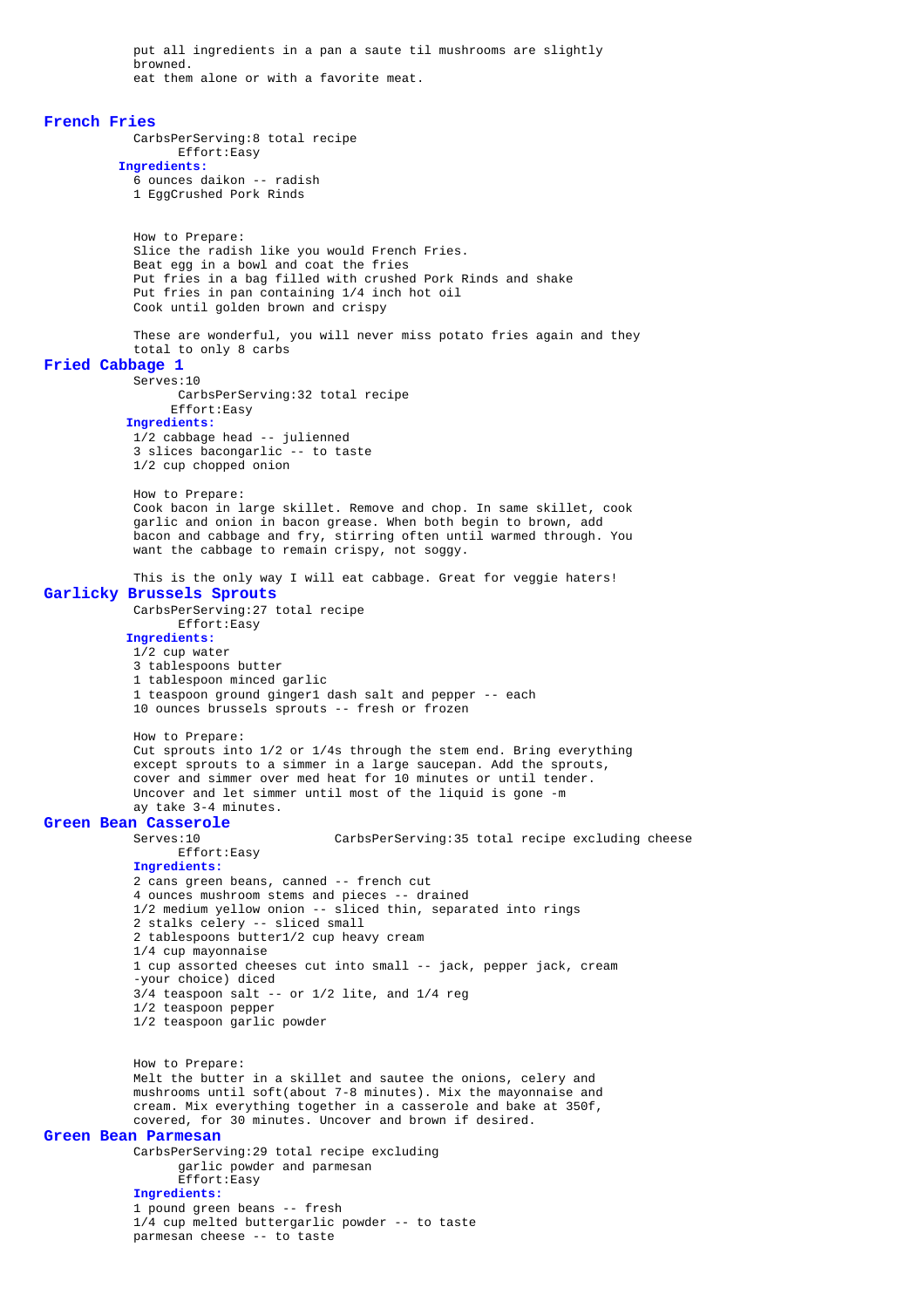```
 How to Prepare: 
              Par-boil green beans rapidly for 10-15 minutes. Drain water. 
              Put beans in 13x9 casserole dish. Toss with butter, garlic and 
              cheese. 
              Bake for 10 minutes at 400 degrees. 
             good! Beans are still slightly crunchy! 
              You can do this with fresh asparagus too! 
Green Beans a la Cheese 
             CarbsPerServing:20 total recipe 
                    Effort:Easy 
              Ingredients: 
              2 cans green beans, canned -- french cut2 cups grated cheese 
             Paprika 
             How to Prepare: 
             Drain green beans; mix in 1 c. cheese; place in microwave safe dish. 
              Sprinkle top with rest of the cheese and paprika. Nuke for about 2 
            1/2 to 3
             minutes on high. 
Broccoli Onion Swiss Quiche 
            CarbsPerServing:30 total recipe 
                    Effort:Easy 
             Ingredients: 
 3 cups chopped broccoli -- cooked, drained, cooling 
 1/2 cup chopped onion -- favorite color 
             3 tablespoons butter -- (or less) 
              1 1/2 tablespoons soy flour 
             3/4 teaspoon salt 
             pepper and nutmeg to taste (pinch)3 eggs 
              1/2 cup heavy cream 
             with enough water to equal 2/3 cup liquid 
              4 slices cooked bacon -- crumbled or cut in 
             small pieces 
             2 ounces shredded swiss cheese 
             How to Prepare: 
             9" pie plate sprayed with non-stick spray 
             375 degrees, 25 minutes 
              1. Set aside cooked broccoli 
             2. Saute onions gently in butter, when tender add soy flour and cook 
a a shekarar a tsa a shekarar a tsa a tsa a tsa a tsa a tsa a tsa a tsa a tsa a tsa a tsa a tsa a tsa a tsa a<br>Tagairta
              couple more minutes. 
              3. Whisk together eggs, cream & water. Blend in salt and spices. 
              4. Combine egg mix, prepared vegetables and cheese. 
              5. Pour into prepared pie plate. 
             6. Bake until puffed and browned. 
             Personal notes: Next time I will increase the 2 oz cheese to 4 oz 
             because I 
             want the swiss flavor more pronounced. Also I think this would make 
              a great 
             appetizer if baked in a 7 x 11" chilled and cut into small squares, 
             served 
             cold or reheated. Very pretty if topped with small strips of pimento 
             or red 
             bell pepper laced through a slice of black olive? 
Hash Browns 
             CarbsPerServing:11 total recipe 
                    Effort:Easy 
             Ingredients: 
              2 cups cabbage -- thinly sliced 
              salt and pepper -- to taste1 green onion -- chopped 
             1 egg 
             How to Prepare: 
              Shred cabbage very thin add S & P, the green onion and egg. 
            Mix well. Fry in oil in non stick frying pan. Makes 2 patties.
Holiday Mashed Potato Casserole
             CarbsPerServing:12 total recipe excluding 
                    cauliflower 
                    Effort:Easy 
              Ingredients: 
              2 packages frozen cauliflower 
              1/2 cup butter 
              1 bunch green onions -- (4 or 5) 
            1/4 heavy cream - 1/4 to 1/28 ounces cream cheese - at room temp
              1 cup grated Parmesan cheese 
              Salt and pepper to taste
```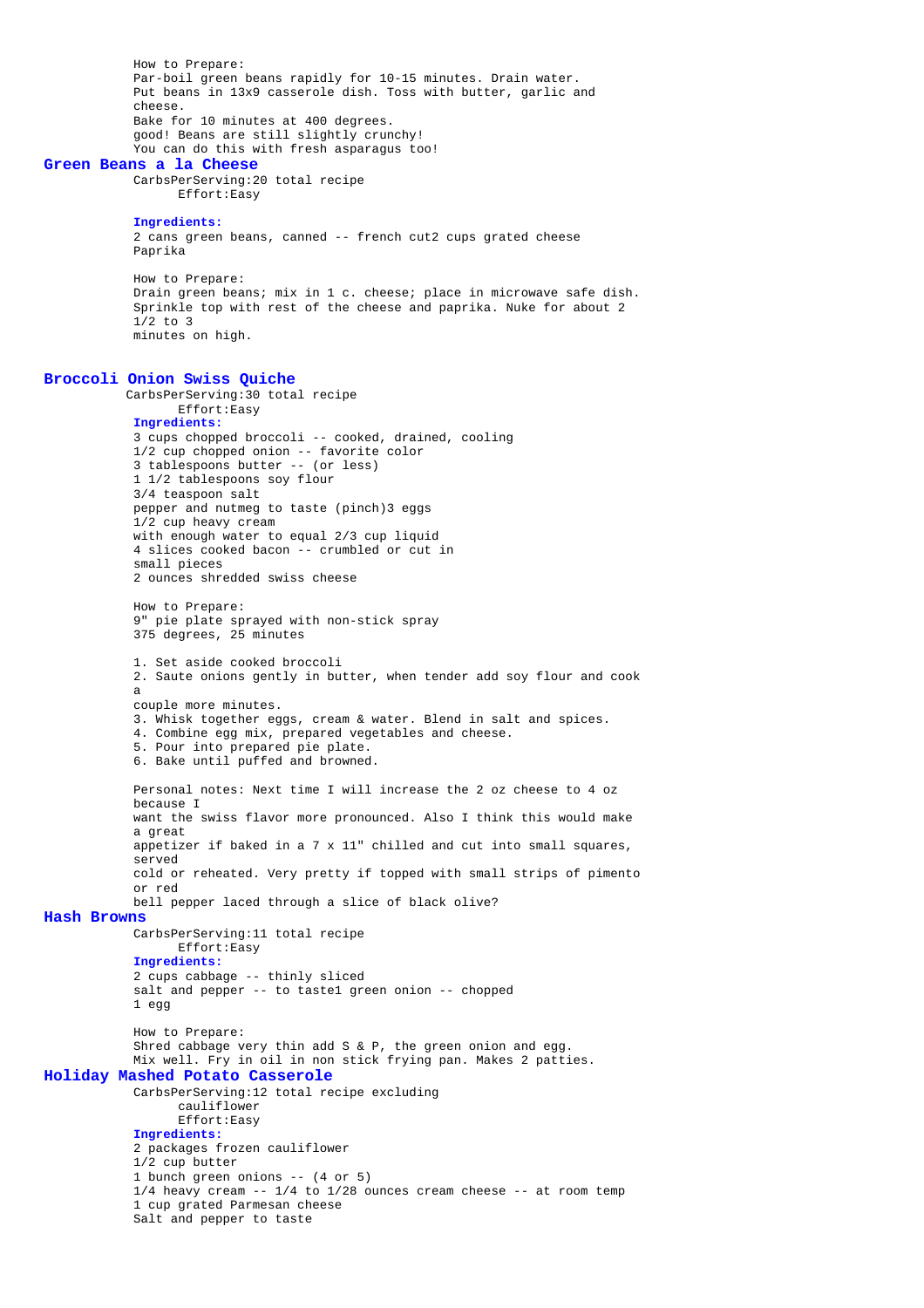```
 How to Prepare: 
 Place the cauliflower in a large saucepan and cover with lightly 
 salted cold water. Bring to a boil, reduce heat to medium and simmer 
 for 15 to 20 minutes or until tender when pierced with a fork. Drain 
 thoroughly; transfer to a large mixer bowl.
```
 Preheat oven to 350 degrees. While cauliflower is cooking, in a medium skillet over medium low heat, melt butter. Add green onions and saute until tender. Add 1/4 cup milk, cream cheese and Parmesan cheese; stir until cheeses are melted. Add the melted ch eese mixture to cauliflower and beat with electric mixer until fluffy. Season to taste. If mixture seems too stiff, add a little more milk. Pour into a 9 X 13 inch casserole dish and bake at 350 degrees for about 30 minutes. Mixture should be nicely brown ed on top and slightly bubbly.

# **Italian Zucchini Pie**

 Serves:10,10,10,10 CarbsPerServing:44 total recipe Effort:Easy

```
 Ingredients: 
             4 cups sliced zucchini -- unpeeled, thinly sliced 
             1 cup onions -- coarsely chopped 
             2 cloves garlic -- crushed 
             1/2 cup butter 
             1/2 cup chopped fresh parsley 
             1/2 teaspoon salt1/2 teaspoon pepper 
             1/4 teaspoon basil 
             1/4 teaspoon oregano 
             8 ounces shredded mozzarella cheese 
             1/2 cup grated parmesan cheese 
             2 eggs -- well beaten 
             4 tomato slices -- (4 to 5 
             How to Prepare: 
             Preheat oven to 375. In a skillet, cook onion til golden, throw in 
             garlic 
             and cook two more minutes. Throw in zucchini and cook til tender. 
             Stir in 
             parsley and all seasonings. In a large bowl, blend eggs with 
             cheeses, stir 
             in vegetable mixture. Butter an 11-inch quiche or glass pie plate 
             and pour 
             mixture in evenly. Layer the tomato slices over and sprinkle a 
             little bit of 
             parmesan over. Bake for 18 to 20 minutes. 
Ultimate Low-Carb Mashed 
             Serves:4 
                    CarbsPerServing:Per Serving: 97 Calories; 7g Fat (59.3% 
                    calories from fat); 3g Protein; 8g Carbohydrate; 3g Dietary 
                    Fiber; 20mg Cholesterol; 357mg Sodium. 
                    Prep Time:20 minutes 
                    Effort:Easy 
             Ingredients: 
             1 cup turnips -- diced, measure uncooked 
             16 ounces frozen cauliflower -- thawed before cooking 
             1 clove garlic -- peeled and halved1/2 teaspoon salt 
             1/4 teaspoon black pepper 
             2 tablespoons soft butter 
             2 tablespoons heavy cream 
             How to Prepare: 
             Bring 4 cups water to a boil. Add diced turnips and garlic. Boil for 
             5 minutes, then add thawed cauliflower and boil for 10 minutes or 
             until all veggies are fork tender. 
             Drain well and use a spoon to smoosh out as much water through the 
             colander as possible. 
             Put into a bowl and add cream, butter, salt and pepper. 
             Using a stick mixer(like the Thunder Stick or Braun kind), puree 
             until smooth and well blended. Serve immediately. 
             You can do this in a blender or food processor, but I like the stick 
             mixer for control. 
Macafoni and Cheese 
             Serves:10,10,9,8,10,3 
                    CarbsPerServing:17 total recipe 
                    Effort:Easy 
                Ingredients: 
             12 ounces firm tofu 
             8 ounces sharp Cheddar cheese -- grated 
             2 eggs -- beaten
```
1/4 cup cream1/4 teaspoon onion powder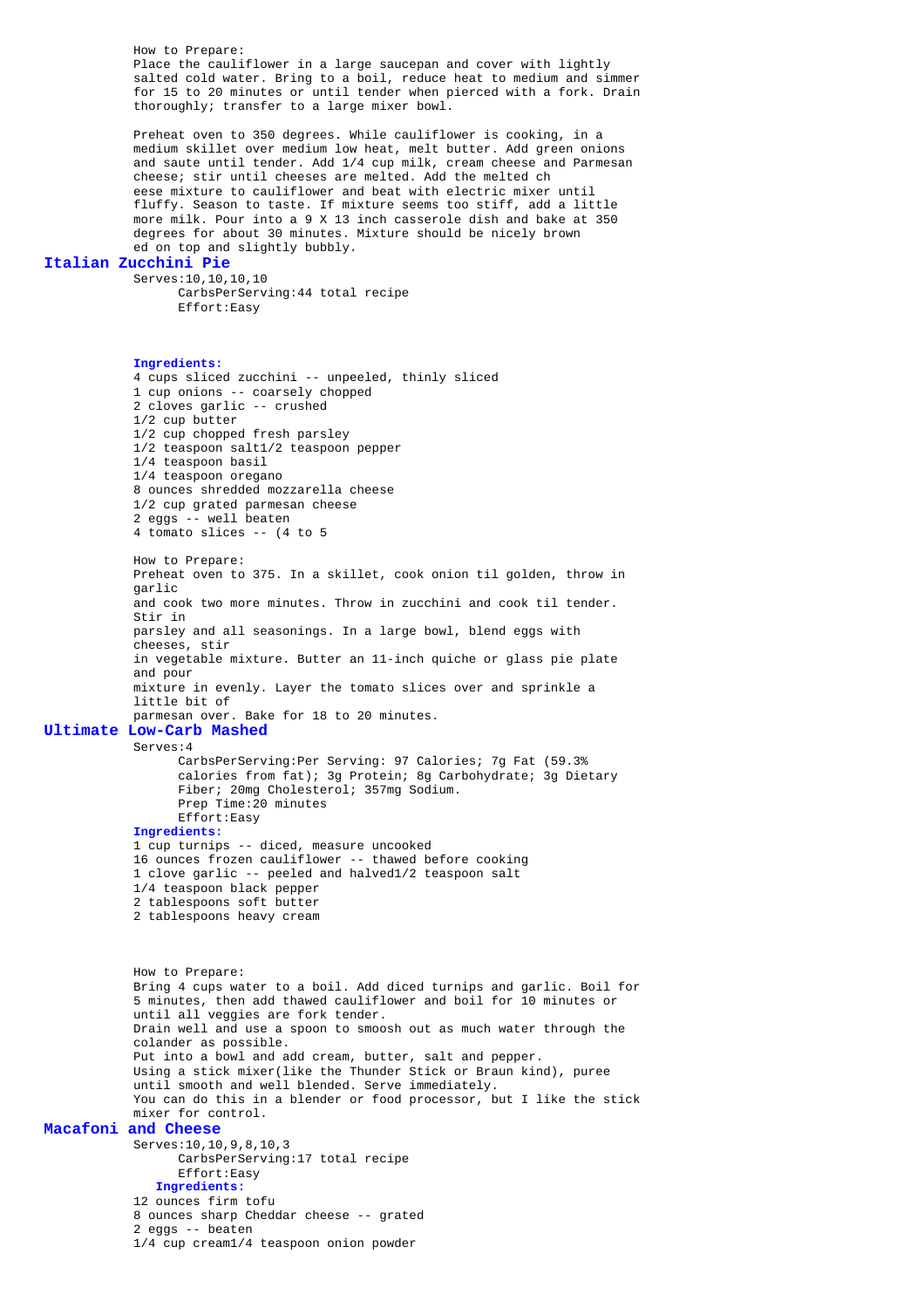```
 1 dash cayenne 
             1/4 teaspoon garlic powder 
             1/4 teaspoon dry mustard 
             How to Prepare: 
             Drain tofu well (i let mine sit in the colander for awhile and then 
             squished even more liquid out of it with my hand) 
             Mix all ingredients together mashing the tofu well (but leaving a 
             few chunky pieces), 
             Place in a buttered casserole dish. Sprinkle with Parmesan & a 
             little paprika. Bake at 350 for 30-40 minutes. The top should be 
             golden brown. (its the crispy brown parts that really give it the 
             flavor) 
Marinated Garden Tomatoes
             CarbsPerServing:45 total recipe 
                 Effort:Easy 
             Ingredients: 
             6 large tomatoes -- cut into wedges 
             1/2 cup green onions -- thinly sliced 
             1/3 cup olive oil -- or canola 
             1/4 cup red wine vinegar 
             1/4 cup minced fresh parsley2 garlic cloves -- minced 
             1 teaspoon salt 
             1 tablespoon fresh thyme -- or 1 teaspoon dried 
             1/4 teaspoon coarsely ground pepper 
             How to Prepare: 
             Place tomatoes and oinions in a shallow serving bowl. In a bowl, 
             combine the remaining ingredients: pour over tomatoes. Cover and 
             refrigerate for at least 2 hours or overnight. Yield: 10 servings or 
            3/4 cup
Mashed Cauliflower and Broccoli
             CarbsPerServing:no counts provided 
                   Effort:Easy 
             Ingredients: 
             .. 
             How to Prepare: 
             Steam cauliflower and broccoli, when softened put in a food 
             processor with sour cream, half and half, salt, and a little pepper. 
            Blend together and serve. It has a similar consistency to mashed
             potatoes, it is delicious! And adds fiber to your meal. 
Mushroom Pie 
             CarbsPerServing:42 total recipe 
                   Effort:Easy 
             Ingredients: 
             200 grams mushrooms -- chopped fresh 
             1 large onion -- chopped 
             salt 
             pepper3 tablespoons mushroom soup 
             750 grams cream cheese -- (5% fat) 
             3 eggs 
             How to Prepare: 
             Fry the onion with the mushrooms. Add salt and pepper and the 
             mushroom 
             soup. Then when it is all blended together with all the aroma and 
             taste, you pour to a pan and stir with the cheese and eggs. That's 
             it! You 
             put in the oven for about 45 min. at 250 degrees. Bon appetit!!! (-: 
Noodles Romanoff Atkins style 
             CarbsPerServing:35 total recipe 
                   Effort:Easy 
             Ingredients: 
             1 head cabbage -- sliced into noodles 
             1 pound cream cheese -- softened 
             8 ounces sour cream 
             2 tablespoons butter -- melted 
             1/2 cup scallions -- chopped(green onions)1 clove garlic -- crushed 
             1/4 teaspoon black pepper 
             1/4 cup TVP -- (or omit for topping) 
             1/2 cup grated Parmesan cheese 
             How to Prepare: 
             Cook until barely tender. Drain. Mix together cream cheese, sour 
             cream, and butter. Stir into cabbage. Add scallions, garlic, and 
             pepper, and turn into buttered baking dish. Combine TVP(crumbs) and
```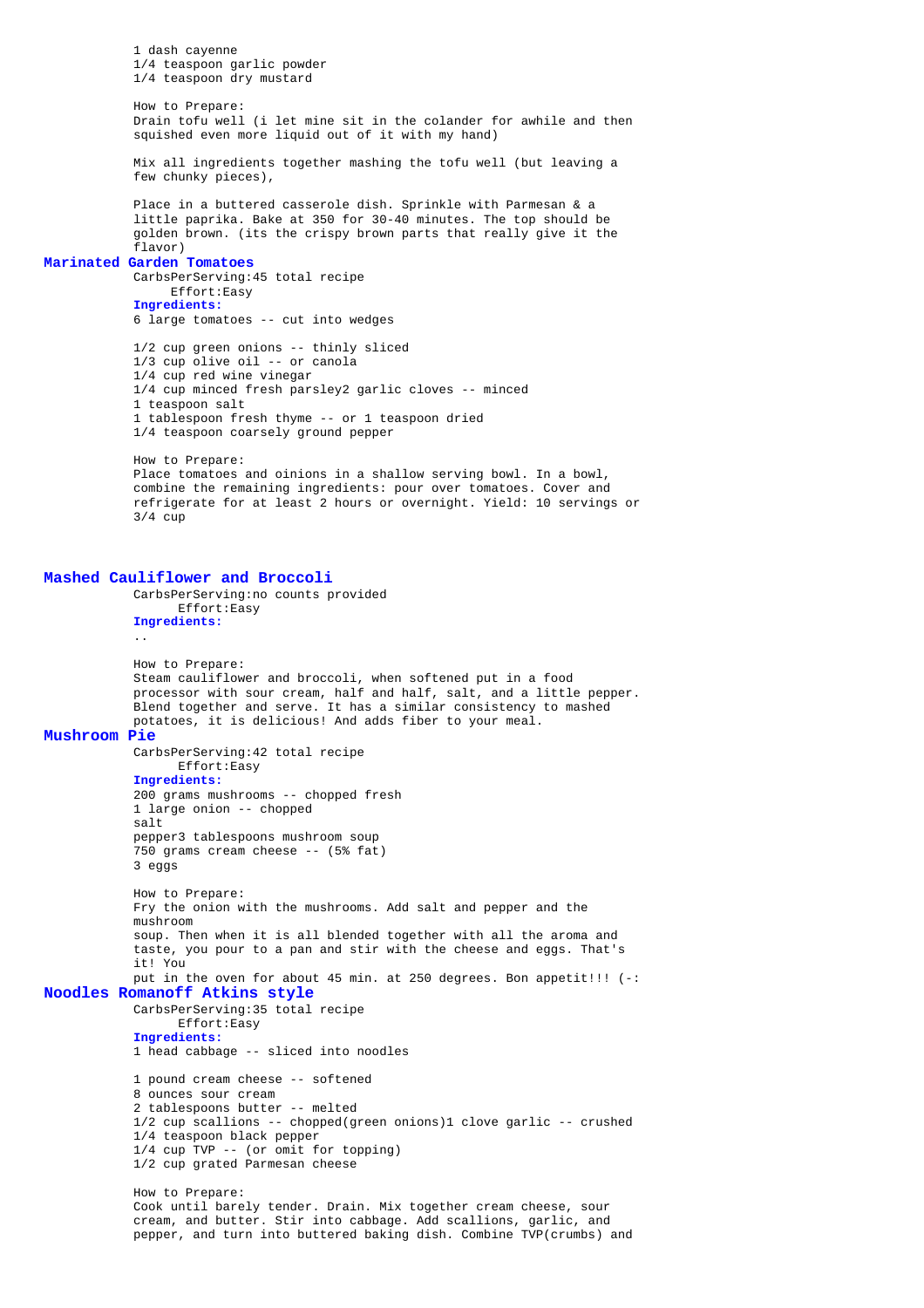Parmesan cheese and sprinkle over top of noodle mixture. Bake at 350 degrees for 30 minutes. \*\*Note: If you have leftover protein bread that has dries, pules in the foodprocessor for crumbs and use in place of the TVP. **Parmesan Onions**  CarbsPerServing:12 total recipe Effort:Easy  **Ingredients:**  1 medium white onion 2 cloves minced garlic butter1 teaspoon balsamic vinegar Parmesan cheese Black pepper How to Prepare: Slice onion into rings. Melt butter in pan, and saute garlic for about a minute. Add onions. Sprinkle with vinegar. Cook until soft, then sprinkle with cheese and pepper (to taste). Allow cheese to melt, then serve. **PEPPER-VODKA-SOAKED CHERRY TOMATOES WITH SEASONED SEA SALT**  CarbsPerServing:17 total recipe Effort:Easy **Ingredients:**  1 pint cherry tomatoes -- vine-ripened 1/2 cup vodka -- pepper-flavored3 tablespoons sea salt -- coarse or fine 1 tablespoon lemon pepper How to Prepare: Store-bought seasoned salt can also be used in the following recipe. Can be prepared in 45 minutes or less but requires additional unattended time. Poke 5 or 6 holes with a wooden pick or skewer in each tomato and put in a shallow bowl. Pour vodka over tomatoes and let stand, covered, tossing occasionally, 1 to 2 hours, or until soaked to desired taste.In a small bowl stir together salt and pepper.S erve tomatoes with seasoned salt for dipping using toothpicks. Makes 2 cups. If you cant find the pepper vodka,, to use red pepper flakes mixed into the vodka. **Portobello's and Cheese**  CarbsPerServing:20 total recipe Effort:Easy  **Ingredients:**  2 portobello mushrooms -- (2 to 3) cooking wine -- red, or balsamic vinegarolive oil 2 slices provolone cheese How to Prepare: Using skillet w/ about a capfull of olive oil, and medium heat, place portobello caps in skillet, and add the wine/ vinegar, and give the mushrooms time to absorb the liqiud. then repeat , and slice the mushrooms into 3/4 inch slices. when still hot, top with sliced provolone. **Prosciutto and Spinach**  Serves:10 CarbsPerServing:no counts provided Effort:Easy  **Ingredients:**  .. How to Prepare: Heat up a frying pan over medium heat (about 5 on an electric stove top). Melt about 2 tablespoons of butter in the pan. Peel and chop one clove of garlic, and fry it in the pan, just until it's light brown. Add 8 slices of prosciutto, cut into smaller pieces. Fry the prosciutto for about 3-5 minutes; you're not trying to make it crisp, just flavor the butter. Add 12 ounces of chopped spinach, toss all of it together in the pan, cover the pan. Let it cook until the spinach is cooked (it's better if the spinach is not over cooked), about 3-5 minutes. Delicious and fast!

## **Vegitable medly**

Serves:2-3

CarbsPerServing:very low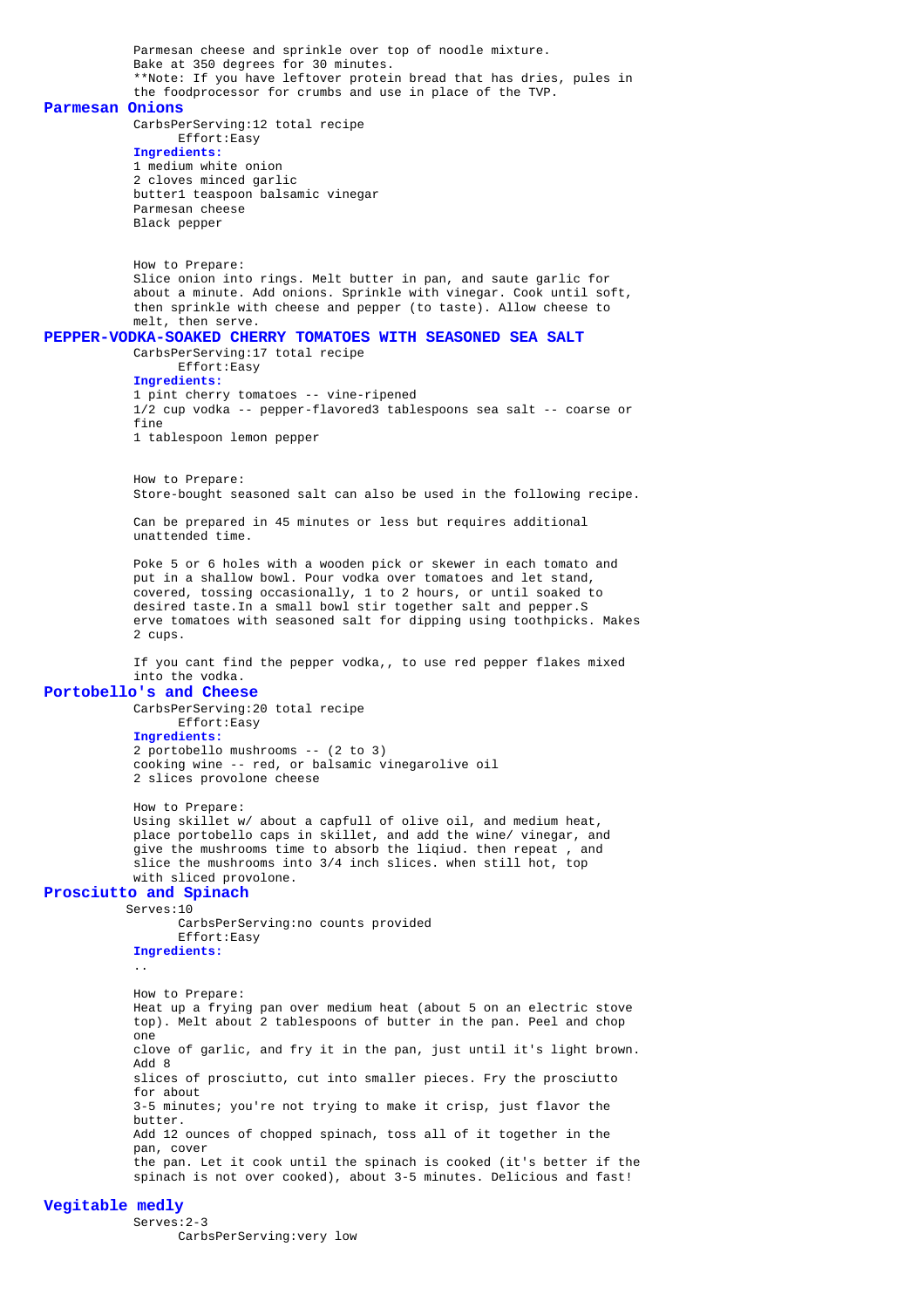Prep Time:10 minutes Effort:Easy

#### **Ingredients:**

 4 slices Bacon chopped1 onions chopped2 peppers chopped1 large zucchini chopped1 clove Garlic crushed1 teaspoon saltnone

 How to Prepare: dice bacon and brown in fry pan. add onion and peppers and saute till lightly browed, add zucchini, garlic and salt and continue till zucchini is tender and cooked thru. Great side dish or add chicken, sausage etc. it is quite vesatile. try other seasonings as well for variety.

#### **Puffy Asparagus & Ham Bake**

 CarbsPerServing:53 total recipe Effort:Easy  **Ingredients:**  1 pound fresh asparagus -- cooked and drained 6 slices ham 4 ounces mushrooms -- sliced3/4 cup mayonnaise 1 tablespoon lemon juice 2 egg whites 1 dash salt How to Prepare: Spray bottom of baking dish with Pam. Place ham on bottom, top with asparagus, then mushrooms. Combine mayo with lemon juice. Beat egg whites with salt until stiff, fold in mayo mixture. Spoon over mushrooms. Broil at least 6 inches from heat for 5 minutes, or until puffed and brown.

You can also bake at 425 degrees for 3-5 minutes, watching carefully.

## **Salmon-Stuffed Mushrooms**

 Serves:10 CarbsPerServing:15 total recipe Effort:Easy  **Ingredients:**  8 ounces mushroom -- fresh 1 tablespoon butter 1 clove garlic -- pressed 2 tablespoons onion -- minced 1/2 cup salmon -- smoked, canned, or crumbled salmon burger1/2 teaspoon parsley -- flakes 1/4 teaspoon pepper 1/8 teaspoon marjoram 1 tablespoon lemon juice How to Prepare: Saute in 1 Tbs. butter until tender but not brown: finely chopped mushroom stems, onion, and garlic. Remove from heat and add: salmon, parsley, pepper, marjoram, lemon juice; mix thoroughly. Press a teaspoonful of mixture into each mushroom button. Cook under broiler 3 to 5 minutes until mushroom buttons turn dark, but aren't browned. Serve hot on small crackers or by themselves. Makes about 24 stuffed mushrooms **Sauteed Broccoli Florets, Zucchini and Mushrooms**  Serves:10 CarbsPerServing:11 total recipe excluding broccoli, lemon juice and italian seasonings Effort:Easy  **Ingredients:**  1 1/2 zucchini -- sliced and chopped 1/2 cup sliced mushrooms -- 1 large handful - I estimated 1/2 cup for nutritional counting 2 stalks broccoli florets (I save the stalks to make Appletree Salad later in the week, YUM)1 clove garlic -- crushed salt and pepper sprinkling of Italian Seasonings 1 squeeze of lemon 2 tablespoons olive oil How to Prepare:

 In a skillet, heat the olive oil and throw in all the veggies, sprinkle on the seasonings and cover with a lid so that the steam helps cook them too.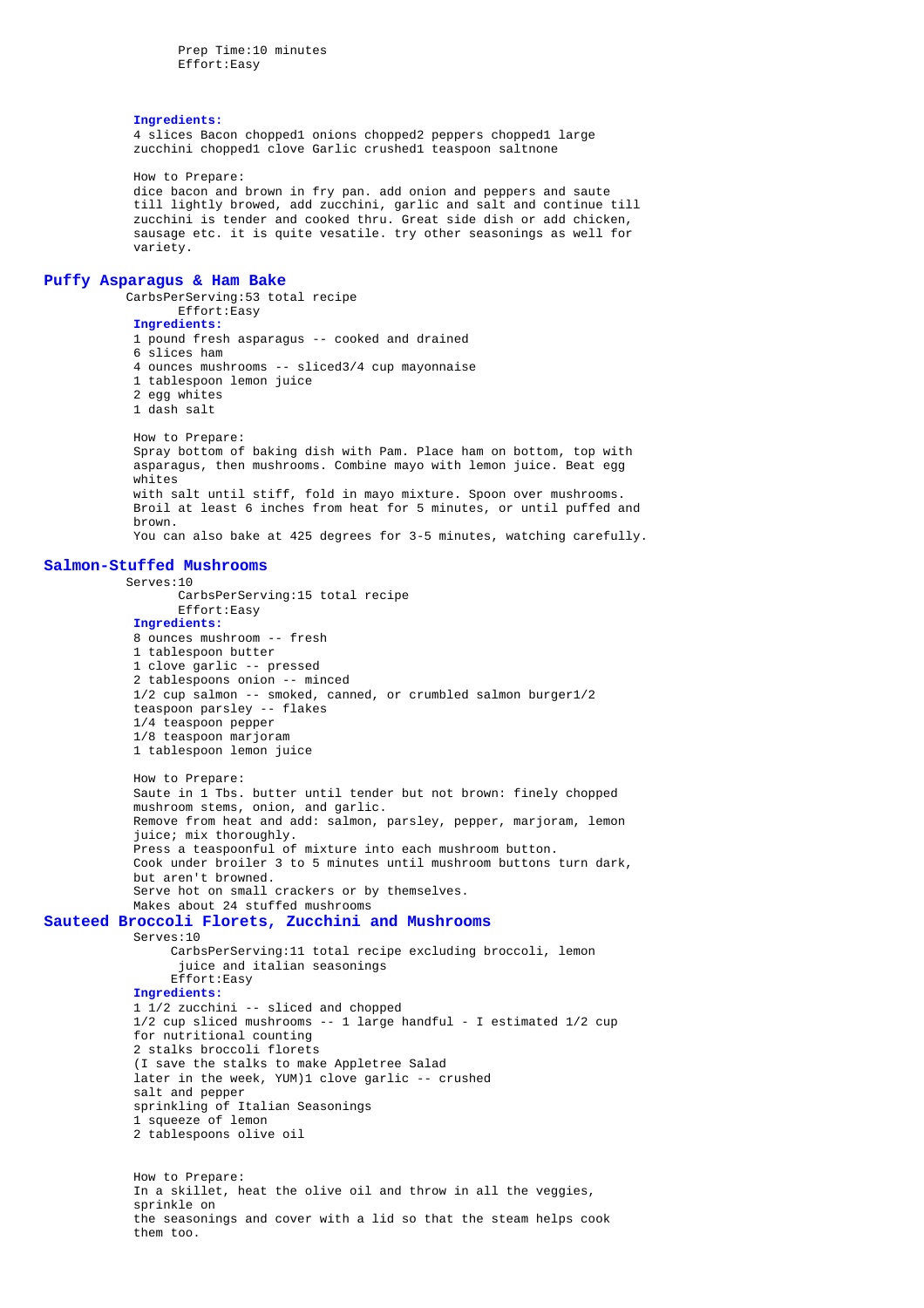Temp should be med-high. Stir occasionally and when the broccoli is bright green throw in the garlic and cook for two more minutes. Before taking off heat, squeeze lemon juice over.

 Slice three tomato slices for each plate, season with salt and pepper and drizzle balsamic and olive oil over. Exquisite!!

 Serve with a lemon wedge alongside Chicken Breasts with Rosemary, Lemon & Garlic - recipe in the Chicken/Poultry/Eggs category here.

## **Sauteed Garlic Spinach**

 CarbsPerServing:no counts provided Effort:Easy Ingredients: Raw Spinach Sliced Garlic cloves Jane's Crazy Mix-Up Salt SeasoningsCracked Black Pepper -- (or seasonings of choice) Olive Oil or one of your choice

 How to Prepare: Heat about one tablespoon of olive oil in hot skillet (I use a wok). Throw as much spinach in pan as you would like (use your own judgement); then put sliced garlic cloves in (again, you as much as you would like -- I use about 3 large cloves). Season wi th the salt seasoning and cracked pepper.

 Don't blink! As soon as the spinach wilts (takes seconds, if pan is hot) take spinach out of pan. This is a very simple and delicious dish.

#### **SAVORY SPINACH BALLS**

 Effort:Easy **Ingredients:**  2 pkg frozen chopped spinach -- cooked and drained 1 lg onion -- chopped fine 4 eggs -- beaten 3/4 c butter1/2 tsp salt 1/2 tsp garlic salt 1/2 tsp thyme 1/2 c Parmesan cheese 2 c stuffing mix How to Prepare: Mix all ingredients in a large bowl; chill 1/2 hour. Preheat oven to 350 degrees. Grease cookie sheets or line with parchment paper. Roll spinach mixture into small balls (rounded teaspoons or tablespoons). Bake 15 minutes.

CarbsPerServing:no counts provided

 This recipe is a handy make-ahead appetizer--you can prepare a batch, freeze the unbaked balls, and then bake as many as you need later. But, thanks to a shortcut ingredient (stuffing mix), these Spinach Balls are also quick and easy at the last minute. Makes about 4 dozen.

#### **Side Salad**

 CarbsPerServing:11 total recipe excluding grape tomatoes Effort:Easy  **Ingredients**:  $1/2$  pound salami -- hard, cut  $1/2$ " thick 1/2 pound mozzarella cheese -- cubed 1 cup grape tomatoes -- halved1/8 cup fresh basil -- chopped fine 1/4 cup olive oil -- light salt and pepper to taste

 How to Prepare: toss together serve with diet flat bread grilled with olive oil and garlic salt

# **Smothered Mushrooms**

 CarbsPerServing:58 total recipe Effort:Easy  **Ingredients:** 1 1/2 pounds fresh mushrooms -- fresh - I use white button 12 ounces bacon -- may sub ham 2 cups sour cream8 ounces cream cheese -- softened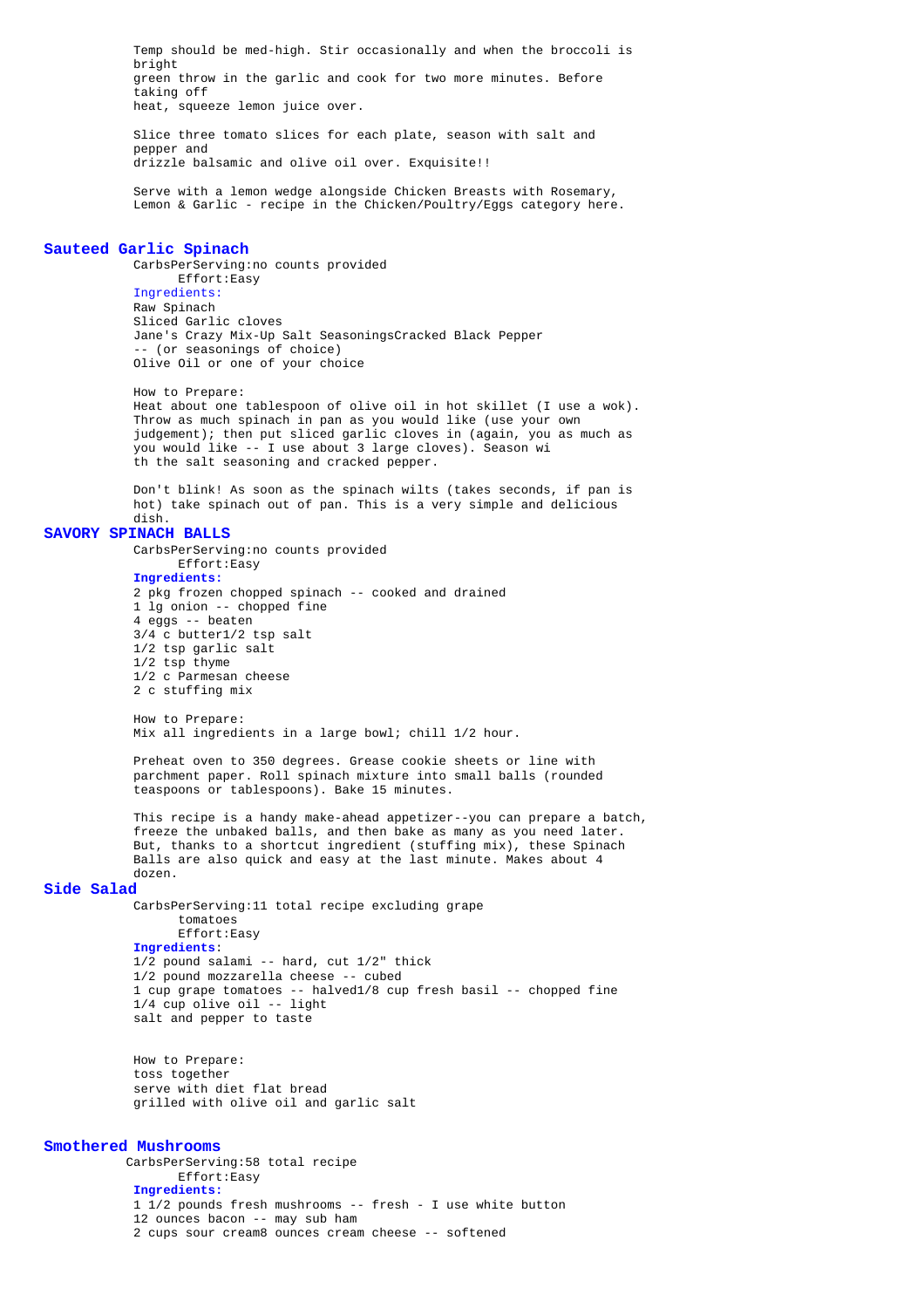1 can black pitted olives -- sliced

 How to Prepare: 1. Wipe mushrooms clean, slice. 2. Fry bacon until just not quite crisp, drain, cut into small pieces with kitchen shears 3. In bacon fat or (equal amounts of real butter and worchestershire if your daily carb count can take it--the worchestershire gives it real ZIP)saute mushrooms on medium until tender, but not browned or crisp. 4. In crockpot mix together sour cream and cream cheese. 5. Toss in mushrooms, bacon and olives. Keep hot in crockpot, not boiling or heat in 1 1/2 qt casserole in 350 oven. Then call me and I will come right over to share it with you! This isn't exactly carb 'cheap' and is so good you will have to limit your amount of servings. But everything is Atkins "legal". On a low-fat diet I always used to feel guilty making and serving this--one of my all time favorite potluck dishes! **Spaghetti (Squash) Pie**  CarbsPerServing:44 total recipe exluding tomato sauce Effort:Easy  **Ingredients**: 3 cups spaghetti squash -- cooked, strands 1 egg -- beaten 1/3 cup parmesan cheese 1 tablespoon butter -- melted 1 cup ricotta cheese 1 egg -- beaten 1/2 pound ground beef -- or bulk Italian Sausage 1/2 cup chopped onion1/4 cup green pepper -- chopped 2 small cans tomato sauce 1 teaspoon garlic powder 1/2 teaspoon dried oregano -- crushed 1/2 teaspoon dried basil -- crushed 1 teaspoon dried parsley -- crushed 1/2 cup shredded mozzarella cheese How to Prepare: Mix squash, 1 egg Parmesan Cheese and butter well. Press evenly into a 9" pie plate to form crust. Mix Ricotta and 1 egg and spread evenly over squash mixture in pie plate. In large skillet, brown meat with onion and green pepper. Drain off excess fat. Add tomato sauce and spices. Simmer a few minutes, then spoon over Ricotta mixture in pie plate. Bake at 350 for approximately 15 minutes. Sprinkle mozzarella over top, then bake an additional 5 Ð 10 minutes to melt cheese and set crust. Let sit 5 Ð 10 minutes before cutting. ------- Wondering about spaghetti squash? It is a sorta football-shaped squash, fairly large and quite yellow in color. Cut it in half lengthwise (it is pretty hard to cut-be careful!) and scoop out the seeds in the middle. To oven bake, place in a baking pan, cut side down, with 1" water. Bake at 350 for 20-30 minutes (until its somewhat soft). To microwave bake, place in glass pan, cut side down, with 1" water and nuke on med-high for at least 10 minutes (until somewhat soft). After cooking, use a fork to remove the pulp from the rind-it'll come out in spaghetti-like strands. The smallest one I've ever bought yielded 3 c. strands. Larger ones may yield 3 c. per half of the squash! **Spanish 'Rice'**  CarbsPerServing:39 total recipe Effort:Easy  **Ingredients:**  1 head cauliflower -- freshly ground 1 bell pepper -- diced rough 1/2 cup onion -- diced rough olive oil 14 1/2 ounces whole tomatoes -- canned 1 tablespoon balsamic vinegar1 teaspoon worcestershire sauce -- 1 to 2 1 teaspoon splenda -- 1 to 2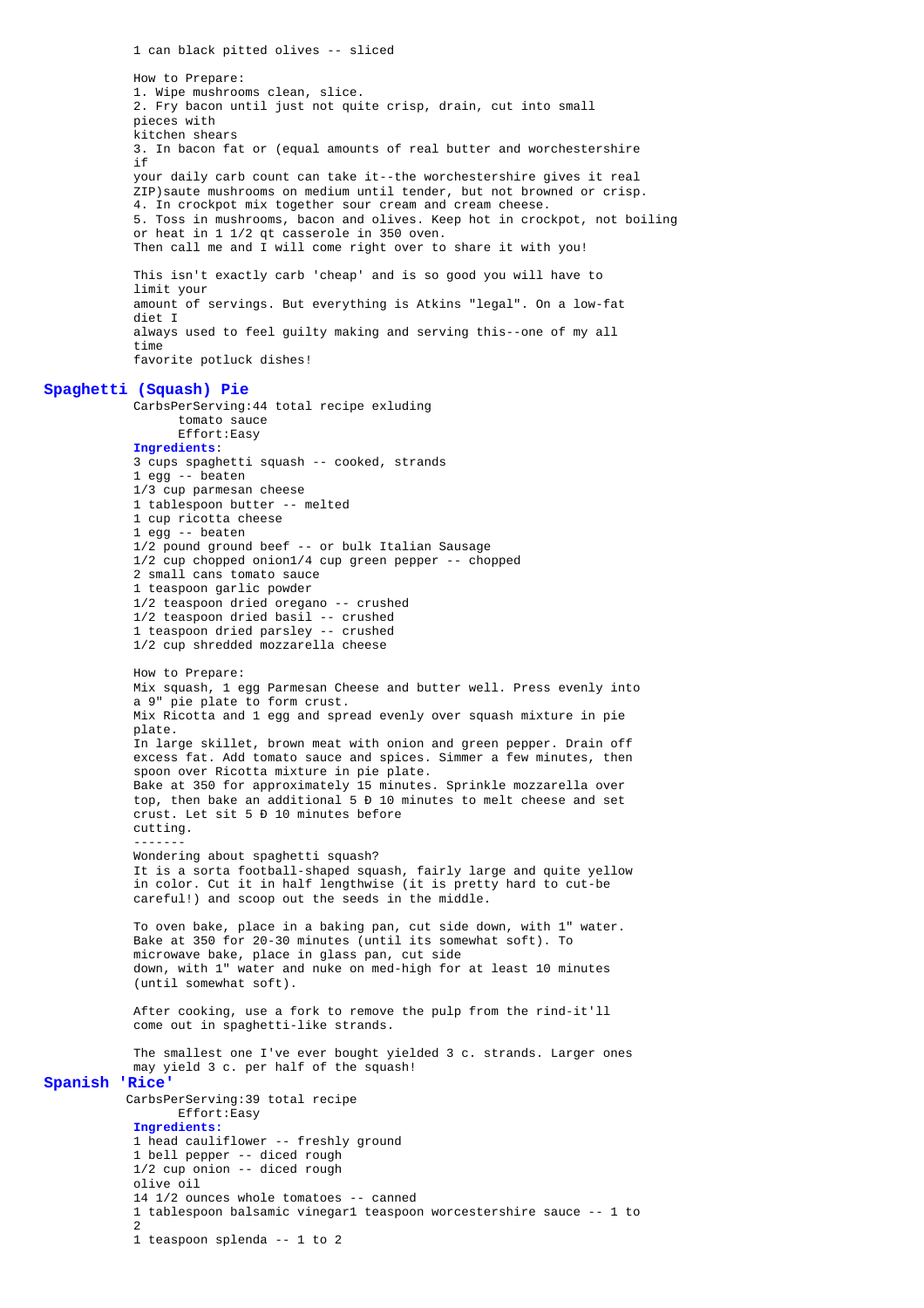salt and pepper -- to taste 2 scallions - optional -- green only, chopped garlic powder/salt - optional How to Prepare: 1) In a small saucepan, add tomatoes, vinegar, worcestershire sauce, splenda, salt and pepper, and garlic, if using. Break up tomatoes with a wooden spoon. Simmer on medium low, covered for at least 30 minutes. Be careful not to let it cook down too much. 2) Chop up peppers and onion and saute in olive oil a large skillet over medium high heat, until the pepper and onion start to get a little charred. 3) While peppers and onions are cooking, remove outer leaves of cauliflower, and cut away at the base until you are left with a stalk stem to hold onto and all the green cut away. Use the stalk as a handle and grate the entire head of cauliflower on the largest hole. It should be in small, grainy rice like pieces. 4) Add a little more olive oil to the skillet, and the cauliflower. Stir, to make sure the cauliflower is coated and continue to cook until it's soft like rice, but not mushy. (You may want to cover skillet with a lid and steam it a bit if you're in a hurry) 5) Serve topped with tomato sauce and little chopped scallion (optional). **Spanish spinach omlet**  CarbsPerServing:no counts provided Effort:Easy  **Ingredients:**  1 box frozen chopped spinach 1 dashes of: Salt -- pepper, garlic salt or other prefered spicesolive oil 2 eggs How to Prepare: Thaw spinach and drain excess liquid. Saute spinach in about 3 TBLS. of olive oil . Add desired spices ( also very good with chopped onions and fresh garlic.) Beat eggs in a bowl. Add sauted spinach and mix with eggs. Return to pan and fry on both sides till done. Yummy! **Easy Creamed Cabbage**  Serves:2 large,10 CarbsPerServing:2 net carbs Prep Time:20 minutes Effort:Easy **Ingredients:**  1/2 Head Cabbage - leaves seperated 3 oz Cream Cheese 1/3 Stick Butter3 Tablespoon heavy cream 1/4 Teaspoon Onion Powder salt and pepper to taste How to Prepare: Steam cabbage until very tender. (You can do this in the microwave or steamer.)In medium pan on med low heat - melt butter - add cream and cream cheese, onion powder and salt and pepper. Stir until all is melted. Add steamed cabbage - mix well. Contiue to cook until desired doneness. Serve hot. **Squash and Zuccini with onions**  CarbsPerServing:31 total recipe Effort:Easy  **Ingredients:**  2 yellow squash -- large, diced 2 zucchini -- large, diced 1 yellow onion -- shredded, or vidalia (2 small will do as well)garlic salt salt and pepper lemon pepper How to Prepare: Grease the frying pan with a small pad of butter. Cooking spray or vegetable oil can be used if prefered. In a large frying pan saute onions until limp. Add zuccinis and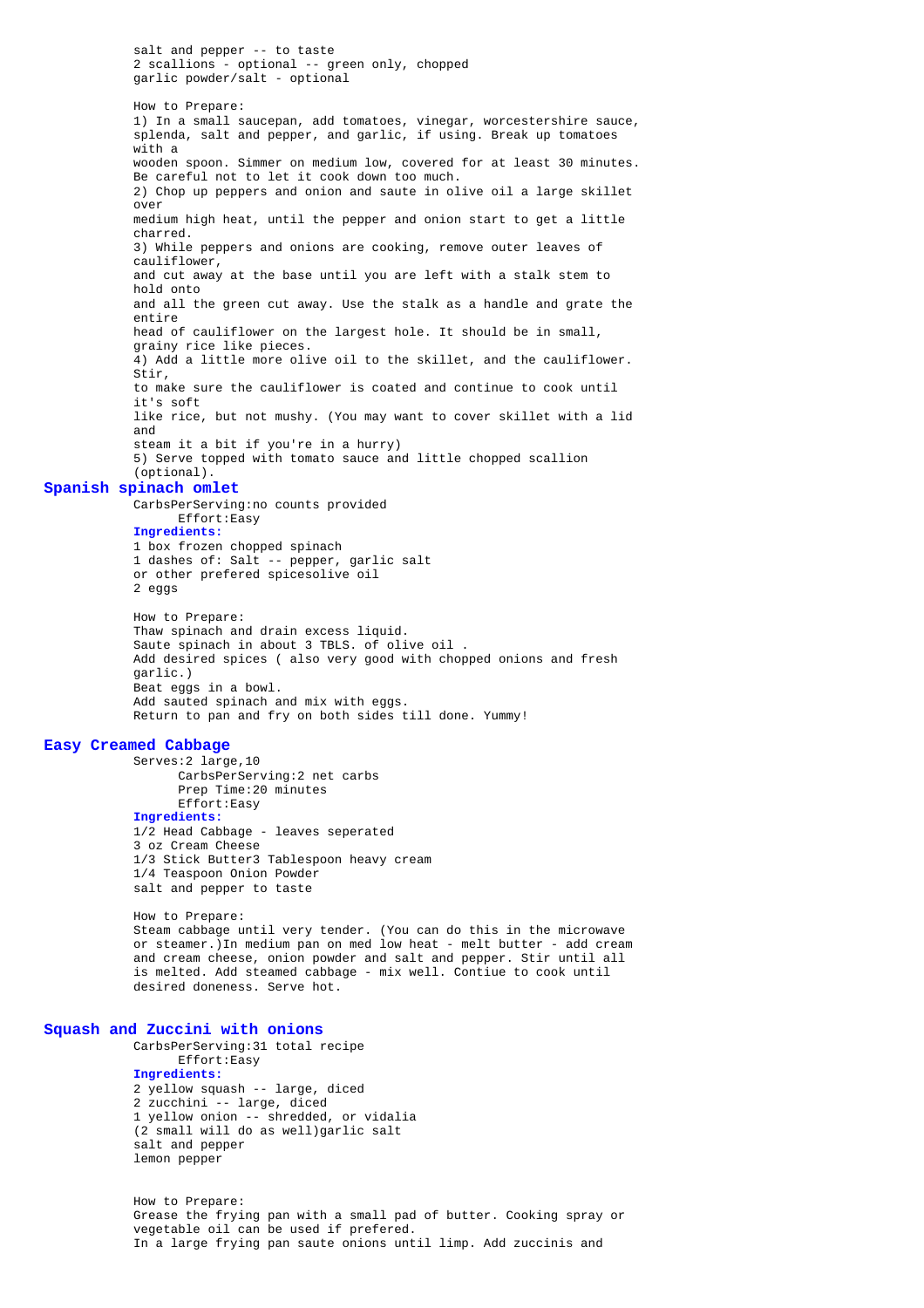squash. While cooking add 1 tsp garlic salt and one tsp of lemon pepper. Cook on med/high until soaft but not mushy. Add salt and pepper to taste.

viola! Simple and easy in 10 min!

#### **Stuffed Mushrooms with Goat cheese topping**

 CarbsPerServing:6 total recipe Effort:Easy

#### **Ingredients:**

 6 medium mushrooms -- white 6 large pork rinds (smashed to bread crumb consistency) 2 tablespoons butter 1/2 tablespoon olive oil1 tablespoon red onion -- finely chopped 1/2 ounce goat cheese black pepper and garlic-salt to taste

```
 How to Prepare: 
 Preheat oven to 450 F 
 Clean mushrooms, chop stems and set aside. 
 Heat olive oil in small skillet. 
 Add: smashed porkrinds, butter, 
 chopped onions and mushroom stems. 
 Cook until onion is soft. 
 Season with enough garlic salt and black pepper 
 to hide "pork" flavor.
```
 Spoon mixture into mushroom caps. Lightly brush tops with olive oil. Bake in glass pie plate or teflon cookie sheet, uncovered for approx. 10 minutes. Mushrooms should look slightly translucent. Add a nickel size drop of goat cheese to the top of each stuffed mushroom and bake 5 minutes longer. Makes appetisers for two!

#### **Summer Squash casserole**

 CarbsPerServing:6 total recipe excluding squash Effort:Easy **Ingredients:**  4 medium yellow squash -- sliced 1/4 cup sour cream 1 tablespoon butter 1 cup grated cheddar cheese -- divided 1 teaspoon paprika 1 egg yolk -- beaten 1 tablespoon chives -- chopped 4 slices bacon -- fried crisp

1/2 teaspoon salt

#### How to Prepare:

 Simmer squash, covered, in 1/4 c. water until tender. Drain well.In a saucepan,combine sour cream,butter,1/2 c.cheese,salt and paprika.Stir over low heat until cheese is melted.Remove from heat and add egg yolk, chives,and bacon. Add squash.Place in buttered dish and top with remaining cheese. Bake at 350 degrees for 30-35 minutes.

#### **Turnips Au Gratin**

 CarbsPerServing:41 total recipe Effort:Easy **Ingredients:**  4 turnips -- washed peeled and thinly sliced 1 Small onion -- thinly sliced 2 tablespoons Olive Oil -- (2 to 3)1 Cup grated cheddar cheese Salt to taste

```
 How to Prepare: 
 Place turnips and oil in skillet and saute until tender. Add onion 
 and continue to saute until some are golden. Remove from stove and 
 place turnips and onion into a baking dish. Add cheese over the top 
 of the turnips and onion and bake at 350 til chees 
 e is melted.
```
### **Twice Baked Turnips**

 CarbsPerServing:33 total recipe Effort:Easy **Ingredients:** 

```
And
```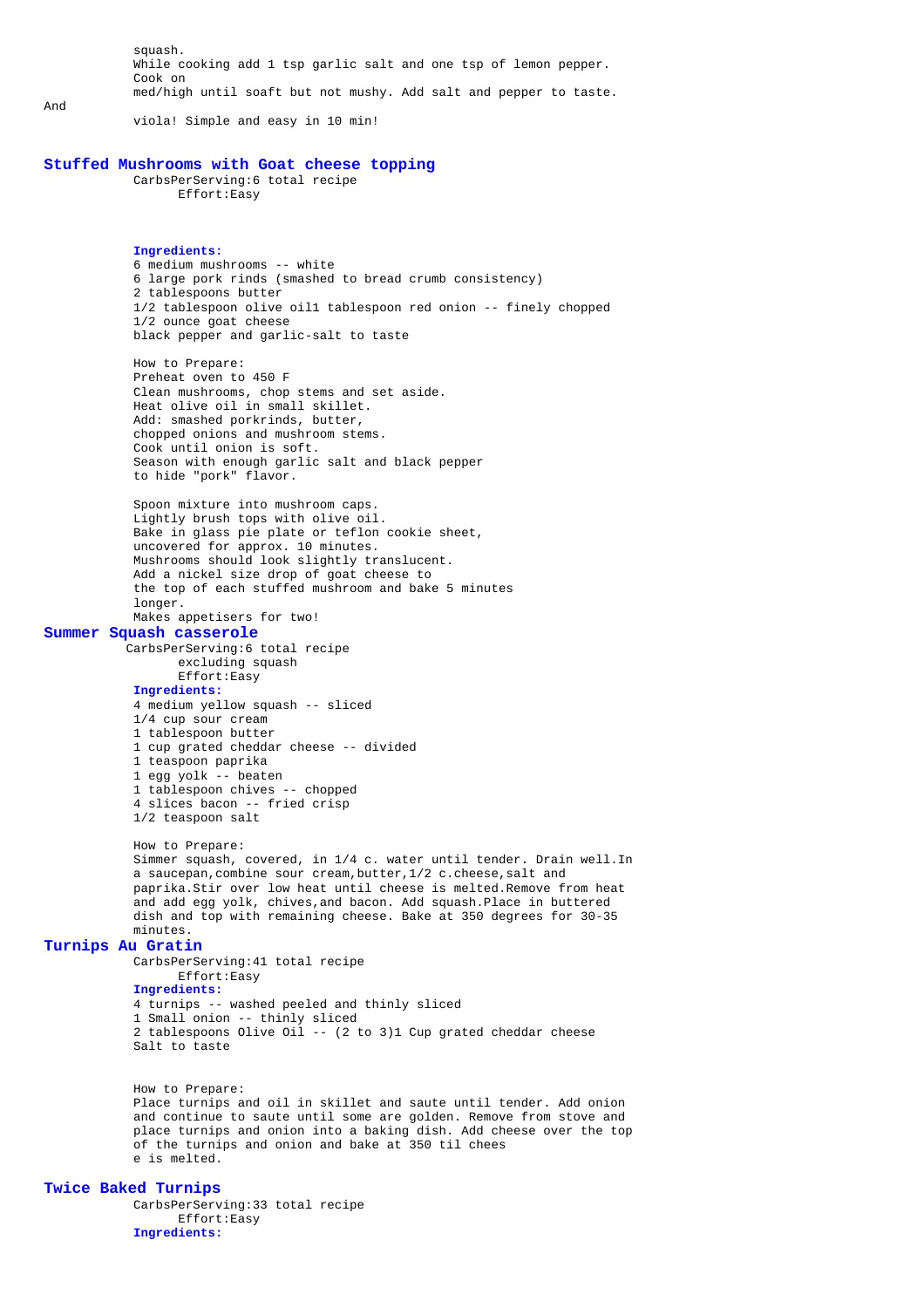4 medium turnips 2 tablespoons olive oil 1/2 teaspoon salt 1/4 teaspoon pepper1/4 cup heavy cream 4 tablespoons butter 1/2 cup shredded sharp cheddar cheese -- (or so), or 3 oz cream cheese How to Prepare: Preheat oven to 350f. Cut the stem end off each turnip and rub with oil. Wrap each tightly in foil and roast for 1 hour or until soft. Carefully scoop out most of the insides, leaving the 'shell' intact. Beat the insides w/remaining ingredients until smooth. Put back in shells and bake, uncovered, for 20 minutes or until nicely browned on top(place in a small baking dish for best results -so they are touching). (Too carby? Instead of cutting off the stem end, just cut in 1/2 across the equator and follow same directions -you get 8 - 1/2 turnip servings instead of 4!) **Yum Yum Mashed Potatoes**  CarbsPerServing:17 total recipe Effort:Easy **Ingredients:**  1 head cauliflower 1/4 cup almond meal 1/4 stick butter1/4 cup heavy cream salt and pepper to taste How to Prepare: steam the cauliflour till reasonably soft mash with a potato masher or ricer add the almond flour add the butter add the cream and water if a thiner mixture is desired add salt and pepper desired place contents in a food processor if you desire a creamier mash \*\*\*\*\*(this mixture can be diluted with more cream, water or chicken broth for a good mock potato soup)add a cube of ementhaller , chedder or whatever cheese you like to bowl before pouring hot mock soup and top with fresh cracked pepper mmmmmmmm **Chinese Stir-Fried Greens**  CarbsPerServing:no counts provided Effort:Easy  **Ingredients:**  Any green leafy vegetable (spinach, cabbage, nappa cabbage, kale, swiss chard, etc.) about 1 lb. 3-4 cloves garlichot red chile (optional) oil salt MSG How to Prepare: Chop the vegetable in large pices, wash in a large bowl, drain water. Cut garlic into large pieces. Cut red chile on diagonal, one or two slices is okay if the chile is very hot. Heat about 3 T. oil in wok until hot. Swirl the oil around with spatula. Add garlic and chile. Add about 1/2 t. salt. Stir briefly with spatula, don't let garlic brown. Throw in the vegetables. Stir briefly. Add more salt to taste, probably another  $1/4$ -1/2 teaspoon. Add about  $1/4$  teaspoon MSG. Stir some more. If it is a very watery vegetable like Spinach you won't need to add any water. Other vegetables need some water. If it needs water add 1/4-1/2 cup. Tender, watery vegetables only need 1-2 minutes to cook, others like cabbage or kale may need up to 5 minutes, it also depends on how soft or crunchy you like them. Transfer to serving dish and eat immediately. Eat the garlic, too, it's yummy. NOTE: I live in Taiwan and have tried to copy the fabulous taste of the vegetables here to no avail. My friend finally taught me the exact method and it's very important to follow this process as closely as possible. And unfortunately, the secret to the fabulous taste is MSG. You can leave out the MSG, of course, but be warned that your dish won't have a fraction of the flavor. And as a side note, if you can ever find a vegetable that in Chinese is called "Dragon Beard Vegetable" snatch it up, or grow it yourself, it's the best tasting green I've ever had. **Garlic Mashed**  Serves:10 CarbsPerServing:no counts provided Effort:Easy  **Ingredients:** 

1 head cauliflower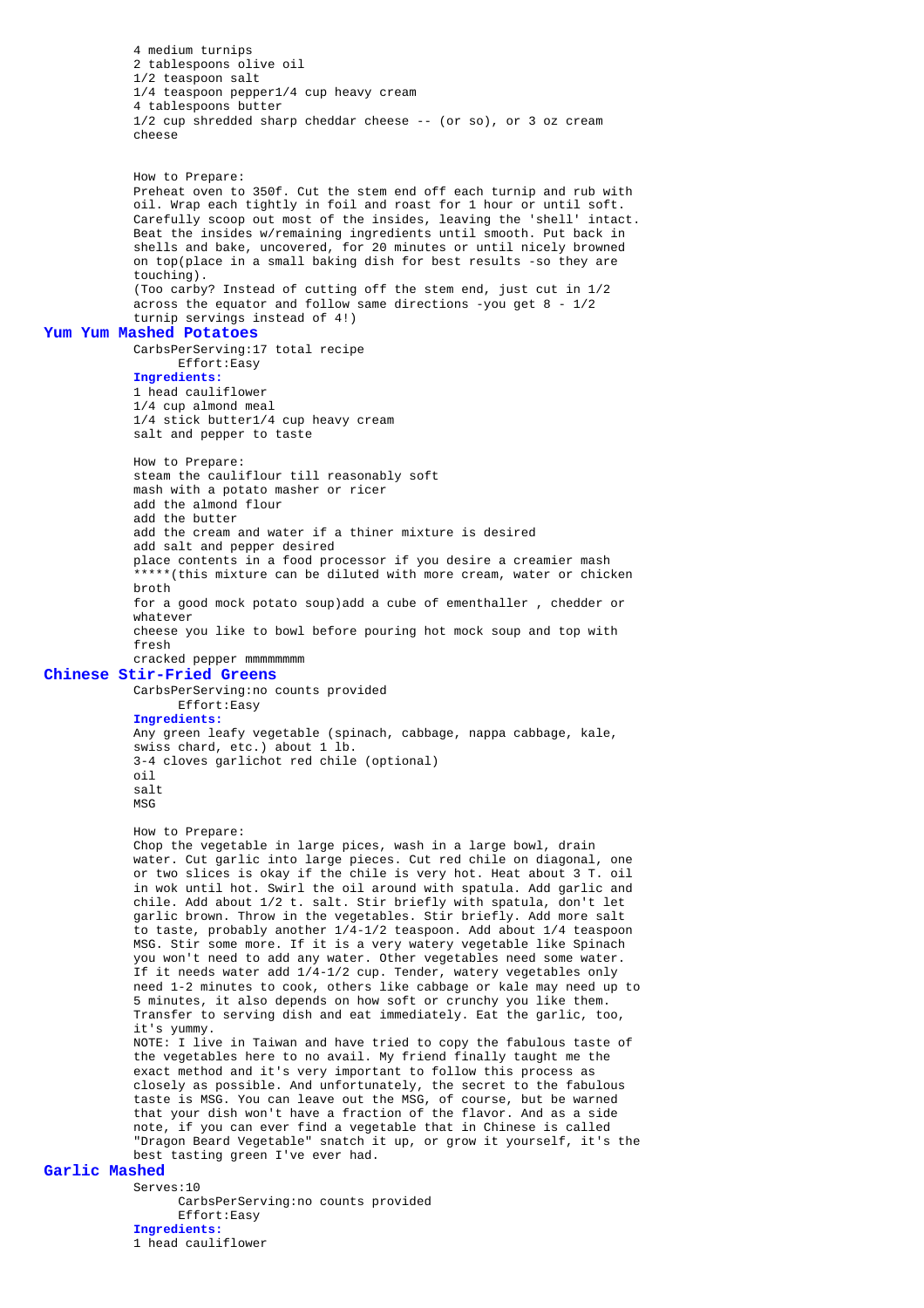1/3 stick butter 1/2 pkg cream cheesegarlic salt to taste (we use about 1/2 lid full)

 How to Prepare: cut cauliflower from head and put in microwave safe bowl with a small amount of water. Cover with plastic wrap and cook on high until soft. (I usually cook at 5 min intervals for 15 min total). Lightly mash the cauliflower, then mix with a hand mixer until smooth, all the while adding the butter, cream cheese and garlic salt. Creamy and delicious!

## **SWEETS**

#### **Hard Candy**

 Serves:for days CarbsPerServing:0 carbs Prep Time:3 minutes Effort:Easy **Ingredients:**  Jell-O 1 large package 1/2 cup of water 8 gelitine packages

 How to Prepare: mix jello and jelitine in bowl add water will not mix well at all but do your best..put on medium heat until melted. Take off heat. what I do is freeze it in the bowl I mixed it in until hard (5 min).Remove from bowl and cut into picese.. wait a few days it will get harder and harder...Lasts a long time and gets harder and harder from the air.. lasts for days

## **Coconut-Chocolate Fudge**

 Serves:18 squres CarbsPerServing:4.5 Prep Time:less than 10 min. Effort:Easy **Ingredients:**  2 c. Splenda 3 tbs SF cocoa 1/2 c. butter1/4 c.heavy cream or 1/2n1/2 1/4 c. water 1 tsp vanilla 1/2 c. SF peanut butter 2-3 c. SF coconut How to Prepare: Mix Splenda, cocoa, butter, cream & water in sauce pan. Stirring constantly bring to rolling boil for 1 min. Remove from heat. add peanut butter & vanilla until melted. Stir in enough coconut until most of chocolate mixture is absorbed. Spread into PAM sprayed pan. Chill 2-3 hours.  **Butterscotch Fudge**  18 squares CarbsPerServing:useable carbs about 1.9 Prep Time:5 min. Effort:Easy  **Ingredients:** 1 c. heavy cream 8 oz cream cheese 2 tbs Splenda or 3 pkts Equal1/2 c. SF peanut butter 1 small box SF butterscotch pudding (I use Jello brand) How to Prepare: blend until very smooth heavy cream, cream cheese & sweetner. Add peanut butter until smooth. Add pudding mix until smooth. Pour into PAM sprayed 7x11 pan. Chill 2-3 hours. **Good Fudgie Chocolate Candy**  Serves:25 pieces,9 CarbsPerServing:5 grams/piece Prep Time:10-15 mins Effort:Easy **Ingredients:**  20 pkts "Splenda" 1 pkg "cook to serve" sugar-free chocolate pudding 1 oz butter or margerine 1 can evaporated milk1 pkg {8 ozs} unsweetened baking chocolate, any brand How to Prepare: Melt baking chocolate in Microwave {about 7 mins @ 40% power} in medium sized bowl. Combine other ingredients in saucepan and cook according to pudding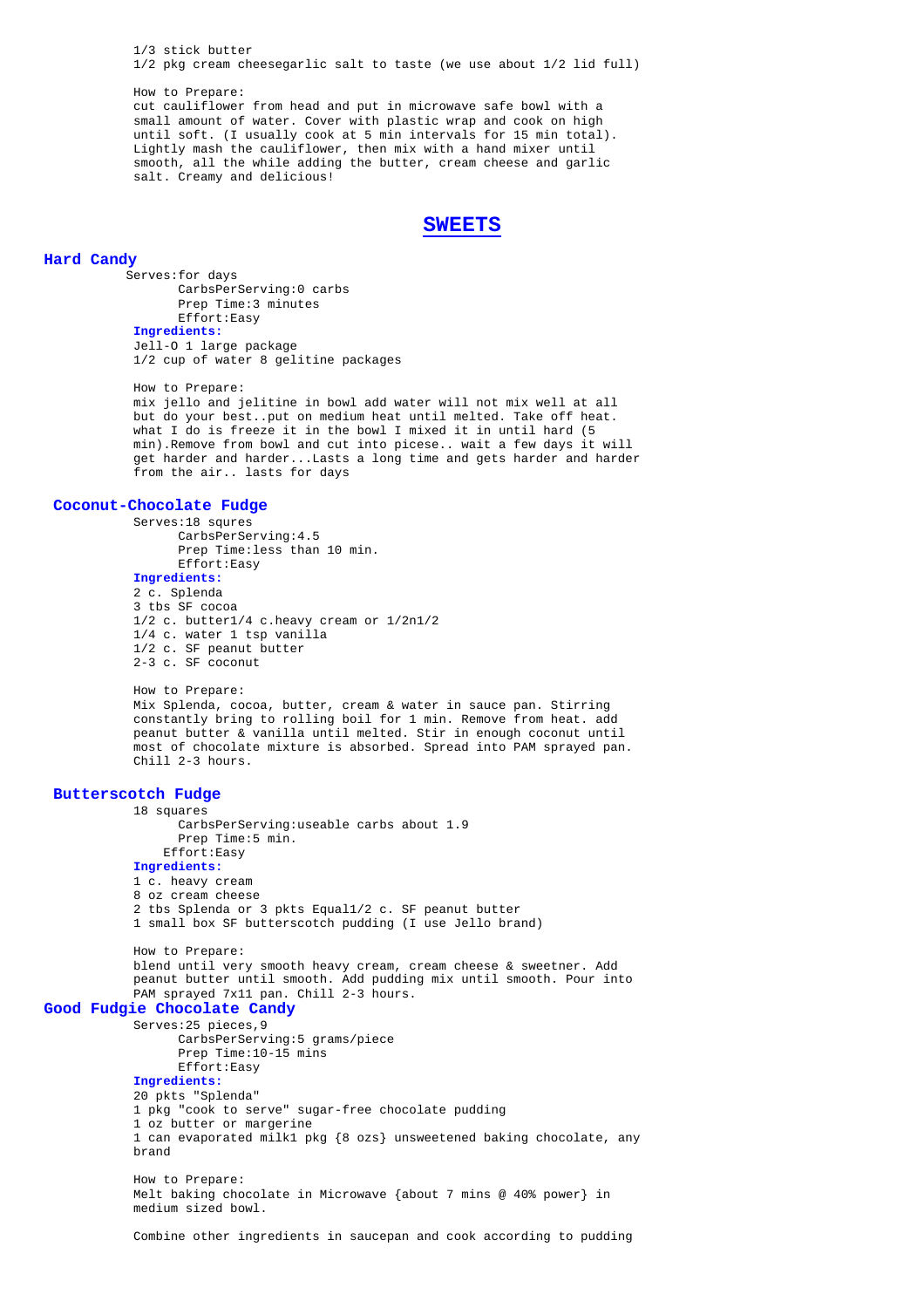directions.

 Pour cooked pudding into melted chocolate, mix thoroughly, then pour into glass pie plate.

 Refrigerate. Gets really firm. Makes good dark chocolate candy! **Low Carb Chocolate Treats** 

Serves:24,10

 CarbsPerServing:.33 grams of carbs each Prep Time:30 minutes Effort:Easy

#### **Ingredients:**

 1 8oz pkg cream cheese softened1 large box sugar free jello1 oz square unsweetened chocolate1 tbsp heavy cream1 pkg splenda1 tbsp butter

 How to Prepare: Mix first two ingredients together in a mixer...Mix well. Form into 24 balls. chill for 1/2 hourMelt together chocolate, cream, butter and splenda..Dip cream cheese balls in chocolate.Refrigerate for another 20 minutes.

## **Chocolate No Bakes**

 Effort:Easy  **Ingredients:**  2 Tbs butter 1/3 cup chunky peanut butter 2 Tbs cocoa powder 10 packets Splenda 1/3 cup ricotta cheese 1 tsp vanilla 1 Tbs cream

 How to Prepare: On a very low heat, melt butter and peanut butter. Mix in cocoa powder. Remove from heat. Add rest of ingredients and mix. Lay wax paper on cookie sheet then spoon mixture onto wax paper. (Usually makes 16) Refridgerate.

#### **lower carb fudge**

 Serves:6 by 9 pan or pyrex,8,8,10 CarbsPerServing:48 total carbs Prep Time:fast Effort:Easy **Ingredients:**  1/4 c. margarine or butter 2 oz unsweetened chocolate 24 packets Equal I tsp vanilla 1 (8oz)pkg cream cheese,

1/2 chopped nuts optional

 How to Prepare: melt butter over low heat. Add chocolate and stir until melted. Remove from heat and stir in sweetner and vanilla. combine chocolate mixture with cream cheese(softened)( don't use fat free) beat until smooth. Stir in nuts and spread in lightly greased 8 inch square pan .. Refrigerate until firm.

#### **Gummi Jigglers**

 Serves:4,1 CarbsPerServing:0 Prep Time:15 Effort:Easy  **Ingredients:**  4 envelopes unflavored gelatin 14 Packets of saccharin 1/2 Cup Water-Cold 1/4 Packet of Kool-Aid Drink Mix Unsweetened

 How to Prepare: Add gelatin packets, Kool-Aid and saccharin together in a saucepan. Mix together. Pour in the water and stir over medium heat until melted. Pour the mixture into a shallow pan and place in the freezer for 10 minutes. Remove from the freezer and use cookie cutters to make jigglers!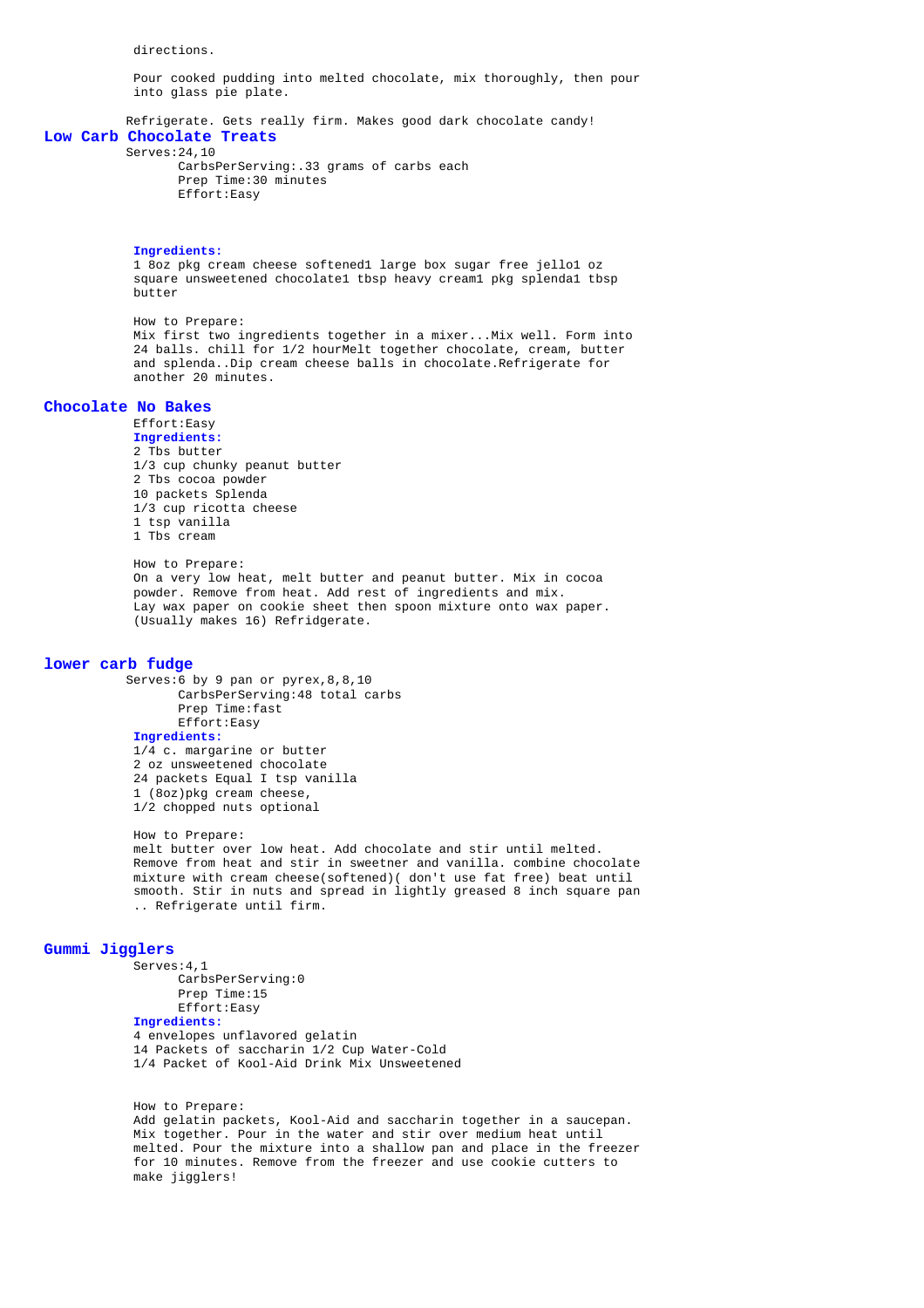**Macadamia Nut Joys** 

Serves:6,10

 CarbsPerServing:approx 6 (didnt take coconut carbs into this recipe) Prep Time:20 minutes Effort:Easy  **Ingredients:**  3 Ozs cream cheese softened 1/2 Cup unsweetened shredded Coconut 1-2 Tablespoons of Heavy Cream 1 Teaspoon Vanilla Extract 4-5 Packets of Splenda 12 Macadamia nuts For chocolate coating 2-Low Carb Dark Chocolate bars

1-Tablespoon of Heavy Cream

 How to Prepare: Using tin foil, make a little tray approx the size of  $3 \times 6$  and give it a light coating of Pam or something similar.

 Break up chocolate and add the cream and microwave for one min and stir to make sure its all melted. Take half of the melted choc and spread it on the bottom of the foil tray evenly. Place in freezer to get hard for about 10 minutes. While waiting, mix the softened cream cheese, coconut extract and Splenda and enough of the cream to make a workable dough. Take foil tray out and spread the "dough" mixture evenly over the top and place the Macadamia evenly so you can get 6 bars with 2 nuts each on them. Take remaining chocolate and spread evenly over the top. Place back into the freezer for about 2 hours and then cut into 6 equal portions. Store in freezer.

 Just take and eat directly from the freezer! **Gummy Bears** CarbsPerServing:0g Effort:Easy **Ingredients:**  1 package sugar free jello -- any flavor 6 packages gelatin powder, unsweetened -- unflavored1/2 cup water - cold How to Prepare: In a small saucepan, mix flavored and unflavored gelatin. Stir it up. Pour cold water in, stir with spatula until you have a gloppy-chunky blob, not unlike play-doh. Turn heat on medium, melt blob. Stir obsessively until melted. Pour into miniature bear molds.

 Stick in freezer for 10 minutes to cool. If you don't have miniature bear molds, do this: take the rack out of your toaster oven and put it on the counter. Drape a big sheet of aluminum foil over it. Cram the aluminum foil down into the gaps, leaving striplike molds. Presto! Gummy tapeworms. Yummy.

#### **Yummiest Chocolate Candy**

 Serves:1,1,10 CarbsPerServing:38g carbs total Effort:Easy  **Ingredients:**  4 tablespoons butter 2 ounces unsweetened baking chocolate squares 2 tablespoons heavy cream18 Splenda packets -- or equal 2 ounces nuts -- crushed (I used macadamias and walnuts

 How to Prepare: Melt butter and chocolate in microwave or on low heat on stove Stir in cream. Add vanilla flavoring. Stir in equal or Splenda. Add nuts (crushed). Drop by teaspoon onto foil or wax paper, or you could pour and cut to divide into servings.

### **TRUFFLES**

 Serves:4,3 CarbsPerServing:15g carbs total Effort:Easy **Ingredients:**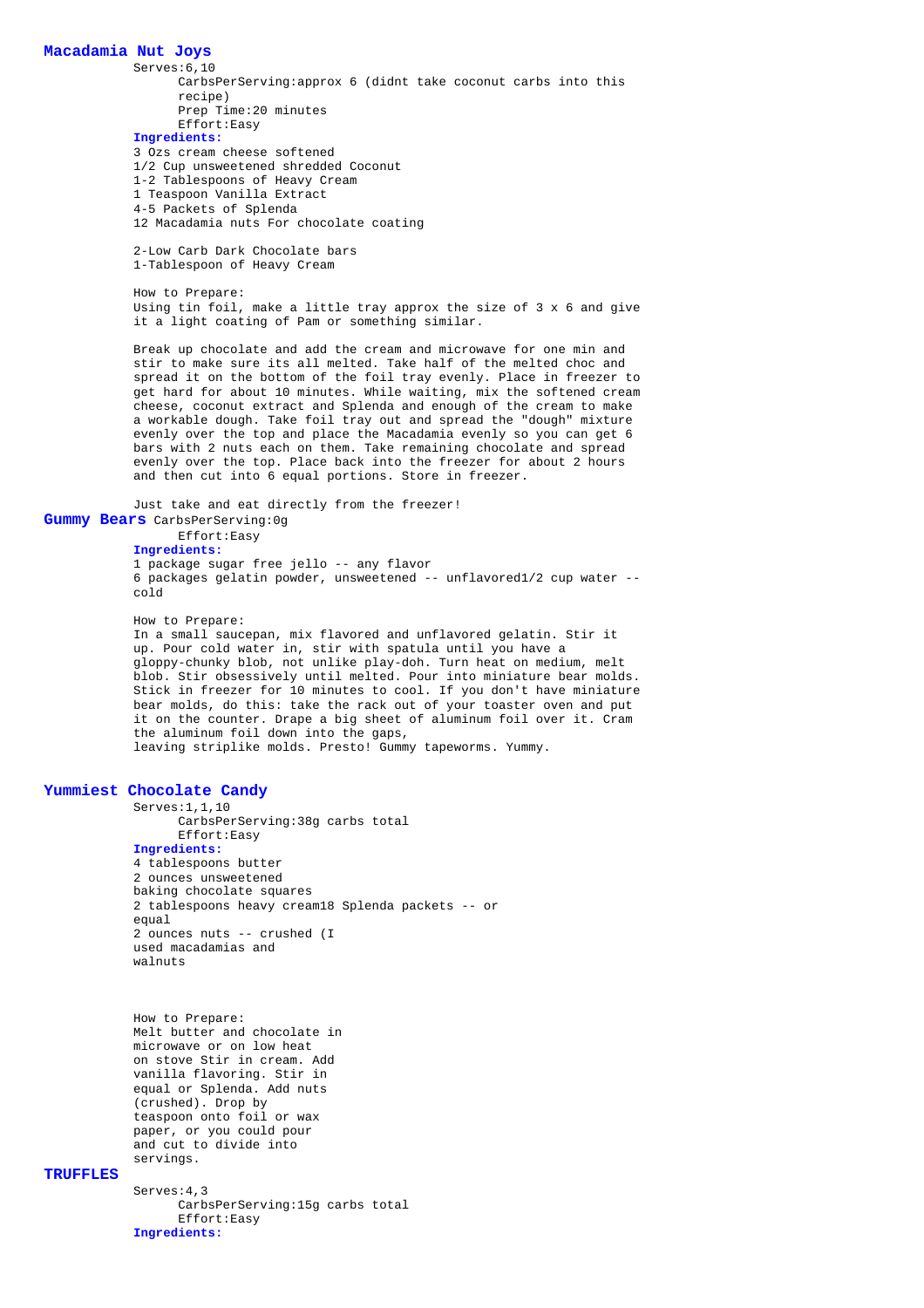```
 1 pkg Strawberry -- cherry, 
              oroange, or 
              raspberry sugarfree jello 
              2 cups water 
              1 cup heavy whipping 
              cream8 ounces cream cheese 
              1 square Hershey's 
              unsweetened baking 
             chocolate 
              1 teaspoon vanilla extract 
              artificial sweetner to taste 
              How to Prepare: 
              Prepare jello as directed 
              and chill to firm. In 
              microwave or double 
             broiler, melt chocolate 
              square. Add creamchesse 
              to soften. Stir. Remove from 
             heat and add vanilla and 
              sweetner until desired 
              sweetness. Allow to cool. 
              Whip cream until stiff 
              peaks 
              and add small amount of 
              sweetner. Fold firm jello 
              into chocolate mixture. Fold 
              in whip cream. Chill. This 
              recipe is really good without 
              the jello too, but i find it to 
              be incredibly rich and the 
              jello just makes it taste 
              yummier, like eating a box 
              of chocolates! 
              Okay, so its not really 
              truffles, but it tastes like 
              them. 
             NOTES : Counts for jello 
              and artificial sweetener not 
             included in totals. 
Peppermint Patties 
             CarbsPerServing:16g carbs total 
                    Effort:Easy 
              Ingredients: 
              1 stick butter 
              1 ounce unsweetened 
             baking chocolate 
              8 splenda packets2 teaspoons unsweetened 
             ccoca power -- (2 to 3) 1 teaspoon peppermint 
              extract -- pure - to taste 
             How to Prepare: 
              Heat butter and chocolate in 
              microwave until liquid form; 
              try not to boil the mixture! 
             Mix well then add the 
              splenda 
              4 packages at a time. Mix 
              well! Add the cocoa to make 
 a 
             thicker consistency. I 
              usually use between 2 and 
              3 tablespoons. 
             Then add the peppermint to 
              taste. Start with a 
              little...taste 
              it and add more if you like! 
              Put in muffin tin with 
              papers, 1 
              tablespoon per paper. Any 
              leftovers add evenly. Put in 
              freezer 
              for at least an hour! YUM!! 
              The amount of carbs will 
              vary on 
              the amount of cocoa and 
             peppermint you use. On 
              average about 
              1.5 - 2 grams of carbs per
```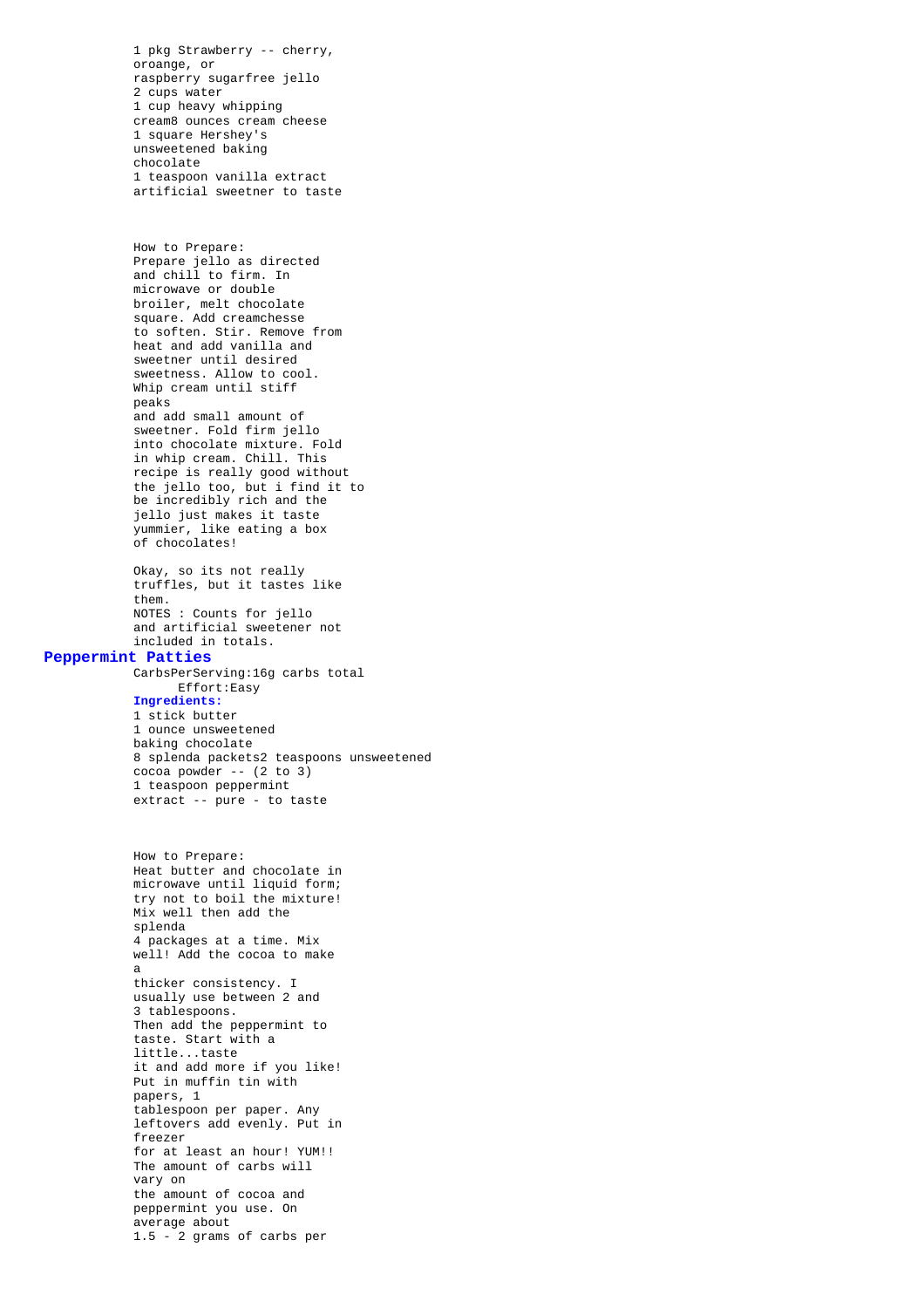patty! ENJOY!

#### **chocolate candy bar**

 CarbsPerServing:10g carbs total Effort:Easy  **Ingredients:**  1/2 stick butter 1 tablespoon cocoa powder -- hershey's dutch2 packages artificial sweetener 1/3 cup walnuts -- broken in small pieces

 How to Prepare: Melt butter over low heat. Add cocoa, sweetener and walnuts.

 Mix well. Now you can put the whole thing in the foil, close and freeze for about 30 minutes. It's like a candy bar, crunchy and chocolaty. You can also freeze it in paper muffin cups for small portions.

#### **CHOCOLATE NUT CLUSTERS**  Serves:9

 CarbsPerServing:6g carbs total Effort:Easy **Ingredients:**  1/2 oz unsweetened baking chocolate  $1/4$  cup walnuts -- (or pecans or Almonds) 1 tablespoon butter - poster said 1 pat2 packages artificial sweetener 2 cupcake papers

 How to Prepare: melt chocolate in microwave til melted, add butter and stir til melted and smooth then the Equal. mix in the nuts and coat all of the nuts. divide into the 2 papers and put into the freezer for 15 minutes til set eat and enjoy variation I add a tablespoon of cream after stirring the butter in and is cooled a little for a like milk chocolate taste. total carbs vary to nut choice

# **BISCUITS**

# **Chocolate Chocolate Chip Cookies**

 Serves:Makes 36 cookies CarbsPerServing:~30 grams total Prep Time:1 hr Effort:Easy **Ingredients:**  .8 cups Atkins Bake Mix 2 Tbl. unsweetened chocolate 1 tsp baking powder 3/4 tsp salt 1 stick (1/2 cup) unsalted butter 1/2 cup sugar (splenda) 3 large eggs 1 lb bittersweet chocolate (I used 1 bag of LowCarb Success sugar free semi sweet chocolate chips plus 3 PureDelite dark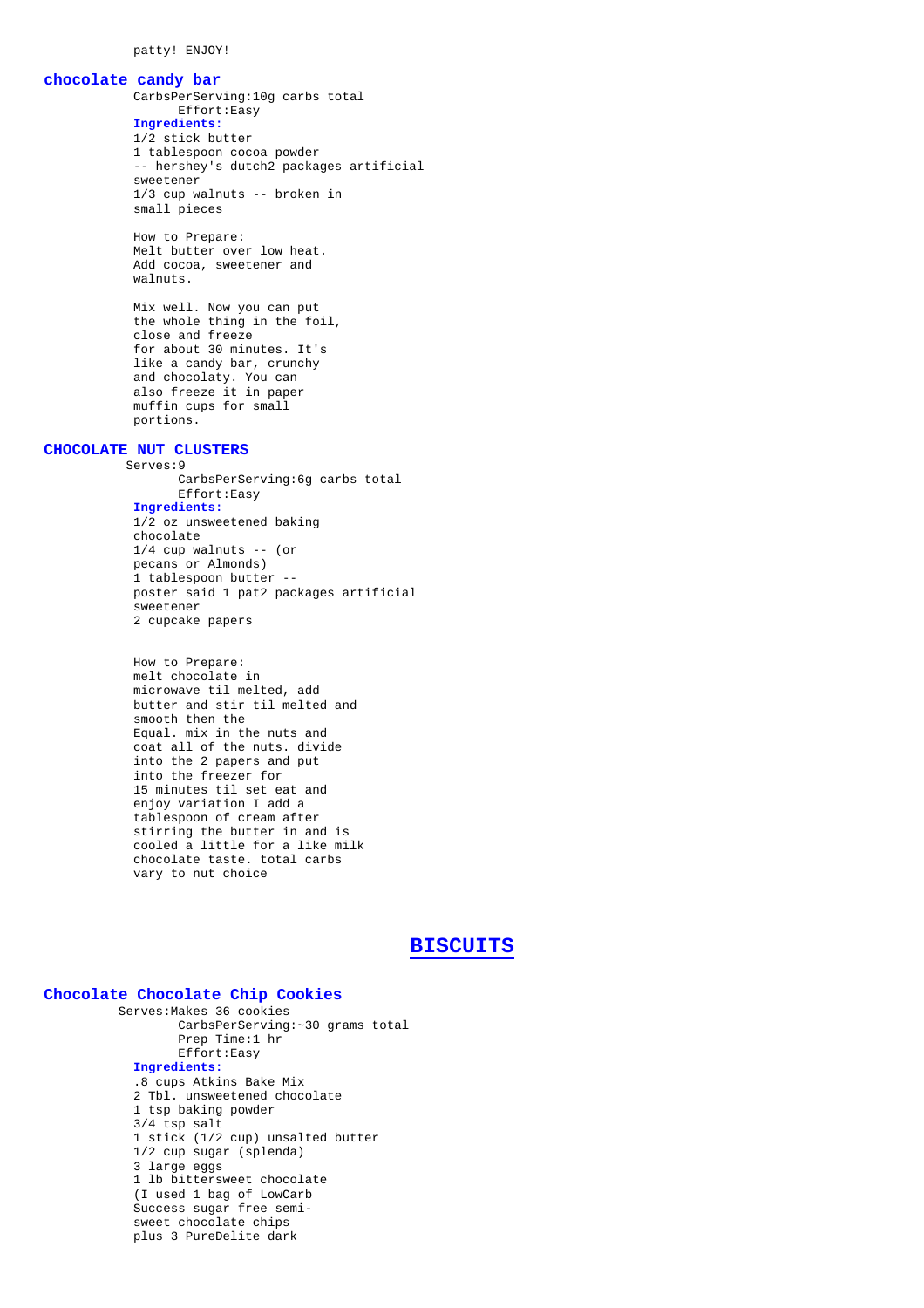chocolate bars, because that was what I had in my kitchen)

 How to Prepare: Preheat oven to 350 degrees. Stir together bake mix, cocoa and baking powders and salt.

 In a double boiler, melt 3/4 of the chocolate and all the butter; stir until smooth.

 Remove chocolate mixture from heat and stir in sugar. Mix eggs in one by one. Combine with dry ingredients and mix until just combined. At this point, I mixed in the additional chocolate chips, though you may want to save them to sprinkle on the dough before baking.

 Chill dough, covered in fridge, for 10-60 minutes.

 Drop rounded tablespoon measures of dough about 1 inch apart on greased cookie sheet. Stud cookies with additional chocolate, if you didn't mix it into the batter earlier.

 Cook for 10 minutes. DO NOT OVERCOOK!!! Cookies will have a cake-like texture.

 These are great for chocolate lovers. I got the recipie off Epicurious.com (originally from Gourmet magazine) and altered it slightly for us low-carb lovers.

Enjoy!

#### **cream wafers**

 Serves:60 halves or 30 sandwiches CarbsPerServing:Each cookie - 3g. Each sandwhich w/ frosting - 7g. Prep Time:none really Effort:Average  **Ingredients:**  Wafers - 1 cup butter 1/3 cup heavy whipping cream 2 cups all-purpose flour Splenda (packets or bulk)Creamy Butter FillingButter Filling - 1/2 cup soft butter 10 - 12 Splenda packets or 3/4 cup bulk Splenda. (You can use as much sweetener as you like...to taste) Pink or blue tint (if you want to get festive!) How to Prepare: OK - First, make sure the butter is somewhat soft. Mix butter, cream, and flour in a mixer until blended. Preheat oven to 375. Have a shallow bowl of Splenda near by. Roll dough into 3/4" balls and then roll in sugar. Place on an ungreesed cookie sheet. Flatten with a flat bottomed glass dipped in Splenda. Prick each cookie 4 times with a fork. Bake for 7-9 minutes. Remove from pan promptly and let cool completely before frosting. These taste spectacular with or without the frosting. **Snickerdoodles II**  Serves:30 cookies CarbsPerServing:.53 per cookie Effort:Easy  **Ingredients:**  1/4 cup Butter 1/4 cup shortening 3/4 cup DiabetiSweet or Spenda 1 egg 1 tsp vanilla 3/4 cup almond flour 1/2 cup Atkins bake mix 1 tsp cream of Tartar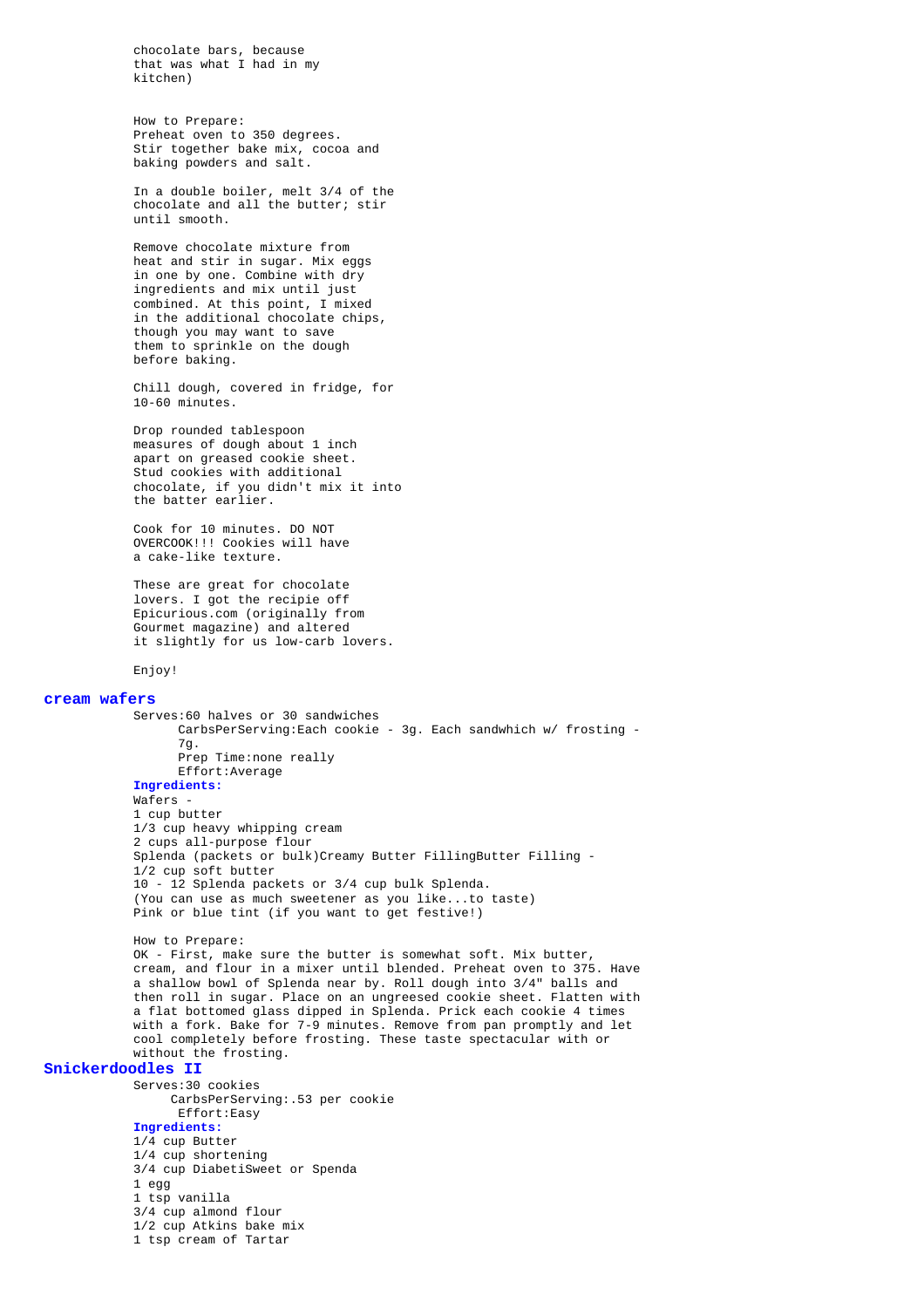1/2 tsp baking soda 1/8 tsp salt 1 TBL DiabetiSweet 1 tsp cinnamon

 How to Prepare: Preheat oven to 400. Mix all dry ingredients in a bowl, set aside. Cream butter, shortening, and sweetner in a large bowl. Add egg and vanilla, beat well. Add dry ingredients and mix well. In a small shallow bowl, mix DiabetiSweet and cinnamon. Using a teaspoon, roll teaspoon of dough into a ball then roll ball in cinnamon mixture then place on cookie sheet (use parchment paper if you have it). Bake for 7-9 minutes until golden brown. Let cool on cookie sheet before removing.

## **Cream Cheese Sugar Cookies**

 Serves:3 dozen cookies CarbsPerServing:2 carbs per cookie Prep Time:10 minutes Effort:Easy **Ingredients:**  1 cup Atkins Bake Mix 4 oz cream cheese 1 cup Splenda 1 tsp sf vanilla 1/4 tsp almond extract 1 cup butter 1 pinch salt 1 large egg (or 2 small) 1 tsp baking soda Chopped Almonds How to Prepare:

 Cream butter, cream cheese, eggs, vanilla, Splenda, almond extract, salt, soda. Add Atkins bake mix until it is a consistancy that allows you to roll. Roll into small ball and flatten into cookie and sprinkle with chopped nuts. Bake at 365 (about 8 minutes). These do not brown on top, watch carefully. They are easily crumbled. I also use these crumbled up for cheese cake crust!

#### **Cinnamon Applesauce Bars**

 Serves:15 CarbsPerServing:11.5, appx 6 if oats ommitted and use 4 C. almond flour instead Prep Time:5-10 min. Effort:Easy  **Ingredients:**  2 C. almond flour (meal) 2 C. oats 1 C. unsweetened applesauce 1 large egg 1 T. cinnamon 1 t. baking soda

- 1 C. Splenda
- 2 T. sugar free pancake syrup

 How to Prepare: Slightly beat egg and mix in applesauce and syrup. Mix in Splenda then add almond flour, oats, baking soda and cinnamon. Press into the bottom of a 9x13 pan and bake at 350 for 20 minutes.

# **KRAFT Super Easy Peanut Butter Squares**

 Serves:16,10,8 CarbsPerServing:3.2 Prep Time:5 minutes - 20 minutes baking Effort:Easy **Ingredients:**  ½ cup Splenda 1 Egg1 cup Peanut Butter – Kraft Smooth

 How to Prepare: 1. Mix together 1 cup of KRAFT Smooth Peanut Butter, ½ cup Splenda and an egg.2. Press into an 8 or 9 inch square pan. 3. Bake at 325F for 20 min. Do not over-bake!!! Makes 16 squares. Total Grams of Carbs : 51

 Total Calories: 1450 16 serves

 Per Serve: Total Grams of Carbs: 3.2 Total Calories: 90.5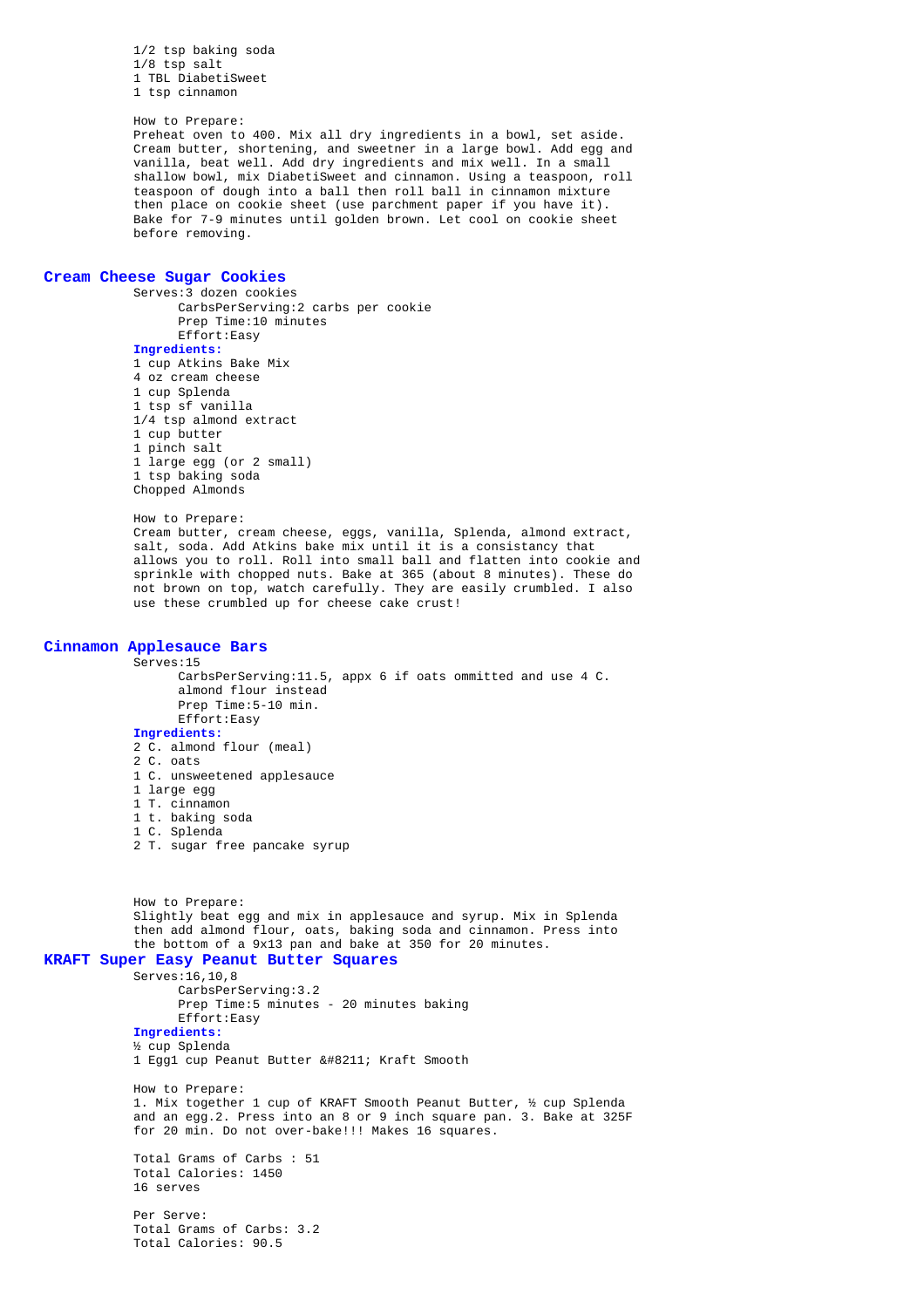**Walnut Butter Cookies**  Serves:5 CarbsPerServing:20g total Effort:Easy **Ingredients:**  8 packages artificial sweetener -- to taste 1 serving Creamcheese according to package 1 Serving Ricotta cheese according to package 1 ounce walnuts -- crushed 2 teaspoons cinnamon1 teaspoon vanilla 1/4 cup atkins bake mix 2 eggs 2 tablespoons butter How to Prepare: The bake mix and butter can be adjusted by using more or less of either according to your desired consistency of the batter. Mix everything together and bake on a greased cookie sheet for 20-25 minutes or until browned (I usually flip them over halfway through so they don't get too done on the bottom). I set the oven (I cook them in a toaster oven) at 350. The counts I'm giving you are approximate, not exact, but you can just add the carbs as you add the ingredients to the mix. The cookies are a bit soft so they also make a good muffin mix if you have the tins. Enjoy. NOTES : Counts for cream cheese and ricotta cheese not included. **Pecan Macaroons**  Serves:7 CarbsPerServing:27g total Effort:Easy **Ingredients:**  1 egg white 1/2 cup artificial sweetener1 cup ground pecans How to Prepare: Beat egg whites until stiff peaks form Add Splenda Fold in pecans. Drop by tps. full onto greased cookie sheet. Bake at 375 until golden brown or about 8 - 10 minutes. I usually triple this recipe. Original calls for 1/2 cup sugar. Very light and very good. **Meringue Cookies**  CarbsPerServing:28g carbs total Effort:Easy  **Ingredients:**  4 egg white dash salt dash cream of tartar 1 teaspoon vanilla2 tablespoons good chocolate  $1/2$  cup nuts  $-$  to  $3/4$  cup, chopped 1/2 cup unsweetened coconut meat -- finely shredded How to Prepare: you need to be home (and patient)for at least an hour to make these preheat oven to 275 butter cookie sheet well Beat egg whites until stiff with dash of salt and dash of cream of tartar Add vanilla ( or another extract) In food processor grate chocolate Chop nuts. Mix chocolate, nuts and coconut, then fold into eggwhites. Make Tablespoonsful into cookie

> size drops on buttered cookie sheet--they will not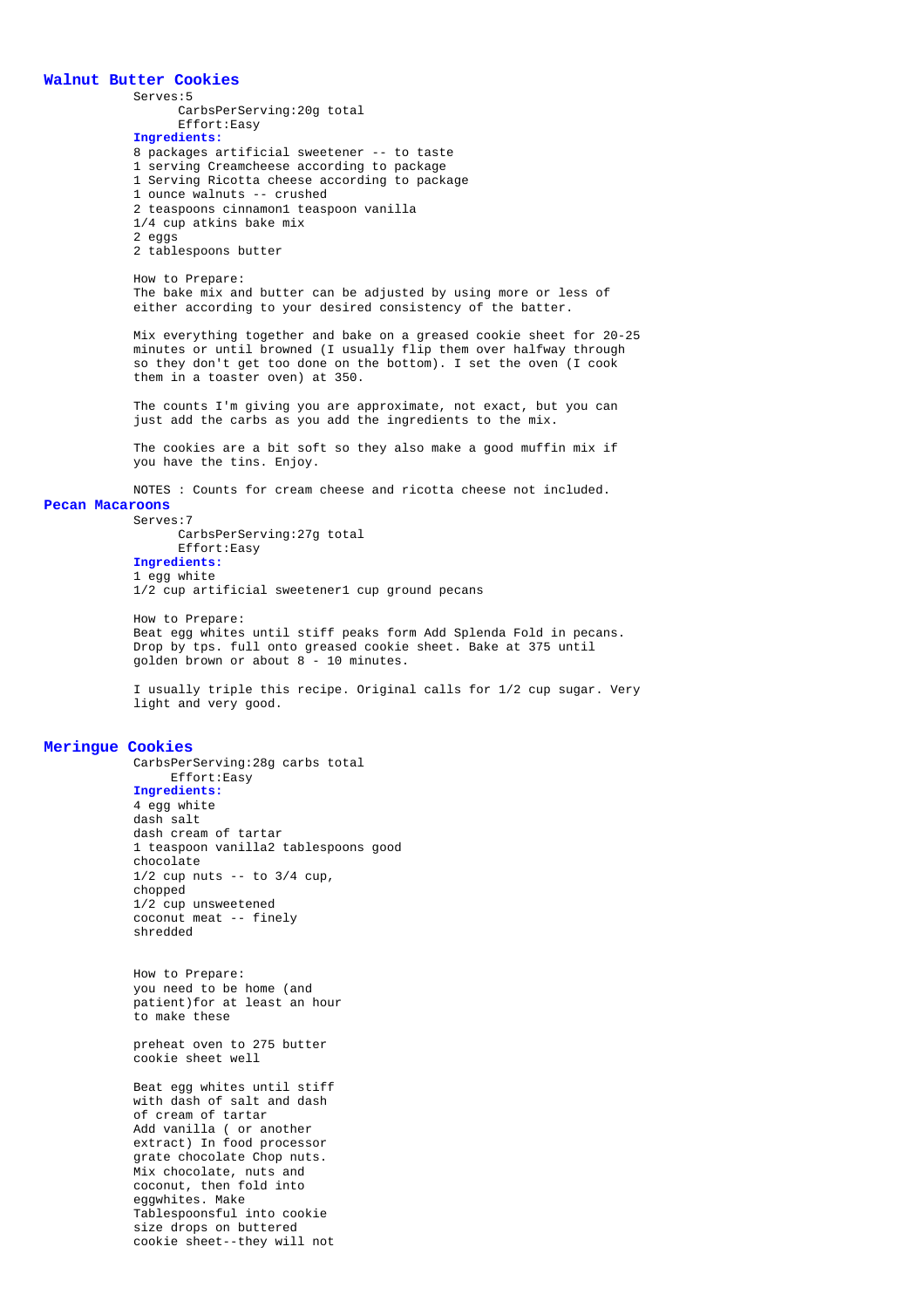change shape or spread or anything--- Bake at 275 for 30 minutes. DO NOT OPEN OVEN FOR ANY REASON NO MATTER WHAT OR THESE WILL BE RUINED!!!!!!! Turn oven off leaving cookies inside for 2 (two) more hours WITHOUT OPENING OVEN AT ALL!!!!!! NOTES : Carbs for chocolate not included in above total - adjust accordingly 15 carbs included for nuts. Serving Ideas : there are lots of great combinations, and these are about 1 carb per cookie. you could add a half a teaspoon of stevia to the eggwhites, but I try to cut out sweet everywhere I can. Addiction, you know. 2 T butterscotch chips and cashews 2 T dark chocolate and walnuts 2 T white chocolate and macadamias 2 T milk chocolate and pecans sometimes it is hard to have the chocolate around. I try to buy tiny quantities of good (expensive) stuff at a local health/premium food co-op. **Low Carb Sugar/Chocolate Cookies**  Serves:4,4 CarbsPerServing:11g carbs total Effort:Easy  **Ingredients:**  1/2 Cup atkins bake mix - or any low carb flour substitute 1/2 teaspoon baking soda 1/4 teaspoon salt 1/8 cup artificial sweetener  $-- 10-12$  packets 1/2 Cup butter 1/3 Cup brown sugar twin 1/2 teaspoon vanilla extract 1 egg 1 teaspoon unsweetened cocoa -- optional How to Prepare: Preheat Oven to 375.F deg. Mix flour, salt, and baking soda in one small bowl. In another bowl, blend together butter, sugars, and extract until creamy with electric mixer. When creamy, add egg to mix and beat again until even more creamier. Gradually add dry mix into the wet mix bowl and continue to beat until dough like. Optional: Add cocoa into mix and beat well. Plop onto greased (I use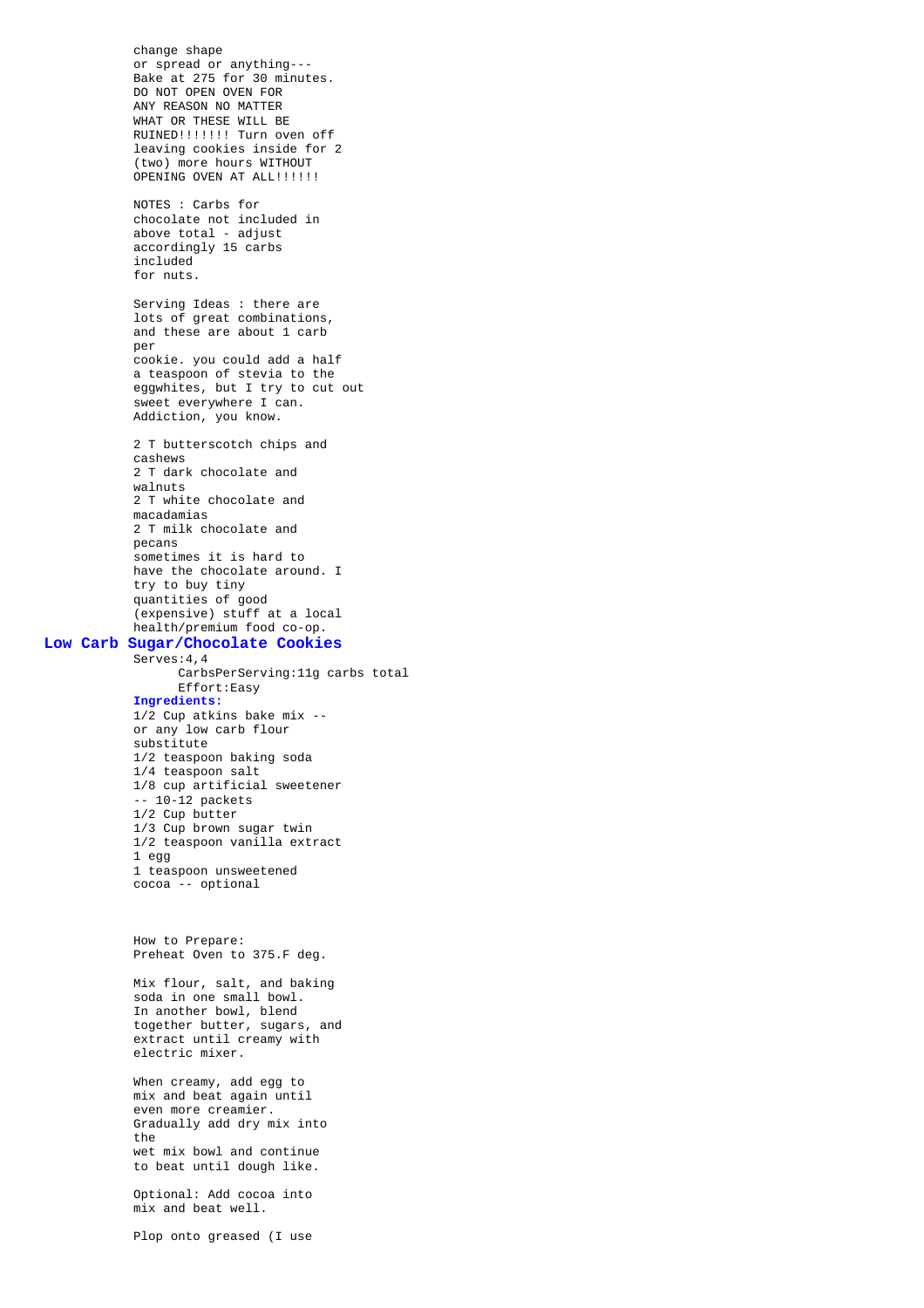Pam) cookie sheet, flatten out if you want to and bake for 15-20 minutes. Take out when done and let sit for another 5 minutes. Makes about 12 2x2in cookies. I got this recipe from the back of chocolate chip bag and switched some of the ingredient to its low carb equivalent. It tastes really good but it never hurts to add more sugar sometimes. **Linzertorte Bars**  CarbsPerServing:33g carbs total Effort:Easy **Ingredients:**  1 1/2 cups almond flour -- (or hazelnut or walnut flours) 3 tablespoons artificial sweetener -- splenda 1/2 cup artificial sweetener -- splenda 1 cup Zero Carb Carbolite Bake mix 1/2 teaspoon baking powder 1/2 teaspoon cinnamon1/8 teaspoon ground cloves 1/8 teaspoon salt 3/4 cup butter -- room temp (12 T) 3/4 teaspoon vanilla extract 2 egg yolks 4 tablespoons preserves, apricot -- or raspberry or strawberry How to Prepare: Preheat oven to 350degrees. Line a 9" square baking pan with aluminum foil. Butter the foil. Stir together the Nut Flour and 3 T splenda. In a separate bowl, sift together Carbolite bake mix, baking powder, cinnamon, cloves and salt. Set both mixtures aside. Combine the butter, 1/2 c. Splenda and the vanilla in a large bowl. Using and electric mixer set on high speed, beat until light and fluffy. Add the egg yolks and beat until fluffy. Reduce the speed to low and add the nut and flour mixtures and mix until just blended (it will be crumbly-ish) Spread 1 3/4 c of the batter into the prepared pan. Top with a thin layer of preserves, leaving a 1/2 inch border. Spoon the remaining batter into a pastry bag fitted with a 1/4" plain tip. Pipe the batter in a lattice patter atop the preserves. (i made little ropes of batter and laid them on top). Refrigerate for 20 min.

 Bake until the preserves begin to bubble and the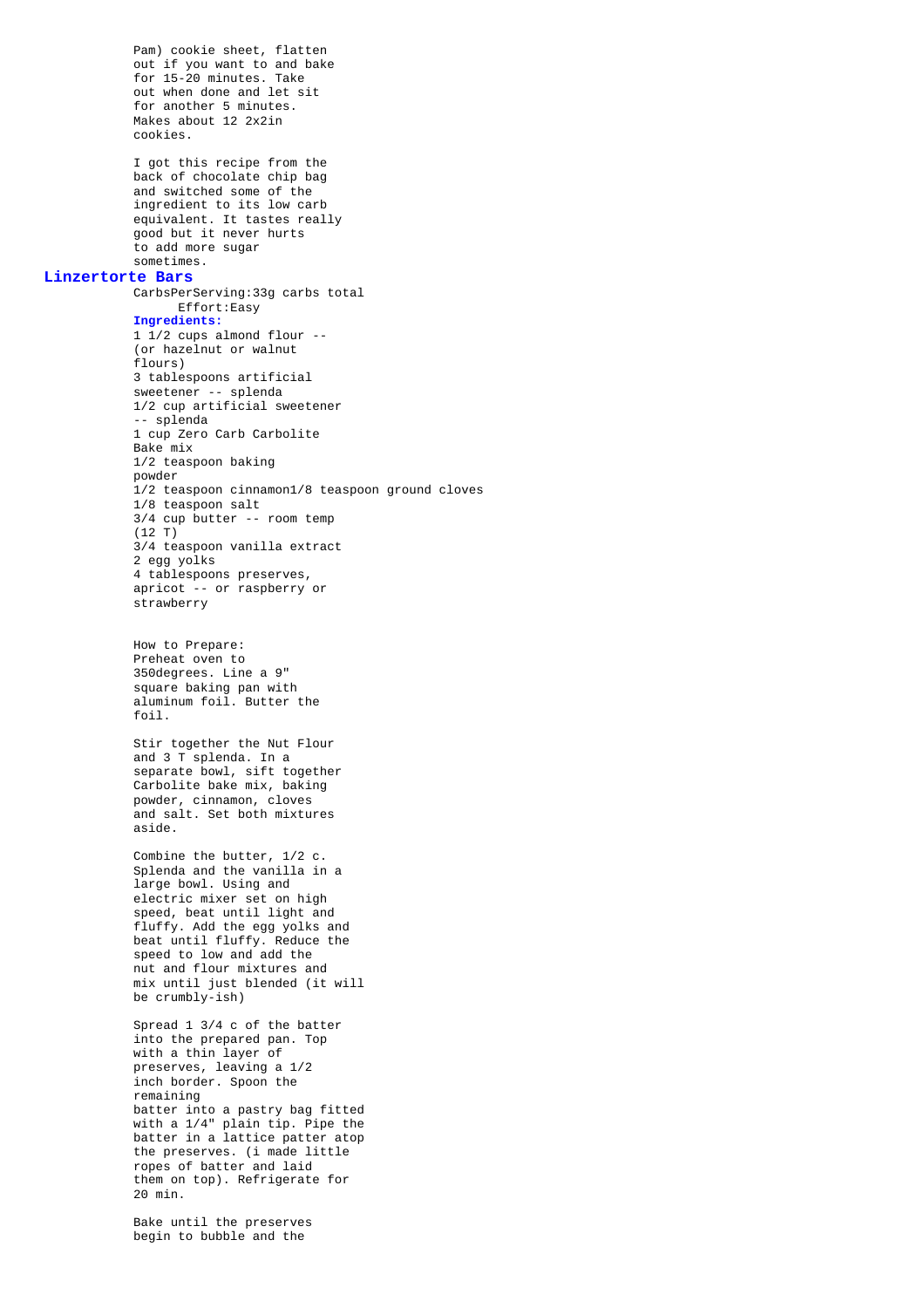crust is just firm to the touch, about 40 min. let cool in pan on wire rack. Using the foil, lift the sheet from the pan. Peel back the foil sides. Cut into 20 squares. Sprinkle a little Splenda on top (lift you would powdered sugar). Makes 20 bars. NOTES : Counts for bake mix and preserves not included in totals. I found apricot preserves at 6g per T - total 24g. **Lemon Bars**  Serves:8,8 CarbsPerServing:42g carbs total Effort:Easy  **Ingredients:**  Crust 1 cup Atkins Bake Mix -- (Sorry -soy flour would be too heavy...) 1 stick butter -- softened 1/4 cup artificial sweetener -- splenda Filling: 3 eggs 1/2 cup artificial sweetener -- splenda 4 tablespoons lemon juiceTopping 1 tablespoon artificial sweetener -- splenda 3 ounces cream cheese 1 tablespoon lemon juice How to Prepare: Put these 3 things in a food processor and process in pulses until crumbly. Press into a 9X13X2 cake pan that has been sprayed with Pam. Bake in a preheated 350f oven for 15 minutes or until just browned. Let cool while you prepare the filling. Beat these 3 ingredients together well. Pour over slightly cooled crust and put back in oven for 20 minutes or until set (depends on your oven may take as long as 30 watch carefully). This is not as thick as

 traditional lemon bars -but you \*could\* dou ble the filling ingredients if you're bold;)).

Allow to cool - then blend:

 And drizzle over bars. Makes 24 3"x1 1/2" bars(approx)

# **Freezer Cookies**

 CarbsPerServing:4g carbs total Effort:Easy  **Ingredients:**  1/2 cup heavy cream 1 tablespoon sugar free pudding or mousse mix2 teaspoons artificial sweetener -- or less

 How to Prepare: Whip that cream nice a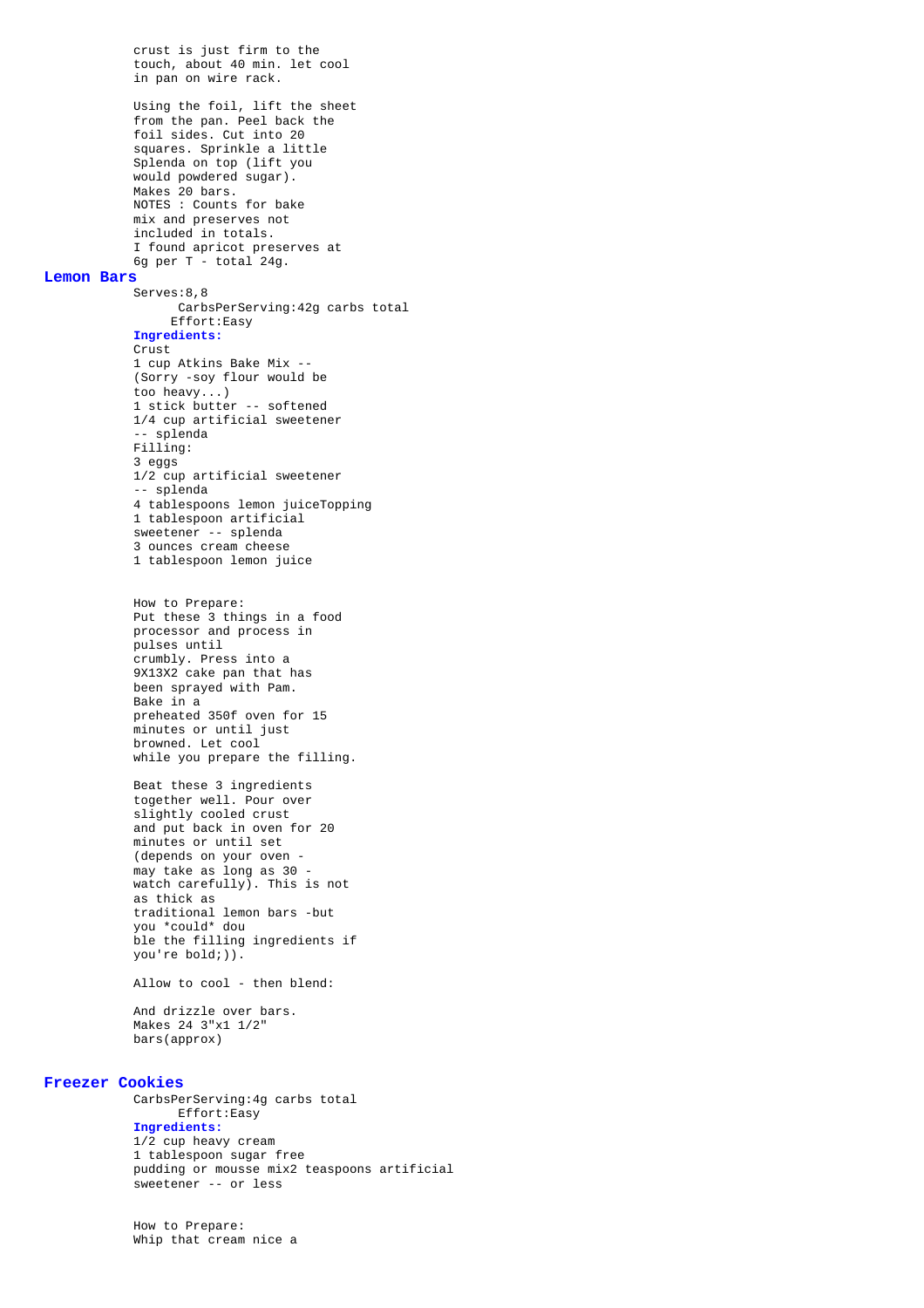fluffy, THEN add your pudding mix (gets hard fast) the splenda if needed I used 1 tsp, freeze on a cookie sheet on wax paper. Same idea as other similar recipes, but less carbs. No bitter aftertaste from the cocoa powder too. 14 big 'cookies' NOTES : Carbs for pudding or mousse mix not included - adjust accordingly **Cool Cookies**  Serves:10,10,8 CarbsPerServing:13g carbs total Effort:Easy  **Ingredients:**  2 cups heavy whipping cream1 serving sugar free chocolate pudding How to Prepare: Whip whipping cream until thick consistancy (sorta like cool whip) blend in the pudding mix drop on cookie sheet by teaspoon, put in freezer until frozen, then store in a freezer bag Makes about 50 "cookies" NOTES : Carbs for pudding not included in above total due to unknown quantity adjust accordingly C**hocolate Praline Bar** Serves:8 CarbsPerServing:6g carbs total Effort:Easy **Ingredients:**  1 ounce unsweetened baking chocolate -- or semisweet 2 ounces Unsalted Butter 4 tablespoons Peanut Butter1 tablespoon heavy cream -- to taste, optional Splenda to taste (optional if using semisweetened) 4 ounces nuts -- ground or finely chopped in grinder How to Prepare: Melt chocolate in Microwave and stir, add butter and PB, melt ans stir to combine. Heat only util just melted. Add cream and Splenda if using. Grind nuts and stir in. Spread into large thin slab on baking paper on a tray and freeze for a couple of hours. Cut into small squares and store in bag or box.. I get at least 40 squares less than 0.5g each ! They are very rich so I just find 1 or 2 a night are enough to satisfy my sweet craving. I eat them straight from the freezer, they keep their Îcrispâ that way.

> Notes for UK dieters (Sainsbury's Luxury Continental Belgian Dark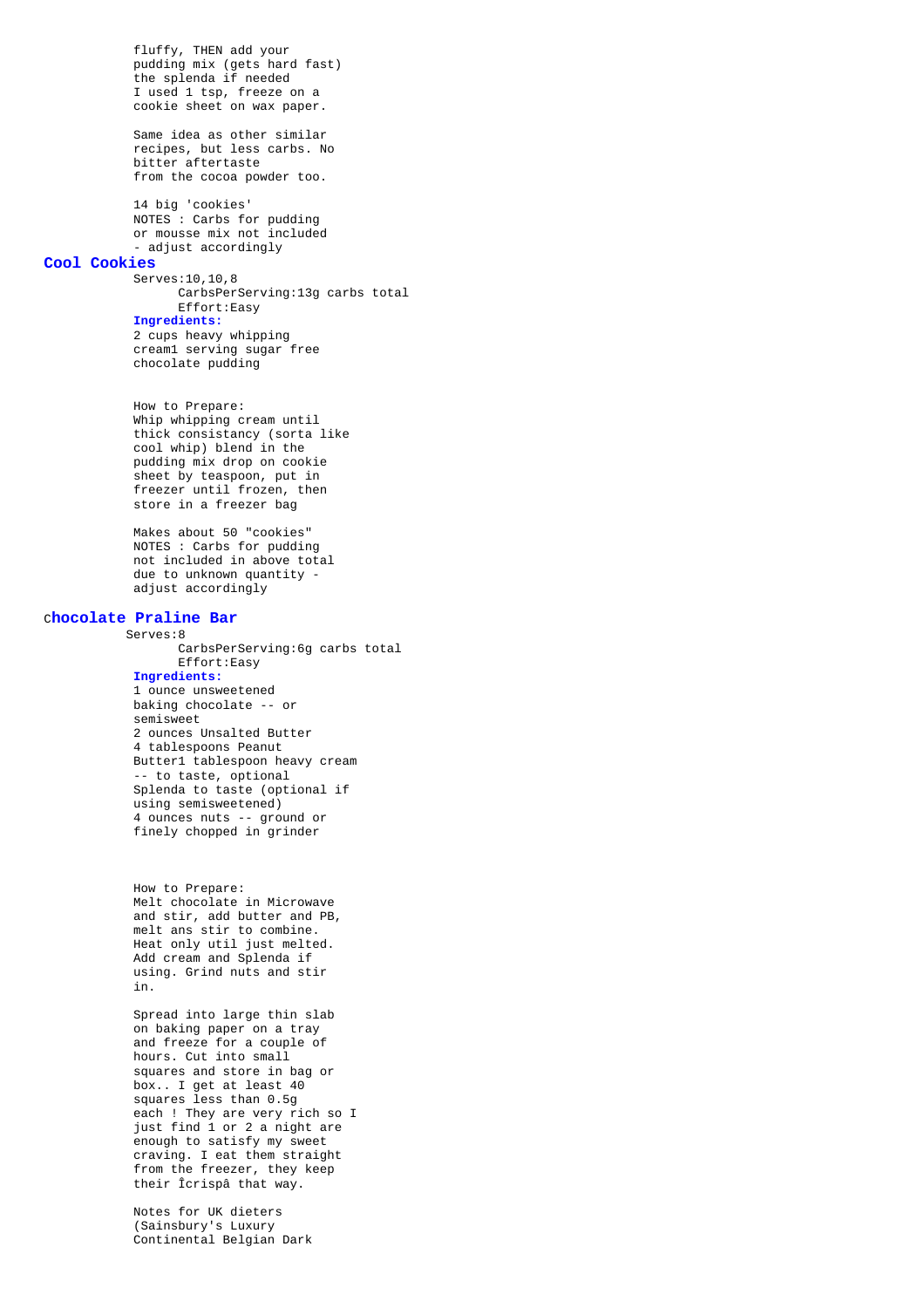has 24g for whole 100g bar). Waitroseâs only has 32g so itâs not bad and I find I do not need the Splenda with it. Lindt 85% Excellence is also good NOTES : Counts for Splenda not included in totals. **CHOCOLATE CRUNCH BAR** Serves:1 CarbsPerServing:27 total recipe Effort:Easy Ingredients: 4 oz unsweetened chocolate 16 pks sugar twin 2 oz crushed pork rinds How to Prepare: melt chocolate in microwave add sugartwin and microwave about 1 1/2 mins add crushed pork rinds pout into pan and let set up

 cut into 1 inch squares makes about 30 pieces

**EGGS AND BREAKFAST**

### **Coconut Breakfast Bars**  Serves:8 generous portions CarbsPerServing:Don't know Prep Time:20 mins. Effort:Easy  **Ingredients:**  4 large eggs 1 cup heavy cream 1 cup water 3 tsp. vanilla 2 scoops vanilla whey protein powder1 cup almond flour(grind almonds in blender) 1 cup Splenda 1 cup unsweetened coconut How to Prepare: Place all ingredients into a large bowl. Stir until well combined. Pour into a greased(I use Pam)9x13 casserole. I sprinkle splenda sweentened coconut on top,also. Bake for approx. 1 hour at 350 degrees until golden brown. **Yummy Yoghurt Muesli**  Serves:1-2 CarbsPerServing:2g Prep Time:3 minutes Effort:Easy  **Ingredients:**  3 TBL spoons strawberry yoghurt1/3 cup of muesli How to Prepare: Put the muesli into a breakfast bowl and then scoop in the yoghurt and mix it all around until evenly distributed, and wa-la! **Awesom Quiche Lorraine**  Serves:12 CarbsPerServing:2g Effort:Average  **Ingredients:**  2 tbs. butter 1/2 cup chopped yellow onion 1 cup sliced fresh button mushrooms 2 eggs 2 egg yolks 1 1/2 cups half-n-half 2 tbs. sour cream1/2 pound bacon, cooked crisp, drained & crumbled 1/4 pound (1 cup) shredded swiss cheese 1 tsp. Dijon mustard 1/2 tsp. coarse salt 1/4 tsp. freshly ground pepper 1/8 tsp. cayenne pepper How to Prepare: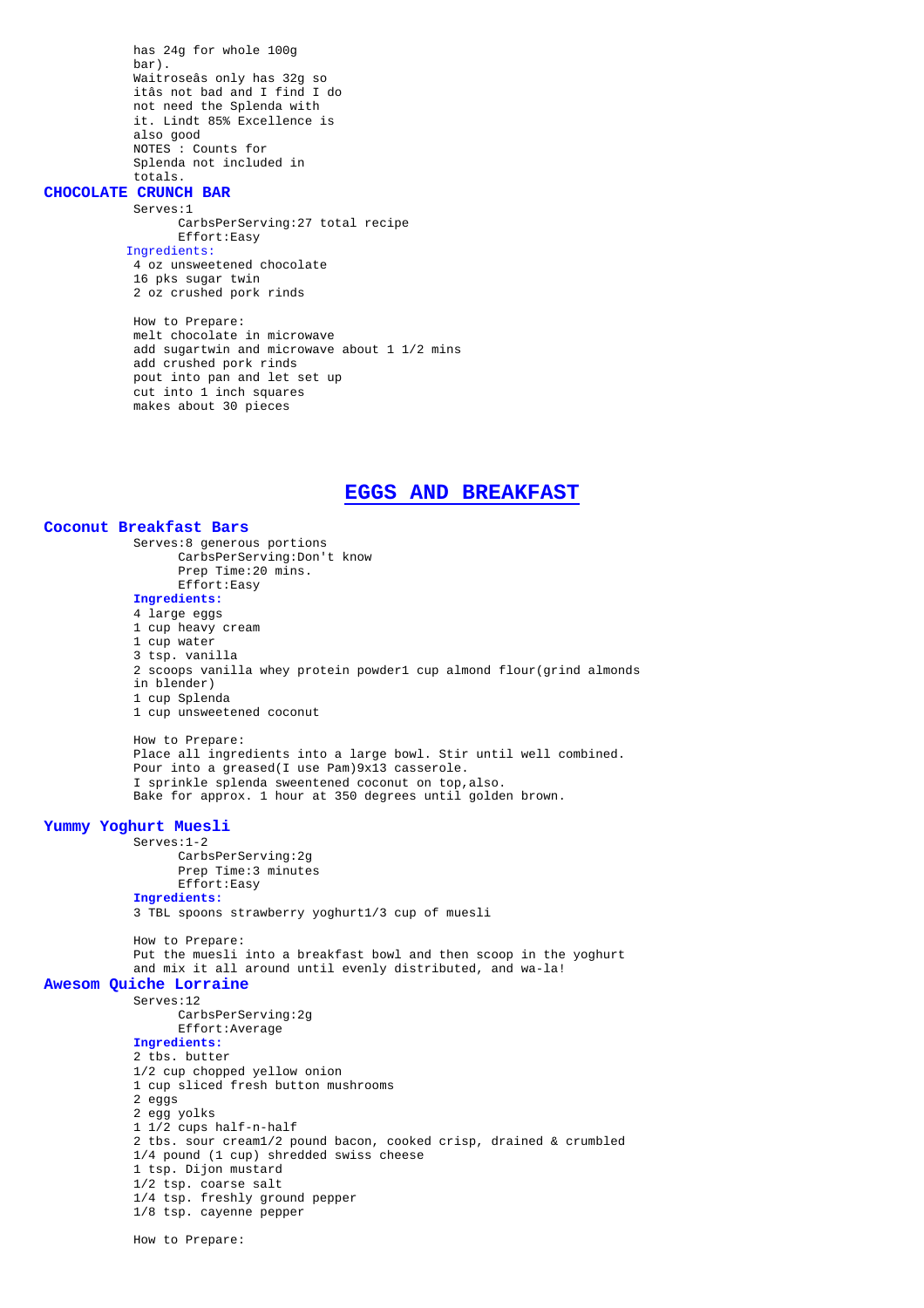Preheat oven to 350 degrees F. Lightly coat a quiche pan or a 1 1/2 quart baking dish with a nonstick vegetable spray. Set aside. Melt butter in a medium skillet over medium heat. Add the onion and saute' for 3 min.,stirring occasionally. Add the mushrooms and cook for 3 min. or until softened, stirring occasionally. Set aside.

 Combine the eggs,egg yolks,half-n-half and sour cream in a medium bowl. whisk until well blended. Add the cooked onion mixture and the rest of the ingredients and blend well. Pour the mixture into the prepared pan. Bake for 40 to 45 minutes or until set in the center and golden brown on top. Cool at least 10 minutes befor serving.

### **Broc-shroom Quiche**

 Serves:4 -6 CarbsPerServing:22 total Prep Time:10 min Effort:Easy  **Ingredients:**  1/2 cup diced onion a cup of brocolli flowerets (cut up pretty small) 1 cup minced fresh mushrooms 1 tbsp olive oil5 eggs 10 oz Half&Half 1 and 1/2 cup shredded Swiss cheese

 How to Prepare: saute left column in olive oil, (place in pie pan or glass oven ware sprayed with non stick spray - a 9x9 pyrex pan works real well and its easy to serve.) beat eggs and add half and half and the cheese season to taste, Pour on top of veggies and bake @ 350 40 minutes. Diced ham works well in this too.

## **Meat Lovers Quiche (EASY & CRUSTLESS)**

 CarbsPerServing:2 Prep Time:40 mins

Serves:6-8 people CarbsPerServing:1-2 per slice Prep Time:5 mins to make, 40 mins to cook Effort:Easy  **Ingredients:**  5 eggs 1 cup heavy cream 1/4 tsp. salt 1/4 tsp. pepper 1/4 tsp. seasoning salt dash of oregano4 turkery sausage links ( cut into pieces) 3 pieces of bacon ( cut into pieces) 1/4 cup mushrooms 1/4 cup of cheese ( your choice) How to Prepare: Mix eggs and heavy cream until blended. Add all ingredients except cheese in the bowl. Pour mixture into pie pan ( I did spray mine with PAM)Crumble cheese over top! Bake at 350 degrees for about 40 mins! **Scotch Eggs 2 die For**  Serves:5

> Effort:Easy **Ingredients:**  1 tube of jimmy dean breakfast sausage (I like the HOT) 5 peeled dry hardboiled eggs 1/2 cup porkrind crushed to a powder1/2 cup shedded cheddar Cheese 1/4 cup chopped Jalepenos or mild bannana peppers (optional) 1 tsp Garlic powder How to Prepare: Mix all ingredients together liek you would for a meatloaf, take 2 clumps of the meat mixture and press them out flat and thin about 1/4 inch.. tke your hard boiled egg and place it between the 2 patties and seal the egg inside and roll it like a meatball and make sure its sealed inside. Repeat with the rest of the eggs.. I find this is enough meat for 5 Jumbo eggs you might be able to make 6 or 7 with smaller eggs.. place "meatballs" in a baking pan and bake at 350 for 30 mins.. They might split while baking but thats ok still tastes the same.. store in the fridge for a nice grab and go breakfast just microwave for 30 seconds to reheat! Also great topped with a spoon of Salsa! Try em youll love em!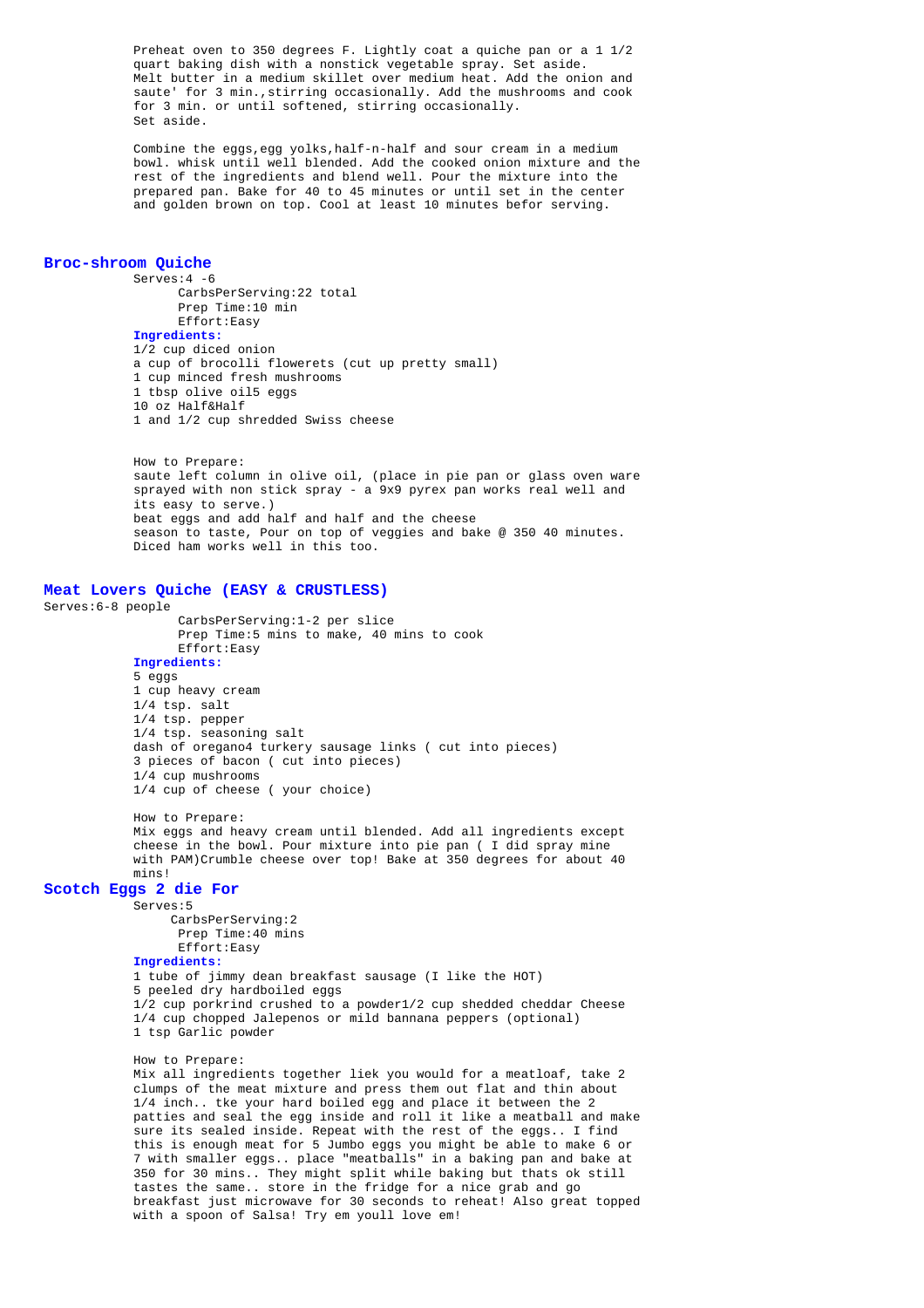**French Toastless**  Serves:1 Prep Time:10 minutes Effort:Easy **Ingredients:**   $2-3$  eggs 2-3 Tablespoons heavy cream dash salt2 dashes cinammon 1/2 teaspon vanilla How to Prepare: Blend or whisk well all the ingredients. Cook in a buttered skillet on medium to medium-high heat (I like it to turn out to be kind of dry) for 2-3 minutes each side. Serve with butter and/or low-carb syrup and/or a sprinkling of Splenda. **Breakfast Crepes**  Serves:depends on pan size CarbsPerServing:about 4.5 total in the batter Prep Time:5-10 min Effort:Easy  **Ingredients:**  3 Lg. Eggs 2T. Atkins Bake Mix 1/2t. Cinnamon 1/4t. Nutmeg 1/4t. Splenda1T. Heavy Cream 1T. Water 2T. Butter Splash of Vannila How to Prepare: I found this recipe on atkinscenter.com but have made some changes, it was called 'Crepes with Curried Seafood Filling'. Mix all ingredients well. Making sure to get all the lumps out, til the batter is thin and smooth. Melt some of butter in fry pan of your choice, over medium heat. Add a small amount of batter, while turning the pan around to evenly coat the bottom. Cook until it is lightly browned, about 1 minute. Flip over to finish cooking other side. Yummy! Would also work without spices, Splenda, and vanilla, to use as tortilla. Please e-mail me with any questions. elliottp1130@hotmail.com **No-Crust Sausage Casserole**  Serves:4 to 6 CarbsPerServing:Unknown, but very few Prep Time:20-25 minutes Effort:Easy **Ingredients:**  1 lb. ground sausage (browned) Sliced sharp cheddar cheese (approx. 4-6 oz.) Shredded sharp cheddar (approx 1 1/2 cups) 10 eggs beaten w/ 1/4 cup half & half1/2 cup sour cream 1/2 teaspoon paprika 1/2 teaspoon dry mustard 1 teaspoon salt How to Prepare: Line bottom of 10 X 13 pan with sliced cheese. Mix sour cream with paprika, dry mustard, and salt. Spread over cheese. Crumble browned sausage evenly over sour cream mixture. Pour beaten eggs on top of sausage. Top with shredded cheese to taste. Bake at 325 for approx. 45 minutes for glass dish. (This recipe can be halved and baked in an 8 X 8 pan for 30 minutes if only serving 2 people.) **Pickled Eggs / Red Beet Eggs (PA Dutch)**  Serves:varies CarbsPerServing:minimal Prep Time:30 mins Effort:Easy **Ingredients:**  2 cans of beets w/juice (sliced, whole, etc) 5 packets (or more to taste, you can add more later) Splenda 1 C water 3/4 C cider vinegar 3 bay leaves 2 tsp mustard seed 1.5 tsp salt 1 tsp ground cinnamon 1 tsp whole allspice 1/2 tsp ground cloves 1/2 tsp ground allspice 1/2 tsp celery seed 1 doz small peeled and cooked hard cooked eggs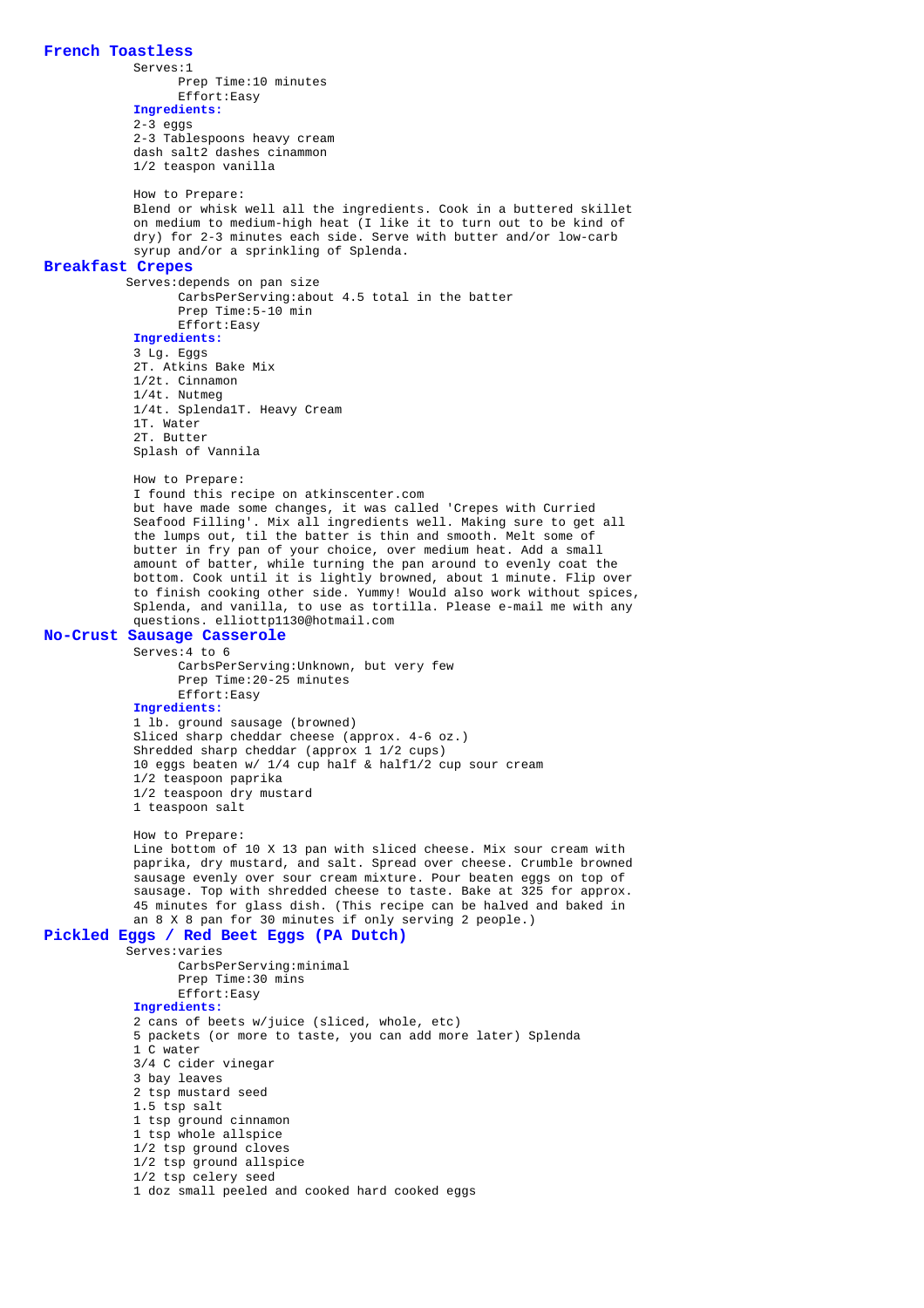How to Prepare: Put all ingredients except the eggs into a sauce pan. Bring to a boil. Simmer for 10 minutes. COOL COMPLETELY. (If you don't and add the eggs, you will get a totally inedible egg). Refrigerate for two days. Then enjoy!

 Note: I have left out ingredients I didn't have at various times. I've substituted Coleman's mustard powder for the seed, omitted allspice, celery seed, etc. And they've been fine.

 If the solution after cooled tastes too vinegar like, add more splenda to cut the vinegar taste.

# **Deviled Ham Stuffed Eggs**

```
 Serves:2,4 
                   CarbsPerServing:don't know 
                    Prep Time:20 mins 
                    Effort:Easy 
              Ingredients: 
              8 hard-cooked eggs 
              1/4 canned deviled ham spread 
             1/4 c. finely chopped green onions 
              1/4 c. pickle relish1/3 cup finely chopped celery 
             1/3 cup mayonnaise 
              1 teaspoon mustard 
              1/8 teaspoon salt 
             1/8 teaspoon pepper 
             paprika to taste 
             How to Prepare: 
             Slice eggs in half lengthwise; remove yolks and set whites aside. In 
              a small bowl, mash yolks with a fork. 
             Add the next eight ingredients; mix well. Stuff mixture into egg 
              whites. Refrigerate until serving. Sprinkle with paprika. 
Pepperoni Cheese Bake 
                                CarbsPerServing:don't know 
                    Prep Time:20 mins 
                    Effort:Easy 
              Ingredients: 
              2cups (8oz.)shredded mozzarella cheese 
              1/2 cup diced pepperoni5 eggs 
              3/4 cup cream 
             1/4 teaspoon dried basil 
              How to Prepare: 
              In a greased 9in pie plate, layer cheese and pepperoni.In a bowl, 
             whisk the eggs, milk, and basil; pour over the cheese.. Bake at 400
              for 20-25 mins or until a knife inserted near the center comes out 
             clean. Let stand for 10 mins before cutting. 
Super Scrambled Eggs 
              Serves:3,7 
                    CarbsPerServing:1 
                    Prep Time:5 minutes 
                    Effort:Easy 
              Ingredients: 
              6 eggs 
              2 tablespoons butter 
             1/4 cup mushroom, sliced 
              1/4 cup onion, sliced thin 
             rosemary 
             thyme 
             parsley 
             oregano 
             salt 
             pepper 
             How to Prepare: 
             Heat pan, with butter. 
              Saute onions until soft. 
             Add mushrooms, stir and saute until cooked through. 
              Scramble eggs in bowl, adding herbs and seasonings to taste. Add to 
             pan, mixing with onions and mushrooms, scrambling until cooked 
             through. Serve. 
Eggs 'Mockmuffin' 
             Serves:1-2 'muffins' per serving 
                    CarbsPerServing:unsure
```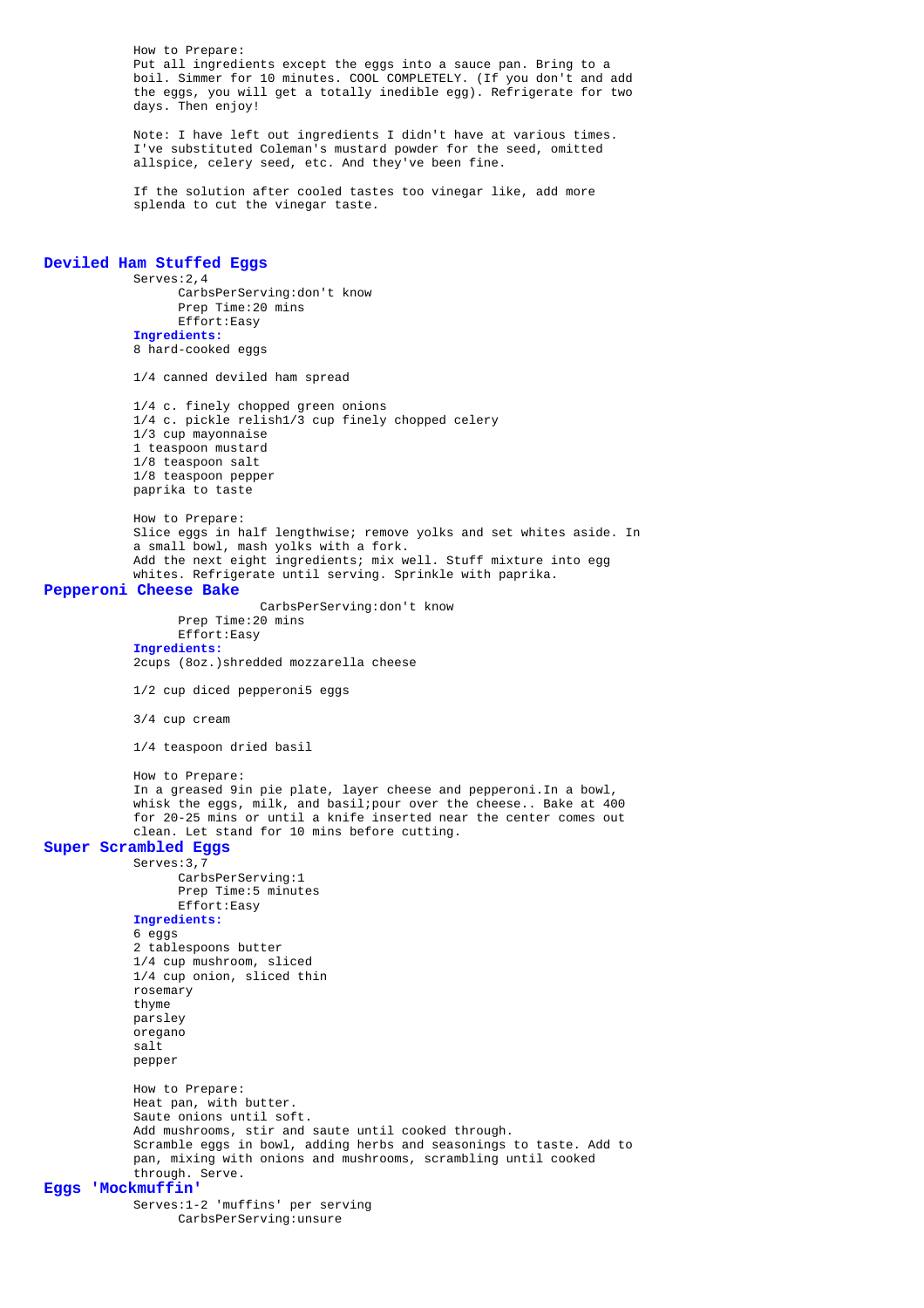Prep Time:20 minutes Effort:Easy

 **Ingredients**: 10-12 eggs scrambled 1 lb. sausage, cooked and crumbledShredded Cheese Sliced mushrooms Green Onions, chopped How to Prepare: (I found this long ago, without an author). Preheat oven to 350 degrees. Spray a large 6-muffin pan with Pam. Mix cooked sausage with mushrooms and fill each muffin tin 2/3 full. Pour scrambled eggs to within quarter inch of rims of muffin tins. Top with shredded cheese and green onions. Bake in oven for 20-30 minutes. They are done when a toothpick comes out clean. Cool a few minutes, then pop out of muffin tin. Freezes well if they last that long. Reheat via microwave for 20-30 seconds. **Jello-Cream Mold**  Serves:6-8 Effort:Easy **Ingredients:**  2 packages sugar-free jello 1 8 oz. cream cheese 1 cup heavy cream 2 cups boiling water How to Prepare: Dissolve jello in 2 cups boiling water. Pour into blender with cream cheese & cream. Blend well. Pour into mold. Refrigerate overnight. Unmold and serve. **Eggs in Basket**  Serves:3,6 CarbsPerServing:4.5 Prep Time:10 minutes Effort:Easy **Ingredients:**  6 Eggs 6 Slices Virginia Ham Butter as needed6 mushrooms chopped 3 scallions chopped 3 tlbs sour cream How to Prepare: Saute mushroom and scallions in butter til tenderAdd sourcreams and cook over medium heat til thickened. Coat muffin tin with butter and line withVirginia ham, place 1 tbls spoon of mushroom mixture over ham and break egg over mixture.Bake in 350 degree oven for approx 10 minutes **Green Eggs and Ham**  Serves:1 CarbsPerServing:5-8 Prep Time:15 mins

# Effort:Easy  **Ingredients:** 2 eggs

 1/4 - 1/2 avacado salt and pepperslices of ham (or bacon)

 How to Prepare: Hard boil the eggs and mash or chop them up while still warm. Mix with the avacado to make a green egg salad. Add salt and pepper to taste. (You can also add a little cream.)

Lightly fry the slices of ham and serve with the egg salad.

 I like to use the egg salad chilled and roll it up in slices of cold ham like a crepe.

The kids will love it!

## **swiss canadian bacon and eggs**

 Serves:4,10,5 CarbsPerServing:4 Prep Time:a few mintues Effort:Easy **Ingredients:**  8 large eggs1/4 cup milk1/2 tea. salt1/4 tea. pepper1/3 cups finely chopped green onion, divided4 oz swiss cheese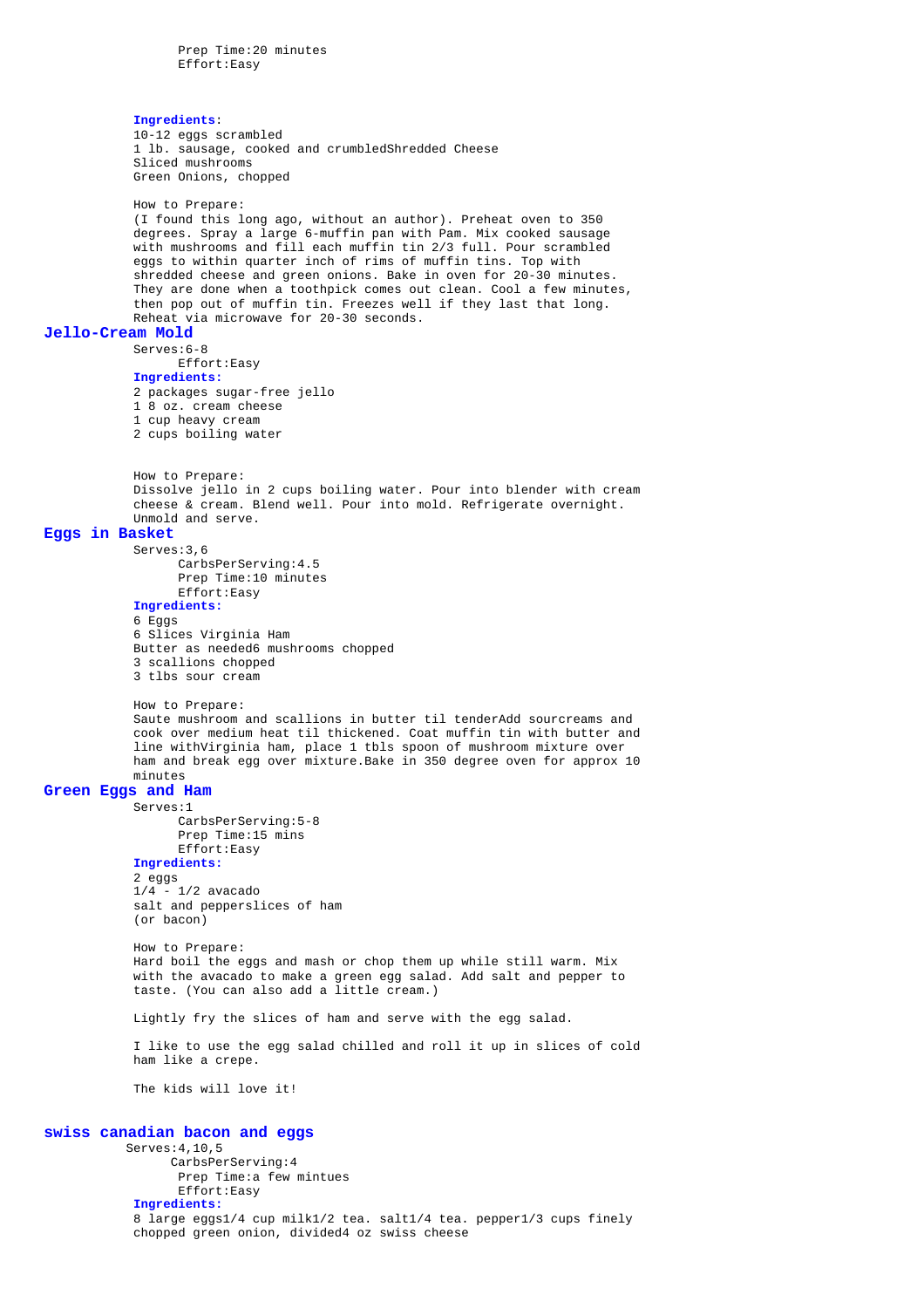How to Prepare: preheat broiler.in medium mixing bowl whisk together eggs, milk, salt and pepper until well blended. Stir in all but 2 tbl onionsplace 12" skillet over med-low heat until hot. coat skillet with cooking spray, add egg mixture. cover tightly; cook 14 min or until almost setarrange bacon in pinwheel on top of egg mixture. top with cheese; place under broiler 2 min or until cheese is bubbly; top with remaining 2tbls onion. cut into 4 wedges serve immediately

### **Pancakes or Waffles - No Pork Rinds**

 Serves:Single but plenty! CarbsPerServing:6.6 without cream; 10.6 with cream Prep Time:6 minutes Effort:Easy  **Ingredients:**  1/2 cup Atkins Bake Mix; 1/4 cup FlaxSeed Meal (I used Bob's Red Mill w 0 net carbs); 1/4 cp Splenda (their website says the body does not recognize it as carbs); 1 egg- beaten; 3/4 cup water; 1/4 cup canola oil;1/2 tsp soda; 1 tsp baking powder; 1/4 cup heavy whipping cream (optional- if used add 4 GR); 1 tsp vanilla extract; 1 tsp maple flavoring. Substitute any other flavorings/extracts for your taste. ie: cinnamon, etc.

 How to Prepare: Heat griddle with oil or waffle iron. Whisk together all ingredients in a medium bowl adding the water small amounts at a time until you get the consistency needed. (After the batter sits for a few minutes, you might have to add a little more water.)

Spoon onto griddle or waffle iron. Cook until crisp.

 Serve with butter, cinnamon and/or lo-carb syrup but remember to add any additional carbs from the syrup.

#### **Crustless Quiche Lorraine**

 Serves:6,9,5,10 CarbsPerServing:5 Prep Time:20 min Effort:Average  **Ingredients:**  5 eggs -- beaten 1 1/2 cups half & half or heavy cream 5 green onion -- snipped with scissors or small chopped onion ¼ green pepper chopped 1/2 cup spinach frozen or fresh 1/4 teaspoon salt 1/8 teaspoon pepper 3/4 cup bacon fried & crumbled 1 1/2 cups cheese &#8211 ; your choose Cheddar, or Monterey, Swiss etc

 How to Prepare: Preheat oven to 350\* In lg. bowl beat eggs, add cream, mix. Add all other ingredients and mix well. Pour egg mixture into a greased 9" or 10 " pie plate. Place pie plate into a large baking dish and pour HOT water into the dish around the pie plate to a depth of 1 inch. Bake quiche in the oven for 50 min. or until a knife inserted near center comes out clean. Remove from oven. Let stand for ten min.

### **scrumptous lo carb omlette**

 Serves:1,9,9 CarbsPerServing:less than 4 Prep Time:5 min Effort:Easy **Ingredients:**  jimmy dean pre cooked sausage patties(2) 2 eggbeaters 2 tbl. ricotta cheese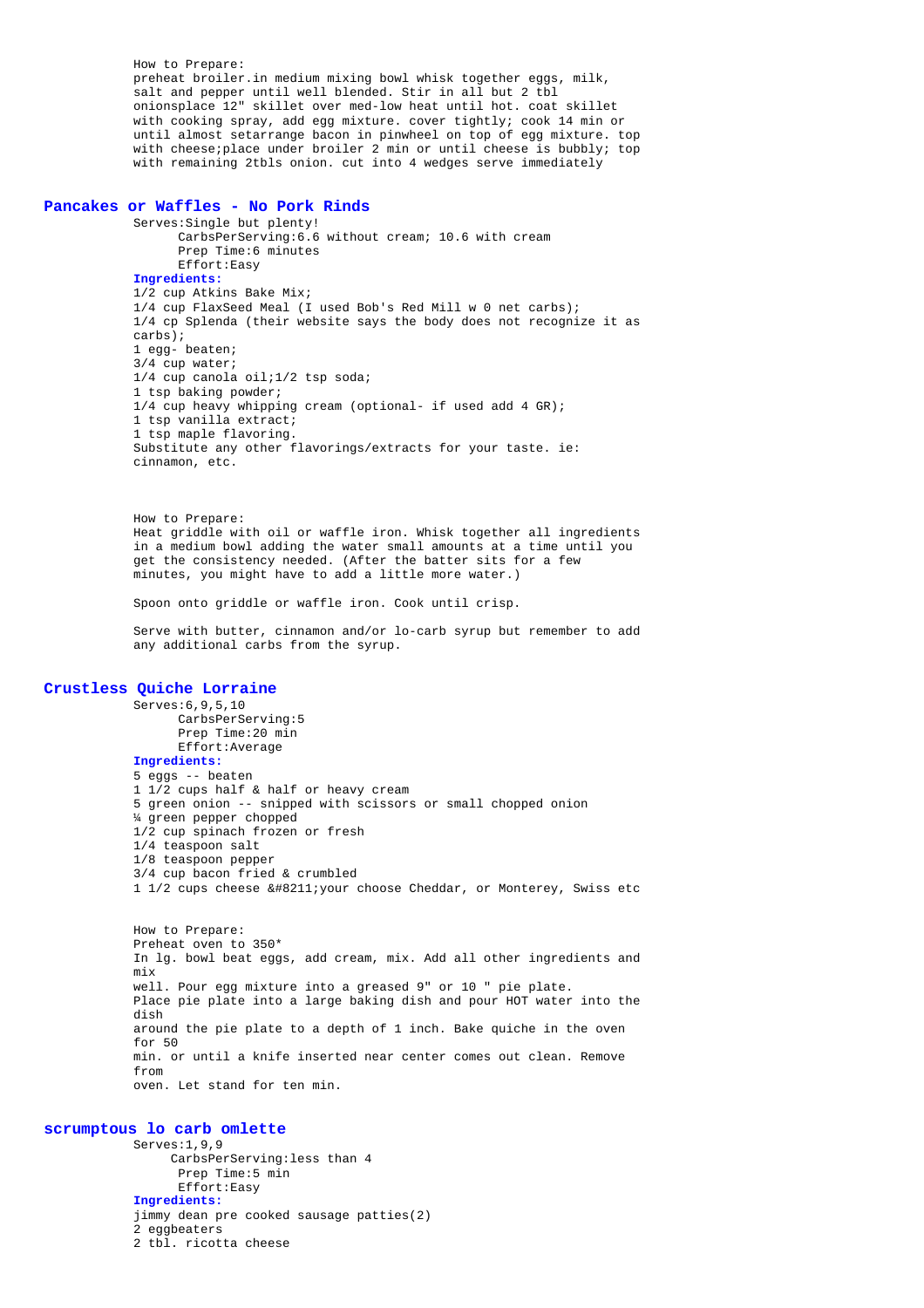1/2 slice baby swiss 1 tbl butter 1 tbl maries chunky feta cheese salad dressing 1/2 cup fresh baby spinach

 How to Prepare: micro. saus per pkg instr.chop up and set asside.place butter in skillet and heat.pour eggbeaters into skillet and cook,add sausage, ricotta,spinach & swiss then fold into omlette.top with sauce &

serve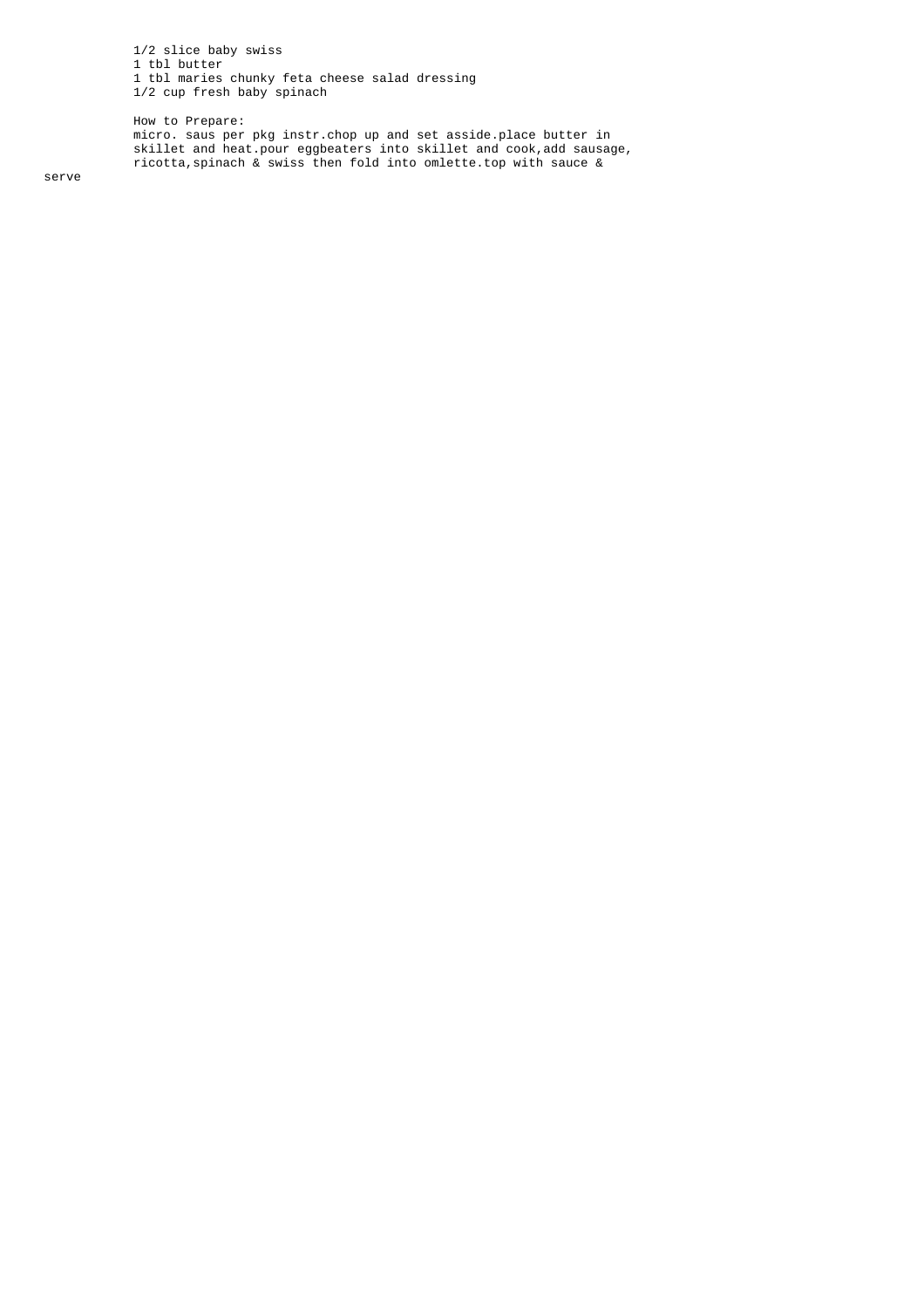**Confetti Scrambled Eggs** Serves: 2,7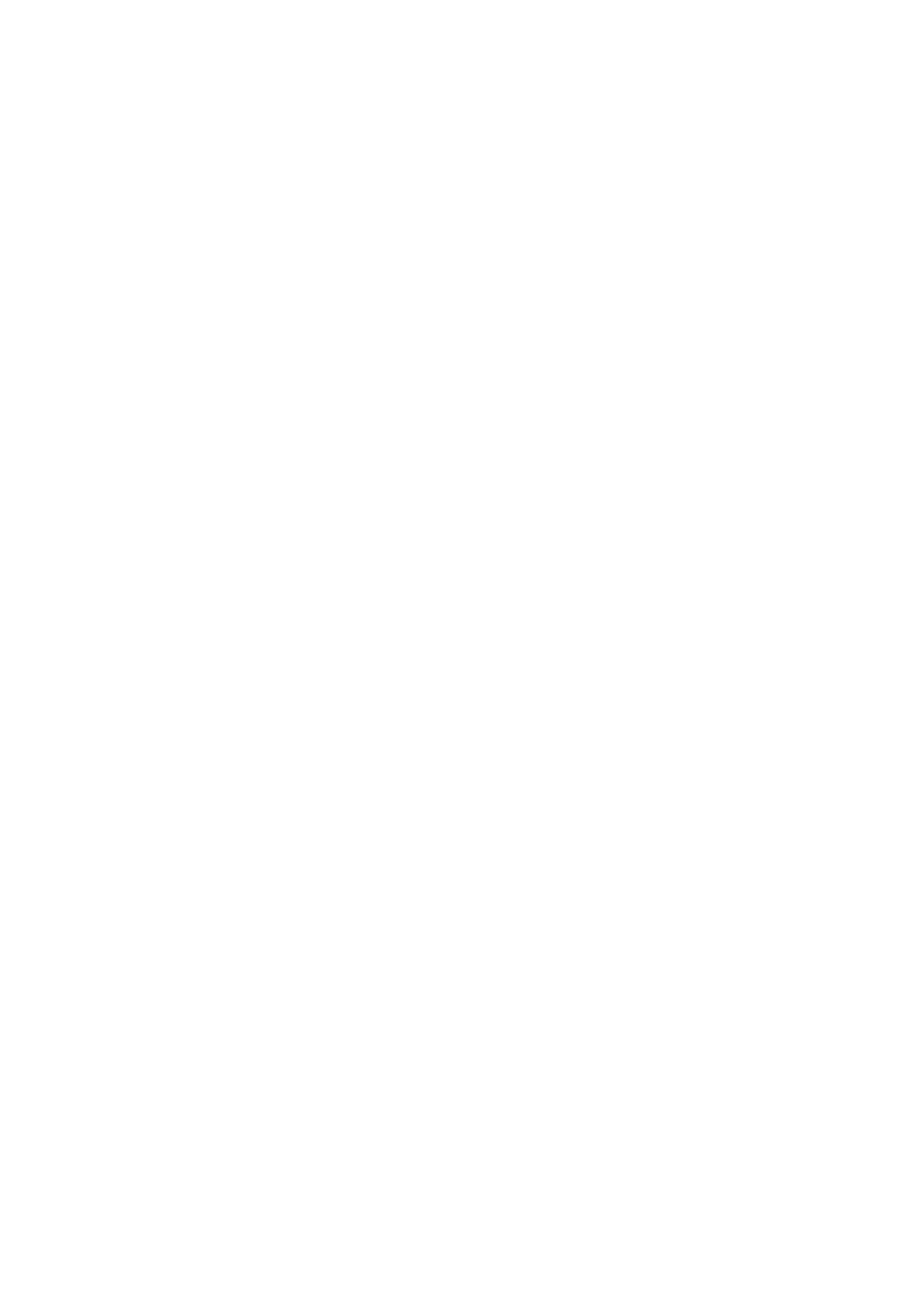```
 Effort:Easy 
             Ingredients: 
             3 eggs 
             1 Tbsp butter or olive oil 
             2 Tbsp chopped onion 
             2 Tbsp green bell pepper 
             1 Tbsp red bell pepper 
             2 ounce cheddar cheese 
             2 Tbsp chopped tomato (or salsa) 
             1 Tablespoon bacon bits 
             How to Prepare: 
             In a small pan, melt butter (or add olive oil), add onion and bell 
             pepper. Cook til veggies are tender, add eggs. Scramble til eggs are 
             partially set, add the cheese. 
             Once done, remove from pan. Sprinkle the tomato and bacon bits over 
             the top. 
             Very pretty and delicious eggs! 
Egg-in-a-pot 
             Serves:1 
                   Prep Time:30 mins 
                   Effort:Easy 
             Ingredients: 
             1 whole egg 
             heavy cream 
             0.5 oz ham, sliced in small strips 
             0.5 oz grated cheddar 
             any (fresh) herbs to taste 
             salt 
             pepper1tsp olive oil 
             How to Prepare: 
             grease an ovenproof ramekin with the olive oil. 
             Carefully break the egg into the ramekin, taking care not to break 
             the yoke. 
             add the ham and cheese and any herbs if you want. Top up with the 
             heavy cream to about a third of an inch below the rim of the 
             ramekin. Bake in a preheated oven of 350 degrees for about 20-25 
             minutes. Very good with celery sticks to dip in the egg!!! 
Maple Syrup Sausages 
                   CarbsPerServing:no added carbs to regular sausage amount 
                   Prep Time:about 30 seconds extra! 
                   Effort:Easy 
             Ingredients: 
             Sausage Patties (turkey sausage is GREAT!)Sugar-Free Syrup 
             How to Prepare: 
             After cooking sausage patties simlpy put one SMALL drop of SF syrup 
            on each side & brown \sim they will sizzle a lot as the main ingredient
 is water. The flavor really cooks into the outer layer. This is a 
 super way to add the flavor to your breakfast without having too 
             much (cold) SF syrup. Yummy! 
Sausage Gravy 
              Ingredients: 
             One roll of any breakfast sausage 
             Approx 1/4 cup of water 
             1/2 teaspoon guar gum if necessaryOne pint of heavy whipping cream 
             one egg 
             salt and pepper to taste 
             How to Prepare: 
             In a large skillet fry sausage until done. Do not remove any of the 
             grease from frying. Turn down to low heat. In a seperate bowl wisk 
             heavy cream and one egg together. Add to the pan of sausage. Salt 
             and pepper to taste. You may need to add a small amount of water if 
             it becomes too thick. Serve over low carb bisquits or eggs. Entire 
             recipe should be about 6-7 carbs or less and is wonderful. 
BLT Ranch Omelet 
             Ingredients:
```
CarbsPerServing:5.85 total

#### 2 each large eggs

- 1 tablespoon water
- 2 tablespoons shredded cheddar cheese
- 3 slices bacon -- cooked crisp and crumbled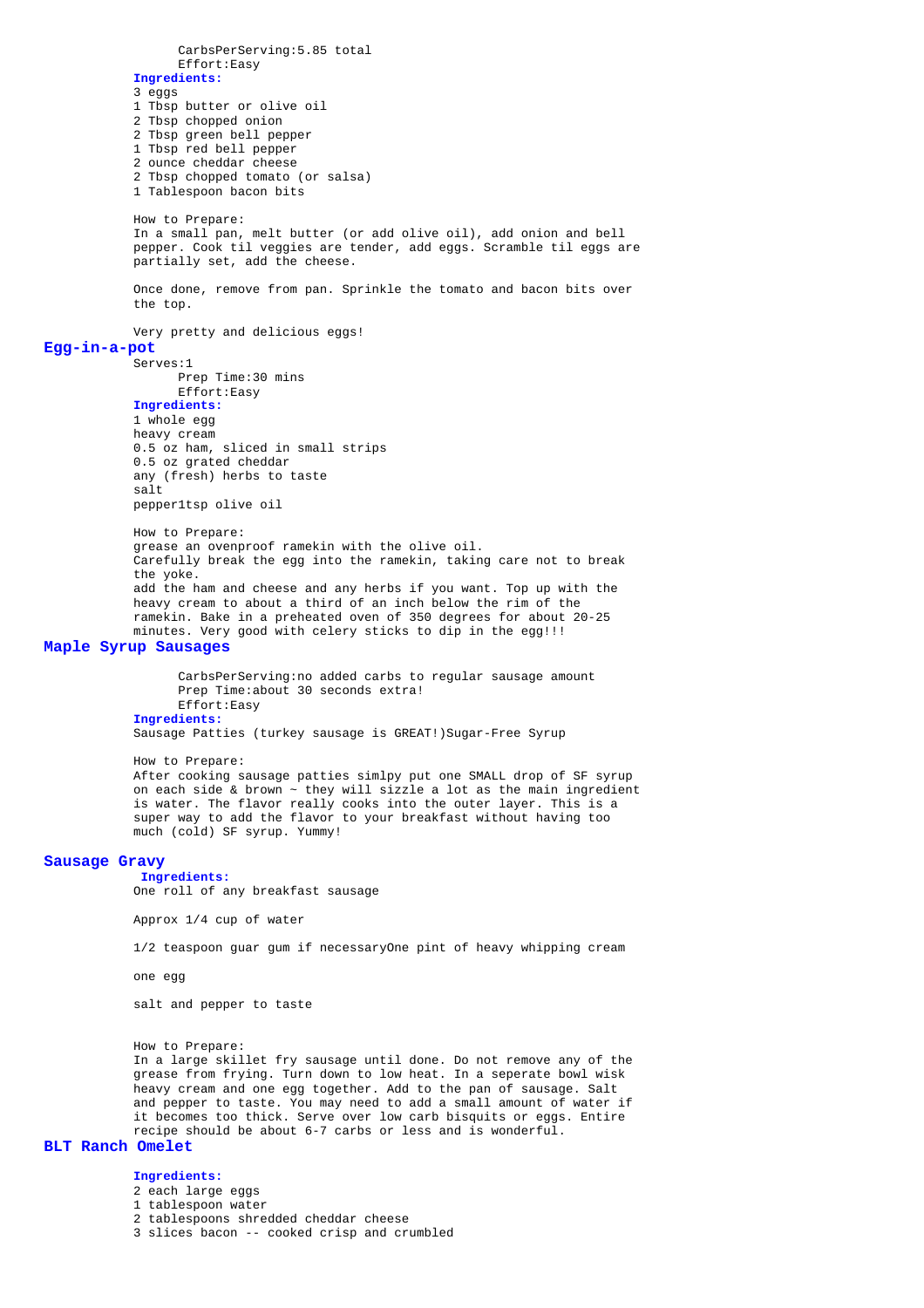```
 1/2 cup shredded lettuce 
             1 tablespoon mayonnaise 
             1 tablespoon salsa 
             How to Prepare: 
             Beat eggs with a fork and add water, beat again to mix. Add salt and 
             pepper if desired and beat into egg. 
             Heat bacon drippings and pour egg mixture into small, non-stick pan. 
             Cook over low heat until set and no longer wet looking. Pile bacon, 
             cheese, lettuce and tomato on one half and flip the other half over 
             to cover. Remove from heat and cover pan for 30 seconds to melt 
             cheese. 
             Mix salsa and mayo and spread over omelet. 
             *Lettuce can be placed on plate under omelet instead if desired. 
Breakfast BLT Roll-ups 
             Serves:1,8,10,8 
                    CarbsPerServing:(3g net carbs)340 Calories (kcal); 31g Total 
                    Fat; (79% calories from fat); 14g Protein; 4g Carbohydrate; 1g 
                    fiber;51mg Cholesterol; 565mg Sodium 
                    Prep Time:5 minutes 
                    Effort:Easy 
             Ingredients: 
             4 each romaine lettuce leaves 
             1 tablespoon mayonnaise 
             3 slices bacon -- cooked crisp and crumbled 
             4 tablespoons shredded cheddar cheese 
             1/2 small roma tomato -- diced 
             How to Prepare: 
             Shred 2 of the romaine leaves. Mix shredded lettuce, mayo, cheese, 
             bacon and tomato. Add a little salt and pepper to taste. 
             Fill remaining 2 romaine leaves w/mixture, fold and enjoy. 
Wonder Waffles 
              Serves:you get two waffles about 4x4 from 
it 
                    CarbsPerServing:6.5 carbs 
                   Effort:Easy 
             Ingredients: 
             I got this from another sight and tried it, it is so good. 
             Haven't tried it with any zero carb syrup yet. Just butter or cream 
             cheese4 large eggs 
             2 Tbls. heavy cream 
             2 Tbls. water (0 carbs) 
             1 Tsp. vanilla extract 
             2 Pkt. Splenda (or 2 tsp. powdered Splenda) 
             2 or 3 ounces of crushed pork rinds 
             1/4 Tsp. ground cinnamon 
             3 Tbls. melted butter 
             How to Prepare: 
             Beat the eggs then add the cream, water, and vanilla extract and 
             beat some more. Mix the Splenda with the cinnamon and then add that 
             to the eggs. (Mixing the cinnamon with the Splenda before adding 
             helps to keep the cinnamon from clumping up as much.) When well 
             blended mix in the ground pork rinds. 
             Let the mixture sit for a couple of minutes until it thickens. Then 
             stir and check the consistency. It should be quite thick, but not to 
             thick to spoon easily. If too thick, add a little water. If too 
             thin, add a little bit more pork rinds. Just before you're ready to 
             put into waffle iron, stir in about 2/3 of the melted butter. 
Mock Danish (stovetop) 
             Serves:1,8,8 
                    Prep Time:10 minutes 
                    Effort:Easy 
             Ingredients: 
             3 oz cream cheese 
             1 egg, beaten 
             1/4 tsp vanilla extract 
             dash of cinnamon 
             1 packet Splenda 
             How to Prepare:
```
1/2 small tomato -- sliced thin

 Heat the cream cheese in a small saucepan at low-medium heat till it is melted and creamy, stirring constantly. Then, add the beaten egg, and begin whisking the mixture to really mix it well. It will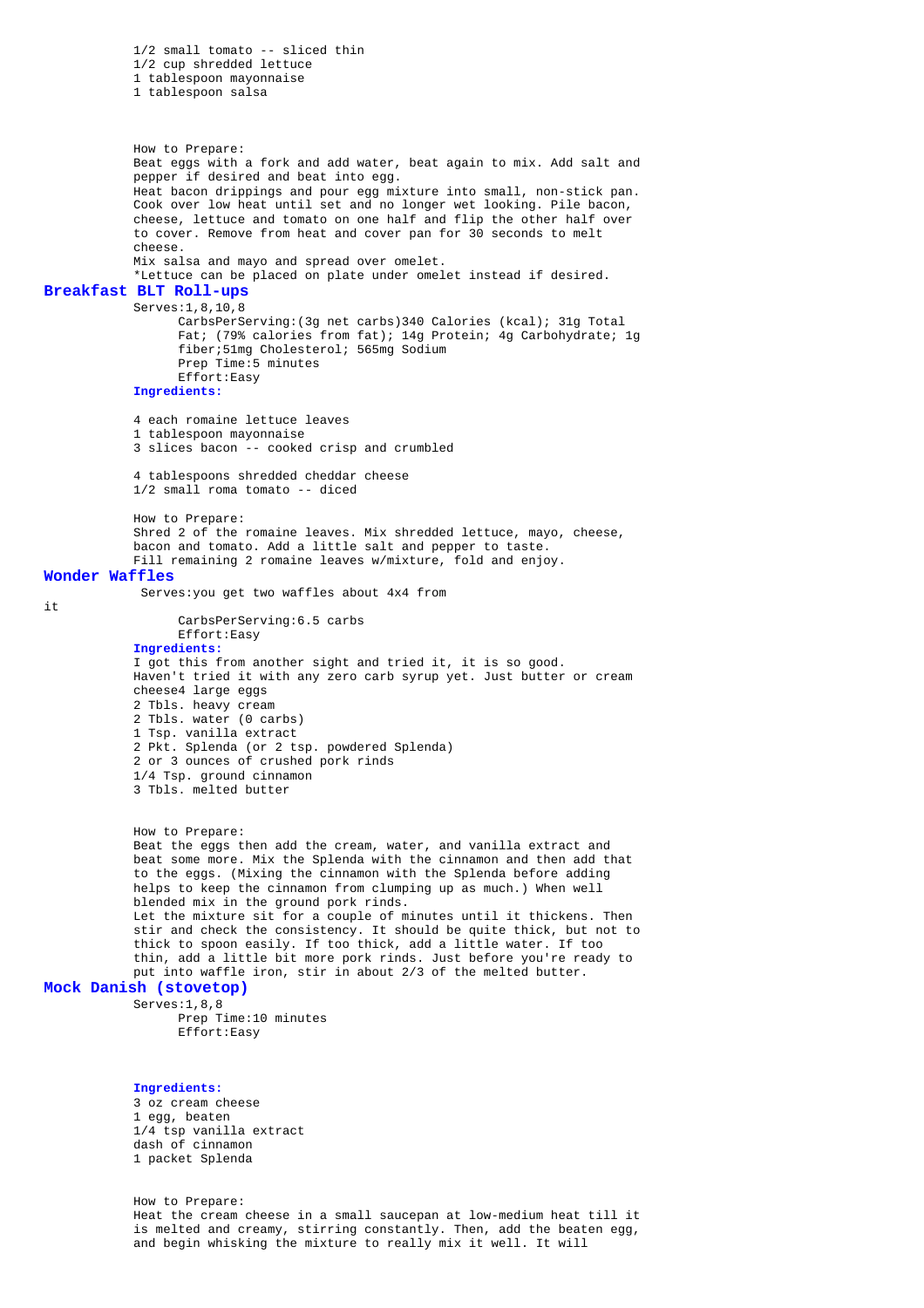thicken as it cooks. Continue whisking it, to keep it smooth. When it starts to thicken, add the sweetener and seasonings. Let it cook until it is very thick, thicker than pudding. When it holds its shape on a spoon, it's done. Chill and eat. **Bacon cheese sandwich**  Serves:As many as you want,4,2 CarbsPerServing:.6 per Atkins roll. Effort:Easy **Ingredients:**  Atkins new Diet Rev.Roll(.6c) Bacon (0c)Cheddar cheese(0c) How to Prepare: fry a some bacon. Do not fry crisp. Take your "roll" lay bacon across top till covered. Then sprinkle cheddar cheese on top. Bake in oven till cheese is melted. **Mediterranean Frittata**  Serves:6,10,10 CarbsPerServing:approx. 6 Prep Time:10 min Effort:Easy  **Ingredients:**  8 pitted kalamata olives (black olives will do in a pinch) 1 med. zucchini, cut into 1/2" cubes (about 2 cups) 1 sweet red pepper, diced 1/2 cup chopped onion 1/4 cup olive oil9 large eggs, lightly beaten 1/2 (4 ounce) package crumbled feta cheese 1/3 cup thinly sliced fresh basil 1/2 tsp salt 1/2 tsp freshly ground pepper 1/3 cup freshly grated Parmesan cheese basil sprigs for garnish How to Prepare: Cook first 4 ingredients in hot oil in a 10" ovenproof skillet over med-high heat, stirring constantly, until vegetables are tender. Combine eggs and next 4 ingredients; pour into skillet over vegetables. Cover and cook over med-low heat 10 to 12 minutes or until almost set. Remove from heat, and sprinkle with Parmesan cheese. Broil 5 1/2" from heat (with electric oven door partially opened) 2 to 3 minutes or until golden. Cut frittata into wedges; garnish, if desired. Serve warm or at room temperature.  **BREAKFAST EGG CASSEROLE**  Serves:serves 9,1,10,9 CarbsPerServing:whole recipe 10-15 (?) depends on what all you use Prep Time:5 mins prep, 20-30 cooking Effort:Easy  **Ingredients:**  6-12 EGGS 1/2 CUP CRUMPLED BACON SALT AND PEPPER TO TASTE GARLIC POWDER TO TASTE1/4 CUP ONION 1/4 CUP HOT PEPPERS (OPTION) 1/2 CUP BROCCOLI (OPTION) 2 TBSP HEAVY CREAM How to Prepare: IN A 9X13 PAN MIX ALL WITH A WHISK....BAKE AT 350 FOR 20-30 MINS DEPENDING ON HOW MANY EGGS..... WHEN DONE SET SLICES OF CHEESE TO MELT... WHEN COOL SLICE INTO 9 SLICE AND FREEZE THE REST FOR ANOTHER DAY **Sweet Induction Breakfast**  CarbsPerServing:5g total Effort:Easy  **Ingredients:**  1/2 tablespoon butter 2 eggs 2 packets artificial sweetener2 tablespoons cream cheese 1 teaspoon heavy cream 1/2 teaspoon vanilla How to Prepare: Heat frying pan and allow butter to coat the bottom. Mix the 2 eggs with a packet of sweetener in a small bowl and pour into frying pan. DO NOT STIR EGGS--let them cook like an omelet.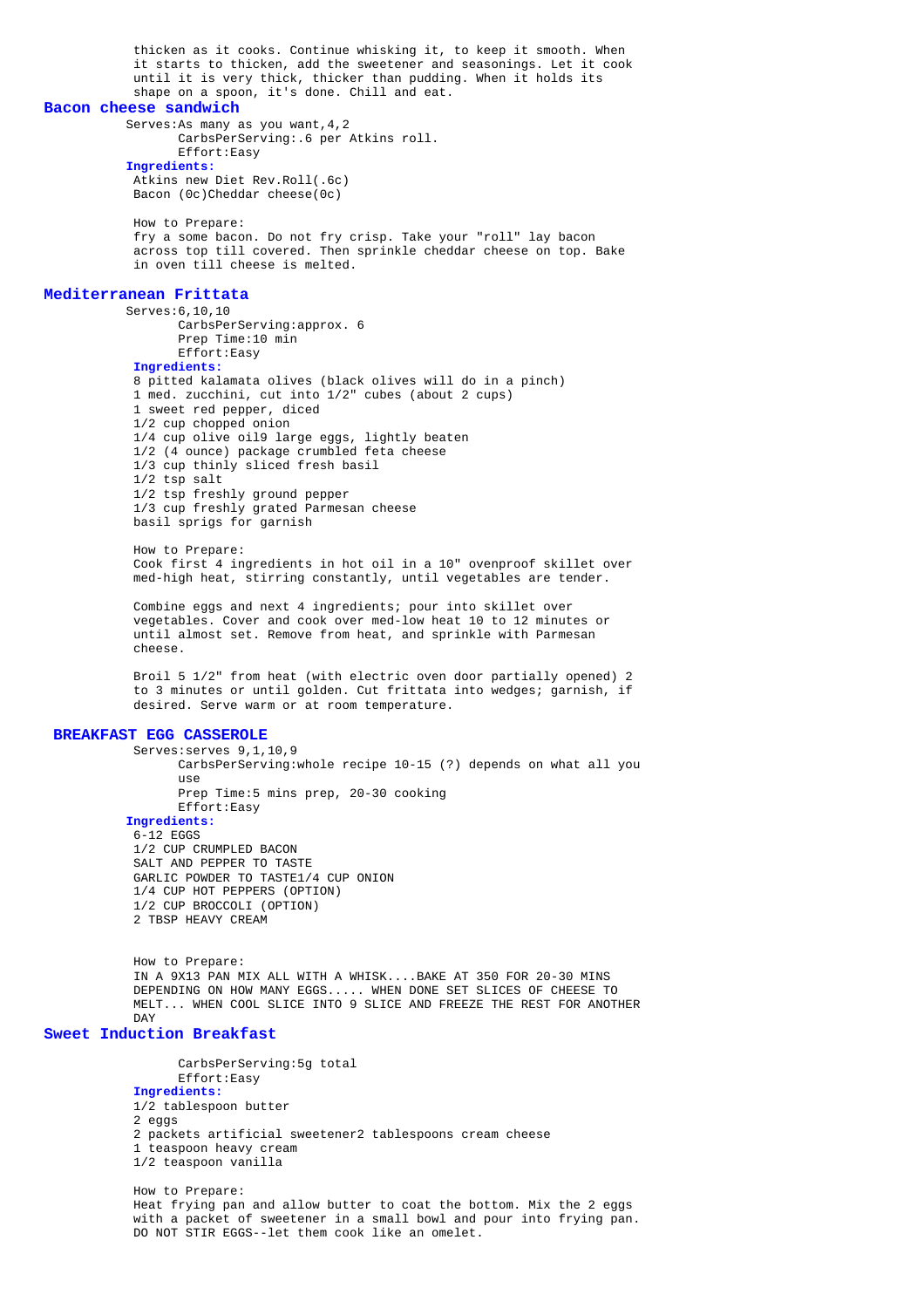In another small bowl mix the cream cheese, heavy cream, vanilla and a packet of sweetener.

 When the eggs are cooked, you can let them cool before adding the cream mixture or let the mixture melt slightly onto the warm eggs. Gently spread the cream mixture to cover the eggs (like tomato sauce on a pizza). Using a spatula roll the egg "crepe" together like a jelly roll. Ejoy!! Makes a nice snack or dessert, too!

## **Porridge (Cooked Oatmeal) Equivalent**

 CarbsPerServing:counts not provided Effort:Easy

 **Ingredients:**  1 egg

 2 teaspoons protein powder -- soy, unflavored half and half1/4 cup powdered nuts (macadamia -- walnut, whatever) sweetner

 How to Prepare: As a note, just put the nuts into a blender and let it run enough to chop them into a coarse powder.

 Mix the protein powder and the egg in a small mixing bowl. Add an equivalent volume of half and half, or cream. Mix. Put the bowl in the microwave and cook on high for 1 1/2 minutes. Mix again, and cook for 1 minute. Adjust the time so that the mixture is cooked and not runny. Mix again until it has the consistancy of porridge.

 Mix in the nuts. Add sweetner to taste, and add half and half as typical on porridge. The result is pretty adequate with a slight eggy taste.

#### **Banana Nut Porridge**

 CarbsPerServing:5g carbs total Effort:Easy **Ingredients:**  2 Eggs 2 tablespoons water 2 tablespoons heavy cream 2 teaspoons sweetener 1 tablespoon psyllium husks1 tablespoon butter 1/2 cap vanilla flavoring 1/2 cap banana flavoring 1 good shake cinnamon 1 light shake nutmeg How to Prepare: Beat all the ingredients, leaving 1 tbl cream and 1 tsp sweetener as topping. Melt the butter in a skillet over medium heat, pour in the egg mixture. Fold about 3 or 4 times. When the eggs just set, remove from heat & then put into bowl. Sprinkle the remaining sweetener & add cream over the top. In OWL a tbl of chopped Walnuts is nice. NOTES : Counts for psyllium, vanilla, banana, cinnamon and nutmeg not included in totals. **Sweet Cinnamon Pancake**  Serves:10,10 CarbsPerServing:5g carbs total Effort:Easy  **Ingredients:**  2 eggs 1 ounce cream cheese 2 splenda packets -- (2 to 3)1 teaspoon heavy cream 1 teaspoon cinnamon -- (1 to 2) butter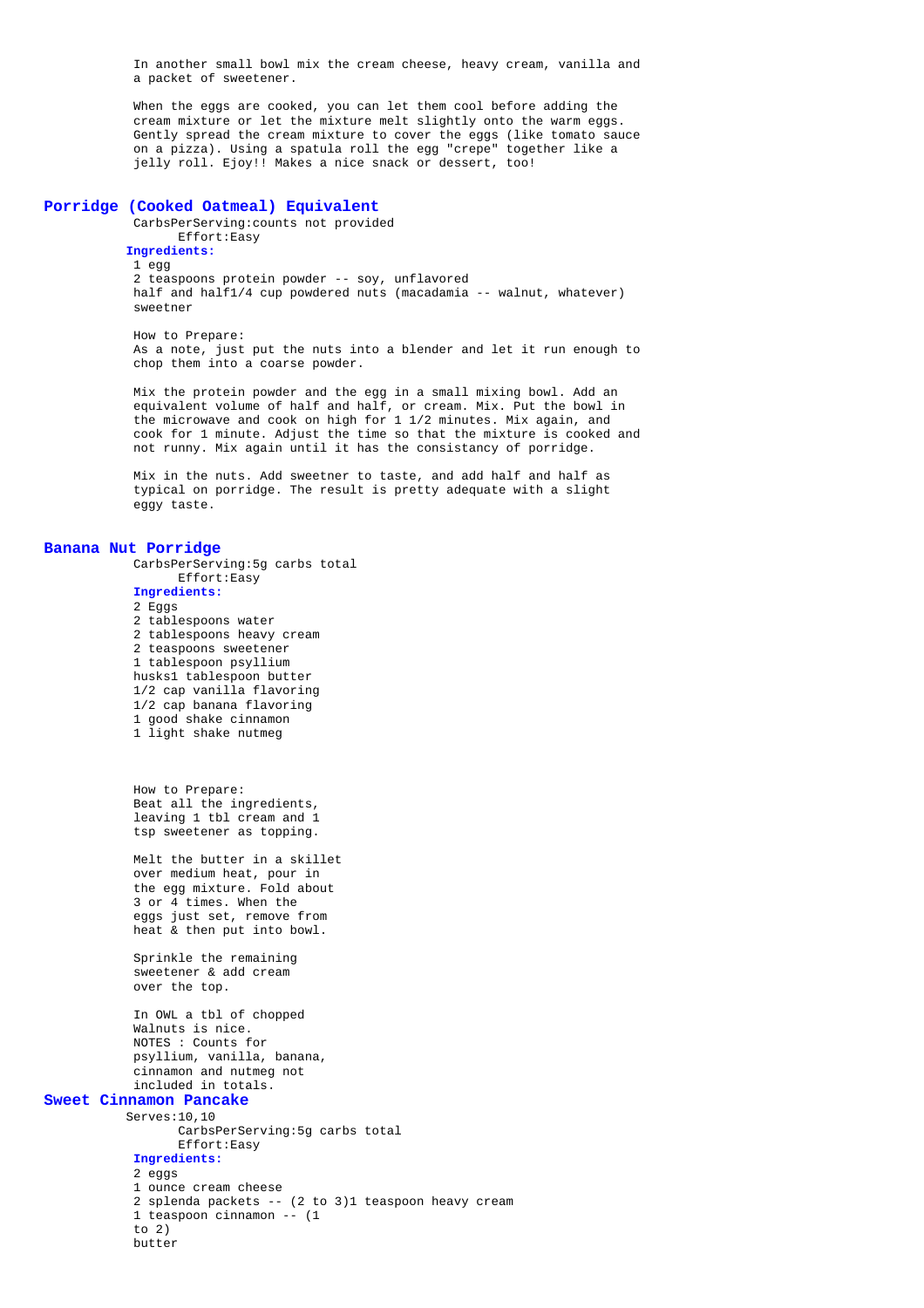How to Prepare: Melt cream cheese in microwave. Mix in eggs, splenda, cream and cinnamon. Melt butter on a frying pan and pour mixture in. Fry on both sides until brown. TIPS - Try to get the pancake as flat as possible and brown it well, this will "disguise" the eggy taste and texture. Top with butter and low-carb syrup. This is EXCELLENT for an easy sweet snack! **FRENCH TOAST RECIPE**  Serves:2 CarbsPerServing:3g per slice Effort:Easy **Ingredients:**  Two whole eggs tsp cinnamon1 tbsp of Splenda granular or 1 packet of Splenda How to Prepare: Combine ingredients. Preheat skillet over medium heat and add 2 tbsp of Life Services High Oleic Sunflower Oil. Beat mixture thoroughly with a fork and dip sliced Keto Cinnamon Bread in batter and fry until golden brown. Enjoy with Keto Syrup and/or Betta Butta. **Breakfast Bread**  CarbsPerServing:9g carbs total Effort:Easy  **Ingredients:**  1/4 cup protein powder 1/2 cup carbo-lite bake mix 1/4 cup flax seeds -- ground into 1/2C meal 3 large eggs 1/2 cup sour cream1/4 cup water 1/2 teaspoon salt 2 teaspoons baking powder 3 tablespoons melted butter How to Prepare: Preheat oven to 350f. Spray a standard 8" loaf pan (or an 8x8x2 cake pan) with cooking spray. Mix dry ingredients in a large bowl. Beat eggs with a fork and blend in butter, water and sour cream. Stir into dry ingredients until just blended. Pour into prepared pan and bake: 30 minutes for square pan and 40 minutes for loaf pan.

> This bread is semi-sweet because the carbo-lite bake mix has splenda in it. This bake mix is zero carb. 22g carbs; 11g fiber. The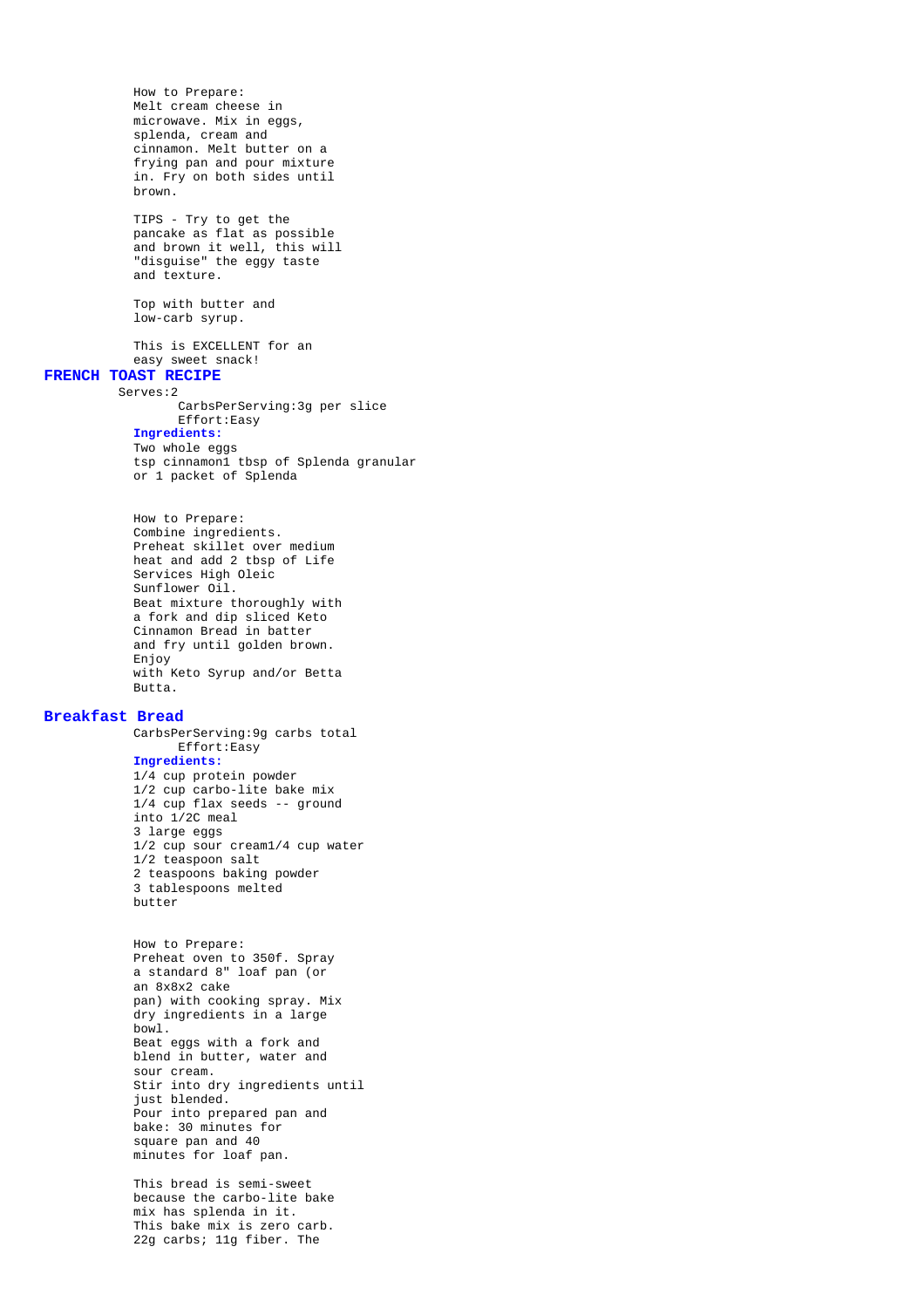```
 flax seeds provide almost 
              all the fiber and 
              is a source of insoluable 
              fiber as I understand it. I 
              would subtract 9g from 
              the loaf total carbs leaving a 
              loaf w/ just 13g carbs total. 
              May add some cinnamon 
              and vanilla extract next time 
              for a more 
              sweet/homestyle taste:) 
              This only rose to the top of 
              the loaf pan, so it's not a big 
              loaf. I'm 
              also thinking that beating 
              the whites and folding them 
              in might increase the 
              volume for the rise. If you try 
              this, please let me know:) 
Turkey Club Omelette 
            CarbsPerServing:9g total 
                   Effort:Easy 
          Ingredients: 
              3 Eggs 
              1/4 cup cubed turkey breast 
             meat 
              2 strips bacon -- cooked 
              and chopped 
              2 tablespoons sour cream2 sprigs chives -- coarsely 
              chopped 
              2 slices tomato slices -- 
              chopped 
              1/4 cup hollandaise sauce 
              How to Prepare: 
              Prep all of your ingredients 
              ahead of time. Cook the 
              eggs on one side and flip to 
              other side. Add ingredients
```
 Serves:6 CarbsPerServing:5.33g Effort:Easy **Ingredients:**  1 tablespoon cooking oil 10 ounces frozen broccoli spears 1 tablespoon water 4 ounces button mushrooms -- drained 6 eggs2 tablespoons heavy cream 3 tablespoons water 1 1/2 teaspoons Italian seasoning -- crushed 6 thin tomato slices -- about 1 med tomato 1/4 cup grated Parmesan cheese

 and fold or roll. Add hollandaise sauce over the top of omelette. (Knorr's brand of hollandaise is by far the best tasting we've

found).

**Wagon Wheel Frittata**

 How to Prepare: In a 10-inch omelet pan or skillet over medium heat, combine oil, broccoli, and water. Cover and cook just until broccoli can be broken apart with a fork, about 3 minutes. Take pan off the heat.

 Arrange broccoli spears so stems point to center of pan. Set mushrooms, rounded sides up, between broccoli spears. In medium bowl, thoroughly blend eggs, milk, and seasoning. Pour over broccoli. Cover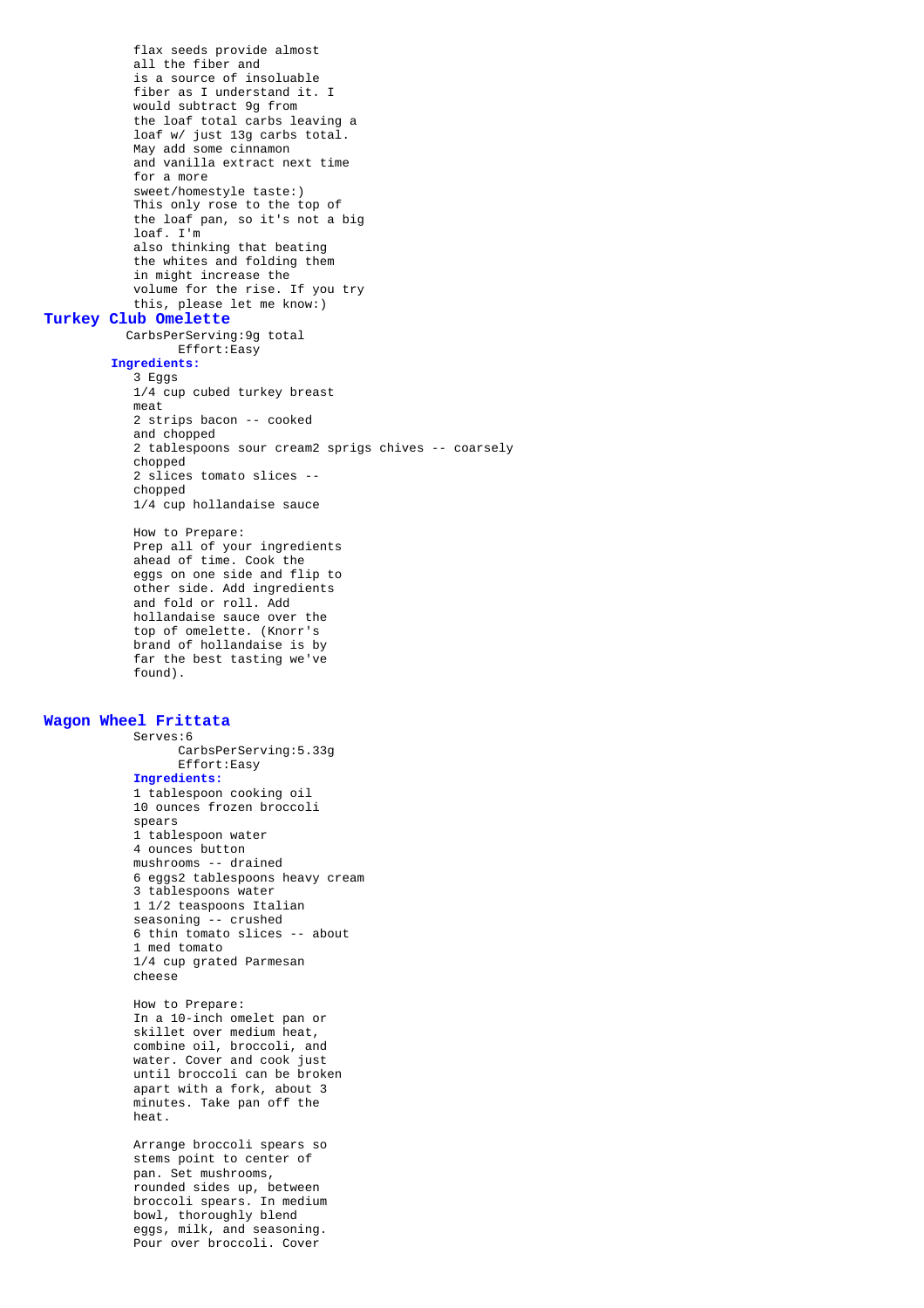and cook over medium heat until eggs are almost set. Remove from heat. **Turkey and Ham Frittata**  Serves:4 CarbsPerServing:7g Effort:Average  **Ingredients:**  1 cup chopped cooked turkey 1 cup chopped ham 6 eggs 3 tablespoons oil 2 medium tomatoes - chopped1 cup button mushroom - diced 4 shallots -- chopped 1/2 cup heavy cream salt and ground black pepper for seasoning How to Prepare:

 Put oil in large frying pan, add turkey, ham and mushrooms until mushrooms are tender. Add tomatoes and onions. Cook, stirring for 2 minutes.

 In a bowl whisk together eggs, cream and seasoning, then pour into turkey and ham mixture in pan. Cook gently until mixture is firm - the top will not be quite set. Place pan under a hot griller to complete cooking the top for approx. 2 minutes.

> Turn frittata on board and cut into wedges.

 This recipe is great when you have all that leftover turkey and ham.

## **SAUCES AND DIPS**

## **Mom's baked Crab Dip mmmm....**

 CarbsPerServing:2 carbs per 4 Tbsp Prep Time:15 mins Effort:Easy  **Ingredients:**  2, 8 oz. pkgs cream cheese 1 lb. crab meat (does not have to be backfin) 1/2 pint sour cream (8 oz) 4 heaping tsps of mayo 1 tsp lemon juice 1 tsp wochestershire sauce 1 tsp mustard 3 shakes garlic powder 1c grated chedar cheese (reserve 1/2 c for topping)

 How to Prepare: Butter casserole dish (2 1/2 qt) Mix all ingresients except cheedar cheese & crab. Beat until smooth. Fold in crab meat & 1/2 c of the cheddar cheese. Pour into baking dish. Sprinkle the reserved 1/2 c cheddar cheese on top. Bake at 350 for 35-40 mins. Serve with whatever you want to dip. This is great for entertaining.

### **White BBQ Sauce**

Effort:Easy

#### **Ingredients:**

- 1 cup mayonnaise
- 1 cup cider vinegar
- 1 tablespoon lemon juice1-1/2 tablespoons cracked black pepper
- 1/2 tspn salt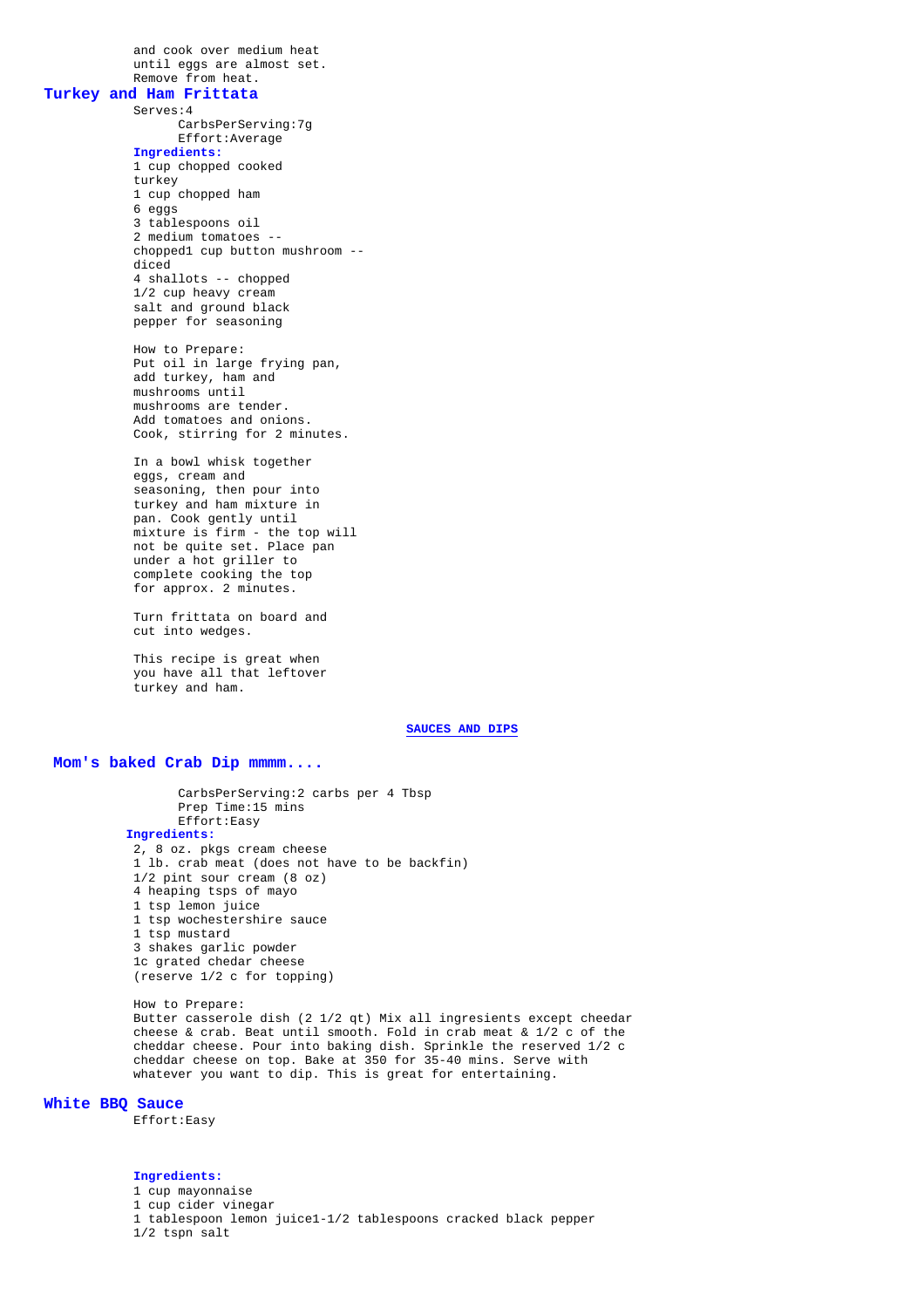1/4 tspn ground red pepper

 How to Prepare: Combine all ingredients in a plastic container. Refrigerate.

## **Creamy Mushroom Sauce (like white gravy!)**

 Serves:2-3 CarbsPerServing:3-5 Prep Time:45 minutes

- Effort:Easy  **Ingredients:**  1 box cream cheese 1 carton heavy whipping cream 2 cups sliced fresh mushrooms 1/2 cup diced onion 1 stick butter
	- 2-3 Grilled Chicken breasts

 How to Prepare: Saute' onions and mushrooms in butter. Turn down heat very low, add cream cheese. When cheese is melted, add cream. Add grilled chicken breasts to mixture and simmer for 15 to 20 minutes, you can just use it for a gravy too.

#### **French Boursin Cheese Spread**

Serves:8

 CarbsPerServing:< 2 Prep Time:5 minutes Effort:Easy  **Ingredients:**  1 stick unsalted butter, softened 1 8 oz pkg cream cheese, softened 2 cloves garlic 1/4 tsp. dried oregano1/4 tsp. dried thyme 1/4 tsp. dried marjoram 1/4 tsp. dried dill 1/2 tsp. dried basil 1/4 tsp. ground pepper

 How to Prepare: Combine the softened butter and cream cheese with garlic in a food processor and process until smooth. Add dried herbs and pepper and process until combined.

 This is great with sliced cucumbers, blanched snow peas, celery and mushrooms.

## **Brown Gravy**

 Serves:6 CarbsPerServing:.50 Prep Time:5 minutes Effort:Easy

#### **Ingredients:**

 1 can Campbells Beef Broth double strength 2 TBS Heavy Cream1/2 tsp onion powder 1/2 tsp Xanthan Gum

 How to Prepare: In a medium saucepan, heat both, cream, and onion powder to a slow boil. Slowly add Xanthan gum, stirring with a whisk. You may need to increase/decrease the Xanthan Gum to get the right consistency. If it is too thick, use water to thin it out, if it is not thick enough use a little more Xanthan Gum.

## **My Low Carb Catsup**

 Serves:20-30 CarbsPerServing:3 grams per 1/4 cup Prep Time:35 minutes Effort:Easy **Ingredients:**  2 oz cans low sodium tomato sauce 1/2 cup cider vinegar 1/2 cup splenda 1 tsp ground pepper 2 tbsp garlic powder2 tbsp onion powder 1 tsp ground cinnamon 1 pinch ground cloves 1 pinch ground allspice 1 pinch salt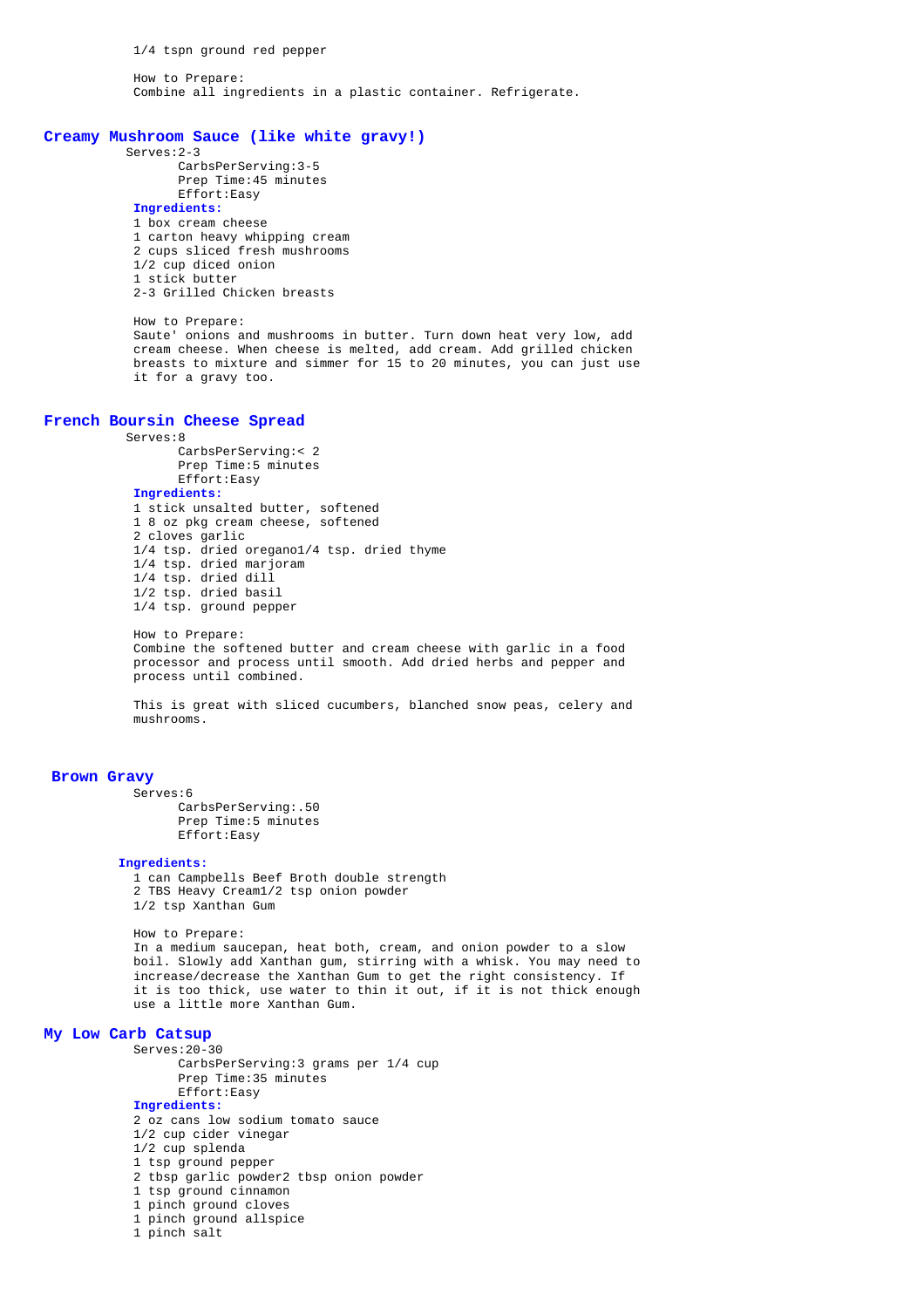How to Prepare: Mix above ingredients and put in a small saucepan. Simmer on low until catsup is desired thickness. Store in a bottle or jar in the refrigerator.

# **Easiest Hollandaise Sauce**

 Prep Time:5 minutes (tops!) Effort:Easy

#### **Ingredients:**

 3 egg yolks dash of nutmeg dash of cayenne1 teaspoon (more/less to taste) lemon juice 2 sticks of salted butter

How to Prepare:

 Put all ingredients but the butter in a blender. In a microwave safe dish, melt the butter to bubbling. Immediately start the blender and begin to add the butter in a very thin stream through the hole for the little removable insert. (Use your hand to cover all but the half inch square between your thumb and forefinger that you're pouring through. It will pop up all over as it blends. Your palm will be covered when you finish, but that's easier to wash than your counter and cabinets for four feet in every direction.) Have patience with this because the more slowly you add it, the better it will emulsify. It may take a full minute or two, but it's better than madly whisking it in over a double boiler hoping all the while that it emulsifies at all. Three notes: Don't add salt, the butter will add plenty! Fresh lemon juice makes a world of difference. You can play with adding a few drops of water to get a thinner consistency if you desire.

### **ULTRA HOT sauce**

 Serves:ALOT at least 10-20 CarbsPerServing:less then one Prep Time:15 mins Effort:Average **Ingredients:**  3 oz Habanero or Scotch Bonnet peppers 3 large cloves of garlic 1 tblsp Franks Red hot sauce1 tsp vinegar 1 tsp sea salt 4 tblsp Oilve oil rubber gloves

How to Prepare:

 BE Careful.. THESE ARE THE HOTTEST PEPPER, If you get them on your skin or eyes youll be hurtin.. use latex gloves to protect your skin. Cut off the stems of the peppers and put them in a baking dish with the olive oil and peeled garlic cloves bake at 350 for 5-10 mins until peppers are soft, combine all the ingreidents in a food processor or blender including the oil the peppers were roasted in and the whole peppers including the seeds Blend until its all chopped up and blended.. Transfer into a small container or bottle and enjoy.. WARNING this is the hottest of the Hot.. a small tab is enough for a whole plate of food.. Wash all utensils very well and throw gloves away.. DONT TOUCH YOUR FACE until everything is cleaned up.. trust me on this..rofl

### **Easy Cocktail Sauce**

 Serves:As many as you need,5 CarbsPerServing:5g Prep Time:1 min Effort:Easy  **Ingredients:**  1/4 Cup Mayonaise 1/4 Cup Ketchup1/4 Cup Mustard (regular yellow mustard) How to Prepare: Put these in a bowl and mix with a spoon. Since the ingredients are equal amounts you make as much or little as you need. No waste. **Deviled Ham & Cream Cheese Dip**  Serves:9,10 CarbsPerServing:-0- carbs in ham spread, 2 carbs per 2 Tbl. in Cream Cheese, -0- in Mayo Prep Time:10 min. Effort:Easy **Ingredients:**  1-8oz package cream cheese

1-4.25oz. can Underwood Deviled Ham 4-5 Tbs. Mayo

 How to Prepare: Have cream cheese at room temperature or nuke for a few seconds.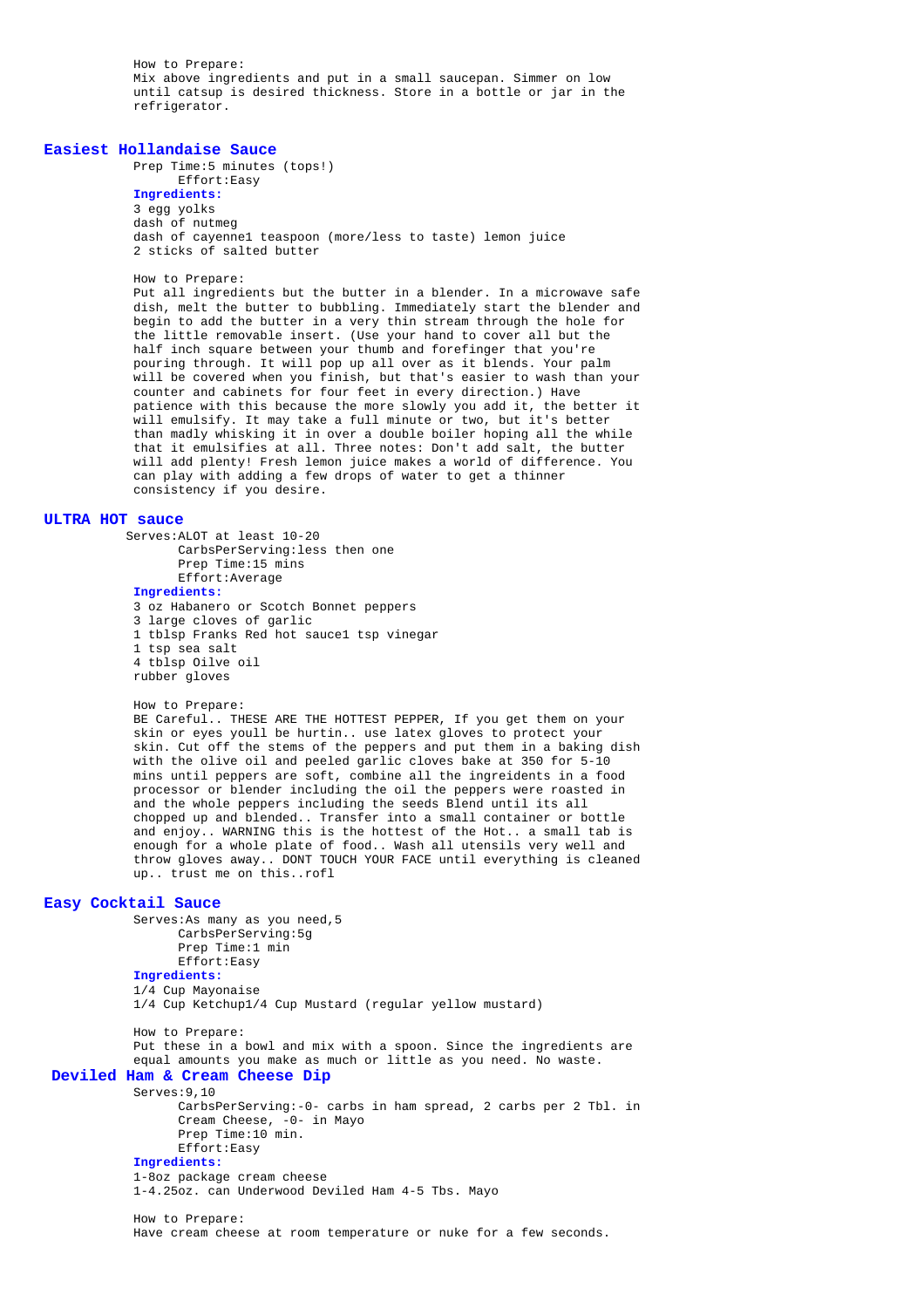Then add the cream cheese to the canned ham spread. I skim the fat off the top of the ham. Add the mayo and mix with electric mixer until smooth. This is great to use as a dip with pork rinds or celery sticks.Can add more mayo if desired.  **Low Carb 'Honey' Mustard**  Serves:Makes one serving.,10 CarbsPerServing:About 3 Prep Time:Less than one minute! Effort:Easy  **Ingredients:**  1 Tbs Dijion Mustard 1 Tbs Spicey Brown Mustard 2 Tbs Heavy Whipping Cream 1 Packet Splenda How to Prepare: Mix all ingredients together and serve! This stuff is wonderful with chicken. It really does taste like the real thing! YUM! You'll have to remind yourself you're not cheating, lol. **Crabmeat Dip**  Serves:2-4 people,10 CarbsPerServing:2 grams of carb for 3 oz serving Prep Time:10 minutes Effort:Easy  **Ingredients:**  Four ounces of fresh crabmeat One tablespoon of olive oil One small can of chopped black olives (or four tablespoons of chopped black olives) Six ounces of whipped cream cheese Salt, pepper and onion powder to taste Two dashes of Paprika Two tablespoon of fresh parmesan or romano cheese How to Prepare: Add olive oil to small skillet on medium heat Stir in crabmeat and olives Saute for about 3-5 minutes Add seasoning except paprika Once the mixture is very hot, fold in the cream cheese. Keep on medium heat. Stir into a nice, hot dip-like consistency Sprinkle parmesan and romano cheese so it melts on top of the dip Serve hot with pork rinds or fresh low carb veggies **House Dressing**  Serves:??,10 CarbsPerServing:Not darn many! Prep Time:One minute or less Effort:Easy **Ingredients:**  Mayo White wine Dijon mustard Steak sauce of your choiceThat's it! How to Prepare: I usually make it 3 1/2 parts mayo to 2 parts mustard to 1 part steak sauce. Since the steak sauce has carbs, I've been cutting back. You can do it to taste! You won't need much steak sauce.This is great for shrimp, Wasa crackers, chicken, veggies, anything! **White Dipping Sauce for Shrimp, Veggies or Porkrinds**  CarbsPerServing:12g total Effort:Easy **Ingredients:**  1 1/2 cup mayonnaise 1/4 cup prepared horseradish 1 tablespoon lemon juice 1 tablespoon worcestershire sauce1 teaspoon fresh parsley 1/4 teaspoon hot sauce -- or red pepper 1 clove garlic How to Prepare: Mix all ingredients until smooth. Chill for 3 hours. This is best used to dip cocktail shrimp or veggies and dare I say pork rinds (ewwww) I have been told by several people in the chat room (that I gave the recipe too), that they love it. I am not a fan of horseradish sauce, but there is something about this dip that makes it so good. It is extremely low carb also! Enjoy!  **Bar-B-Q Sauce**  Serves:10 CarbsPerServing:32g total Effort:Easy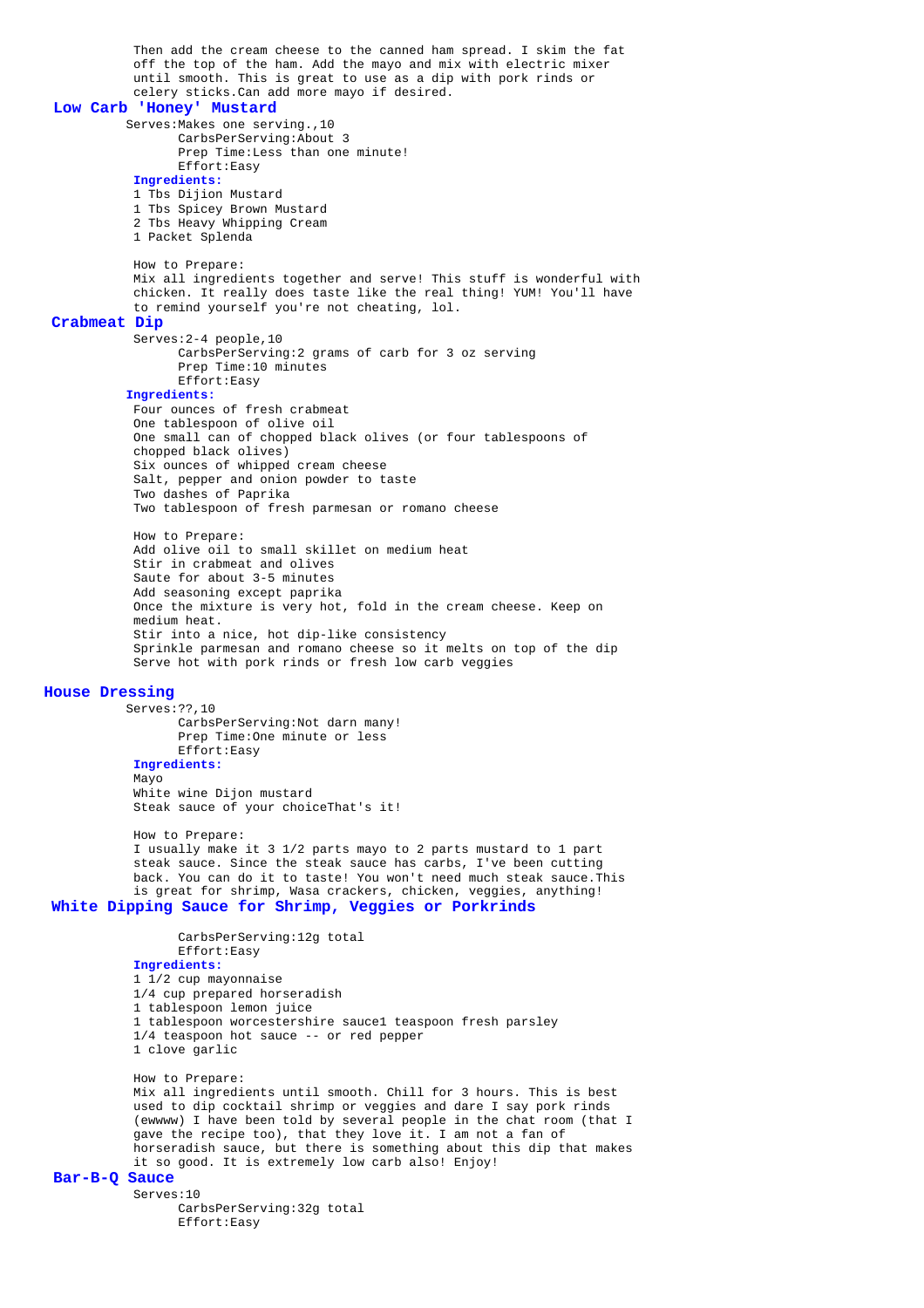**Ingredients:**  1 bottle Diet Coke -- (20 oz) 6 ounces canned tomato paste 1/4 cup brown sugar twin 1/4 cup cider vinegar1/4 cup chopped onions Liquid Hickory smoked flavoring (to taste) Garlic salt (to taste)

 How to Prepare: Mix all together in a pot and cook on Med low until mixture starts to thicken. Stirring Ocasionally. When Mixture is "Thickened" Take off the stove and allow to cool. Use on Chicken, Pork or Beef (It's great on ribs). Refrigerate any unused portion.

 NOTES : Counts for brown sugar twin, hickory smoke, and garlic salt not included in totals.

### **Tasty Sauce**

 CarbsPerServing:42g total Effort:Easy  **Ingredients:**  6 ounces Tomato Paste 2 ounces white vinegar 4 ounces water 2 packages artificial sweetener 1/2 ounce olive oil 2 drops worcestershire saucesalt -- to taste pepper -- to taste 1 clove -- powdered marjoram -- powdered, to taste garlic powder -- to taste cayenne pepper -- to taste MSG -- to taste 1 drops fresh lemon juice

> How to Prepare: Mix all thoroughly, refrigerate a few hours before use if possible. Makes 12 oz, tried to get close to Heinz flavor (clove)

NOTES: Counts for spices with no measure not included.

**SOUPS AND STEWS**

## **Cajun Stew**

 Serves:A lot. CarbsPerServing:Mostly from tomatoes (net 3 per 1/2 cup) Prep Time:30 min Effort:Easy  **Ingredients:**  2 large cans peeled crushed tomatoes 1/2 can tomato paste (small) 3/4 lb ground beef 8 hot italian sausagesdiced green pepper and onion oregano, parsley and thyme hot sauce red pepper flakes salt and pepper

 How to Prepare: Place tomatoes in tall pot (make sure you check the label for no sugar added, net carbs should be 3 for a 1/2 cup serving), add the tomato paste, spices and diced vegetables while browning the ground beef and sausages. Prick the skins of the sausages as they brown. When the meat has been browned, drain well, add to the stew pot. Simmer for about two hours until the meat is tender. Depending on seasoning, stew will be tangy but not too hot. **Grandma's Turkey Vegetable Soup** 

 Serves:5 CarbsPerServing:? Prep Time:1/2 hour Effort:Average **Ingredients:** 

 2 Turkey Legs 2 quarts water 2 bay leaves 1/2 tsp Ginger 1/2 tsp Poultry Seasoning 1/4 tsp celery seed Celery Bottom and center chopped fine 2 TBLS of Onion 1/2 bag frozen green beans 1 yellow squash

1 can tomatoe sauce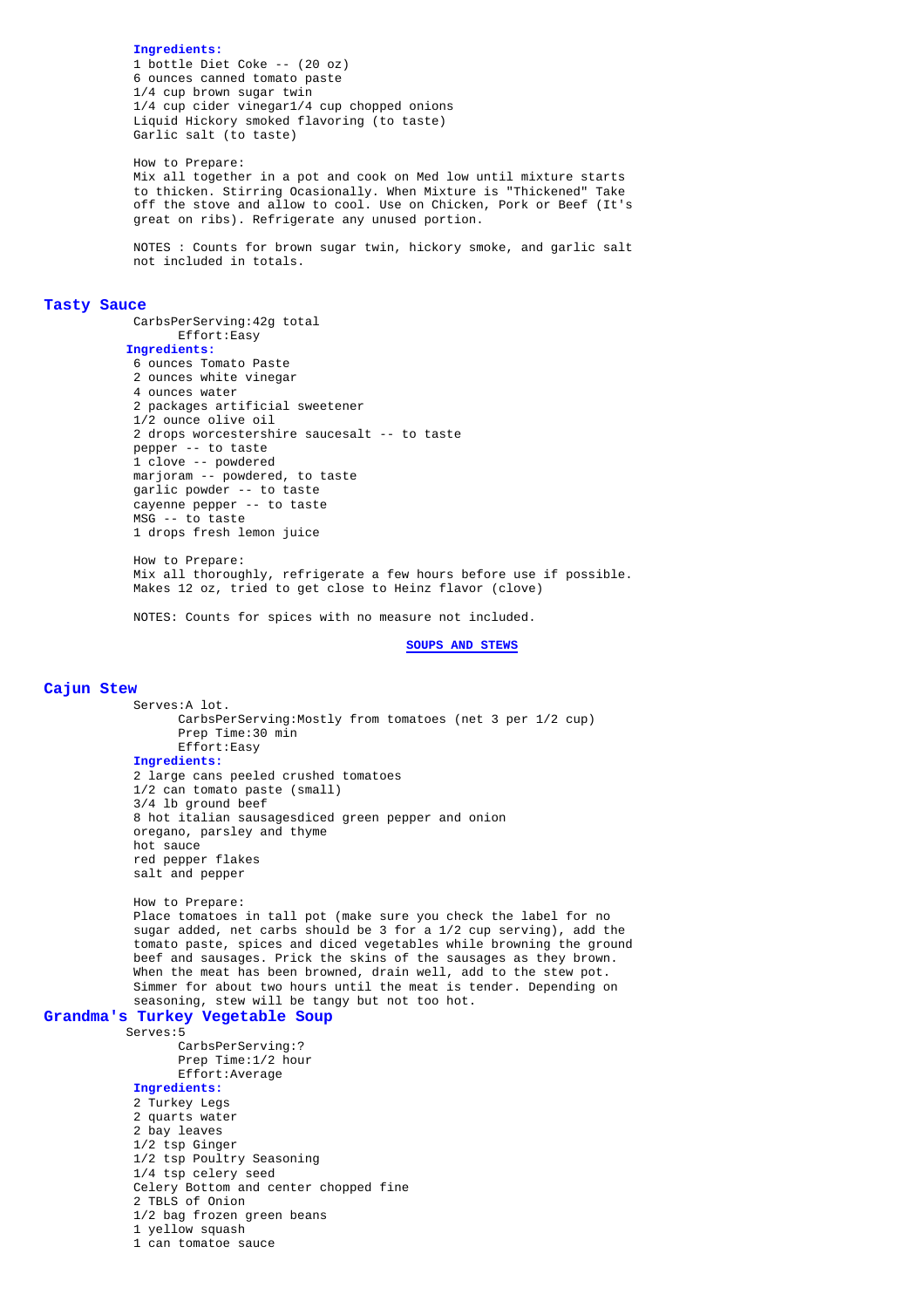```
 How to Prepare: 
             In large soup pot Boil Turkey legs in water bay leave ginger poultry 
             seasoning and celery seed celery parts and onion for about 2 hours 
             or until meet is falling off bone. Make sure no bones are left and 
             put all meat back in pot. Add remaining ingredients and simmer for 
             1/2 hour and soup is on. 
Tasty egg drop soup 
             Serves:1 
                   CarbsPerServing:1 carb 
                   Prep Time:about 5 mins (or more) 
                   Effort:Easy 
             Ingredients: 
             1 chicken,or beef bouillon cubes1 egg 
             1 cup of water 
             How to Prepare: 
             1 Beat your egg into a seperate cup before you start. 
             2 Put water in an bowl and add your Boullion cube. 
             3 When the mixture starts to boil(allow it to REALLY boil)add the 
             egg with a fork and allow it to drizzel in the boiling water. 
             4 Turn the heat off(you may have to break apart the egg when done) 
             5 Let cool 
             6 Serve and enjoy 
Chicken soup - slow cookery 
             Serves:6 servings 1-1/2 c each 
                   CarbsPerServing:5-6 carbs total 
                   Prep Time:20 minutes max 
                   Effort:Easy 
             Ingredients: 
             6 - 8 chicken legs 
             3 cups of hand cut cabbage 
             1/3 green bell pepper1 small onion 
             3 TBS of Pace Picante Suace 
             *1/2 lime,cheese,avocado -Optional 
             How to Prepare: 
             place chicken at bottom of crock pot. Then pour cabbage and onion. 
             At thetop place the green pepper sliced and the sauce. Add at least 
             4 cups of water.(sald and pepper to taste) 
            Cook on high for about 1-1/2 hour and then low for another 1-1/2 hour. Check that chicken does not overcook. When ready serve and top 
             each serving with diced mozeralla, lime or avocado. 
             Sooo good! 
Italian Soup 
             Serves:Makes 2 cups/ 1 Serving,10 
                   CarbsPerServing:0 carbs 
                   Prep Time:less than 7 minutes 
                   Effort:Easy 
             Ingredients: 
             Chicken or Vegetable Bouillon 
             2 eggs (whites only)Parmesan Cheese 
             How to Prepare: 
             Prepare Bouillon as directed on label.While bringing to a boil add 2 
             egg whites.Serve with a healthy portion on Parmesan cheese on top. 
Chili (no tomato)- Quick, Single Serving 
             Serves:1 
                   CarbsPerServing:11 net 
                   Prep Time:15 minutes 
                   Effort:Easy 
             Ingredients: 
             1/2# hamburger-fried & drained; 
             1/2 cup Great Value Pinto Beans (Walmart); 
            TBSP chopped cilantro (optional);2 chopped green onions;
             TBSP Chili Powder; 
            small can mushrooms (including juice);
             Salt/pepper to taste.
```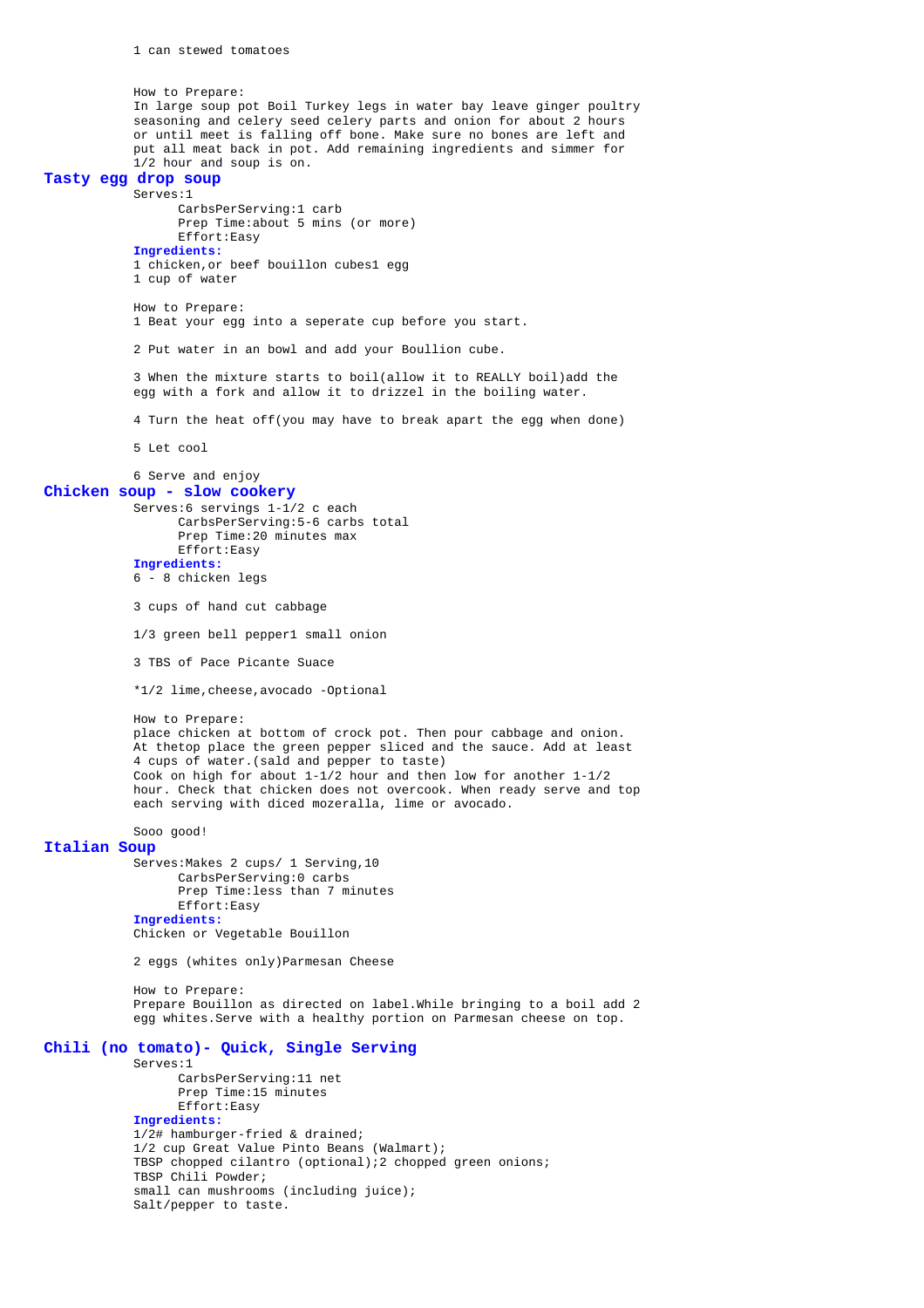How to Prepare: Combine all ingredients into a medium microwave bowl. Heat thoroughly and enjoy. **Mushroom and Leek soup**  Serves:8,8 CarbsPerServing:5.1 (40.86 for whole recipe) Effort:Easy **Ingredients:**  1 lb. mushrooms, sliced 1 bunch leeks, white part only, sliced (1 cup) 1 stick butter 1/4 cup whole grain soy flour1 teaspoon salt 1/4 teaspoon white pepper 3 cans chicken broth 1 cup heavy cream How to Prepare: 1. Saute mushrooms & leeks in butter in large saucepn or dutch oven until tender, about 5 minutes. Stir in flour, salt, pepper & 2 cans of chicken broth. Cook, stirring constantly until mixture comes to a boil. Lower heat; cover; simmer 20 minutes. 2. Remove from heat; cool slightly. Pour mixture, a little at a time, into container of electric blender; cover; puree. Pour into a large bowl. When all the soupe is pureed, return to saucepan. 3. Add remaining can of chicken broth & the cream; heat until thoroughly hot. **SUN VALLEY STEW**  Serves:3 to 4 depending on size of servings. CarbsPerServing:??? Prep Time:15 minutes to prepare...20 to 30 minutes to cook. Effort:Easy  **Ingredients:**   $1/2$ # Beef Wieners; 3 small or 2 medium zucchini; 3 - 4 ripe tomatoes; 1/2 Onion;1/2 Green Pepper, (opt);1 to 2 cups waterSeasonings: 1 tsp. salt;1/4 tsp. black pepper; 1/2 tsp. garlic powder(l clove garlic); 1/2 to 1 tsp oregano; 1/2 tsp basil; 1/2 tsp parsley How to Prepare: Slightly brown wieners. Add diced veggies and water and seasonings. Cook until tender. Adjust seasonings to taste...Sometimes I add a little parmesan cheese on top. Enjoy! **Creamy Broccoli Cheddar Soup**  Serves:4 Servings,10,10,9,10,10 CarbsPerServing:5g Net Carbos Per Serving Prep Time:20 Minutes Effort:Easy  **Ingredients:**  2 Cups Fresh Broccoli 1 Pint (8 TBS) Heavy Cream 10 TBS Shredded Cheddar 1 Can Cream of Chicken Soup (Campbells is what I use) 1/2 Stick ButterSalt & Pepper to taste How to Prepare: Boil Broccoli in a large pot of water until very tender. Drain reserving 1/2 cup of water that the broccoli was cooked in. Return broccoli to pot. Add water, butter and soup. Stir well until the soup is mixed well. Use a hand potato masher and mash contents of the pot. Add cream and cheddar cheese. Over a medium heat, bring to a slow rolling boil. Remove from heat, add salt & pepper to taste. **Garden Beef Stew**  CarbsPerServing:2.6 Prep Time:2 1/2 hours Effort:Average  **Ingredients:**  2 tbsp. vegetable oil 1 1/2 pd. stew meat 2 tbsp tomato sauce 2 c. water 1 tsp. salt 2 tbsp. chopped onion 1/4 c. chopped green pepper 1/4 c. chopped eggplant 1/4 c. zuchinni, cubed 1/2 c. spinach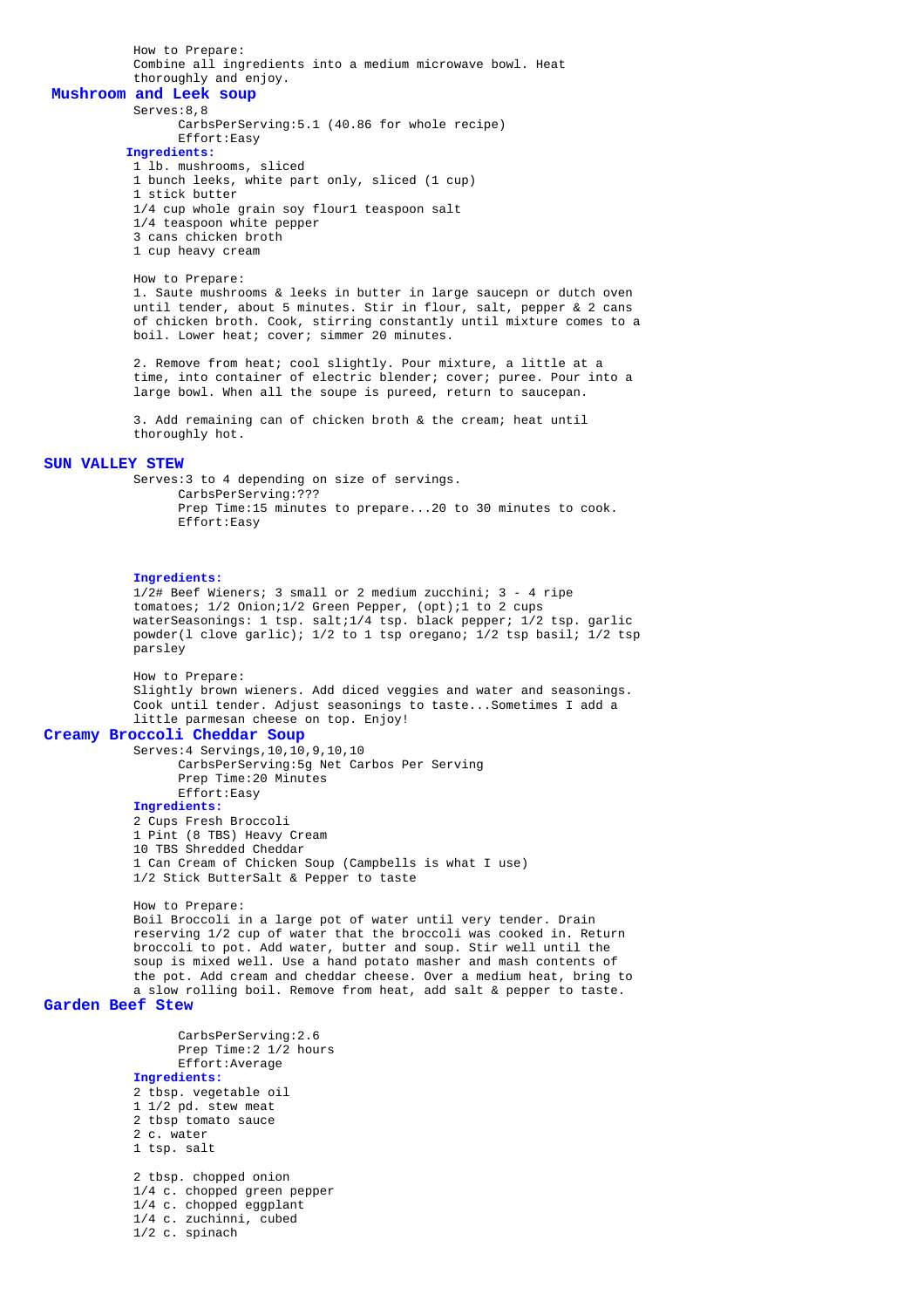How to Prepare: Heat oil in heavy pot. Brown meat on all sides. Push to side of pot. Add onion, cook 2 minutes. Add water and salt. Simmer 2 hrs. Add green pepper, eggplant, and zuchinni. Simmer 10 min. Spoon in tomato sauce and spinach. Cook 7 more min.

## **Chilled Melon Soup with Mint**

 Serves:4 CarbsPerServing:11.7 Prep Time:10 minutes Effort:Easy **Ingredients:**  One ripe cantaloupe One cup of water 8 packets of Splenda4 sprigs fresh mint Juice of 1/2 a lime 1 tsp. fresh lime zest 4 Tbl. heavy cream

 How to Prepare: Add the water, splenda, mint leaves (reserving a few for garnish) lime juice and lime zest in a small saucepan and boil for ten minutes until syrupy. While it is reducing, seed the cantaloupe and scoop the flesh into a blender. Pour the syrup over the cantaloupe through a sieve to remove the mint leaves and lime zest. Pulse a few times to blend and then puree for a few seconds. Skim the foam off the top and then place in the refrigerator until well chilled, at least two hours. Serve in chilled bowls with a few mint leaves and a swirl of heavy cream for garnish.

### **SIRLOIN STEW**

 Serves:4 CarbsPerServing:13.5g Effort:Easy  **Ingredients:**  2 pounds sirloin steak -- cut into large bite size pieces 16 ounces fresh mushrooms -- quartered 1 medium onion -- chopped 1 clove garlic -- minced 2 jalapeno pepper - minced 14 ounces tomatoes, canned -- diced with juice1 cup celery -- chopped 1 jar beef gravy (Heinz - savory beef) meat tenderizer salt and fresh cracked pepper 6 tablespoons olive oil

 How to Prepare: Shake meat tenderizer and pepper all over meat, pour over about 2 T of olive oil and mix all together. Set aside in fridge for at least 2 hours. In a dutch oven add 2 T olive oil and saute the celery for about 5 minutes, then add in the onion, garlic and jalapeno saute until soft. Set aside veggies and heat remaining olive oil and pan sear the beef until tender over a high heat. Add veggies to beef mixture, and also add the mushrooms, tomatoes  $w/$  juice and the the jar of beef gravy. Simmer for 15 minutes Salt and pepper to taste. Serves 4 NOTES : Counts for gravy not included in totals.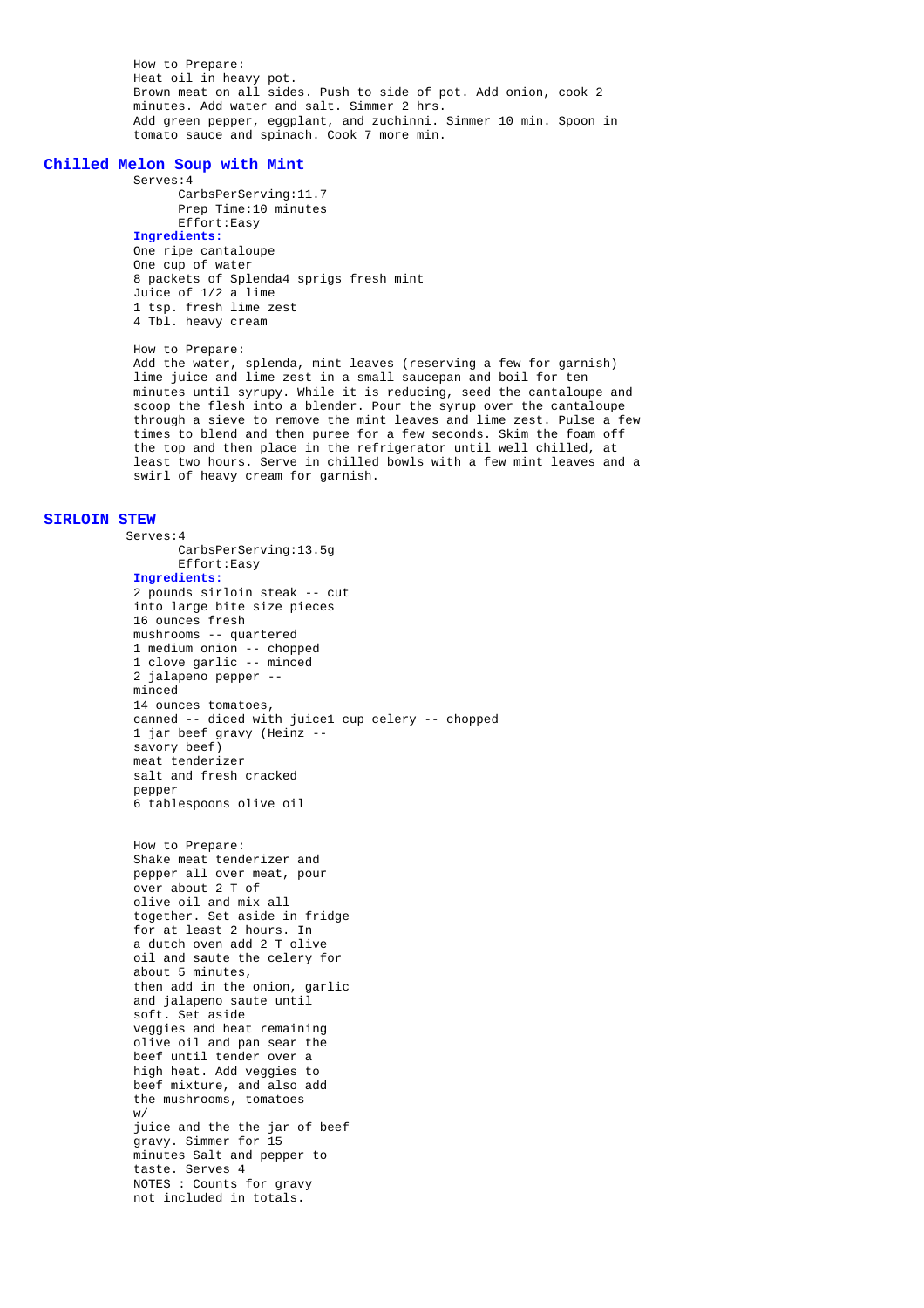Serves:9,9 CarbsPerServing:no counts provided Effort:Easy  **Ingredients**: 1 teaspoon garlic 1 teaspoon basil 1/2 jar Hormel Real Bacon Pieces 1/2 pound lean ground beef1 tablespoon dried chives 3 cups beef broth 1 cup heavy whippin cream tobasco sauce to taste sharp cheddar to taste How to Prepare: Saute the garlic, basil, bacon, and hamburger together until hamburger is almost done. Add beef broth and chives, simmer for about 10 minutes after boiling. Add heavy cream slowly and stir occasionally while simmering until hot. Add tobasco to taste, sprinkle with cheddar and serve. **Cabbage Soup**  CarbsPerServing:64 total recipe Effort:Easy  **Ingredients:**  1 medium cabbage head -- cut into 1/8ths 1 can chicken broth -- Campbells or Swanson's type 1 red onion -- chopped salt and pepper -- to taste 1 pound Ekrich smoked sausage -- Ekrich or similar, sliced How to Prepare: Cover with cabbage with water and cook until tender. Add one chicken broth, red onion and salt and pepper. Add the sausage to the soup and simmer until heated through. Even better the second day. **Chicken and Vegetable Soup**  CarbsPerServing:51 total recipe, excluding artichokes and bacon Effort:Easy **Ingredients:**  5 skinless boneless chicken breast -- cooked 1 cup onions -- chopped 1 cup celery -- chopped Cooked chopped bacon as you like 1 pint heavy whipping cream 1 teaspoon minced garlic 3 cans chicken broth -- (3 to 4) 1 1/2 teaspoons fennel seed 1 1/4 cup chopped cilantro 1 can chopped artichoke hearts 2 tablespoons capers -- or more 2 cups kale -- cut in half, then sliced How to Prepare: This recipe is mostly low carb and can be varied according to your needs and taste. It is very meaty and rich. Try several different versions with different meat and vegetables. Adjust the heat as needed throughout the recipe to keep it simmering but donâ t let it get dry and burnt. It is best to prepare the meat first so you are ready when the time is right. I like to grill up several boneless and skinless chicken breasts and a few green onions for a smoky flavor as the main ingredient. Start with a large pot. Put in enough olive oi l and/or butter to cover the bottom and heat. Next add chopped onion and celery stalks. Let this cook until translucent. Then add seasonings like dried or fresh rosemary and cilantro, and parsley. Then add some dried fennel seeds. Amounts as you wish. Next add about as much chopped up and fried bacon as you desire. I like to buy the pre-cooked packages at the store. Let is cook over a medium heat. Add the meat (chicken in this case). Then put in about a cup of white or red wine. Next add two to four ca ns of chicken broth and let it simmer some more. Last, you can pour in a pint of heavy cream and stir it in. I like to chop up some fresh kale or other greens into bite sized pieces and throw them in last then turn off the heat. You can use Italian sausag e instead of chicken and Iâve also tried chopped up lamb or beef with good results. Again, adjust to your own diet or taste. Iâve added a small amount of capers and a can of artichoke hearts (chop the artichoke hearts into big chunks)

**Beef Bacon Soup**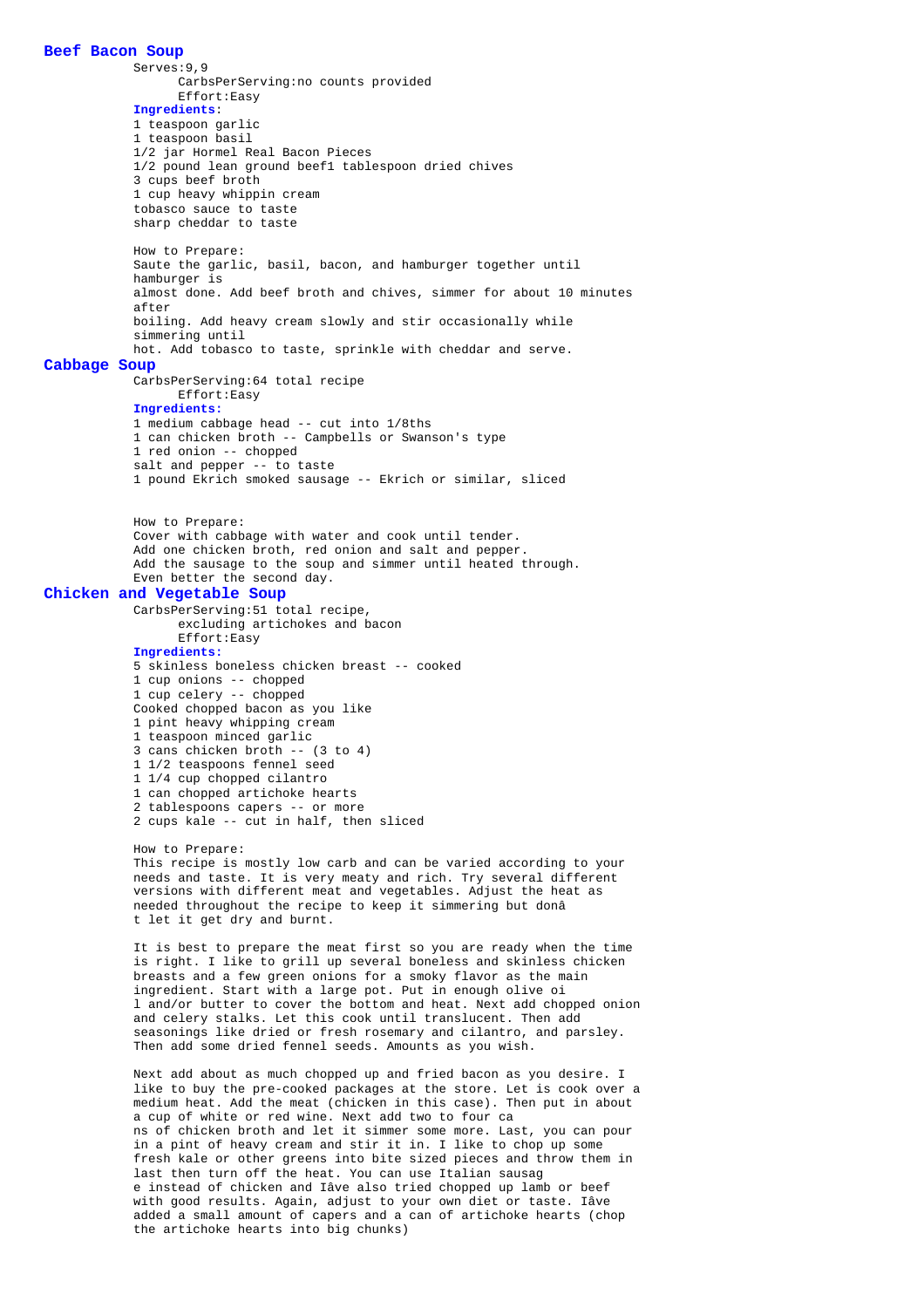#### **Cream of Mushroom Soup**

 CarbsPerServing:44 total recipe Effort:Easy **Ingredients:**  8 ounces mushroom -- white button, finely chopped 1/4 cup chopped onion -- finely chopped 2 stalks celery -- finely chopped4 tablespoons butter 2 cups heavy cream 2 cans chicken stock 2 tablespoons flour 1 teaspoon salt 1/2 teaspoon pepper -- to taste How to Prepare: In a large saucepan, melt butter over medium heat. Add finely diced veggies and saute, stiring occasionally, for about 5 minutes or until they wilt. Add in the flour and stir well. Let cook, stiring, for about 1 minute, then pour in the chicken stock and cream, whisking constantly. Bring to a simmer and cook about 5 minutes, whisking occasionally. \*\*This makes about 6 cups. If youâre going to use it strictly as a soup, cut the cream back to ¸ cup and increase the chicken stock by 1 can. \*\*You can also increase the flour to  $1$  cup (an additional 11g carbs) to get a thicker soup OR use 1T guar gum in place of the flour. If you use the gum ödonât blend it in w/the cooked veggies. Mix with ¸ cup stock before adding.

### (can be used in recipes calling for canned soup, too)

#### **Easy Chicken Noodle Soup**

 CarbsPerServing:12 total excluding shiratake noodles Effort:Easy  **Ingredients:**  2 tablespoons butter  $1/4$  onion 2 stalks celery 5 baby carrots 14 1/2 ounces chicken broth -- 1 can 10 ounces canned chicken -- 1 can Salt and Pepper to taste1 teaspoon Wylers Shaker Instant Bouilion Chicken Garlic and Herb flavor or 1 chicken bouillon cube 1/2 package shiratake noodles How to Prepare: Chop onion,celery and carrots. Brown them in the butter for a few min. Add the broth, chicken, noodles and seasoning. Bring to boil and then turn down and simmer for a few min. I can get 4 or 5 good size servings. You can add green bean,zucchini as well. **Ground Beef Soup**  CarbsPerServing:78 total Effort:Easy **Ingredients:**  1 pound ground beef 1 cup diced onion 1 diced green bell pepper 8 cups beef stock 2 cups diced carrots -- i used 1 cup 1 cup diced celery 2 cups chopped tomatoes 1/4 cup minced fresh parsley1 package broccoli, frozen -- cut into florets or 1 head cut into floretswith stalks peeled and diced 1 teaspoon dried oregano 1 teaspoon dried thyme freshly ground black pepper to taste

> How to Prepare: In large non-stick skillet, sautŽ ground beef over medium heat. Add onions, garlic and bell pepper and continue sautŽing until meat is tender and vegetables have softened, about 5 minutes. Drain fat from pan and set meat mixture aside.

 In large soup pot or Dutch oven, heat beef stock over medium-high heat until boiling. Add carrots and celery and cook until almost tender, about 5 minutes. Add tomatoes, broccoli, parsley, seasonings and reserved meat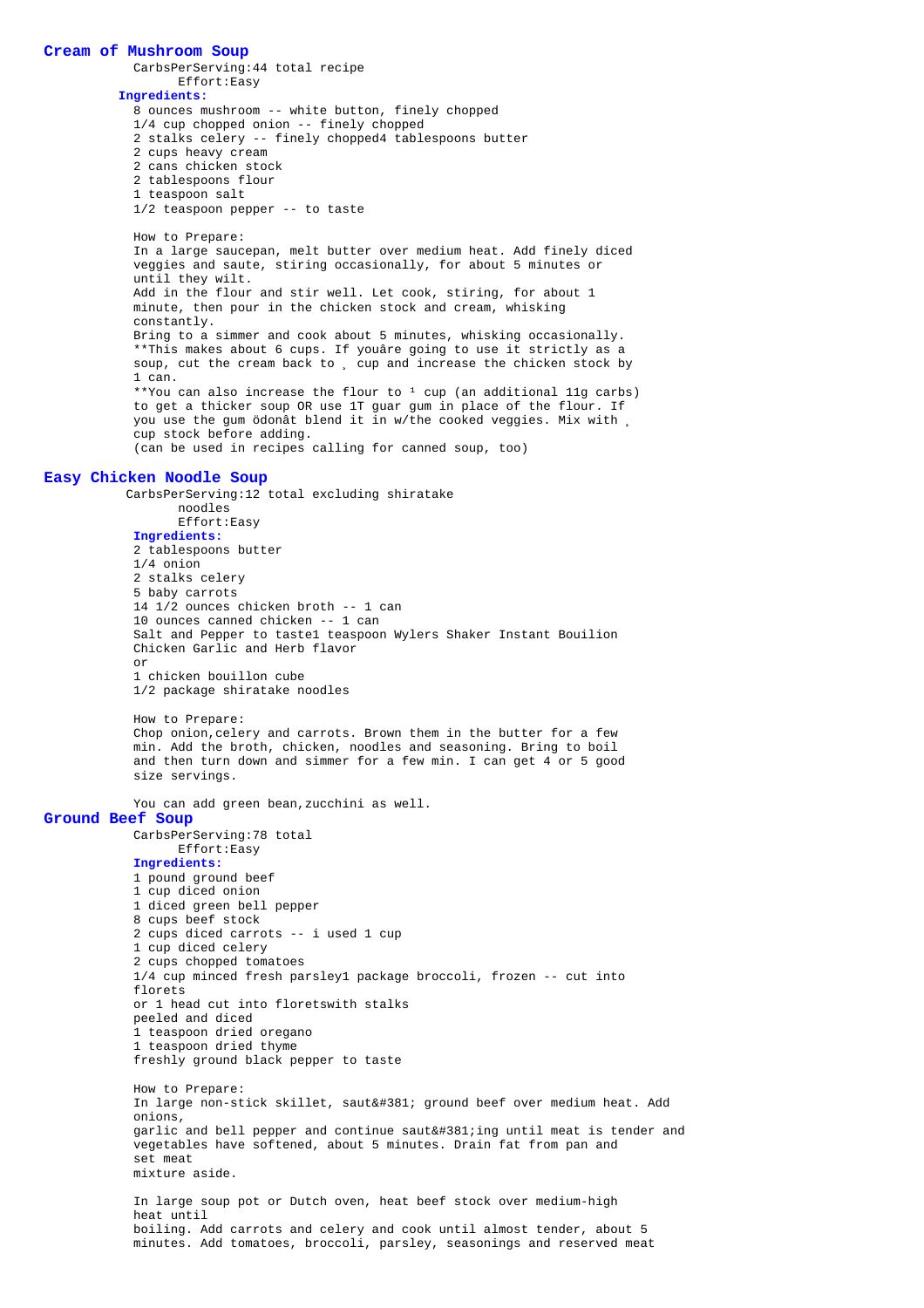mixture. Mix well. Simmer over low heat 10 minutes until all vegetables are tender. Taste and adjust seasonings. **Low-carb Chicken Soup**  CarbsPerServing:68 total Effort:Easy  **Ingredients:**  2 leeks -- washed and sliced to 1" slices 3 turnips -- peeled, cut in chunks 1 bell pepper -- cut in 1" pieces 5 celery stalks -- cut in 1" pieces 4 chicken breast -- cut in bitesize pieces 32 ounces chicken broth -- I used a box variety2 cups water 1 clove garlic 1/4 teaspoon red pepper flakes 1 teaspoon salt fresh ground pepper to taste 1/2 teaspoon goya adobo seasoning 1/4 teaspoon thyme How to Prepare: In large pot combine all ingredients and cook on low heat till turnips are tender. Serves 6 to 8 hearty bowls. **Quick Sausage Soup**  CarbsPerServing:29 total Effort:Easy **Ingredients:**  1 pound ground pork sausage 3 tablespoons butter 1 1/2 tablespoons garlic -- crushed 1 1/2 tablespoons minced onion1 can beef broth 1 cup heavy cream 1 can green beans -- drained 1 cup carrots -- cooked pepper to taste How to Prepare: Brown ground pork sausage in skillet. In saucepan, melt butter. Add garlic and onions and brown in melted butter. Add sausage and remaining ingredients. Heat thoroughly. Serve and enjoy! **Vegetable Soup**  CarbsPerServing:18 total Effort:Easy **Ingredients:**  leftover roast beef - shredded or cut up - add au jus and water 1/2 medium onion -- cut up 1/2 green pepper -- cut up 4 medium mushrooms -- cut up 1 clove garlic -- chopped fine1/2 head cauliflower -- cut in florets 1/2 cup celery -- finely chopped salt and pepper -- to taste cajun seasoning -- to taste How to Prepare: Simmer all ingred. in soup pot for several hours. Eat Hardy!!! Serves 6 - 8 generous servings **Hearty Beef Stew**  CarbsPerServing:60 carbs total Effort:Easy **Ingredients:**  1 1/2 pounds beef stew meat 14 1/2 ounces stewed tomatoes -- (1 can) 14 1/2 ounces beef broth -- (1 can) 1 cube beef bouillon 1/2 teaspoon onion powder 1/4 teaspoon garlic powder1 teaspoon salt 1/4 teaspoon pepper 1/4 teaspoon thyme 1 large rutabaga -- (or two small turnips)

2 medium zucchini